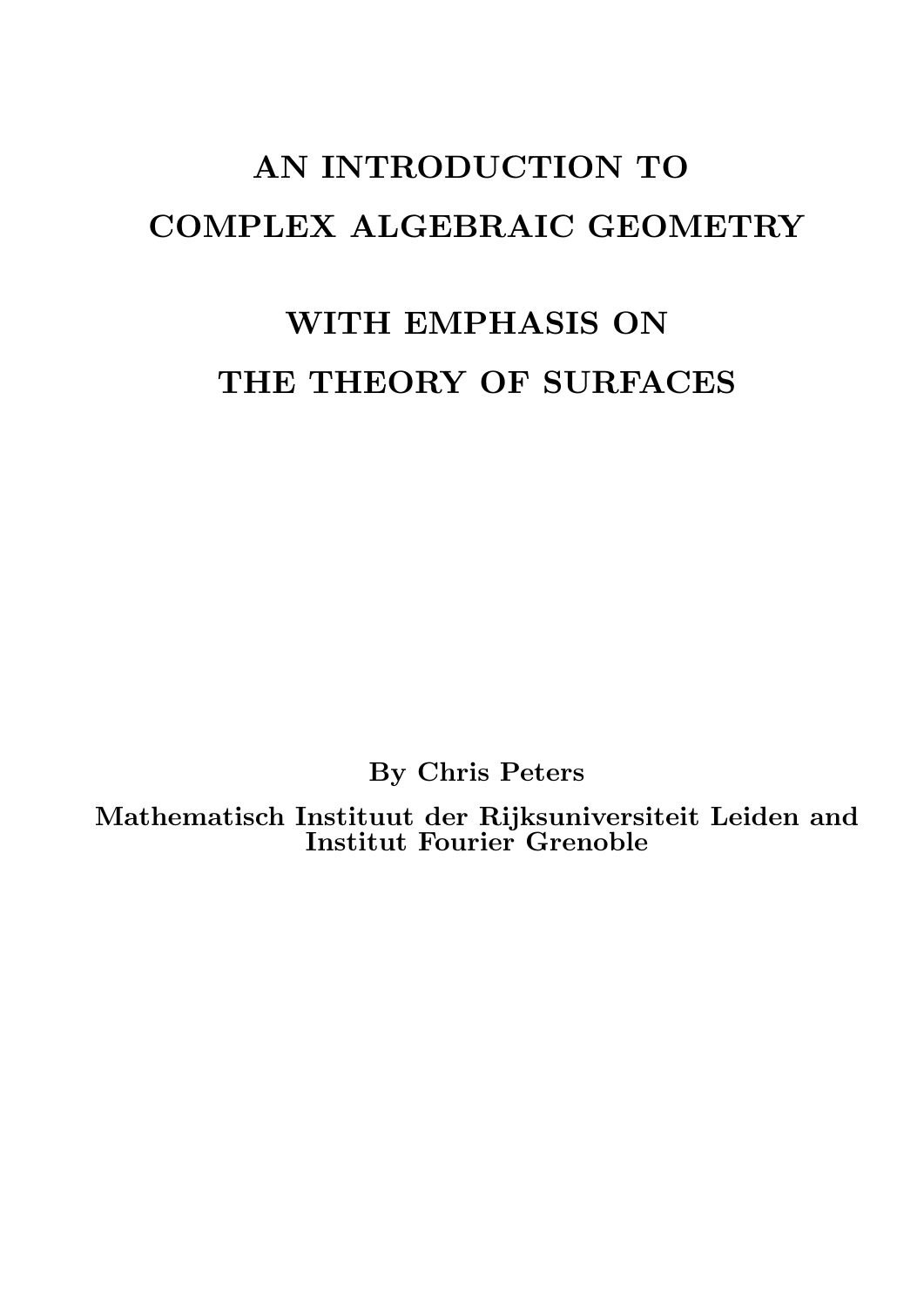# Preface

These notes are based on courses given in the fall of 1992 at the University of Leiden and in the spring of 1993 at the University of Grenoble. These courses were meant to elucidate the Mori point of view on classification theory of algebraic surfaces as briefly alluded to in [P].

The material presented here consists of a more or less self-contained advanced course in complex algebraic geometry presupposing only some familiarity with the theory of algebraic curves or Riemann surfaces. But the goal, as in the lectures, is to understand the Enriques classification of surfaces from the point of view of Mori-theory.

In my opininion any serious student in algebraic geometry should be acquainted as soon as possible with the yoga of coherent sheaves and so, after recalling the basic concepts in algebraic geometry, I have treated sheaves and their cohomology theory. This part culminated in Serre's theorems about coherent sheaves on projective space.

Having mastered these tools, the student can really start with surface theory, in particular with intersection theory of divisors on surfaces. The treatment given is algebraic, but the relation with the topological intersection theory is commented on briefly. A fuller discussion can be found in Appendix 2. Intersection theory then is applied immediately to rational surfaces.

A basic tool from the modern point of view is Mori's rationality theorem. The treatment for surfaces is elementary and I borrowed it from [Wi]. The student doesn't need all of the material in Chapter 4 to understand it, but at some point, it is very useful to have the Stein factorisation at one's disposal. This is the main reason to insert Chapter 4 before the material on the rationality theorem.

Right from the beginning I have adopted a dual point of view. A complex projective variety can be studied both from the complex-analytic as well from the commutative algebra point of view. For instance, I have treated coherent sheaves and their cohomology from the algebraic point of view, since this is the most elementary way to do. On the other hand, sometimes it is useful to be able to look at smaller sets than just affine open sets and then the complex topology is more natural. For instance, if you have a morphism  $f : X \to Y$  between say smooth complex projective varieties,  $f_*\mathcal{O}_X \cong \mathcal{O}_Y$  if and only if all fibres of f are connected, but this is hard to prove in the algebraic context (one needs the formidable theory of formal functions), but relatively elementary in the complex analytic context. It is in chapter 4 that the fruits of the dual point of view are reaped. The construction of the normalisation of a projective variety is easy from an algebraic point of view, but the proof of Zariski's main theorem etc. is much easier if you use complex topology. The subsequent treatment of Kodaira dimensions is not too hard and follows [U]. I also profited from Otto Forster's exposition on this subject in Bologna (I cherish my notes of the course he gave in Italian; I made use of the lecture delivered on 'Venerdi Santo 1980').

Of course, one must pay a price for this flexibility: the basic GAGA theorems have to be assumed so that one can switch between the two approaches at will. I have stated these theorems in an Appendix (without proofs).

Besides the rationality theorem one needs a few other specific aspects from the theory of surfaces that deal with fibrations and with families of curves. In §15 some general facts are treated and then, in the next section, an elementary treatment is given for the so-called canonical bundle formula for elliptic fibration (avoiding the use of relative duality; the latter is used for instance in [B-P-V] to arrive at the canonical bundle formula). Section 17 is the most sketchy one. The reason is that I did not have the time to treat deformation theory of curves in greater detail so that I had to invoke the local-triviality theorem of Grauert-Fischer instead. The 'Grand Final' is presented in section 18, a proof of the Enriques Classification theorem. After all the preparations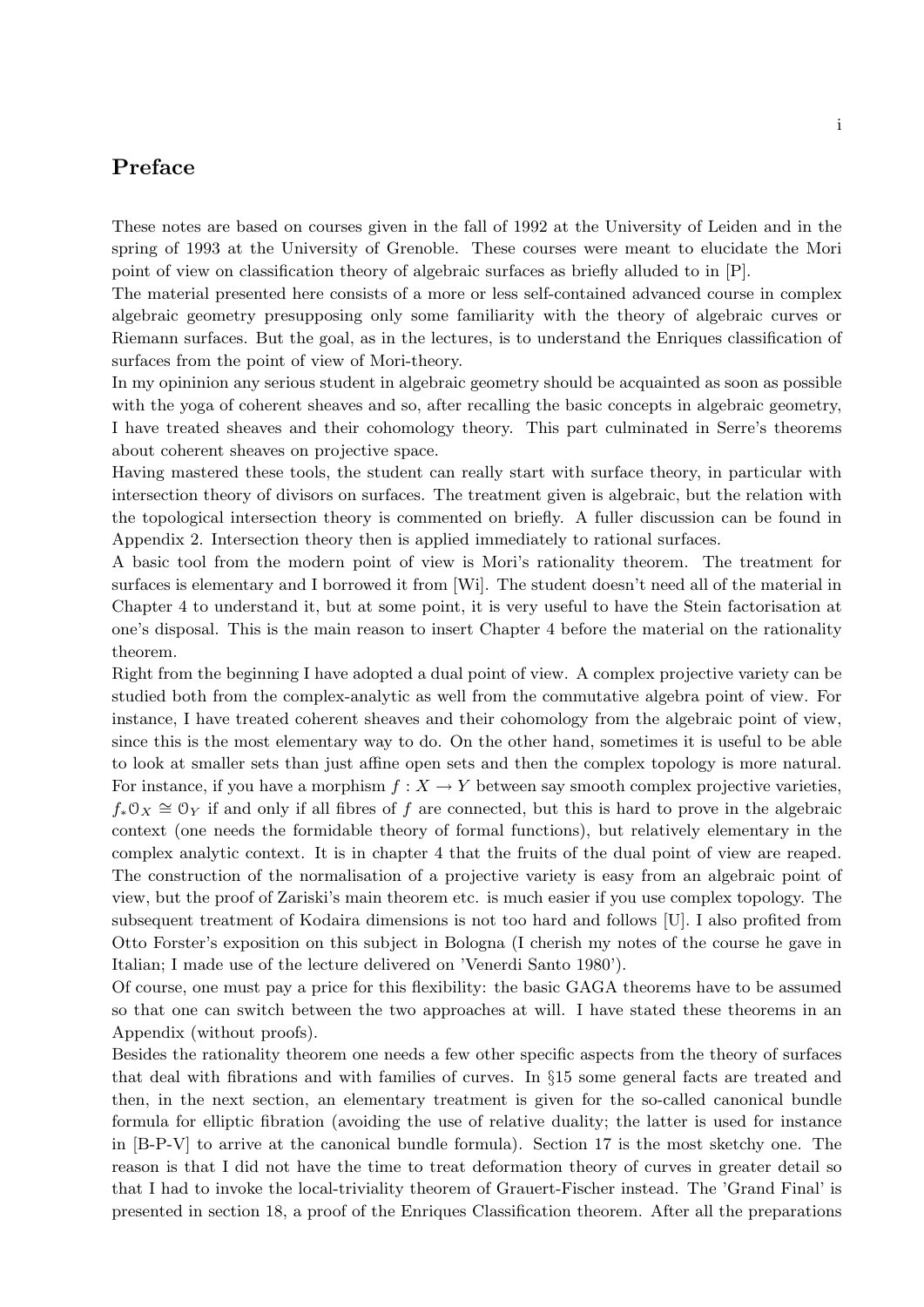the proof becomes very short indeed.

It should be clear that most of the material presented is not very original. Chapter 3 has a large overlap with Arnaud Beauville's book [Beau]. Chapter 2 is adapted from [Ha], but I tried to simplify the treatment by restricting to projective varieties. This is rewarding, since then one does not need the abstract machinary of derived functors which, in my opininon, makes [Ha] hard to digest at times. For instance I have given a very elementary proof for the fact that the cohomology of coherent sheaves on a variety vanishes beyond its dimension. The final chapter borrows from [B-P-V], but again with simplifications as mentioned before. Needless to say I did not have time to treat the topic of surfaces exhaustively. Surfaces of general type and their geography could not be treated, nor the beautifully detailed theory of K3-surfaces and Enriques surfaces. Non algebraic surfaces all as well as phenomena particular to non zero characteristics are almost completely absent (I only give the Hopf surface as an example of a non-Kähler surface).

From the preceding description of the content of the course one might conclude that it nevertheless has been rather demanding for the pre-graduate students it was aimed at. I am glad they not only stayed untill the very end, but also contributed much to improve on this written exposition. I want to thank all of them, but in particular Robert Laterveer who very carefully read first drafts of this manuscript. I also want to thank José Bertin, Jean-Pierre Demailly and Gerardo Gonzalez-Sprinberg for useful conversations.

Grenoble, October 15, 2004

Chris Peters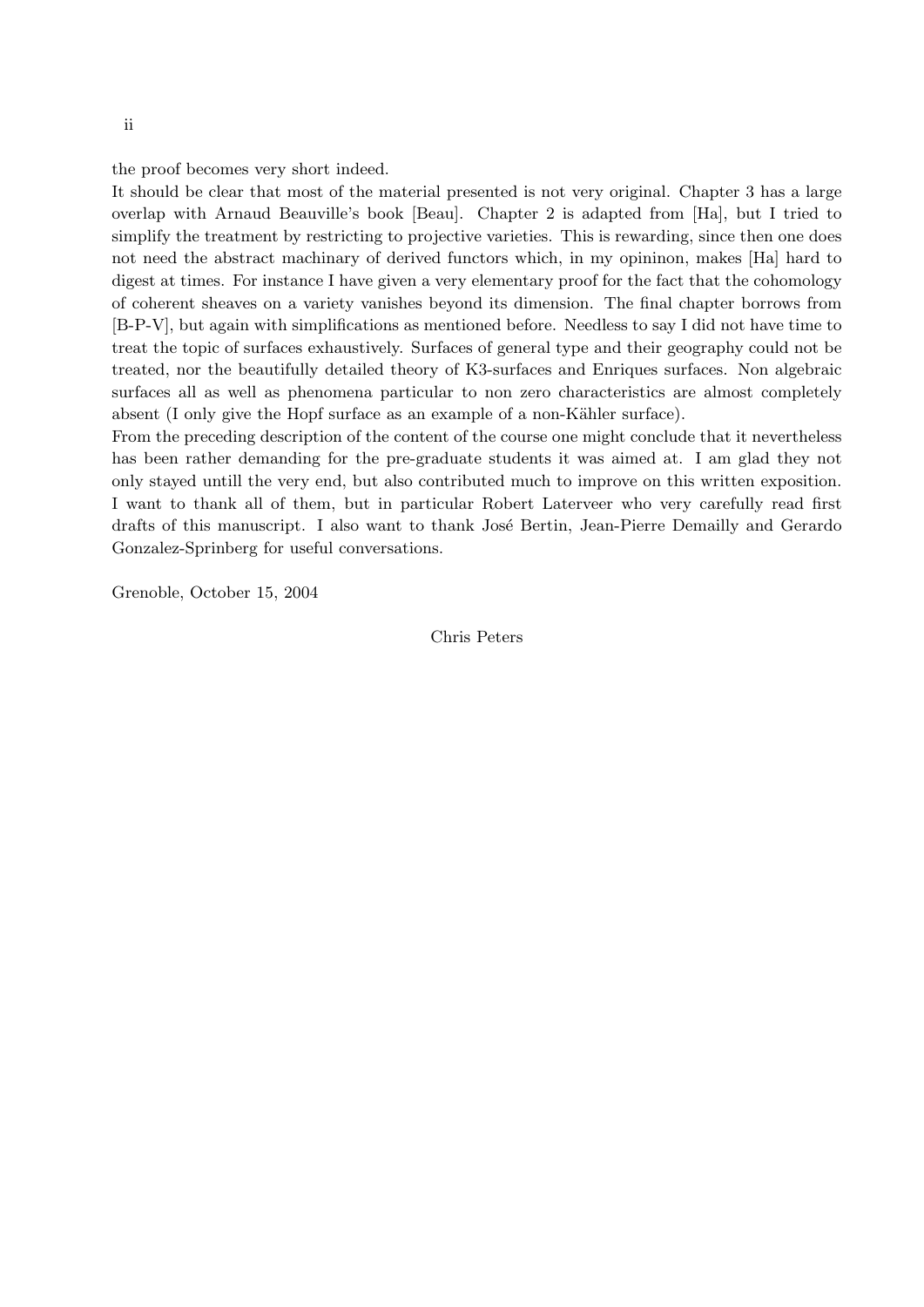# **Contents**

| Preface                                                                                                                         | i.           |
|---------------------------------------------------------------------------------------------------------------------------------|--------------|
|                                                                                                                                 | $\mathbf{1}$ |
|                                                                                                                                 | 3            |
|                                                                                                                                 | 3            |
|                                                                                                                                 | 8            |
|                                                                                                                                 | 16           |
| $\S3$ Sheaves and their cohomology $\dots \dots \dots \dots \dots \dots \dots \dots \dots \dots \dots \dots$                    | 16           |
|                                                                                                                                 | 25           |
| A. Coherent sheaves                                                                                                             | 25           |
|                                                                                                                                 | 26           |
|                                                                                                                                 | 30           |
|                                                                                                                                 | 36           |
| Chapter 3. The first steps in surface theory $\dots \dots \dots \dots \dots \dots \dots \dots \dots \dots$                      | 40           |
|                                                                                                                                 | 40           |
|                                                                                                                                 | 45           |
|                                                                                                                                 | 53           |
| Chapter 4. More advanced tools from algebraic geometry                                                                          | 60           |
|                                                                                                                                 | 60           |
|                                                                                                                                 | 64           |
| $\S10$ The Albanese map $\dots \dots \dots \dots \dots \dots \dots \dots \dots \dots \dots \dots \dots \dots \dots \dots \dots$ | 68           |
|                                                                                                                                 | 73           |
| §11 Picard variety and the Néron-Severi group                                                                                   | 73           |
|                                                                                                                                 | 79           |
|                                                                                                                                 | 84           |
| §13 Statement of the Enriques Classification                                                                                    | 84           |
|                                                                                                                                 | 88           |
| $§15$ The canonical bundle formula for elliptic fibrations                                                                      | 91           |
| $\S16$ Two technical tools and the final step $\dots \dots \dots \dots \dots \dots \dots \dots \dots \dots$                     | 95           |
|                                                                                                                                 | 100          |
|                                                                                                                                 | 100          |
|                                                                                                                                 | 102          |
|                                                                                                                                 | 112          |
|                                                                                                                                 | 119          |
|                                                                                                                                 | 121          |
|                                                                                                                                 | 123          |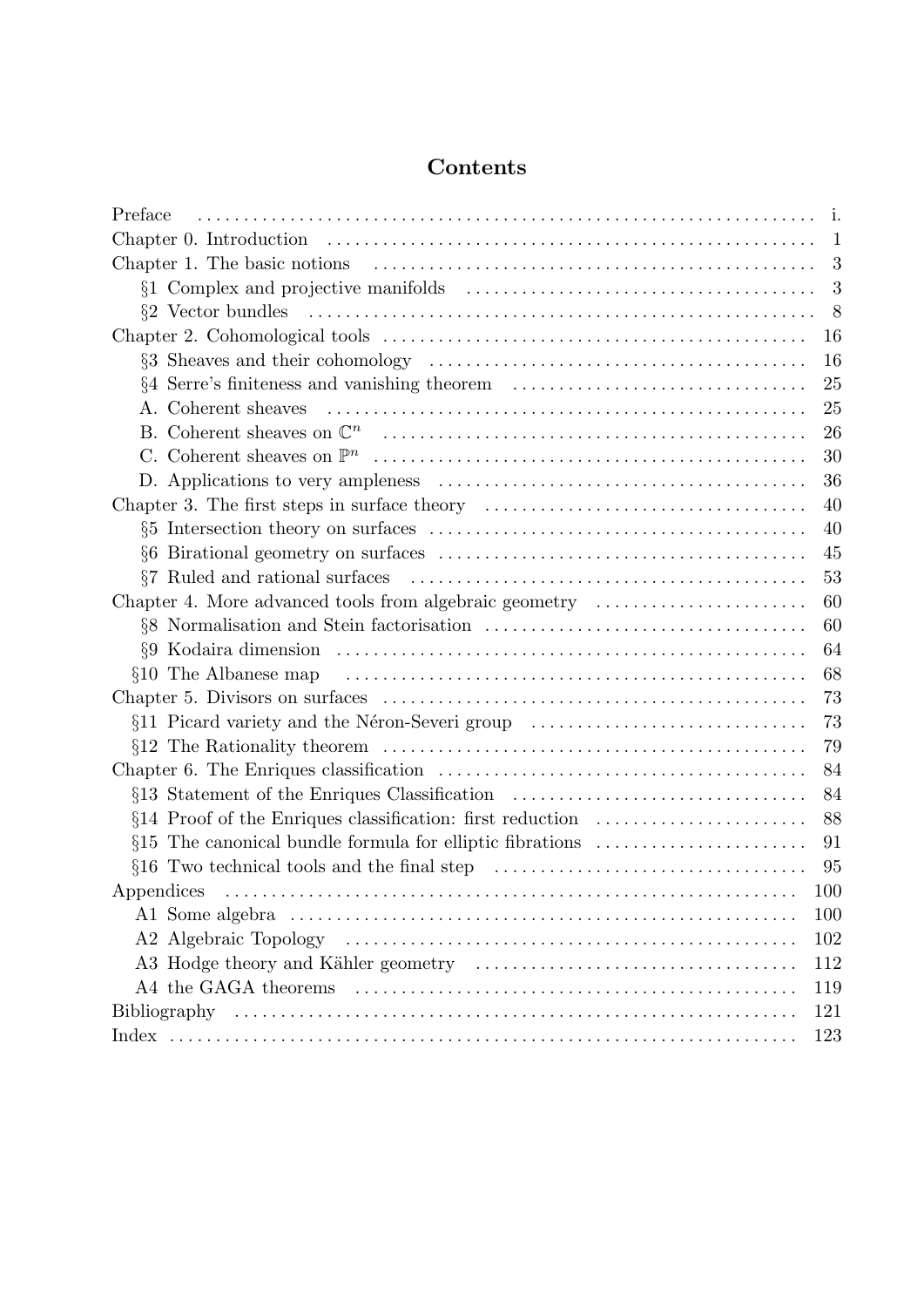# Chapter 0. Introduction

This course will mainly be an introduction into the techniques of complex algebraic geometry with a focus on surfaces. Some familiarity with curves is assumed (e.g. the material presented in [G]).

In this course a *surface* will be a *connected but not necessarily compact complex* manifold of dimension 2 and an algebraic surface will be a submanifold of projective space of dimension 2 which is at the same time a projective variety.

I will explain these concepts fully in section 2. For the moment let me just remark that by definition a surface is covered by open sets each of which is homeomorphic to an open set in  $\mathbb{C}^2$  and that the transition functions are holomorphic maps from the open set in  $\mathbb{C}^2$  where they are defined to  $\mathbb{C}^2$  (for now a holomorphic map will be any  $C^{\infty}$ -map whose coordinate functions are analytic in each variable separately). An algebraic surface in addition is a submanifold of complex projective space given as the zero locus of some polynomials.

### Examples

1. Any connected open set in  $\mathbb{C}^2$  is a surface.

2. If C and D are Riemann surfaces (or algebraic curves) their product  $C \times D$  is a surface.

3. If  $\gamma_1, \ldots, \gamma_k \in \mathbb{C}^2$  are k independent vectors (over the reals, so  $k \leq 4$ ) the group  $\Gamma = \mathbb{Z}\gamma_1 \oplus \ldots \oplus \mathbb{Z}\gamma_k$  acts on  $\mathbb{C}^2$  and the quotient  $\mathbb{C}^2/\Gamma$  is a complex manifold which is compact precisely when  $k = 4$ . In this case  $\mathbb{C}^2/\Gamma$  is homeomorphic to the product of four circles or two real tori and is called a complex 2-torus.

These notes will be aiming at the so-called Enriques-Kodaira classification of surfaces which is the analogue in two dimensions of the (coarse) classification of Riemann surfaces by means of their genus. At this point it is not possible to formulate the main classification theorem. Several concepts and examples are needed which are gradually introduced. These concepts and examples in themselves are interesting and important, so stay with us!

For some of the technical details I refer to the litterature at the end the notes. Some brief comments will be given here. The reference [Beau] will be an important guide-line, which means that I mostly treat algebraic surfaces. I use [Beau] rather than [B-P-V] because results are often easier to prove in the algebraic setting. However the treatment of the classification will be based upon more modern ideas explained in [P].

Considering background the following remarks. A very general and useful book on complex algebraic geometry from the analytic point of view is [G-H] which will be used occasionally for some foundational material. For a more algebraic point of view I mention the books [Reid] (elementary, fun to read) and [Mu] (much less elementary, assumes a lot of algebra, but a very nice introduction indeed). Some background on commutative algebra is collected in Appendix A1 with [Reid] as a reference for the more elementary facts and [Ii] and [Ma] for the more advanced facts which are needed later in the course.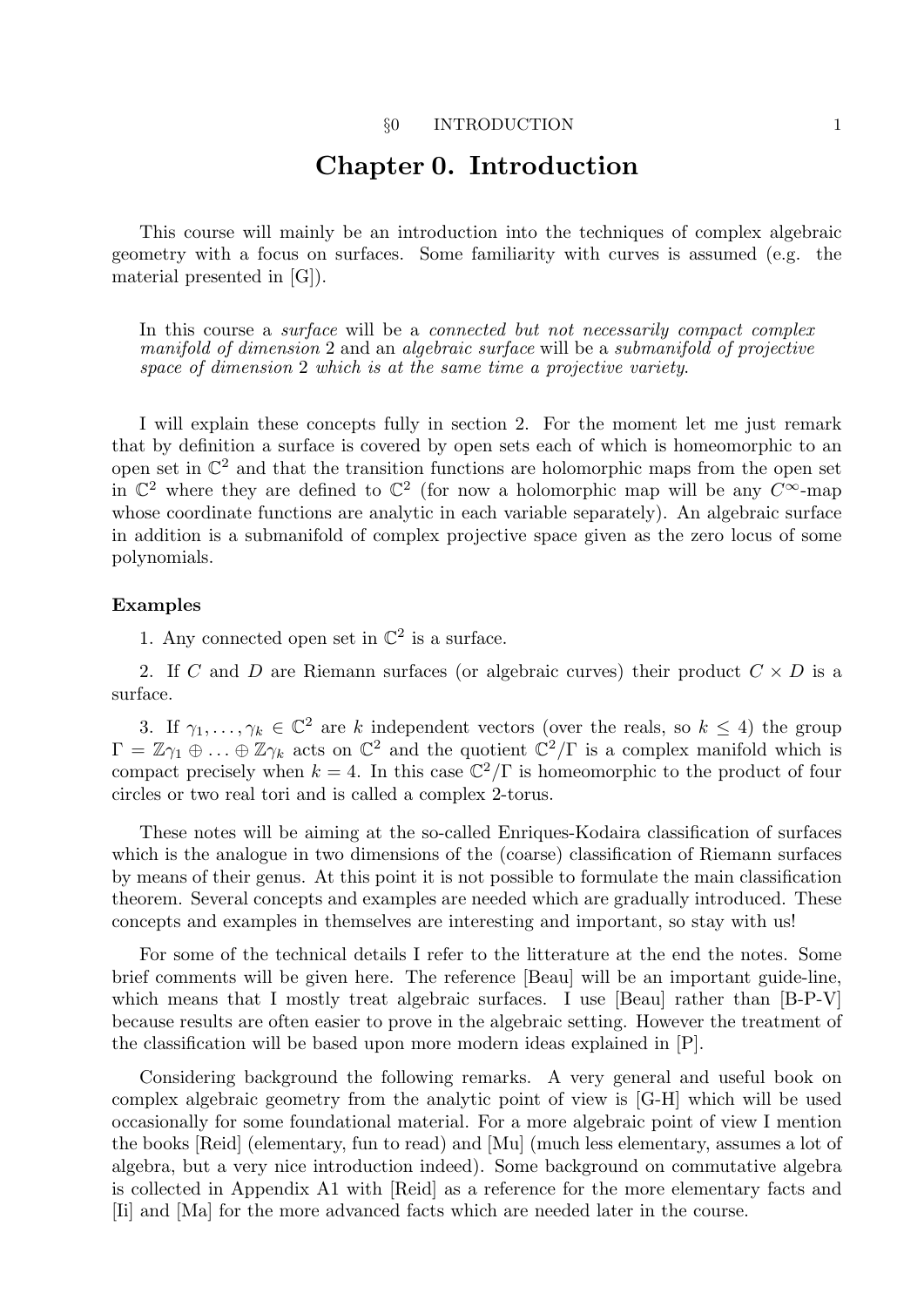### 2 §0 INTRODUCTION

Sheaf theory, cohomology theories and Hodge theory will be mainly done from [Wa], a unique reference in that it collects all you ever want to know (and much more) about differentiable varieties and their cohomology theory. I will certainly not treat all proofs but formulate what is needed. Another useful reference is [Go] to which I occasionally refer.

Some background in algebraic topology is assumed such as singular (co)-homology, cap and cup products and Poincaré duality. I have given an overview of the results needed from algebraic topology in Appendix A2. Full details then can be gathered from [Gr] and [Sp]. More advanced algebraic topology will be taken from [Mu] and [Mi].

Finally, background details from complex analysis can be found in [Gu-Ro], a real classic on this subject. For another more modern treatment see [Gr-Re].

#### About the history of surface theory

Around 1850 an extensive study had been carried out of low degree surfaces in three dimensional projective space. It was shown that on a smooth cubic there were 27 lines. Names such as the Cayley cubic, the Kummer surface and the Steiner quartic are reminders of that period. The first generation of Italian geometers (Bertini, C. Segre, Veronese) started to look at surfaces embedded in higher dimensional projective spaces and their projections. The Veronese surface and the Del Pezzo surfaces originate from that period (1880-1890). Max Noether in Germany, using projections, established (1870-'75) an important formula for surfaces, nowadays called "Noether's Formula". The proof was not complete. Enriques, using a result of Castelnuovo, gave a correct proof in 1896. Castelnuovo and Enriques belong to the second generation of Italian geometers. From roughly 1890 to 1910 they really developed the theory of algebraic surfaces from a birational point of view, culminating in the Castelnuovo-Enriques surface classification. See the monograph [En].

The foundations of algebraic geometry were lacking in that period, many results were not clearly formulated and proofs were not always complete. These foundations were laid in the thirties and fourties by van der Waerden, Zariski and Weil. Zariski wrote a monograph [Za] about surfaces incorporating these new techniques.

The transcendental tools were developed by de Rham, Hodge and Lefschetz in the fourties and fifties. But decisive progress only came after sheaf theory had been developed and applied to algebraic geometry by Serre, Hirzebruch and Grothendieck (1955-1965). On this base Kodaira did his fundamental work on classification theory, including the non-algebraic surfaces (1960-1970). He completed the "Kodaira-Enriques classification" of surfaces. In the sixties in Moscow the Russian school of algebraic geometers (a.o. Manin, Shafarevich, Tjurin, Tjurina) did important work on the classification, see the monograph [Sh].

The Castelnuovo-Enriques classification relied on existing detailed knowledge of some classes of surfaces (rational and ruled surfaces, bi-elliptic surfaces, Enriques surfaces), but other classes were extensively studied for the purpose of this classification (K3-surfaces and elliptic surfaces) thereby gaining more detailed insight in these special classes.

Finer classification of surfaces went on in the seventies and eighties, but also some important new techniques and viewpoints from higher dimensional classification theory began to permeate surface theory. See [P] for recent developments. These new insights are incorporated in the presentation of the classification I give here.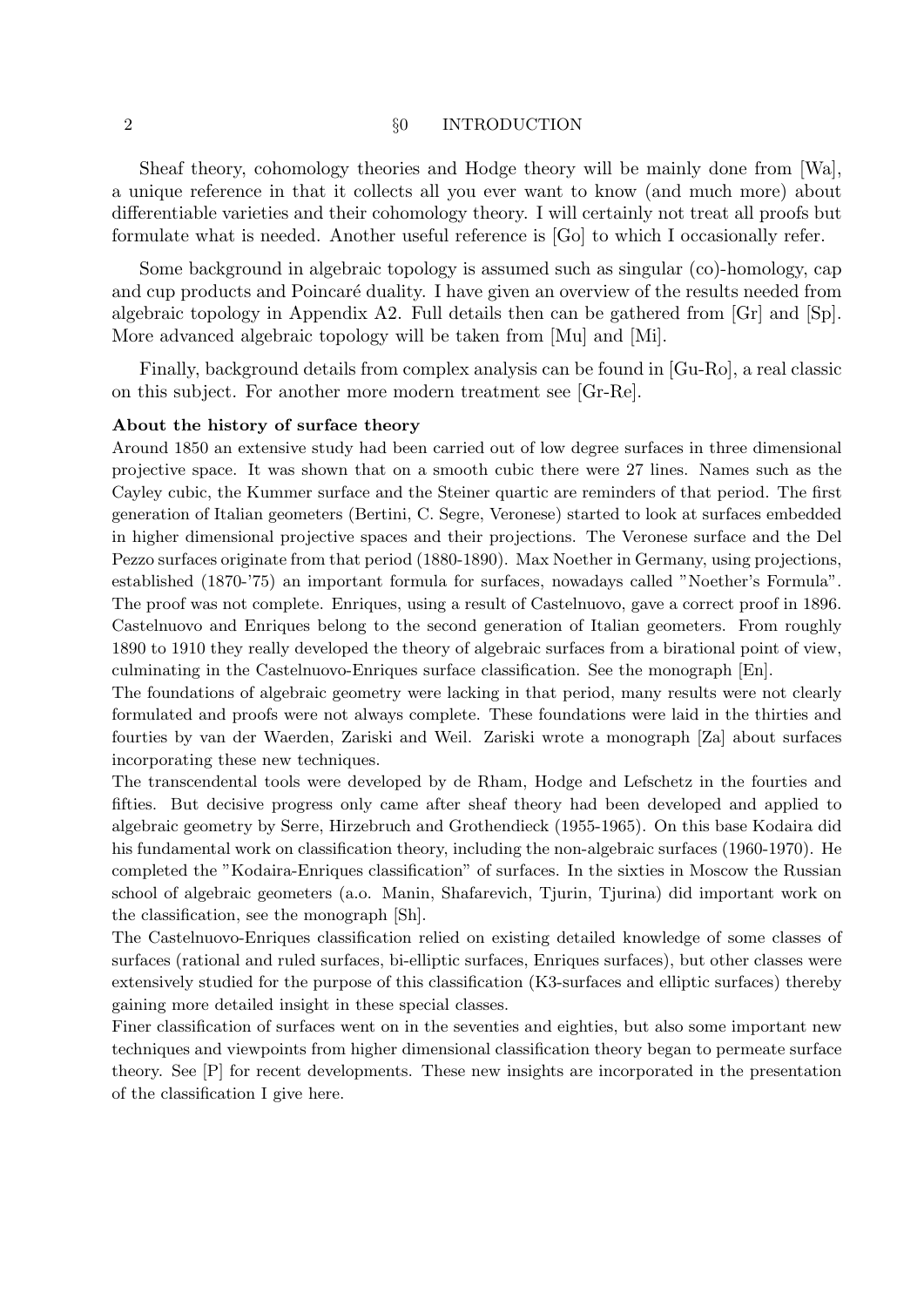# Chapter 1. The basic notions

## 1. Generalities on complex and projective manifolds

I recall the basic objects and maps one works with in (complex) algebraic geometry: complex manifolds and holomorphic maps between them, projective and affine varieties and rational and regular maps between them.

First, some NOTATION.

Points in  $\mathbb{C}^n$  are denoted by  $z = (z_1, \ldots, z_n)$  where  $z_j = x_j + iy_j$  is the standard decomposition of  $z_i$  into real and imaginary parts. Introduce

$$
\frac{\partial}{\partial z_j} = \frac{1}{2} \Big( \frac{\partial}{\partial x_j} - i \frac{\partial}{\partial y_j} \Big), \quad \frac{\partial}{\partial \bar{z}_j} = \frac{1}{2} \Big( \frac{\partial}{\partial x_j} + i \frac{\partial}{\partial y_j} \Big)
$$

and either consider these as a differential operators acting on complex valued functions or as elements in the complex tangent space to any point in  $\mathbb{C}^n$ . They give a real basis for this complex tangent space. For the dual space, the cotangent space, the dual basis is given by

$$
dz_j = dx_j + i dy_j, \quad d\bar{z}_j = dx_j - i dy_j.
$$

With this notation one has

$$
df = \underbrace{\sum_{j} \frac{\partial f}{\partial z_j} dz_j}_{\text{or} + \underbrace{\sum_{j} \frac{\partial f}{\partial \bar{z}_j} d\bar{z}_j}_{\text{or} + \underbrace{\sum_{j} \frac{\partial f}{\partial z_j} d\bar{z}_j}_{\text{or} + \underbrace{\sum_{j} \frac{\partial f}{\partial z_j} d\bar{z}_j}_{\text{or} + \underbrace{\sum_{j} \frac{\partial f}{\partial z_j} d\bar{z}_j}_{\text{or} + \underbrace{\sum_{j} \frac{\partial f}{\partial z_j} d\bar{z}_j}_{\text{or} + \underbrace{\sum_{j} \frac{\partial f}{\partial z_j} d\bar{z}_j}_{\text{or} + \underbrace{\sum_{j} \frac{\partial f}{\partial z_j} d\bar{z}_j}_{\text{or} + \underbrace{\sum_{j} \frac{\partial f}{\partial z_j} d\bar{z}_j}_{\text{or} + \underbrace{\sum_{j} \frac{\partial f}{\partial z_j} d\bar{z}_j}_{\text{or} + \underbrace{\sum_{j} \frac{\partial f}{\partial z_j} d\bar{z}_j}_{\text{or} + \underbrace{\sum_{j} \frac{\partial f}{\partial z_j} d\bar{z}_j}_{\text{or} + \underbrace{\sum_{j} \frac{\partial f}{\partial z_j} d\bar{z}_j}_{\text{or} + \underbrace{\sum_{j} \frac{\partial f}{\partial z_j} d\bar{z}_j}_{\text{or} + \underbrace{\sum_{j} \frac{\partial f}{\partial z_j} d\bar{z}_j}_{\text{or} + \underbrace{\sum_{j} \frac{\partial f}{\partial z_j} d\bar{z}_j}_{\text{or} + \underbrace{\sum_{j} \frac{\partial f}{\partial z_j} d\bar{z}_j}_{\text{or} + \underbrace{\sum_{j} \frac{\partial f}{\partial z_j} d\bar{z}_j}_{\text{or} + \underbrace{\sum_{j} \frac{\partial f}{\partial z_j} d\bar{z}_j}_{\text{or} + \underbrace{\sum_{j} \frac{\partial f}{\partial z_j} d\bar{z}_j}_{\text{or} + \underbrace{\sum_{j} \frac{\partial f}{\partial z_j} d\bar{z}_j}_{\text{or} + \underbrace{\sum_{j} \frac{\partial f}{\partial z_j} d\bar{z}_j}_{\text{or} + \underbrace{\sum_{j} \frac{\partial f}{\partial z_j} d\bar{z}_j}_{\text{or}
$$

Definition 1.  $\infty$  function  $f = u + iv$  on an open set  $U \in \mathbb{C}^n$  is called *holomorphic* if one of the following equivalent conditions hold:

1 The Cauchy-Riemann equations hold on U:

$$
\frac{\partial u}{\partial x_j} = \frac{\partial v}{\partial y_j}, \quad \frac{\partial u}{\partial y_j} = -\frac{\partial v}{\partial x_j}.
$$

- $2 \bar{\partial} f = 0$  on U.
- 3 f admits an absolutely convergent powerseries expansion around every point of U.

For the equivalence of these definitions, see e.g. [G-H], p.2.

Remark 2. A continuous function is called analytic if it admits a convergent powerseries around each point. By Osgood's lemma [Gu-Ro, p2.] such a function is holomorphic in each variable separately and conversely. Hence a continuous function which is analytic automatically satisfies the properties 1) and 2).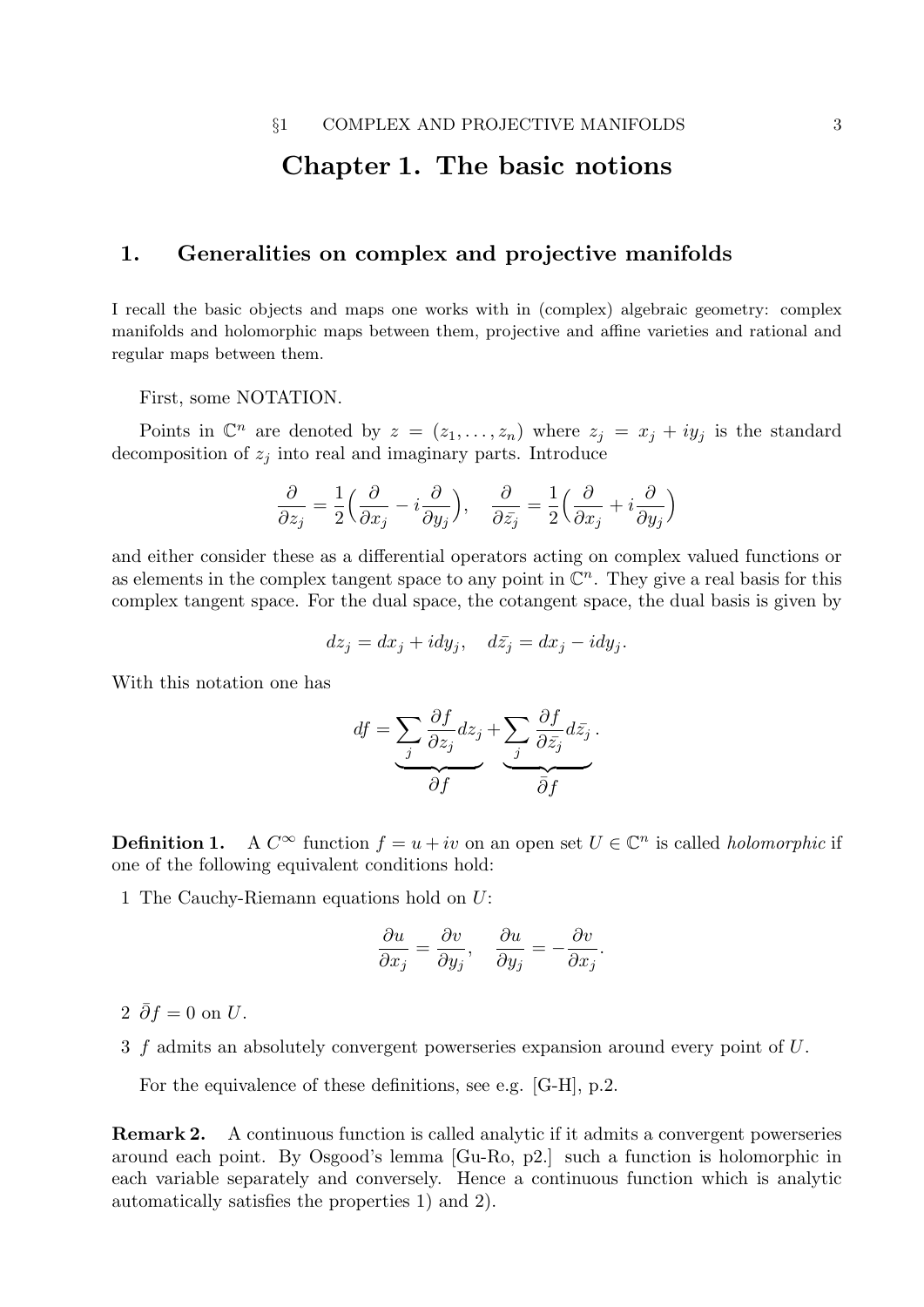**Definition 3.** A Hausdorff topological space M with countable basis for the topology is an *n*-dimensional complex manifold if it has a covering  $U_i$ ,  $i \in I$  by open sets which admit homeomorphisms  $\varphi_i: U_i \to V_i \subset \mathbb{C}^n$  with  $V_i$  open and such that for all  $i \in I$  and  $j \in I$  the map  $\varphi_i \circ \varphi_i^{-1}$  $_j^{-1}$  is a holomorphic map on the open set  $\varphi_j(U_i \cap U_j) \subset \mathbb{C}^n$  where it is defined.

A function f on an open set  $U \subset M$  is called *holomorphic*, if for all  $i \in I$  the function  $f \circ \varphi_i^{-1}$  $i<sub>i</sub>$  is holomorphic on the open set  $\varphi_i(U \cap U_i) \subset \mathbb{C}^n$ . Also, a collection of functions  $z = (z_1, \ldots, z_n)$  on an open subset U of M is called a *holomorphic coordinate system* if  $z \circ \varphi_i^{-1}$  $i_i^{-1}$  is a holomorphic bijection from  $\varphi_i(U \cap U_i)$  to  $z(U \cap U_i)$  with holomorphic inverse. The open set on which a coordinate system can be given is then called a *chart*. Finally, a map  $f: M \to N$  between complex manifolds is called *holomorphic* if it is given in terms of local holomorphic coordinates on N by holomorphic functions.

Let me give some examples. The first three generalize the examples in the introduction. The fourth example is a very important basic example: complex projective space.

**Examples** 1. Any open subset in  $\mathbb{C}^n$  is a complex manifold. More generally any open subset of a complex manifold is a complex manifold.

2. Let  $\Gamma$  be a discrete lattice in  $\mathbb{C}^n$ , i.e. the set of points  $\mathbb{Z}\gamma_1 + \mathbb{Z}\gamma_2 + \dots \mathbb{Z}\gamma_m$  where  $\gamma_1, \ldots, \gamma_m$  are m independent points (over the reals). Then the quotient  $\mathbb{C}^n/\Gamma$  is a complex manifold. If  $m = 2n$ , i.e. if the points  $\gamma_1, \ldots, \gamma_m$  form a real basis, the manifold  $\mathbb{C}^n/\Gamma$  is compact and is called a complex torus.

3. The *Hopf manifolds* are defined as the quotient of  $\mathbb{C}^n \setminus \{0\}$  by the infinite cyclic group generated by the homothety  $z \mapsto 2z$ . As an exercise one may show that any Hopf manifold is homeomorphic to  $S^1 \times S^{2n-1}$ . If  $n = 2$  this is the *Hopf surface*.

4. The set of complex lines through the origin in  $\mathbb{C}^{n+1}$  forms *complex projective space*  $\mathbb{P}^n$ and is a compact *n*-dimensional complex manifold in a natural way with  $Z_0, \ldots, Z_n$  as homogeneous coordinates. A natural collection of coordinate charts is obtained by taking  $U_j =$  $\{(Z_0,\ldots,Z_n)\in\mathbb{P}^n\,;\;Z_j\neq 0\}$  with coordinates  $z^{(j)}=(Z_0/Z_j,\ldots,Z_{j-1}/Z_j,Z_{j+1}/Z_j,\ldots,$  $Z_n/Z_i$ ). These are called *affine coordinates* in  $U_j$ .

As with differentiable manifolds an important tool to produce new manifolds is the implicit function theorem, which is stated now together with the inverse function theorem. But first I recall the notion of the jacobian matrix  $J(f)$  of a holomorphic map  $f = (f_1, \ldots, f_m)$  defined on some open set  $U \in \mathbb{C}^n$ :

$$
J(f) = \begin{pmatrix} \frac{\partial f_1}{\partial z_1} & \frac{\partial f_1}{\partial z_2} & \cdots & \frac{\partial f_1}{\partial z_n} \\ \frac{\partial f_2}{\partial z_1} & \frac{\partial f_2}{\partial z_2} & \cdots & \frac{\partial f_2}{\partial z_n} \\ \vdots & \vdots & \ddots & \vdots \\ \frac{\partial f_m}{\partial z_1} & \frac{\partial f_m}{\partial z_2} & \cdots & \frac{\partial f_m}{\partial z_n} \end{pmatrix}
$$

.

The jacobian matrix  $J(f)$  is non-singular at  $a \in U$  if  $m = n$  and the matrix  $J(f)(a)$  is invertible.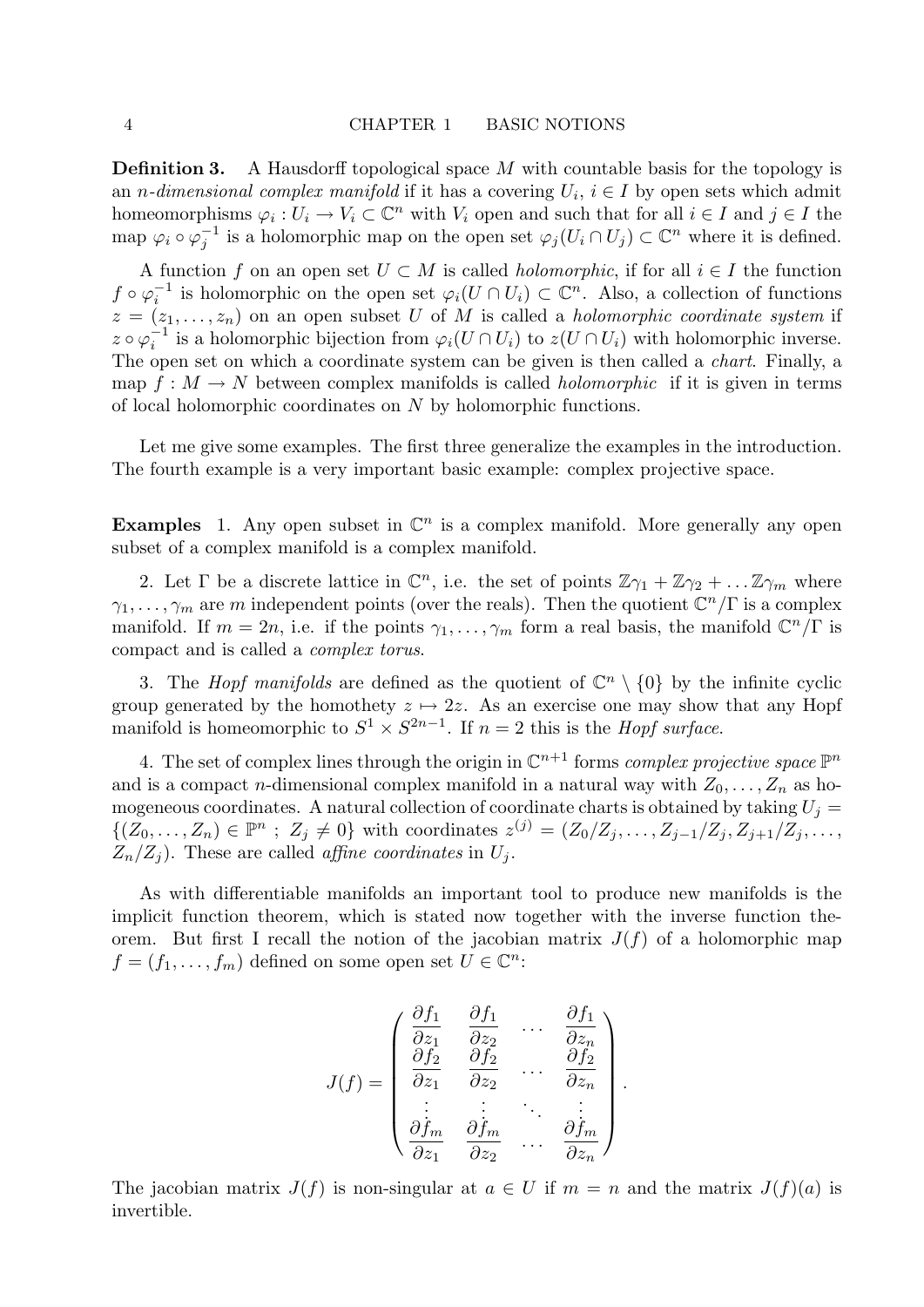**Theorem 4.** (Inverse Function Theorem) Let U and V be open sets in  $\mathbb{C}^n$  with  $0 \in U$  and let  $f: U \to V$  be a holomorphic map whose jacobian is non-singular at the origin. Then f is one-to-one in a neighbourhood of the origin and the inverse is holomorphic near  $f(0)$ .

**Theorem 5.** (Implicit Function Theorem) Given an open neighbourhood  $U \subset \mathbb{C}^n$  of the origin and  $f: U \to \mathbb{C}^m$  holomorphic and vanishing at the origin. Assume that the  $m \times m$ -matrix

$$
\begin{pmatrix}\n\frac{\partial f_1}{\partial z_1} & \frac{\partial f_1}{\partial z_2} & \cdots & \frac{\partial f_1}{\partial z_m} \\
\frac{\partial f_2}{\partial z_1} & \frac{\partial f_2}{\partial z_2} & \cdots & \frac{\partial f_2}{\partial z_m} \\
\vdots & \vdots & \ddots & \vdots \\
\frac{\partial f_m}{\partial z_1} & \frac{\partial f_m}{\partial z_2} & \cdots & \frac{\partial f_m}{\partial z_m}\n\end{pmatrix}
$$

is non-singular at the origin. Then there exist open neighbourhoods of V of  $0 \in \mathbb{C}^m$ and W of  $0 \in \mathbb{C}^{n-m}$  with  $V \times W \subset U$ , and a holomorphic map  $g: W \to \mathbb{C}^m$  such that  $f(z_1, ..., z_m, z_{m+1}, ..., z_n) = 0$  if and only if  $(z_1, ..., z_m) = g(z_{m+1}, ..., z_n)$  for  $z =$  $(z_1, \ldots, z_n) \in V \times W$ .

For a proof of these theorems see Problem 2.

Note that the Inverse Function Theorem shows that the map  $(g, 1): W \to V \times W \cap V(f)$ has a holomorphic inverse in a neighbourhood of 0 and hence gives a local chart on

$$
V(f) := f^{-1}(0).
$$

If the rank of the jacobian  $J(f)$  is m everywhere on points of  $V(f)$ , one can always reorder the coordinates and shift the origin in such a way that one can apply the implicit function theorem at any point of  $J(f)$  and produce a coordinate patch at that point. Also, in the overlap the transition functions are clearly holomorphic so that  $V(f)$  is a complex manifold of dimension  $n - m$  in its own right.

More generally, if M is a complex manifold and a closed subset N of M is locally in coordinate patches given by a function f which always has the same rank m on  $V(f)$ , the set N inherits the structure of a complex manifold of dimension  $n - m$  which by definition is a complex submanifold of M. If one drops the condition about the jacobian one has an analytic subset of M. It is called *irreducible* if it is not the union of non-empty smaller analytic subsets. An irreducible analytic subset is also called an analytic subvariety and the terms smooth subvariety and non-singular subvariety mean the same as "submanifold".

Each analytic subset is the finite irredundant union of analytic subvarieties. This is by no means trivial but it won't be made use of in these notes. The interested reader can find a proof in [Gu-Ro, Chapter IIE]. The essential ingredients are the Weierstrass Preparation Theorem and Weierstrass Division Theorem.

In the algebraic setting there is the concept of (affine or projective) algebraic variety, to be introduced now. If in the preceding set-up  $U = \mathbb{C}^n$  and  $f = (f_1, \ldots, f_m)$  is a polynomial mapping defined on  $\mathbb{C}^n$ , the zero set  $V(f)$  is called an affine algebraic set. This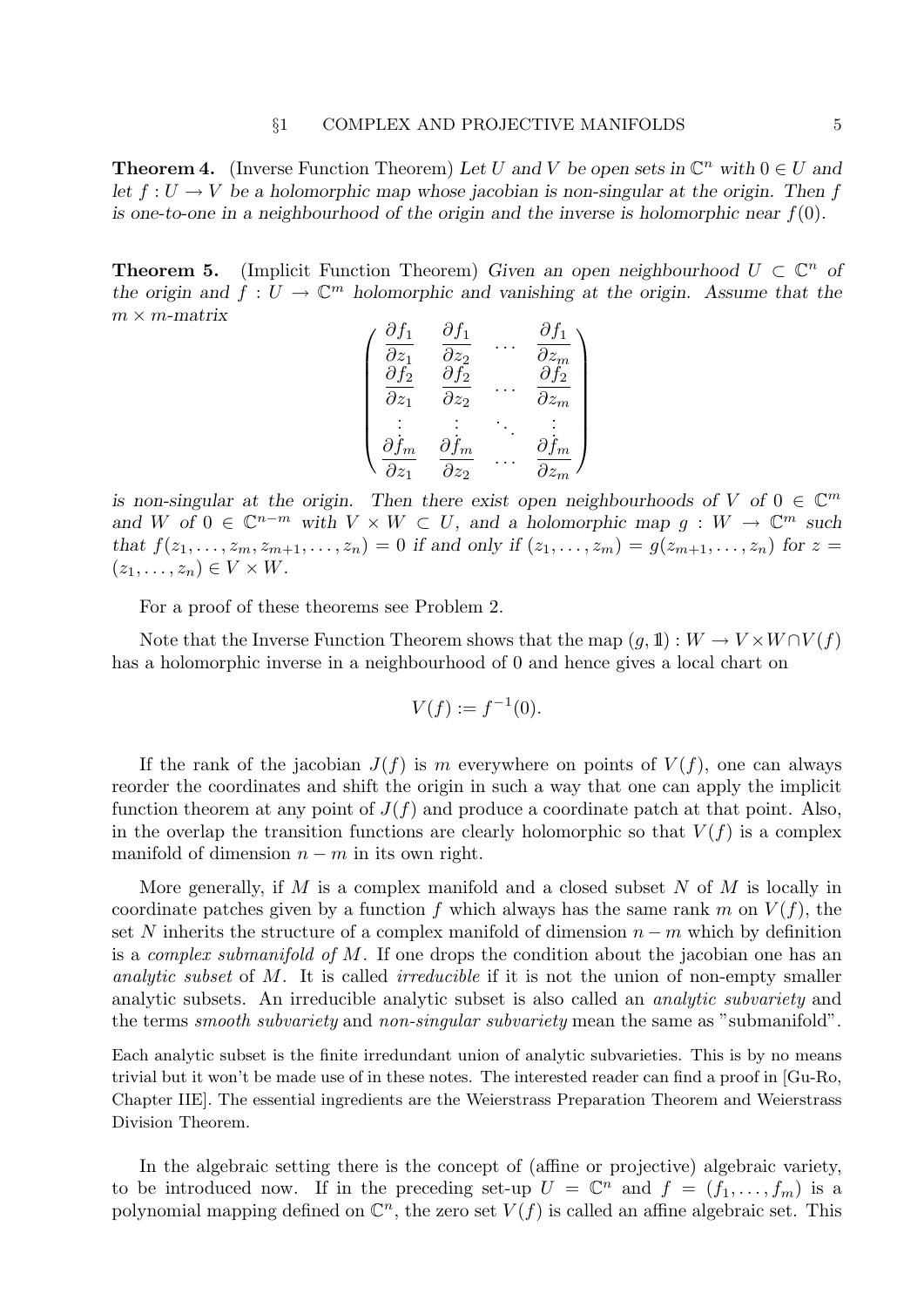set actually only depends on the ideal  $\mathfrak{I} = (f_1, \ldots, f_m)$  in  $\mathbb{C}[z_1, \ldots, z_n]$  generated by the  $f_j$  and therefore usually is denoted by  $V(\mathfrak{I})$ . If  $V(\mathfrak{I})$  is *irreducible*, i.e it is not the union of non-empty smaller affine sets it is called an affine variety. This is for instance the case if  $\mathfrak I$  is a prime ideal.

It is well known that each affine algebraic set is the finite irredundant union of affine varieties in a unique way. This fact won't be made use of, but for the interested reader, I remark that this follows from the fact that the ring  $\mathbb{C}[Z_0, \ldots, Z_n]$  is Noetherian; see [Reid, section 3 ].

Now, instead of holomorphic maps between affine varieties  $V \subset \mathbb{C}^n$  and  $W \subset \mathbb{C}^m$  one may consider rational maps i.e maps  $f = (f_1, \ldots, f_m)$  whose coordinates  $f_j$  are rational functions in the affine coordinates of the source space:  $f_j =$  $P_j$  $Q_j$ ,  $j = 1, \ldots, m$  with  $P_j$ ,  $Q_j$ polynomials such that  $Q_j$  does not vanish identically on V. The rational map is not defined on the locus where some coordinate function  $f_j$  has a pole. If this is not the case, i.e. if all the  $f_j$  are polynomials one has a *regular* map.

A Zariski-open subset  $U \subset \mathbb{C}^n$  by definition is the complement of an affine algebraic set. The Zariski-open sets form the Zariski-topology on  $\mathbb{C}^n$ . The induced topology on any affine variety V is called the Zariski-topology on V. One says that a rational function is regular on a Zariski-open subset U of an affine variety if it has no poles on U. For example, if  $f$  is any irreducible polynomial there is the basic Zariski-open set

$$
U_f := \mathbb{C}^n \setminus V(f), \ f \in \mathbb{C}[X_1, \ldots, X_n]
$$

and any regular function on  $U_f$  is of the form  $\frac{P}{f^k}$  with P some polynomial and  $k \geq 0$ .

The regular functions on U form a ring, denoted  $\mathcal{O}(U)$ . For instance  $\mathcal{O}(U_f)$  is the localisation of the ring  $\mathbb{C}[z_1,\ldots,z_n]$  in the multiplicative system  $f^n$ ,  $n \geq 0$ . See Appendix A1 for this notion.

The rational functions give the same function on  $V = V(\mathfrak{I})$  if their difference is of the form  $\frac{F}{\epsilon}$  $\,Q\,$ with  $P \in \mathfrak{I}$ . An equivalence class of such functions is called a *rational function on* V. The set of rational functions on V form the function field  $\mathbb{C}(V)$  of V. It is the field of fractions of  $\mathbb{C}[z_1,\ldots,z_n]/\mathfrak{I}$  and in fact of any of the rings  $\mathcal{O}(U)$ , U Zariski-open in V.

Next, if there is given a homogeneous polynomial F in the variables  $(Z_0, \ldots, Z_n)$  its zero-set in a natural way defines a subset of  $\mathbb{P}^n$  denoted  $V(F)$ . The zero locus of a set of homogeneous polynomials  $F_1, \ldots, F_N$  only depends on the ideal  $\mathfrak I$  they generate and is denoted by  $V(3)$ . These loci are called *projective algebraic sets*.

If the ideal  $\mathfrak I$  is a prime ideal,  $V(\mathfrak I)$  is a projective algebraic variety. This is for instance the case, if  $F$  is irreducible.

In the projective case, rational functions on V are functions  $f =$ P  $\,Q$ where  $P$  and  $Q$ are homogeneous polynomials of the same degree (otherwise  $f$  is not well defined) with  $Q$ not identically vanishing on V. These form the function field  $\mathbb{C}(V)$  of V. A rational map  $f: V \longrightarrow \mathbb{P}^n$  is defined by demanding that the homogeneous coordinates of f be rational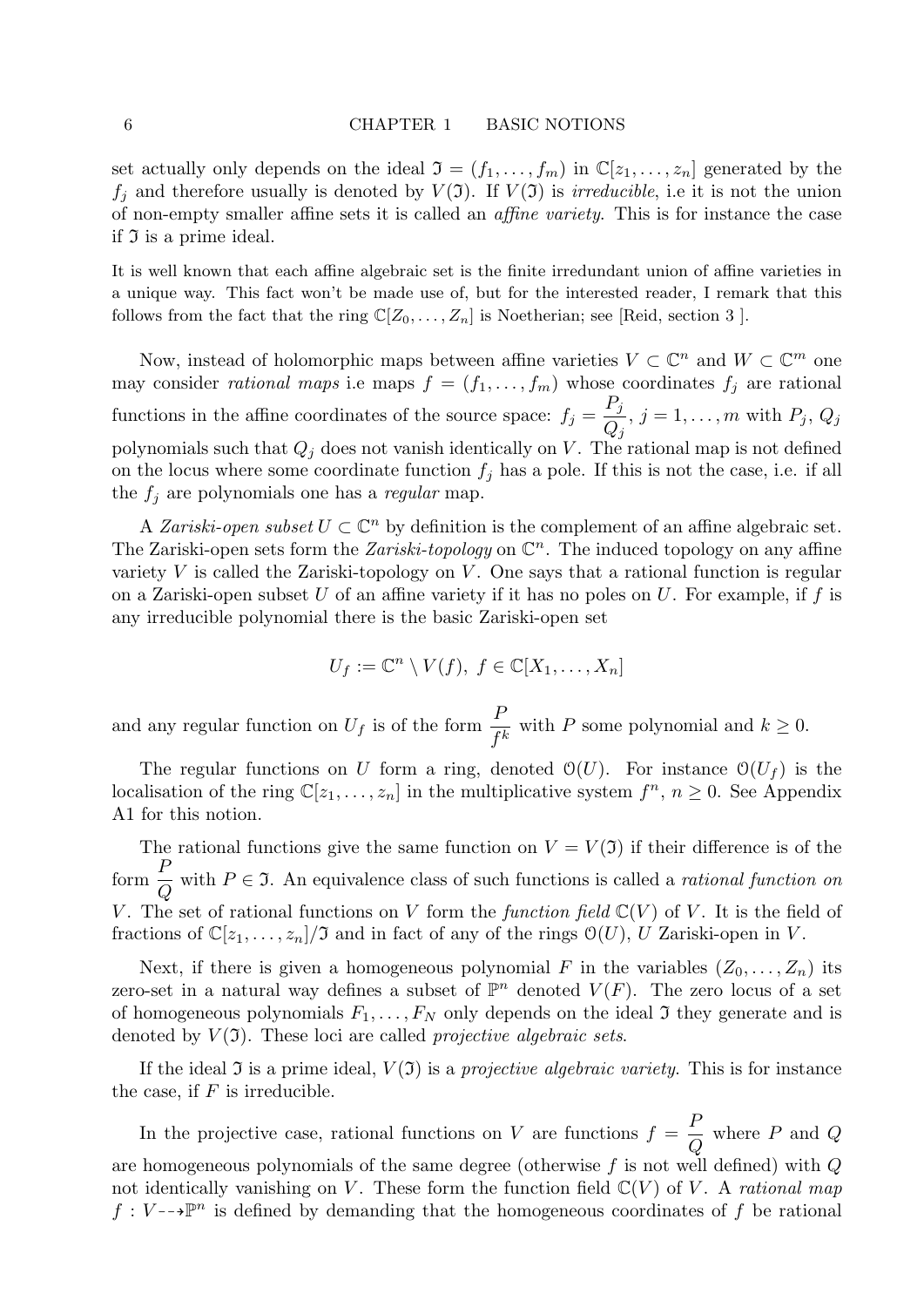functions. If the map f can be given by polynomials, it is a morphism or regular map and these are examples of holomorphic maps.

Of course, on projective varieties one can introduce the Zariski-topology as well and as before one can speak of the ring of regular functions on any Zariski-open subset of a projective variety. Its field of fractions again coincides with the function field of the variety.

Also, each projective algebraic set is the finite irredundant union of projective varieties in a unique way. This follows from the corresponding assertion for affine varieties. See [Mu, section 2A] for details.

A projective variety is a complex subvariety of  $\mathbb{P}^n$  but in general not a submanifold because of the jacobian condition. If it is, it is a projective manifold. So by definition an algebraic surface is a projective manifold of dimension two.

**Example 6.** A hypersurface  $V(F)$  where F is a homogeneous polynomial of degree d. Consider the open set  $U_0$  and for simplicity set  $z^{(0)} = z$ . The inhomogeneous polynomial

$$
f(z_1, ..., z_n) = F(1, \frac{Z_1}{Z_0}, ..., \frac{Z_n}{Z_0}) = \left(\frac{1}{Z_0}\right)^d F(Z_0, ..., Z_n)
$$

vanishes in  $U_0$  precisely where F vanishes and if at a point of  $V(f)$  some partial, say  $\frac{\partial f}{\partial x}$  $\partial z_1$ is non-zero, the implicit function theorem implies that  $z_2, \ldots, z_n$  can be taken as local coordinates on  $V(F)$  and hence that  $V(F)$  is a manifold locally at that point. The locus where all the partials  $\frac{\partial f}{\partial x}$  $\partial z_j$ ,  $j = 1, \ldots, n$  vanish on  $V(f)$  is the set of non-manifold points, the so-called *singular set*  $S(V(f))$ .

To treat all coordinate patches simultaneously, recall Euler's formula

$$
d \cdot F = Z_0 \frac{\partial F}{\partial Z_0} + \ldots + Z_n \frac{\partial F}{\partial Z_n}.
$$

It follows that the singular set  $S(V(F))$  of  $V(F)$  is nothing but  $V(F)$ ∂F  $\partial Z_0$ , . . . , ∂F  $\partial Z_n$ ) and is a proper algebraic subset of  $V(F)$ . The Zariski-open complement  $V(F) \setminus S(V(F))$  is a manifold of dimension  $n-1$ .

For the general case see Problem 3.

Observe that there is no reason why a compact complex manifold should be projective or why a submanifold of  $\mathbb{P}^n$  or more generally an irreducible subvariety would be projective, i.e. can be given as the zero locus of finitely many polynomials. For dimension one one has the basic

### FACT Any compact Riemann surface is projective.

The proof uses Hodge Theory in some form. See Appendix 3.3.

In higher dimensions this is not true. The easiest example perhaps is the Hopf surface. Again see Appendix 3 for details, more particularly, see Example A3.6.

As to subvarieties of projective space, astonishingly enough, they are always projective: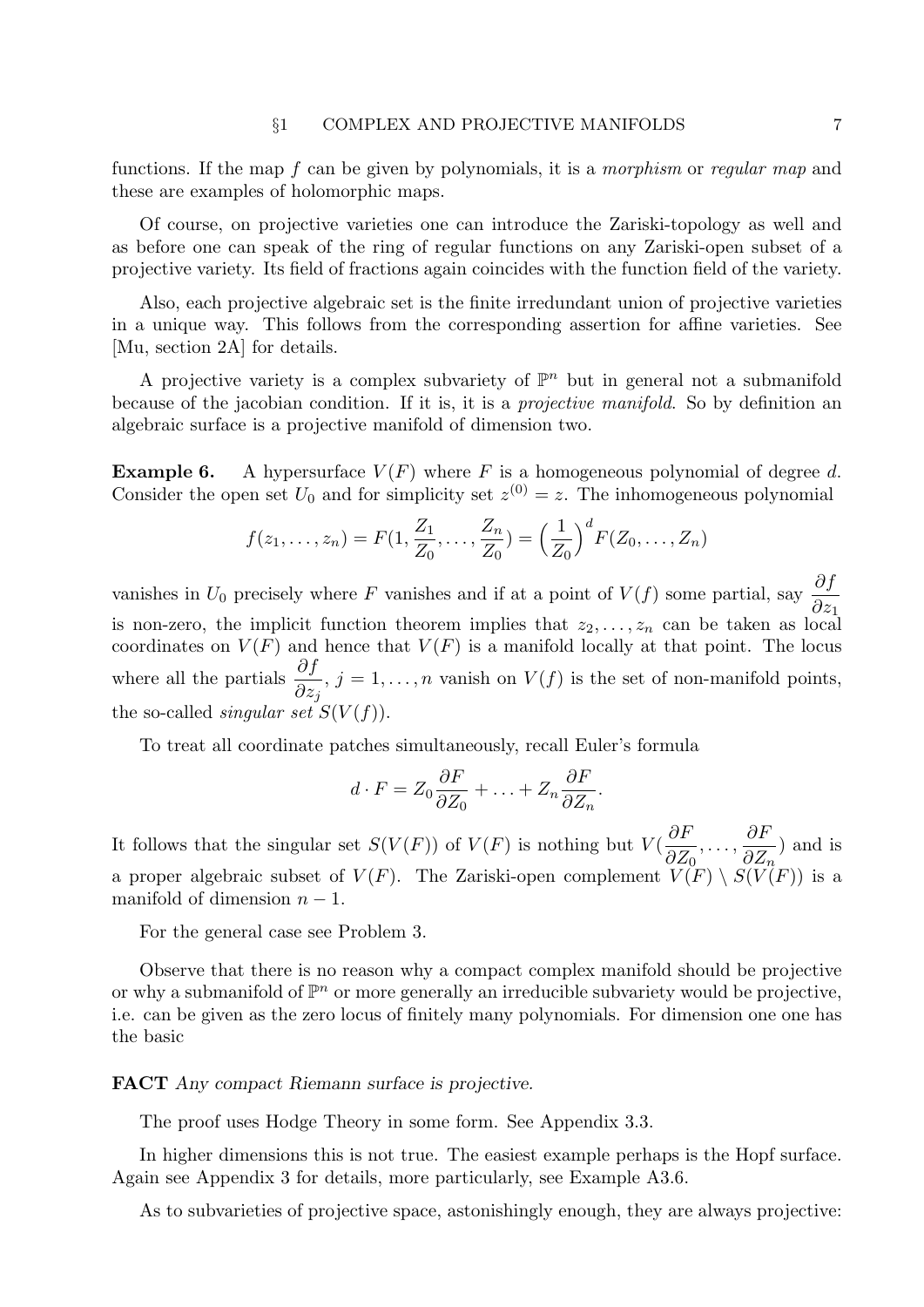**Theorem 7.** (Chow's Theorem) Any subvariety of  $\mathbb{P}^n$  is a projective variety.

A rather self contained proof of Chow's Theorem can be found in [Mu]. For a considerably shorter proof see p.167 in [G-H]. This proof however uses the so called Proper Mapping Theorem, a partial proof of which is supplied in [G-H, p.395-400].

In the same vein one can show that holomorphic maps between complex projective manifolds are in fact morphisms, i.e given by rational functions. See problem 5.

### Problems.

- 1.1. Let U be an open subset of  $\mathbb{C}^n$  and let  $f = (f_1, \ldots, f_m)$  be a holomorphic map defined on U. Write  $f_j = u_j + iv_j$  with  $u_j$  the real part and  $v_j$  the imaginary part of  $f_j$ . Recall that  $z=(z_1,\ldots,z_n)\in\mathbb{C}^n$  with  $z_j=x_j+iy_j$ . The differentiable map  $f_{\mathbb{R}}=(u,v):U\to\mathbb{R}^{2m}$  has a jacobian  $J(f_{\mathbb{R}})$  of size  $2n \times 2m$ . If  $n = m$  show that  $\det J(f_{\mathbb{R}}) = |\det J(f)|^2$  and hence is positive if and only  $f$  is invertible. Deduce that any complex manifold is oriented in a natural way.
- 1.2. Prove the inverse and the the implicit function theorem. Hint: Use the previous problem to see that one can use the ordinary inverse function theorem to find a differentiable inverse  $g$  for  $f$  and then prove that this map is in fact holomorphic by differentiating the relation  $g(f(z)) = z$ . See [G-H], p.18. The argument for the implicit function theorem is similar. Loc. cit. p.19.
- 1.3. Let  $F_j$ ,  $j = 1, ..., N$  be homogeneous polynomials in  $(Z_0, ..., Z_n)$  defining the algebraic set  $V := V(F_1, \ldots, F_N)$  in  $\mathbb{P}^n$ . Consider the jacobian matrix  $J(F_1, \ldots, F_N)$ . Prove: (i) The locus where the rank of the Jacobian is  $k$  or less is an algebraic set. It is denoted by  $J_k(V)$ . (ii) There is a minimal number m such that  $J_m(V) \cap V = V$ . If  $J_{m-1}(V) \cap V = \emptyset$ , the variety V is a manifold of dimension  $n - m$ . (In general, the  $m \times m$  subdeterminants vanish in a proper subset of  $V$ , the singularity set of  $V$  and the complement is a manifold.)
- 1.4. Prove that the product of two projective varieties is projective. Hint: use the Segre embedding  $\mathbb{P}^n \times \mathbb{P}^m \to \mathbb{P}^{nm+m+n}$ . One may consult [Mu, section 2B] for details.
- 1.5. Prove that holomorphic maps between projective manifolds are morphisms (Consider the graph of the holomorphic map and apply the previous problem).

### 2. Vector bundles

Vector bundles live on manifolds, varieties etc. I recall their basic properties, discuss the principal examples such as the canonical bundle, line bundles related to divisors and the notion of an ample line bundle. Important results are the canonical bundle formula and the Bertini theorem on hyperplane sections. The first tells you how to compute the canonical bundle of a subvariety in terms of the canonical bundle of the variety and the normal bundle of the subvariety and will be used a lot to say something about the genus of curves on surfaces. Bertini's theorem will be used to construct smooth subvarieties of a given projective manifold.

Let M be a differentiable manifold. Let me recall the notion of a *differentiable vector* bundle on M. It consists of a collection of vector spaces  $E_m$ ,  $m \in M$  parametrized by M such that their union  $E$ , the *total space*, is a manifold and such that

1. The natural projection  $p: E \to M$  which maps  $E_m$  to m is differentiable,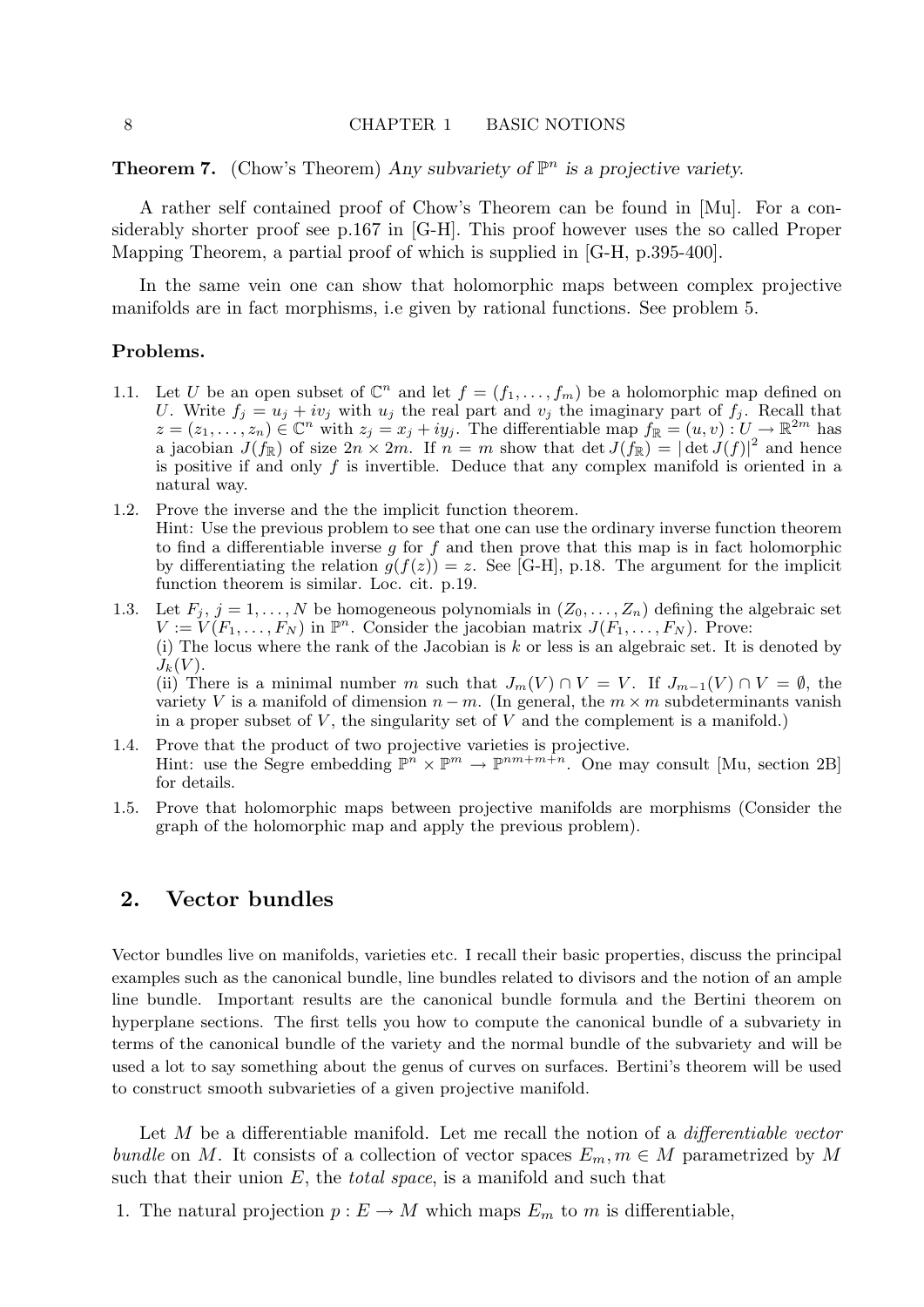2. Every point  $m \in M$  has an open neighbourhood U and a diffeomorphism

$$
\varphi_U: p^{-1}U \to U \times T,
$$

where T is some fixed vector space and where  $\varphi_U$  maps  $E_m$  linearly and isomorphically onto  $m \times T$ . If T is a complex vector space of dimension d the manifold E is called a complex vector bundle of rank d. For  $d = 1$  it is called line bundle.

The vector space  $E_m$  is called the *fibre over* m and the maps  $\varphi_U$  are called *trivializations* and over non-empty intersections  $U \cap V$  they can be compared:

$$
\varphi_V^{-1}(m, t) = \varphi_U^{-1}(m, (\varphi_{UV}(m))(t)),
$$

where  $\varphi_{UV}: U \cap V \to GL(T)$  is differentiable and is called the transition function. These transition functions satisfy a certain compatibility rule

$$
\varphi_{UV} \circ \varphi_{VW} \circ \varphi_{WU} = 1\!\!\!1, \quad \text{(Cocycle relation)}.
$$

Conversely, given some covering of M by open sets  $U_i$ ,  $i \in I$  and a collection of transition functions  $\varphi_{ij}$  for subsets  $U_i$  and  $U_j$  having a non-empty intersection, define a set E by taking the disjoint union of the  $U \times T$  and identify  $(m, t)$  and  $(m, (\varphi_{ij}(m))t)$  whenever  $m \in U_i \cap U_j$ . This yields a vector bundle precisely if the above compatibility rule is valid as one can easily verify.

A vector bundle homomorphism between two vector bundles  $p: E \to M$  and  $p': F \to M$ consists of a differentiable map  $f : E \to F$  such that

1.  $p = p' \circ f$  so that fibres go to fibres,

2.  $f|E_m$  is linear.

If f is an diffeomorphism you have a vector bundle isomorphism.

For any vector bundle homomorphism  $f : E \to F$  you can form the kernel ker  $(f)$ , which consists of the union of the kernels of  $f|E_m$ . One can easily see that the kernel forms a vector bundle. Similarly one can form im  $(f) = \bigcup_{m \in M}$  im  $(f|E_m)$ , the *image bundle*. Often exact sequences of vector bundles arise. A sequence of vector bundle homomorphisms

$$
E' \xrightarrow{f} E \xrightarrow{g} E''
$$

is called *exact* at E if ker  $(q) = \text{im}(f)$ . A sequence of vector bundles

$$
\dots E_{i-1} \xrightarrow{f_{i-1}} E_i \xrightarrow{f_i} E_{i+1} \dots
$$

of arbitrary length, it is called *exact* if it is exact at all  $E_i$ . Especially, a sequence

$$
0 \to E' \xrightarrow{f} E \xrightarrow{g} E'' \to 0
$$

is exact if and only if f is injective, g is surjective and ker  $(q) = \text{im}(f)$ .

A section s of a vector bundle  $p : E \to M$  is a differentiable map  $s : M \to E$  such that  $p \circ s = id_M$ . Sections of a vector bundle E form a vector space denoted by  $\Gamma(E)$  or  $H^0(M,E).$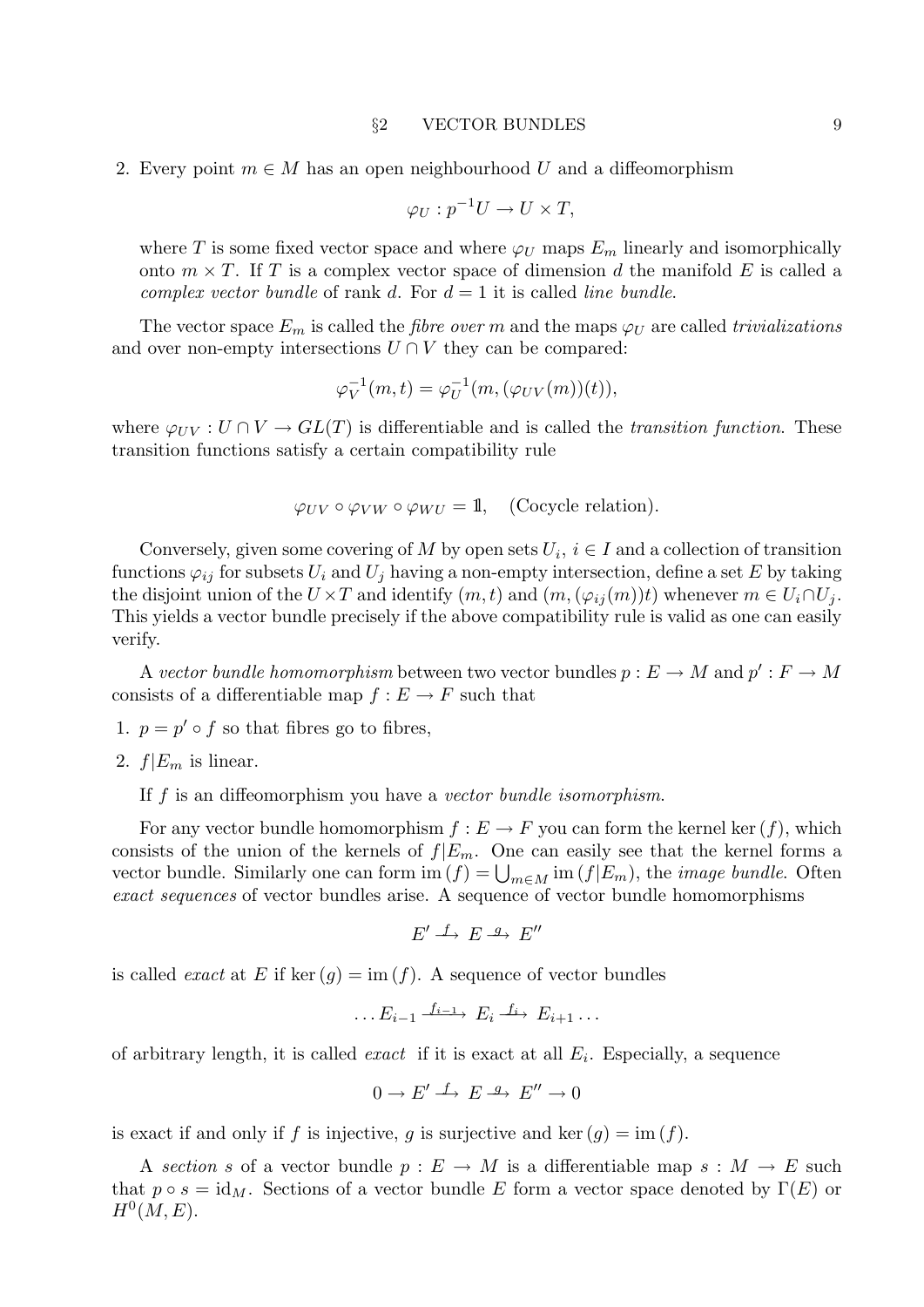#### Examples

1. The trivial bundle  $M \times T$ .

2. If E is a bundle, a *subbundle* consists of a subset  $F \subset E$  such that the projection and trivialisation of E gives F the structure of a bundle. For a subbundle  $F \subset E$ , the fibres  $F_m$  are subspaces of  $E_m$  and one can form  $\bigcup_{m\in M} E_m/F_m$  which inherits the structure of a bundle  $E/F$ , the quotient bundle. If

$$
0 \to E' \xrightarrow{f} E \xrightarrow{g} E'' \to 0,
$$

is an exact sequence, f identifies  $E'$  with a subbundle of E and g induces an isomorphism of  $E/E'$  with  $E''$ .

### 3. The tangent bundle  $T(M)$ . Sections are vector fields.

4. If E is a vector bundle, any linear algebra construction done with the fibres yields a vector bundle. You already saw the examples of subbundles and quotient bundles. One can also form  $E^{\vee}$ , the dual bundle by taking  $\bigcup_{m\in M} E_m^{\vee}$  or the exterior powers  $\bigwedge^k E$  by forming  $\bigcup_{m\in M}\bigwedge^k E_m$ . The highest wedge with  $k = \dim T$  is also called the *determinant* line bundle

$$
\det(E) = \bigwedge^{\text{rank } E} E.
$$

Combining these operations and applying them to the previous example you get the cotangent bundle or bundle of one-forms and its  $k$ -fold exterior power, the bundle of  $k$ forms:

$$
\mathcal{E}^k(M) = \bigwedge^k T(M)^\vee.
$$

Sections in the bundle of k-forms are precisely the k-forms.

5. Likewise, if E and F are two bundles, one can form their direct sum  $E \oplus F$  and their tensor product  $E \otimes F$  by taking it fibre wise. The collection of line bundles on a fixed manifold form a group under the operation of tensor product provided you identify isomorphic bundles. This group plays an important role for complex manifolds and holomorphic bundles. See below.

6. The tangent bundle  $T(N)$  of a submanifold N of a manifold M is a subbundle of the restriction  $T(M)|N$  of the tangent bundle of M to N. The quotient  $(T(M)|N)/T(N)$ is called the *normal bundle* and denoted by  $N(N/M)$ .

7. If  $\varphi : M \to N$  is a differentiable map and  $p' : F \to N$  a vector bundle, there is the pull-back bundle  $\varphi^* F$ . Its total space consists of the pairs  $(m, f) \in M \times F$  with  $\varphi(m) = p'(f)$ . Projection comes from projection onto the first factor. One may verify that the trivialization of N induces one on  $\varphi^* F$ .

8. Consider the subbundle of the trivial bundle with fibre  $\mathbb{C}^{n+1}$  on projective space  $\mathbb{P}^n$ consisting of pairs  $([w], z) \in \mathbb{P}^n \times \mathbb{C}^{n+1}$  with z belonging to the line defined by  $[w]$ . This is a line bundle, the *tautological line bundle* and denoted by  $O(-1)$ .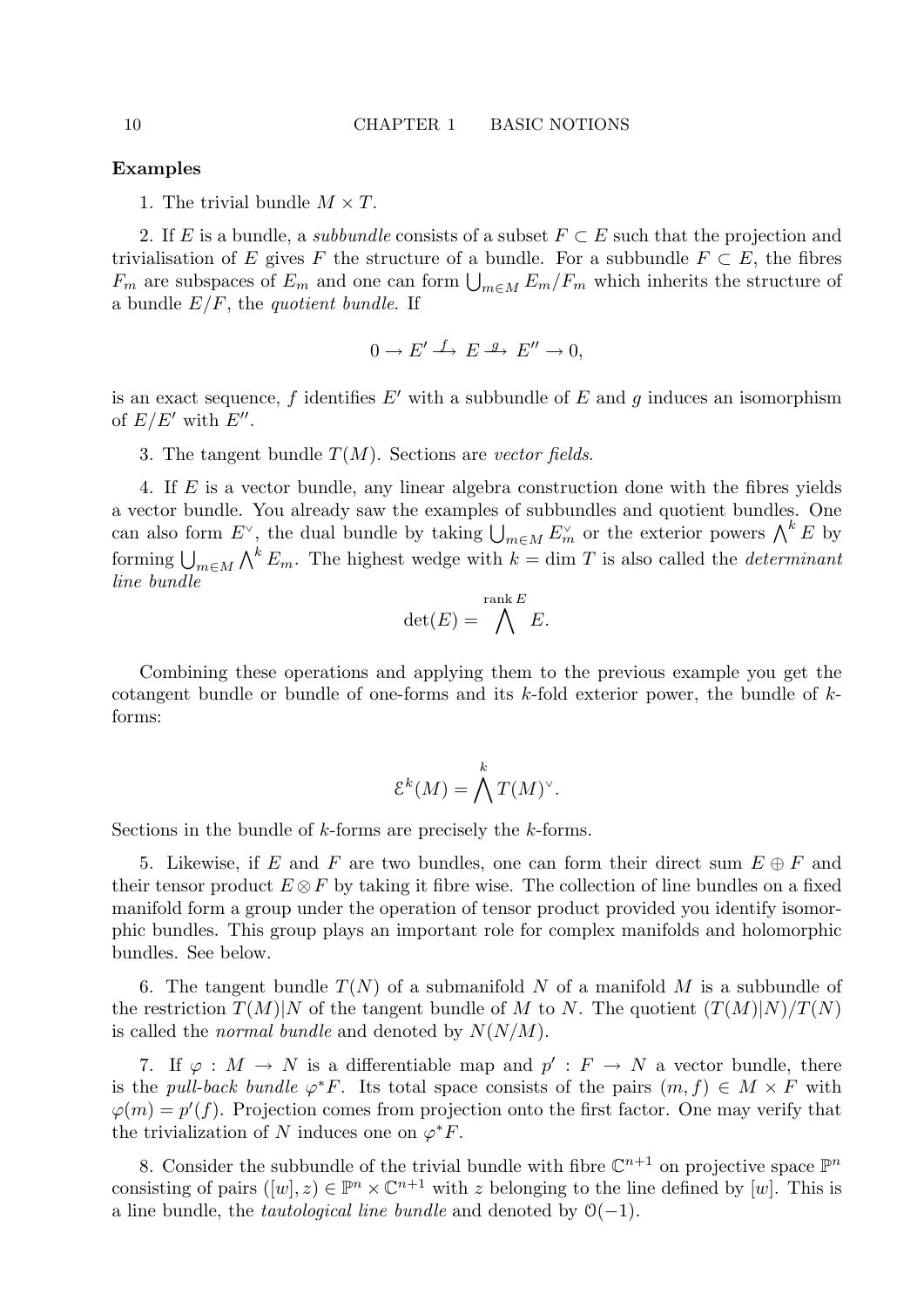9. Given an exact sequence

 $0 \to E' \xrightarrow{f} E \xrightarrow{g} E'' \to 0,$ 

there is an isomorphism

$$
\det E'\otimes \det E''\stackrel{\sim}{\longrightarrow} \det E
$$

(see Problem 1).

Over a complex manifold you have holomorphic vector bundles. In the preceding definition of a complex vector bundle one demands that  $E$  be a complex manifold and that the differentiable maps involved are actually holomorphic. All of the constructions of the previous examples do produce holomorphic bundles out of holomorphic bundles. In particular, since for any complex manifold  $M$  the tangent spaces admit a natural complex structure so does the tangent bundle. Let me denote this complex bundle by  $T_{\mathbb{C}}(M) = \bigcup_{m \in M} T_m(M)$ . It is in fact a holomorphic bundle. This is likewise true for the cotangent bundle and exterior wedges which now are denoted as follows:

$$
\Omega^k(M) = \bigwedge^k T_{\mathbb{C}}^{\vee}(M).
$$

The line bundle det  $\Omega^1(M)$  is called the *canonical line bundle* and is sometimes denoted by  $K_M$ . If N is a submanifold of M the complex normal bundle  $N(N/M)$  of N in M is the quotient of  $T_{\mathbb{C}}(M)|N$  by  $T_{\mathbb{C}}(N)$ . Applying the remark about determinant bundles from Example 9 to the exact sequence defining the normal bundle, you arrive at an important formula:

$$
K_N \cong K_M \mid N \otimes \det N(N/M) \quad \text{(Canonical Bundle Formula)}.
$$

As already said before, the collection of holomorphic line bundles on a complex manifold M modulo isomorphism form a group under the tensor product. It is called the *Picard group* and denoted by Pic M.

An important line bundle related to a codimension one subvariety D of a manifold M is the bundle  $\mathcal{O}(D)$  on M defined by means of transition functions as follows. Choose a coordinate covering  $U_i$ ,  $i \in I$  of M in which D is given by the equation  $f_i = 0$ . In  $U_j \cap U_j$ the relations  $f_i = ($  a non-zero function  $\varphi_{ij} \cdot f_j$  enables one to form the line bundle given by the transition functions  $\varphi_{ij} = f_i/f_j$ . (Note that the functions  $\varphi_{ij}$  obviously satisfy the co-cycle relation.) Observe that the bundle  $O(D)$  always has a section  $s_D$  canonically defined by D. Indeed, over  $U_i$  the bundle is trivial and the function  $f_i$  defines a section over it. These patch to a section  $s_D$  of  $\mathcal{O}(D)$  because  $f_i = (f_i/f_j)f_j$  in  $U_i \cap U_j$ . Restricting the bundle  $\mathcal{O}(D)$  to D itself in case D is a submanifold, you get back the normal bundle  $N(D/M)$ . See Problem 2. The Canonical Bundle Formula in this case reads therefore

$$
K_D \cong (K_M \otimes \mathcal{O}(D))|D.
$$

By definition a *divisor* is a formal linear combination  $\sum_{i=1}^{m} n_i D_i$  with  $n_i \in \mathbb{Z}$  and  $D_i$ a codimension one subvariety. If the numbers  $n_i$  are non-negative the divisor is called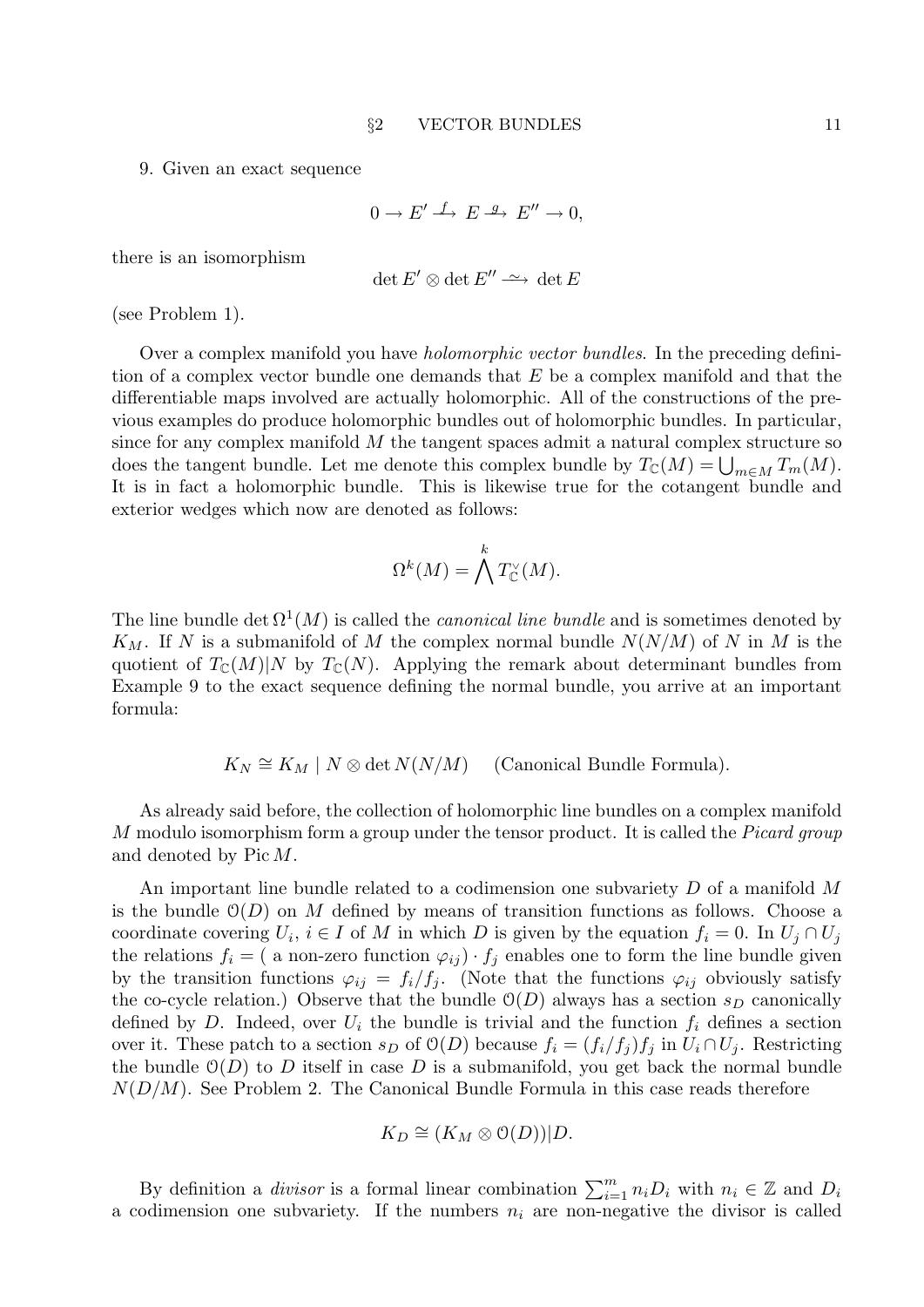effective. Divisors on M form an abelian group Div M. The line bundle  $O(D)$  is defined by setting  $\mathcal{O}(D) = \mathcal{O}(D_1)^{\otimes n_1} \otimes \ldots \otimes \mathcal{O}(D_m)^{\otimes n_m}$  so that it yields a homomorphism Div  $M \to$ Pic M.

Let me next describe how divisors behave under surjective holomorphic maps  $f : M' \rightarrow$ M. Let q be a local defining equation for D. If the image of f avoids the support of D, the function  $g \circ f$  is nowhere zero, but if f is surjective it defines a divisor on M' which is independent of the choice of the local defining equation for  $D$ . It is called the pull-back  $f^*D$ . It is related to the pull-back of the line bundle  $\mathcal{O}_M(D)$  by means of the relation  $\mathcal{O}_{M'}(f^*D) = f^*(\mathcal{O}(D)).$ 

In the framework of holomorphic bundles  $E \to M$ , the group of holomorphic sections is now denoted by  $\Gamma(E)$  or  $H^0(M, E)$ . It is true, but by no means trivial, that for compact complex manifolds the space of sections is finite dimensional. See Appendix A3 for a treatment using Hodge theory. For projective manifolds it is easier. See Theorem 4.13

Now let me turn to projective manifolds. Note that one could have defined algebraic vector bundles using morphisms instead of holomorphic maps. Algebraic vector bundles are holomorphic. The converse is true over a projective manifold. This GAGA-principle (named after the first letters of the words in the title of the article [Se]) is considerably harder to prove than Chow's theorem and uses a lot of sheaf theory and the Kodaira embedding theorem. Let me refer to [G-H], Chapter 1 section 5 for a proof of this assertion. In a similar vein, *regular sections* of an algebraic bundle, i.e. sections which are morphisms, are holomorphic and over a projective manifold the converse is true. In Appendix A4 I collected the main results from [Se].

Since a projective manifold is compact, the space of sections of any algebraic bundle on it is finite dimensional as we have seen before. If  $L$  is a line bundle on a projective manifold M, and its space of sections is not zero, say  $n + 1$ -dimensional with basis  $x_0, \ldots, x_n$ , one can define a rational map

$$
\varphi_L: M \dashrightarrow \mathbb{P}^n
$$

by associating to  $m \in M$  the point in  $\mathbb{P}^n$  with homogeneous coordinates  $(x_0(m), \ldots,$  $x_n(m)$ ). This map is not defined on the locus where all sections of L vanish. This locus is called the base locus and any point in it is called a base point. If  $\varphi_L$  is an embedding, the line bundle L is called *very ample*. If for some integer k the k-th tensor power  $L^{\otimes k}$  is very ample, L is said to be ample.

Two numbers, generalizing the genus of a projective curve, play an important role in higher dimensions:

The dimension of the space of holomorphic m-forms is called the geometric genus of M and denoted by  $p_q(M)$ .

The dimension of the space of holomorphic 1-forms is called the *irregularity*  $q(M)$ of M.

Finally, the definition of divisors and of the Picard group for projective manifolds can be modified in the obvious way by using projective codimension one subvarieties instead.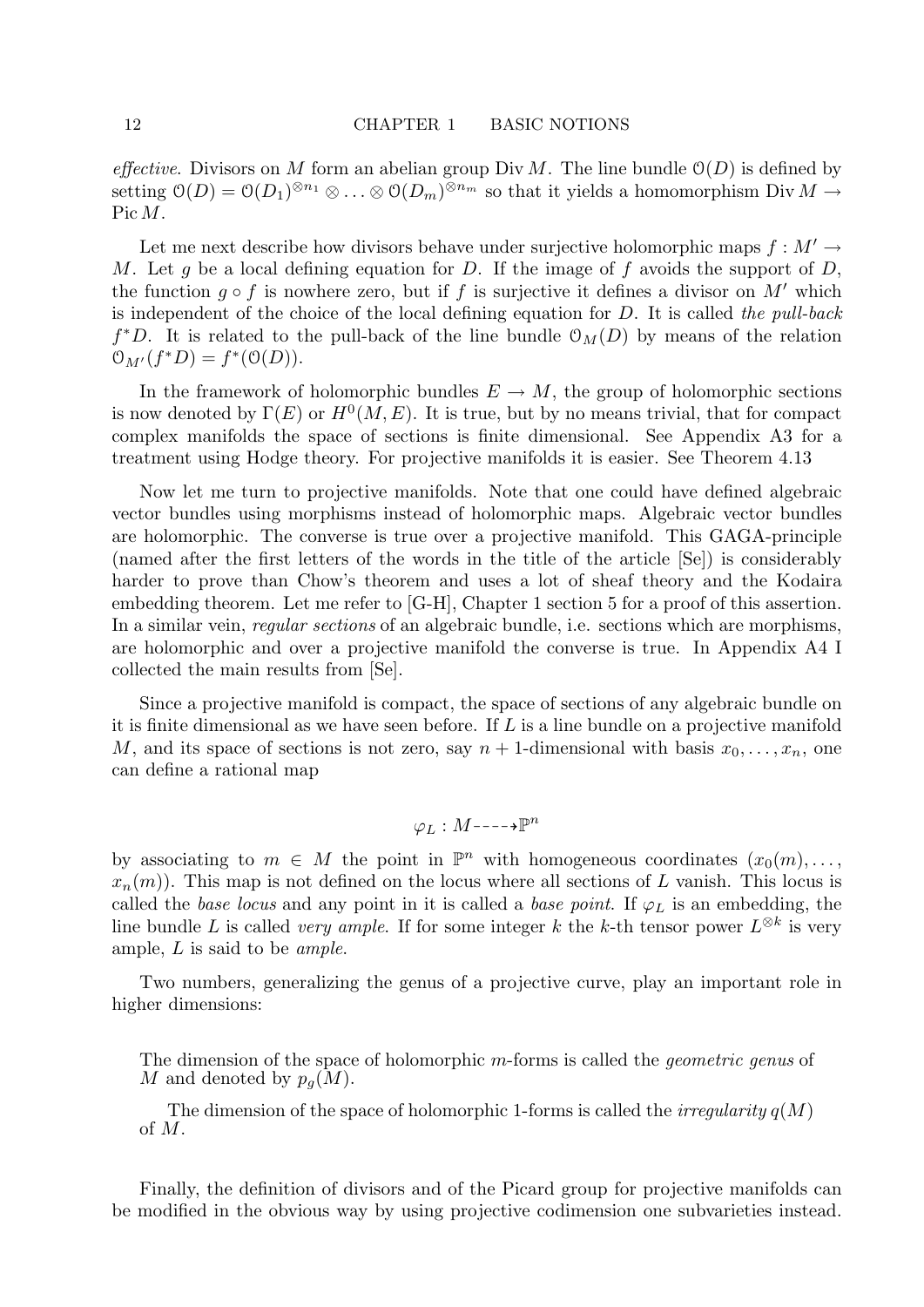Again there is a suitable GAGA-principle.

### Examples

1. The hyperplane in  $\mathbb{P}^n$  defines an algebraic line bundle, the *hyperplane bundle*  $\mathcal{O}(1)$ . The tautological bundle is the dual of this bundle which explains the notation  $O(-1)$  for the tautological bundle. The line bundle  $\mathcal{O}(d)$  is defined as  $\mathcal{O}(1)^{\otimes d}$  for  $d > 0$  and as  $\mathcal{O}(-1)^{\otimes -d}$ if  $d < 0$ . The line bundle associated to a hypersurface of degree d is (isomorphic to)  $\mathcal{O}(d)$ , see Problem 5.

2. The canonical line bundle of projective space  $\mathbb{P}^n$  is isomorphic to  $\mathcal{O}(-n-1)$ . See Problem 4. Using the Canonical Bundle Formula you find that the canonical bundle for a smooth degree d hypersurface D in  $\mathbb{P}^n$  is the restriction to D of  $\mathcal{O}(d-n-1)$ .

Any polynomial  $P$  which does not vanish identically on  $V$  defines a divisor  $(P)$  on  $V$ by taking  $V(P) \cap V$ . Any rational function  $f = \frac{P}{C}$  $\,Q$ on a projective manifold V defines the divisor  $(f) = (P) - (Q)$ . Since one can represent rational functions on V in different ways, it is not a priori clear that this definition make sense. To see this, one has to use the fact that the ring of holomorphic functions near the origin in  $\mathbb{C}^{n-1}$  is a unique factorization domain. This is a corollary of the Weierstrass preparation theorem and I won't give a proof but refer to [G-H, p.10]. One now argues as follows.

Let  $f \in \mathbb{C}(M)$  be a rational function on M and D be an irreducible hypersurface. Let  $p \in M$  and let  $f_D = 0$  be a local equation for D at p. Since the ring  $\mathcal{O}_{M,p}$  of germs of holomorphic functions at  $p$  is a unique factorization domain one can write

$$
f=f_D^m\cdot(u/v)
$$

with u and v not identically zero along  $D$ . It is easily verified that m does not depend on  $f_D$  and the chosen point  $p \in M$  so that one can now unambiguously define m to be the order of vanishing of f along D denoted  $\text{ord}_D(f)$  and one introduces the divisor of the rational function f by

$$
(f) = \sum_{D \text{ an irreducible hypersurface}} \text{ord}_D(f) D.
$$

One checks easily that this definition is the same as the previous one.

Divisors of rational functions form the subgroup of *principal divisors* of  $Div M$ . Two divisors D and D' are said to be *linearly equivalent*, notation  $D \equiv D'$  if their difference is the divisor of a rational function. Equivalent divisors define isomorphic line bundles and hence there is a well defined map

Div 
$$
M
$$
/principal divisors  $\longrightarrow$  Pic  $M$ .

This is in fact is an isomorphism. That it is injective is not so difficult. See Problem 3. The surjectivity is not entirely trivial. See Corollary 4.21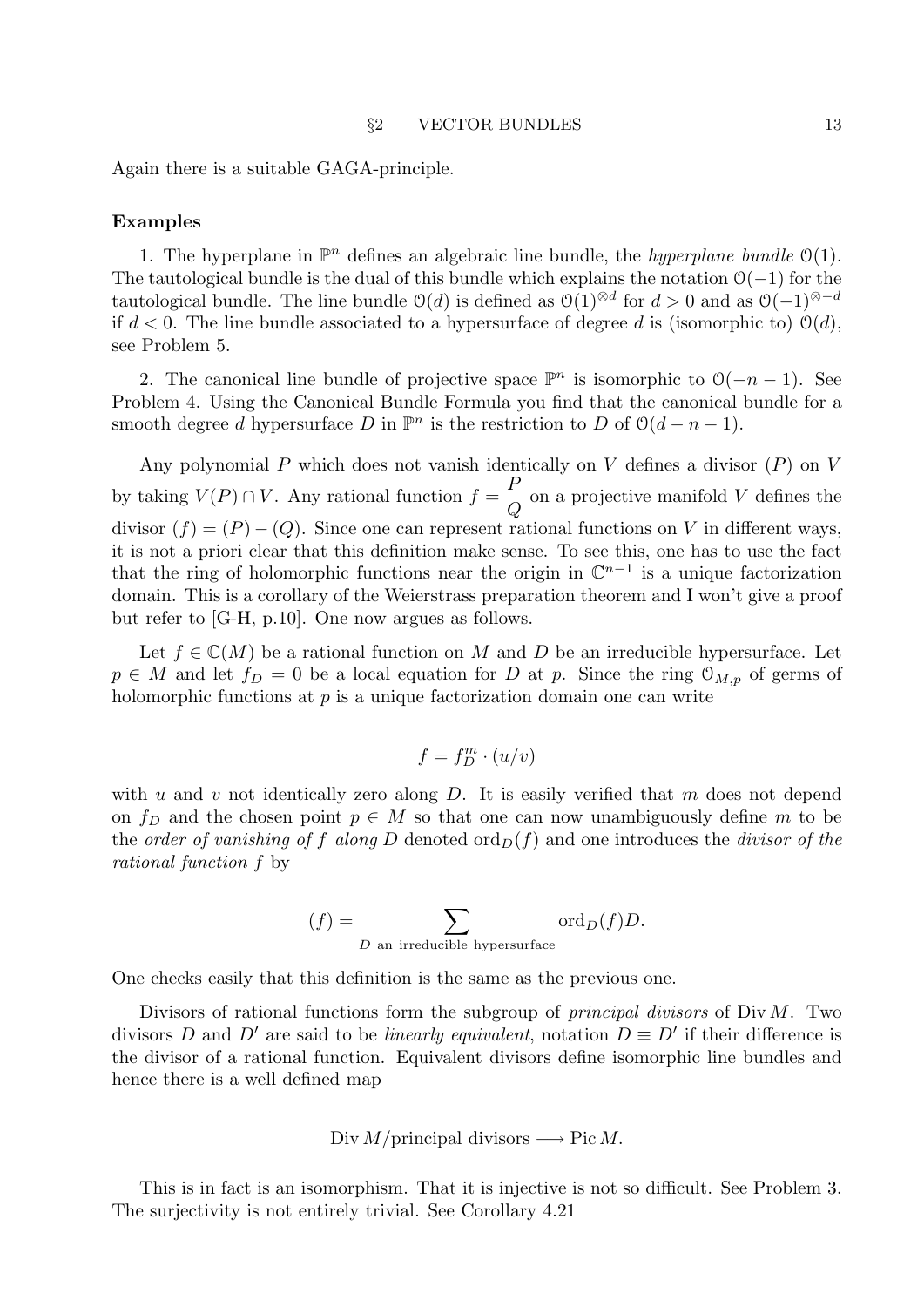Rational functions f with the property that  $(f) + D$  is effective form a vector space traditionally denoted by  $\mathcal{L}(D)$ . The resulting effective divisors  $(f) + D$  linearly equivalent to D form a projective space  $|D|$ , which is nothing but  $\mathbb{P}\mathcal{L}(D)$ . Any projective subspace of  $|D|$  is called a *linear system of divisors*, whereas  $|D|$  itself is called a *complete linear* system. Let me come back to the rational map defined by the line bundle  $\mathcal{O}(D)$  associated to D. This can be generalised by taking a basis  $\{s_0, \ldots, s_n\}$  for any linear subspace W of  $\Gamma(\mathcal{O}(D))$  and the rational map  $p \mapsto (s_0(p), \ldots, s_n(p))$  then is said to be given by the linear system  $\mathbb{P}(W)$ . A fixed component of the linear system  $\mathbb{P}(W)$  is any divisor F which occurs as a component of all divisors in  $\mathbb{P}(W)$ . The map defined by taking away this fixed part then is the same. The resulting divisors form the *moving part* of  $\mathbb{P}(W)$  and now there still can be fixed points which however form at most a codimension 2 subspace.

The notion of ampleness has been introduced in connection with line bundles. A divisor D is called ample if the corresponding line bundle  $\mathcal{O}(D)$  is ample.

If D is a hypersurface, the line bundle  $O(D)$  has a section s vanishing along D and if  $f \in \mathcal{L}(D)$  the product  $f \cdot s$  is in a natural way a section of  $\mathcal{O}(D)$  and every section can be obtained in this way (see Problem 8). So

 $\mathcal{L}(D) \stackrel{\otimes s}{\longrightarrow} H^0(\mathcal{O}(D))$  is an isomorphism.

Let me finish this chapter with an important theorem.

Theorem 1. (Bertini) A generic hyperplane section of a smooth projective variety is smooth.

**Proof:** Let  $X \subset \mathbb{P}^n$  be a smooth projective variety and let  $(\mathbb{P}^n)^{\vee}$  be the dual projective space of hyperplanes of  $\mathbb{P}^n$ . Inside  $X \times (\mathbb{P}^n)^{\vee}$  let me consider the set B consisting of pairs  $(x, H)$  such that the projectivized tangent space  $T_x(X)$  to X at x and H are NOT transversal, i.e. such that  $T_x(X) \subset H$ . If dim  $X = k$  the possible hyperplanes with this "bad" behaviour form a projective space parametrized by the  $\mathbb{P}^{n-k-1}$  disjoint from  $T_x(X)$ . So the projection  $B \to X$  realises B as a projective bundle over X and hence is a variety of dimension  $k + n - 1 - k = n - 1$ . Consequently, the projection of B into  $(\mathbb{P}^n)^{\vee}$  is not surjective. The complement of this variety parametrizes the "good" hyperplanes.

### Problems.

2.1. Let

$$
0 \to E' \xrightarrow{f} E \xrightarrow{g} E'' \to 0
$$

be an exact sequence of vector bundles over a manifold  $M$ . Introduce the subbundle  $F^r$ of  $\bigwedge^k E$  whose fibre over  $m \in M$  is the subspace generated by the wedges of the form  $e_1 \wedge e_2 \ldots \wedge e_k$  with r of the  $e_j$  in  $f(E')_m$ . Prove that  $F^{r+1}$  is a subbundle of  $F^r$  and that g induces an isomorphism

$$
F^r/F^{r+1} \longrightarrow \bigwedge^r E' \otimes \bigwedge^{k-r} E''.
$$

In particular, one has an isomorphism

$$
\det E' \otimes \det E'' \xrightarrow{\sim} \det E.
$$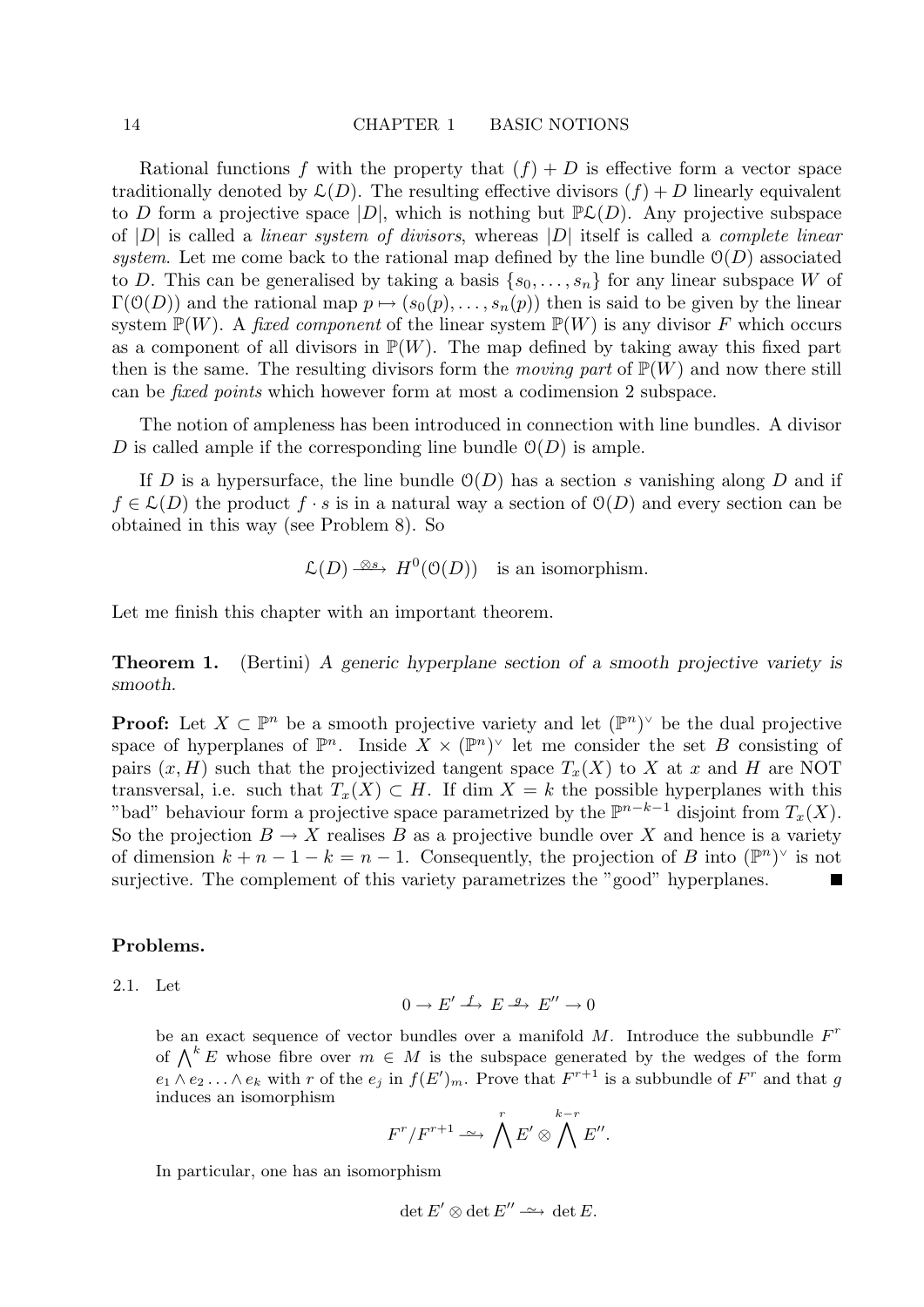- 2.2. Prove that the normal bundle for a smooth hypersurface D of M is isomorphic to the restriction of  $\mathcal{O}(D)$  to D.
- 2.3. Prove that two divisors  $D$  and  $D'$  on a projective manifold give isomorphic line bundles if and only if the divisors are linearly equivalent.
- 2.4. Prove that the canonical bundle of  $\mathbb{P}^n$  is isomorphic to  $\mathcal{O}(-n-1)$ .
- 2.5. Prove that any hypersurface in  $\mathbb{P}^n$  is linearly equivalent to  $dH$ , where d is the degree of the hypersurface and H is a hyperplane. Deduce that  $Pic \mathbb{P}^n \cong \mathbb{Z}$ .
- 2.6. Prove that for a smooth hypersurface D of degree d in  $\mathbb{P}^n$  the normal bundle is given by  $N(D/\mathbb{P}^n) = \mathcal{O}(d)|D$ .
- 2.7. Let  $M = M_1 \times M_2$  and let  $p_1 : M \to M_1$  and  $p_2 : M \to M_2$  be the projections onto the factors.

i) Let  $\mathcal{V}_1$  be a vector bundle on  $M_1$  and  $\mathcal{V}_2$  a vector bundle on  $M_2$ . There is a natural homomorphism

$$
H^0(M_1,\mathcal{V}_1)\otimes H^0(M_2,\mathcal{V}_2)\to H^0(M_1\times M_2,p_1^*\mathcal{V}_1\otimes p_2^*\mathcal{V}_2).
$$

Show that this is an isomorphism. Hint: restrict a section s of  $p_1^*\mathcal{V}_1 \otimes p_2^*\mathcal{V}_2$  to the fibre  $p_1^{-1}(x)$ . This yields a section  $s(x) \in H^0(M_2, \mathcal{V}_2) \otimes (\mathcal{V}_1)_x$  depending holomorphically on x. ii) Prove that  $\Omega^1(M) = p_1^*\Omega^1(M_1) \oplus p_2^*\Omega^1(M_2)$  and that  $K_M = p_1^*K_{M_1} \otimes p_2^*K_{M_2}$ . iii) Prove that  $q(M) = q(M_1) + q(M_2)$  and that  $p_g(M) = p_g(M_1) \cdot p_g(M_2)$ .

Specialize this to products of compact Riemann surfaces.

2.8. Let D be a projective hypersurface of the projective manifold M and let  $s_D$  be a regular section of  $\mathcal{O}(D)$  vanishing along D. Let  $f \in \mathcal{L}(D)$ . Prove that  $f \cdot s$  is a regular section of  $O(D)$  and that any regular section of  $O(D)$  is obtained in this way.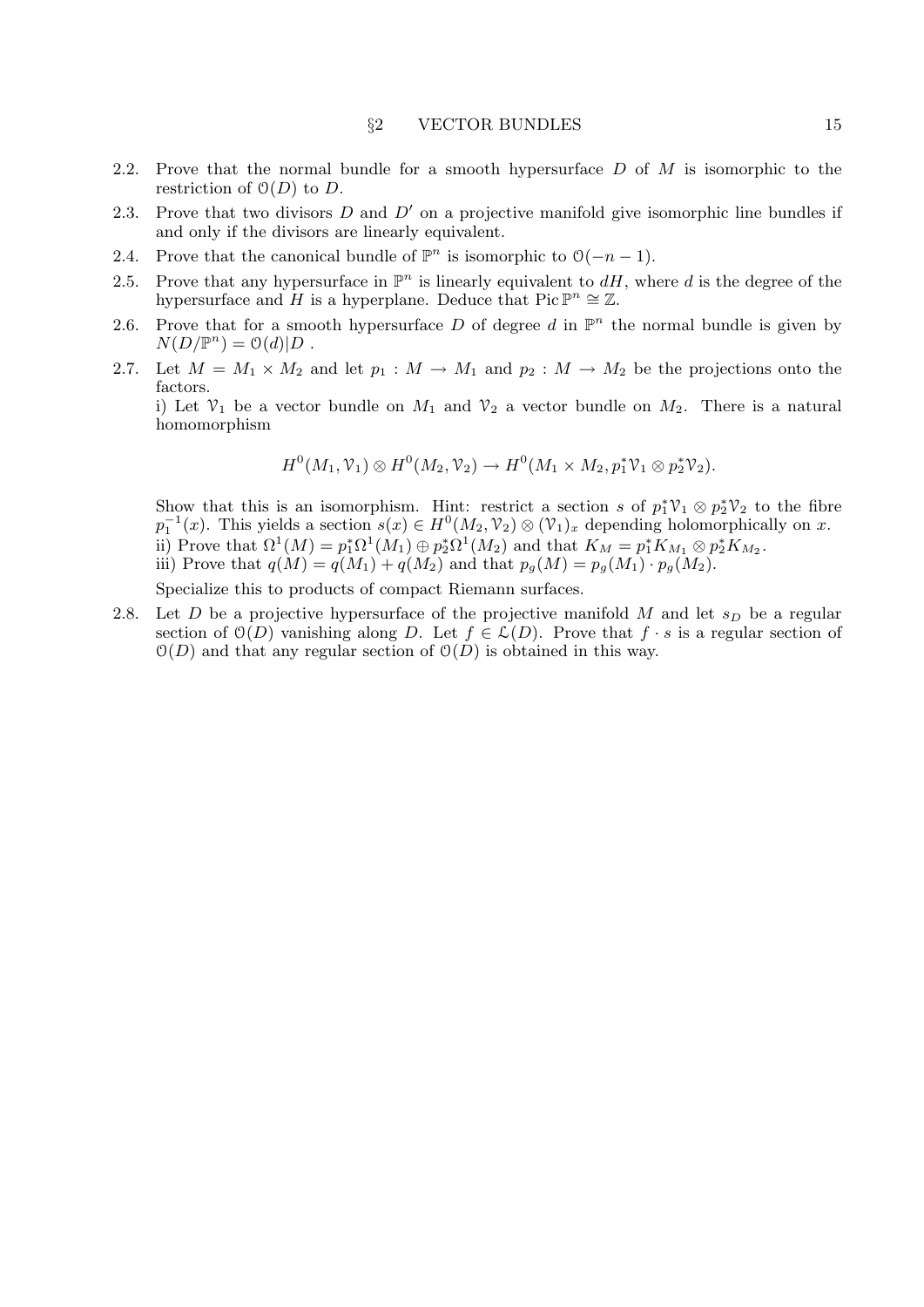# Chapter 2. Cohomological tools

# 3. Sheaves and their cohomology

### A. Sheaves

As stated in the preface, sheaves form an indispensable tool for algebraic geometers. For cohomology theory fine and flasque sheaves turn out to be useful.

Let me fix a principal ideal domain R and a topological space M.

**Definition 1.** A presheaf  $\mathcal F$  of R-modules over M consists of a collection of R-modules  $\mathfrak{F}(U)$ , one for every open set  $U \subset M$ , and a collection of R-module homomorphisms  $\rho^U_V: \, \mathfrak{F}(U) \to \mathfrak{F}(V)$  for pairs of open sets  $U,V$  with  $V \subset U$  (the restriction homomorphisms) such that:

- a.  $\rho_U^U = \text{Id}_{\mathcal{F}(U)}$  for all open  $U \subset M$ ,
- b.  $\rho^V_W \circ \rho^U_V = \rho^U_W$  for all  $W \subset V \subset U$ .

If in addition the following property holds,  $\mathcal F$  is called a sheaf:

- c. If U is a union of open sets  $U = \bigcup$ i∈I  $U_i$  then
	- 1) if  $f, g \in \mathcal{F}(U)$  and  $\rho_{U_i}^U(f) = \rho_{U_i}^U(g)$  for all  $i \in I$ , then  $f = g$ ,
	- 2) if  $f_i \in \mathcal{F}(U_i)$  with  $\rho_{U_i}^{U_i}$  $U_i \overline{U}_i \cap U_j(f_i) = \rho_{U_i}^{U_j}$  $U_j^j$   $U_i \cap U_j(f_j)$  for all  $i, j \in I$ , then there exists

a, because of 1) unique element  $f \in \mathcal{F}(U)$  with  $\rho_{U_i}^U(f) = f_i$  for all  $i \in I$ .

An element of  $\mathfrak{F}(U)$  is called a section of  $\mathfrak F$  over U. The module  $\mathfrak{F}(M)$  of sections over M is also denoted by  $\Gamma(M)$  or  $H^0(M, \mathcal{F})$ . The latter notation will be justified later.

Another useful concept is that of the *stalks*. To define it fix  $m \in M$  and consider the collection of neighbourhoods of m. The stalk  $\mathcal{F}_m$  at m is defined as the *direct limit* 

 $\mathfrak{F}_m := \text{drlim}_{U \ni m} \mathfrak{F}(U)$ , U a neighbourhood of m,

which by definition is obtained by taking the disjoint union of the modules  $\mathcal{F}(U)$ , U a neighbourhood of m, and then identifying  $m \in \mathcal{F}(U)$  with  $m' \in \mathcal{F}(U')$  if there is some neighbourhood  $U'' \subset U \cap U'$  of m such that  $\rho_{U''}^U m = \rho_{U''}^{U'} m'$ .

If  $\mathcal F$  is a presheaf, but not a sheaf, one may enlarge it to a sheaf, the *sheaf associated* to the presheaf  $\mathfrak F$  (see [Wa, p.166]). This is sometimes useful since natural constructions which start on the level of the R-modules  $\mathfrak{F}(U)$  with  $\mathfrak{F}$  a sheaf do often give presheaves, but not always sheaves, as will be seen when homomorphisms between sheaves are treated. Although the explicit construction of the sheaf associated to a presheaf is not needed, let me give it for the sake of completeness.

So let F be a presheaf and define for each open set U the module  $F(U)$  consisting of functions  $U \ni x \mapsto s(x) \in \mathcal{F}_x$  with the property that for each point  $x \in U$  there is a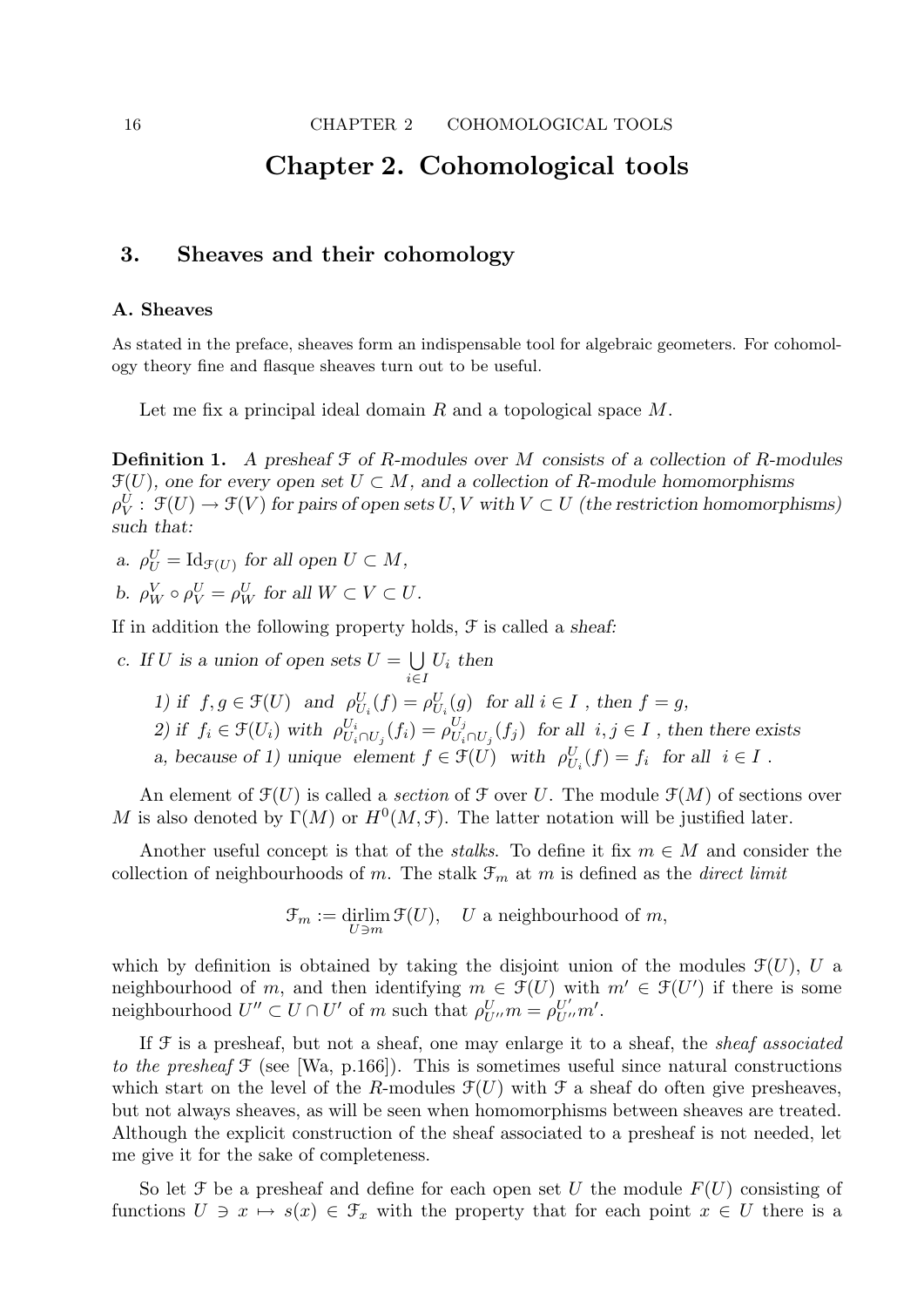neigbourhood  $V \subset U$  and a section  $t \in \mathcal{F}(V)$  such that the germ of t at y is equal to  $s(y)$ for all  $y \in Y$ . Then the  $F(U)$  form a sheaf which by definition is the sheaf associated to  $\mathcal{F}$ .

It should be clear what is meant by a *sheaf homomorphism*  $h : \mathcal{F} \to \mathcal{F}'$ : one should have homomorphisms  $\mathfrak{F}(U) \to \mathfrak{F}'(U)$  for each open set  $U \subset M$  commuting with the restriction maps. In particular there are induced homomorphisms  $h_m$ :  $\mathcal{F}_m \to \mathcal{F}'_m$  for the stalks. Observe that the modules of the kernels of  $\mathcal{F}(U) \to \mathcal{F}'(U)$  do form a sheaf ker h, but the modules of the cokernels only form a presheaf. By definition coker  $h$  is the sheaf associated to this presheaf.

A sequence of sheaf homomorphisms on M:

$$
\ldots \to \mathfrak{F}_{i-1} \xrightarrow{f_{i-1}} \mathfrak{F}_i \xrightarrow{f_i} \mathfrak{F}_{i+1} \to \ldots
$$

is exact if for all  $m \in M$  the corresponding sequence of the stalks at m is exact. This does NOT mean that the corresponding sequence of the sections over all open  $U \subset M$  is exact, which is the definition of an exact sequence of presheaves. The reason is that, as noticed before, the cokernels on presheaf level do not always form a sheaf.

### Examples

1. Let M be any topological space. Let G be any R-module. For any open  $U \subset M$ let  $G(U) = \{$  locally constant functions  $f: U \to G\}$ . The restriction maps are the obvious ones. The properties a), b) and c) are immediate. This sheaf is called the constant sheaf  $G_M$ .

2. Let  $f : M \to N$  be a continuous mapping between topological spaces and let F be a sheaf on M. The image sheaf  $f_*\mathcal{F}$  is the sheaf defined by  $f_*\mathcal{F}(U) = \mathcal{F}(f^{-1}U)$ (and the obvious restriction maps). It is easy to see that  $(q \circ f)_* \mathcal{F} = q_*(f_* \mathcal{F})$  when  $g: N \to P$  is a further continuous map between topological spaces. Note also that there is a canonical homomorphism  $\hat{f}:(f_*\mathfrak{F})_{f(m)} \to \mathfrak{F}_m$  which associates to a germ  $g_{f(m)} \in$  $(f_*\mathfrak{F})_{f(m)}$  represented by a section  $g \in \mathfrak{F}(f^{-1}U)$ , U a neighbourhood of  $f(m)$ , the germ of  $q$  at  $m$ .

3. Let M be a differentiable manifold and for any open  $U \subset M$  let  $\mathcal{E}(U)$  be the ring of differentiable functions (it is a module over the real numbers) and take the usual restriction maps. Again, one verifies that this defines a sheaf, the sheaf  $\mathcal{E}_M$  of differentiable functions on M. The elements of  $\mathcal{E}_{M,m}$  are called *germs at*  $m \in M$  *of differentiable functions.* 

Similarly, if M is a complex manifold, there is the sheaf  $\mathcal{O}_M^{\text{hol}}$  of holomorphic functions and on a projective manifold there is the sheaf  $\mathcal{O}_M^{\text{alg}}$  of regular functions. If no confusion arises the same notation  $\mathcal{O}_M$  for these sheaves will be used although the holomorphic sheaf is much bigger in general.

4. If M is a complex manifold, for any open  $U \subset M$  one can form the ring of fractions  $Q(\mathcal{O}(U))$  of the ring  $\mathcal{O}(U)$  and the obvious restriction maps between them. These form only a presheaf, since Axiom C2) does not hold. To make it into a sheaf, let me define *meromorphic functions* over U so that this Axiom holds automatically. So, a meromorphic function over U should be given by a collection  $\{U_i, f_i\}$  with  $\{U_i\}$  an open cover of U,  $f_i \in Q(\mathcal{O}(U_i))$  such that in  $U_i \cap U_j$  one has  $f_i = f_j$ . Meromorphic functions on U form a complex vectorspace  $\mathcal{M}(U)$  and in this way one does get a sheaf, the sheaf M of germs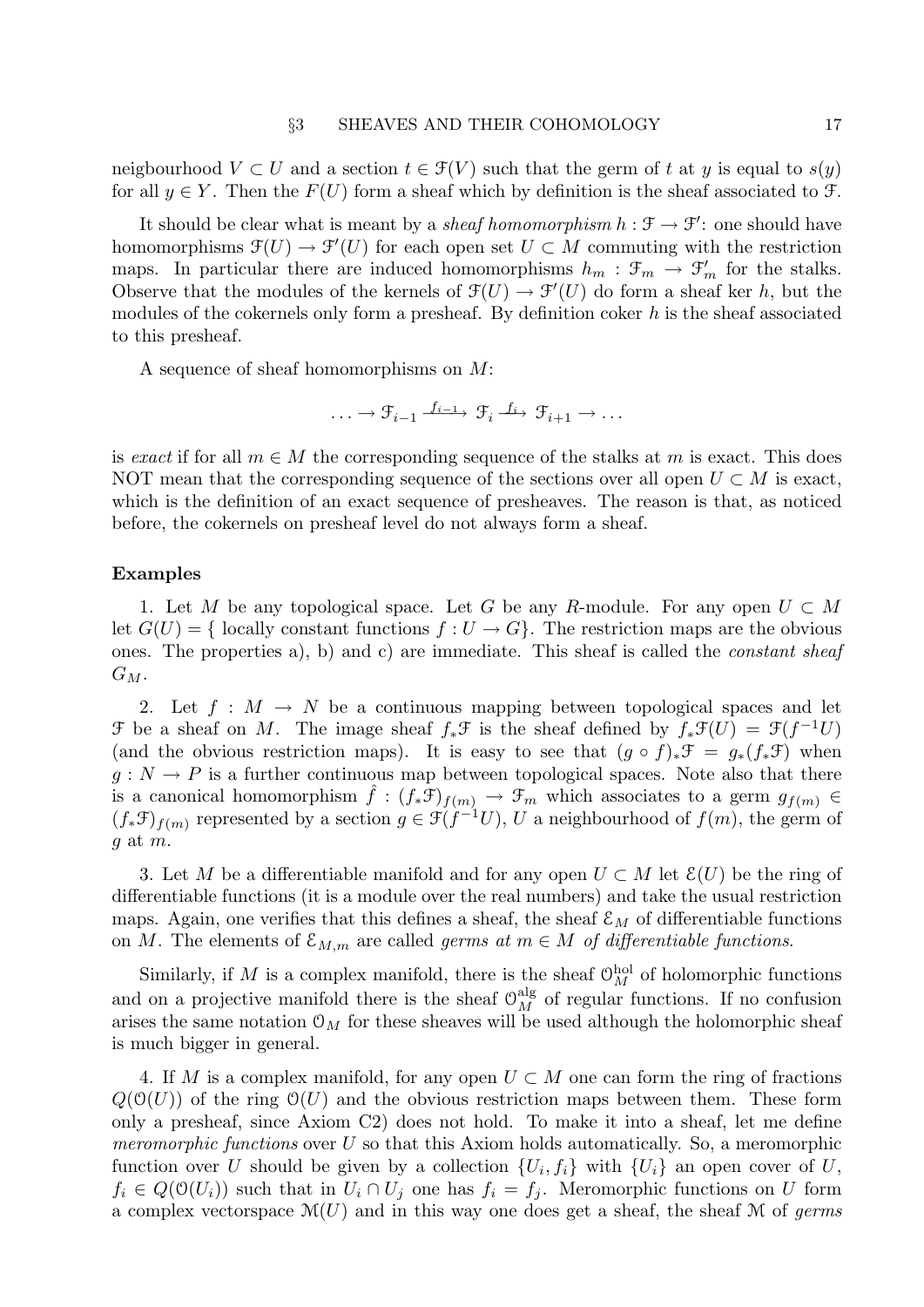of meromorphic functions on  $M$ . By definition, a meromorphic function on  $M$  is a global section of this sheaf. Denote by  $\mathcal{M}_{M}^{*}$  the sheaf (of multiplicative groups) of non-zero elements in  $\mathcal{M}_M$ . The sheaf  $\mathcal{O}_M^*$  of germs of nowhere zero holomorphic functions on M forms a subsheaf of  $\mathcal{M}_{M}^{*}$ . A *Cartier divisor* on M is a global section of the sheaf  $\mathcal{M}_{M}^{*}/\mathcal{O}_{M}^{*}$ . In concrete terms, a Cartier divisor consists of a collection of open sets  $\{U_i\}$  covering M and non-zero meromorphic functions  $f_i$  on  $U_i$  such that in the overlaps  $f_i = g_{ij} \cdot f_j$  with  $g_{ij}$  a nowhere vanishing holomorphic function on  $U_i \cap U_j$ . Two sets  $\{U_i, f_i\}$  and  $\{U'_j, f'_j\}$ define the same Cartier divisor if in overlaps  $U_i \cap U'_j$  one has  $f_i/f'_j \in \mathcal{O}^*(U_i \cap U'_j)$ .

For a projective manifold, working with  $\mathcal{O}_M^{\text{alg}}$  one obtains the algebraic Cartier divisors. On a variety any rational function is completely determined by knowing it on any nonempty Zariski open subset  $U$ . So the sheaf of germs of rational functions, i.e. the sheaf of quotients of  $\mathcal{O}_M^{\text{alg}}$  is just the constant sheaf  $\mathbb{C}(M)_M$ . There is no need to do patchwork for defining rational functions. In particular the algebraic analogue of a meromorphic function on projective manifolds just is a rational function. Any irreducible hypersurface  $D$  defines a Cartier divisor by taking the local defining equations. A different choice of local defining equations yield the same Cartier divisor, more or less by definition. It follows that any divisor defines a unique Cartier divisor. Conversely, any Cartier divisor  $\{U_i, f_i\}$  yields a divisor by taking  $\sum_D \text{ord}_D(f_i)D$ . This indeed gives a well defined divisor since in  $\mathcal{O}(U_i \cap U_j)$ the function  $f_i/f_j$  is nowhere vanishing and hence  $\text{ord}_D(f_i) = \text{ord}_D(f_j)$ . This shows that on a projective manifold one may identify divisors and Cartier divisors. For the case of general complex manifolds see Problem 3.

The GAGA-principle tells us that there is no difference between the group of algebraic Cartier divisors and the group of Cartier divisors.

5. A sheaf  $\mathcal F$  of R-modules on M is a fine sheaf, if for every locally finite cover  $\{U_i\}$ of M by open sets there are endomorphisms  $h_i : \mathcal{F} \to \mathcal{F}$  with support in  $U_i$  such that  $\sum_i h_i = \text{Id}_{\mathcal{F}}$ . Here the support of a homomorphism h is the closure of the points  $m \in M$ where  $h_m$  is not zero. Examples include the sheaves  $\mathcal{E}_M$  of differentiable functions on a differentiable manifold  $M$ , since there are partitions of unity subordinate to any locally finite open cover of  $M$ . See [Wa, p. 170].

6. A sheaf  $\mathcal F$  is called a *flasque sheaf* if for any pair of open subsets  $U \subset V$  the restriction map  $\mathfrak{F}(V) \to \mathfrak{F}(U)$  is surjective. Any sheaf  $\mathfrak{F}$  embeds in a flasque sheaf  $\mathfrak{C}^0(\mathfrak{F})$ , its sheaf of discontinuous sections which is defined by letting  $\mathcal{C}^0(\mathcal{F})(U)$  be the set of maps  $U \ni x \mapsto s(x) \in \mathcal{F}_x.$ 

7. Let E be a vector bundle on a manifold M. For any  $U \subset M$  take  $\Gamma(U, E)$  and the obvious restriction maps. This gives the sheaf of sections associated to E. In the differentiable setting this sheaf is denoted by  $\mathcal{E}(E)$ , in the holomorphic (or algebraic) setting by  $\mathcal{O}(E)$ . Particular cases are the sheaves  $\mathcal{E}_M^p$  of differentiable p-forms on a differentiable manifold M and the sheaf  $\Omega_M^p$  of holomorphic p-forms on a complex manifold. The sheaves  $\mathcal{E}_M^p$  are fine. This follows with partitions of unity.

8. If M is a complex manifold, an affine or a projective variety one often uses sheaves of  $\mathfrak{O}_M$ -modules, which by definition are sheaves  $\mathfrak F$  of complex vector spaces such that for every open  $U \subset M$  the vector space  $\mathcal{F}(U)$  in addition is an  $\mathcal{O}(U)$ -module and if  $V \subset U$ is open, the restriction  $\mathcal{F}(U) \to \mathcal{F}(V)$  is compatible with the module structures via the ring homomorphism  $\mathcal{O}(U) \to \mathcal{O}(V)$ . It should be clear what is meant by a morphism of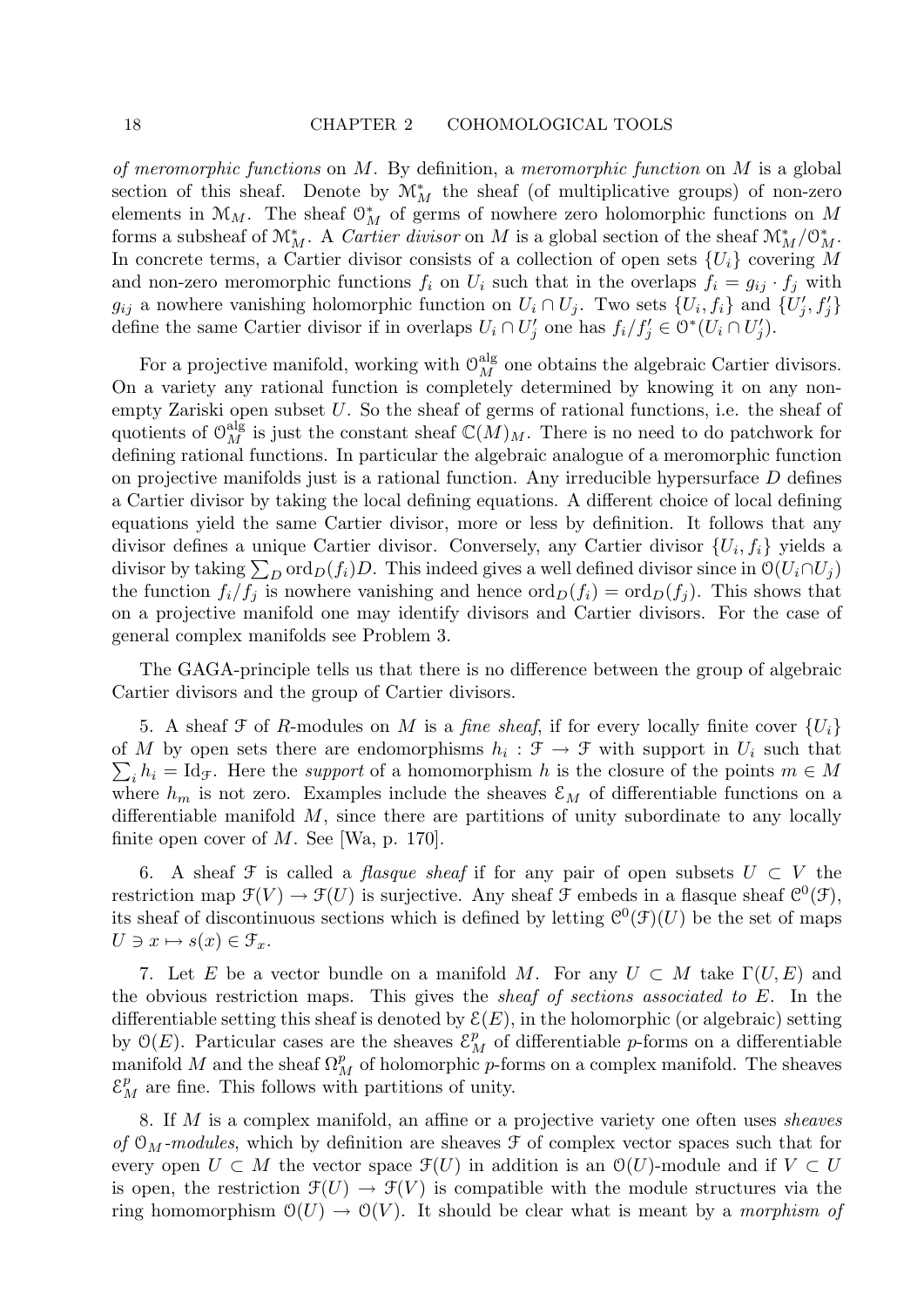$\mathfrak{O}_M$ -modules.

Special cases of  $\mathfrak{O}_M$ -modules include  $\oplus^n \mathfrak{O}_M$ , the *trivial*  $\mathfrak{O}_M$ -module of rank n and the locally trivial  $\mathcal{O}_M$ -modules  $\mathcal F$  of rank n, which by definition have the property that there is a cover of M by open sets U over which  $\mathcal F$  is trivial of rank n. The sheaf  $\mathcal O(E)$  of holomorphic sections of a vector bundle ise locally free and conversely. See Problem 1.

Let E be a holomorphic vector bundle on a complex manifold M and let  $m \in M$ . There is the following useful relation between the fibre of E and the stalk of  $\mathcal{O}(E)$  at m.

$$
\mathcal{O}(E)_m/\mathfrak{m}_m \cdot \mathcal{O}(E)_m \stackrel{\cong}{\longrightarrow} E_m
$$

where  $\mathfrak{m}_m$  is the maximal ideal of the point m in  $(\mathcal{O}_M)_m$  and where the isomorphism comes from evaluating germs of sections of  $E$  at  $m$ .

In the usual way, out of the two sheaves of  $\mathcal{O}_M$ -modules  $\mathcal{F}$  and  $\mathcal{G}$  one produces  $\mathcal{F} \otimes_{\mathcal{O}_M} \mathcal{G}$ by forming the presheaf given over U by  $\mathfrak{F}(U) \otimes_{\mathfrak{O}(U)} \mathfrak{G}(U)$  which in fact is a sheaf. The sheaf  $\mathcal{H}om_{\mathcal{O}_M}(\mathcal{F}, \mathcal{G})$  is constructed in an essentially different way by taking the  $\mathcal{O}(U)$ module  $\text{Hom}_U(\mathcal{F}|U,\mathcal{G}|U)$  of the  $\mathcal{O}_M|U\text{-module homomorphisms } \mathcal{F}|U\to \mathcal{G}|U$  and the obvious restrictions. One cannot take  $\text{Hom}_{\mathcal{O}(U)}(\mathcal{F}(U), \mathcal{G}(U))$  since then there would be no apparent way to define the restrictions.

Finally, if  $f : M \to N$  is a holomorphic map between complex manifolds (or a morphism between varieties) the image sheaf  $f_*\mathcal{O}_M$  is a sheaf of  $\mathcal{O}_N$ -modules in a natural way (holomorphic (or regular) functions on  $U \subset N$  pull back to holomorphic (or regular) functions on  $f^{-1}U$ ). Thus you can view the image of any sheaf  $\mathcal F$  of  $\mathcal O_M$ -modules as a sheaf of  $\mathcal{O}_N$ -modules. This is the *(analytic or algebraic) direct image sheaf* which is still denoted by  $f_*\mathcal{F}$ .

8. The exponential sequence on a complex manifold M:

$$
0\to{\mathbb Z}_M\to {\mathcal O}_M\xrightarrow{exp}~{\mathcal O}_M^*\to 0,
$$

where "exp" means the map  $f \mapsto \exp(2\pi i f)$ . This sequence is a typical example of an exact sequence of sheaves which is not exact as sequence of presheaves. See Problem 2.

#### B. Cohomology

Cohomology for sheaves is introduced axiomatically. Not all proofs are presented here, but the reader can find them in the references given. De Rham's theorem, Dolbeault's theorem and Leray's theorem are explained in some more detail. An important application is given: the cohomological interpretation of the Picard group.

Let me briefly and informally recall the axiomatic set-up for a cohomology theory. You start with a fixed topological manifold and a class of sheaves on the manifold. Of course, in order to ensure that the axioms that follow make sense, the manifold should have some good properties and the same holds for the sheaves on it. Let me not be precise about this now. Let it be sufficient to say that one may take for example an arbitrary topological space and sheaves of abelian groups on it. Another possibility is that you take a Hausdorff space with countable basis for the topology and any sheaf of R-modules on it, where  $R$  is a fixed principal ideal domain. Lastly, there is the most widely used example of an algebraic variety X with sheaves of  $\mathcal{O}_X$ -modules.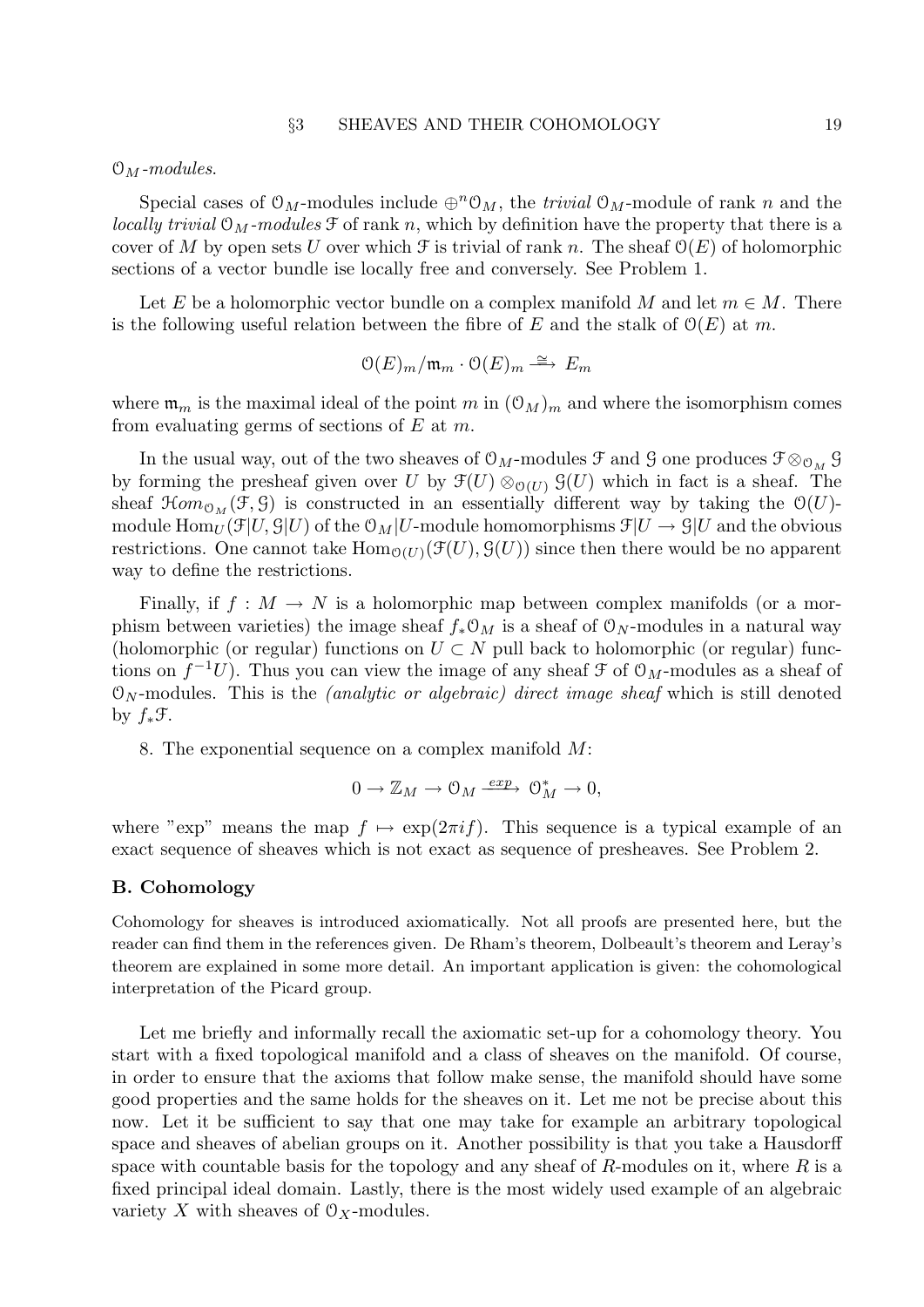For a cohomology theory you want groups  $H^q(M, \mathcal{F})$ ,  $q \in \mathbb{Z}$ , for any allowable sheaf  $\mathcal F$  and topological space M and for any allowable sheaf homomorphism  $h: \mathcal F \to \mathcal F'$  there should be induced homomorphisms  $H^q(h) : H^q(M, \mathcal{F}) \to H^q(M, \mathcal{F}')$ . These groups and homomorphisms should satisfy the following axioms.

- A.  $H^q(M, \mathcal{F}) = 0$  for  $q < 0$  and there are isomorphisms  $H^0(\mathcal{F}) \cong \mathcal{F}(M)$  commuting with any induced homomorphism  $H^0(f)$ , where  $f : \mathcal{F} \to \mathcal{F}'$  is a homomorphism of sheaves of R-modules.
- B.  $H^q(\mathcal{F}) = 0$  for all  $q > 0$  if  $\mathcal F$  is a fine sheaf or a flasque sheaf.
- C. The correspondence which associates sheaves of R-modules and homomorphisms to their q-th cohomology groups and induced homomorphisms is functorial:
	- C1.  $H^q(\mathrm{Id}: \mathcal{F} \to \mathcal{F}) = \mathrm{Id}_{H^q(\mathcal{F})}$  and
	- C2.  $H^q(f \circ g) = H^q(f) \circ H^q(g)$ .
- D. For any short exact sequence

$$
0\to \mathcal{F}'\xrightarrow{i}\mathcal{F}\xrightarrow{j}\mathcal{F}''\to 0
$$

there exist coboundary homomorphisms  $H^q(M, \mathcal{F}') \to H^{q+1}(M, \mathcal{F}')$  so that the sequence

$$
\ldots \to H^q(M, \mathcal{F}') \xrightarrow{H^q(i)} H^q(M, \mathcal{F}) \xrightarrow{H^q(j)} H^q(M, \mathcal{F}'') \longrightarrow H^{q+1}(M, \mathcal{F}') \to \ldots
$$

is exact. Furthermore, any homomorphism between short exact sequences of sheaves yields a homomorphism between the corresponding long exact sequences in cohomology.

As to *existence* of cohomology theories let me only remark that on an arbitrary topological space M and any sheaf of R-modules  $\mathcal F$  on M, one can define  $H^q(M, \mathcal F)$  as the q-th cohomology group of the complex  $\Gamma(M, \mathcal{C}^{\bullet}(\mathcal{F}))$ . Here  $\mathcal{C}^{0}(\mathcal{F})$  is the sheaf of discontinuous sections of  $\mathfrak F$  as introduced in Example 6. Setting  $\mathfrak{L}^1(\mathfrak F) = \mathfrak{C}^0(\mathfrak F)/\mathfrak F$  one defines  $\mathfrak{C}^1(\mathfrak F)$ as the sheaf of discontinuous sections of the sheaf  $2<sup>1</sup>$ . Next, one inductively introduces  $\mathfrak{Z}^q = \mathfrak{C}^{q-1}(\mathfrak{F})/\mathfrak{Z}^{q-1}$  and  $\mathfrak{C}^q(\mathfrak{F})$  as the sheaf of discontinuous sections of  $\mathfrak{Z}^q$ . For the verification of the axioms see [Go]. More precisely, axiom A is clear, B is II, Théorème  $4.4.3$ (Fine sheaves on a Hausdorff space with countable basis for the topology satisfy (b) in this theorem by  $[Go II, 3.7]$ , C and D are the content of  $[Go II, Théorème 4.4.2.]$ 

From the preceding definition it is virtually impossible to compute cohomology groups. Now, a cohomology theory is essentially unique (I come back to this in a little while) and so one might try to find another theory which is more suitable for computations. Such a theory is Cech cohomology-theory with values in a sheaf  $\mathcal F$  on a topological space M. Although it can be defined for any  $M$ , this does NOT yield a good cohomology theory unless  $M$  is a Hausdorff space with countable basis for the topology. The delicate point is the exactness of long exact cohomology sequences. For details of the following discussion see  $[Wa, p. 200-204]$ . Since I shall be using Cech cohomology also on algebraic varieties X with the Zariski-topology, one has to be careful with long exact sequences. I shall apply them only for sheaves of  $\mathcal{O}_X$ -modules and for these one can prove that there are no problems with long exact sequences. See Proposition 4.8.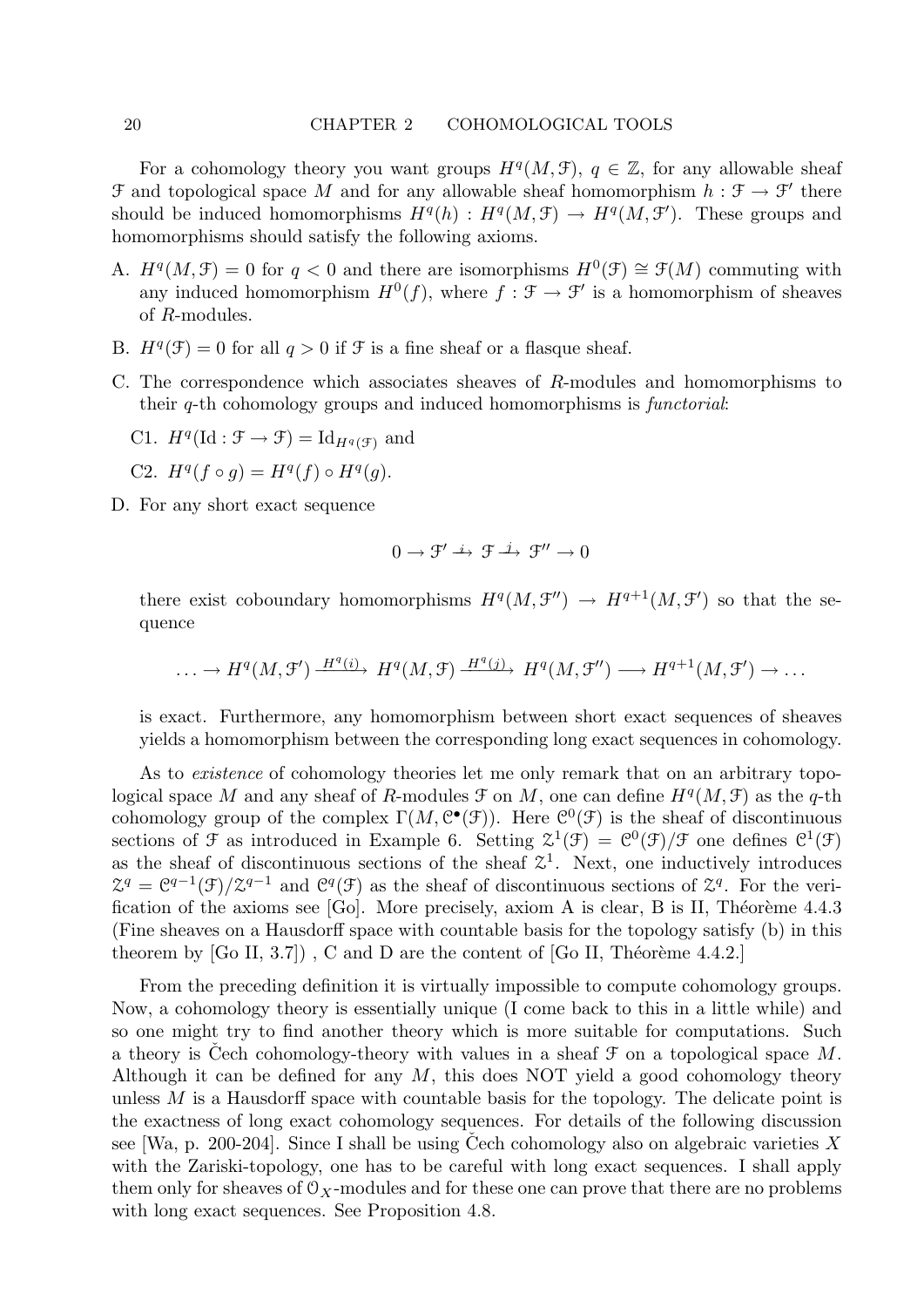To define Cech cohomology, you start with an open cover  $\mathfrak{U} = \{U_i\}$  of M. A collection  $(U_0, \ldots, U_q)$  of members of  $\mathfrak U$  with non-empty intersection is called a q-simplex  $\sigma = \{0, \ldots, q\}$  and its support  $|\sigma|$  is by definition  $U_0 \cap \ldots \cap U_q$ . The *i*-th face of  $\sigma$  is the  $q-1$ -simplex  $\sigma^i = \{0, \ldots, i-1, i+1, \ldots, q\}$ . A q-cochain is a function f which assigns to any q-simplex  $\sigma$  an element  $f(\sigma) \in \mathcal{F}(|\sigma|)$ . This is the same as saying that f is an element of the *free product* of the R-modules  $\mathcal{F}(|\sigma|)$  where  $\sigma$  runs over the q-simplices of  $\mathfrak{U}$ . This free product is again an R-module (with the obvious module-operations):

$$
\prod_{\sigma \text{ a }q-\text{simplex of }\mathfrak{U}}\mathfrak{F}(|\sigma|)=C^q(\mathfrak{U},\mathfrak{F}).
$$

There is the coboundary homomorphism

$$
d: C^q(\mathfrak{U}, \mathfrak{F}) \to C^{q+1}(\mathfrak{U}, \mathfrak{F})
$$

defined by

$$
df(\sigma) = \sum_{i=0}^{q+1} (-1)^i \rho_{|\sigma|}^{|\sigma^i|} f(\sigma^i)
$$

which satisfies  $d \circ d = 0$  and hence one obtains a cochain complex (see Appendix 2), the Čech cochain complex  $C^{\bullet}(\mathfrak{U}, \mathfrak{F})$  and it has cohomology groups  $H^q(\mathfrak{U}, \mathfrak{F})$ . By definition,

$$
H^q(M,{\mathcal F}):=\mathop{\rm dir\!} _{\mathfrak U}H H^q({\mathfrak U},{\mathcal F}),
$$

where the direct limit is taken over the set of coverings, partially ordered under the refinement relation. If  $\mathfrak{U}'$  is a refinement of  $\mathfrak{U}$ , there are indeed natural homomorphisms  $H^q(\mathfrak{U}, \mathfrak{F})$  $\rightarrow H^q(\mathfrak{U}', \mathfrak{F})$  which are to be used in forming the direct limit. See Appendix 1.

Clearly one has  $H^q(M, \mathcal{F}) = 0$  for  $q < 0$  and  $H^0(M, \mathcal{F}) = \mathcal{F}(M)$ . For fine sheaves, one even has  $H^q(\mathcal{F}) = 0$  for all  $q > 0$  (loc. cit.).

For any sheaf homomorphism  $h : \mathcal{F} \to \mathcal{F}'$  there are induced R-module homomorphisms  $H^q(h): H^q(M, \mathcal{F}) \to H^q(M, \mathcal{F}').$  Moreover, if for a short exact sequence

 $0 \to \mathcal{F}' \to \mathcal{F} \to \mathcal{F}'' \to 0$ 

one can define a coboundary operator  $H^q(M, \mathcal{F}'') \to H^{q+1}(M, \mathcal{F}')$  which fits into a long cohomology sequence

$$
\ldots \to H^{q-1}(M, \mathcal{F}'') \to H^q(M, \mathcal{F}') \to H^q(M, \mathcal{F}) \to H^q(M, \mathcal{F}'') \to H^{q+1}(M, \mathcal{F}') \to \ldots
$$

If M is Hausdorff and has a countable basis for the topology, this sequence is exact. (In taking a limit one might have problems with the exactness on more general spaces.)

The modules  $H^q(M, \mathcal{F})$  for the various sheaves of R-modules and induced homomorphisms  $H<sup>q</sup>(f)$  taken together therefore constitute a cohomology theory.

There is essentially only one cohomology theory up to natural isomorphism (loc. cit.). From the axioms it follows then for example that one can calculate  $H<sup>q</sup>(M, \mathcal{F})$  using exact sequences of the form

$$
0 \to \mathcal{F} \to \mathcal{F}^0 \to \mathcal{F}^1 \to \ldots
$$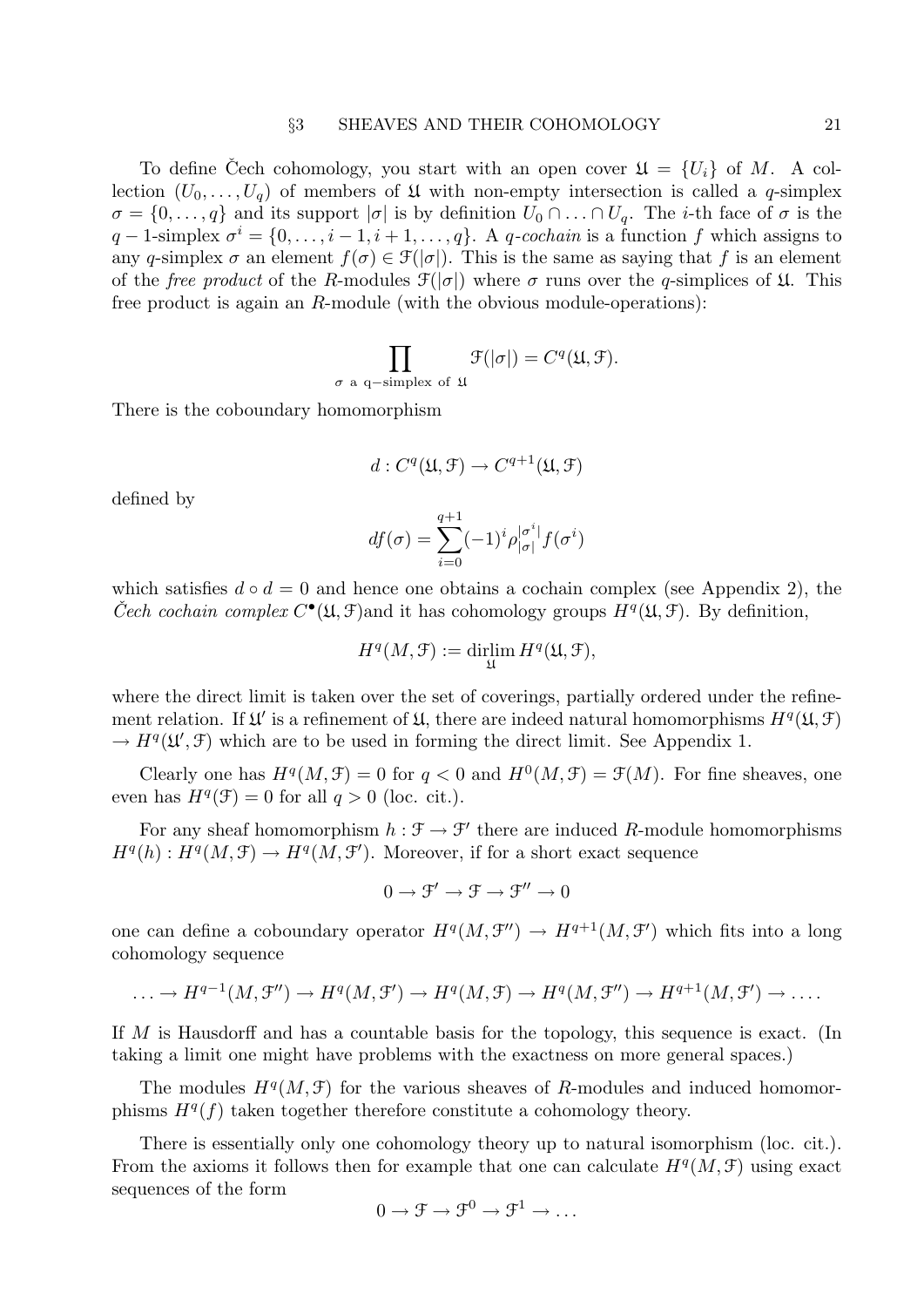with  $H^q(\mathcal{F}^j) = 0, q > 0, j = 0, 1, \ldots$  These are called *cohomological resolutions*. Examples arise when  $\mathcal{F}^j$  is fine, resp. flasque, since then  $H^q(\mathcal{F}^j) = 0$ . Such resolutions are called fine, resp. flasque resolutions. Observe that by functoriality the sections of  $\mathcal{F}^j$  form a complex  $\Gamma(\mathcal{F}^{\bullet})$ . The q-th cohomology group of this complex  $H^q(\Gamma(\mathcal{F}^{\bullet}))$  is naturally isomorphic to  $H<sup>q</sup>(\mathcal{F})$ . See [Wa, Theorem 5.25].

As an example, the De Rham complex

$$
0 \to \mathbb{R}_M \to \mathcal{E}_M^0 \to \mathcal{E}_M^1 \to \dots
$$

is a fine resolution of the constant sheaf  $\mathbb{R}_M$  (by the Poincaré lemma) and hence one has

**Theorem 2.** (De Rham) The sheaf cohomology group  $H^q(M, \mathbb{R}_M)$  is canonically isomorphic to the q-th De Rham group  $H_{\text{DR}}^q(M)$ .

In a similar vein one has the Dolbeault complex

$$
0 \to \Omega_M^p \to \mathcal{E}^{p,0} \stackrel{\overline{\partial}}{\longrightarrow} \mathcal{E}^{p,1} \stackrel{\overline{\partial}}{\longrightarrow} \mathcal{E}^{p,2} \stackrel{\overline{\partial}}{\longrightarrow} \cdots,
$$

which is a fine resolution of  $\Omega_M^p$  (by the Dolbeault lemma) and so one obtains:

**Theorem 3.** (Dolbeault) The sheaf cohomology group  $H^q(M, \Omega_M^p)$  is canonically isomorphic to the q-th Dolbeault group

$$
\frac{\ker\left(\mathcal{E}^{p,q}\stackrel{\overline{\partial}}{\longrightarrow}\mathcal{E}^{p,q+1}\right)}{\operatorname{im}\left(\mathcal{E}^{p,q-1}\stackrel{\overline{\partial}}{\longrightarrow}\mathcal{E}^{p,q}\right)}.
$$

# IN THE REST OF THE SECTION CECH COHOMOLOGY IS USED FOR A CLASS OF SHEAVES FOR WHICH ČECH COHOMOLOGY IS A GOOD COHOMOLOGY THE-ORY.

A useful tool for computing cohomology directly from a so-called acyclic covering is Leray's theorem. By definition, given a sheaf  $\mathcal{F}$ , a covering  $\mathfrak{U}$  is  $\mathcal{F}$ - acyclic if for every simplex  $\sigma$  of the covering one has  $H^q(|\sigma|, \mathcal{F}) = 0$  for  $q > 0$ .

**Theorem 4.** (Leray) Let  $\mathcal F$  be a sheaf of abelian groups on a topological space M and  $\mathfrak U$  an F-acyclic covering. Assume that either M is Hausdorff with countable basis for the topology or that M is Noetherian. The natural homomorphism  $H^q(\mathfrak{U}, \mathfrak{F}) \to H^q(M, \mathfrak{F})$  is an isomorphism.

Remark A topological space is said to be Noetherian if any descending chain of closed subsets becomes stationary, which is the case for instance for the Zariski-topology. The conditions in the theorem are used to ensure that one can interchange limits and cohomology groups. For a simple proof of this property see [Go, II,4.12]. There are other proofs valid for any topological space and a sheaf of abelian groups on it, but these make use of spectral sequences (loc. cit. II, Théorème 5.4.1, Corollaire.)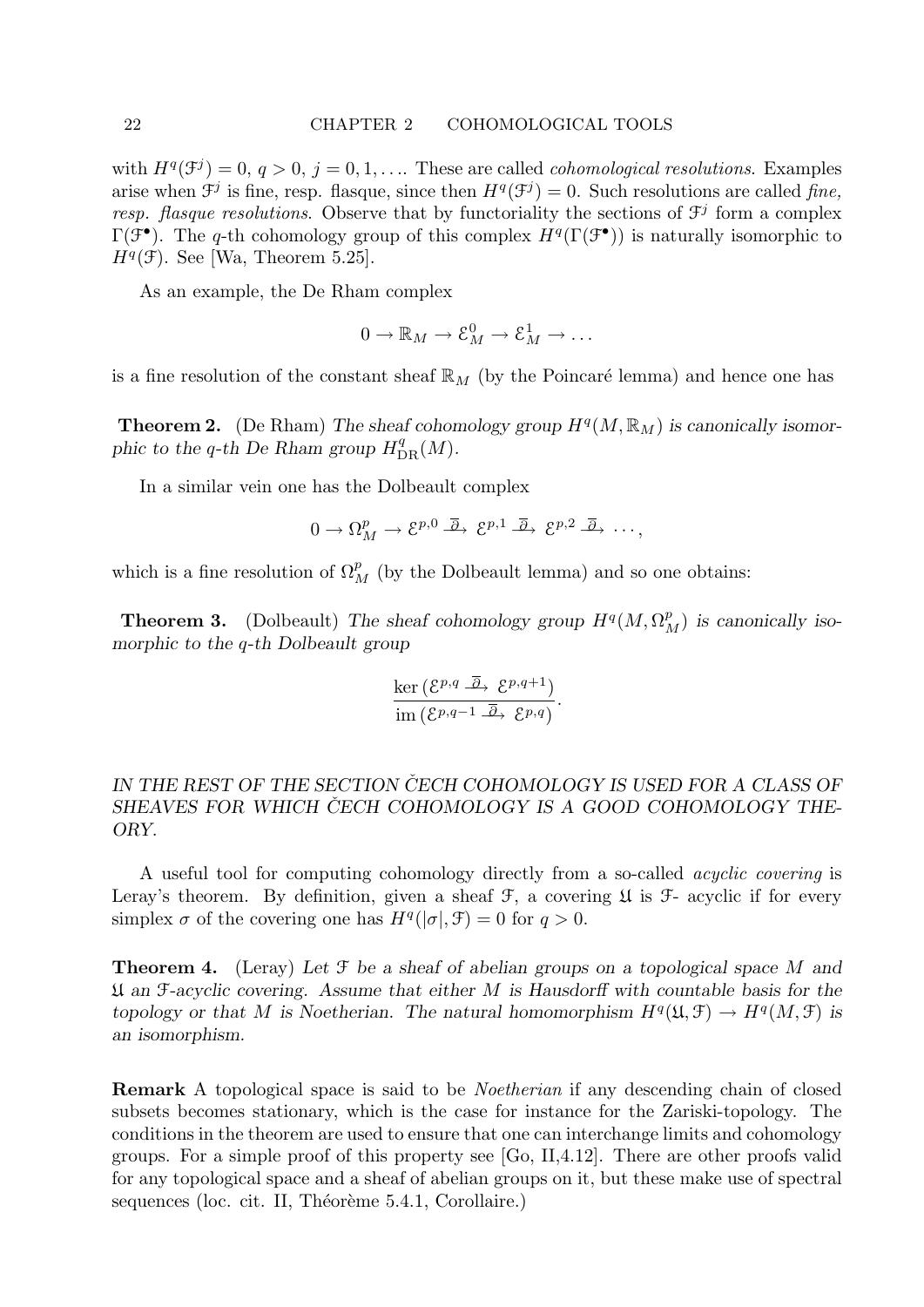**Proof:** Consider the sheaf  $\mathbb{C}^p(\mathfrak{U}, \mathfrak{F})$  defined by  $U \mapsto C^p(U \cap \mathfrak{U}, \mathfrak{F})$ . The reader may verify that this is indeed a sheaf. There is a natural map  $j : \mathcal{F} \to \mathcal{C}^0(\mathfrak{U}, \mathcal{F})$  defined by sending  $f \in \mathcal{F}(U)$  to the 0-cochain which associates to  $U_i \in \mathcal{U}$  the restriction of f to  $U \cap U_i$ . This is an embedding by the sheaf axiom C1. So you get an embedding into a complex of sheaves

$$
0 \to \mathcal{F} \to \mathcal{C}^\bullet(\mathfrak{U}, \mathcal{F})
$$

and I claim that this gives a cohomological resolution of F. So I have to show that the complex is exact and that  $H^q(\mathcal{C}^p(\mathfrak{U}, \mathfrak{F})) = 0$  for  $q > 0$ .

a. Exactness at  $C^0(\mathfrak{U}, \mathfrak{F})$  is the sheaf axiom C2. For  $p > 0$  let me consider the germ at  $x \in M$  of a p-cocycle. I may assume that for some open neighbourhood U of x there is a representing cocycle  $\alpha \in C^p(U \cap \mathfrak{U}, \mathfrak{F})$ . Moreover I may assume that  $U \subset U_i$  for some index *i*. Then, if  $\sigma$  is a p - 1-simplex in  $\mathfrak{U}$  one has  $|i\sigma| \cap U = |\sigma| \cap U$ . So one may define a  $(p-1)$ -cochain  $\beta \in C^{p-1}(U \cap \mathfrak{U}, \mathfrak{F})$  by setting

$$
\beta(\sigma) = \alpha(i\sigma).
$$

So then one computes for a p-simplex  $\tau = \{j_0 \cdots j_p\}$  of the covering

$$
d(\beta)(j_0\cdots j_p) = \sum_{0 \le k \le p} (-1)^k \alpha(i j_0 \cdots \widehat{j_k} \cdots j_p).
$$

Since  $d(\alpha) = 0$  one has in  $U \cap |i\tau| = U \cap |\tau|$  that

$$
\alpha(j_0 \cdots j_p) - \sum_{0 \le k \le p} (-1)^k \alpha(i j_0 \cdots \widehat{j_k} \cdots j_p) = 0
$$

and hence  $d(\beta) = \alpha$ .

b. Next I have to show that  $H^q(\mathcal{C}^p(\mathfrak{U}, \mathcal{F})) = 0$ . For the moment, for any covering  $\mathfrak U$  let  $N_p(\mathfrak{U})$  be the collection of its p-simplices so that

$$
C^p(\mathfrak{U}, \mathfrak{S}) = \prod_{\sigma \in N_p(\mathfrak{U})} \mathfrak{S}(|\sigma|)
$$

and so for any other covering  $\mathfrak{U}'$  one has

$$
C^{q}(\mathfrak{U}', \mathcal{C}^{p}(\mathfrak{U}, \mathcal{F})) = \prod_{\sigma \in N_{p}(\mathfrak{U})} \prod_{\sigma' \in N_{q}(\mathfrak{U}')} \mathfrak{F}(|\sigma| \cap |\sigma'|).
$$

and so

$$
H^q(\mathfrak{U}', \mathcal{C}^p(\mathfrak{U}, \mathcal{F})) = H^q(\prod_{\sigma \in N_p(\mathfrak{U})} C^{\bullet}(\mathfrak{U}' \cap [\sigma], \mathcal{F})) = \prod_{\sigma \in N_p(\mathfrak{U})} H^q(C^{\bullet}(\mathfrak{U}' \cap [\sigma], \mathcal{F})).
$$

For any p-simplex  $\sigma$  of  $\mathfrak U$  one has  $H^q(|\sigma|, \mathfrak F) = 0$  if  $q > 0$ . So the direct limit of the groups  $H^q(C^{\bullet}(\mathfrak{U}') \cap \sigma, \mathfrak{F})$  vanishes. But then also the free product

$$
\prod_{\sigma \in N_p(\mathfrak{U})} \dim H^q(C^{\bullet}(\mathfrak{U}' \cap |\sigma|, \mathfrak{F}))
$$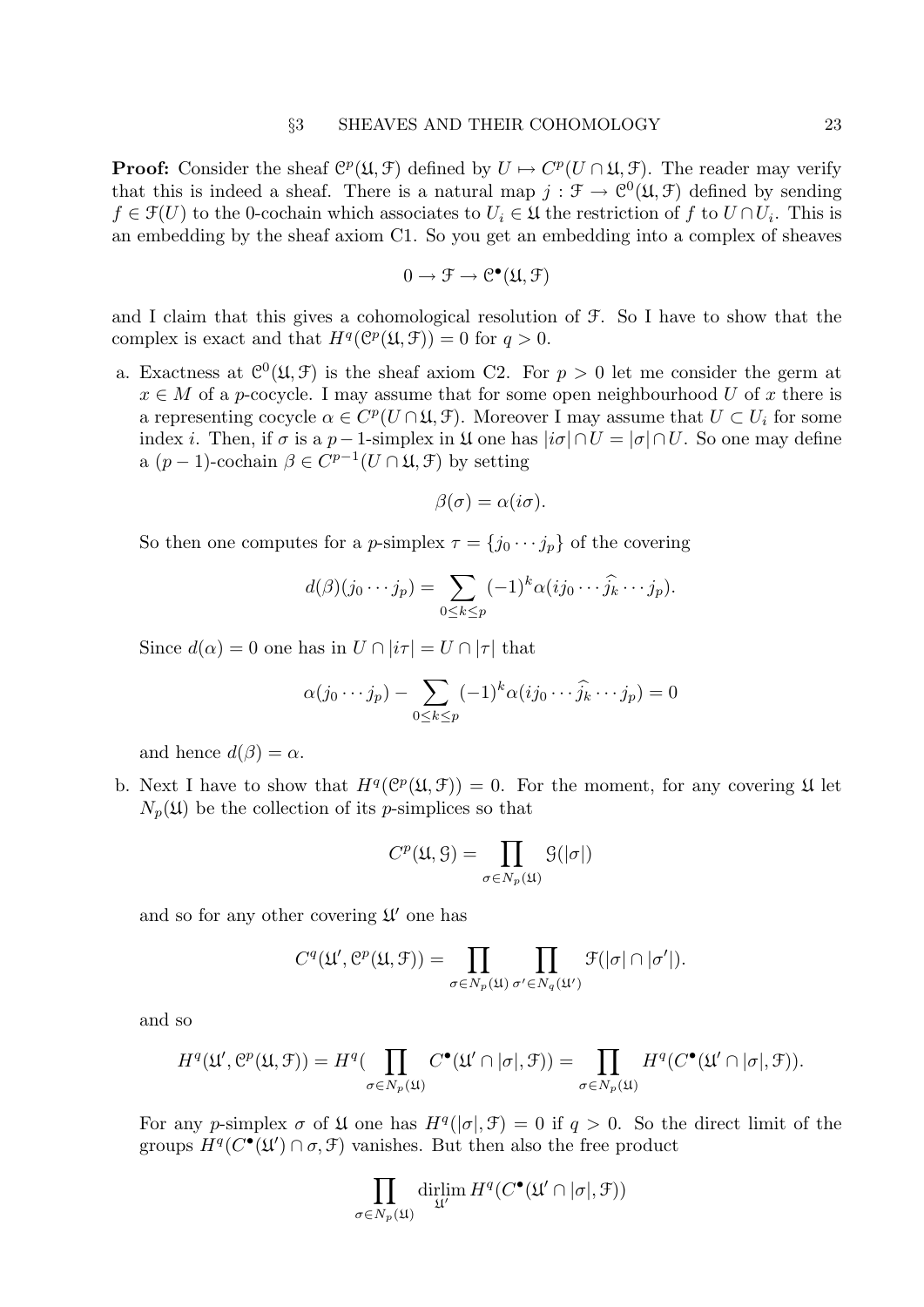vanishes. Interchanging product and limit, which is allowed thanks to the assumptions (see the remark preceding the proof), you find

$$
0 = \dim_{\mathfrak{U}'} \prod_{\sigma \in N_p(\mathfrak{U})} H^q(C^{\bullet}(\mathfrak{U}' \cap [\sigma], \mathfrak{F})) = H^q(M, \mathcal{C}^p(\mathfrak{U}, \mathfrak{F})).
$$

To complete the proof I have to verify that the isomorphism  $H^q(\mathfrak{U}, \mathfrak{F}) \to H^q(M, \mathfrak{F})$ obtained in this way from the cohomological resolution is exactly the canonical map. This I leave to the reader.

**T** 

As an example of the use of sheaf theory, let me come back to the group Pic M of isomorphism classes of line bundles on a projective manifold M. Let me recall that a line bundle  $\mathcal L$  can be given by a trivialising open cover  $\mathfrak U = \{U_i\}$  and nowhere zero transition functions  $f_{ij} \in \mathcal{O}(U_i \cap U_j)$ . The collection of transition functions defines a cochain  $f \in C^1(\mathfrak{U}, \mathcal{O}_M^*)$ satisfying the cocycle relation  $f_{ij} \cdot f_{jk} \cdot f_{li} = 1$ , (written multiplicatively) i.e  $df = 0$  and hence f defines an element in  $H^1(\mathfrak{U}, \mathfrak{O}_M^*)$ . If one chooses a different trivialisation over the same cover, the new transition functions are seen to give a cocycle differing by a coboundary from f. So the class  $[f] \in H^1(\mathfrak{U}, \mathcal{O}_M^*)$  is well defined. If you look at trivialisations on a different open cover their union is a common refinement  $\mathfrak{U}'$ . The two cohomology classes associated to the two trivialisations coincide in  $H^1(\mathfrak{U}', \mathfrak{O}_M^*)$ . So the isomorphism class of the line bundle  $\mathcal L$  gives a well defined element in  $H^1(M, \mathcal O_M^*)$ . Conversely, any element in  $H<sup>1</sup>(M, \mathcal{O}_M^*)$  gives a line bundle up to isomorphism. So one has

$$
Pic M \cong H^1(M, \mathcal{O}_M^*).
$$

Let me now come back to the exponential sequence

$$
0\to{\mathbb Z}_M\to {\mathcal O}_M\xrightarrow{exp}~{\mathcal O}_M^*\to 0,
$$

and look at its induced cohomology sequence

$$
\ldots \to H^1(M,\mathbb{Z}_M) \to H^1(M,\mathbb{O}_M) \to H^1(M,\mathbb{O}_M^*) \xrightarrow{c_1} H^2(M,\mathbb{Z}_M) \to \ldots.
$$

The coboundary map is called the First Chern Class map. Its kernel is a subgroup Pic<sup>0</sup>  $M \subset$ Pic M. The exact sequence shows that there is a natural isomorphism

$$
\operatorname{Pic}^0 M \cong \frac{H^1(M, \mathcal{O}_M)}{\operatorname{im} H^1(M, \mathbb{Z})}.
$$

The latter quotient group in fact is a torus, the Picard variety. See Corollary 11.2. For curves you get the jacobian of C in this way.

The remaining part of the Picard group, the image under  $c_1$ , by definition is the Néron-Severi group  $N\mathcal{S}M$  of M which is the group of isomorphism classes of divisors modulo homological equivalence: two divisors are said to be homologically equivalent if they have the same first Chern class. There is an exact sequence which summarises this situation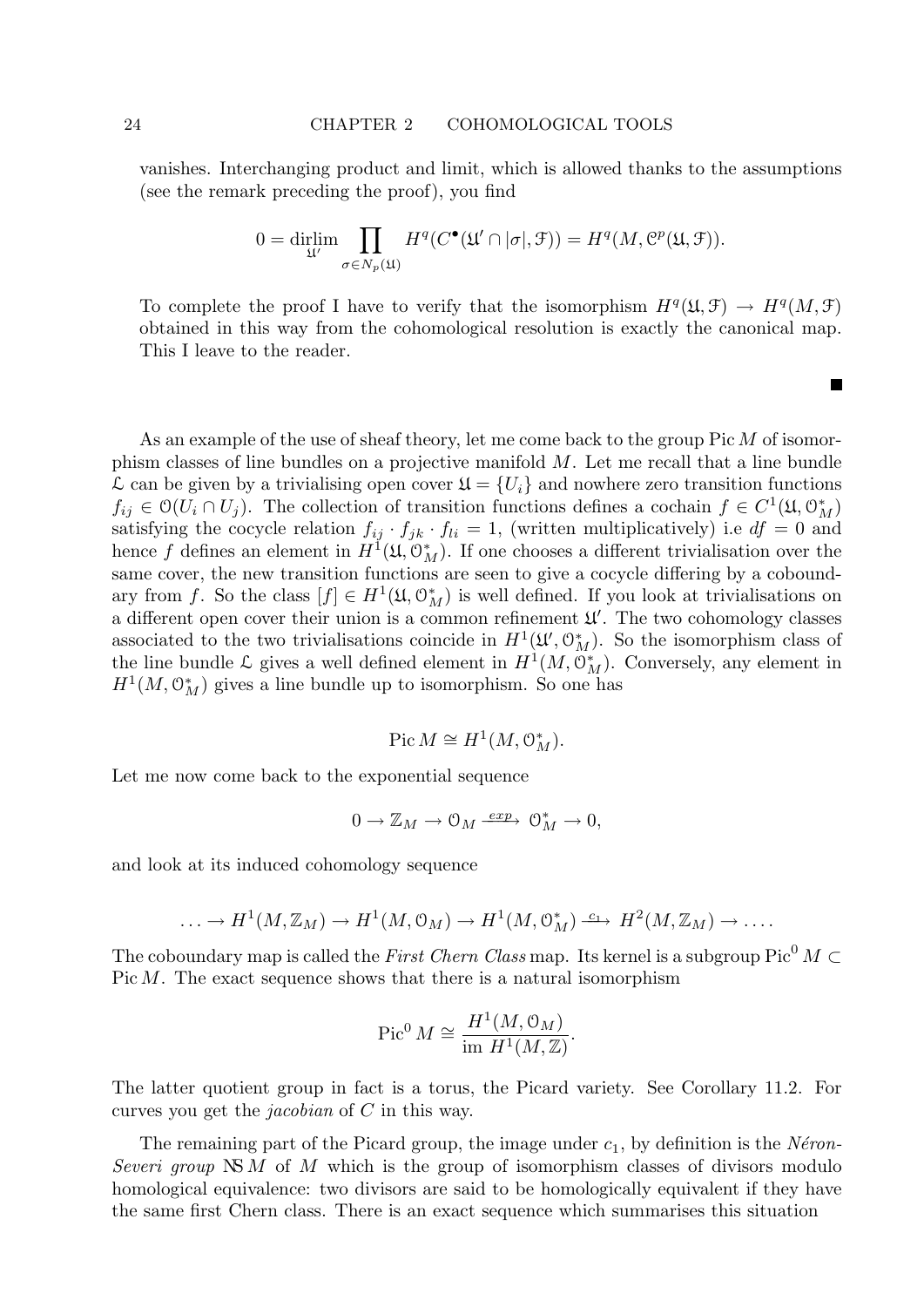$$
0 \to \text{Pic}^0 M \to \text{Pic} M \xrightarrow{c_1} \text{NS} M \to 0.
$$

Since for a compact manifold the cohomology groups are finite-dimensional (see Appendix 3) the Néron-Severi-group must be a finitely generated group, a fact which will be used several times later on.

### Problems.

- 3.1. Prove that for any holomorphic vector bundle  $E$  of rank  $d$  on a complex manifold  $M$  the sheaf  $\mathcal{O}(E)$  is locally free of rank d and that conversely any locally free sheaf of  $\mathcal{O}_M$ -modules of rank d is of the form  $O(E)$  with E a holomorphic vector bundle of rank d.
- 3.2. Give an example of an open set U in  $\mathbb C$  such that the sequence

$$
0 \to \mathbb{Z}(U) \to \mathcal{O}(U) \xrightarrow{exp} \mathcal{O}^*(U) \to 0
$$

is not exact.

- 3.3. For a meromorphic function f and an irreducible hypersurface  $D \subset M$  one can define the order of vanishing of f along D ord $_D(f)$  in the same way as for rational functions on a projective manifold and hence one can speak of divisors of meromorphic functions. Generalise the concepts  $Div M$  and  $Pic M$ . See [G-H, Chapter 1.1].
- 3.4. Show that for a connected compact complex manifold  $M$  the sequence

$$
0 \to \mathbb{Z}(M) \to \mathcal{O}(M) \to \mathcal{O}^*(M) \to 0
$$

is exact. Deduce that  $H^1(M,\mathbb{Z}_M)$  embeds naturally into  $H^1(M,\mathcal{O}_M)$ .

- 3.5. Show that  $Pic^0(\mathbb{P}^n) = 0$ .
- 3.6. Show that for the quadric surface  $Q \subset \mathbb{P}^3$ , the Picard group is the free abelian group generated by the divisor classes corresponding to the two rulings.
- 3.7. Let  $Q \subset \mathbb{C}^3$  be the singular quadric defined by  $xy z^2$ . The x-axis gives a subvariety L of Q of codimension one, which one may consider as a divisor. Prove that locally near the vertex, L cannot be given by an equation, while 2L is cut out by  $z = 0$ .

### 4. Serre's Finiteness and Vanishing Theorems

In this section  $\mathbb{C}^n$  and projective space equipped with the Zariski-topology and algebraic sheaves on them will be studied.

### A. Coherent sheaves

Coherent and quasi-coherent sheaves form global objects which are defined algebraically over affine sets thus permitting to translate their geometric properties into algebra.

Projective varieties  $M \subset \mathbb{P}^n$  are to be looked at first. Introduce the homogeneous coordinates  $X_0, \ldots, X_n$  on  $\mathbb{P}^n$ . Let me recall that  $U_j = \{X_j \neq 0\} \cong \mathbb{C}^n$  are the basic affine open sets.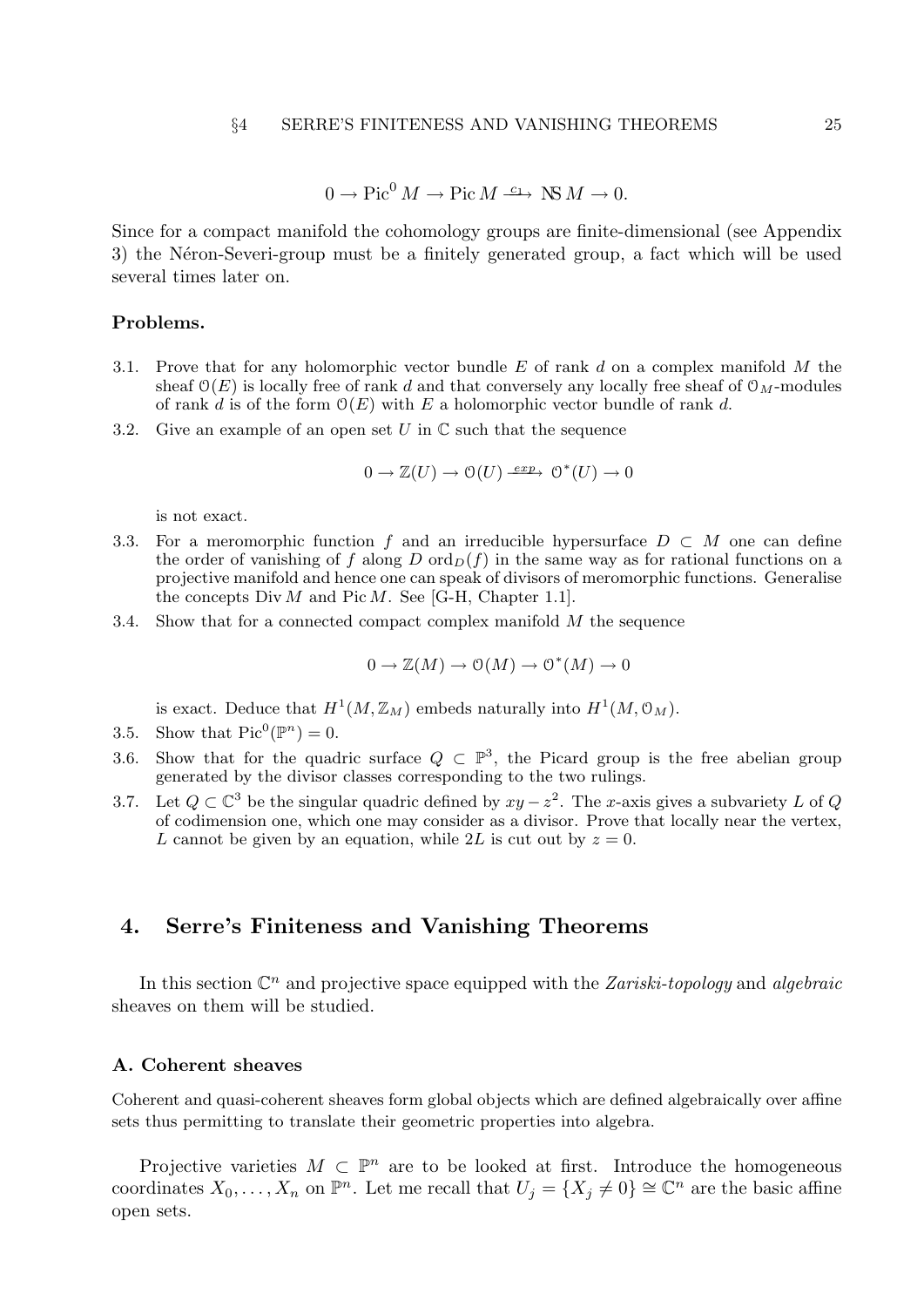By definition a sheaf  $\mathcal F$  of  $\mathcal O_M$ -modules on a projective variety M is coherent if every point of  $M$  has a Zariski neighbourhood  $U$  over which there is an exact sequence of the form

$$
\mathcal{O}_U^{\oplus m} \to \mathcal{O}_U^{\oplus n} \to \mathcal{F}|U \to 0.
$$

In other words: there is a Zariski-open cover over which the sheaf is a quotient of a finitely generated locally free module by a finitely generated submodule. In particular, any locally free sheaf is coherent. More examples can be found upon proving:

**Proposition 1.** Let U be Zariski-open in a projective variety. A sheaf  $\mathcal{F}$  of  $\mathcal{O}_U$ -modules is coherent if and only if it is, locally in the Zariski-topology, the quotient of a free  $\mathcal{O}_U$ -module of finite rank.

**Proof:** Any Zariski-open subset of  $\mathbb{C}^n$  is the union of the basic open sets

$$
U_f := \mathbb{C}^n \setminus V(f), \ f \in \mathbb{C}[X_1, \ldots, X_n]
$$

and so any Zariski-open set in  $\mathbb{P}^n$  can also built up from such basic open sets by restricting to any of the affine open sets  $U_j = \{X_j \neq 0\}$ . Let me for the moment fix such an affine open set and identify it with  $\mathbb{C}^n$ . Consider its intersection with M. This intersection is the zero-locus  $V(\mathfrak{p})$  of some prime-ideal  $\mathfrak{p} \subset \mathbb{C}[x_1,\ldots,x_n]$ . The ring of regular functions on  $V(\mathfrak{p})$  is just the quotient ring  $\mathbb{C}[X_1,\ldots,X_n]/\mathfrak{p}$  and hence Noetherian (see Appendix A1). Hence also the ring R of regular functions on  $V(\mathfrak{p}) \cap U_f$  is Noetherian since it is a localisation of a Noetherian ring. It follows that any submodule of an R-module of finite rank again is of finite rank.

### Example 2.

The sheaf of ideals  $\mathcal{I}_M$  of any projective variety  $M \subset \mathbb{P}^n$  is coherent. The sheaf of ideals  $\mathcal{I}_M$  is defined in the usual way by letting  $\mathcal{I}_M(U)$  be the ideal of  $\mathcal{O}(U)$  generated by the equations of M. Since finitely many suffice (Hilbert's Basis Theorem) you get a surjection  $\mathcal{O}(U)^{\oplus n} \to \mathcal{I}_M(U)$ . This even gives a surjective sheaf homomorphism, since the same equations for M are used over every open set.

Remark 3. Of course, one can likewise introduce the concept of coherent sheaf on any complex manifold. But the validity of the preceding proposition is much less trivial. This result is known as Oka's lemma a proof of which can be found in [Gu-Ro, Chapter IV B,C]. Note that the definition of coherent sheaf given there differs from ours and the results proved there essentially say that the definitions agree for sheaves of  $\mathcal{O}_U$ -modules where U is some open subset of  $\mathbb{C}^n$  (in the ordinary topology).

# B. Coherent sheaves on  $\mathbb{C}^n$

The central result here is the vanishing of higher cohomology groups for coherent sheaves on affine varieties. This is needed in the next section

In this subsection put

$$
R := \mathbb{C}[X_1, \ldots, X_n].
$$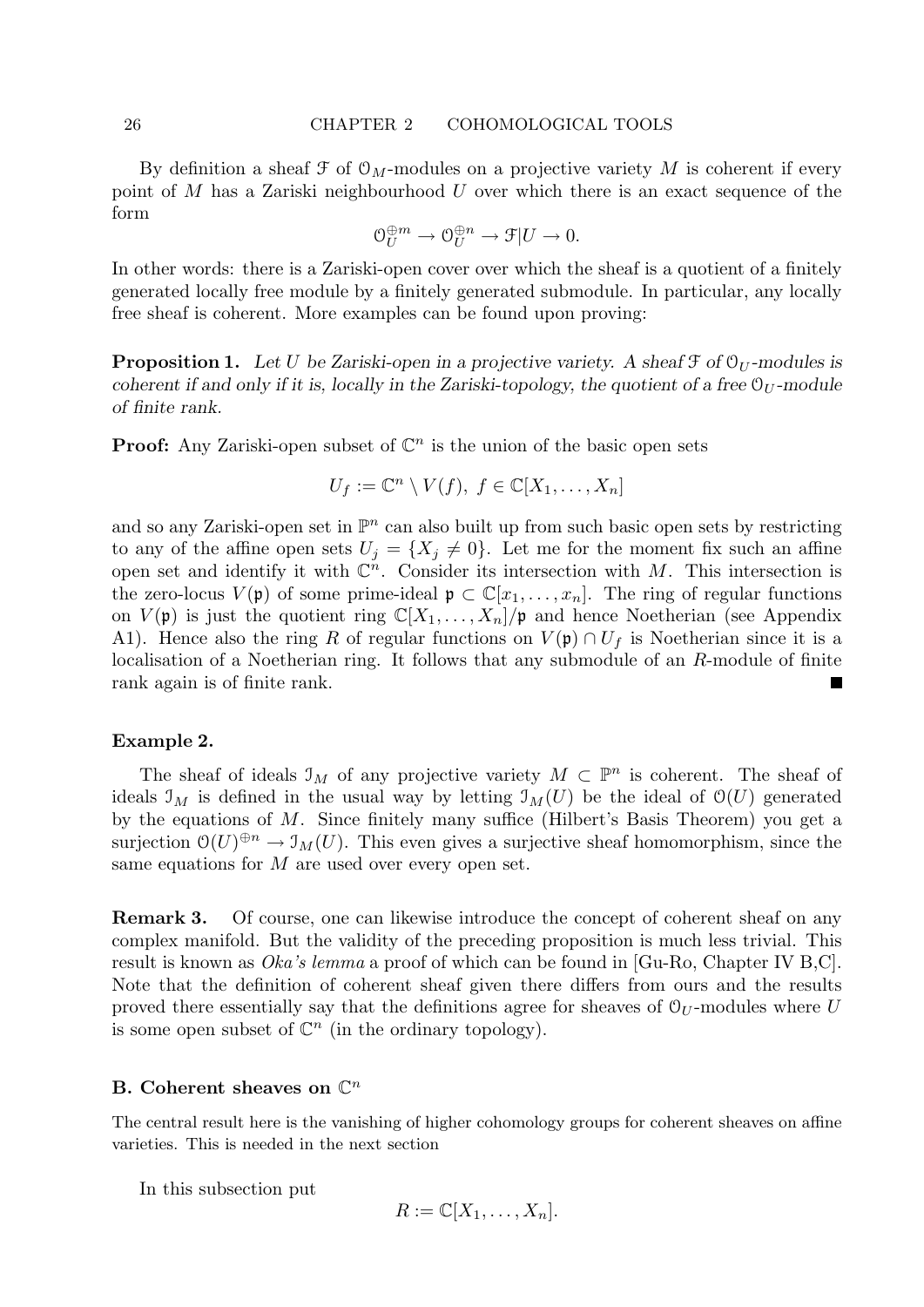Note that the structure sheaf on  $\mathbb{C}^n$  is completely determined by the modules

$$
\mathcal{O}(U_f) := R_f,
$$

the *localisations* of the ring  $R$  in  $f$ .

Let me now study in detail the coherent sheaves on  $\mathbb{C}^n$ .

Given any R-module M define a sheaf  $M^{\sim}$  on  $\mathbb{C}^n$  by

$$
M^{\sim}(U_f) = M_f = \{m/f^n ; n \in \mathbb{Z}_{\geq 0}, m \in M\}.
$$

Such a sheaf by definition is called *quasi-coherent*. This is motivated by the remark that  $M^{\sim}$  is coherent if M is a finitely-generated R-module. Indeed,  $M(U_f)$  is finitely generated and so a quotient of  $R_f^{\oplus n}$  $\mathcal{L}_f^{\oplus n}$  by the submodule of the relations. So  $M(U_f)$  is of the desired shape and over  $U_f$  the sheaf  $M^{\sim}$  itself then is a quotient of the free sheaf  $\mathcal{O}_{U_f}^{\oplus n}$ <br>subsheaf coming from the relations  $\bigcup_{U_f}^{\oplus n}$  by the subsheaf coming from the relations.

The need for quasi-coherent sheaves originates from the following example.

**Example 4.** Let  $f : X \to Y$  be a morphism between affine varieties and let  $\mathcal{F}$  be quasi-coherent. Then  $f_*\mathcal{F}$  is quasi-coherent. Indeed, one has  $\mathcal{F} = M^{\sim}$  for some  $R = \mathcal{O}(X)$ module M. You can also consider M as an  $S = \mathcal{O}(Y)$ -module using the natural pull-back of functions. The associated sheaf is just  $f_*\mathcal{F}$ . Note that even if  $\mathcal{F}$  is coherent  $f_*\mathcal{F}$  need not be coherent.

Now the following proposition says that a coherent sheaf on  $\mathbb{C}^n$  is a quasi-coherent sheaf associated to a finitely generated  $\mathcal{O}(\mathbb{C}^n)$  module.

**Proposition 5.** If  $\mathcal{F}$  is a coherent sheaf of 0-modules on  $\mathbb{C}^n$ , the module of its global sections  $\Gamma(\mathfrak{F})$  is a finitely generated R-module. The associated sheaf  $\Gamma(\mathfrak{F})^{\sim}$  is naturally isomorphic to F.

**Proof:** Cover  $\mathbb{C}^n$  by finitely many Zariski-open sets  $U_{f_i}$ ,  $i = 1, ..., N$  over which  $\mathcal{F}|U_{f_i} :=$  $\mathcal{G}_i$  is the quotient of  $\mathcal{O}_{U_f}^{\oplus n}$  $\bigcup_{U_{f_i}}^{\oplus n}$  by a free  $\mathcal{O}_{U_{f_i}}$ -submodule

$$
\mathcal{O}_{U_{f_i}}^{\oplus m} \stackrel{\alpha_i}{\longrightarrow} \mathcal{O}_{U_{f_i}}^{\oplus n} \to \mathcal{G}_i \to 0.
$$

Observe that now for all  $g \in R$  the module  $\mathcal{G}_i(U_{f_i} \cap U_g)$  is the cokernel of the restriction of  $\alpha_i$  to  $U_{f_i} \cap U_g = U_{f_i g}$ . Look at the diagram

$$
\begin{array}{ccc}\nR_{f_i}^{\oplus m} & \xrightarrow{\alpha_i} & R_{f_i}^{\oplus n} & \rightarrow & \mathfrak{G}_i(U_{f_i}) = G_i & \rightarrow & 0 \\
\downarrow & & \downarrow & & \downarrow \\
R_{f_i g}^{\oplus m} & \rightarrow & R_{f_i g}^{\oplus n} & \rightarrow & \mathfrak{G}_i(U_{f_i g}) & \rightarrow & 0\n\end{array}
$$

It follows that  $\mathcal{G}_i(U_{f_i g}) = (G_i)_{g}.$ 

The natural restrictions  $M = \mathcal{F}(\mathbb{C}^n) \stackrel{\rho}{\longrightarrow} \mathcal{F}(U_g)$  induce a sheaf-homomorphism  $M^{\sim} \to \mathcal{F}$ <br>Let glaim that it is an isomorphism. I must show that restriction and I claim that it is an isomorphism. I must show that restriction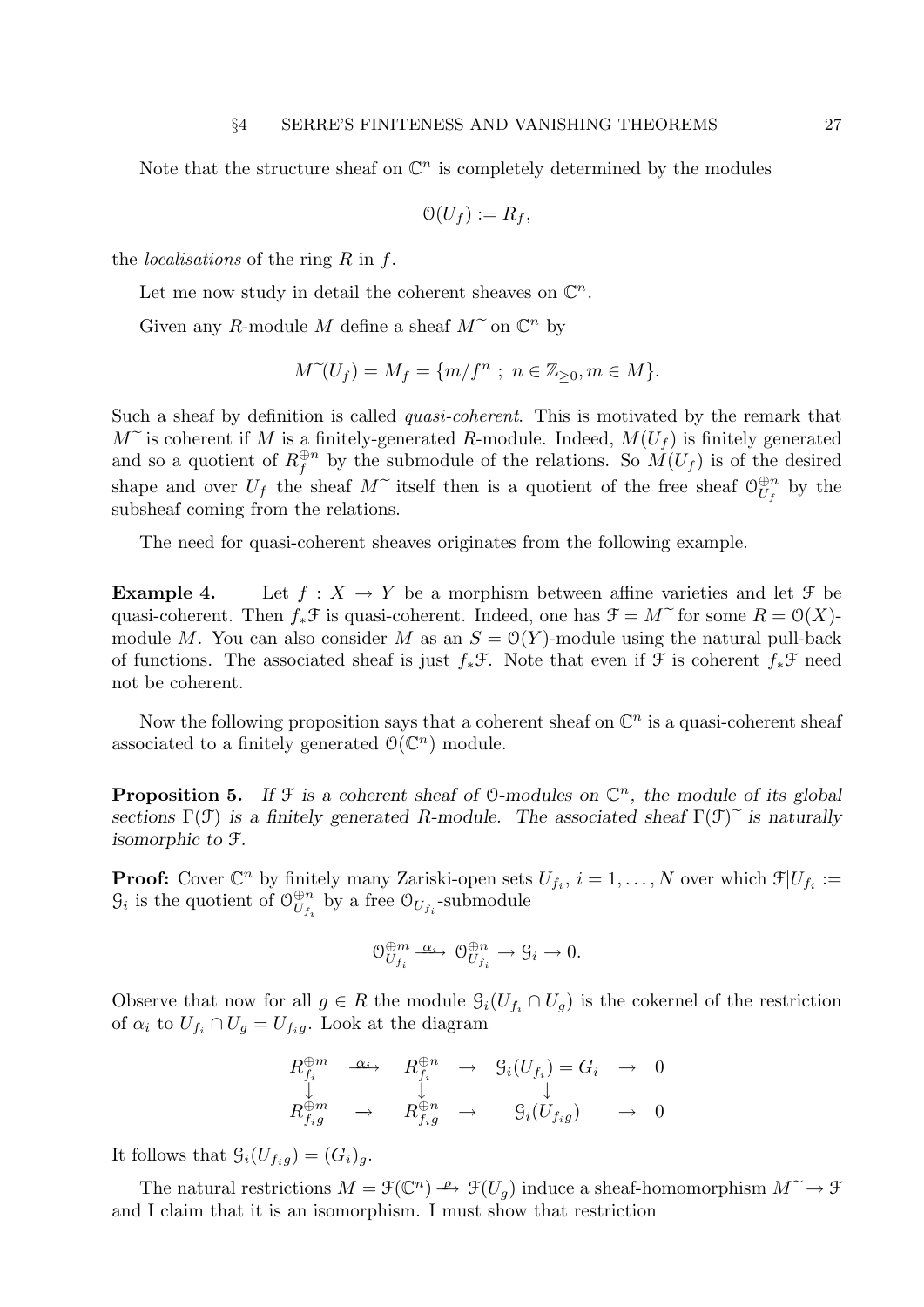$$
M\tilde{f}(U_g) = M_g \xrightarrow{\rho_g} \mathfrak{F}(U_g)
$$

gives isomorphisms over the basis for the topology  $\{U_q: g \in R\}.$ 

- 1.  $\rho_g$  is injective. Suppose that for some  $s \in M_g$  one has  $\rho_g(s) = 0$ . Let  $s_i \in \mathcal{F}(U_{f_i}) = G_i$ be the restriction of s to  $U_{f_i}$ . Since  $s_i$  restricts to zero in  $\mathfrak{F}(U_g \cap U_{f_i}) = (G_i)_g$  one gets  $s_i \cdot g^n = 0$ . Since there are only finitely many  $U_{f_i}$  one can find an n which works simultaneously for all  $U_{f_i}$ . So  $s \cdot g^n = 0$  and hence  $s = 0$  since it is an element of the localisation  $M_q$ .
- 2.  $\rho_g$  is surjective. This can be shown in a similar fashion. One considers  $t \in \mathcal{F}(U_g)$  and its restriction  $t_i$  to  $U_{f_i} \cap U_g$ . Since  $t|U_{f_i} \in \mathcal{F}(U_g \cap U_{f_i}) = (G_i)_g$  one can write  $t|U_{f_i} = s_i/g^{n_i}$ with  $s_i \in G_i$ . Now take  $n = n_i$  independent of i. Now the sections  $t_i$  and  $t_j$  agree on  $U_{f_i} \cap U_{f_j} \cap U_g$  (there they are equal to  $s \cdot g^n$ ). So on  $U_{f_i} \cap U_{f_j}$  itself you must have  $g^m(t_i-t_j) = 0$ . Again you can assume that m is independent of i and j. So the sections  $g^{m+n}t_i$  glue to a section, say s of  $\mathfrak{F}(\mathbb{C}^n) = M$  with the property that  $s/g^{m+n} = t|U_g$ .

Finally, to complete the proof one has to see that  $M$  is a finitely generated  $R$ -module. The localisations  $M_{f_i}$  are known to be finitely generated  $R_{f_i}$  modules for a covering  $U_{f_i}$  of  $\mathbb{C}^n$ . The fact that this is a covering means that the  $f_i$  generate the ring R.

FACT: Let  $N \subset M$  be a submodule and let  $\text{loc}_i : M \to M_{f_i}$  be the localisation map. Then

$$
N = \bigcap_i \text{loc}_i^{-1}(\text{loc}_i(N) \cdot M_{f_i}).
$$

Assume this fact. To show that M is finitely generated one only has to show that an increasing sequence of submodules  $N_1 \subset N_2 \ldots$  becomes stationary. The submodules  $\mathrm{loc}_i(N_1)\cdot M_{f_i}, \, \mathrm{loc}_i(N_2)\cdot M_{f_i}, \ldots$  become stationary in  $M_{f_i}$  since these are finitely generated. But this is true for any of the finitely many  $i$ . So there is some index independent of  $i$ beyond which the sequences become stationary. But then the fact can be applied to see that  $N_1 \subset N_2 \ldots$  becomes stationary.

So it remains to establish the fact. Only the inclusion ⊃ is non trivial. So suppose that  $m \in M$  with  $\text{loc}_i(m) = n_i / f_i^{k_i}$  with  $n_i \in N$ . You may assume that  $k = k_i$  independent of i and hence  $f_i^k m - n_i = 0$  in  $M_{f_i}$ . So  $f_i^{l_i}(f_i^k m - n_i) = 0$  in M. Again one may assume that  $l_i = l$  independent of i and so

$$
f_i^{k+l}m = f_i^l n_i \in N.
$$

Now the  $f_i$  generate R, and hence this is true for the powers  $f_i^{l+k}$  $i^{(l+k)}$ , i.e. for some combination of R-coefficients one has  $1 = \sum_i c_i f_i^{k+l}$  $i^{k+l}$  and it follows that

$$
m = \sum_{i} c_i f_i^{k+l} m \in N
$$

as required.

In the next subsection one needs that on affine varieties a short exact sequence of sheaves sometimes gives a short exact sequence for the sections.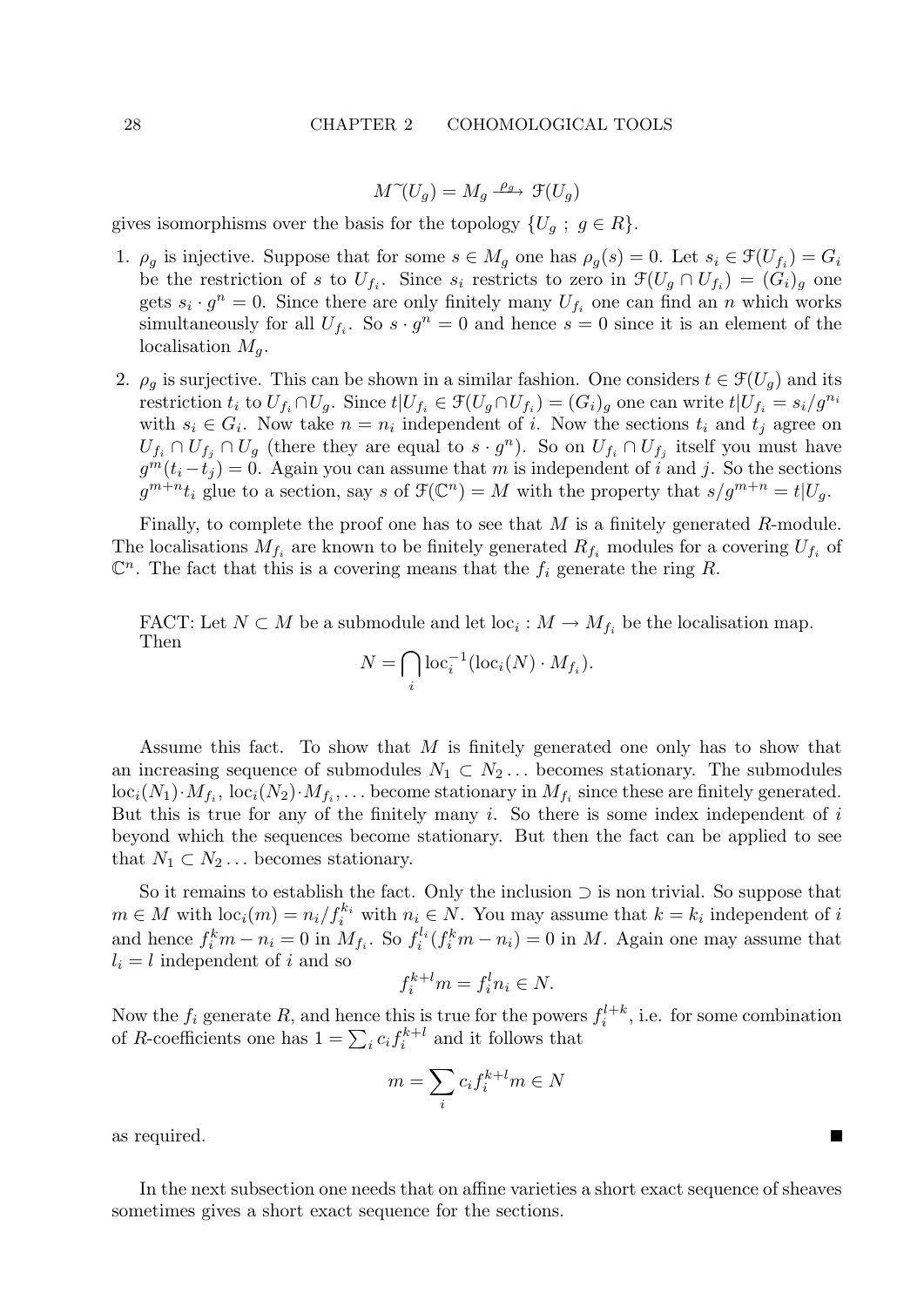**Lemma 6.** Let  $X \subset \mathbb{C}^n$  be an affine variety and let

$$
0\to \mathfrak{F}'\to \mathfrak{F}\to \mathfrak{F}''\to 0
$$

be an exact sequence of  $\mathcal{O}_X$ -modules. Assume that  $\mathcal{F}'$  is quasi-coherent. Then there is an induced exact sequence for the global sections

$$
0 \to \Gamma(X, \mathcal{F}') \to \Gamma(X, \mathcal{F}) \to \Gamma(X, \mathcal{F}'') \to 0.
$$

**Proof:** The only non-trivial point here is the fact that  $\Gamma(X, \mathcal{F}) \to \Gamma(X, \mathcal{F}'')$  is a surjection. So let  $s \in \Gamma(X, \mathcal{F}')$  be a global section. Lift s locally, say over an open subset  $U_f$  to a section t of  $\mathcal F$ . I CLAIM that first of all for suitable natural number N the section  $f^N s$  lifts to a global section of  $\mathfrak F$ . Indeed, cover X by finitely many sets  $U_i = U_{f_i}$  such that s lifts over  $U_i$  to  $t_i \in \Gamma(U_i, \mathcal{F})$ . Over  $U_f \cap U_i$  the sections t and  $t_i$  both lift s and so their difference is a section of  $\mathcal{F}'$ . Since  $\mathcal{F}'$  is quasi-coherent, Problem 4 shows that for suitable  $n \in \mathbb{N}$  the section  $f^n(t-t_i)$  extends to a section  $u_i \in \Gamma(U_i, \mathcal{F}')$ . One can take the same n for all  $U_i$ . Then  $v_i := f^n t_i + u_i \in \Gamma(U_i, \mathcal{F})$  is a lifting of  $f^n s$  which coincides with  $f^n t$  on  $U_i \cap U_f$ . On  $U_i \cap U_j$  the two sections  $v_i$  and  $v_j$  both lift  $f^n s$  and so  $v_i - v_j \in \Gamma(U_i \cap U_j, \mathcal{F}')$ . Since  $v_i$ and  $v_j$  coincide over  $U_i \cap U_j \cap U_f$ , again by Problem 4 for some  $m \in \mathbb{N}$ , which can be taken independent of i and j, you have  $f^m(v_i - v_j) = 0$ . Now the sections  $f^m v_i \in \Gamma(U_i, \mathcal{F})$  agree on overlaps so define a global section lifting  $f^{n+m}s$ .

Now cover X by a finite number of open sets  $U_i' = U_{g_i}$  over which  $g_i^n s$  lifts to section  $t_i$ of  $\mathcal F$ . Since the sets  $U_i'$  cover X, the ideal generated by the *n*-th powers of  $g_i$  generate the unit ideal in the coordinate ring  $O(X)$  of X and one can write

$$
1 = \sum_{i} r_i g_i^n, \quad r_i \in \mathcal{O}(X).
$$

The section  $t := \sum_i r_i t_i \in \Gamma(X, \mathcal{F})$  has image  $\sum_i r_i g_i^n s = s$  in  $\Gamma(X, \mathcal{F}'')$ .

Let me now prove a fundamental result which is seemingly stronger (remember, I am working with Cech cohomology for which the exactness for the cohomology sequence has not been established; In 5C it will be shown for coherent sheaves on projective varieties):

**Proposition 7.** Let  $X \subset \mathbb{C}^n$  be an affine variety and  $\mathcal{F}$  a quasi-coherent sheaf on X. Then for the Čech groups one has  $H^q(X, \mathcal{F}) = 0$  for  $q \geq 1$ .

**Proof:** Extend  $\mathcal F$  by zero outside of X. The resulting sheaf now is quasi-coherent as a sheaf of  $\mathfrak{O}_{\mathbb{C}^n}$ -modules (see Problem 2.) So I may assume that  $X = \mathbb{C}^n$ . From the previous proposition it follows that  $\mathcal{F} = M^{\sim}$  for some R-module M of finite rank. I show that for any finite affine covering  $\mathfrak U$  of  $\mathbb C^n$  given by open sets of the form  $U_f$  the groups  $H^q(\mathfrak U,\mathfrak F)$  vanish for  $q > 0$ . Suppose  $\mathfrak{U} = \{U_{f_i}\}, i = 1, \ldots, N$ . Let  $c \in C^q(\mathfrak{U}, \mathfrak{F})$  and let  $\sigma = \{i_0, \ldots, i_q\}$  be a q-simplex of  $\mathfrak U$ . Then

$$
c(\sigma) = \frac{m_{i_0 \cdots i_q}}{f_{i_0}^{n_{i_0}} \cdots f_{i_q}^{n_{i_q}}}, \quad m_{i_0 \cdots i_q} \in M.
$$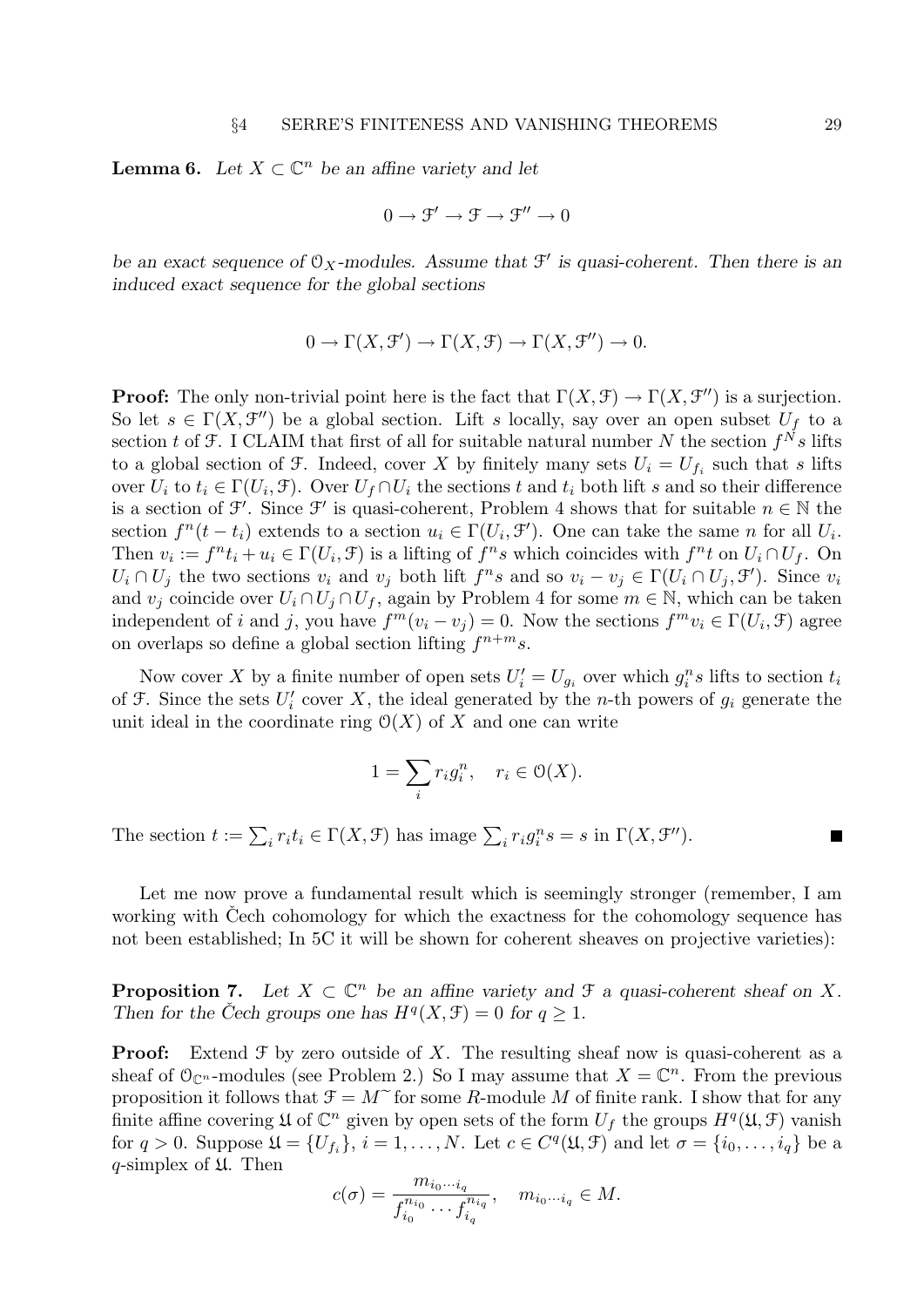There are polynomials  $P_j$  such that

$$
\sum_j P_j f_j^{n_j} = 1.
$$

This is the case because  $\mathfrak U$  is a covering so that the  $f_j$  and hence also the  $f_j^{n_j}$  $j^{n_j}$  generate R. Define  $g \in C^{q-1}(\mathfrak{U}, \mathfrak{F})$  by setting for any  $(q-1)$ -simplex  $\tau = \{i_0 \dots i_{q-1}\}\$ 

$$
g(\tau) = (-1)^q \sum_{k} P_k \frac{m_{i_0 \cdots i_k \cdots i_{q-1}k}}{f_{i_0}^{n_{i_0}} \cdots f_{i_{q-1}}^{n_{i_{q-1}}}}.
$$

Suppose that  $d(c) = 0$ . This implies

$$
\sum_{k=0}^{q+1}(-1)^k m_{i_0\cdots \widehat{i_k}\cdots i_{q+1}}f_{i_k}^{n_{i_k}}=0.
$$

Then I have

$$
d(g)(\sigma) = (-1)^q \sum_{k} \sum_{l=0}^{q} \frac{(-1)^l m_{i_0 \cdots \widehat{i_l} \cdots i_q k} P_k f_{i_l}^{n_{i_l}}}{f_{i_0}^{n_{i_0}} \cdots f_{i_q}^{n_{i_q}}}
$$
  
= 
$$
\sum_{k} P_k \frac{m_{i_0 \cdots i_q} f_k^{n_k}}{f_{i_0}^{n_{i_0}} \cdots f_{i_q}^{n_{i_q}}}
$$
  
= 
$$
\frac{m_{i_0 \cdots i_q}}{f_{i_0}^{n_{i_0}} \cdots f_{i_q}^{n_{i_q}}}
$$
  
= 
$$
c(\sigma).
$$

П

So every cocycle is a coboundary.

# C. Coherent sheaves on  $\mathbb{P}^n$

Here, the explicit description, due to Serre, of the cohomology groups of the basic coherent sheaves  $\mathcal{O}(k)$  on projective space is given. Using this, Serre's finiteness and vanishing results are proven for coherent sheaves on arbitrary projective varieties. A suitable relative version allows one to deduce that the higher direct images of coherent sheaves remain coherent (under a morphism between projective varieties).

In this subsection, let me put

$$
S := \mathbb{C}[X_0, \dots, X_n]
$$

and consider it as a graded ring, where you grade by degree. The rings  $S(d)$  are the same ring as S but you shift the grading up, i.e. the degree of a homogeneous polynomial of degree e is given degree  $e - d$  in  $S(d)$ . It is a graded S-module.

Now follows a fundamental construction for coherent sheaves on  $\mathbb{P}^n$ . Let M be a graded S-module and define the associated sheaf  $M^{\sim}$  by

$$
M^{\sim}(U) = \{ m/f ; m \in M, f \in S, \text{deg } f = \text{deg } m, f(x) \neq 0, \forall x \in U \}.
$$

If M is finitely generated this sheaf is coherent.

Example  $S(d)^{\sim}$  ≅ O(d). See Problem 3.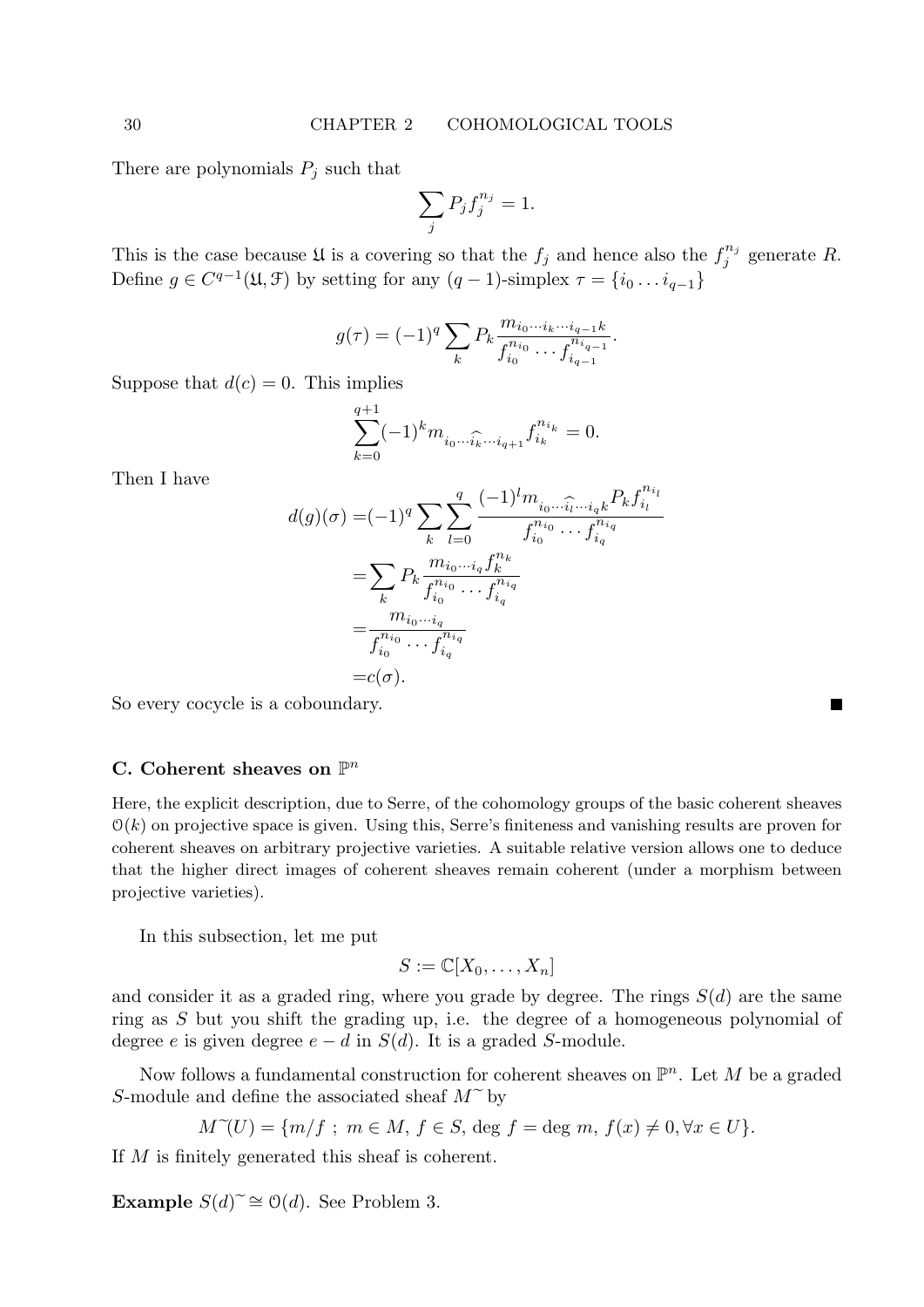#### §4 SERRE'S FINITENESS AND VANISHING THEOREMS 31

Before passing to the central result of this section let me briefly pause to look back at the Cech cohomology groups. These do not give a good cohomology theory: for a short exact sequence of sheaves, the induced sequence in cohomology need not be exact. Now I show that this is a good cohomology theory when restricted to quasi-coherent sheaves on (quasi- )projective varieties:

**Proposition 8.** Let X be any (quasi- ) projective variety and let

 $0 \to \mathcal{F}' \to \mathcal{F} \to \mathcal{F}'' \to 0$ 

be an exact sequence of quasi-coherent sheaves. The associated sequence in Čech cohomology is exact.

**Proof:** Use Lemma 4.6 to see that the induced sequence of groups of Cech cochains

$$
0 \to C^q(\mathcal{F}') \to C^q(\mathcal{F}) \to C^q(\mathcal{F}'') \to 0
$$

is exact. Now these are ordinary cochain complexes and thus there is a long exact sequence for the associated cohomology. Then one passes to the direct limit.

In view of the remarks made in §4 on the axiomatic aspect of cohomology theory, one can now unambiguously speak of THE cohomology groups for quasi-coherent sheaves on (quasi- )projective varieties. In particular one can apply Leray's theorem.

**Proposition 9.** Let X be a projective variety,  $\mathfrak{U}$  an open affine cover and  $\mathfrak{F}$  be a coherent  $\mathcal{O}_X$ -module. The natural map

$$
H^p(\mathfrak{U}, \mathfrak{F}) \to H^p(X, \mathfrak{F})
$$

is an isomorphism.

Proof: The intersection of two affine open sets is again affine. By Proposition 4.7, the higher cohomology groups of a coherent sheaf vanish on any affine set. One can then apply Leray's result, Theorem 3.4.

Concerning the sheaves  $O(d)$  there is the following fundamental result due to Serre:

### Theorem 10.

- (i). The natural map  $S \to \bigoplus_{n \in \mathbb{Z}} H^0(\mathfrak{O}(n))$  is a graded isomorphism.
- (ii).  $H^i(\mathcal{O}(k)) = 0$  for  $0 < i < n$ .
- (iii).  $H^n(\mathcal{O}(-n-1)) \cong \mathbb{C}$  and  $H^n(\mathcal{O}(k)) = 0$  for  $k > -n-1$ .
- (iv). For  $k \geq 0$  the natural map

$$
H^{0}(\mathcal{O}(k)) \times H^{n}(\mathcal{O}(-k-n-1)) \longrightarrow H^{n}(\mathcal{O}(-n-1) \cong \mathbb{C})
$$

is a perfect pairing.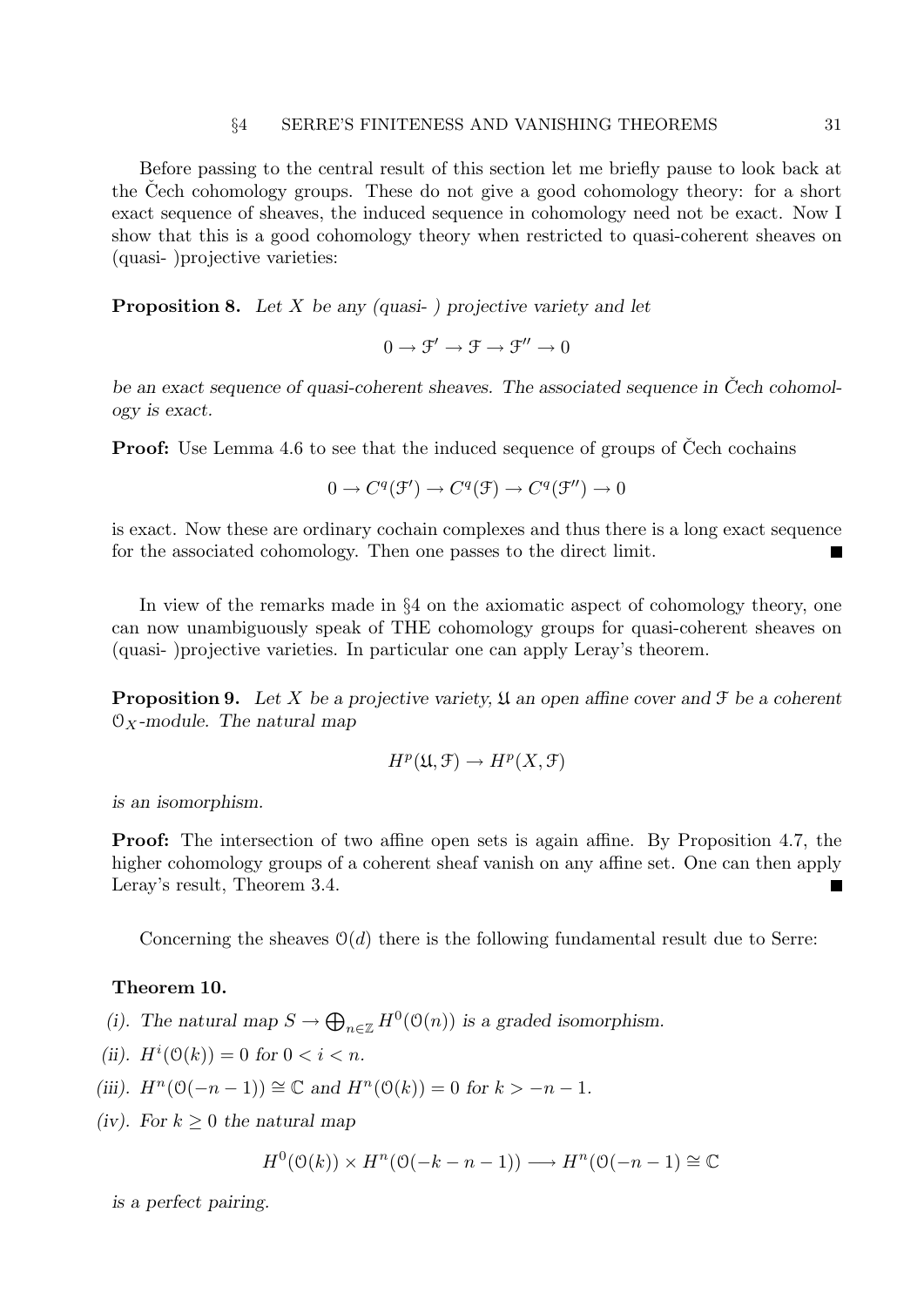**Proof:** Introduce the sheaf  $\mathcal{F} = \bigoplus_{n \in \mathbb{Z}} \mathcal{O}(n)$  and let  $\mathcal{U}$  be the standard cover of  $\mathbb{P}^n$  by affines  $X_j \neq 0, j = 0, \ldots, n$ . Although this sheaf is not coherent, it is the direct sum of coherent sheaves and by the previous theorem  $H^q(|\sigma|, \mathcal{F}) = 0$  for  $q > 0$  and any simplex  $\sigma$ of  $\mathfrak U$ . So Leray's theorem (see Theorem 3.4) then shows that the cohomology of  $\mathfrak F$  on  $\mathbb P^n$ can be computed as the Cech -cohomology with respect to  $\mathfrak{U}$ . First consider

$$
\mathcal{F}(|\sigma|) = \{ \frac{F}{G} ; F, G \in S, G \neq 0 \text{ on } |\sigma| \}.
$$

Now  $G \neq 0$  on  $|\sigma|$  with  $\sigma = \{i_0, \ldots, i_p\}$  means that G is a polynomial in  $X_{i_0}, \ldots, X_{i_p}$  only. To compute  $H^0$  one considers quotients  $F_i/X_i^{d_i}$ ,  $i=0,\ldots,n$  so that  $F_i/X_i^{d_i} = F_j/X_j^{d_j}$  in the overlaps. But then  $F_i = FX_i^{d_i}$  for some  $F \in S$ . Hence (i). follows.

Next, note that

$$
\mathcal{F}(U_0 \cap U_1 \cap \ldots \cap U_n) = \bigoplus_{d_i \in \mathbb{Z}} \mathbb{C} X_0^{d_0} \cdots X_n^{d_n},
$$

$$
\mathcal{F}(U_0 \ldots \cap \widehat{U_j} \cap \ldots \cap U_n) = \bigoplus_{d_i \in \mathbb{Z}, d_j \ge 0} \mathbb{C} X_0^{d_0} \cdots X_n^{d_n}
$$

and the Čech -coboundary  $C^{n-1}(\mathfrak{U}, \mathfrak{F}) \to C^n(\mathfrak{U}, \mathfrak{F})$  is the natural inclusion

$$
\bigoplus_j \bigoplus_{d_i \in \mathbb{Z}, d_j \geq 0} \mathbb{C} X_0^{d_0} \cdots X_n^{d_n} \to \bigoplus_{d_i \in \mathbb{Z}} \mathbb{C} X_0^{d_0} \cdots X_n^{d_n}.
$$

It follows that  $H^n(\mathfrak{U}, \mathfrak{F}) = \bigoplus_{d_i < 0} \mathbb{C} X_0^{d_0} \cdots X_n^{d_n}$  and the part in degree  $-n-1$  which computes  $H<sup>n</sup>(\mathfrak{U}, \mathfrak{O}(-n-1))$  is one-dimensional with basis  $\mathbb{C}X_0^{-1}$  $\chi_0^{-1} \cdots X_n^{-1}$ . This proves the first part of (iii). Furthermore, observe that there is nothing in the cokernel of degree  $> -n - 1$ , proving the remaining assertion of (iii).

Now, continuing with the previous computation, the part in degree  $-k - n - 1$  is the C-vector space with basis consisting of the 'monomials' of the form  $X_0^{d_0} \cdots X_n^{d_n}$  with all degrees  $d_i$  negative and with total degree  $-k - n - 1$ . Consider the multiplication

$$
H^{0}(\mathcal{O}(k)) \times H^{n}(\mathcal{O}(-k-n-1)) \longrightarrow H^{n}(\mathcal{O}(-n-1))
$$

which translates into the natural multiplication

$$
\bigoplus_{\substack{d_i \geq 0 \\ \sum d_i = k}} \mathbb{C} X_0^{d_0} \cdots X_n^{d_n} \times \bigoplus_{\substack{d'_i < 0 \\ \sum d'_i = -k - n - 1}} \mathbb{C} X_0^{d'_0} \cdots X_n^{d'_n} \to \mathbb{C} X_0^{-1} \cdots X_n^{-1}.
$$

The product of  $X_0^{d_0} \cdots X_n^{d_n}$  with  $X_0^{d'_0} \cdots X_n^{d'_n}$  is zero in  $H^n(\mathfrak{U}, \mathcal{O}(-n-1))$  if any  $d_i + d'_i \geq 0$ . So one only gets a non-zero element if  $d'_i = -d_i - 1$  for all  $i = 0, \ldots n$ . So the pairing is perfect since the basis dual to the basis  $\{X_0^{d_0} \cdots X_n^{d_n} \; ; \; d_i \geq 0; \sum d_i = k\}$  is the basis  $\{X_0^{-d_0-1}\cdots X_n^{-d_n-1}\}.$  This proves (iv).

I prove (ii) by induction on  $n$ . This is done in two steps: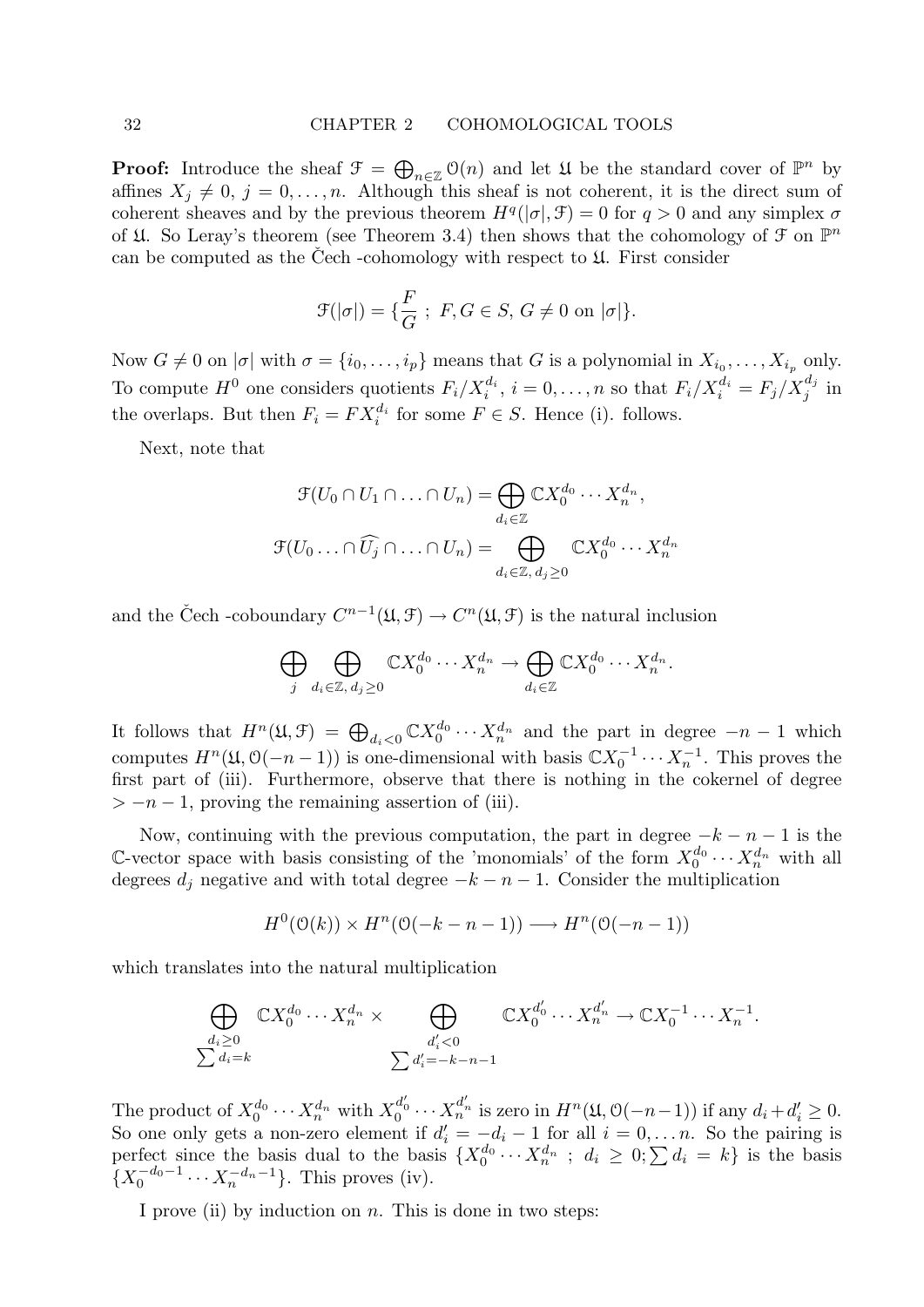Step 1. I show that multiplication by  $X_n$  induces a bijection on  $H^k(\mathcal{F})$ .

Consider the exact sequence

$$
0 \to \mathcal{F}(-1) \xrightarrow{\cdot X_n} \to \mathcal{F} \to \mathcal{F} \setminus \{X_n = 0\} \to 0.
$$

Let me put  $H = \{X_n = 0\}$ . Part of the long exact sequence in cohomology reads as follows

$$
H^{i-1}(\mathcal{F}|H) \to H^i(\mathcal{F}(-1)) \xrightarrow{\cdot X_n} H^i(\mathcal{F}) \to H^i(\mathcal{F}|H).
$$

Note that  $\mathfrak{F}|H = \bigoplus_{k \in \mathbb{Z}} \mathfrak{O}_H(k)$  and so induction shows that for  $i = 2, \ldots, n-2$  multiplication by  $X_n$  gives an isomorphism. When  $i = 1$  you have a surjection and when  $i = n - 1$ you have an injection. Applying (i) one obtains an exact sequence

$$
0 \to H^0(\mathfrak{F}(-1)) \to H^0(\mathfrak{F}) \to H^0(\mathfrak{F}|H) \to 0
$$

which implies that the next map  $H^1(\mathcal{F}(-1)) \stackrel{X_n}{\longrightarrow} H^1(\mathcal{F})$  in the sequence is injective in addition to being surjective.

Similarly, applying (iii) one finds an exact sequence

$$
0 \to H^{n-1}(\mathcal{F}|H) \to H^n(\mathcal{F}(-1)) \to H^n(\mathcal{F}) \to 0
$$

and so multiplication by  $X_n$  is surjective on  $H^{n-1}(\mathcal{F})$  in addition to being injective.

Step 2. I show that for a given  $u \in H^k(\mathcal{F})$  one has  $X_n^s u = 0$  for a suitable non-negative power of  $X_n$ .

Note that  $U_n$  is affine and so  $0 = H^k(U_n, \mathcal{F}) = H^k(\mathfrak{U} \cap U_n, \mathcal{F}) = H^k(C^{\bullet}(\mathfrak{U} \cap U_n, \mathcal{F})).$ But the module  $C^q(\mathfrak{U} \cap U_n, \mathfrak{F})$  is nothing but the localisation  $C^q(\mathfrak{U}, \mathfrak{F})_{X_n}$  and so  $H^k(C^{\bullet}(\mathfrak{U} \cap$  $U_n, \mathcal{F}) = H^k(C^{\bullet}(\mathfrak{U}, \mathcal{F}))_{X_n}$ . This localisation vanishes precisely when for all  $u \in H^k(\mathcal{F})$ some power of  $X_n$  kills u. П

Let me derive an important consequence of this computation. First you need to know that any coherent sheaf on  $\mathbb{P}^n$  is the quotient of a direct sum of line bundles.

Proposition 11. There is a short exact sequence

$$
\bigoplus_{j=1}^k \mathfrak{O}(n_j) \to \mathfrak{F} \to 0.
$$

**Proof:** I'll show that in fact for large enough  $N$  there is a surjection of the trivial sheaf  $\mathcal{O}^{\oplus m}$  onto  $\mathcal{G} = \mathcal{F}(N)$ . This means that  $\mathcal{G}$  is generated by sections, i.e. there are sections  $s_i, j = 1, \ldots m$  such that every stalk  $\mathcal{G}_x$  is generated by the  $s_i(x)$ . Indeed the standard generators of  $\mathcal{O}^{\oplus m}$  map to generators of  $\mathcal{G}$ .

To prove this, consider the standard affine cover  $U_i$ ,  $i = 0, \ldots, n$ . Now  $\mathcal{F}|U_i = M_i^{\sim}$  for  $P_i$  module  $M_i$ , where  $P_i = \mathcal{F}[X_i / X_i]$ ,  $X_i \times Y_i$ , i. I shall make use of the following some  $\overline{R}_i$ -module  $M_i$ , where  $R_i = \mathbb{C}[X_0/X_i, \ldots, X_n/X_i]$ . I shall make use of the following lemma.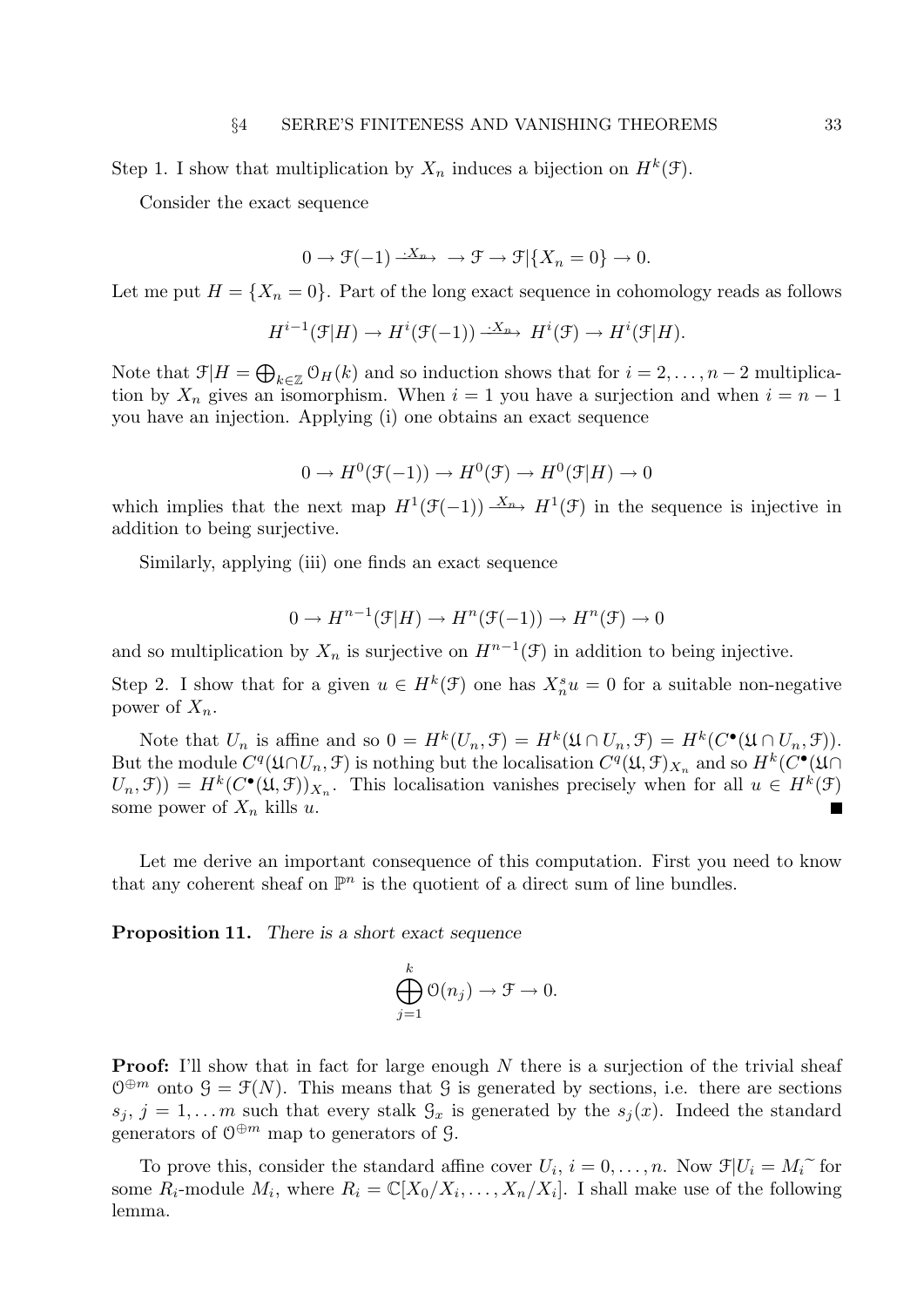**Lemma 12.** Let  $\mathcal{F}$  be a coherent sheaf on  $\mathbb{P}^n$  and let f be a global section of  $\mathcal{O}(d)$ , i.e. a homogeneous polynomial of degree d. Let  $U_f = \{x \in \mathbb{P}^n : f(x) \neq 0\}$  and suppose that one has  $t \in \Gamma(U_f, \mathcal{F})$ . Then for some  $N \in \mathbb{N}$  the section  $f^N t$  of  $\mathcal{F}(Nd)$  over  $U_f$  extends over  $\mathbb{P}^n$ .

For a proof I refer to Problem 4.

View  $X_i$  as a section of  $\mathcal{O}(1)$ . It follows that for any  $s \in M_i$  for large enough N the section  $X_i^N s \in M_i^{\sim}(N)$  extends as a section of  $\mathcal{F}(N)$  over  $\mathbb{P}^n$ . Let me take N large<br>google so that Lean use it for all  $i = 0$ , so Let me apply this simultaneously to the enough so that I can use it for all  $i = 0, \ldots, n$ . Let me apply this simultaneously to the finitely many generators  $\{s_{ij}\}\$  of the module  $M_i$ . Now multiplication by  $x_i^N$  induces an isomorphism  $M_i \to \mathcal{F}(N)|U_i$  and so the sections  $s_{ij}x_i^N$  generate the latter sheaf. But<br>those sections extend to sections of  $\mathcal{F}$  so together they generate  $\mathcal{F}(N)$  everywhere these sections extend to sections of  $\mathcal{F}$ , so together they generate  $\mathcal{F}(N)$  everywhere.

**Theorem 13.** (Serre's Finiteness and Vanishing Theorem) Let  $X \subset \mathbb{P}^n$  be a projective variety and let  $\mathfrak F$  be a coherent  $\mathfrak O_X$ -module. Then

П

(a) for each  $i \geq 0$  the vector space  $H^{i}(X, \mathcal{F})$  is finite-dimensional.

(b) there is an integer  $n_0$  depending only on  $\mathcal F$  so that  $H^i(\mathcal F(n)) = 0$  for all  $i > 0$  and all  $n \geq n_0$ .

**Proof:** One can reduce to the case  $X = \mathbb{P}^n$  since the sheaf obtained from  $\mathcal{F}$  by extending it by zero on the complement of X is a coherent sheaf of  $\mathcal{O}_{\mathbb{P}^n}$ -modules (Problem 1.) It follows immediately from Theorem 4.10 that the theorem holds for any sheaf which is a direct sum of sheaves of the form  $\mathcal{O}(n)$ . Now by the previous lemma,  $\mathcal F$  is a quotient of such a direct sum  $\mathcal E$  and so there is an exact sequence

$$
0\to \mathcal{E}'\to \mathcal{E}\to \mathcal{F}\to 0
$$

with  $\mathcal{E}'$  again coherent. From the resulting exact sequence one gets

$$
\ldots \to H^i(\mathcal{E}) \to H^i(\mathcal{F}) \to H^{i+1}(\mathcal{E}') \to \ldots
$$

The vector space on the left is finite-dimensional by the previous theorem.

To prove the theorem I now use descending induction on i. For  $i > n$  one has  $H^i(\mathbb{P}^n,\mathcal{F}) = 0$  since the standard affine covering of  $\mathbb{P}^n$ , which computes the cohomology, consists of  $n+1$  elements. It follows that I may assume that  $H^{i+1}(\mathcal{E}') = 0$  and so  $H^i(\mathcal{F})$  is finite-dimensional. This proves (a).

To prove (b) let me twist the preceding sequence and consider the following piece of the resulting long exact sequence

$$
\ldots \to H^{i}(\mathcal{E}(n)) \to H^{i}(\mathcal{F}(n)) \to H^{i+1}(\mathcal{E}'(n)) \to \ldots
$$

Now again, by the previous theorem the vector space on the left vanishes for all  $n$  larger than a certain number  $m_0$  which works for all i. By the induction hypothesis  $H^{i+1}(\mathcal{E}'(n))=0$ for  $n \geq m_1$  independent of i. Now take  $n_0 = \max(m_0, m_1)$ .

Inspecting the proof of this theorem more closely one derives the following proposition.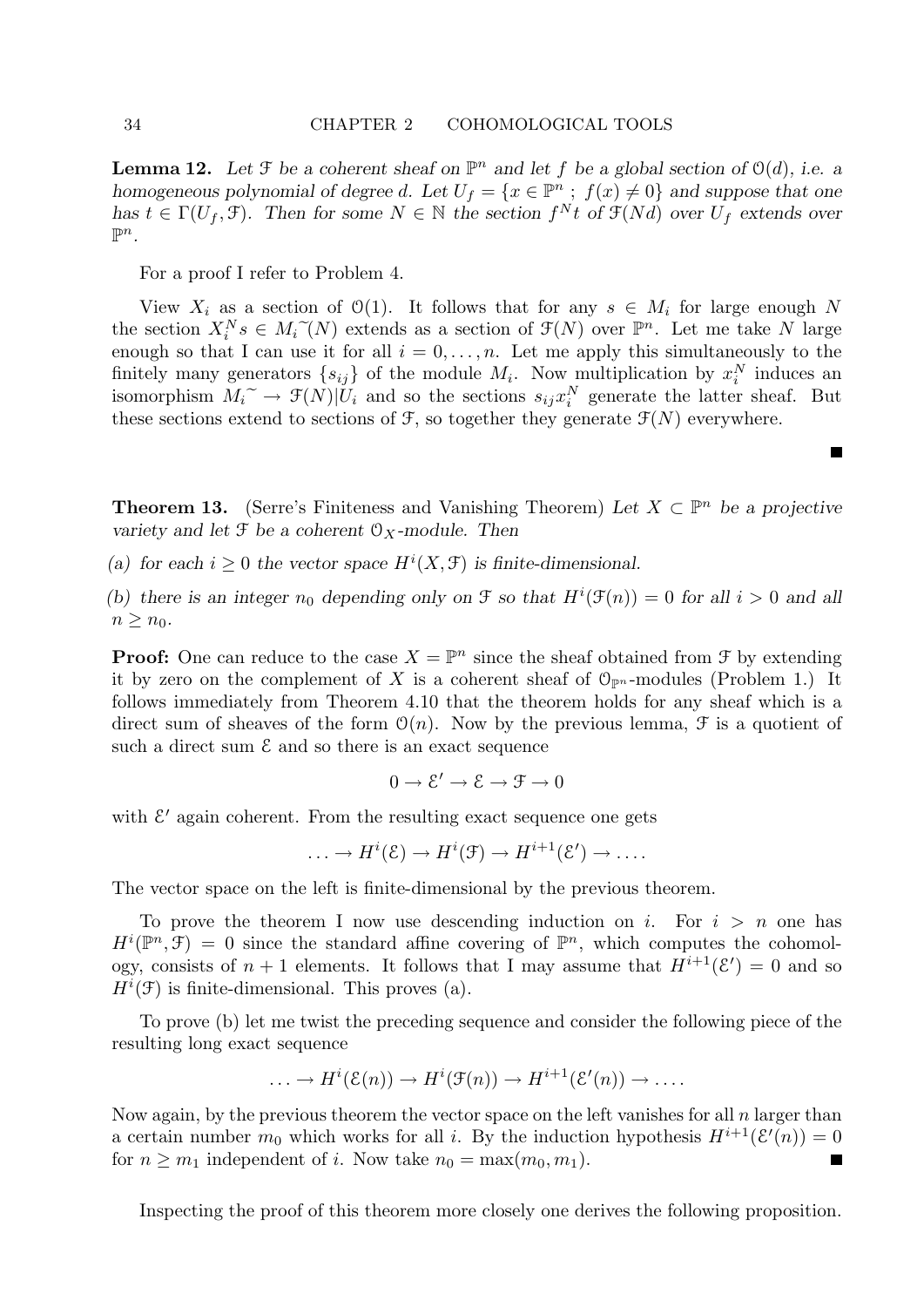**Proposition 14.** Let X be a projective variety of dimension n and  $\mathcal{F}$  a coherent sheaf on X. Then  $H^q(X, \mathcal{F}) = 0$  if  $q > n$ .

**Proof:** If  $X \subset \mathbb{P}^N$  a general linear subspace of codimension  $n + 1$  is disjoint from X so that projecting from it yields a morphism of X onto  $\mathbb{P}^n$ . Now, the standard affine covering of  $\mathbb{P}^n$  consists of  $n+1$  elements. Since q is a projection, the inverse by q of an affine open set on  $\mathbb{P}^n$  gives an affine open set on X and so you get an acyclic cover of X by  $n+1$  open sets. Leray's theorem then implies that  $H^q(X, \mathcal{F}) = 0$  for  $q > n$ .

Note that the preceding finiteness theorem can be formulated in relative form.

**Proposition 15.** Let  $U \subset \mathbb{C}^m$  be affine and let X be any irreducible Zariski-closed subset in  $\mathbb{P}^n \times U$ . Let  $\mathcal F$  be a coherent  $\mathcal O_X$ -module. Then  $H^i(X, \mathcal F)$  is a finitely generated  $\mathcal{O}(U)$ -module.

For the proof let me refer to Problem 5.

**Corollary 16.** Let  $f : X \to Y$  be a morphism between projective varieties and  $\mathcal{F}$  any coherent sheaf of  $\mathcal{O}_X$ -modules. The direct image sheaf  $f_*\mathcal{F}$  is coherent.

**Proof:** Since the question is local one may assume that Y is affine. Take a covering of X by a finite number of affines  $U_i$  and let  $V \subset Y$  be affine. Giving a section of  $\mathcal F$  over  $f^{-1}V$ is the same as giving sections over  $U_i \cap f^{-1}V$  which patch over the intersections, i.e there is an exact sequence

$$
0 \to f_*\mathcal{F} \to \bigoplus_i f_*(\mathcal{F}|U_i) \to \bigoplus_{i,j} f_*(\mathcal{F}|U_i \cap U_j),
$$

and since the last two terms are quasi-coherent (Example 4.4) the first sheaf is quasicoherent as well (Problem 1). So it is the sheaf associated to  $f_*\mathcal{F}(Y) = \mathcal{F}(X) = H^0(X,\mathcal{F})$ which however is a finitely generated  $O(Y)$ -module by the previous Proposition.

Next, let me introduce higher direct images.

**Definition 17.** For any continuous map  $f : X \to Y$  between topological spaces and any sheaf  $\mathfrak F$  of abelian groups on X let the q-the direct image sheaf  $R^q f_* \mathfrak F$  be the sheaf associated to the presheaf

$$
V \mapsto H^q(f^{-1}(V), \mathcal{F}|f^{-1}V).
$$

To compute higher direct images in the case of morphisms between projective manifolds let me first consider the case where the target space is an affine variety.

**Lemma 18.** let X be a (quasi- )projective variety, Y affine,  $\varphi : X \to Y$  a morphism and F a quasi-coherent sheaf on X. The higher direct image  $R^q \varphi_* \mathcal{F}$  is the sheaf on Y associated to the module  $H^q(X, \mathcal{F})$ .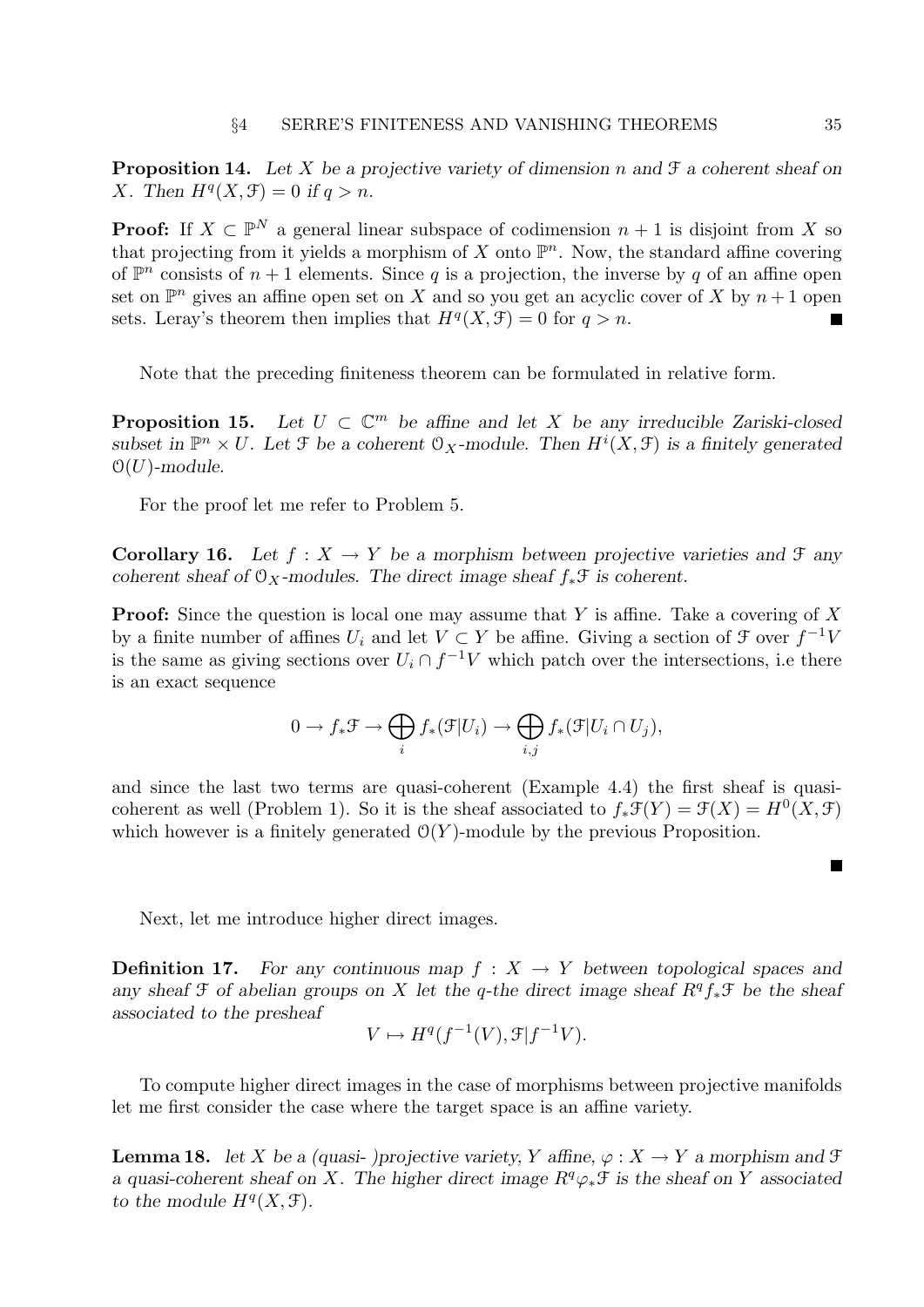**Proof:** Choose an affine open cover  $\mathfrak U$  of X. By proposition 4.7 this is an acyclic cover. Recall that in the proof of Leray's theorem, Theorem 3.4, the sheaf  $\mathcal{C}^p(\mathfrak{U}, \mathfrak{F})$  given by  $U \mapsto C^p(U \cap \mathfrak{U}, \mathfrak{F})$  has been introduced. The complex  $\mathcal{C}^{\bullet}(\mathfrak{U}, \mathfrak{F})$  has been shown to be exact and to give a cohomological resolution for  $\mathcal F$  since the covering is acyclic. So, if f is in the coordinate ring  $R(Y)$  of Y defining the open set  $U_f$ , one has  $H^q(\varphi^{-1}U_f, \mathcal{F}) =$  $H^q(\Gamma(\mathcal{C}^\bullet(\mathfrak{U} \cap U_f, \mathcal{F})))$ . Now  $\mathcal{C}^q(\mathfrak{U}, \mathcal{F})$  is the quasi-coherent sheaf associated to the  $R(Y)$ module  $C^q(\mathfrak{U}, \mathfrak{F}) = \prod_{\sigma} \mathfrak{F}(|\sigma|)$  where you take the product over all q-simplices. So one can write

$$
H^q(\varphi^{-1}U_f, \mathfrak{F}) = H^q(C^{\bullet}(\mathfrak{U}, \mathfrak{F})^{\sim}(U_f)) = H^q(C^{\bullet}(\mathfrak{U}, \mathfrak{F})^{\sim}(U_f),
$$

and by Leray's theorem, this last module is isomorphic to  $H^q(X, \mathcal{F})^{\sim}(U_f)$ .

**Corollary 19.** Let  $f : X \to Y$  be a morphism between projective varieties and  $\mathcal{F}$  any coherent sheaf of  $\mathcal{O}_X$ -modules. The higher direct image sheaves  $R^q f_* \mathcal{F}$  are coherent.

**Proof:** The assertion is local on Y and so one can assume that Y is affine and then one can apply the previous result. Now, by Proposition 4.15,  $H<sup>q</sup>(X,\mathcal{F})$  is a module of finite rank over the affine coordinate ring of Y and so the sheaf  $R^q f_* \mathcal{F}$  is not only quasi-coherent but even coherent.

#### D. Applications to very ampleness.

I derive an ampleness criterion for line bundles which play a central role in the proof of Nakai's ampleness criterion for divisors on surfaces, to be treated later.

Next, let me study line bundles  $L$  on compact complex manifolds  $X$ . To prove that  $L$ is very ample one has to show:

1. The map  $\varphi_L$  must be everywhere defined. So, for every point  $x \in X$  there is a section of L which is non-zero in x. Let  $\mathfrak{m}_x$  be the maximal ideal in the ring  $\mathfrak{O}_x$ , i.e. the set of germs of functions vanishing at x and let  $\mathcal{L} = \mathcal{O}(L)$ . The exact sequence

$$
0\to \mathfrak{m}_x\cdot \mathcal{L}\to \mathcal{L}\to L_x\to 0
$$

shows that it is sufficient to prove that  $H^1(\mathfrak{m}_x \cdot \mathcal{L}) = 0$ .

2. The map  $\varphi_L$  must be injective, i.e. sections must separate pairs of points. So, for every two points  $x, y \in X$  there must be sections  $s, s'$  of L with  $s(x) = 0$ ,  $s(y) \neq 0$  and  $s'(x) \neq 0, s'(y) = 0.$  The exact sequence

$$
0 \to \mathfrak{m}_x \cdot \mathfrak{m}_y \cdot \mathcal{L} \to \mathcal{L} \to L_x \oplus L_y \to 0
$$

shows that it is enough to show that  $H^1(\mathfrak{m}_x \cdot \mathfrak{m}_y \cdot \mathcal{L}) = 0$ .

3. Sections must separate tangent directions. This means the following. Locally sections of L are holomorphic functions on an open subset U of X and if  $x \in U$  there must be enough sections vanishing at x so that their differentials span  $T_x(X)$ . So, for every cotangent direction  $v^* \in T_x^{\vee} X$  there must be a section s of L vanishing at x and with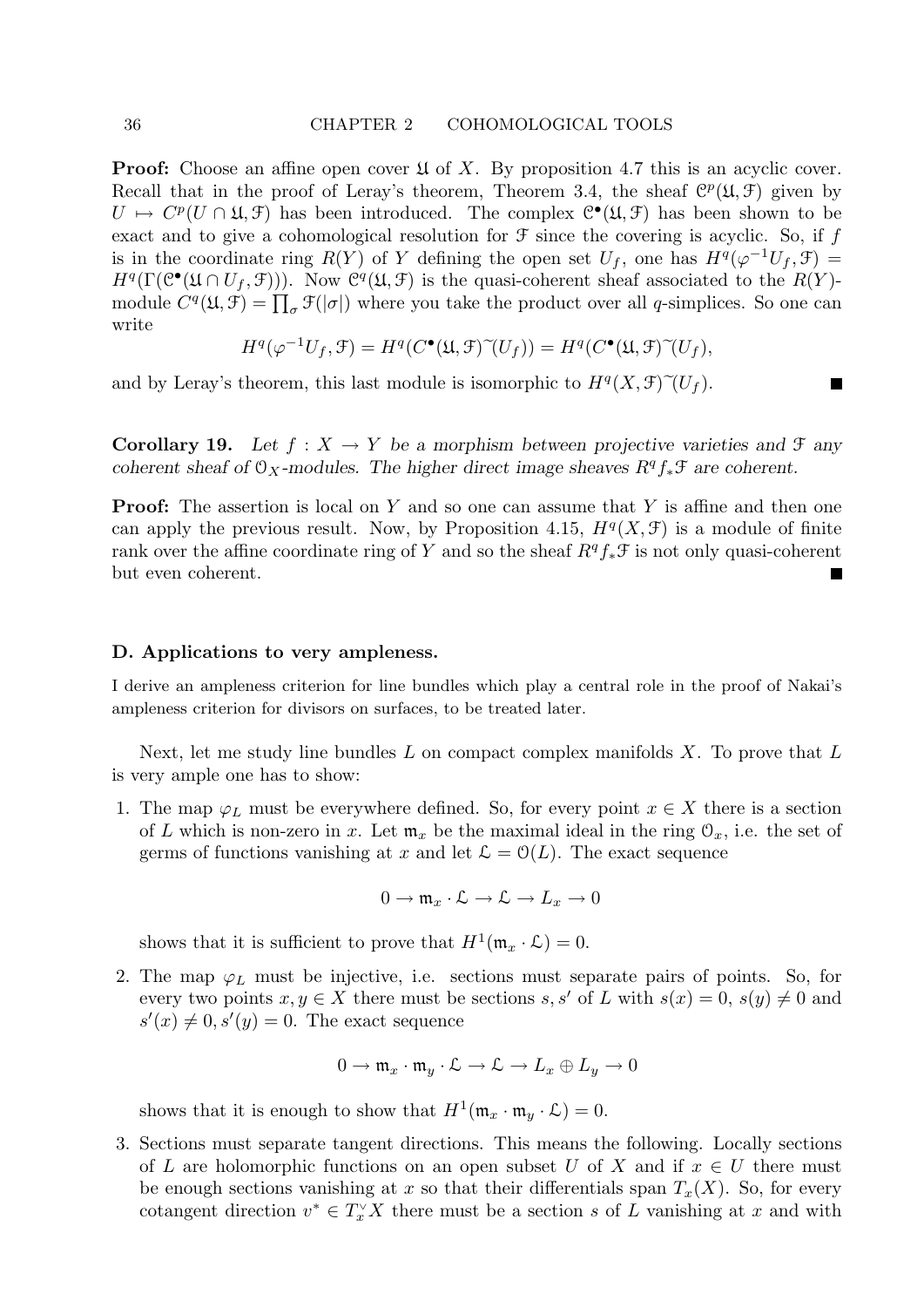$ds(x) = v^*$ . This can be formulated more intrinsically as follows. There is a well-defined sheaf map

$$
d_x:\mathfrak{m}_x\cdot \mathcal{L}\to L_x\otimes T_x^{\vee}
$$

and it should be surjective on the level of sections. The exact sequence

$$
0 \to \mathfrak{m}_x^2 \cdot \mathcal{L} \to \mathfrak{m}_x \cdot \mathcal{L} \xrightarrow{d_x} L_x \otimes T_x^{\vee} \to 0
$$

shows that it is enough to show the vanishing of  $H^1(\mathfrak{m}_x^2 \cdot \mathcal{L})$ .

Let me collect the results:

**Proposition 20.** Let L be a line bundle on a compact complex manifold X. Let  $\mathcal{L} =$  $\mathfrak{O}_X(L)$  be the corresponding locally free sheaf. The map  $\varphi_L$  is defined at x if  $H^1(X, \mathfrak{m}_x \cdot \mathcal{L}) =$ 0. It separates x from y if  $H^1(X, \mathfrak{m}_x \cdot \mathfrak{m}_y \cdot \mathcal{L}) = 0$  and it separates tangents at x if  $H^1(X, \mathfrak{m}_x^2 \cdot \mathcal{L}) = 0.$ 

Now, if  $\varphi_L$  is defined at x this is true in a Zariski-open neigbourhood if x. Similarly, if  $\varphi_L$  separates x and y it will separate points in a neigbourhood of x from points in a neighbourhood of y and if  $\varphi_L$  is an immersion at x it will be so in a neighbourhood. By compactness, the previous remarks show that it sufficient to prove vanishing of  $H^1(\mathfrak{m}_x\cdot\mathcal{L}),$  $H^1(\mathfrak{m}_x \cdot \mathfrak{m}_y \cdot \mathcal{L})$  and  $H^1(\mathfrak{m}_x^2 \cdot \mathcal{L})$  for a certain finite number of points x and y. Since this involves a finite number of coherent sheaves on  $X$ , by the previous theorem one can find some large integer N so that the desired groups vanish provided you replace  $\mathcal{L}$  by  $\mathcal{L}(N)$ . In other words,  $\mathcal{L}(N)$  will be very ample. So

**Corollary 21.** Any line bundle L on a projective manifold is of the form  $L' \otimes L''^{-1}$  with L' and L'' very ample. In particular, every line bundle on X is of the form  $\mathcal{O}_X(D)$  for some divisor D.

From this Corollary it follows that the map

$$
Div(X) \to Pic X,
$$

introduced in Chapter 3, is surjective.

Remark 22. Since a generic hyperplane section of a projective manifold is smooth (by Bertini, see 2.1) and connected by A2.21, it follows that one can assume  $D = D_1 - D_2$  with  $D_1$  and  $D_2$  smooth and connected.

Let me finish by proving a very useful criterion for ampleness which is used when proving the Nakai Ampleness Criterion 11.14 for surfaces.

**Proposition 23.** (Criterion for Ampleness) Let M be a projective manifold and L a line bundle on M. The following are equivalent.

- 1. L is ample,
- 2.  $H^p(\mathcal{F} \otimes \mathcal{O}_M(L^{\otimes n})) = 0$ ,  $p > 0$ , for all coherent sheaves  $\mathcal{F}$  on M and  $n > n(\mathcal{F})$ .
- 3.  $\mathfrak{F} \otimes \mathfrak{O}_M(L^{\otimes n})$  is spanned by its sections for all coherent sheaves  $\mathfrak{F}$  on M and  $n > m(\mathfrak{F})$ .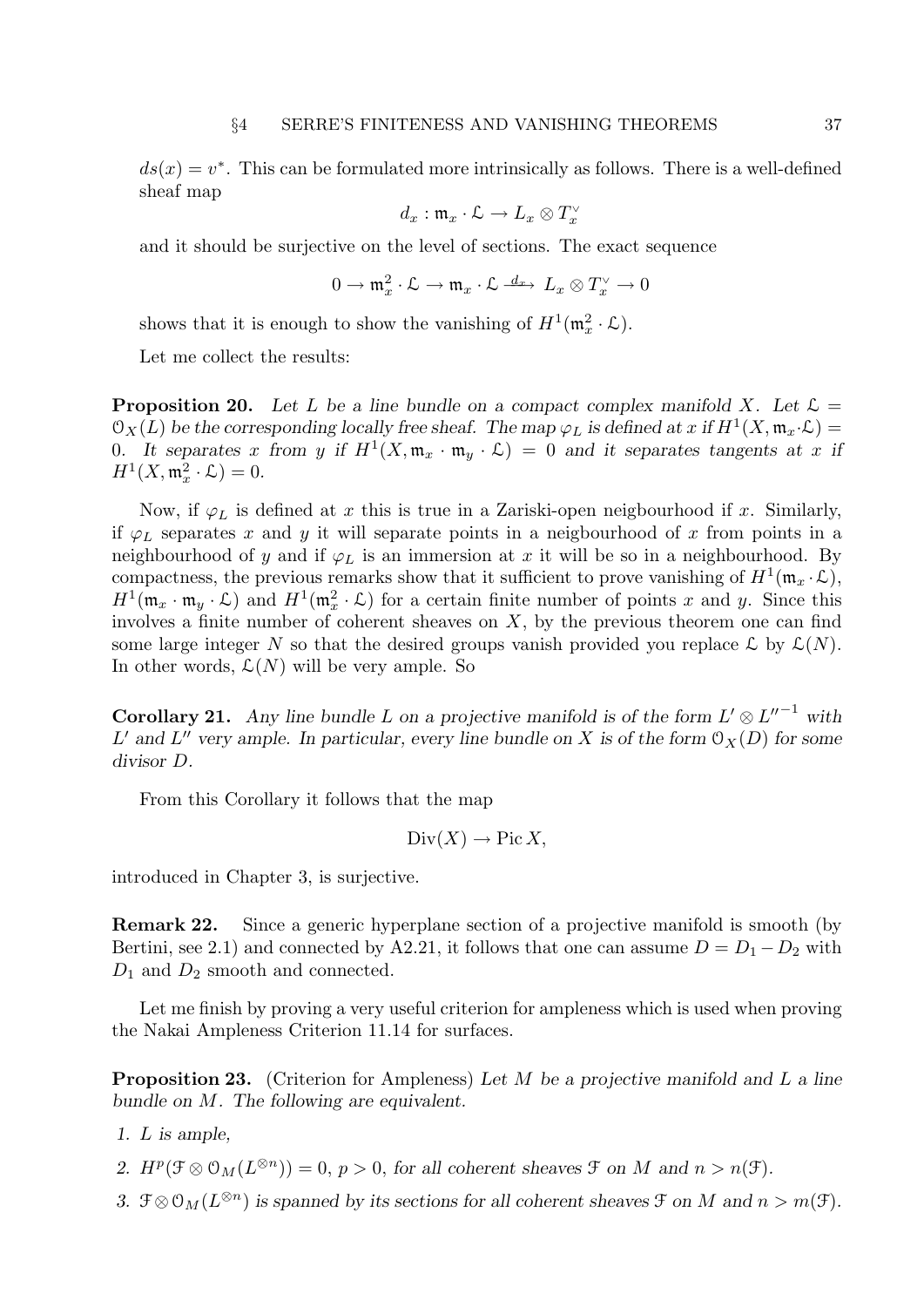Proof:

1.  $\implies$  2. For very ample L this is Serre's Theorem. 4.13. Otherwise, if  $L^{\otimes m}$  is very ample, one has by loc. cit.  $H^p(\mathcal{F} \otimes \mathcal{O}_M(L^{\otimes r} \otimes L^{\otimes ms}) = 0, p > 0$  for  $s > n_r, r = 0, \ldots, m-1$ . Take  $n(\mathcal{F}) = m \max n_r$ . Then, writing  $n = ms + r$  with  $0 \le r < m$  one has for  $n > n(\mathcal{F})$ that  $H^p(\mathcal{F} \otimes L^{\otimes n}) = 0, p > 0.$ 

2.  $\implies$  3. To prove that  $\mathfrak{F} \otimes \mathfrak{O}_M(L^{\otimes n})$  is spanned by sections at  $x \in M$  it is sufficient to show that  $H^1(\mathfrak{m}_x \cdot (\mathfrak{F} \otimes \mathfrak{O}_M(L^{\otimes n})) = 0$  which by assumption is the case for  $n > n_x$ . Spannedness then holds in a Zariski-open neighbourhood of x, say  $U_x$ . By compactness finitely many such sets cover M, say  $U_{x_i}$ ,  $i = 1, ..., N$ . Now take  $n(\mathcal{F}) = \max(n_{x_i})$ .

3.  $\Rightarrow$  1. Start with an affine neighbourhood U of x and let  $N \subset M$  be the complement. Then for some  $n > 0$  the sheaf  $\mathcal{I}_N \otimes \mathcal{O}_M(L^{\otimes n})$  is generated by sections and in particular there is a section s of  $L^{\otimes n}$  vanishing at x. By construction  $U_s = \{y \in M; s(y) \neq 0\} \subset U$ and hence is an affine neighbourhood of x over which  $L^{\otimes n}$  is trivial. Finitely many such sets  $U_{s_1}, \ldots, U_{s_k}$  cover M, since M is compact. Let  $X_1^j$  $X_1^j, \ldots, X_n^j$  be affine coordinates in  $U_{s_j}$ . By Problem 4 there is an integer m such that all of the functions  $s_j^m X_k^j$  $\mathcal{L}_k^j$  extend to global sections  $t_j^k$  of  $L^{\otimes mn}$  and one replaces  $L^{\otimes n}$  by  $L^{\otimes mn}$  and  $s_j$  by  $s_j^m$ . Already the sections  $s_j^m$  generate the bundle  $L^{\otimes mn}$  globally and so these sections together with the  $t_j^k$ define a morphism  $X \to \mathbb{P}^N$  which is constructed in such a way that it gives an embedding when restricted to each  $U_{s_i}$ . But points on  $U_{s_i}$  separate from points in the complement, since  $s_i^m$  is not zero on  $U_{s_i}$  while this section vanishes on the complement.

**Corollary 24.** Let  $f: X \to Y$  a morphism between projective varieties with finite fibres and let  $L$  be ample on  $Y$ . Then  $f^*L$  is ample on  $X$ .

**Proof:** The sheaf  $f_*\mathcal{F}$  is coherent on Y by 4.16. Furthermore, one has  $f_*(\mathcal{F} \otimes \mathcal{O}_X(f^*L^{\otimes n}))$  $= f_*\mathfrak{F} \otimes \mathfrak{O}_Y(L^{\otimes n})$  (see Problem 8). Now, since f has finite fibres,  $H^p(f_*(\mathfrak{O}_X(f_*\mathfrak{F} \otimes$  $\mathfrak{O}_Y(L^{\otimes n}) = H^p(f_*\mathfrak{F} \otimes \mathfrak{O}_Y((L^{\otimes n}))$  by Problem 7. The result follows from the previous criterion.

### Problems.

4.1. Let  $\mathcal{F} \to \mathcal{G}$  be a homomorphism between (quasi-) coherent sheaves on a Zariski-open subset of a projective variety. Show that the kernel, the cokernel and the image are (quasi- ) coherent. Next, let

$$
0\to \mathfrak{F}'\to \mathfrak{F}\to \mathfrak{F}''\to 0
$$

be an exact sequence of sheaves. Show that if any two of the preceding sheaves is (quasi- ) coherent then so is the third.

- 4.2. Let U be a Zariski-open subset of  $\mathbb{P}^n$  and let  $X \subset \mathbb{P}^n$  be a projective variety. If  $\mathcal{F}$  is coherent on  $U \cap X$  show that the sheaf  $\mathcal F$  considered as a sheaf of  $\mathcal O_U$ -modules is also coherent.
- 4.3. Prove that that  $S(d)^{\sim} \cong \mathcal{O}(d)$ .<br>4.4. Let X be a projective variety is
- Let X be a projective variety and  $\mathcal F$  a quasi-coherent sheaf on X. Let L a line bundle on X, s a section of L and set  $U_s = \{y \in X ; s(y) \neq 0\}.$ 
	- a. If t is a global section of  $\mathcal F$  restricting to zero on  $U_s$ , there exists  $n > 0$  such that  $f^n s = 0$ .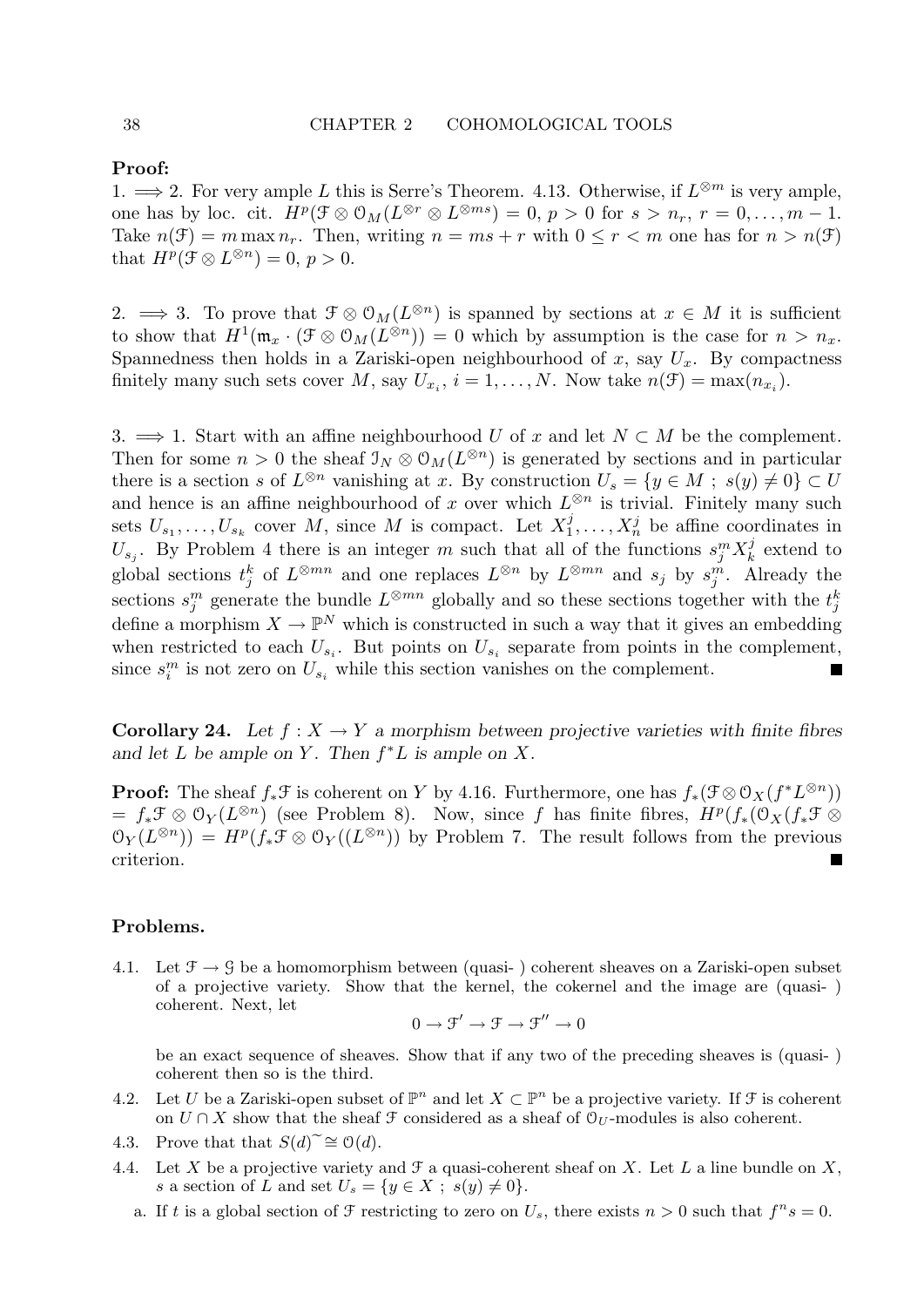- b. Suppose that t now is a section of  $\mathcal F$  over  $U_s$ . Prove that there is an integer  $n > 0$  such that  $s^n\tilde{t}$  extends to a global section of  $\mathfrak{F} \otimes \mathfrak{O}_X(L)$ .
- 4.5. Prove Lemma 4.12. Hint: use the previous Problem.
- 4.6. Prove the relative version of Serre's finiteness theorem (Theorem 4.15).
- 4.7. Let  $f: X \to Y$  be a continuous map between topological spaces and  $\mathcal F$  a sheaf on X with the property that  $R^pf_*\mathfrak{F}=0, p>0$ . Prove that  $H^q(X,\mathfrak{F})\cong H^q(Y,p_*\mathfrak{F}), q\geq 0$ . Show that this can be applied to morphisms between projective varieties with finite fibres. (This is a special case of Leray's Spectral Sequence)
- 4.8. Let  $f: X \to Y$  be a morphism between projective varieties. Let  $\mathcal F$  be an  $\mathcal O_X$ -module and E a locally free  $\mathcal{O}_X$ -module of finite rank. Prove the *projection formula*

$$
R^p f_* (\mathcal{F} \otimes_{\mathcal{O}_X} f^* E) \cong R^p f_* \mathcal{F} \otimes_{\mathcal{O}_Y} E.
$$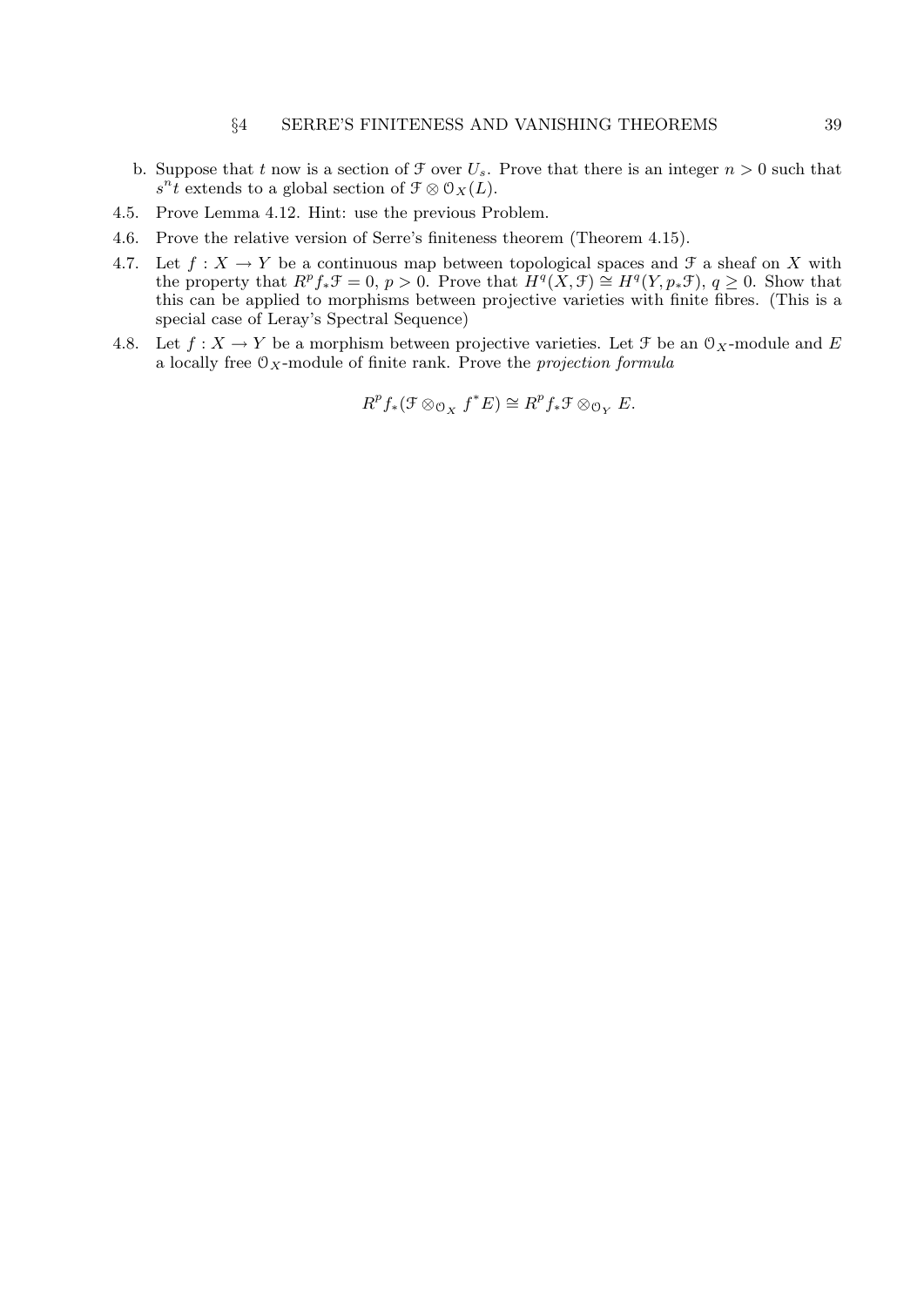# Chapter 3. The first steps in surface theory

## 5. Intersection Theory on Surfaces

I introduce the intersection product for divisors following [Beau]. This is the same as the topological intersection product as given in the Appendix. Riemann-Roch for divisors is proven and as a consequence, the genus formula for an irreducible curve. This will be used a lot in what follows.

In this section let S be an algebraic surface. For any line bundle  $\mathcal L$  on S set

$$
h^i(\mathcal{L}) = \dim H^i(S, \mathcal{L})
$$

and

$$
\chi(\mathcal{L}) = h^0(\mathcal{L}) - h^1(\mathcal{L}) + h^2(\mathcal{L}) \quad \text{(Euler-Poincaré characteristic of } \mathcal{L}\text{)}.
$$

For a divisor D set

$$
h^i(D) = h^i(\mathfrak{O}(D)).
$$

The topological Euler-Poincaré characteristic is the alternating sum

$$
e(S) = \sum_{j} (-1)^j \dim H^j(\mathbb{C}_S).
$$

Recall (see Appendix A2.7), that  $H^i(S, \mathbb{C}_S)$  is finite-dimensional and zero for  $i > 4$ .

Let  $C \subset S$  be an irreducible curve. Recall the notion of normalisation or desingularisation

 $\nu : \tilde{C} \longrightarrow C.$ 

Here  $\tilde{C}$  is a non-singular curve (projective manifold of dimension 1) and  $\nu$  is a finite map which is an isomorphism outside the singularities of  $C$ . For existence and uniqueness let me refer to [G-H, p. 498] or [G, Chapter II]. One only needs to know that the construction is done locally (in the ordinary topology) and one can form the normalisation of any part of a curve in an open subset of S. Suppose now that two distinct irreducible curves C and C' meet in a point x. Suppose that at x one has local equations  $f = 0$  for C and  $g = 0$ for C', where  $f, g \in \mathcal{O}_x$  the local ring of germs of holomorphic functions at x. Of course f nor  $q$  need to be irreducible. Let me recall (see e.g. [G, p.83]) how one may define the intersection multiplicity of C and C' at x denoted  $(C, C')_x$ . One first assumes that f is irreducible in the coordinate neighourhood  $U$  of  $x$  where it is defined. Choose coordinates in U such that  $x = (0, 0)$ . Let  $\Delta \subset \mathbb{C}$  be a suitable small disk centered at 0 in the t-plane and let  $\nu : \Delta \to U$  be a local normalisation for  $U \cap C$  and suppose that

 $g \circ \nu(t) = a_l t^l$  + higher order terms

with  $a_l \neq 0$ . This number l by definition is  $(C, C')_x$ . In general one can write  $f = \prod_j f_j^{m_j}$ j with  $f_j$  irreducible and defining locally an irreducible curve  $C_j$ . Let me extend the definition by linearity:  $(C, C')_x = \sum_j m_j (C_j, C)_x$ .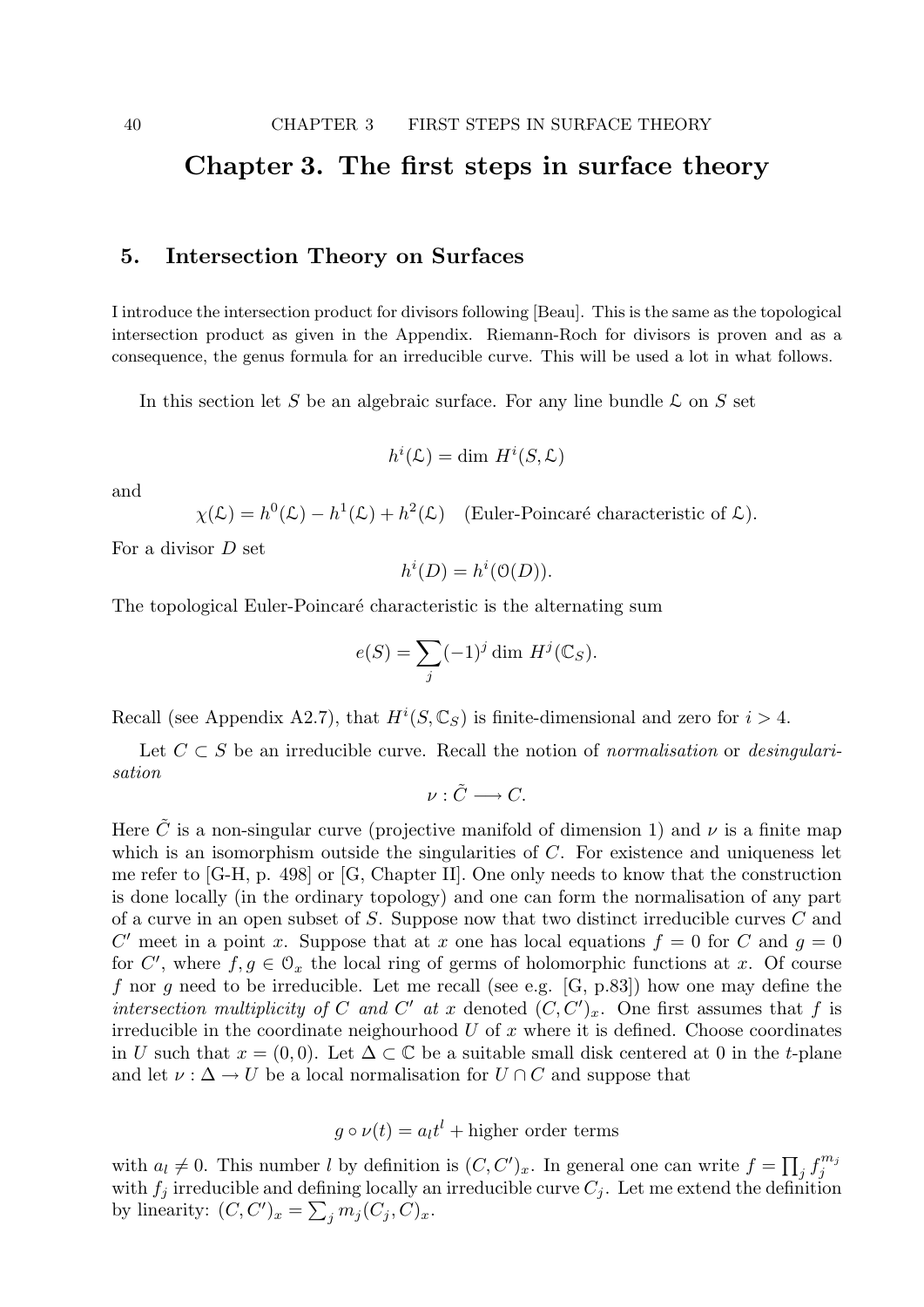**Remark 1.** The intersection multiplicity of C and  $C'$  at x can also be defined as the dimension of the C-vector-space  $\mathcal{O}_{S,x}/(f,g)$ . It is not difficult to show that this is the same as the preceding definition. See Problem 1.

From the preceding remark it is clear that  $(C, C')_x = (C', C)_x$  so, defining the intersection number

$$
(C, C') = \sum_{x} (C, C')_{x}
$$

one obtains a symmetric pairing on the set of irreducible curves. I want to extend this definition to all divisors. This is not at all obvious, since one doesn't know what for instance  $(C, C)$  should be. The idea now is that in forming the intersection product one should be allowed to move a curve in its linear equivalence class. Since in particular, any very ample divisor can be moved at will in its linear equivalence class, one can define  $(C, C)$ for these divisors. Then, remembering that any divisor is the difference of two very ample divisors, one can define the intersection product for any two divisors. But of course, there are many ways to write a divisor as a difference of two very ample divisors and it is not clear that this yields a well-defined intersection product. Although one in principle can carry out this program, it is a little faster to follow Beauville's route [Beau, Chapt. 1].

**Theorem 2.** For any two divisors  $D, D'$  one poses

$$
(D, D') = \chi(\mathcal{O}_S) - \chi(\mathcal{O}(-D)) - \chi(\mathcal{O}(-D')) + \chi(\mathcal{O}(-D - D')).
$$

This defines a symmetric bilinear product on Pic S extending the intersection product on irreducible curves. This product is the unique product on  $Pic S$  which satisfies the following properties;

- 1. If C and C' are two smooth curves which intersect transversally,  $(C, C')$  is exactly the number of intersection points,
- 2. it is symmetric:  $(D, D') = (D', D),$
- 3. it is linear:  $(D + D', D'') = (D, D'') + (D', D'')$ .
- 4. it depends on the linear equivalence classes of the divisors only.

Note that this theorem implies that the intersection product only depends on the sheaves defined by the divisors, i.e. one can move a divisor in its linear equivalence class without changing intersection products.

### Proof:

Step 1. Uniqueness. Given two divisors  $C$  and  $D$ , one can write them as differences of very ample divisors (Serre's Theorem), say  $C = C_1 - C_2$  and  $D = D_1 - D_2$ . One can choose smooth curves  $C'_k$  in  $|C_k|$ ,  $D'_k \in |D_k|$   $(k = 1, 2)$  such that  $C'_k$  meets  $D'_j$  transversally  $j, k = 1, 2$ . This follows from Bertini. The four properties then totally determine  $(C, D)$ , since  $(C, D) = (C'_1, D'_1) - (C'_1, D'_2) - (C'_2, D'_1) + (C'_2, D'_2)$  and each of the four terms is equal to the number of intersection points of the curves involved.

Step 2. Let me prove that the definition for distinct irreducible curves  $C$  and  $C'$  with coincides with  $(C, C')$  as defined by means of local intersection numbers.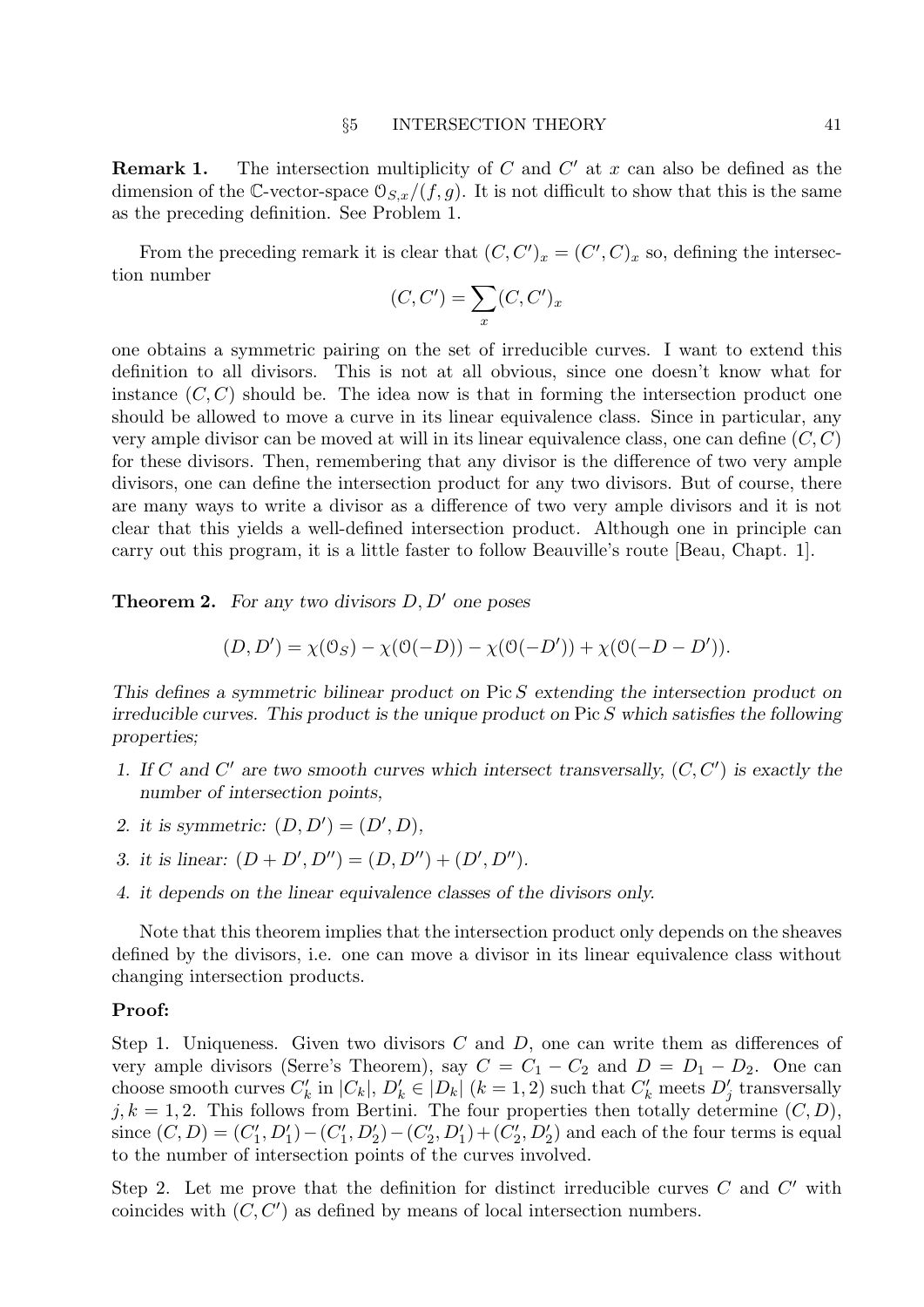Choose a non-trivial section s, resp s' of the line bundle  $\mathcal{O}(C)$ , resp.  $\mathcal{O}(C')$  vanishing on  $C$ , resp.  $C'$ . The sequence

$$
0 \to \mathcal{O}_S(-C-C') \xrightarrow{(s',-s)} \mathcal{O}_S(-C) \oplus \mathcal{O}_S(-C') \xrightarrow{\begin{pmatrix} s \\ s' \end{pmatrix}} \mathcal{O}_S \to \mathcal{O}_{C \cap C'} \to 0
$$

then is exact. This simply is a translation of the exactness of the Koszul sequence at any point  $x$  of  $S$ :

$$
0 \to \mathcal{O}_x \xrightarrow{(g,-f)} \mathcal{O}_x^{\oplus 2} \xrightarrow{\begin{pmatrix} f \\ g \end{pmatrix}} \mathcal{O}_x \to \mathcal{O}_x/(f,g) \to 0.
$$

I leave it to the reader that this sequence is indeed exact. See Problem 2. From this exact sequence one immediately verifies the desired equality.

Step 3. Let me show that for any irreducible smooth curve  $C$  on  $S$  and every divisor  $D$  on S one has

$$
(C, D) = \deg(D|C).
$$

To show this you may employ the exact sequences

$$
0 \to \mathcal{O}_S(-C) \to \mathcal{O}_S \to \mathcal{O}_C \to 0
$$

and

$$
0 \to \mathcal{O}_S(-D-C) \to \mathcal{O}_S(-D) \to \mathcal{O}_C(-D) \to 0.
$$

One finds that

$$
\chi(\mathcal{O}_S) - \chi(\mathcal{O}_S(-C)) = \chi(\mathcal{O}_C)
$$

$$
-\chi(\mathcal{O}_S(-D)) + \chi(\mathcal{O}(-C - D)) = -\chi(\mathcal{O}_C(-D))
$$

and so  $(C, D) = \chi(\mathcal{O}_C) - \chi(\mathcal{O}_C(-D)) = -\deg(-D|C) = \deg(D|C)$  by the usual Riemann-Roch theorem on the smooth curve C.

Step 4. Completion of proof

Let me introduce for any three divisors  $D_1, D_2, D_3$  the expression

$$
s(D_1, D_2, D_3) = (D_1, D_2 + D_3) - (D_1, D_2) - (D_1, D_3).
$$

This is symmetric in the arguments as one readily verifies. It vanishes if  $D_1$  is a nonsingular curve (by Step 3.) and hence it also vanishes if  $D_2$  or  $D_3$  is a non-singular curve. One needs to see that it always vanishes. But as remarked before, one can write any divisor and hence also  $D_2$  as a difference  $D_2 = A - B$  with A and B very ample. Moreover, by Remark 4.22 one can suppose that  $A$  and  $B$  are smooth and connected. Now you write out  $0 = s(D_1, D_2, B) = (D_1, A) - (D_1, D_2) - (D_1, B)$ . From this it follows immediately that the product is bilinear.

Remark 3. Note that the latter coincides with the topological intersection product since this product also enjoys the preceding properties. This one sees as follows. Any divisor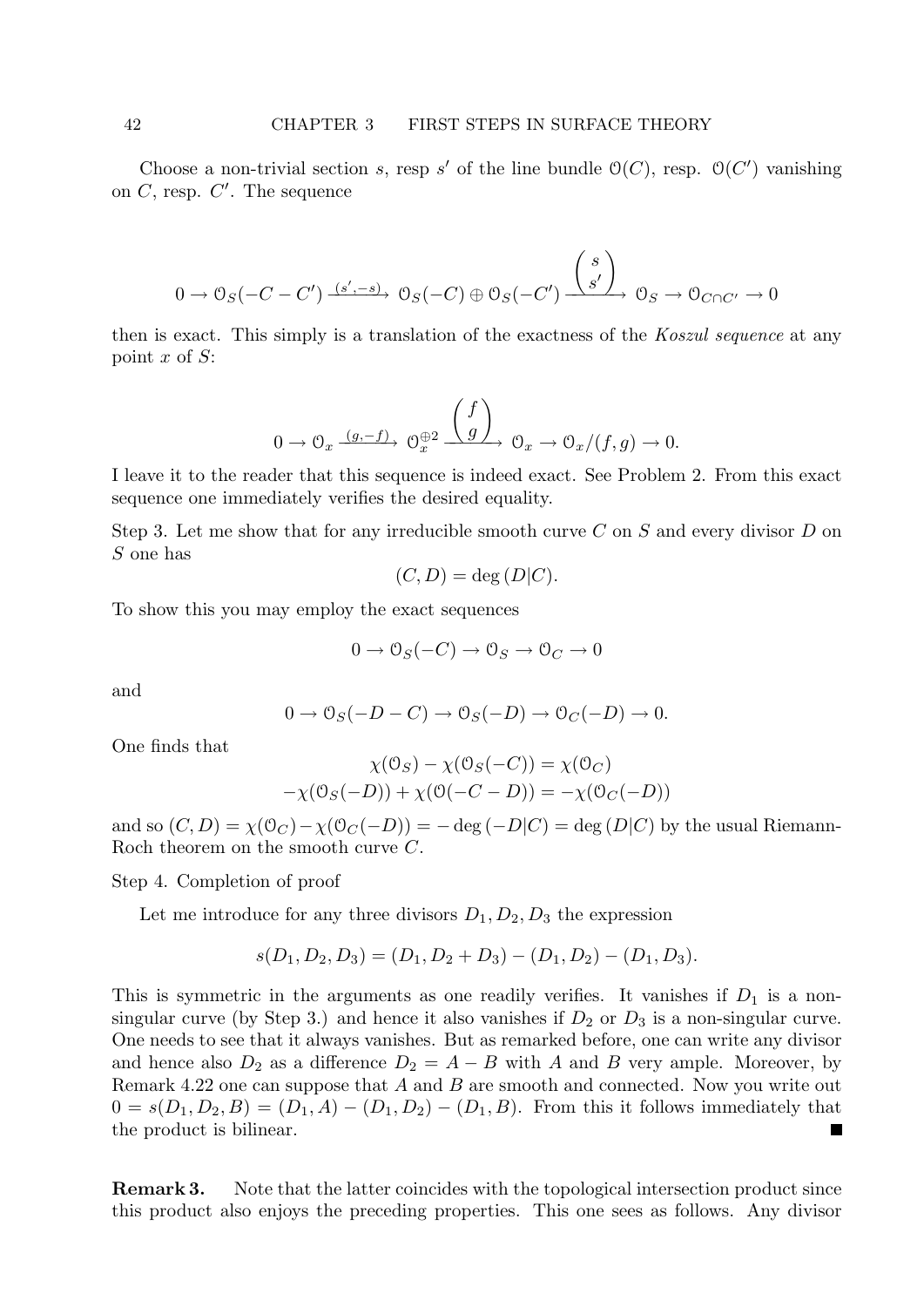$D = \sum n_i C_i$  yields a cohomology class  $c(D) = \sum n_i c(C_i)$  where the class  $c(C_i) \in H^2(S, \mathbb{Z})$ is defined as the Poincaré-dual of the fundamental class  $h(C_i) \in H_2(S, \mathbb{Z})$  of  $C_i$ . Likewise one has  $h(D) = \sum_i n_i h(C_i) \in H_2(M, \mathbb{Z})$ , a class which is Poincaré dual to  $c(D)$ . For any two homology classes  $c, c' \in H_2(S, \mathbb{Z})$  the intersection product  $(c, c')$  is defined in Appendix A.2 where it is shown that this product is the same as evaluating the cup product of the Poincaré dual classes on the orientation class  $o_S \in H_4(S, \mathbb{Z})$ . Clearly, one gets a pairing on divisors by setting  $(D, D') = (h(D), h(D'))$ . This pairing only depends on the linear equivalence class. Indeed, by Proposition A3.8 the first Chern class of a divisor  $c_1(D)$ coincides with the fundamental cohomology class  $c(D)$  and the first Chern class depends only on the isomorphism class  $\mathcal{O}_M(D)$  of the divisor D. This shows that the fourth property holds. The first property is Claim A2.17. The remaining ones are trivial.

### Examples

1.  $S = \mathbb{P}^2$ . Any divisor D is linearly equivalent to dL, with L a line. So, if  $D \equiv dL$  and  $D' \equiv d'L$  one finds that  $(D, D') = dd'$  which is Bezout's theorem.

2.  $S = \mathbb{P}^1 \times \mathbb{P}^1$ . One has the two fibres  $F = \mathbb{P}^1 \times a$  and  $F' = b \times \mathbb{P}^1$  and leaving these away one gets  $\mathbb{C}^2$  on which every divisor is the divisor of some rational function. It follows that all divisors on S are linearly equivalent to  $mF + m'F'$ . Clearly  $(F, F') = 1$  and since on  $\mathbb{P}^1$  any two points are linearly equivalent any two fibres of the form  $\mathbb{P}^1 \times a$  are linearly equivalent and so  $(F, F) = 0 = (F', F')$ . This completely determines the intersection pairing.

Let me now show that one can derive a weak form of the Riemann-Roch theorem, using Serre-duality A3.3.

Theorem 4. (Riemann-Roch) For any divisor D on S one has

$$
\chi(\mathcal{O}_S(D)) = \chi(\mathcal{O}_S) + \frac{1}{2}((D, D) - (D, K_S)).
$$

**Proof:** By definition  $(-D, D - K_S) = \chi(\mathcal{O}_S) - \chi(\mathcal{O}(D)) - \chi(\mathcal{O}_S(K_S - D)) + \chi(\mathcal{O}(K_S)).$  By Serre duality  $\chi(\mathcal{O}(K_S)) = \chi(\mathcal{O}_S)$  and  $\chi(\mathcal{O}_S(K_S-D)) = \chi(\mathcal{O}_S(D))$ . So  $-(D, D)+ (D, K_S)$  $(-D, D - K_S) = 2(\chi(\mathcal{O}_S) - \chi(\mathcal{O}_S(D))).$ П

Remark 5. Using Serre duality once more one can rewrite the Riemann-Roch theorem as follows.

$$
h^{0}(D) - h^{1}(D) + h^{0}(K_{S} - D) = \chi(\mathcal{O}_{S}) + \frac{1}{2}((D, D) - (D, K_{S})).
$$

From this way of writing Riemann-Roch one derives an inequality which will be used a lot in the sequel

$$
h^{0}(D) + h^{0}(K_{S} - D) \ge \chi(\mathfrak{O}_{S}) + \frac{1}{2}((D, D) - (D, K_{S})).
$$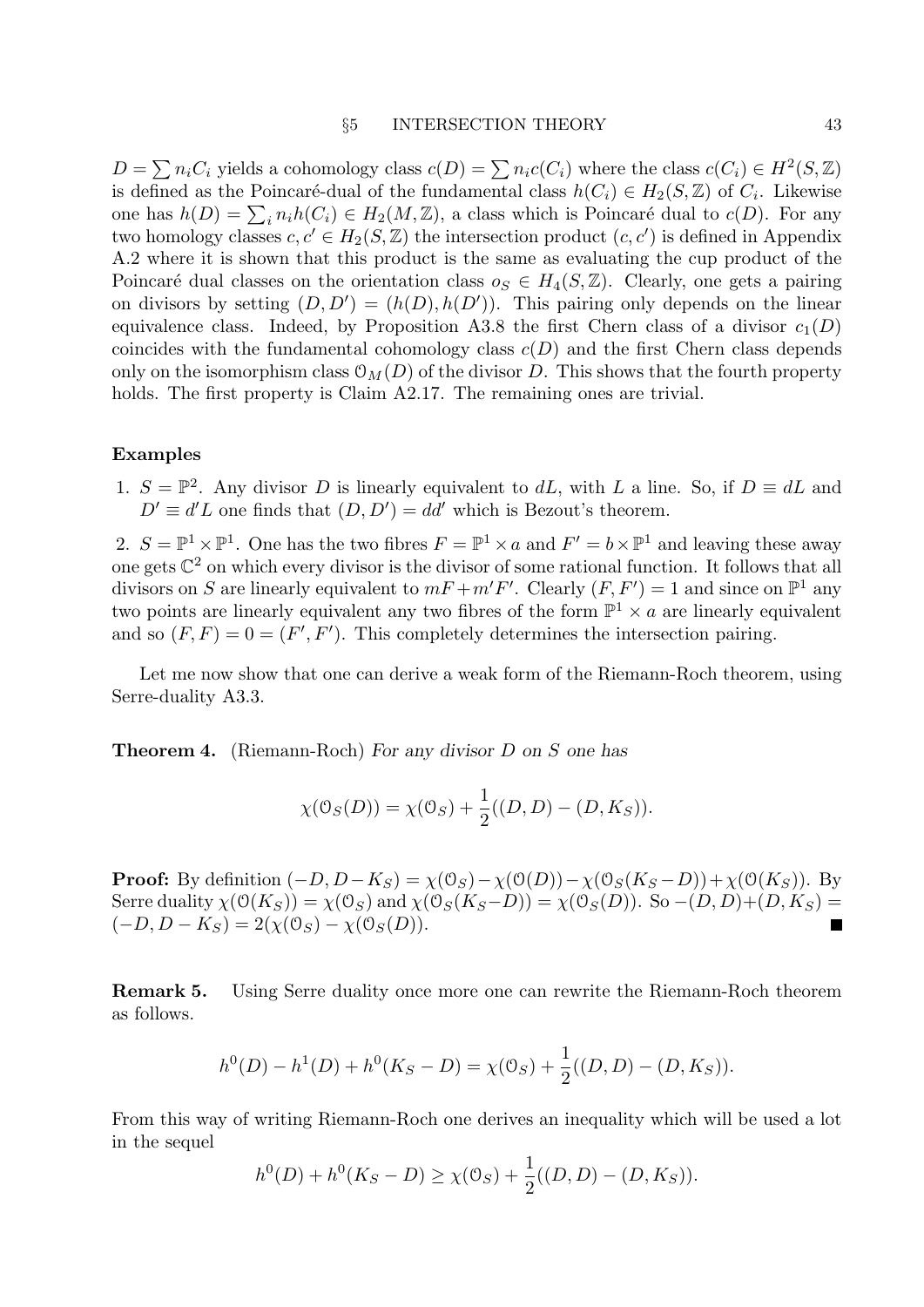Remark 6. The strong form of the Riemann-Roch theorem, also called Hirzebruch-Riemann-Roch theorem, expresses  $\chi(\mathcal{O}_S)$  in topological invariants of S. For algebraic surfaces this goes back to Noether and therefore is called the Noether formula. It reads as follows

$$
\chi(\mathcal{O}_S) = \frac{1}{12}((K_S, K_S) + e(S)).
$$

That indeed the self intersection of  $K<sub>S</sub>$  is a topological invariant follows since it equals the self-intersection of the first Chern class of the surface, which is a topological invariant. Let me refer to [G-H, Chapter 4.6] for a geometric proof of the Noether formula. For the general Riemann-Roch theorem for projective manifolds I refer to [Hir].

The Riemann-Roch theorem is also valid for line bundles  $\mathcal L$  on any surface, even if these are not of the form  $\mathcal{O}(D)$ . Clearly, even to make sense of the Riemann-Roch formula, one needs to use here the topological definition of the intersection product.

Next, let me give a formula for the genus of an irreducible curve on a surface.

### Lemma 7.

1. For any effective divisor D on a surface S one has

$$
-\chi(\mathcal{O}_D) = \frac{1}{2}((D, D) + (D, K_S)).
$$

2. (Genus formula) For an irreducible curve C with genus  $g = \dim H^1(\mathbb{O}_C)$  one has

$$
2g - 2 = (K_S, C) + (C, C).
$$

Proof: There is an exact sequence

$$
0 \to \mathcal{O}_S(-D) \to \mathcal{O}_S \to \mathcal{O}_D \to 0,
$$

which implies  $-\chi(\mathcal{O}_D) = -\chi(\mathcal{O}_S) + \chi(\mathcal{O}_S(-D)) = \frac{1}{2}((D, D) + (D, K_S))$  by Riemann-Roch. If D is irreducible,  $h^0(\mathbb{O}_D) = 1$  and hence  $2g(D) - 2 = -2\chi(\mathbb{O}_D)$ .

**Remark 8.** The genus g as defined above for a singular curve C is related to the genus  $\tilde{q}$  of its normalisation  $\nu : \tilde{C} \to C$  as follows. There is an exact sequence

$$
0 \to \mathcal{O}_C \to \nu_* \mathcal{O}_{\tilde{C}} \to \Delta \to 0,
$$

where  $\Delta = \bigoplus \Delta_x$  is a sky-skraper sheaf concentrated in the singular points x of C. Taking the Euler-characteristics one gets

$$
g(C) = g(\tilde{C}) + \sum_{x} \dim \Delta_x.
$$

The important consequence is that

 $g(C) \ge g(\tilde{C})$  with equality if and only if C is smooth.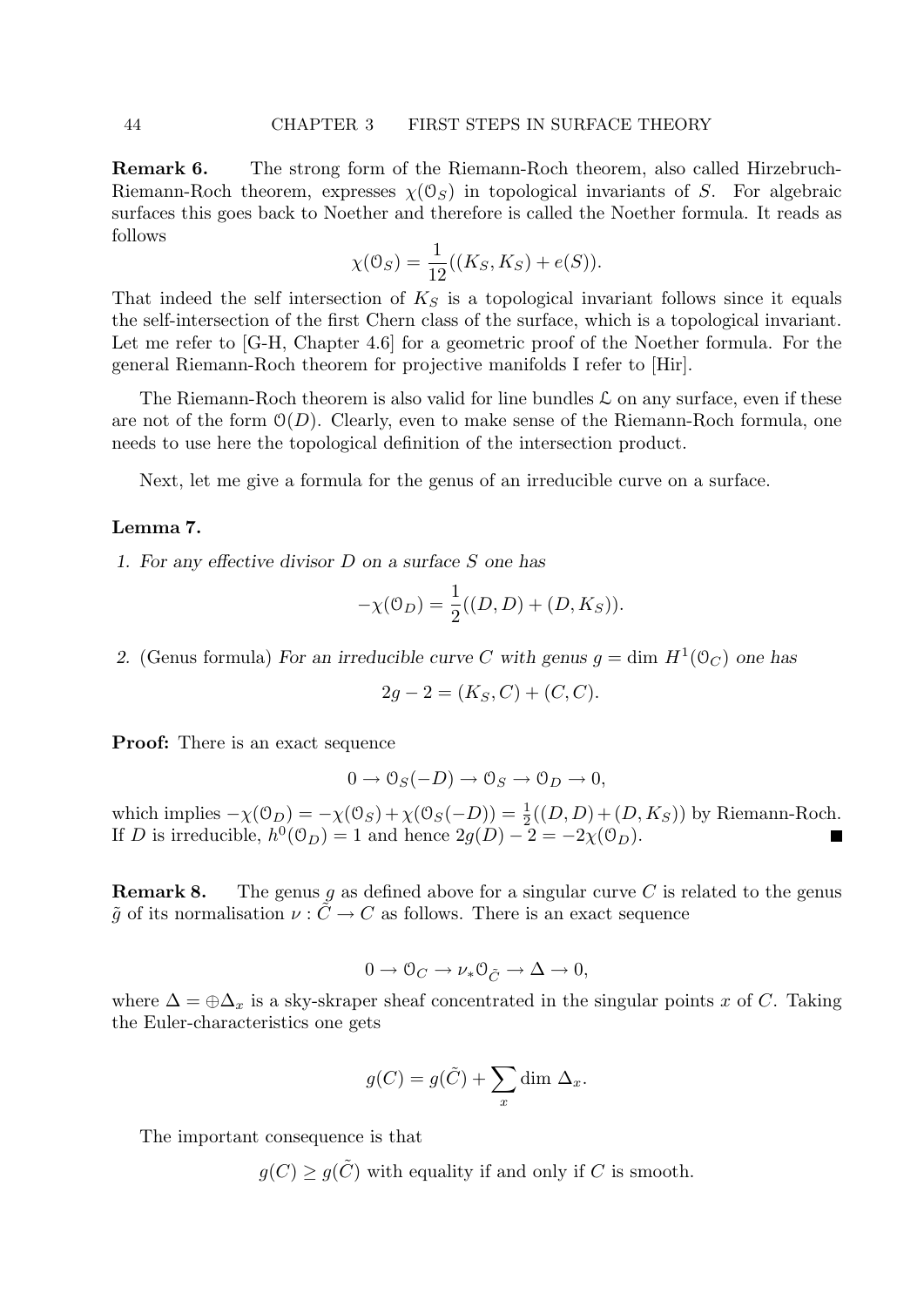Let me finish this section by saying a few words about the *dualising sheaf* of an effective divisor D on a surface. One defines it by

$$
\omega_D = \mathcal{O}_D(K_S) \otimes \mathcal{O}_D(D)
$$

which entails an exact sequence

$$
0 \to \mathcal{O}_S(K_S) \to \mathcal{O}_S(K_S) \otimes \mathcal{O}_S(D) \xrightarrow{\text{res}} \omega_D \to 0.
$$

For a divisor  $D = \sum C_i$  where D is a curve with ordinary double points, this sequence leads to an explicit description of the dualising sheaf.

**Proposition 9.** Let C be a curve with only ordinary double points  $\{p_1, \ldots, p_d\}$ , let  $\nu : \tilde{C} \to C$  be its normalisation and  $\nu^{-1}(p_i) = \{p'_i, p''_i\}$ . The sheaf  $\nu^{-1}\omega_C$  consists of the germs of meromorphic differential forms  $\alpha$  on  $\tilde{C}$  having at most poles of order 1 at the points  $\{p'_i, p''_i\}, i = 1, \ldots, d$  and such that  $res_{p'_i}\alpha + res_{p''_i}\alpha = 0$ .

**Proof:** The residue homomorphism res in the preceding exact sequence can be computed as follows. Let  $\{u, v\}$  be local coordinates around a point of C and let f be a local equation for C such that  $\frac{\partial f}{\partial x}$  $\frac{\partial J}{\partial v}$  is not identically zero on C. If

$$
\varphi=\frac{h}{f}du\wedge dv
$$

is a local holomorphic section of  $\mathcal{O}_S(K_S) \otimes \mathcal{O}_S(C)$  (so h is holomorphic). Then  $res(h) =$  $(hdu/\frac{\partial f}{\partial v})|C$  as is easily verified. Now around an ordinary double point one can take  $f = uv$ so that  $res(h) = h$ du u  $|\{v=0\}=-h\frac{dv}{dt}$  $\overline{v}$  $|\{u=0\}$ . Taking the normalisation separates the two branches and  $v^*(h)$  becomes meromorphic on each branch with pole of order at most one and with opposite residues.

### Problems.

- 5.1. Prove the equivalence of the two definitions of intersection index. (See Remark 1). Hint: Interpret the number l as the dimension of the vector space  $W := \mathcal{O}(\Delta)_{0}/(g \circ \nu(t))$  and construct a surjection  $\mathcal{O}_x \to W$  whose kernel is  $(f, g)$ .
- 5.2. Prove that the Koszul sequence is exact.
- 5.3. Let  $C \subset \mathbb{P}^2$  be a smooth curve of degree d. Using the adjunction formula, show that the genus of C is equal to  $\frac{1}{2}(d-1)(d-2)$ .
- 5.4. Let  $C \subset \mathbb{P}^1 \times \mathbb{P}^1$  be a curve of bidegree  $(a, b)$ , i.e.  $(C, F') = a$  and  $(C, F) = b$ . Derive a formula for the genus of  $C$  in terms of  $a$  and  $b$ .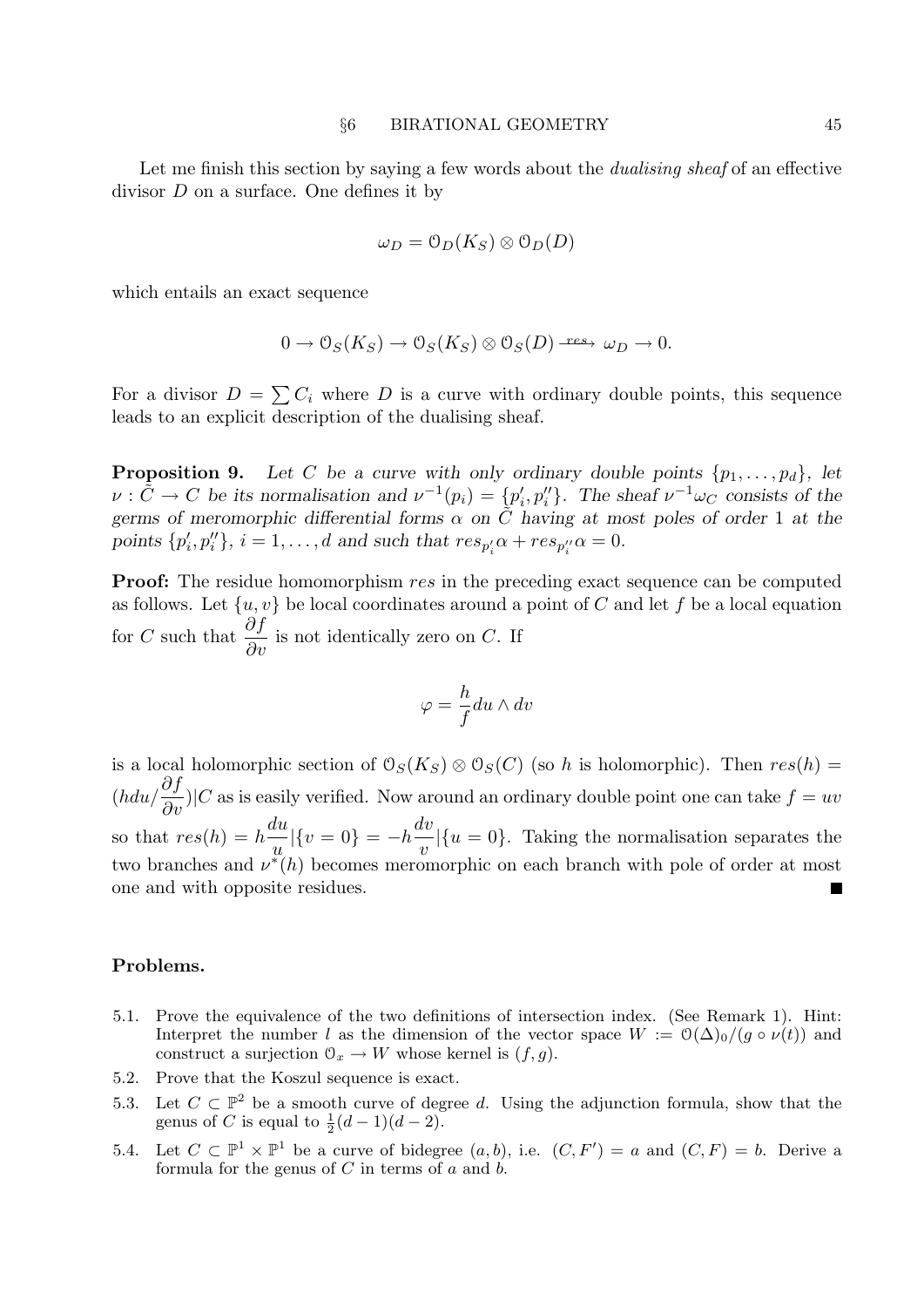# 6. Birational geometry of surfaces

Birational maps between surfaces can be described totally by blowing ups or sigma-processes. The resulting exceptional curves can be recognised by Castelnuovo's contraction criterion. As a result, minimal surfaces are the same as surfaces without −1-curves. I finish this section with a reformulation of some of the results in 'Mori-terminology'.

I start by recalling the notion of the  $\sigma$ -process. Let S be a surface and  $x \in S$  which serves as the origin in a coordinate chart  $(z, w)$  in a neighbourhood U of x. Now define

$$
\tilde{U} = \{ ((z, w), (Z, W)) \in U \times \mathbb{P}^1 ; zW = wZ \}
$$

where  $(Z, W)$  are the homogeneous coordinates of  $\mathbb{P}^1$ . Projection onto the first factor defines a holomorphic map

$$
p:\tilde{U}\to U
$$

which maps the curve  $E = p^{-1}(x) = x \times \mathbb{P}^1$  onto x and  $\tilde{U} \setminus E$  biholomorphically onto  $U \setminus x$ . Note that on  $\tilde{U} \cap U \times \{Z \neq 0\}$  the coordinates  $u = z, v = W/Z$  can be used and the map p is given by  $p(u, v) = (u, uv)$ . A similar remark applies to  $\tilde{U} \cap U \times \{W \neq 0\}$ .

Now glue S and  $\tilde{U}$  over the set  $\tilde{U} \setminus E = U \setminus x$ . This yields a new smooth surface  $\tilde{S}$ and a holomorphic map  $p : \tilde{S} \to S$  which maps  $E \cong \mathbb{P}^1$  to x and  $p : \tilde{S} \setminus E \to S \setminus x$  is biholomorphic. This is the  $\sigma$ -process at x. The curve E is called the exceptional curve. The surface  $\tilde{S}$  is called the blow up of S at x.

If S is algebraic then so is  $\tilde{S}$ . See Problem 1.

If C is any curve through x one can form the closure  $\tilde{C}$  of the set  $p^{-1}(C \setminus x) \cong C \setminus x$ in  $\tilde{S}$ . This curve is called the *strict transform* of the curve C.

**Lemma 1.** If C is an irreducible curve passing with multiplicity m through x the total transform  $p^*(C)$  is related to the strict transform by

$$
p^*(C) = \tilde{C} + mE.
$$

**Proof:** Clearly  $p^*(C) = \tilde{C} + kE$  with some integer k which one can determine by a local computation around x. Use coordinates  $(z, w)$  around x and  $(u, v)$  on part of U as before. The local equation at  $x$  for  $C$  can be written as

 $f = f_m(z, w) + \text{higher order terms}$ 

with  $f_m$  homogeneous of degree m. So in  $(u, v)$ -coordinates one has

$$
f \circ p = f(u, uv) = u^m(f_m(1, v) + \ldots)
$$

and so one must have  $k = m$ .

**Proposition 2.** Let S be an algebraic surface,  $p : \tilde{S} \to S$  the blow up at x and let E be the exceptional curve.

 $\blacksquare$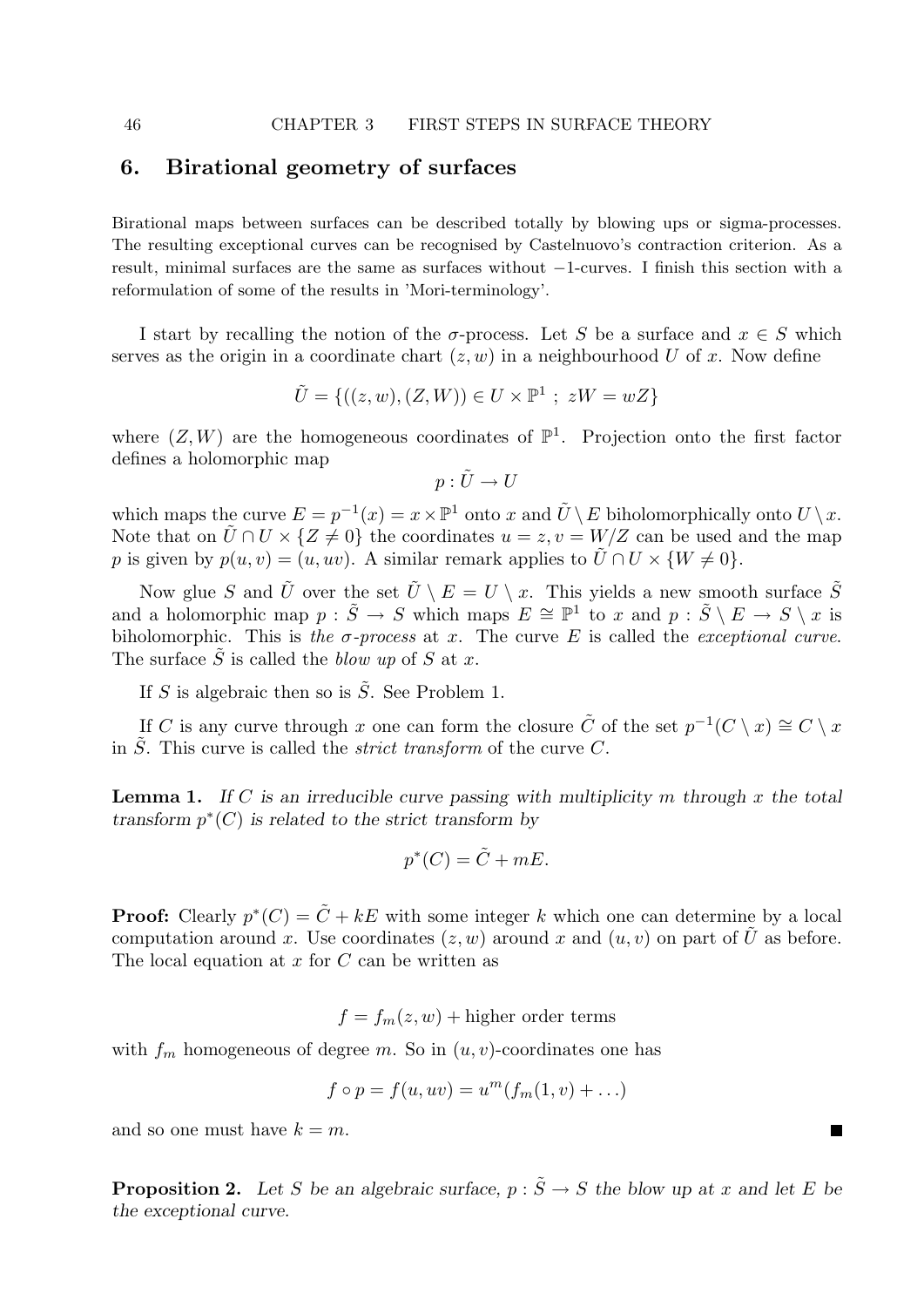- i. The homomorphism  $Pic S \oplus \mathbb{Z} \to Pic \tilde{S}$  defined by  $(D, n) \mapsto p^*D + nE$  is an isomorphism. A similar assertion holds for the Néron-Severi groups.
- ii. For any two divisors  $D, D'$  on S one has  $(p^*D, p^*D') = (D, D'), (E, p^*D) = 0$  and  $(E, E) = -1$
- iii. One has  $K_{\tilde{S}} = p^* + E$ .

Proof: One can replace divisors by linearly equivalent divisors for which the components do not pass through x. Then the first two formulas in (ii). follow. Now choose a curve  $C$ passing through x with multiplicity 1 so that the strict transform  $\tilde{C}$  meets the exceptional curve transversally. So  $1 = (\tilde{C}, E) = (p^*C - E, E) = -(E, E)$ . This completes the proof of (ii).

To show (i), note that the given map is clearly surjective (every irreducible curve distinct from  $E$  on  $S$  is the strict transform of its image on S). To show injectivity, suppose that  $p^*D + nE$  is linearly equivalent to 0. Intersecting with E and applying (ii) one finds that  $n = 0$ , but then D also must be linearly equivalent to zero. Replacing 'linearly equivalent' by 'homologically equivalent' yields an isomorphism on the level of the Néron-Severi groups.

To prove (iii), observe that  $p^*K_S$  and  $K_{\tilde{S}}$  coincide outside E. So  $K_{\tilde{S}} = K_S + mE$  for some integer m. The adjunction formula shows that  $-2 = (K_{\tilde{S}}, E) + (E, E) = -m - 1$  and hence  $m = 1$ .

Let me now show how to 'eliminate the points of indeterminacy' of a rational map  $f: S \rightarrow \mathbb{P}^n$ . One has  $f = (f_0, \ldots, f_n)$  with  $f_i$  polynomials, the map f is not defined at the set where all the  $f_i$  simultaneously vanish on S. Since one can assume that the  $f_i$  have no common factor this set F must be finite. Let  $f(S)$  be the Zariski-closure of  $f(S \setminus F)$  in  $\mathbb{P}^n$ .

**Proposition 3.** Let  $f : S \rightarrow \mathbb{P}^n$  be a rational map. There is a sequence of blowings up  $S_m \xrightarrow{\sigma_{m}} S_{m-1} \xrightarrow{\sigma_{m-1}} \dots \xrightarrow{\sigma_1} S_0 = S$  such that the rational map  $f \circ \sigma_1 \circ \dots \circ \sigma_m$  is everywhere defined.

**Proof:** One may assume that  $f(S)$  is not contained in any hyperplane. But then the system of hyperplanes yields a linear system  $|D|$  of divisors which have the points in F as base points. If  $F = \emptyset$  you are ready. Otherwise, you blow up S at a point of F. Say  $\sigma_1: S_1 \to S$ . Then you can write  $\sigma_1^* D = D_1 + m_1 E$  with a certain multiplicity  $m_1$  which can be chosen in such a way that  $|D_1|$  does not have E in its base locus. If  $|D_1|$  does not have a base locus you are ready. Otherwise you can blow up in one of the base points of the new linear system. One must see that this process stops and it is here that one makes essential use of the intersection theory. Indeed, at the k-th step one finds

$$
(D_k, D_k) = (D_{k-1}, D_{k-1}) - m_k^2 < (D_{k-1}, D_{k-1})
$$

but since  $|D_k|$  has no curve in its base locus one has  $(D_k, D_k) \geq 0$ . So the self intersection numbers of the divisors in the linear systems constructed in this way must stabilise for some  $k \leq (D, D)$  and then there are no more base points left.

**Examples** 1. Let  $S \subset \mathbb{P}^n$  be a surface and p a point of S. Projection from p is a rational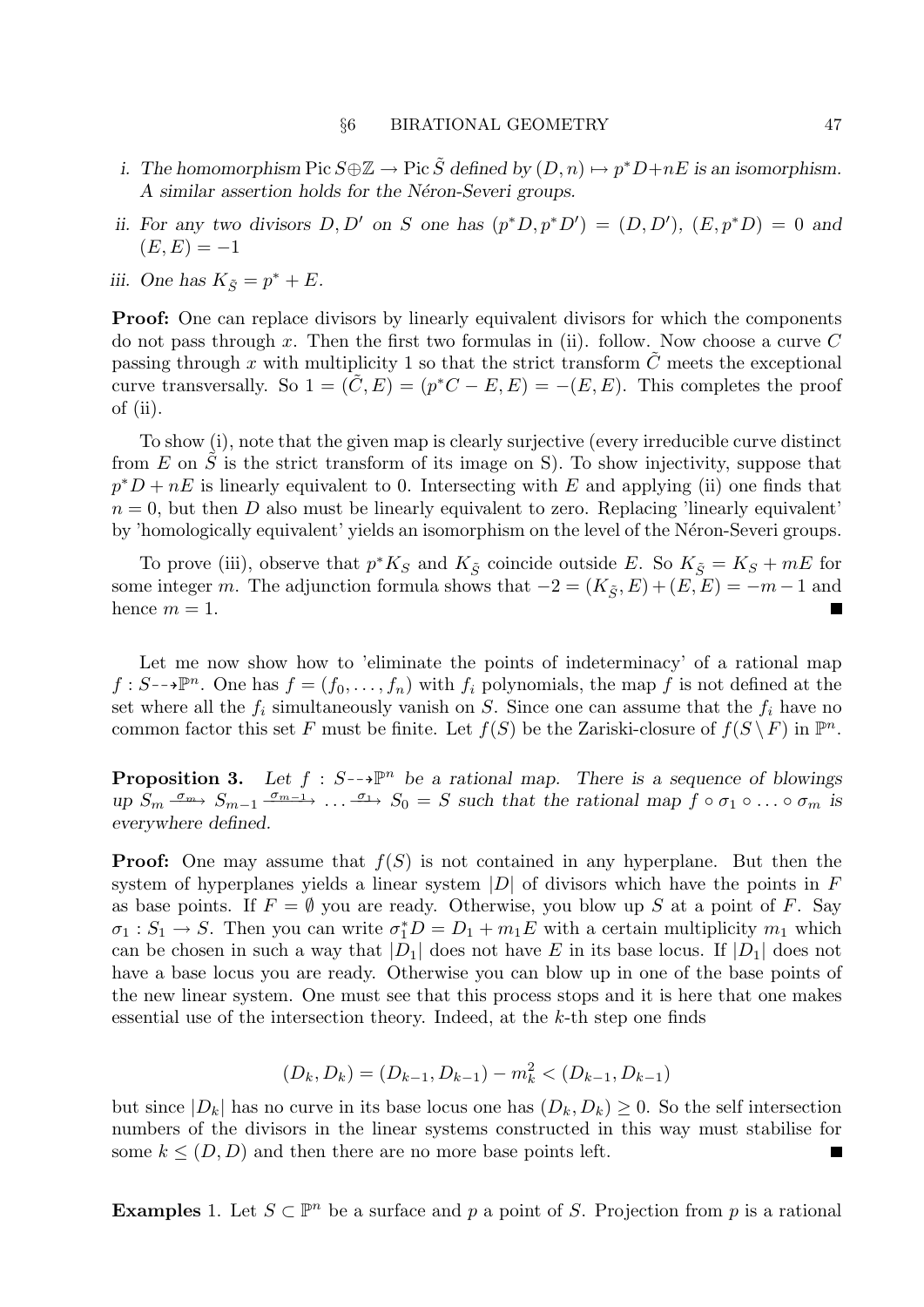map  $S \rightarrow \mathbb{P}^{n-1}$  which is defined everywhere except at p. By blowing up S at p one obtains a morphism  $\tilde{S} \to \mathbb{P}^{n-1}$ , where  $\tilde{S}$  is the blow up of S at p.

2. Let  $Q \subset \mathbb{P}^3$  be a smooth quadric and let  $Q \rightarrow \mathbb{P}^2$  be projection from a point on the quadric maps. The two lines on  $Q$  passing through  $p$  are mapped to two distinct points, say  $\bar{p}$  and  $\bar{q}$ . Blowing up Q at p gives a surface  $\tilde{Q}$  and a morphism  $\tilde{Q} \to \mathbb{P}^2$  which is the blow up of  $\mathbb{P}^2$  at the points  $\bar{p}$  and  $\bar{q}$ .

In the proof of the preceding proposition I used that the points at which a birational map is not defined is finite. This implies that for a birational morphism the number of curves which map to points must be finite since at these points the inverse birational map is not defined. Let me prove that these are the only points at which the inverse is not defined.

**Lemma 4.** Let S be a projective variety of dimension two and  $S'$  a projective surface. If a birational morphism  $f: S \to S'$  has the property that  $f^{-1}$  is not defined at a certain point p', the inverse image  $f^{-1}(p')$  is a curve.

**Proof:** One may replace S by an affine variety, say  $j : S \subset \mathbb{C}^n$  (so that still  $f^{-1}(p') \neq \emptyset$ ). The rational map  $j \circ f^{-1} : S' \to \mathbb{C}^n$  is given by n rational functions of which the first may be assumed to be not defined at  $p'$ , is of the form  $\frac{P}{Q}$  $\pmb Q$ with Q a non-constant polynomial with  $Q(p') = 0$ . One may assume that P and Q have no common factors. Let D be the curve defined by  $f^*Q = 0$ . On S one has

$$
f^*P = x_1 \cdot f^*Q,
$$

with  $x_1$  the first coordinate function on  $\mathbb{C}^n$ . So on D both functions  $f^*P$  and  $f^*Q$  are zero and  $D = f^{-1}D'$  with  $D' = \{P = Q = 0\}$ . Since P and Q have no common factor this must be a finite set containing  $p'$ . Restricting to a smaller Zariski-open neighbourhood of p' one may therefore assume that  $D' = \{p'\}\$ and so  $f^{-1}(p') = D$ , a curve.

Corollary 5. If a birational map of surfaces is not defined at a certain point, the inverse map contracts a curve onto that point.

**Proof:** Let  $f : S \rightarrow S'$  be a birational map which is defined on the Zariski-open  $U \subset S$ and let  $\Gamma \subset U \times S'$  be its graph and let  $S_1$  be its closure in  $S \times S'$ . This is a variety (of dimension 2) possibly with singularities. Let  $q : S_1 \to S$  and  $q' : S_1 \to S'$  be the two projections. Suppose that f is not defined at p. Then  $q^{-1}$  is likewise not defined at p. By the Lemma, q contracts a curve  $\tilde{C}$  onto p. But, since  $S_1 \subset S \times S'$ , the image of  $\tilde{C}$  in S by assumption is a curve which maps to p by  $f^{-1}$ .

**Proposition 6.** (Universal property of the blowing up) Let  $f : S' \to S$  be a birational morphism between surfaces. Suppose that  $f^{-1}$  is not defined at  $p \in S$ . Then f factors as  $f = \sigma \circ q$  with q a birational morphism and  $\sigma$  the blow up at p.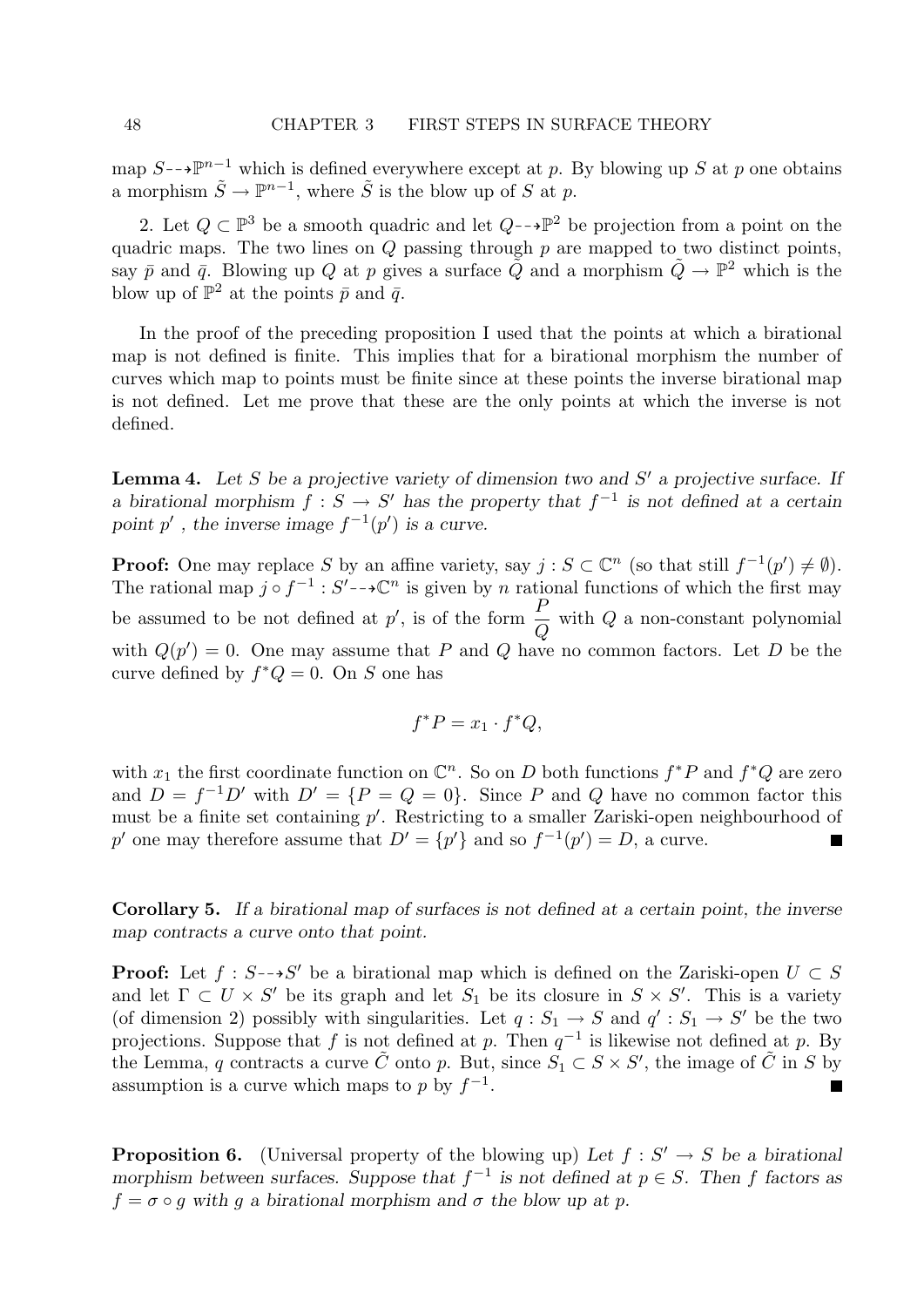**Proof:** Let  $g = \sigma^{-1} \circ f$  and  $h = g^{-1}$ . One hase to show that g is a morphism. Let me assume that this is not the case. Then the previous lemma shows that  $h(C) = p'$  for some curve  $C \subset \tilde{S}$  and some point  $p' \in S'$ . Since then  $\sigma(C) = f(p')$  the curve C must be the exceptional curve E and  $f(p') = p$ . Let u be any local coordinate at p (this means that the curve  $\{u=0\}$  passes simply through p. I claim that  $f^*u$  must be a local coordinate at p'. If not, it would be in  $\mathfrak{m}_{p'}^2$  and hence also  $h^* f^* u = \sigma^* u$  would be in  $\mathfrak{m}_e^2$  for any  $e \in E$  where h is defined, which is at all but finitely many points. But the blowing up has the property that any coordinate function on  $S$  at  $p$  lifts to a coordinate function at all points of  $E$  but one. On the other hand, there does exist u with  $f^*u \in \mathfrak{m}_{p'}^2$ . To see this one chooses local coordinates x, y at p and considers  $f^*y$ . If this is in  $\mathfrak{m}_{p'}^2$  one sets  $u = y$ . Otherwise  $f^*y$  is a coordinate near p' and it vanishes with multiplicity one along  $f^{-1}p$  in a neighbourhood of p'. So  $f^*y$  gives a local equation for  $f^{-1}p$  and then  $f^*x = v \cdot f^*y$  for some  $v \in \mathcal{O}_{p'}$ . So then  $u = x - v(p') \cdot y$  has the property that  $f^*u \in \mathfrak{m}_{p'}^2$  which completes the contradiction.

Remark 7. There is also a complementary universal property for the blowing up: if  $h: \tilde{S} \to \mathbb{P}^n$  is a morphism wich contracts E, it factors as  $g \circ \sigma$  with a morphism  $g: \tilde{S} \to \mathbb{P}^n$ .

This is much easier to see. One may write  $h = (h_0, \ldots, h_n)$  and consider  $h_i/h_j$  which is a regular function on  $S_j = \overline{S} \cap \{h_j \neq 0\}$  and, by assumption, on  $\sigma(S_j)$ . So h also defines a morphism  $g: S \to \mathbb{P}^n$  with  $h = g \circ \sigma$ .

Theorem 8. Any birational morphism between surfaces is the composition of a sequence of blowings up and isomorphisms.

**Proof:** Let  $f : S \to S'$  be a birational morphism which is not an isomorphism. Then  $f^{-1}$ is not defined at some point  $p_1$  and by the previous proposition,  $f = \sigma_1 \circ f_1$  with  $\sigma_1$  the blowing up at  $p_1$  and  $f_1$  a birational morphism. Observe that f contracts the curves which  $f_1$  contracts but also at least one more curve, namely any curve which by  $f_1$  is mapped to the exceptional curve for  $\sigma$ . So the number of curves contracted by  $f_1$  is strictly less than the number of curves contracted by  $f$ . If no curves are contracted by  $f_1$  the inverse map is a morphism and so  $f_1$  is an isomorphism. Otherwise one can continue and write  $f_1 = \sigma_2 \circ f_2$  with  $\sigma_2$  a blowing up and  $f_2$  a birational morphism contracting fewer curves than  $f_1$ . After a finite number of steps this process terminates. П

Corollary 9. Every birational map  $S \rightarrow S'$  between surfaces fits into a commutative diagram



with h and q a composition of blowings up and isomorphisms.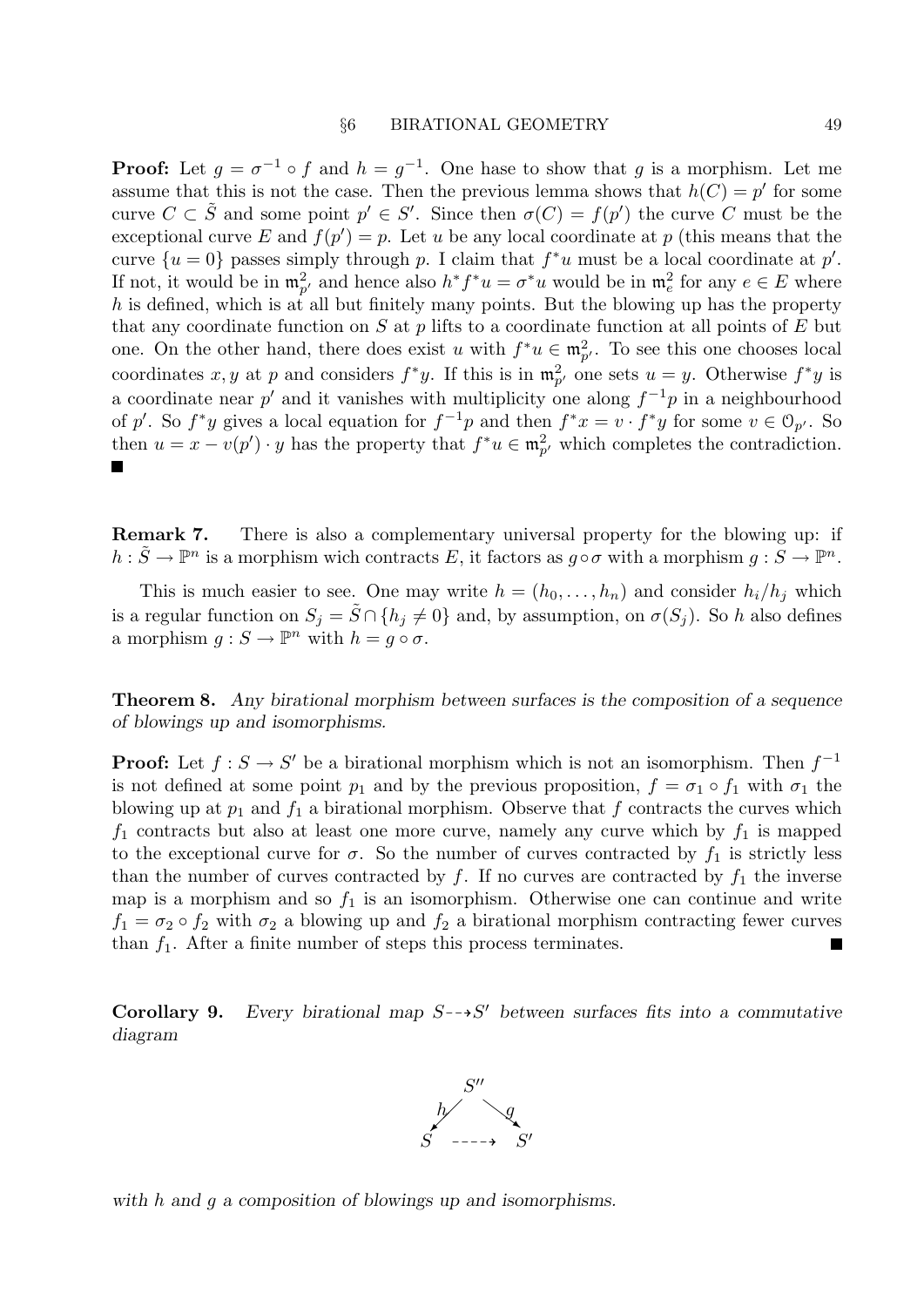Proof: This follows immediately from Proposition 3 and Theorem 8.

For the purpose of reducing the birational classification to a biregular classification, the previous theorem is important. One introduces the following basic definition, which underlines this.

**Definition 10.** A surface S is minimal if every birational morphism  $S \to S'$  is an isomorphism

The previous theorem then shows that every surface can be mapped to a miminal surface by a birational morphism. Indeed, if  $S$  is not minimal, there is some surface  $S'$  and a birational morphism  $S \to S'$  which, by the previous theorem is a sequence of blowings up and isomorphisms. Since under a blowing up the rank of the Néron-Severi-group increases by one, this process must terminate. It follows moreover, that on a non-minimal surface there must be exceptional curves for some  $\sigma$ -process. These are smooth rational curves with self intersection  $(-1)$ . Let me call such curves  $(-1)$ -curves. These are always exceptional curves for a blowing up by the following theorem.

Theorem 11. (Castelnuovo's contraction criterion). A smooth rational curve E on a surface S with  $(E, E) = -1$  is the exceptional curve for a  $\sigma$ -process  $S \to S'$ .

**Proof:** Choose a very ample divisor H on S such that  $H^1(S, \mathcal{O}(H)) = 0$ , which is possible by Serre's Theorem (Theorem 4.13). Now E has a certain degree  $d = (H, E)$  with respect to the embedding given by |H| and  $H' = H + dE$  now has the property that  $(H', E) = 0$ . I want to show that in fact |H'| gives a morphism  $\sigma : S \to S'$  of S onto a smooth surface S'. The fact that  $(H', E) = 0$  then implies that H' is trivial on E and so this morphism contracts E to a point p. I shall show that  $\sigma$  is an isomorphism from  $S \setminus E$  to  $S' \setminus p$ . It then follows from Remark 7 that this morphism is the  $\sigma$ -process at p.

Let me construct a special basis for the sections of  $O(H')$ . The long exact sequence associated to the sequences

$$
0 \to \mathcal{O}(H + (i-1)E) \to \mathcal{O}(H + iE) \to \mathcal{O}_E(d-i) \to 0, \quad i = 1, \dots, d,
$$

successively shows that  $H^1(\mathcal{O}_S(H + iE)) = 0$  and that  $H^0(\mathcal{O}_S(H + iE))$  surjects onto  $H^0(\mathbb{O}_E(d-i))$ . So I can take a basis for  $H^0(\mathbb{O}(H+dE))$  by first taking a basis  $\{s_0, \ldots, s_n\}$ for the sections of  $\mathcal{O}(H)$  and adding sections which come from sections  $\{s_{i,0}, \ldots, s_{i,d-i}\}$ of  $\mathcal{O}(H + iE)$  which restrict to a basis for  $H^0(\mathcal{O}_E(d - i))$ . So, if s is a section of  $\mathcal{O}_S(E)$ defining E I get the following basis for  $H^0(\mathcal{O}(H'))$ :

$$
\{s^d s_0, \ldots, s^d s_n, s^{d-1} s_{1,0}, \ldots, s^{d-1} s_{1,d-1}, \ldots, s s_{d-1,0}, s s_{d-1,1}, s_{d,0}.\}
$$

The rational map given by this basis is everywhere defined outside  $E$  and  $E$  is mapped entirely onto the point  $p = (0, \ldots, 1)$ . Clearly it gives a biregular morphism of  $S \setminus E$  onto  $S' \setminus p$ . One only needs to show that p is smooth on S'.

Let  $U \subset S$  be an open neighbourhood of E where  $s_{d,0} \neq 0$ . Define the following sections of  $\mathcal{O}_U(-E)$ :

$$
x = \frac{s_{d-1,0}}{s_{d,0}}, \quad y = \frac{s_{d-1,1}}{s_{d,0}}.
$$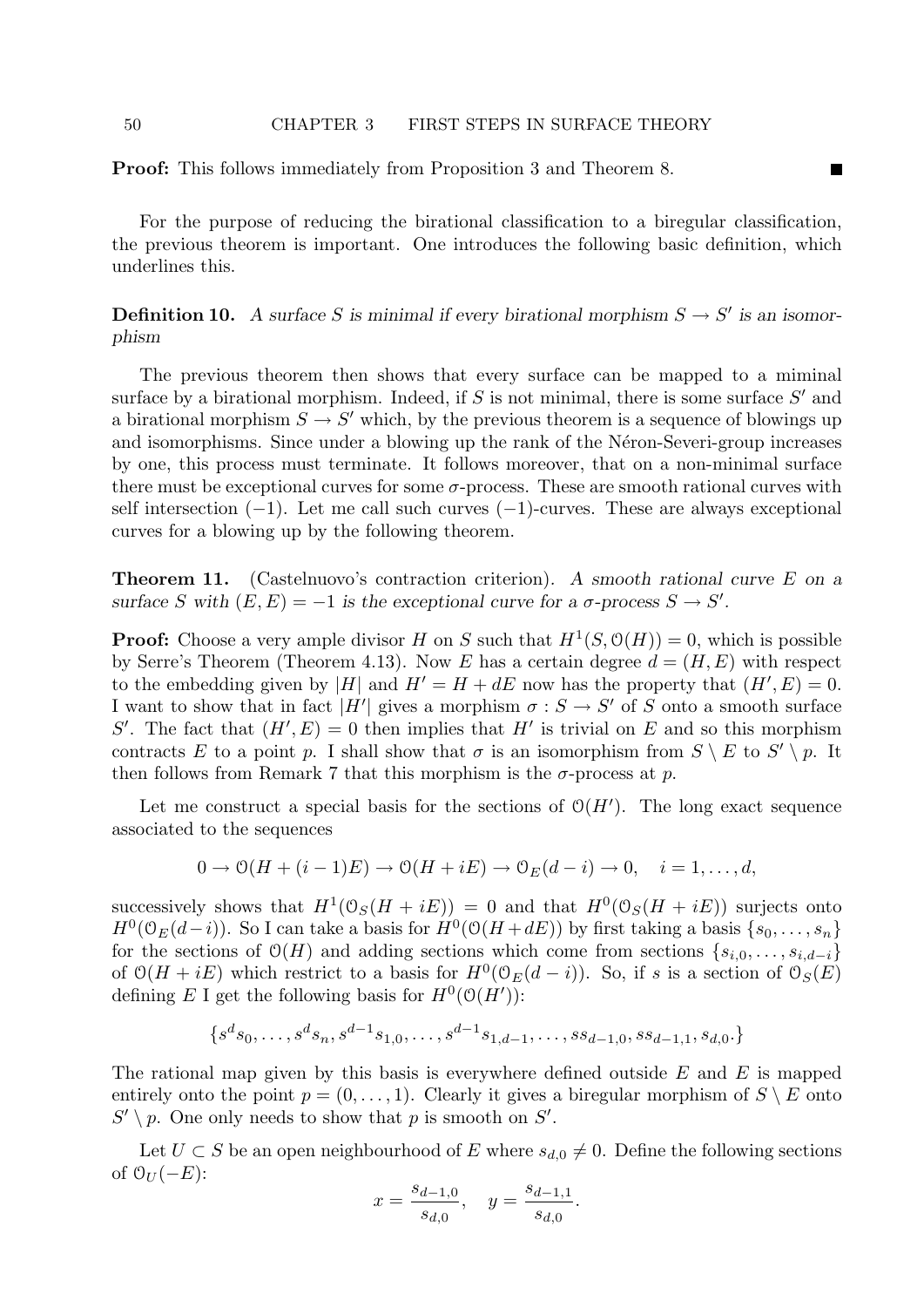These restrict to a basis for  $H^0(\mathcal{O}_E(1))$  and so I may assume that U is small enough so that x and y are not simultaneously zero on U and so one gets a morphism  $z_2: U \to \mathbb{P}^1$ . The functions  $sx, sy$  define a morphism  $z_1 : U \to \mathbb{C}^2$  and together with  $z_2$  even a morphism  $(z_1, z_2) : U \to \mathbb{C}^2 \times \mathbb{P}^1$  which in fact maps to the blow up  $\mathbb{C}^2$  of  $\mathbb{C}^2$  considered as submanifold of  $\mathbb{C}^2 \times \mathbb{P}^1$ . Summarising, one gets a morphism

$$
z: U \longrightarrow \widetilde{\mathbb{C}^2},
$$

which by construction, fits into the following commutative diagram

$$
\begin{array}{ccc}\nU & \xrightarrow{z} & \widetilde{\mathbb{C}^2} \\
\downarrow^{\sigma} & & \downarrow^{\tau} \\
\sigma(U) & \xrightarrow{\tilde{z}} & \mathbb{C}^2\n\end{array}
$$

where  $\tau$  is the blowing up of  $\mathbb{C}^2$  in the origin. Note that  $\sigma(U)$  is open in S'.

Let me show that, replacing  $U$  by a smaller open neighbourhood of  $E$  (in the complex topology) the map  $\tilde{z}$  is an isomorphism from  $\sigma(U)$  onto its image which is an open neighbourhood of the origin in  $\mathbb{C}^2$  and thus p is a smooth point.

First of all, by construction  $z|E$  maps E isomorphically on E. Furthermore, z is a local isomorphism around each point of  $E$  (in the complex topology). Indeed, let  $(u, v)$ be coordinates on  $\mathbb{C}^2$  and let  $(U, V)$  be homogeneous coordinates on  $\mathbb{P}^1$ . Then  $\widetilde{\mathbb{C}^2}$  is the submanifold given by  $uV = vU$ . If  $q \in E$ , one may assume that  $z(q) = ((0, 1), (0, 1)) \in$  $\mathbb{C}^2 \times \mathbb{P}^1$ . Now at  $z(q)$  the functions  $v, U/V$  are local coordinates on  $\tilde{\mathbb{C}}^2$ . One has

$$
z^*v = sy, \quad z^*(U/V) = x/y.
$$

The first function vanishes with multiplicity 1 along  $E$  while the second function gives a local coordinate at  $q$ . This implies that in a neighbourhood of  $q$  where both functions are defined the map z is a local isomorphism.

Now one invokes an easy lemma from topology.

**Lemma** Let  $f: X \to Y$  be a continuous map between Hausdorff spaces which restricts to a homeomorphism  $f|K \to f(K)$  on a compact set K and which is a local homeomorphism in the neighbourhood of each point of  $K$ . Then there exists an open neighbourhood of  $K$ which is mapped homeomorphically by  $f$  onto an open subset of  $Y$ .

The proof of this lemma is left to the reader.

From the lemma one finds an open neigbourhood  $U$  of  $E$  which maps isomorphically to  $W \subset \widetilde{\mathbb{C}^n}$ . Consider the morphism  $\sigma \circ z^{-1}|W$ . It contracts the exceptional curve in W and hence, by Remark 7 it factors as  $g \circ \tau$ , where g is a morphism which must be the inverse of  $\tilde{z}$ . So  $\sigma(U)$  is isomorphic to the open neighbourhood  $\tau(W)$  of the origin in  $\mathbb{C}^2$ .

Corollary 12. A surface is minimal if and only if it does not contain  $(-1)$ -curves.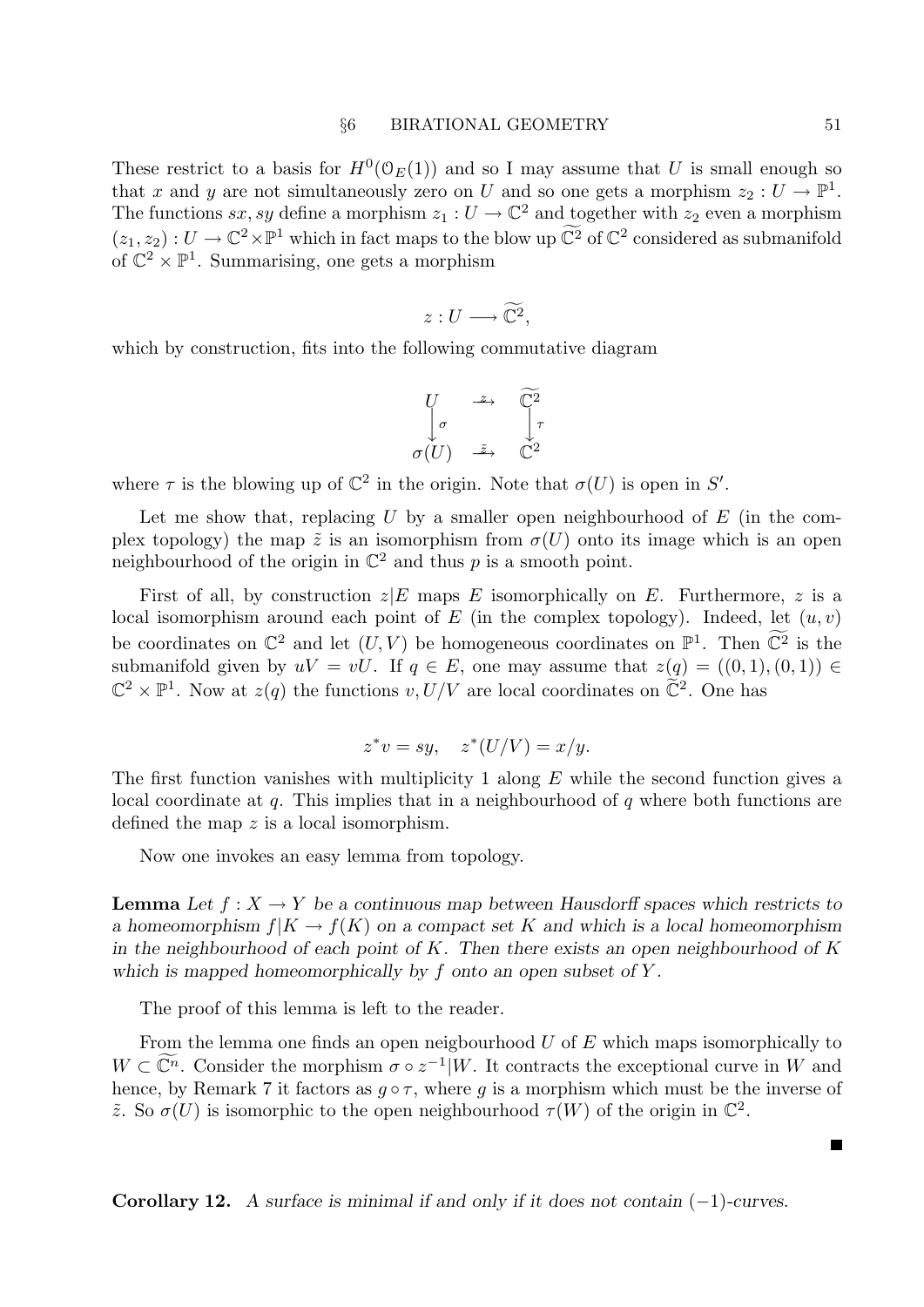I end this section with a few remarks which are intended to illustrate the point of view of birational geometry since Mori theory came into existence.

As demonstrated previously, for surfaces there always exists some minimal model in the birational equivalence class of a given surface. In principle there could be many minimal models. It turns out that, with the exception of the ruled surfaces there is a unique minimal model up to isomorphism. By definition a *ruled surface* is any surface which admits a birational map onto  $C \times \mathbb{P}^1$  with C a curve, so these are known from a birational point of view. However one still needs to know the distinct minimal ruled surfaces. This shall be done in the next sections.

In higher dimensions there need not exist a smooth minimal model. When the concept of minimal model is suitably modified, in order to have such a model one necessarily has to allow singularities in codimension  $\geq$  3. It turns out that you can only expect a minimal model if K, the canonical divisor is nef which means that K intersects non-negatively with any curve. Mori theory also shows that there is a basic distinction between the case  $K$  nef and K not nef. I shall illustrate this for surfaces.

**Proposition 13.** If there exists a curve C on S with  $(K_S, C) < 0$  and  $(C, C) \geq 0$ , all plurigenera of S are zero. If S is a surface with at least one non-vanishing plurigenus and C is a curve on S with  $(K_S, C) < 0$ , the curve C is an exceptional curve of the first kind, i.e. C is a smooth rational curve with  $(C, C) = -1$ .

**Proof:** Let D be an effective pluricanonical divisor. Write it like  $D = aC + R$ . Since  $(D, C) < 0$  the divisor D actually contains C, i.e.  $a > 0$ . Then  $0 > m(K_S, C) = (D, C)$  $a(C, C) + (R, C) > a(C, C)$ . Since this is  $> 0$  in the first case, one arrives at a contradiction: the plurigenera must all vanish. In the second case, if  $(K_S, C) \leq -2$  the adjunction formula gives  $(C, C) \geq 0$  and we again have a contradiction. So  $(K_S, C) = -1$  and the adjunction formula shows that C is an exceptional curve of the first kind.

Recall that the Kodaira-dimension  $\kappa(S)$  of S is equal to  $-\infty$  means that all plurigenera of S vanish. This is for instance the case for rational and ruled surfaces as will be shown in the next section. So using the notion of nef-ness and Kodaira-dimension there is a reformulation à la Mori for the previous Proposition.

**Reformulation 14.** Suppose  $S$  is a surface whose canonical bundle is not nef. Then either S is not minimal or  $\kappa(S) = -\infty$ .

Let me give a second illustration of the Mori-point of view with regards to the question of uniqueness of the minimal model.

**Proposition 15.** Let S and S' be two surfaces and let  $f : S \rightarrow S'$  be a birational map. If  $K_{S'}$  is nef, f is a morphism. If moreover  $K_S$  is nef, f is an isomorphism.

**Proof:** Let  $\sigma : \tilde{X} \to X$  be the blow up of any surface with exceptional curve E and let  $\tilde{C} \subset \tilde{X}$  an irreducible curve such that  $C := \sigma(\tilde{C})$  is again a curve, one has

$$
(K_{\tilde{X}}, \tilde{C}) = (\sigma^* K_X + E, \sigma^* C - mE) = (K_X, C) + m \ge (K_X, C).
$$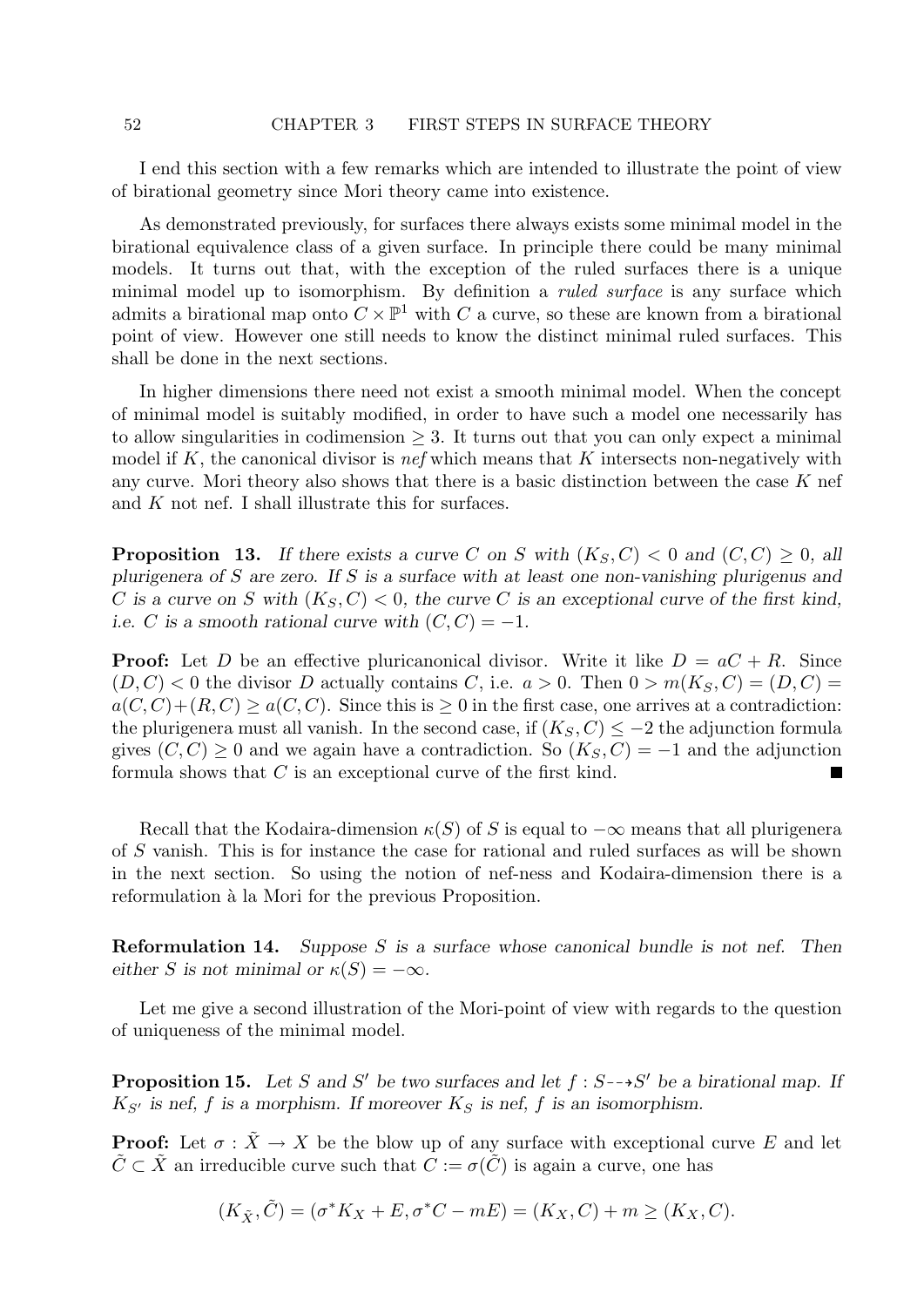So if  $K_X$  is nef there can be no curve  $\tilde{C}$  on  $\tilde{X}$  mapping to a curve on X and for which  $(K_{\tilde{Y}}, C) \leq -1$ . Since any morphism is composed of blowings up this then also holds for an arbitrary morphism  $X' \to X$ .

Let me apply this in the present situation with  $X = S'$ . Resolve the points of indeterminacy of f. Choose a resolution where you need the minimal number of blowings up. One may suppose that one needs at least one blow up. Then the image  $C = f(E)$  of the exceptional curve  $E$  of the last blow up must be a curve, which contradicts the preceding since  $(K, E) = -1$  on the last blown up surface. So f is a morphism. Similarly, if  $K_S$  is nef,  $f^{-1}$  is a morphism and so f is an isomorphism.

### Problems.

6.1. Prove that the blow up of an algebraic surface is again algebraic. Hint: define the blow-up  $\overline{\mathbb{P}^n}$  of the point  $p = (0, \ldots, 1)$  in  $\mathbb{P}^n$  as a subvariety of  $\mathbb{P}^n \times \mathbb{P}^{n-1}$  given by the bihomogeneous countions  $X,Y$ ,  $Y, Y, Y, \ldots, Y$  of  $j = 0, \ldots, n-1$ . Novt one shows that the Secre embedding equations  $X_i Y_j - Y_j X_i = 0, i, j = 0, \ldots, n-1$ . Next one shows that the Segre-embedding  $\mathbb{P}^n \times \mathbb{P}^m \to \mathbb{P}^{nm+n+m}$  identifies  $\mathbb{P}^n \times \mathbb{P}^m$  with a projective submanifold of  $\mathbb{P}^{nm+n+m}$ . So  $\mathbb{P}^n \times \mathbb{P}^m$  is a projective manifold. Next, every subset of  $\mathbb{P}^n \times \mathbb{P}^m$  given by bihomogeneous equations can be seen to correspond to a projective subvariety of  $\mathbb{P}^{nm+n+m}$ . Show that the blow-up of a surface  $S \subset \mathbb{P}^n$  in p is the Zariski-closure of  $S \setminus \{p\}$  in  $\widetilde{\mathbb{P}^n}$ .

## 7. Ruled and rational surfaces

The minimal models of non-rational ruled surfaces are geometrically ruled. These are always projective bundles associated to rank 2 vector bundles. The minimal models for rational surfaces are the Hirzebruch surfaces  $\mathbb{F}_n$ ,  $n \neq 1$ .

### Definition 1.

1. A surface S is called a ruled surface if it is birationally isomorphic to  $C \times \mathbb{P}^1$  where C is a smooth curve. If  $C = \mathbb{P}^1$  one calls S rational.

2. A surface S is called geometrically ruled if there is a morphism  $p : S \to C$  of maximal rank onto a smooth curve with fibres  $\mathbb{P}^1$ .

Two remarks are in order. First, a surface is rational if and only if it is isomorphic to  $\mathbb{P}^2$  since, as shown in section 7,  $\mathbb{P}^1 \times \mathbb{P}^1$  and  $\mathbb{P}^2$  are birationally isomorphic. Secondly, it is by no means clear that a geometrically ruled surface is actually ruled. This however is the case. In fact a little more is true.

**Proposition 2.** If  $f : S \to C$  is a surjective morphism of a surface S onto a curve C for which  $c \in C$  is a regular value and whose fibre at c is isomorphic to  $\mathbb{P}^1$ , then there is a Zariski-open neighbourhood U of c in C such that  $f^{-1}U$  is isomorphic to  $U \times \mathbb{P}^1$  in a fibre preserving manner.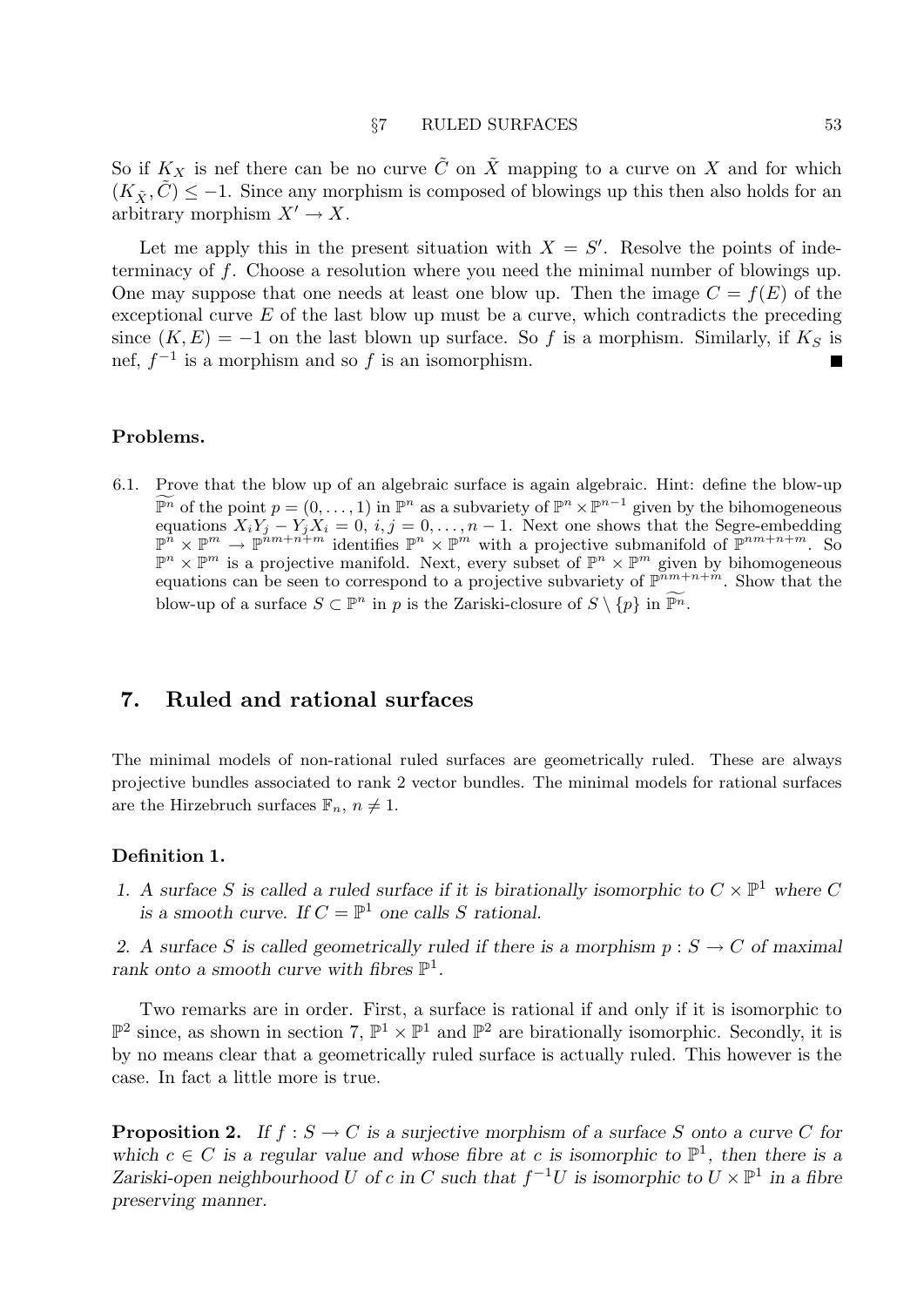Proof:

Step 1.  $H^2(S, \mathcal{O}) = 0$ .

Serre-duality implies that  $H^2(S, \mathbb{O})$  is dual to  $H^0(S, K_S)$ . Suppose that this would be non-zero, i.e. that there would be an effective canonical divisor  $K$ . Let  $F$  be the fibre over  $c$ . Since  $(F, F) = 0$  (a nearby fibre F' is linearly equivalent to F and so  $(F, F) = (F, F') = 0$ ) the genus formula yields

$$
-2 = (K, F) + (F, F) = (K, F).
$$

If however K is effective you can write it as  $K = nF + G$  where  $n \geq 0$  and G is disjoint from F and so  $(K, F) = (G, F) > 0$ .

Step 2. Construction of a divisor H with  $(H, F) = 1$ .

Now observe that the exponential sequence and Step 1. yields a surjection

$$
\text{Pic}(S) \xrightarrow{c_1} H^2(S, \mathbb{Z})
$$

and therefore it is sufficient to produce a cohomology class h with  $h \cdot f = 1$ . Here  $f = c_1(F)$ and the product on  $H^2(S, \mathbb{Z})$  is the one coming from cup-product. (Remark 5.3). Now by Poincaré-duality the cup-product pairing is a perfect pairing on  $\mathbb{H} := H^2(S, \mathbb{Z})$ /Torsion. This means that the natural map

$$
\mathbb{H} \longrightarrow \text{Hom}(\mathbb{H}, \mathbb{Z}),
$$
  

$$
x \longmapsto \{y \mapsto y \cdot x\}
$$

is an isomorphism. The numbers  $x \cdot f$  form an ideal in Z, say (d) and so the linear functional  $x \mapsto 1/d(x \cdot f)$  must be of the form  $x \mapsto (x \cdot f')$  for some  $f' \in \mathbb{H}$  for which one then has  $f = df'$ . (The element f' is called *primitive* and this shows that if one writes  $x = nx'$  with  $x' \in \mathbb{H}$  and n as large as possible, the resulting  $x'$  is primitive).

I claim that in our case  $d = 1$ . Look at  $k = c_1(K)$ . Since  $f \cdot k = -2$  as shown before, one must have  $f' \cdot k = -2/d$ . Now by the genus formula  $f(x) := x \cdot x + x \cdot k \pmod{2} = 0$ for x the class of an irreducible curve and hence, since  $f(x)$  is linear, this is true for all of H. In particular  $-2/d$  must be even and so  $d = 1$ . But now f is primitive and so there exists some  $h \in \mathbb{H}$  with  $h \cdot f = 1$ .

Step 3. End of proof.

Consider the exact sequence

$$
0 \to \mathcal{O}_S(H + (r-1)F) \to \mathcal{O}_S(H + rF) \to \mathcal{O}_F(1) \to 0,
$$

which in cohomology gives

$$
H^0(\mathcal{O}_S(H+rF)) \xrightarrow{a_r} H^0(\mathcal{O}_F(1)) \to H^1(\mathcal{O}_S(H+(r-1)F)) \xrightarrow{b_r} H^1(\mathcal{O}_S(H+rF)) \to 0.
$$

The map  $b_r$  being surjective for all r means that the dimensions of  $H^1(\mathcal{O}_S(H + rF))$ form a decreasing sequence which eventually must become stable and then  $b_r$  becomes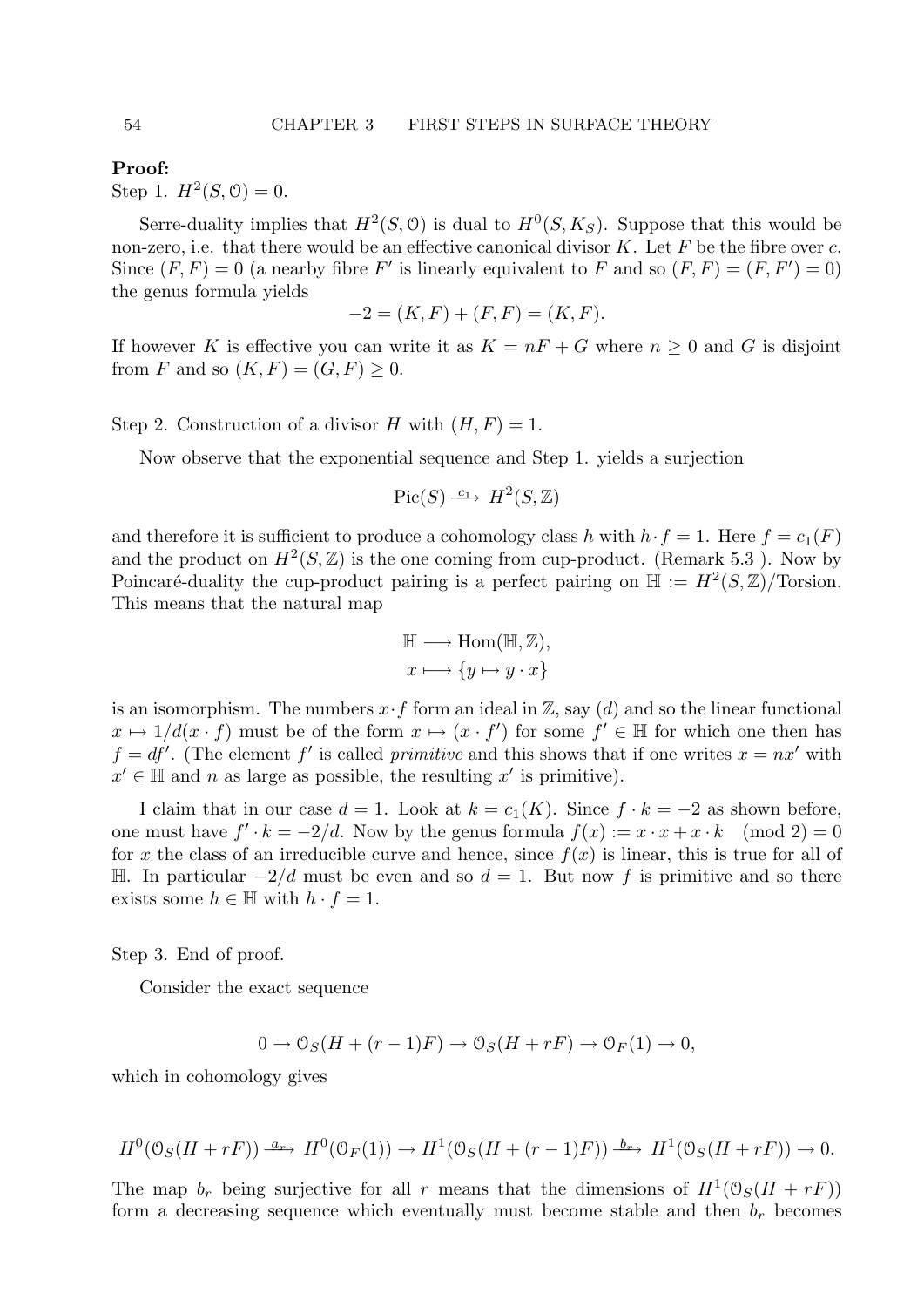an isomorphism and hence  $a_r$  will be a surjection. For such an r pick a plane inside  $H^0(\mathcal{O}_S(H+rF))$  which is mapped isomorphically onto  $H^0(F,\mathcal{O}(1))$  by  $a_r$  and let P be the corresponding pencil. This pencil will separate points on  $F$  and so the possible fixed locus of P consists of points in fibres distinct from  $F$  or of curves in fibres disjoint from  $F$ . Let me take away all these fibres as well as the reducible fibres and look at the restriction  $P'$  of the pencil on this part of the surface, which is of the form  $f^{-1}U$  with  $U \subset C$  Zariski open. Now a generic member  $C_t$  of the moving part  $P'$  of P meets F in exactly one point, so if it would be reducible, it would contain some fibers. This however is not possible since then  $C_s$  with  $s \neq t$  would meet  $C_t$  in the intersection points of these fibres and so they would be base points. It follows that  $P'$  is a pencil entirely consisting of sections of the restricted fibration. The pencil P' defines a morphism  $g: f^{-1}U \to \mathbb{P}^1$  with fibres  $C_t$  meeting the fibres of  $f^{-1}U \to U$  in exactly one point and so  $(f, g): f^{-1}U \to U \times \mathbb{P}^1$  is the desired fibre preserving isomorphism.

Let me next relate the geometrically ruled surfaces  $S \to C$  to rank two vector bundles on C. If E is such a bundle you can replace every fibre  $E_x$  over  $x \in C$  by the corresponding projective line. In this way you obtain  $\mathbb{P}(E)$ , a  $\mathbb{P}^1$ -bundle over C.

**Proposition 3.** Every geometrically ruled surface  $S \to C$  is isomorphic to the  $\mathbb{P}^1$ -bundle associated to some rank two vector bundle E on C. Two bundles  $\mathbb{P}(E)$  and  $\mathbb{P}(E')$  are isomorphic if and only if  $E' \cong E \otimes L$  for some line bundle L on C.

Proof: Recall that isomorphism classes of line bundles on C are classified by the set  $H^1(\mathbb{O}^*)$ . One can introduce the sheaf  $Gl(2,\mathbb{O}_C)$  of invertible  $2\times 2$ -matrices with coefficients in  $\mathcal{O}_C$  and the quotient sheaf  $PGl(2,\mathcal{O}_C)$ . The set  $H^1(GL(2,\mathcal{O}_C))$  classifies the rank 2bundles on C and  $H^1(PGl(2, \mathbb{O}_C))$  the  $\mathbb{P}^1$ -bundles. The defining exact sequence

$$
1 \to \mathcal{O}_C^* \to Gl(2, \mathcal{O}_C) \to PGl(2, \mathcal{O}_C) \to 1
$$

in cohomology gives an 'exact sequence of sets'.

$$
H^1(\mathbb{O}_C^*) \longrightarrow H^1(\mathcal{G}l(2,\mathbb{O}_C)) \longrightarrow H^1(\mathcal{P}Gl(2,\mathbb{O}_C)) \longrightarrow H^2(\mathbb{O}_C^*).
$$

This means that  $p(e) = p(e')$  if and only if  $a(l) \cdot e = e'$  for some  $l \in H^1(\mathbb{O}_{\mathbb{C}}^*)$ , where  $H^1(\mathbb{O}_{\mathbb{C}}^*)$ acts on the set of rank two bundles by the tensor product. The result follows if one can show that  $H^2(\mathbb{O}^*) = 0$ . This however follows immediately from the exponential sequence on  $C$ . Ξ

Let me now show that the minimal models of the non-rational ruled surfaces are exactly the geometrically ruled surfaces. First note a simple lemma from topology whose proof is left to the reader.

**Lemma 4.** Let  $f : S \to C$  be a surjective morphism of a surface onto a smooth curve. Assume that the smooth fibres are all connected. Then all fibres are connected.

**Proposition 5.** Let S be without  $(-1)$ -curves and let  $f : S \to C$  be a morphism onto a smooth curve C such that the generic curve of f is  $\mathbb{P}^1$ . Then  $f : S \to C$  gives S the structure of a geometrically ruled surface.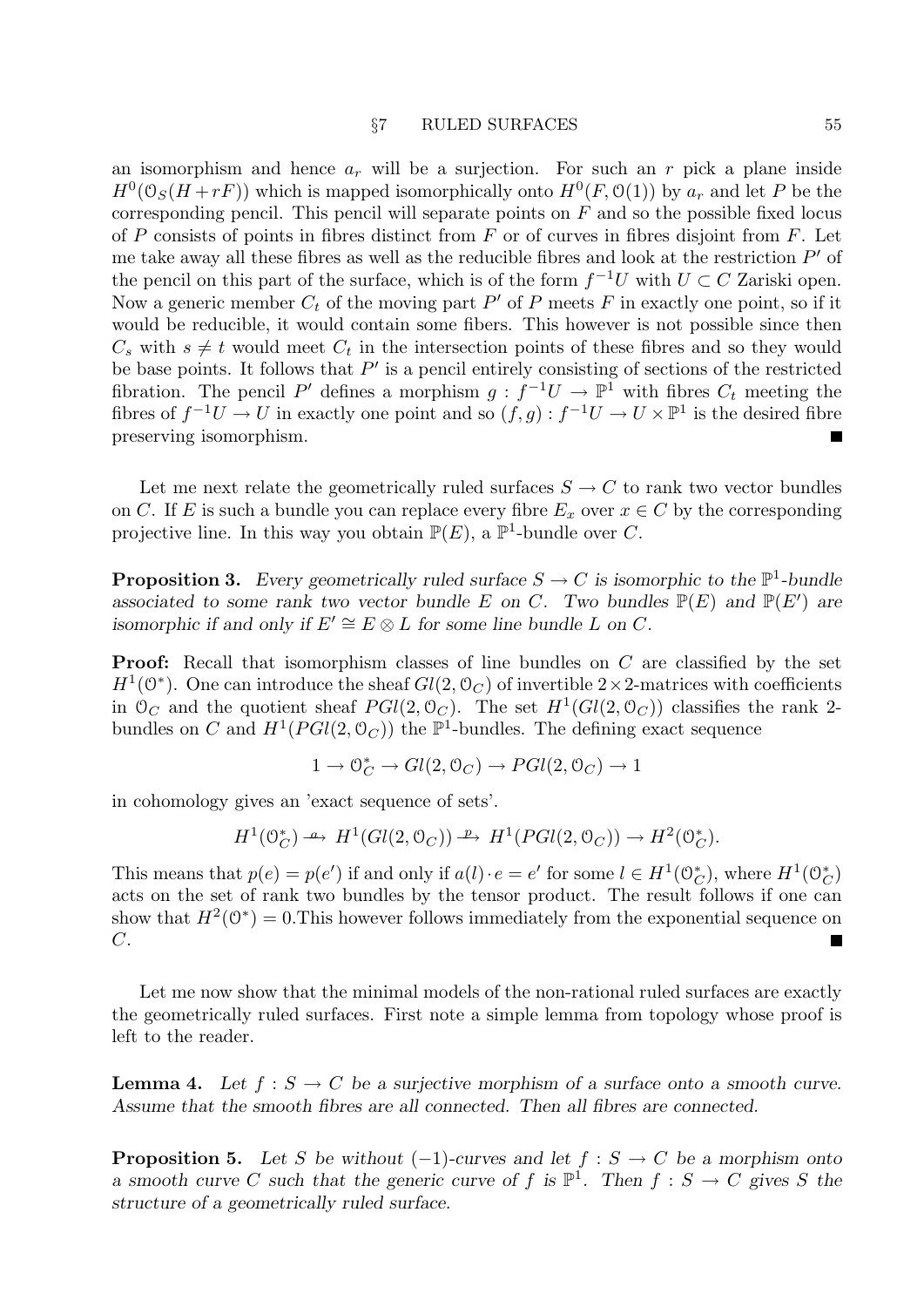**Proof:** As in previous arguments, for every fibre F one has  $(F, K) = -2$  and hence no fibre can be multiple, i.e.  $c_1(F)$  is primitive. So all irreducible fibres have genus 0 which, by Lemma 5.7 implies that they are all  $\mathbb{P}^1$ . All you have to do now is to to rule out the possibility of reducible fibres, since then Proposition 2 can be applied. So suppose that  $F = \sum_i n_i C_i$  is a reducible fibre. Now compute  $n_i C_i^2 = (C_i, F - \sum_{j \neq i} n_j C_j)$  $-\sum_{j\neq i}n_j(C_j, C_i)$  < 0 since  $C_i$  meets at least one  $C_j$  (the fibre F is connected by the previous lemma). But then  $C_i$  has negative self intersection and since  $(K, C_i) + (C_i, C_i) =$  $2g(C_i) - 2$  one concludes that  $(K, C_i) \geq -1$  with equality if and only if  $C_i$  is a smooth rational curve with self intersection  $-1$ , i.e. a  $(-1)$ -curve. But these don't exist on S and so  $(K, C_i) > 0$  and  $(K, F) > 0$  whereas  $(K, F) = -2$ . This contradiction shows that there are no reducible fibres present and therefore the proof is complete.

### Corollary 6. A minimal model of a non-rational ruled surface is geometrically ruled.

**Proof:** Let S be minimal and let  $S \rightarrow C \times \mathbb{P}^1$  be birational and consider the resulting rational map  $S \to C$ . It necessarily is a morphism, because otherwise one would have to blow up at least once to eliminate points of indeterminacy and such an exceptional curve would have to be mapped to a point on C (since C is not rational). But by the 'easy' universal property for blowing up (Remark 6.7) one can 'factor out' the  $\sigma$ -process for the exceptional curve without creating points of indeterminacy.

Since the generic fibre of  $S \to C$  is  $\mathbb{P}^1$  and since S does not contain (-1)-curves, the result follows from the preceding Proposition.

ш

Next topic: the rational geometrically ruled surfaces. For this, one needs Grothendieck's result on the splitting of vector bundles on  $\mathbb{P}^1$ .

# **Lemma 7.** Every vector bundle on  $\mathbb{P}^1$  is the direct sum of line bundles.

Proof: Let me first consider the question: 'when does an exact sequence of vector bundles (on any manifold) split?'. So let

$$
0\to V'\twoheadrightarrow V \xrightarrow{L} V''\to 0
$$

be an exact sequence of vector bundles. It splits by definition, if there is a subbundle of V which by  $b$  is mapped isomorphically onto  $V''$ . Equivalently, there should exist a homomorphism  $c: V'' \to V$  such that  $b \circ c = \text{Id}_{V''}$ . To put this into the language of exact sequences, note that applying  $Hom(V'', -)$  to the preceding exact sequence yields an exact sequence of vector bundles

$$
0 \to \text{Hom}(V'', V') \xrightarrow{a^*} \text{Hom}(V'', V) \xrightarrow{b^*} \text{Hom}(V'', V'') \to 0,
$$

with e.g.  $b^*(c) = b \cdot c$ . Now Id<sub>V''</sub> is a global section of Hom(V'', V'') and the splitting is equivalent to the existence of a global section c of  $Hom(V'', V)$  with  $b^*(c) = Id_{V''}$ . Looking at the exact sequence in cohomology, one sees that it suffices that  $H^1(\text{Hom}(V'', V')) = 0$ .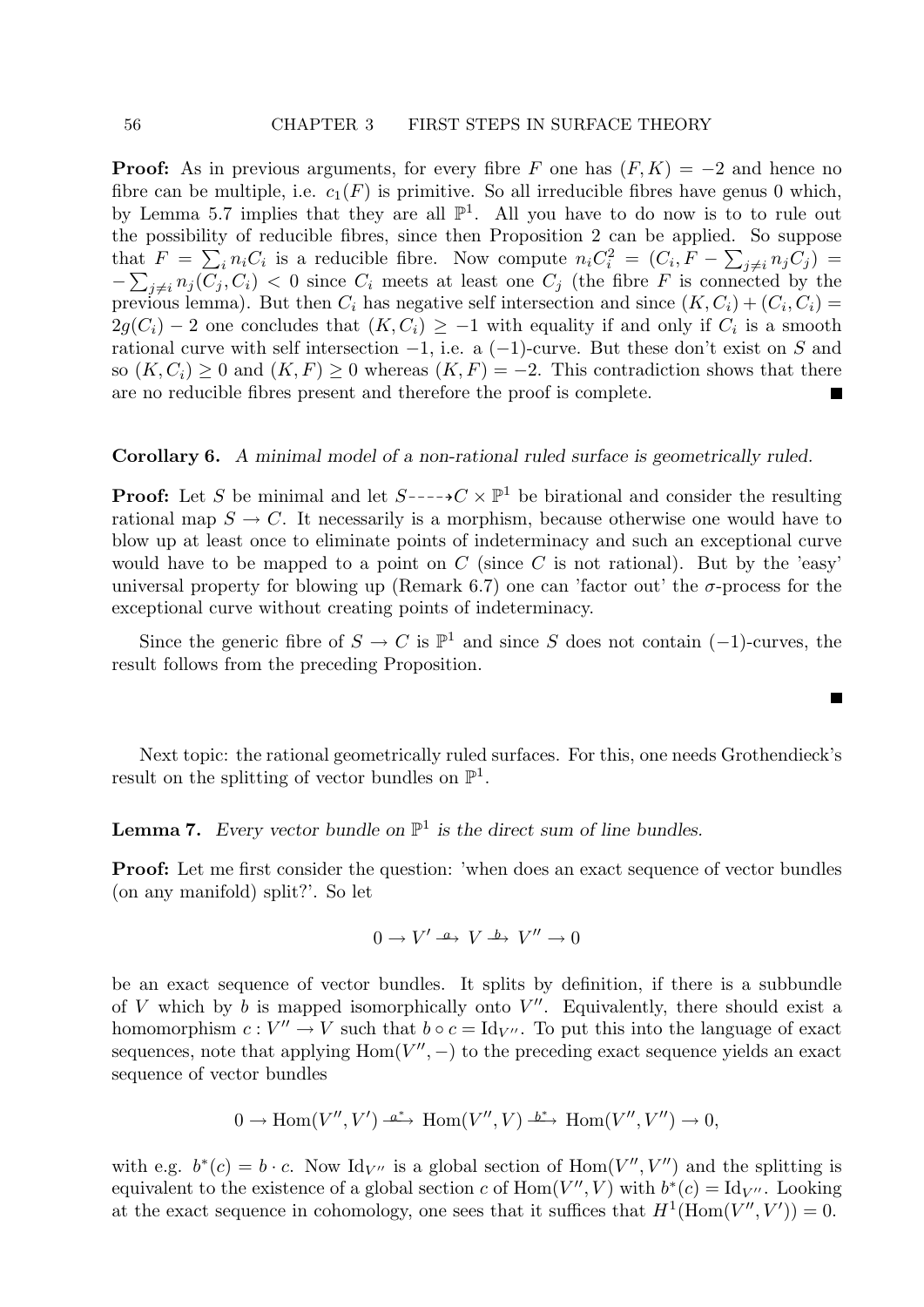In this case one applies this to the following situation. Consider a vector bundle E and fix  $k \in \mathbb{Z}$  such that the bundle  $E(k')$  has no sections for  $k' < k$  but does have a section for  $k' = k$ . This section has no zeroes, otherwise some  $E(k')$  with  $k' < k$  would have had a section. But then the section defines a trivial sub line bundle of  $E(k)$  and hence an exact sequence

$$
0 \to \mathcal{O}_{\mathbb{P}^1} \to E(k) \to F \to 0.
$$

Now you twist this sequence by  $\mathcal{O}(-1)$  and consider the resulting exact sequence. Since  $H^0(E(k-1)) = 0$ , the space  $H^0(F(-1))$  goes injectively in  $H^1(\mathbb{O}_{\mathbb{P}^1}(-1)) = 0$ . So  $H^0(F(-1))$  and hence also  $H^0(F(-2))$  must vanish. Serre duality then gives that 0 =  $H^1(F^{\vee}) = H^1(\text{Hom}(F, \mathcal{O}))$ . By the previous considerations, the preceding sequence splits and so by induction  $E$  splits as a direct sum of line bundles.

By twisting by  $\mathcal{O}_{\mathbb{P}^1}(k)$  one can always normalize a  $\mathbb{P}^1$ -bundle on  $\mathbb{P}^1$ , say  $\mathbb{P}(F' \oplus F'')$  in such a way that F' becomes trivial. Then, upon writing  $F'' = \mathcal{O}_{\mathbb{P}^1}(n)$  you arrive at the definition of the Hirzebruch surfaces

$$
\mathbb{F}_n = \mathbb{P}(\mathbb{O}_{\mathbb{P}^1} \oplus \mathbb{O}_{\mathbb{P}^1}(n)).
$$

(Miles Reid suggests that the 'F' might stand for 'Fritz', Hirzebruch's first name).

Let me summarise the discussion so far in the form of a proposition.

# **Proposition 8.** A geometrically ruled surface over  $\mathbb{P}^1$  is a Hirzebruch surface.

Let me conclude this chapter by computing the invariants for the geometrically ruled surfaces. Let me first recall that  $\mathbb{P}(E)$  always admits a divisor H with  $(H, F) = 1$  (cf. proof of Proposition 2). Let us set  $h = c_1(H)$ .

**Proposition 9.** Let  $\varphi : S \to C$  be a geometrically ruled surface and let q be the genus of C. Then

- 1.  $H^2(S, \mathbb{Z})$  is generated by the class f of a fibre and the class h. In fact  $Pic(S)$  =  $f^* \operatorname{Pic}(S) \oplus \mathbb{Z} \cdot H.$
- 2.  $c_1(K_S) = -2h + (2g 2 + d)f$ , where  $d = h \cdot h$ . In particular  $(K, K) = 8(1 g)$ .

### Proof:

1. First look at the Picard group. It suffices to show that divisors D on S with  $(D, F) = 0$ are of the form  $\varphi^*d$  with  $d \in \text{Pic } C$ . If D would be effective this follows immediately, so it suffices to show that  $D_n := D + nF$  is effective for n sufficiently large. Now  $(D_n, D_n)$  $(D, D)$  while  $(D_n, K_S) = (D, K) - 2n$ , so  $h^0(\mathcal{O}_S(D_n)) + h^0(\mathcal{O}_S(K_S - D_n)) \ge n + \text{constant}$ by the Riemann-Roch inequality. Since  $h^0(\mathcal{O}_S(K_S - D_n)) = 0$  for large n (look at the degree of the divisor  $K_S - D_n$  with respect to some very ample divisor on S) one indeed gets a section in  $h^0(\mathcal{O}_S(D_n))$  for n large enough.

For the cohomology group, simply look at the exponential sequence by which  $H^2(S, \mathbb{Z})$ is a quotient of  $Pic(S)$  and so is generated by f (all fibres are cohomologically equivalent) and h which are independent since  $h \cdot f = 1$ .

П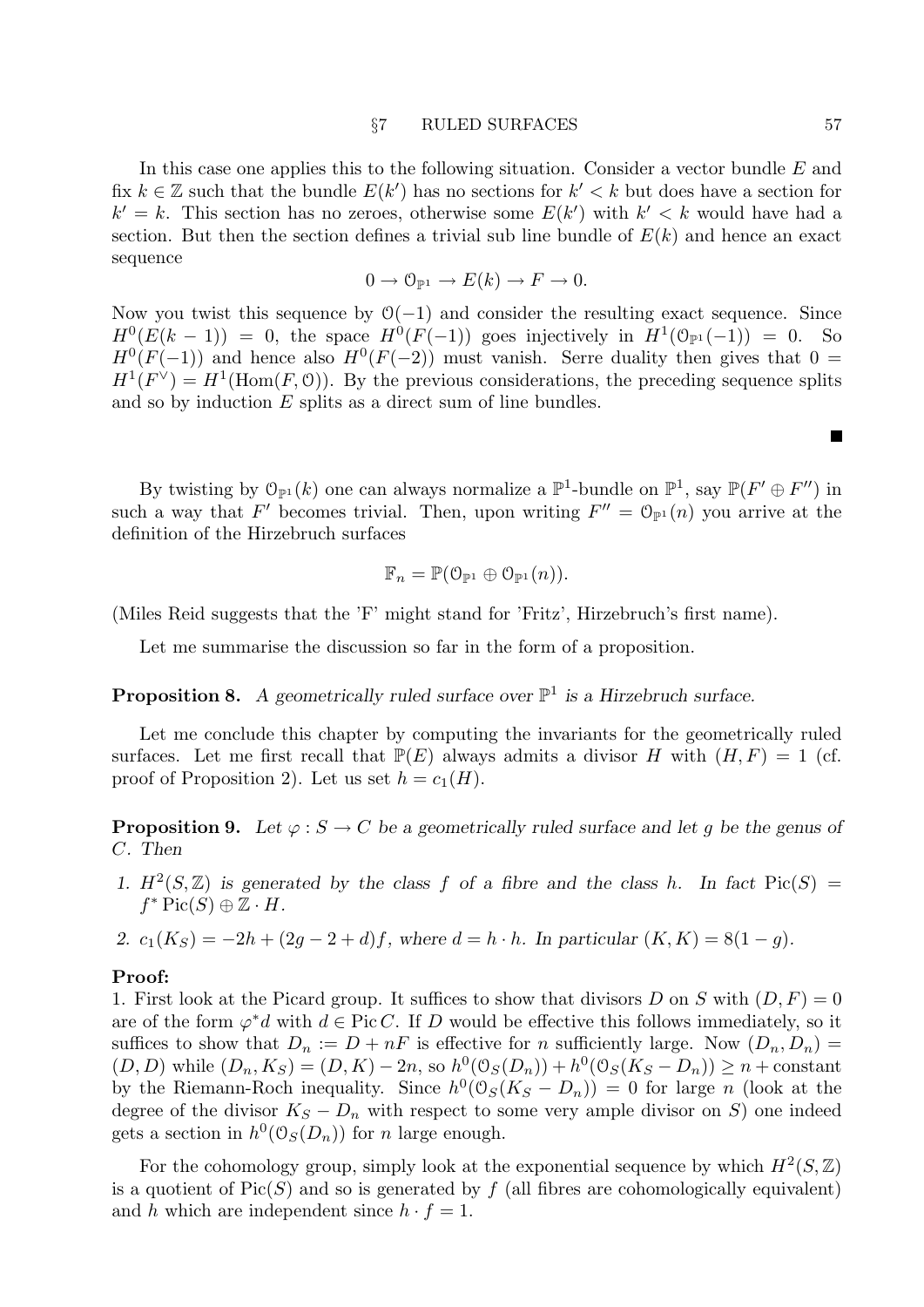2. Write  $c_1(K_S) = af + bh$  and intersect with f to get  $b = -2$ . Then one finds  $(K_S, H)$  $a - 2d$  while the genus formula gives  $2g - 2 = ((K_S, H)) + (H, H) = a - d$ .

To compute the other invariants one needs

**Proposition 10.**  $q$ ,  $p_g$  and  $P_n := \dim H^0(K_S^{\otimes n})$  $S^{0n}$ ) are birational invariants.

Proof: Let me give the proof for holomorphic 2-forms. The other cases are similar. So let  $f : S \rightarrow S'$  be a birational map. f is a morphism outside a finite set F. So, if  $\alpha$  is a holomorphic 2-form,  $f^*\alpha$  is a rational 2-form and regular on  $S \setminus F$ . But then it is regular on S, since  $f^*\alpha$  has poles in divisors at most. It follows that pulling back gives an injection

$$
H^0(S', K_{S'}) \hookrightarrow H^0(S, K_S).
$$

П

The inverse of f then yields an inverse to this map and so this is an isomorphism.

It follows that one can use the model  $C \times \mathbb{P}^1$  to compute the invariants  $q, p_g$  and  $P_n$ . One has  $\Omega^1_{C\times\mathbb{P}^1} = p^*\Omega^1_C \oplus q^*\Omega^1_{\mathbb{P}^1}$  (here p and q denote the projections onto the factors) and hence  $K_{C\times \mathbb{P}^1} \cong p^*K_C \otimes q^*K_{\mathbb{P}^1}$ . It then follows (see Problem 3.7) that  $h^0(\Omega_{C\times \mathbb{P}^1}^1) =$  $h^0(\Omega_C^1) + h^0(\Omega_{\mathbb{P}^1}^1) = g$ , the genus of C and that  $h^0(K_{C \times \mathbb{P}^1}) = h^0(K_C) \cdot h^0(K_{\mathbb{P}^1}) = 0$  and similarly one finds that  $P_n = 0$ . Summarising, you get

**Lemma 11.** For a ruled surface S birationally isomorphic to  $C \times \mathbb{P}^1$  one has  $p_g = P_n = 0$ and  $q = g(C)$ .

Next, let me turn to the invariants of the Hirzebruch surfaces. Observe that there are two natural types of sections of  $\mathbb{P}(\mathbb{O}_{\mathbb{P}^1} \oplus \mathbb{O}_{\mathbb{P}^1}(n))$ , the unique section  $\hat{S}$  which in each fibre assumes the value  $(0, 1)$  and the sections  $S = S_p$  of the form  $s(x) = (1, p(x))$  where p is a homogeneous polynomial of degree n. Clearly  $(S, S) = n$  and one would like to compute  $\hat{S}$  in terms of S and F. One hase  $\hat{S} = S + aF$  since  $\hat{S}$  is a section. Moreover  $(S, \hat{S}) = 0$ since the two sections never meet. So  $0 = (S, \hat{S}) = n + a$  and hence  $a = -n$ . It follows that  $(\hat{S}, \hat{S}) = -n$ . I claim that  $\hat{S}$  is the unique curve with strictly negative self intersection. Indeed, if  $cF + dS \equiv D \neq \hat{S}$  one hase  $c = (D, \hat{S}) \geq 0$  and also  $d = (D, F) \geq 0$  and so  $(D, D) = d^2n + 2cd \ge 0$ . It follows that the  $\mathbb{F}_n$  with  $n > 0$  are mutually non-isomorphic; they are distinguished by the self intersection number of the unique curve on them with negative self intersection. Since  $\mathbb{F}_0 = \mathbb{P}^1 \times \mathbb{P}^1$  any curve on this surface has non-negative self intersection and so  $\mathbb{F}_0$  is not isomorphic to  $\mathbb{F}_n$  with  $n > 0$ . Finally,  $\mathbb{F}_1$  is non-minimal, since the section with negative self intersection is an exceptional curve. The other  $\mathbb{F}_n$  are minimal since they do not contain an exceptional curve. Summarizing one has

**Proposition 12.** The Hirzebruch surfaces  $\mathbb{F}_n$ ,  $n \neq 1$  are minimal and pairwise nonisomorphic.

Using Proposition 7.8 one finds

**Corollary 13.** The Hirzebruch surfaces  $\mathbb{F}_n$ ,  $n \neq 1$  are precisely the minimal geometrically ruled surfaces with  $q = 0$ .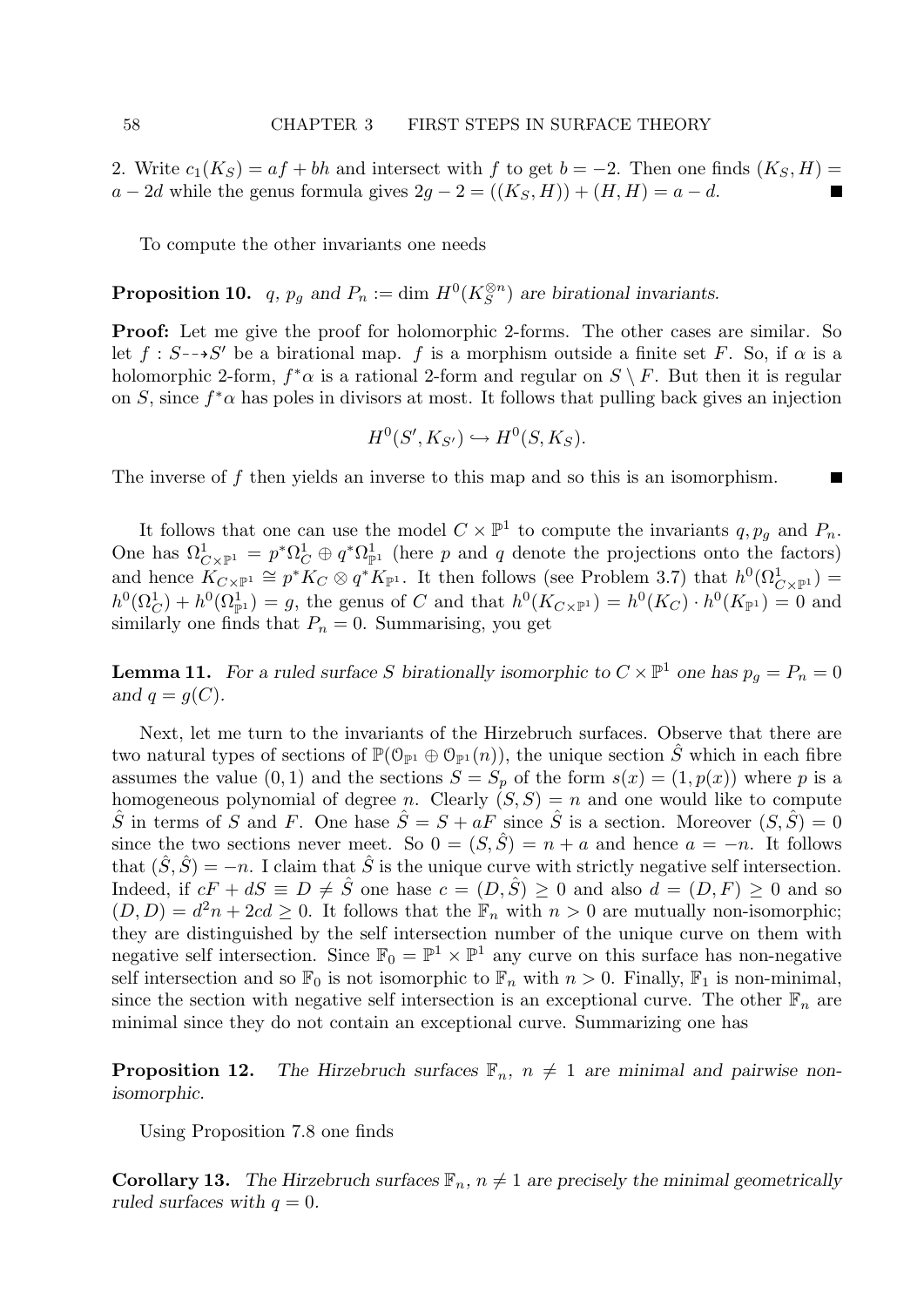#### §7 RULED SURFACES 59

### Problems.

- 7.1. Prove that  $\mathbb{F}_1$  is the projective plane blown up in a point.
- 7.2. Give a direct proof for the fact that every algebraic line bundle on an affine curve is trivial.
- 7.3. The Hirzebruch surface  $\mathbb{F}_n$  is a non-singular model of the cone on the rational normal curve in  $\mathbb{P}^{n+1}$ . Prove this by considering the linear system  $|s| = |f^* \mathbb{O}_{\mathbb{P}^1}(n)|$  on  $\mathbb{F}_n$ .
- 7.4. With the linear system  $|S + kF|$  with  $k \geq 1$  one embeds  $\mathbb{F}_n$  in  $\mathbb{P}^{n+2k+1}$  as a surface of degree  $n+2k$ . The fibres map to straight lines, the unique section with negative self intersection to a rational normal curve in  $\mathbb{P}^k \subset \mathbb{P}^{n+2k+1}$  and the sections  $S_p$  are mapped to rational normal curves in a linear subspace (depending on  $p$ ) of dimension  $n + k$ .

Conversely, if one starts with two disjunct subspaces of  $\mathbb{P}^{n+2k+1}$  of dimensions k and  $n+k$ , take rational normal curves C and  $\check{C}'$  in these spaces, choose an isomorphism  $u: C \to C'$ and joint  $u \in C$  and  $u' \in C$  by a straight line. The resulting surface is isomorphic to  $\mathbb{F}_n$ embedded by means of  $|S + kF|$ .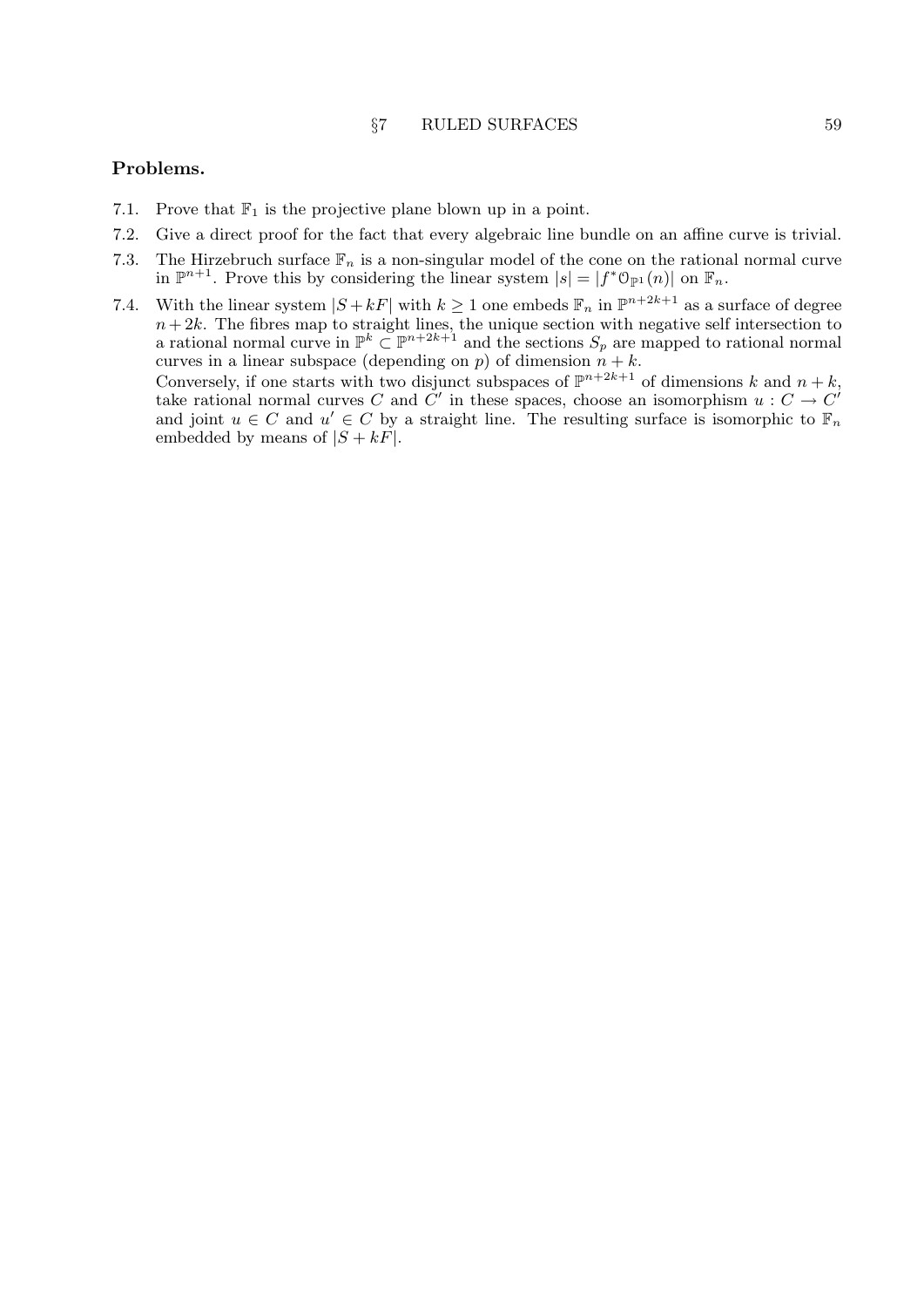# Chapter 4. More advanced tools from algebraic geometry

# 8. Normalisation and Stein factorisation

Normalisation is a cruder process than desingularisation and is easy to describe algebraically. Zariski's main theorem is proved and, finally, the Stein factorisation theorem for projective morphisms. If the target space is normal much more can be said and this will be used later on.

In Appendix A1.3 I have gathered some fundamental properties of normal rings which are used freely in what follows.

A variety X is normal at  $x \in X$  if the local ring  $\mathcal{O}_{X,x}$  is normal. X is called normal if it is normal at every point.

### Example 1.

1. Any smooth point is normal. If one uses the fact that the local ring is a unique factorisation domain (in the analytic case, see [Gr-Re,Chapter 2§2], in the algebraic case see [Mu,  $\S 1B$ .]) this is easy. Suppose that a rational function  $P/Q$  satisfies an equation

$$
(P/Q)^{n} + A_{n-1}(P/Q)^{n-1} + \ldots + A_0 = 0, \quad A_i \in \mathcal{O}_{X,x}
$$

you multiply with  $P^n$  to see that Q divides  $P^n$ . Since you may assume that P and Q have no common factor in  $\mathcal{O}_{X,x}$  it follows that Q in fact must be a unit in  $\mathcal{O}_{X,x}$  and so  $P/Q \in \mathcal{O}_{X,x}.$ 

2. If X is a reducible hypersurface at x, the point x is not normal. Indeed, if f and q are local equations of two distinct hypersurfaces at x making up  $X$ , one can introduce the function  $h := f/(f+g)$ . It cannot be holomorphic along X since it would be identically zero along one component and identically 1 along the other component. By assumption  $fg = 0$  along X and so

$$
h^{2} - h = \frac{f^{2} - f(f + g)}{(f + g)^{2}} = 0.
$$

This shows that the meromorphic function h is integral over  $\mathcal{O}_{X,x}$ .

3. A curve is normal if and only if it is smooth. In the algebraic setting a short proof can be found in  $[Ii, §2.7]$ . In the complex-analytic setting this follows from a more general fact, namely that the set of normal points form a subvariety of codimension two or more [Gr-Re, Chapter 6 §5].

**Definition 2.** Let X be a variety. A pair  $(X', f)$  consisting of a normal variety X' and a morphism  $f: X' \to X$  is called a normalisation of X if f is finite and birational.

**Theorem 3.** For any affine resp. projective algebraic variety  $X$  the normalisation exists as an affine resp. projective algebraic variety. It is unique in the following sence. If  $f'' : X'' \to X$  is another normalisation, there exists an isomorphism  $\iota : X' \to X''$  with  $f'' \circ \iota = f'.$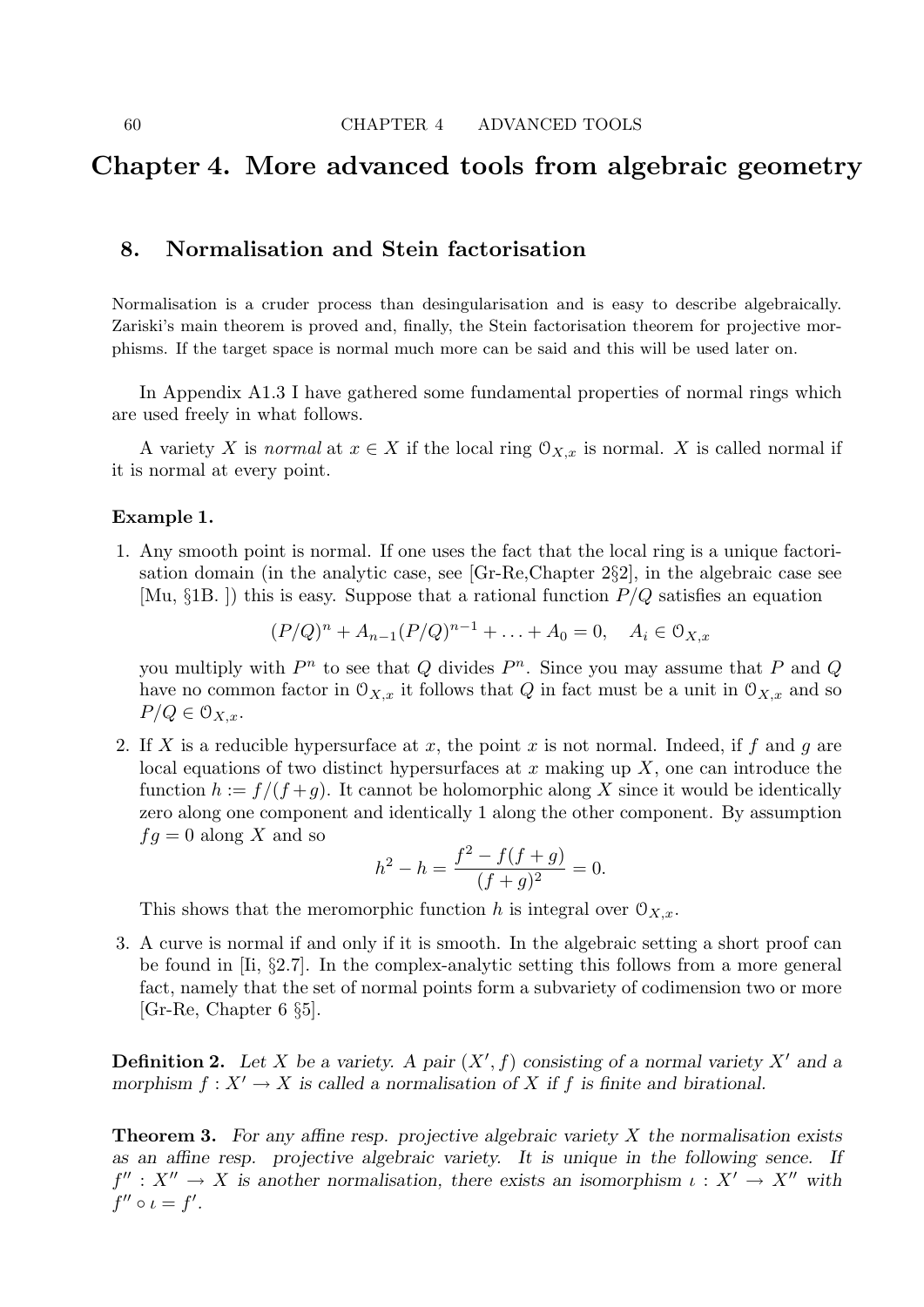### Proof:

Step 1. The affine case.

Since the coordinate ring  $R(X)$  of X is Noetherian its integral closure  $R'$  in the field of rational functions on X is a finitely generated  $R(X)$ -module, and so  $R' = \mathbb{C}[X_1, \ldots, X_n]/I'.$ The ideal I' defines a variety X' and the embedding  $R[X] \hookrightarrow R'$  defines a morphism  $X' \to X$ . The map is finite by definition and clearly birational since  $R[X]$  and R' have the same quotient field.

The uniqueness is obvious: both  $X'$  and  $X''$  correspond to the integral closure of  $R[X]$ in the function field  $\mathbb{C}[X]$ . Here you use that  $X''$  is normal if and only if its coordinate ring is normal. This folows from the fact that an integral domain is normal if and only if the localisations in all maximal ideals are normal.

Step 2. X is a projective subvariety of  $\mathbb{P}^n$ .

Now one uses the homogeneous coordinate ring  $R[X]$  of X and forms its integral closure R' in  $\mathbb{C}(X)$  which is of the form  $\mathbb{C}[X_0,\ldots,X_n]/I'$  where I' is a homogeneous ideal which defines a normal projective variety X'. Again, the inclusion  $R[X] \hookrightarrow R'$  defines a morphism  $X' \to X$ . I claim that in the standard affine pieces  $U_i = \{(X_0, \ldots, X_n) ; X_i \neq 0\}$ this variety is just the normalisation constructed in Step 1. To see this, let  $X_i := X \cap$ U<sub>i</sub> with coordinate ring  $R_i$  and similarly we define  $X'_i := X' \cap U_i$  with ring  $R'_i$ . The localisation of  $R[X]$  in  $X_i$  is isomorphic to  $R_i$  ('making inhomogeneous'). Since localisation and normalisation commute, the ring  $R'_i$  is just the normalisation of the ring  $R_i$ . By uniqueness of the normalisation in the affine case it then follows that  $X_i'$  is the normalisation of  $X_i$ . In particular, the map  $X' \to X$  is finite as in the affine case. The uniqueness also follows from the fact that  $X'$  is a union of affine normalisations for which one has uniqueness.

Next, I want to give a simple proof of Zariski's Main Theorem, using however the complex topology. First I need

**Proposition 4.** Let  $f : X \to Y$  be a morphism between projective varieties such that the natural map  $\mathcal{O}_Y \to f_* \mathcal{O}_X$  is an isomorphism. Then the fibres of f are connected and non-empty. Conversely, if  $f$  is surjective,  $Y$  is normal and the fibres are connected, one has an isomorphism  $\mathcal{O}_Y \xrightarrow{\sim} f_* \mathcal{O}_X$ .

**Proof:** Assume that the fibre of f above  $y \in Y$  is not connected. Since f is proper you can find a neighbourhood V of y (in the complex topology) such that  $f^{-1}V$  is not connected. To see this, suppose that a fiber F is disconnected, say  $F = A \cup B$ , where A is connected, A and B disjoint. Then, since A and B are compact, there is a neighborhood of  $F$  of the form  $W = U \cup V$ , U neigborhood of A and V of B, whilst U and V are still disjoint. Again by compactness, all points in  $X$  sufficiently close to  $F$  belong to the given neighborhood W. Now, since both X and Y are compact metric spaces, distances between points on X and their images can be compared uniformly. So the inverse image of a sufficiently small ball centered at  $y = f(F)$  must be contained in W, and so cannot be connected. But then the canonical map

$$
\mathfrak{O}_{Y,y} \to (f_*\mathfrak{O}_X)_y
$$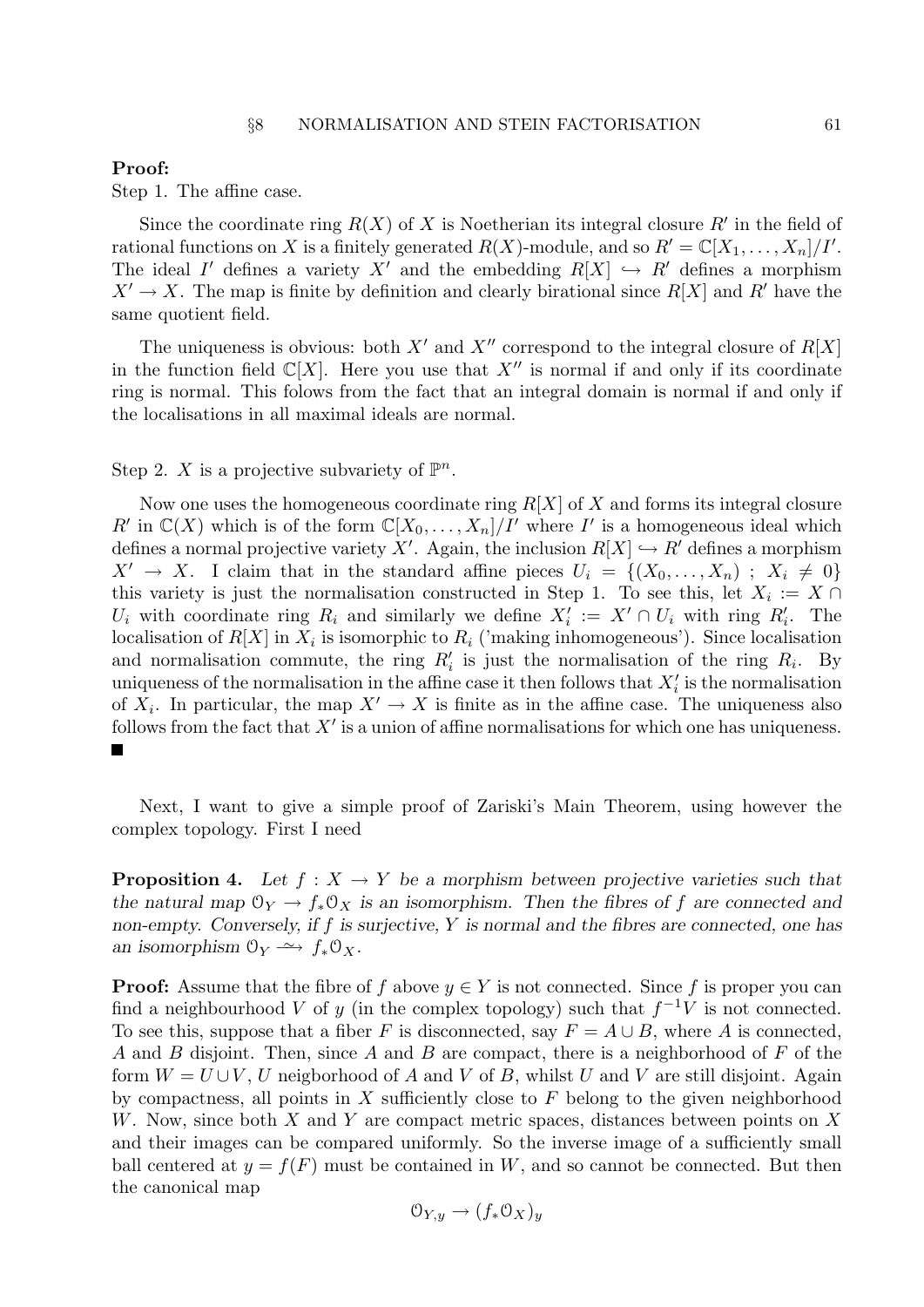cannot be surjective. If the fibre at  $\gamma$  would be empty, this map would not be injective.

For the converse, let  $V \ni y$  be open and connected in the complex topology and let  $g \in O(f^{-1}V)$  be bounded. The function g has the same value on each smooth fibre  $f^{-1}y$ , since such a fibre is connected. So there is a bounded continuous function  $h'$  on an open dense subset V' of V such that  $g = h' \circ f$  on  $f^{-1}V'$ . You can take V' to be the set of the smooth points of V over which f has maximal rank. This means that every point in  $f^{-1}V'$ has a neighbourhood of the form  $U \times V''$  with f the projection onto the second factor. But then, in  $V''$  the function  $h'$  is holomorphic and so h is holomorphic in  $V'$  entirely. In view of the normality of  $V$ , one can extend the bounded function  $h'$  to a holomorphic function  $h$ on V (see [Gr-Re, Chapter 7 §4.2]) and so the natural map  $\mathcal{O}_Y \to f_* \mathcal{O}_X$  is an isomorphism at  $y \in Y$ .

**Corollary 5.** Suppose that  $f : X \to Y$  is a surjective morphism between projective varieties, that Y is normal and that the fibres of f are connected. For any line bundle  $\mathcal L$ on Y there is a natural isomorphism

$$
f^* : \Gamma(Y, \mathcal{L}) \longrightarrow \Gamma(X, f^* \mathcal{L})
$$

given by  $f^*(t) = t \circ f$ .

**Proof:** The map  $f^*$  as given above is clearly injective. To see that it is surjective, invoke the following special case of the Projection Formula.

$$
f_* f^* \mathcal{L} \cong \mathcal{L} \otimes_{\mathcal{O}_Y} f_* \mathcal{O}_X.
$$

Since  $f_* \mathcal{O}_X \cong \mathcal{O}_Y$ , there is a canonical isomorphism

$$
f_*f^*\mathcal{L}\cong \mathcal{L}.
$$

This holds in particular for the global sections so that

$$
\dim \Gamma(X, f^*\mathcal{L}) = \dim \Gamma(Y, f_*f^*\mathcal{L}) = \dim \Gamma(Y, \mathcal{L}).
$$

It follows that  $f^*$  must be surjective.

Corollary 6. (Zariski's Main Theorem) Let Y be a normal projective variety and let  $f: X \to Y$  be a birational morphism. Then f has connected fibres.

**Proof:** By the preceding proposition, one only has to verify that  $f_*\mathcal{O}_X = \mathcal{O}_Y$ . The question is local and so one may assume that Y is affine with coordinate ring  $A := R[Y]$ and  $B := \Gamma(f_* \mathcal{O}_X)$  is a finitely generated A-module (since  $f_* \mathcal{O}_X$  is coherent). Both A and B are integral domains with the same field of fractions  $\mathbb{C}(Y)$  and A is integrally closed. So  $A = B$  and thus  $f_* \mathcal{O}_X = \mathcal{O}_Y$ .

Let me apply this to the situation of general rational map between projective varieties  $f: X-\rightarrow Y$ . Let  $\Gamma_f \subset X \times Y$  be the closure of the graph and let  $p: \Gamma_f \to X$  and  $q: \Gamma_f \to Y$ be the two projections.

**Corollary 7.** Let  $f : X \rightarrow Y$  be a rational map between projective varieties. If X is normal, for every  $x \in X$  the set  $f(x) := q(p^{-1}x)$  is connected.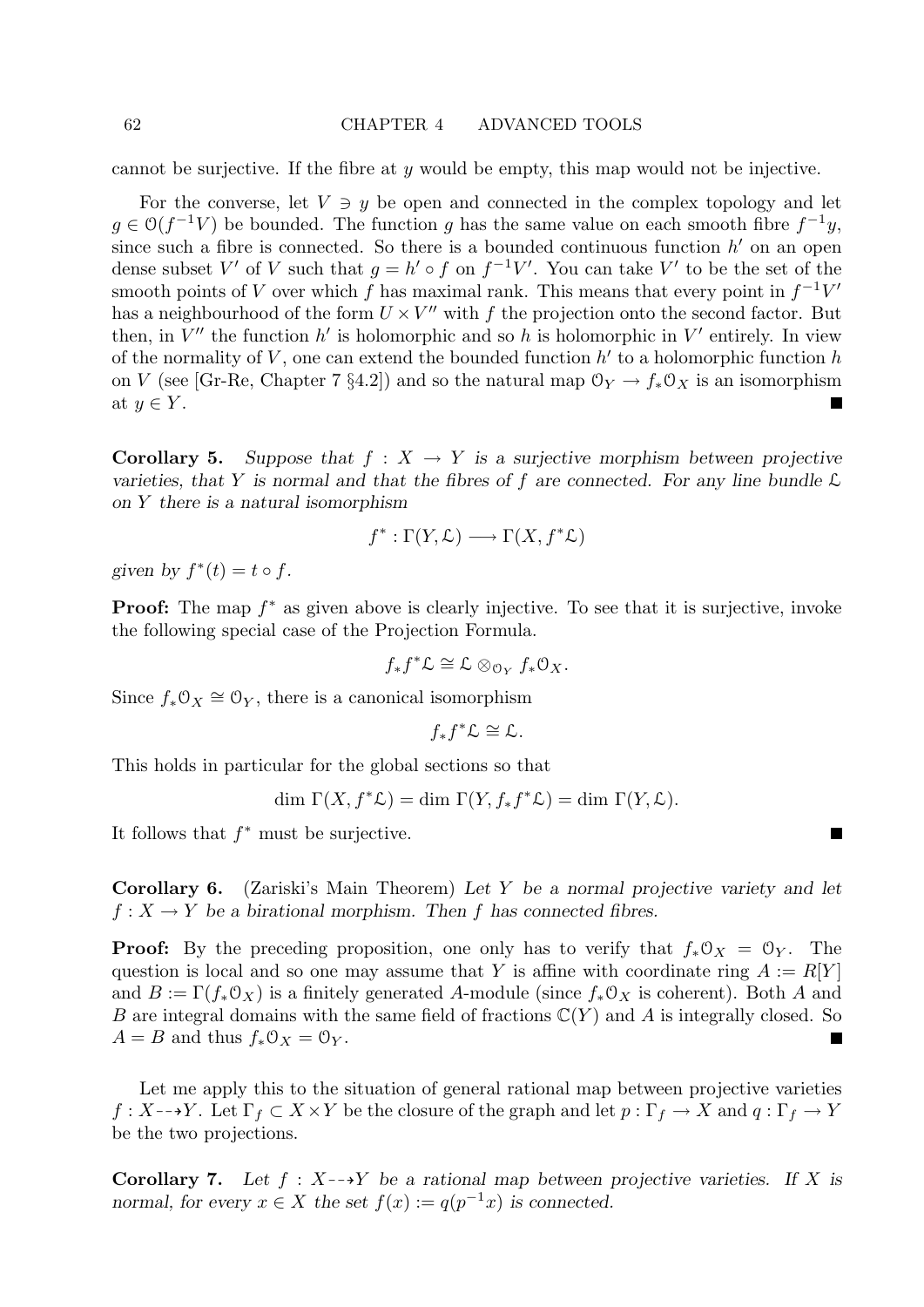**Proof:** The projection  $p$  is a birational morphism to which Zariski's main theorem can be applied. So  $p^{-1}(x)$  and hence its image  $f(x)$  is connected. т

**Corollary 8.** Let  $f : X \to Y$  be a morphism between projective varieties and let  $(X', i)$ , resp.  $(Y', j)$  be the normalisation of X, resp. Y. There exists a morphism  $f' : X' \to Y'$ such that  $j \circ f' = f \circ i$ .

**Proof:** The morphism j is birational, let  $j^{-1}$  be its inverse and define  $f' = j^{-1} \circ f \circ i$ . Clearly,  $j^{-1}(f \circ i)(x)$  is a finite set of points and so  $f'(x) \subset j^{-1}(f \circ i)(x)$  is finite as well. But it is connected by the previous Corollary and so it consists of one point, i.e.  $f'$  is a morphism.

**Theorem 9.** (Stein factorisation) Let  $f : X \to Y$  be a surjective morphism between projective varieties. There exists a variety Y', a finite surjective morphism  $g: Y' \to Y$ and a morphism  $f' : X \to Y'$  with connected fibres such that the following diagram is commutative.



If X is normal, then so is  $Y'$ .

### Proof:

Let Y be projective and let  $L := \mathbb{C}(X)$ , a finite extension of  $\mathbb{C}(Y)$ . As in the proof of the existence of a normalisation, one finds a projective variety Y' with  $\mathbb{C}(Y')$  equal to the algebraic closure of  $\mathbb{C}(Y)$  in L and a finite morphism  $Y' \to Y$ . The variety  $Y'$  is in fact constructed from open affine pieces  $V'$  with coordinate ring equal to the integral closure of  $\mathcal{O}(f^{-1}V)$  in  $\mathbb{C}(Y)$  where V is an open affine piece of Y. In particular,  $\mathcal{O}(Y')$  is canonically isomorphic to  $f_*\mathcal{O}_X$ . This is a coherent sheaf of  $\mathcal{O}_Y$ -algebras and so the natural morphism  $g: Y' \to Y$  is finite. By construction  $f = g \circ f'$  and  $f'_* \mathcal{O}_X = \mathcal{O}_{Y'}$ . So the fibres of f are connected by the previous proposition. Finally, if  $X$  is normal, then so is  $Y'$ . П

**Corollary 10.** Let X and Y be projective varieties and  $f: X \to Y$  a morphism. If Y is normal and the generic fibre of f is connected, then so is every fibre.

**Proof:** The map q appearing in the Stein normalisation must have degree one in this case and hence must be birational. By Zariski's Main Theorem all fibres must consist of one point and so  $g$  is an isomorphism and the map  $f$  must have connected fibres.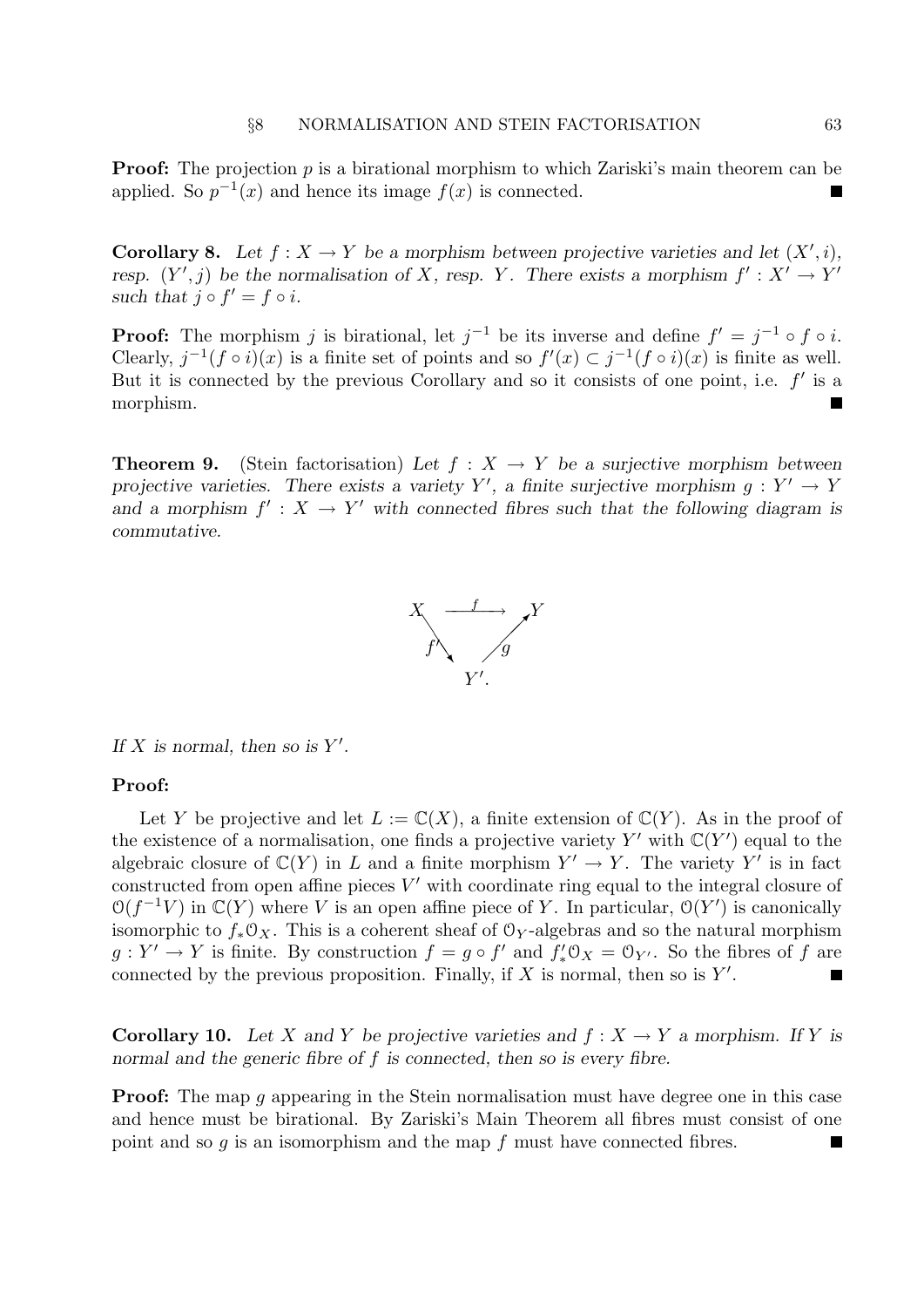# 9. Kodaira-dimensions

Any coarse classification proceeds according to the Kodaira-dimension. Its characterisation by a certain growth-behaviour is essential as well as the fact that the Kodaira dimension does not change under finite unramified coverings. Full proofs of these facts are given,

In this section X is a normal projective variety and  $\mathcal{L} = \mathcal{O}_X(D)$  with D an effective divisor. Associated to D there is the ring

$$
R(X,D) := \oplus_{k \geq 0} H^0(X, \mathcal{L}^{\otimes k})
$$

and its homogeneous field of fractions

$$
Q(X, D) := \{ \frac{s}{t} \; ; \; s, t \in H^0(X, \mathcal{L}^{\otimes k}) \quad k \ge 0 \}.
$$

If D is the hyperplane divisor, one has  $Q(X, D) = \mathbb{C}(X)$ . Its transcendence degree is precisely the dimension of  $X$  (see [Reid, §9]). In general one has:

**Proposition 1.**  $Q(X, D)$  is algebraically closed in  $\mathbb{C}(X)$ . In particular, its transcendence degree is finite and at most equal to dim X.

**Proof:** Assume that  $f \in \mathbb{C}(X)$  satisfies an equation

$$
f^{r} + a_1 f^{r-1} + \ldots + a_r = 0, \quad a_i = \frac{s_i}{t}, \quad s_i, t \in H^0(X, \mathcal{L}^{\otimes k}).
$$

Then  $h := f \cdot t$  is a meromorphic section of  $\mathcal{L}^{\otimes k}$  which satisfies

$$
h^r + s_1 h^{r-1} + \ldots + s_r t^{r-1} = 0
$$

with holomorphic coefficients. Now  $X$  being normal implies that locally at every point  $x \in X$  the section h is in  $\mathcal{O}_{X,x}$ , i.e. h is a regular section of  $\mathcal{L}^{\otimes k}$  and so  $f =$ h t belongs to  $Q(X, D)$ .

**Definition 2.** The D-dimension  $\kappa(D)$  is the transcendence degree of the field  $Q(X, D)$ . In the special case when D is a canonical divisor,  $\kappa(D)$  is called the Kodaira dimension of X and denoted  $\kappa(X)$ .

**Remark 3.** This definition can be extended to cases where D is not effective. If  $H^0(X, \mathcal{L}^{\otimes k}) = 0$  for all  $k \geq 0$  you simply set

$$
\kappa(X,D):=-\infty.
$$

Otherwise you introduce the set  $\mathbb{N}(D) \subset \mathbb{N}$  of natural numbers k for which  $\mathcal{L}^{\otimes k}$  does have sections and restrict the preceding discussion to the rational maps  $\varphi_{\ell,\otimes k}$  for  $k \in \mathbb{N}(D)$ . The definition is then easily modified.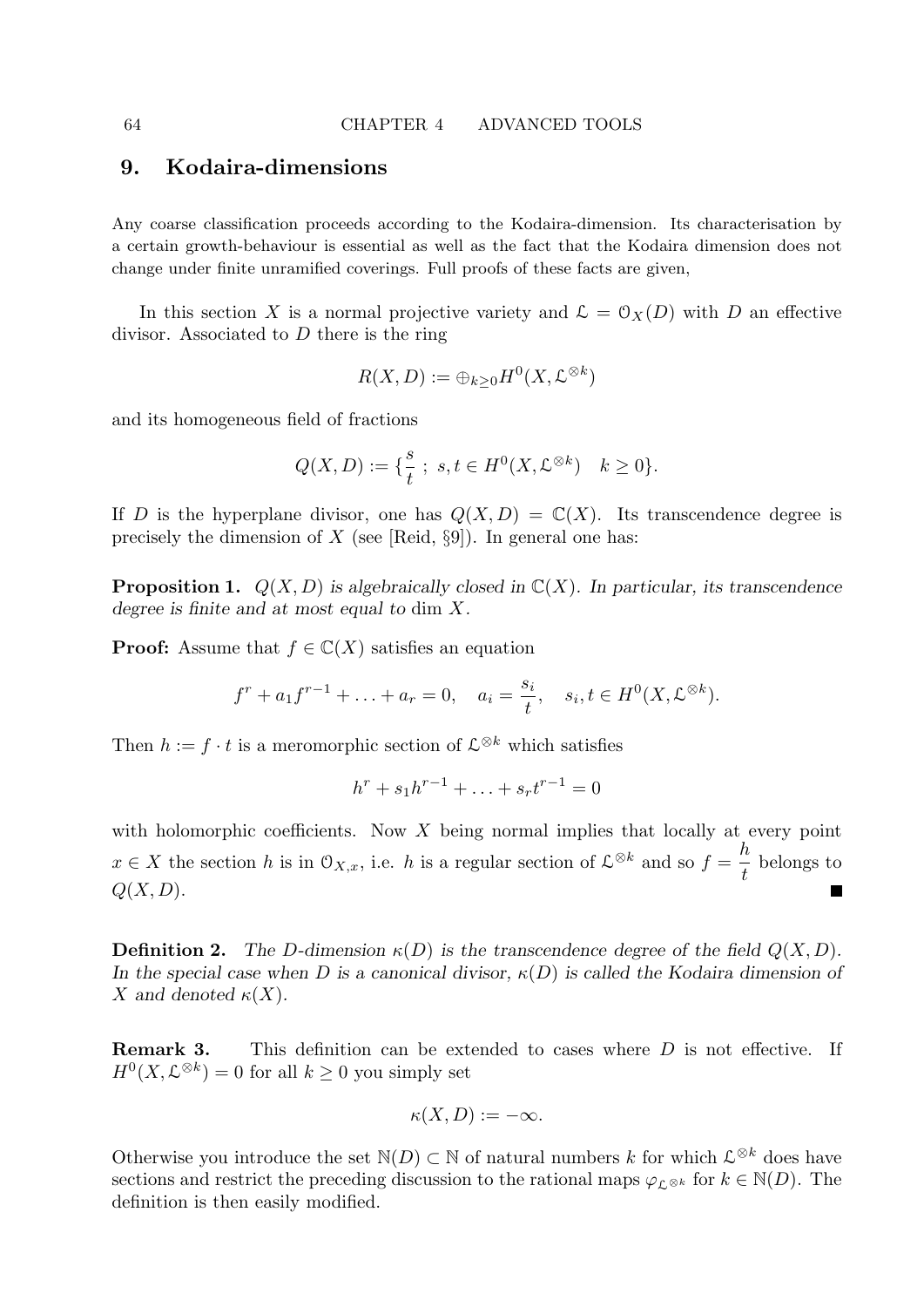#### §9 KODAIRA DIMENSION 65

Let me now relate the field  $Q(X, D)$  to the geometry of the rational maps

$$
\varphi_{\mathcal{L}^{\otimes k}} : X \dashrightarrow \mathbb{P}^{N_k}, \quad N_k + 1 = \dim H^0(\mathcal{L}^{\otimes k}).
$$

Let  $W_k$  be the image of  $\varphi_{\mathcal{L}^{\otimes k}}$ . Recall that this is the closure in  $\mathbb{P}^{N_k}$  of the image of the maximal subset of X on which  $\varphi_{\mathcal{L}^{\otimes k}}$  is a morphism. In terms of a basis  $\{s_0, \ldots, s_{N_k}\}\$ for the sections of  $H^0(X, \mathcal{L}^{\otimes k})$  the function field of  $W_k$  is given by

$$
\mathbb{C}(W_k)=\mathbb{C}(s_1/s_0,s_2/s_0,\ldots,s_{N_k}/s_0).
$$

So the union of these fields is  $Q(X, D)$ .

**Lemma 4.** There is a natural number  $k_0$  with  $\mathbb{C}(W_k) = Q(X, L)$  for all  $k \geq k_0$ .

**Proof:** There are natural embeddings  $H^0(X, \mathcal{L}^k) \subset H^0(X, \mathcal{L}^{k+1})$  which induce embeddings  $\mathbb{C}(W_k) \subset \mathbb{C}(W_{k+1})$ . Their union is  $Q(X, D)$  as observed before. Now the overfield  $\mathbb{C}(X)$  is finitely generated over  $\mathbb{C}$  (this follows from the interpretation of dim  $\mathbb{C} X$  as the transcendence degree of the field extension  $\mathbb{C}(X)/\mathbb{C}$ ) and hence  $Q(X, D)$  is finitely generated over C. So from some  $k_0$  on the sequence of inclusions  $\mathbb{C}(W_k) \subset \mathbb{C}(W_{k+1})$  stabilise and then  $\mathbb{C}(W_k) = Q(X, D)$ .

**Corollary 5.**  $\kappa(X, D) = \max \dim W_k$ .

**Proof:**  $\kappa(X, D)$  is the transcendence degree of the field extension  $Q(X, D)/\mathbb{C}$ . By the previous Lemma  $Q(X, D) = \mathbb{C}(W_k)$  for all  $k \geq k_0$  and so  $\kappa(X, D) = \dim W_k$  for all  $k \geq k_0$ . Г

The fact that  $Q(X, D)$  is algebraically closed in  $\mathbb{C}(X)$  can be translated in terms of the rational maps  $\varphi_{\ell,\otimes k}$  as follows. Let me first assume that the latter map is actually a morphism.

**Proposition 6.** If for some  $k \geq k_0$  the rational map  $\varphi_{\mathcal{L}^{\otimes k}}$  is a morphism, its generic fibre is connected.

**Proof:** Consider the Stein factorisation of  $f := \varphi_{\mathcal{L}} \otimes k : X \to W_k$ , say  $f = g \circ f'$  with  $g: Y \to W_k$  finite and  $f': X \to Y$  connected. There is the inclusion of fields

$$
\mathbb{C}(X) \supset \mathbb{C}(Y) \supset \mathbb{C}(W_k) = \mathbb{Q}(X, D)
$$

and since the last field extension is finite algebraic and  $Q(X, D)$  is algebraically closed in  $\mathbb{C}(X)$ , one must have  $\mathbb{C}(Y) = \mathbb{C}(W_k)$  and so g must in fact be birational. So the fibres of f and  $f'$  are the same generically and in particular, the generic fibre of f is connected.

**Remark 7.** Since Y is normal and since g is also finite, it follows that  $g: Y \to W_k$  is the normalisation of  $W_k$ .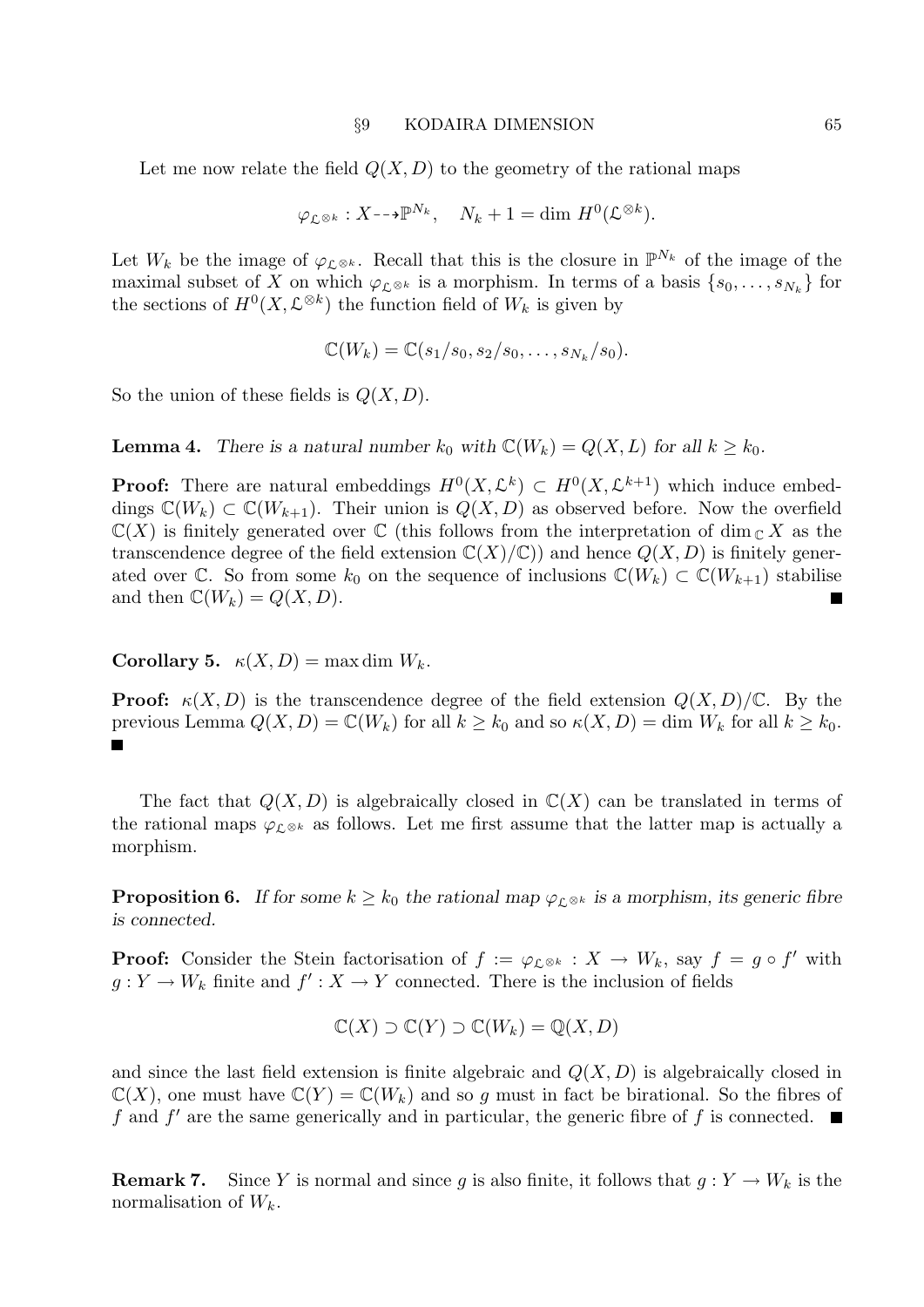The general case needs a little elaboration on the elimination of points of indeterminacy of rational maps given by linear systems. This is a generalisation of the surface case. I won't give all the details, but refer to [Ha, Example 7.17.3] for them. Briefly, if  $s_0, \ldots, s_n$ forms a basis for the sections of a line bundle  $M$  on any projective variety  $X$ , you consider the subsheaf of M generated by these. Only at points where all sections vanish you'll end up in the maximal ideal at that point (after choosing a local trivialisation of M at that point). Now you look at the algebraic set defined by the simultaneous vanishing of all of these sections (more precisely, you look at the 'scheme' defined by them, but you just can think of the equations). This is the base-locus of the linear system defined by M. Now you blow up  $X$  in this base locus. As in the surface case one shows that one obtains a projective variety  $\tilde{X}$  plus morphisms  $\sigma : \tilde{X} \to X$  and  $\tilde{f} : \tilde{X} \to Y$  fitting into a commutative diagram



Next, suppose that X is normal. Then by Theorem 8.6 the fibres of  $\sigma$  are all connected and hence, by Corollary 8.5 for any line bundle  $M$  on  $X$  one has natural isomorphisms

$$
f^*: H^0(X, \mathcal{M}) \longrightarrow H^0(\tilde{X}, \sigma^*\mathcal{M}).
$$

Unfortunately, it is not automatically true that  $\tilde{X}$  is normal again, but you can replace  $\tilde{X}$  by its normalisation. Let me assume this and consider now the case at hand with  $\mathcal{M} = \mathcal{L}^{\otimes k}$ . It follows that I can replace X by another normal variety X' such that  $\varphi_{\mathcal{L}^{\otimes k}}$ lifts to a morphism  $f'_k$  just by lifting the sections. So the preceding proposition just applies to X',  $f'_k$  and so I may assume that the rational map  $\varphi_{\mathcal{L}\otimes k}$  simply is a morphism.

I admit the following simple theorem about the existence of the Hilbert polynomial, see [Ha, Proposition 7.5].

**Theorem** Let X be a projective variety of dimension n. There exists a polynomial  $P_X(t)$ of degree n such that for all sufficienty large k one has

$$
P_X(k) = \dim H^0(X, \mathcal{O}(k))
$$

Next I can state and prove the main result of this section.

**Theorem 8.** (Characterisation of the  $D$ - dimension) Let X be a normal projective variety and let D be an effective divisor on X with D-dimension equal to  $\kappa$ . There exist positive numbers  $\alpha$  and  $\beta$  such that for all sufficiently large k one has

$$
\alpha k^{\kappa} \le \dim H^0(X, \mathcal{O}_X(kD)) \le \beta k^{\kappa}.
$$

.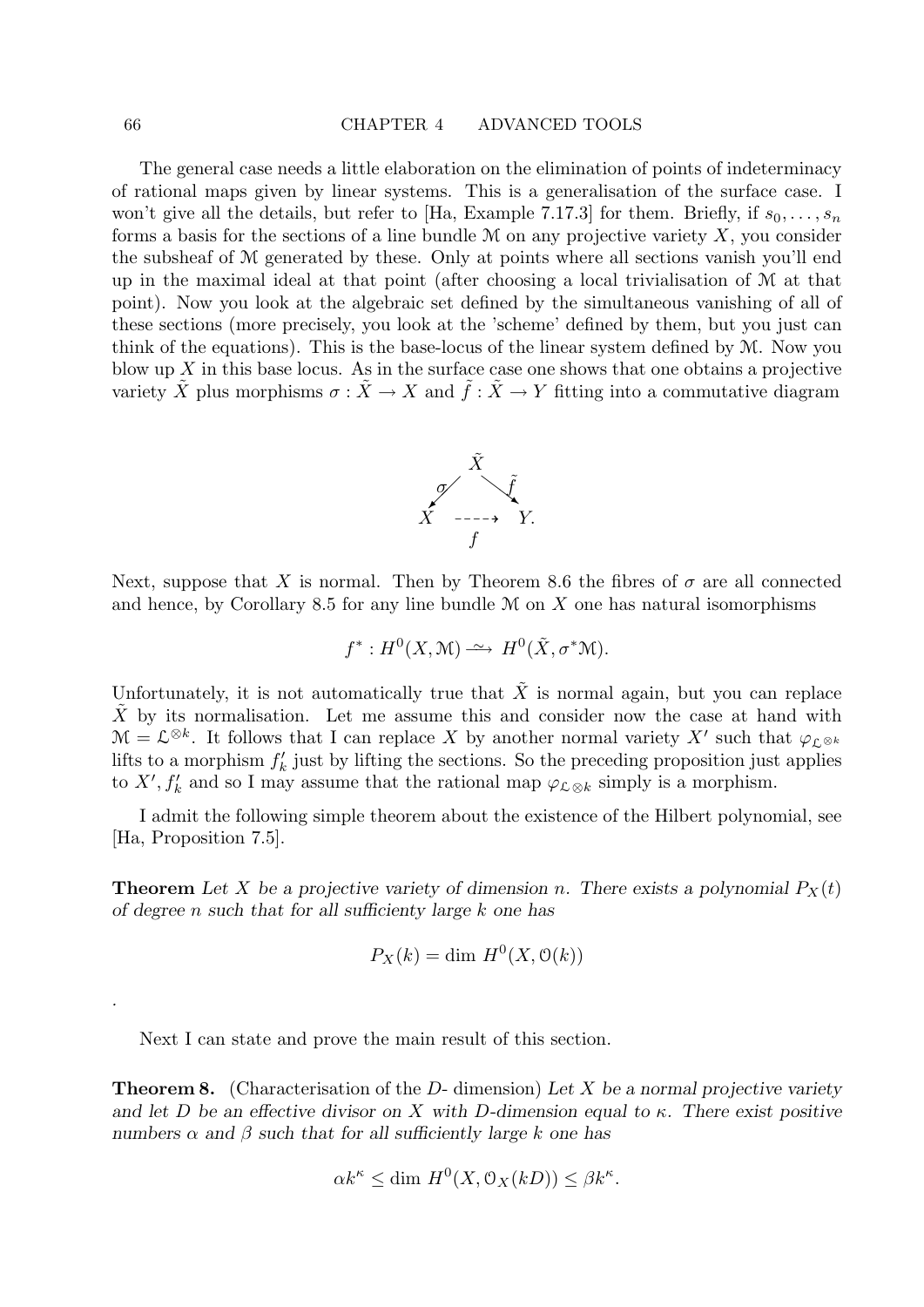**Proof:** As explained before, I may, on replacing D by a suitable multiple of D, assume that the linear system  $|D|$  defines a morphism f of X onto a variety W of dimension  $\kappa(D)$ . So, if F is the fixed part of this system, one has  $D = f^*H + F$  with H a hyperplane section of W. Hence

$$
\dim H^0(kD) = \dim H^0(f^*(kH)) \ge \dim H^0(W, \mathcal{O}(k)) \ge \alpha m^{\kappa},
$$

by the result on Hilbert polynomials quoted before.

Now I need to prove the other inequality. This is a bit more subtle. The subtlety lies in the fact that the fixed part F of  $|D|$  might contain contain components mapping surjectively onto W by  $f$ . Let me first assume that tere are no such components. then  $F$ is entirely contained in the pull back of some divisor  $G$  on  $W$  and so

$$
\dim H^0(\mathcal{O}(kD)) \le \dim H^0(f^*\mathcal{O}(kH + kG)).
$$

Now one may, if necessary, add a very ample divisor to G so that  $H + G$  is very ample and then the result on Hilbert polynomials gives a bound

$$
\dim H^0(f^*\mathcal{O}(kH + kG) \le \beta k^{\kappa}.
$$

The only case left is the case where  $F = F' + F''$  with F' the non-empty maximal divisor in F with  $f(F') = W$ . Obviously  $|D| = |D - F'| + F'$  and I claim that also  $|kD| =$  $|kD - kF'| + kF'$ . If this can be shown, you simply replace D by  $D - F'$  in the preceding argument and you are done.

Now assume that there is some  $E \in |kD| \setminus (|kD - kF'| + kF')$ . Let G be the maximal divisor such that  $kF'$  is not contained in G with the property that  $E \in |kD - G| + G$ . So  $E = E' + G$  and E' passes through some but not all points of F'. Now, since F' is mapped onto W by f, the fibres of f all meet F'. Any point x on E' not on F' such that the fibre of f through x meets F' in y will then have the property that  $f_k(x) \neq f_k(y)$ . Here  $f_k$  is the morphism defined by the system  $|kD|$ 

The generic fibre of f as well as of  $f_k$  (which is obviously contained in the latter) is connected. So, since  $f_k$  is not constant on the generic fibre of  $f_k$ , the latter must be a strictly lower dimensional subvariety of the generic fibre of f. Now, recall the dimension formula

dim  $W_k + \dim$  (generic fibre of  $f_k$ ) = dim X.

This formula then implies that dim  $W_k >$  dim W which is impossible, since W already had maximal dimension  $\kappa$ .  $\overline{\phantom{a}}$ 

The final result treated in this section will be the behaviour of the Kodaira dimension under finite unramified coverings.

**Proposition 9.** Let  $f : X \to Y$  be an unramified covering between smooth projective varieties. Then  $\kappa(X) = \kappa(Y)$ .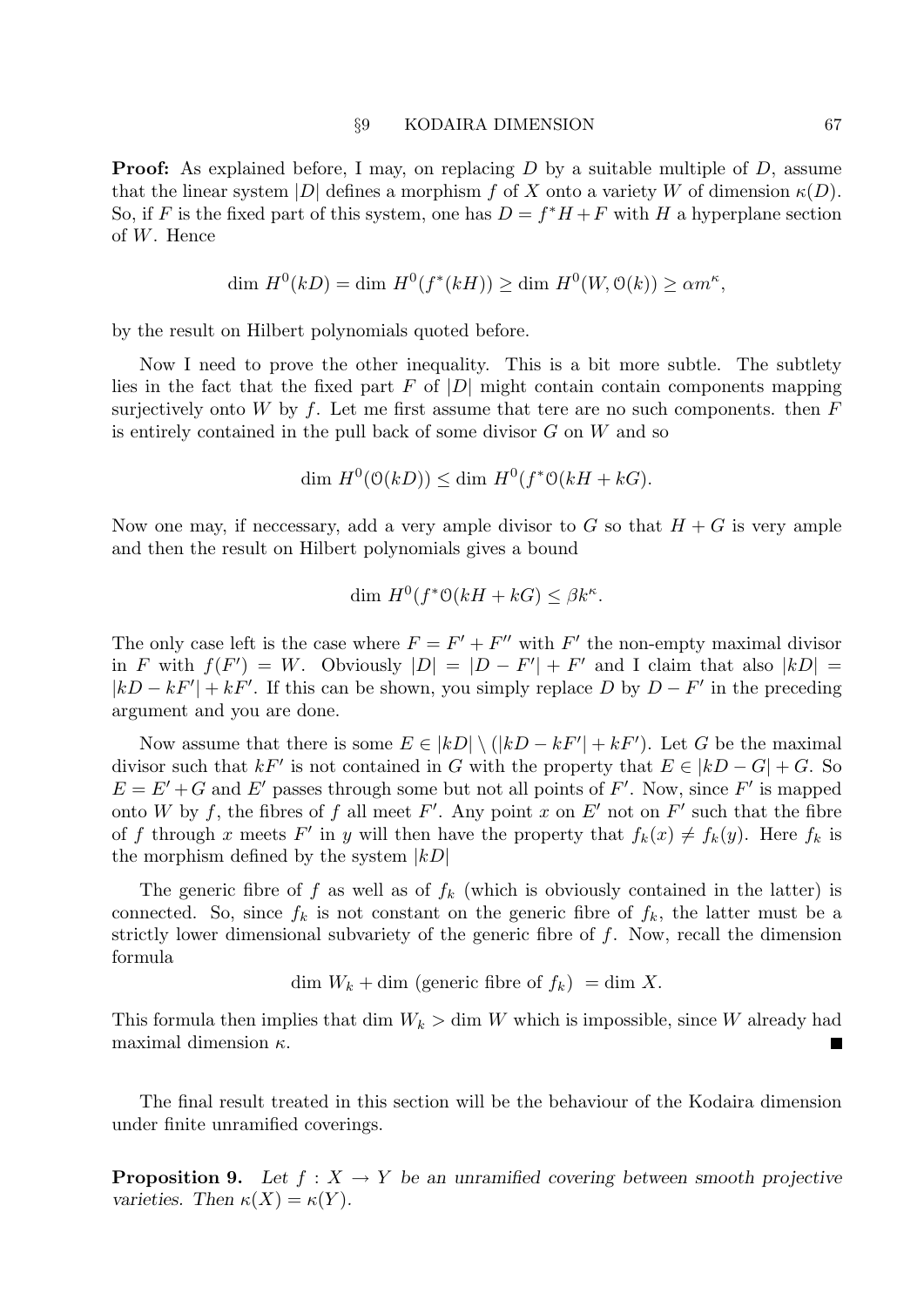**Proof:** Since f is unramified, one has  $K_X = f^*K_Y$ . The result now follows from a more general result, namely that  $\kappa(f^*D) = \kappa(D)$  for any divisor D on Y. Since f is surjective, the induced map

$$
f^*: H^0(Y, \mathcal{O}_Y(kD)) \to H^0(X, \mathcal{O}_X(f^*(kD)))
$$

is injective and one has the inequality

$$
\kappa(f^*D) \ge \kappa(D).
$$

I need to show the reverse inequality. First I reduce to the case that  $f$  is a Galois covering. From the theory of covering spaces one knows that  $f_* : \pi_1(Y) \to \pi_1(X)$  is injective and there is a normal subgroup N of  $\pi_1(X)$  contained in  $f_*(\pi_1(Y))$  such that the quotient  $\pi_1(X)/N$  is a finite group occurring as a group of deck transformations of a Galois covering  $f' : X' \to Y$ which factors over  $f: X \to Y$ . By the preceding inequality one easily reduces to the case of a Galois cover  $f: X \to Y$ , say with group G.

To handle this case, you first observe that the case  $\kappa(f^*D) = -\infty$  is treated by the already known inequality and so you may assume that this D-dimension is nonnegative and you choose a basis  $\{s_0, \ldots, s_n\}$  for  $H^0(X, f^*(kD))$  with k large enough so that

$$
\kappa(f^*D) = \text{transc. deg }\mathbb{C}(s_1/s_0,\ldots,s_n/s_0).
$$

Now you let the group  $G$  (of order  $m$ ) act on the latter field  $L$  and consider the  $G$ -invariant subfield K. I claim that K can be considered as a subfield of the function field of  $W_{km}$ . From this the desired inequality easily follows:

$$
\kappa(f^*D) = \text{transc. deg } L \leq \text{transc. deg } K \leq \text{transc. deg } \mathbb{C}(W_{km}) = \kappa(D).
$$

To prove the claim, consider

$$
\prod_{g \in G} (X - g^*(s_i/s_0)) = X^m + a_1(s_i/s_0)X^{m-1} + \ldots + a_m(s_i/s_0), \quad i = 1, \ldots, n.
$$

Then K is generated over  $\mathbb C$  by  $a_l(s_i/s_0)$   $l = 1, \ldots, m, i = 1, \ldots, n$ . Furthermore,  $t_0 =$  $\prod_{g\in G} g^*(s_0)$  and  $t_0a_l(s_i/s_0)$  define G-invariant holomorphic sections of  $\mathfrak{O}_X(f^*(kmD))$  and hence define sections of  $\mathcal{O}_W(km)$ . So  $a_l(s_i/s_0)$  is a quotient of two sections of  $\mathcal{O}_X(f^*(kmD))$ and hence gives a rational function on  $W_{km}$ . In this way you get a natural embedding of K into the function field of  $W_{km}$  as asserted. Г

### 10. The Albanese torus

The Albanese torus and the Albanese map are universal for maps of a projective manifold to a torus, hence the importance of the Albanese. If the image of the Albanese map is a curve in the Albanese much more can be said and this will be used in the sequel.

Before introducing the Albanese, let me recall briefly a few facts about  $q$ -tori  $T := V/\Gamma$ , where V is any g-dimensional complex vector space and  $\Gamma \subset V$  is a lattice which is of maximal rank (over the reals). The following lemma should be obvious and its proof is left to the reader.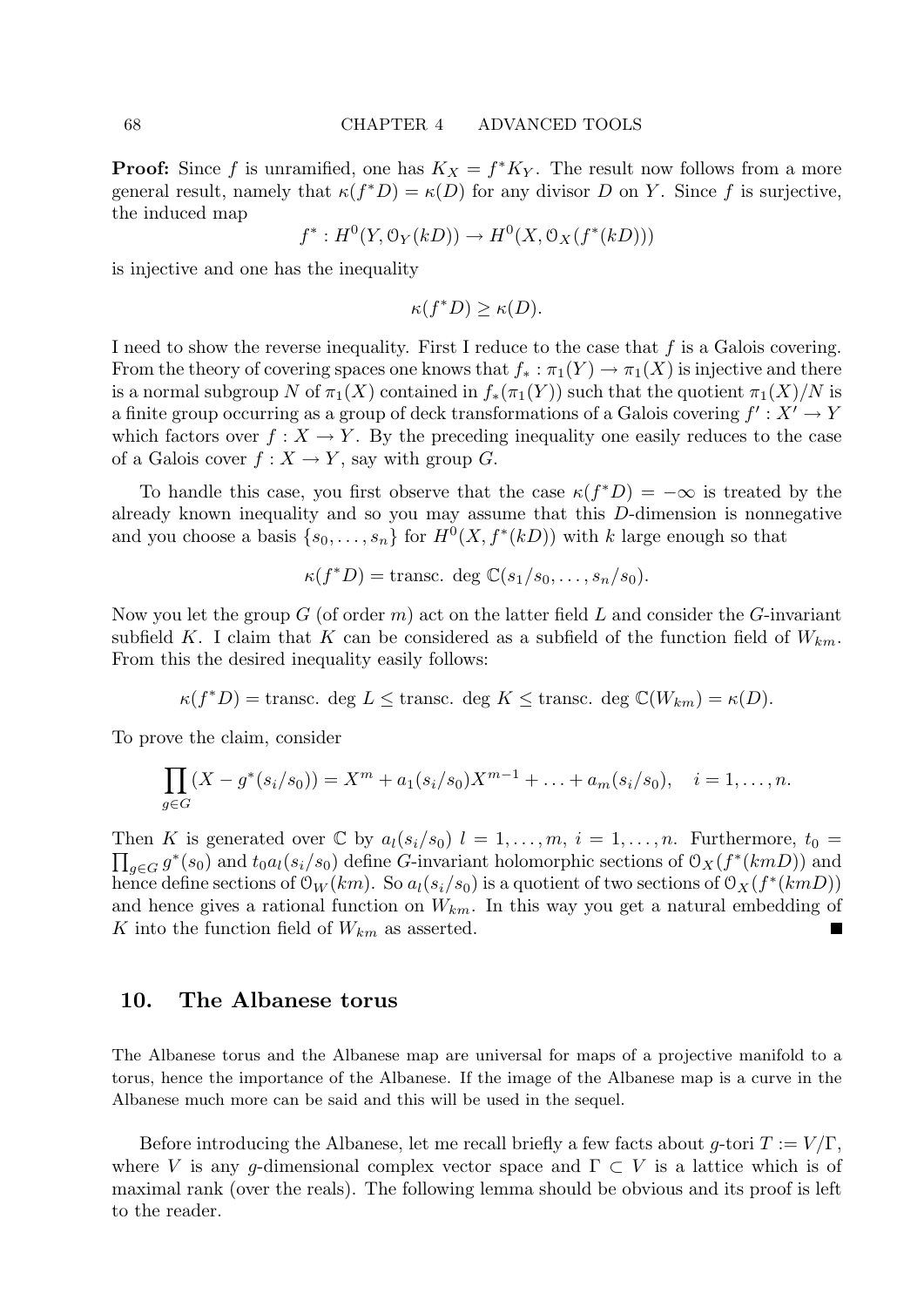Lemma 1. The homomorphism

.

$$
t_T:\Gamma\to H_1(T,\mathbb{Z})
$$

defined by assigning to  $\gamma \in \Gamma$  the homology class of the 1-cycle on T defined by the straight line segment from 0 to  $\gamma$  is an isomorphism. Also the map

$$
\tau_T: V^* \to H^0(T, \Omega^1_T)
$$

which assigns to the functional f on V the one-form  $df$  on T is an isomorphism. Moreover

$$
\int_{t_T(\gamma)} \tau_T(f) = f(\gamma). \tag{2}
$$

Let X be any projective manifold (or, more generally any compact Kähler manifold). The Albanese torus  $\text{Alb}(X)$  can be defined very concretely as follows. Let  $b = b_1(X)$ , the first Betti-number of X. The Hodge decomposition for  $H^1$  reads as follows:  $H^1(X,\mathbb{C}) =$  $H^0(\Omega_X^1) \oplus \overline{H^0(\Omega_X^1)}$ , so that  $b = 2g$  with  $g = \dim H^0(\Omega_X^1)$ . Choose a basis for the space of holomorphic 1-forms  $\{\omega_1,\ldots,\omega_g\}$  and choose a basis  $\{\gamma_1,\ldots,\gamma_{2g}\}$  for  $H_1(X,\mathbb{Z})$  modulo torsion. The  $2g \times g$ -matrix

$$
\begin{pmatrix}\n\int_{\gamma_1} \omega_1 & \cdots & \int_{\gamma_{2g}} \omega_1 \\
\vdots & \ddots & \vdots \\
\int_{\gamma_1} \omega_g & \cdots & \int_{\gamma_{2g}} \omega_g\n\end{pmatrix}
$$

is called the period matrix with respect to the one-forms. The 2g columns are independent over the reals. Indeed, any linear relation between the columns with real coefficients  $a_i$ ,  $i = 1, \ldots, 2g$  implies that  $\sum_i a_i \int_{\gamma_i} \omega = 0$  for all  $\omega \in H^0(\Omega_X^1)$  and hence,  $\sum_i a_i \int_{\gamma_i} \overline{\omega} = 0$ and the Hodge-decomposition then implies that the C-linear functional  $\sum_i a_i \int_{\gamma_i}$  is zero on  $H<sup>1</sup>(X, \mathbb{C})$ . The Kronecker pairing (see Appendix A2.3) between  $H<sup>1</sup>$  and  $H<sub>1</sub>$  with complex coefficients being perfect, this implies that  $\sum_i a_i \gamma_i = 0$  and hence  $a_i = 0$  for all  $i =$  $1, \ldots, 2g$ .

It follows that the columns of the period matrix span a lattice in  $\mathbb{C}^g$  and you can form the quotient g-torus, which by definition is the Albanese torus. More invariantly

$$
\text{Alb}(X) = H^0(\Omega_X^1)^*/\text{ im } H_1(X,\mathbb{Z}),
$$

where  $\gamma \in H_1(X,\mathbb{Z})$  is mapped to the functional on  $H^0(\Omega_X^1)$  given by integration over  $\gamma$ . Fixing a point  $x_0 \in X$  and choosing any path from  $x_0$  to x, integration along this path gives a well defined element  $\alpha(x) \in \text{Alb}(X)$ . This gives then a map, the Albanese map

$$
\alpha: X \to \text{Alb}(X).
$$

This map is holomorphic, as can be seen as follows. Since this is a local matter, one may fix  $x \in X$ , a path  $\gamma$  from  $x_0$  to x and compute  $\alpha$  in a coordinate ball U about x by integrating over  $\gamma$  followed by a straight line segment from x to  $y \in U$ . This gives a well defined map

$$
a: U \to H^0(\Omega^1_X)^*,
$$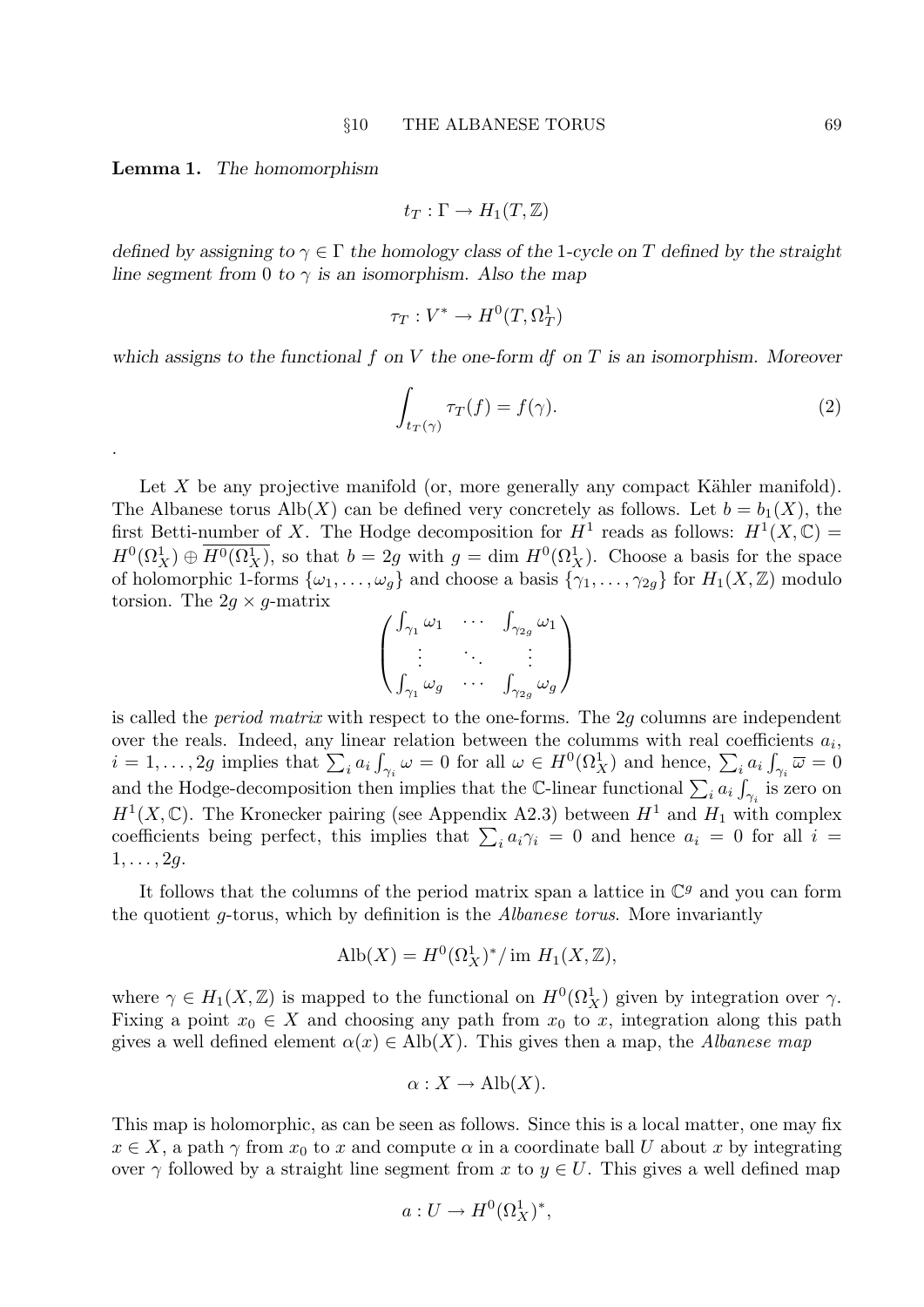which clearly is holomorphic and hence  $\alpha : U \to \text{Alb } X$  is holomorphic, since  $\alpha = q \circ a$ , with  $q: H^0(\Omega_X^1)^* \to Alb(X)$  the projection. Note moreover that

$$
\tau_{\text{Alb }X}^{-1} = \alpha^* : H^0(\Omega_{\text{Alb }X}^1) \xrightarrow{\simeq} H^0(\Omega_X^1).
$$

You see this as follows. Since  $\tau_{\text{Alb X}}$  is an isomorphism, it suffices to prove that  $\alpha^*(\tau_{\text{Alb X}})$  $(\omega)$ ) =  $\omega$  for all holomorphic 1-forms  $\omega$  on X. Pick  $x \in U$ , where U is as before and evaluate the 1-form  $\alpha^* \circ \tau_{\text{Alb } X} \omega$  at  $x \in U$  and get  $a^* \circ q^* (\tau_{\text{Alb } X}(\omega))(x) = a^* d(\langle \omega, - \rangle)(x) =$  $d(\langle \omega, a(x) \rangle) = d(\int_{x_0}^x \omega) = \omega(x)$  and so  $\alpha^*(\tau_{\text{Alb} X} \omega) = \omega$ . Here  $\langle , \rangle$  denotes the pairing between  $H^0(\Omega_X^1)$  and its dual.

The pair (Alb X,  $\alpha$ ) satisfies a universal property with respect to maps  $f: X \to T$  of X to a complex torus: such a map factors uniquely over  $\alpha$ , i.e there is a commutative diagram



and  $\tilde{f}$  is uniquely determined by commutativity of the diagram.

To show this, first look at morphisms between any two tori  $T = V/\Gamma$  and  $T' = V'/\Gamma'$ . A linear map  $H: V \to V'$  which sends the lattice  $\Gamma$  to  $\Gamma'$  induces a morphism  $h: T \to T'$ . Any other morphism is obtained by composing such a map with a translation, as shown by the next lemma.

**Lemma 3.** Any morphism  $h: T = V/\Gamma \rightarrow T' = V'/\Gamma'$  is induced by an affine-linear map  $V \to V'$  which is the composition of a translation by a linear map  $H: V \to V'$  with  $H(\Gamma) \subset \Gamma'$ . Invariantly, the transpose  $H^T$  of H fits into the commutative diagram



**Proof:** By the lifting properties of the universal coverings  $V$  and  $V'$  there exists some holomorphic map  $\bar{h}: V \to V'$  such that  $\bar{h}(v + \gamma) - \bar{h}(v) \in \bar{\Gamma}'$  for all  $v \in V$  and  $\gamma \in \Gamma$ . By continuity,  $\bar{h}(v + \gamma) - \bar{h}(v)$  is independent of v and so all the partial derivatives of  $\bar{h}$  are invariant under translation by  $\Gamma$  and hence define holomorphic functions on T. So they must be constant and  $h(v) = H(v) + a$  constant vector (defining a translation) and H a linear map with  $H(\Gamma) \subset \Gamma'$ . The last assertion should be obvious. П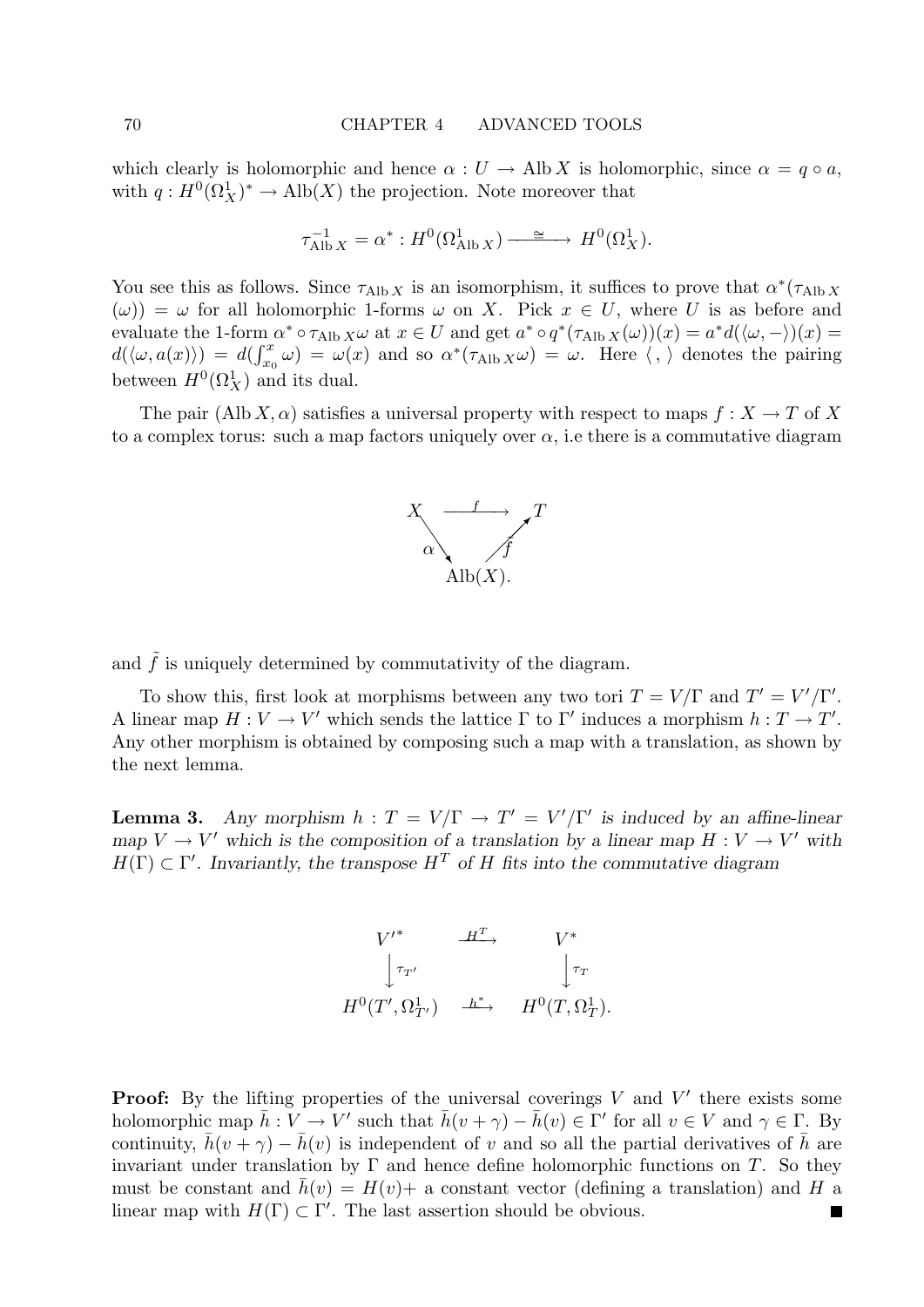Apply this lemma in the situation of the Albanese torus. In this situation, since  $\alpha^*$ is an isomorphism with inverse  $\tau_{\text{Alb X}}$ , the linear map  $g = \tau_{\text{Alb X}} \circ f^* : H^0(T, \Omega^1_T) \to$  $H^0(\text{Alb }X,\Omega^1_{\text{Alb }X})$  makes the diagram



commutative. Now let  $\tilde{F}: H^0(\Omega^1_X)^* \to V$  be defined by the requirement  $\tau_{\text{Alb X}} \circ \tilde{F}^T = g \circ \tau_T$ as suggested by the commutative diagram of the previous lemma. Note that by construction

$$
\tilde{F}^T = f^* \circ \tau_T. \tag{4}
$$

If  $\tilde{F}$  induces a morphism  $\tilde{f}$  : Alb  $X \to T$  between the corresponding tori, by the previous lemma it is unique up to translation, but since  $\tilde{f}(0) = f(x_0)$  it is then is completely determined. Again by the lemma, to prove existence, one only needs to see that  $\tilde{F}$  preserves the lattices. This turns out to be the case, since  $\tilde{F}$  restricted to the image of  $H_1(X,\mathbb{Z})$ in  $H^0(\Omega^1_X)^*$  coincides with the homomorphism induced by f on the first homology group as the following computation shows. Fix  $\gamma \in H_1(X,\mathbb{Z})$  (which is identified with its image in  $H^0(\Omega^1_X)^*$  and  $h \in V^*$ . One has  $\langle h, \tilde{F}\gamma \rangle = \langle \tilde{F}^T h, \gamma \rangle = \langle f^* \tau_T h, \gamma \rangle$  (by (4)) =  $\int_{\gamma} f^* \tau_T h$ (by (2)) =  $\int_{f_*\gamma} \tau T h = \langle h, t_T^{-1} f_* \gamma \rangle$  (again by (2)) and so  $t_T \tilde{F} = f_*$  and hence lattices are preserved.

Example 5. The Albanese of a curve is its Jacobian and the Albanese map is the Abel-Jacobi map. Recall from the theory of Riemann surfaces [G, Chapter V] that the period matrix can always be normalised by taking a symplectic basis for  $H_1(C,\mathbb{Z})$  (see Appendix A2, Example A2.16 1.) and a suitable basis for  $H^0(\Omega_C^1)$  such that the period matrix reads as follows

 $(\mathbb{1}_{q} Z_{q}),$ 

where  $Z$  is a symmetric matrix with positive definite imaginary part. Recall also that these matrices form the so-called Siegel upper halfspace  $\mathfrak{h}_g$ .

Let me now formulate a few useful consequences and additions

- 1. If  $q(X) = 0$  the Albanese reduces to 0 and the universal property of the Albanese implies that any map  $X \to T$  must be constant. This applies e.g. to  $X = \mathbb{P}^n$ .
- 2. Alb  $X$  is the smallest subtorus generated by the image of the Albanese map. Indeed, let  $i : A \subset \text{Alb } X$  be this torus, the universal property shows that there is a morphism  $a: \text{Alb } X \to A$  such that  $i \circ a = \text{Id}$  and from this it follows that  $A = \text{Alb } X$ .
- 3. Functoriality: any morphism  $f: X \to Y$  induces a morphism between the Albanese tori  $a(f)$ : Alb  $X \to$  Alb Y such that the diagram

$$
X\n\begin{array}{ccc}\nX & \xrightarrow{f} & Y \\
\downarrow \alpha_X & & \downarrow \alpha_Y \\
\text{Alb } X & \xrightarrow{a(f)} & \text{Alb } Y\n\end{array}
$$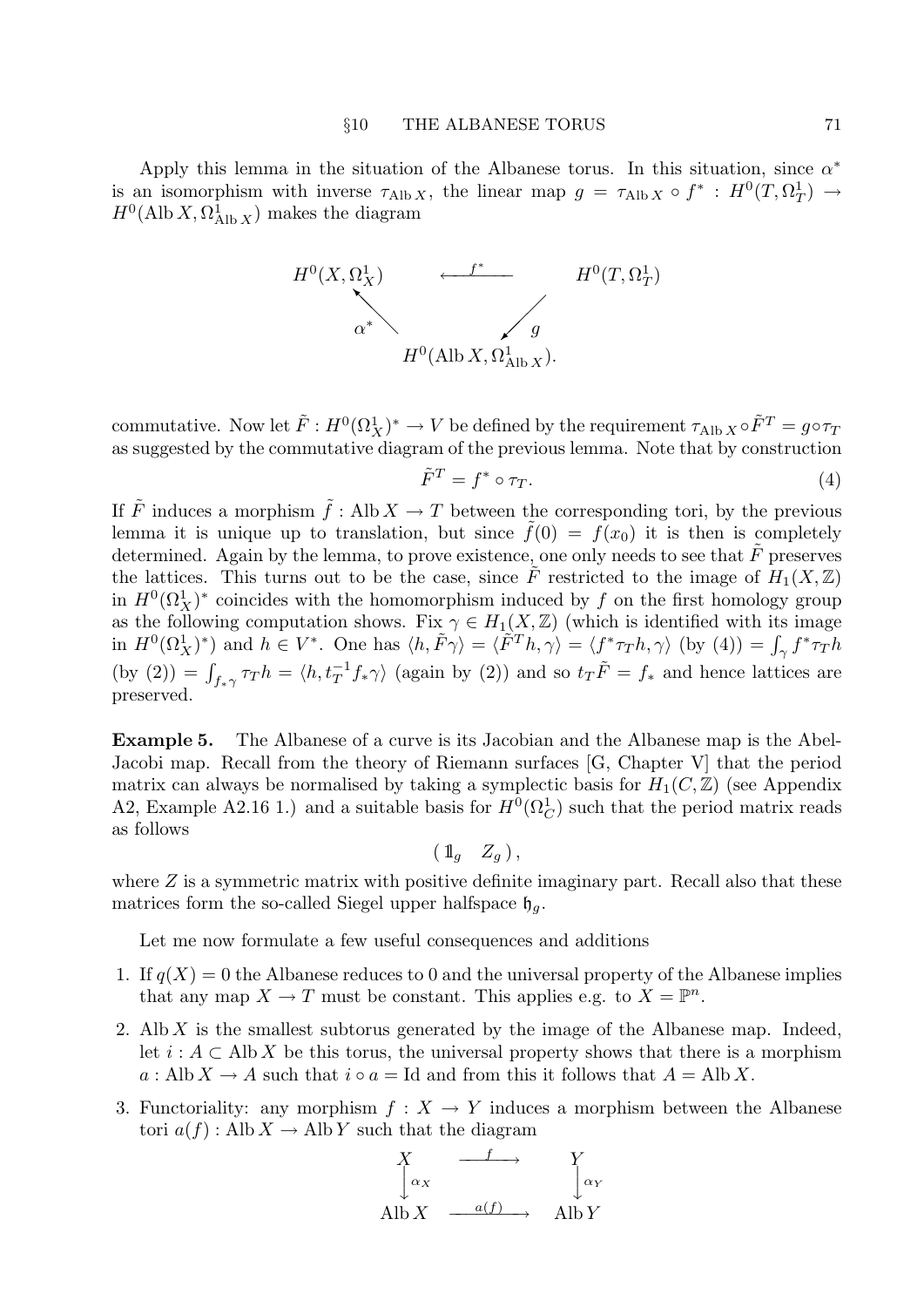is commutative. This should be obvious. Note that in view of the previous remark,  $a(f)$  is surjective if f is surjective.

4. Special case: the image of the Albanese map is a curve.

**Lemma 6.** If the image of the Albanese map  $X \to \text{Alb } X$  is a curve C, the fibres are connected. Moreover, C is smooth and has genus  $q(S)$ .

Proof: Consider the Stein factorisation ( see §9) for the Albanese map.



Since  $X$  is normal,  $Y$  is a normal and hence smooth curve. I want to show that the finite map g in fact gives an immersion into the Albanese. The map  $f$  fits into a commutative diagram



and since f is surjective,  $a(f)$  must be surjective, as remarked before. Moreover since  $a(g) \circ a(f) \circ \alpha = g \circ f = \alpha$ , the universal property of  $\alpha$  implies that  $a(g) \circ a(f) = \text{Id}$  and so, since I already know that  $a(f)$  is surjective, it must be an isomorphism with inverse  $a(g)$ and since the Abel-Jacobi map is an embedding, this then follows for  $g = a(g) \circ \alpha'$ .  $\blacksquare$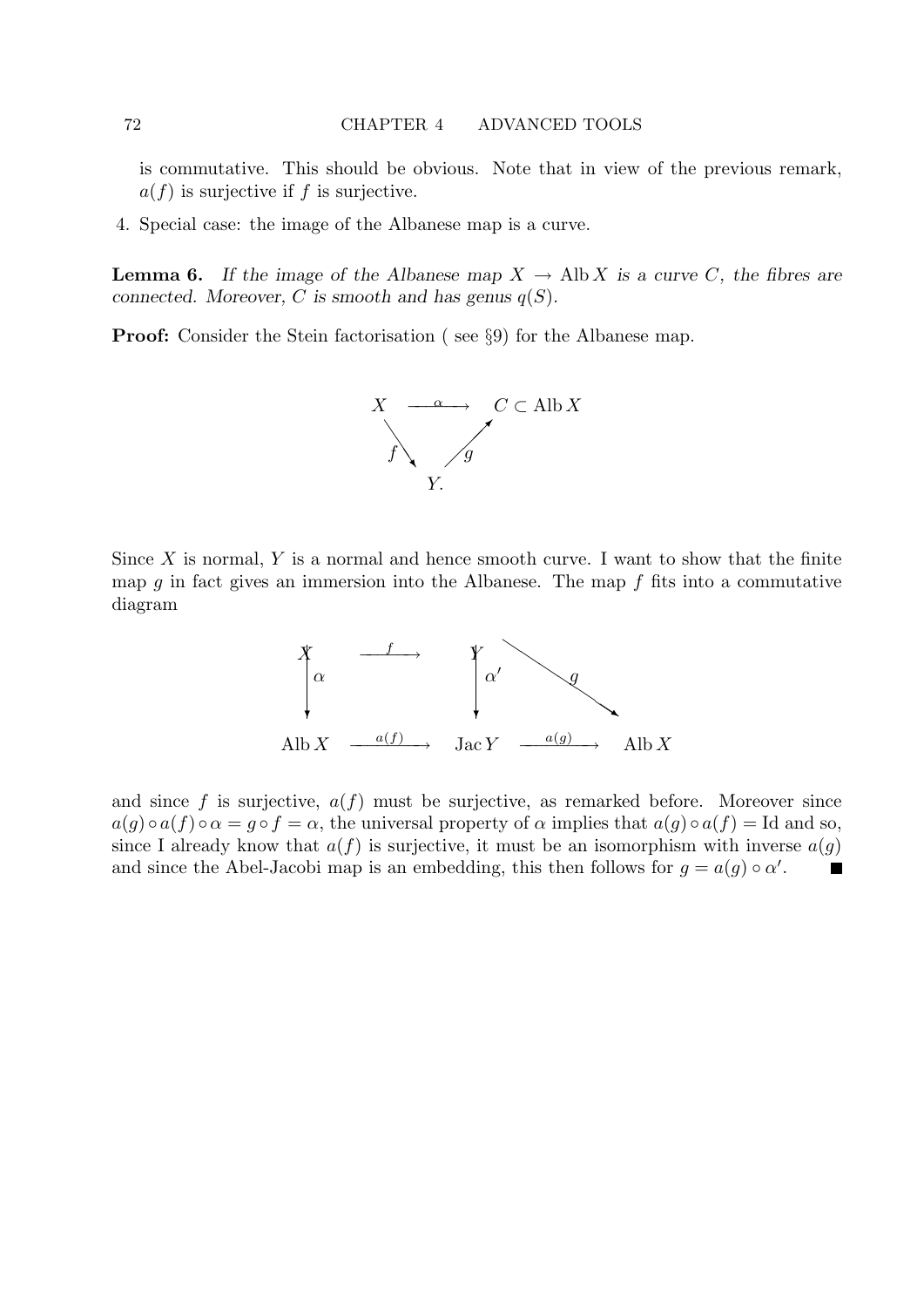# Chapter 5. Divisors on surfaces

# 11. The Picard variety and the Néron-Severi group

I prove the Lefschetz theorem on (1,1)-classes, give a Hodge theoretic proof of the Index Theorem for surfaces, prove Nakai's ampleness criterion and rephrase it in terms of properties of the nef-cone.

Let me recall that by means of the exponential sequence on any projective manifold you get an isomorphism

$$
\operatorname{Pic}^0 M \cong \frac{H^1(M, \mathcal{O}_M)}{\operatorname{im} H^1(M, \mathbb{Z})},
$$

where the map  $H^1(M, \mathbb{Z}) \to H^1(M, \mathbb{O}_M)$  is induced from the inclusion  $\mathbb{Z}_M \to \mathbb{O}_M$ . I want to show how Hodge theory can be used to show that the Picard variety  $Pic^0(M)$  is a torus.

Indeed, the Hodge decomposition (Appendix A3) theorem says that De Rham group  $H^k(M,\mathbb{C})$  decomposes into a direct sum  $H^{k,0}(M)\oplus\cdots\oplus H^{0,k}(M)$ , where  $H^{p,q}(M)$  denotes the group spanned by classes represented by closed forms of type  $(p, q)$ . Furthermore, the groups  $H^{p,q}(M)$  can be computed as the cohomology of the complex of global sections of the Dolbeault resolution of  $\Omega^p$ 

$$
0 \to \Omega^p \to \mathcal{E}^{p,0} \stackrel{\overline{\partial}}{\longrightarrow} \mathcal{E}^{p,1} \stackrel{\overline{\partial}}{\longrightarrow} \cdots
$$

The complex De Rham cohomology can be computed using the De Rham resolution  $\mathcal{E}_M^{\bullet}$ of  $\mathbb{C}_M$ . Sending a complex valued form to its  $(0, q)$ -component defines a homomorphism  $\mathcal{E}^{\bullet} \to \mathcal{E}^{0,\bullet}$  extending the inclusion  $i: \mathbb{C}_M \to \mathcal{O}_M$ . This just means that the  $(0, q+1)$ component of d $\alpha$  is equal to  $\overline{\partial}$  of the  $(0, q)$ -component of  $\alpha$ . Passing to global sections and taking cohomology, one gets

**Lemma 1.** The inclusion  $j : \mathbb{C}_M \to \mathbb{O}_M$  induces the projection  $H^k(M, \mathbb{C}) \to H^{0,k}(M)$ onto the Hodge  $(0, k)$ -component.

**Corollary 2.** The Picard variety  $Pic^0(M)$  is a torus.

**Proof:** Let  $[\alpha] \in H^1(M, \mathbb{C})$  be a class of a  $(1, 0)$ -form  $\alpha$  and assume that  $[\alpha]$  is the image of the class of a real form. Then  $\overline{|\alpha|} = |\alpha|$  and so if such classes are independent over the complex numbers they are also independent over the reals. This holds in particular for the images of a basis for  $H^1(M,\mathbb{Z})$  in  $H^{1,0}$  and so these form a lattice of maximal rank (since  $\operatorname*{rank}H^{1}(M,\mathbb{Z})=\dim_{\mathbb{R}}H^{1,0}).$ П

**Remark 3.** The torus  $Pic^0(M)$  is an algebraic torus. This is a deeper fact which follows from Lefschetz' theory of primitive cohomology. See [G-H, Chapter 2 §6].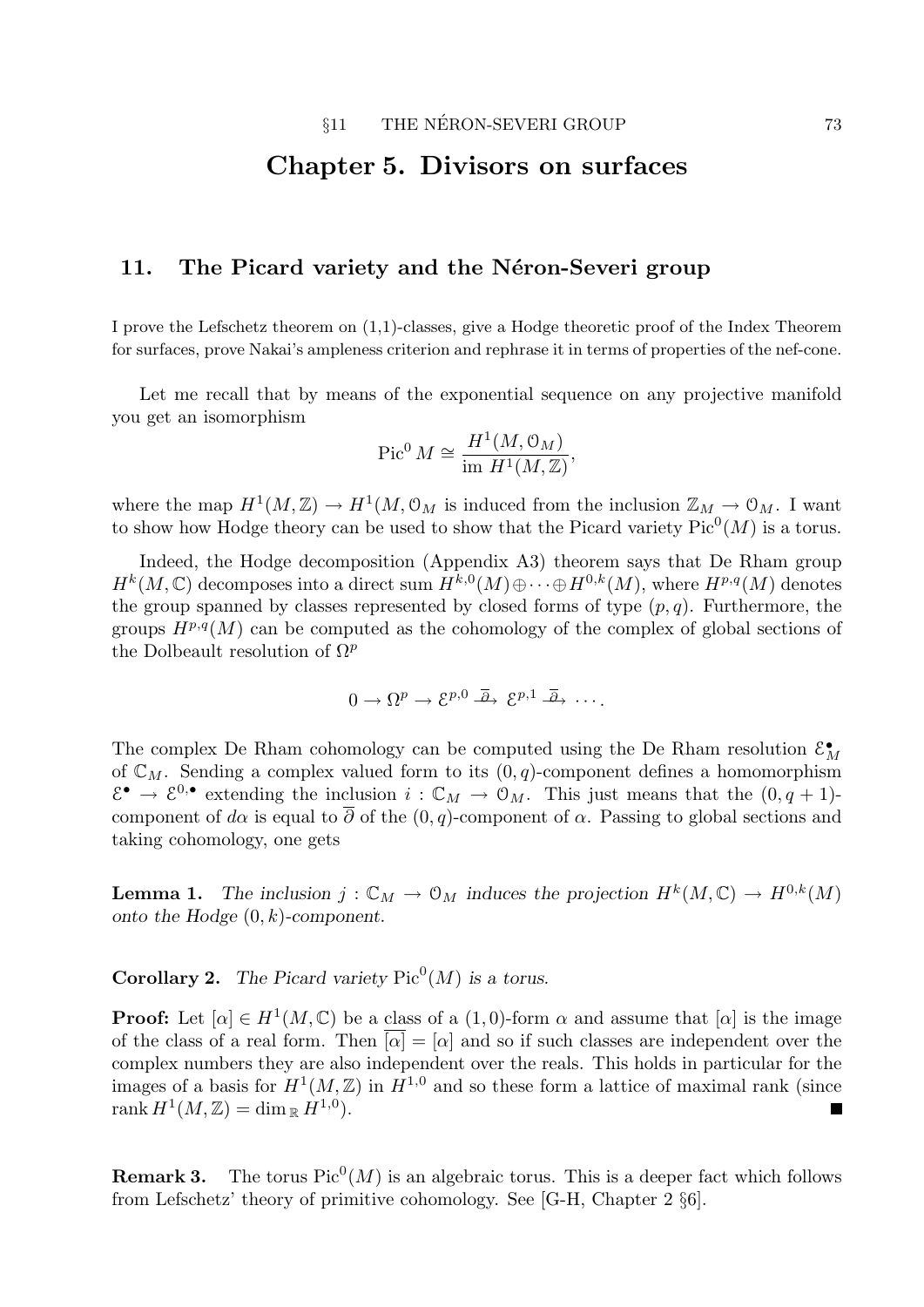The Néron-Severi group NS M of a smooth projective manifold of M is the group of isomorphism classes of divisors modulo homological equivalence, where two divisors are said to be homologically equivalent if they have the same first Chern class. The exponential sequence yields an exact sequence

$$
0 \to \text{NS } M \to H^2(M, \mathbb{Z}) \xrightarrow{k^*} H^2(\mathcal{O}_M).
$$

Now look at the chain of inclusions  $\mathbb{Z}_M \longrightarrow \mathbb{C}_M \longrightarrow \mathbb{O}_M$  inducing the triangle

$$
H^2(M, \mathbb{Z}) \xrightarrow{i^*} H^2(\mathbb{O}_M)
$$
  

$$
i^* \longrightarrow \qquad \qquad f^* \qquad \qquad
$$
  

$$
H^2(M, \mathbb{C})
$$

Every De Rham class [ $\alpha$ ] in the image of  $i^*$  is a class of a real form and hence, if the  $(0, 2)$ component vanishes, the (2, 0)-component is zero as well. This observation in conjunction with the previous lemma shows that the kernel of  $k^*$  consists precisely of the integral classes having type  $(1,1)$  in the de Rham group  $H^2_{DR}(M,\mathbb{C})$ . This is the content of the following theorem which says that the Hodge Conjecture is true for divisors.

**Theorem 4.** (Lefschetz' Theorem on  $(1,1)$ -classes) The Néron-Severi group of a projective manifold consists precisely of the integral classes of Hodge type (1, 1).

The next topic is the intersection form on the Néron-Severi group of a surface  $S$ . I first prove a simple instance of the Hodge-Riemann bilinear relations. Assume that  $S \subset \mathbb{P}^n$ and let  $\omega$  the metric form belonging to the Fubini-Study metric. See Appendix A3. It is a  $(1, 1)$ -form which is pointwise positive definite.

Define

$$
H_{\text{prim}}^2(S, \mathbb{Q}) := \{ [\alpha] \; ; \; [\alpha \wedge \omega] = 0 \} = [\omega]^\perp
$$

leading to the orthogonal direct sum decomposition

 $H^2(S, \mathbb{Q}) = \mathbb{Q} \cdot [\omega] \oplus H^2_{\text{prim}}(S, \mathbb{Q}).$ 

**Theorem 5.** The intersection product is negative definite on  $H_{\text{prim}}^2(S, \mathbb{R}) \cap H^{1,1}$ .

**Proof:** As explained in appendix A.3.2, the Kähler identities imply that wedging with  $\omega$ preserves the primitive forms and so, in the following computation, the use of forms instead of cohomology classes is allowed.

I CLAIM that

for any real (1, 1) form  $\alpha$  with  $\alpha \wedge \omega = 0$  one has  $\alpha \wedge \alpha \leq 0$  with equality if and only if  $\alpha = 0$ .

The theorem then follows from the compatibility of the intersection product and the wedge-product:

$$
\int_{S} \alpha \wedge \beta = [\alpha] \cdot [\beta] \text{ for all closed 2-forms } \alpha, \beta.
$$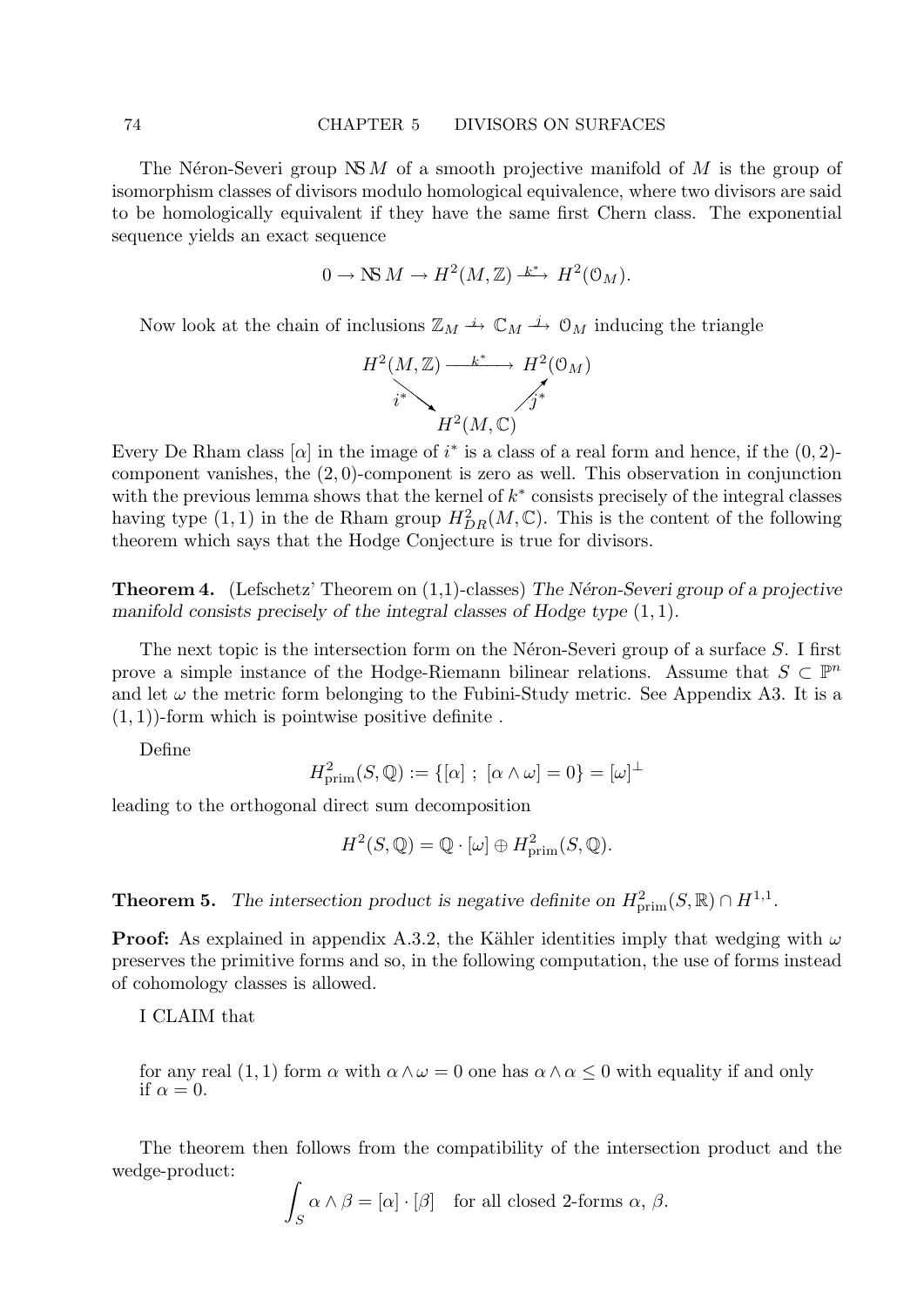To prove the claim let me choose a local  $C^{\infty}$ -trivialisation of the holomorphic cotangent bundle by two 1-forms  $\beta^1$ ,  $\beta^2$  which are everywhere orthonormal with respect to the Kähler form  $\omega$ . Thus

$$
\omega = \frac{i}{2}(\beta^1 \wedge \overline{\beta^1} + \beta^2 \wedge \overline{\beta^2}).
$$

Set

$$
\alpha = \alpha_{1\bar{1}}\beta^1 \wedge \overline{\beta^1} + \alpha_{1\bar{2}}\beta^1 \wedge \overline{\beta^2} + \alpha_{2\bar{1}}\beta^2 \wedge \overline{\beta^1} + \alpha_{2\bar{2}}\beta^2 \wedge \overline{\beta^2}.
$$

The condition that  $\alpha$  is real implies that  $\alpha_{1\bar{1}}$  and  $\alpha_{2\bar{2}}$  are purely imaginary and that  $\alpha_{1\bar{2}} + \overline{\alpha_{2\bar{1}}} = 0$ . The condition that  $\alpha \wedge \omega = 0$  yields  $\alpha_{1\bar{1}} + \alpha_{2\bar{2}} = 0$ . So

$$
\frac{1}{2}\alpha \wedge \alpha = (|\alpha_{1\bar{1}}|^2 + |\alpha_{1\bar{2}}|^2)\beta^1 \wedge \overline{\beta^1} \wedge \beta^2 \wedge \overline{\beta^2}
$$

which is a non-positive multiple of the volume form, and zero precisely when  $\alpha = 0$ . This proves the claim.

Corollary 6. (Algebraic Index Theorem) The intersection pairing restricts non-degenerately on NS S mod torsion and has signature  $(1, \rho - 1)$ , where  $\rho = \text{rank NS } S$  is the Picard number.

**Proof:** Note that  $[\omega] \cdot [\omega] > 0$ . Since by the theorem the intersection product is negative on  $[\omega]^{\perp}$ , the primitive part of the cohomology, the signature is  $(1, h^{1,1} - 1)$  on  $H^{1,1}$ . So it either restricts non-degenerately with the stated signature or it is semi-negative (with rank one annihilator) on the N´eron-Severi group. Since the latter always contains the class of an ample divisor this last possibility is excluded.

**Remark 7.** It follows that two divisors  $D$  and  $D'$  are torsion equivalent, i.e. homologically equivalent up to torsion if and only if they are *numerically equivalent*, i.e.  $c_1(D) = c_1(D')$  mod torsion if and only if  $(D, E) = (D', E)$  for all divisors E.

Remark 8. A very useful alternative formulation of the Algebraic Index Theorem runs as follows

If D is a divisor with  $(D, D) > 0$  and  $(C, D) = 0$  then  $(C, C) < 0$  with equality if and only if  $C$  is numerically equivalent to zero.

Remark 9. The preceding theorem is just a special case of the Lefschetz-decomposition theorem valid for the cohomology of any Kähler manifold. See [We, Chapt. V, sect.  $6$ ].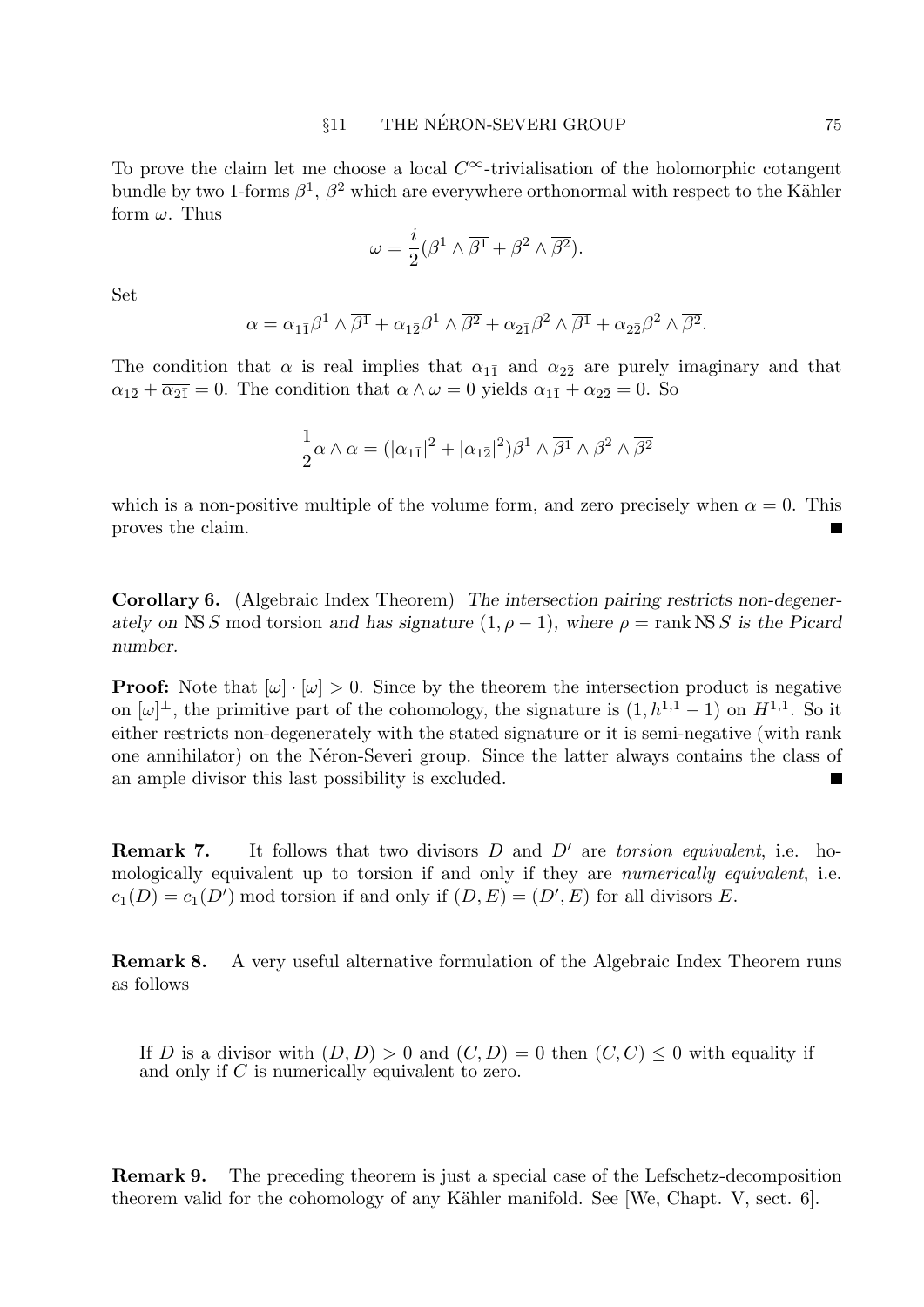From the Algebraic Index Theorem it follows that the intersection pairing on the real vector space  $N_{\mathbb{R}}(S) := \text{NS } S \otimes \mathbb{R}$  has signature  $(1, \rho - 1)$ . Such quadratic forms have special properties. There is the *light cone*  $x \cdot x = 0$  with disconnected interior  $C^+(S) \amalg -C^+(S)$  ${x \in N_{\mathbb{R}}(S)$ ;  $x \cdot x > 0}$ . Each connected part is convex.

Recall that the dual of a cone  $C$  in a real vector space  $V$  with non-degenerate product is the cone

$$
C^{\vee} := \{ y \in V \; ; \; y \cdot x \ge 0 \quad \text{for all } x \in C \}.
$$

If  $x \neq 0$  is on the light cone and in the closure of  $C^+(S)$ , the dual of the half-ray  $\mathbb{R}_{\geq 0} \cdot x$  is the half-space bounded by the hyperplane through this ray, tangent to the light cone and containing  $C^+(S)$ . The intersection of all such half spaces is the closure of  $C^+(S)$ . Using convexity it follows that the closed cone  $C^+(S)$  is self dual.

To study divisors inside the light cone, one uses Riemann-Roch.

**Proposition 10.** If for a divisor D on a surface one has  $(D, D) > 0$ , then  $(D, H) \neq 0$ for any ample divisor H. If  $(D, H) > 0$  some positive multiple of D is effective and if  $(D, H) < 0$ , some negative multiple of D is effective.

Proof: The first assertion follows from the Algebraic Index Theorem.

The Riemann-Roch inequality shows that  $h^0(mD) + h^0(-mD + K_S) \geq \frac{1}{2}m^2(D, D) +$ linear term in m. If  $(D, H) > 0$ , there can be no divisor in  $|-mD + K_S|$  for m large and so  $|mD|$  must contain effective divisors for m large enough. The proof of the second assertion is similar.

Since the effective divisors are all on the same side of the hyperplane defined by an ample divisor it follows from the preceding proposition that only one component of the interior of the light cone can contain effective divisors. Let me once and for all choose it to be  $C^+(S)$ . Let me also speak of Q-*divisors* as a formal linear combination of irreducible curves with rational coefficients. Similarly one can speak of Q-divisor classes, the rational points in  $NS(S) \otimes \mathbb{R}$ . Such a class is called *effective* if a positive multiple can be represented by an effective divisor. Explicitly, a  $\mathbb{O}-$  divisor class  $[D]$  is effective if and only if there is an integer  $n > 0$  such that there is an effective divisor numerically equivalent to  $nD$ . From the preceding Proposition it follows that for divisors with positive self-intersection in this definition one can replace "numerically equivalent" by "linearly equivalent", i.e. effectivity is a numerical property for divisors with positive self-intersection.

The preceding theorem now can be conveniently reformulated as follows.

**Corollary 11.** The rational points in  $C^+(S)$  are effective Q-divisors.

In general, there are more effective divisors in  $NS S$  spanning a convex cone Ef S in the real vector space spanned by divisors.

Let me consider the dual cone

$$
\text{Nef } S := \text{Ef } S_{\vee} = \{ x \in \mathbb{N}_{\mathbb{R}}(S) \; ; \; x \cdot e \ge 0 \quad \forall e \in \text{Ef } S \}.
$$

Its rational points are the classes of what are called nef-divisors ("numerically effective divisors").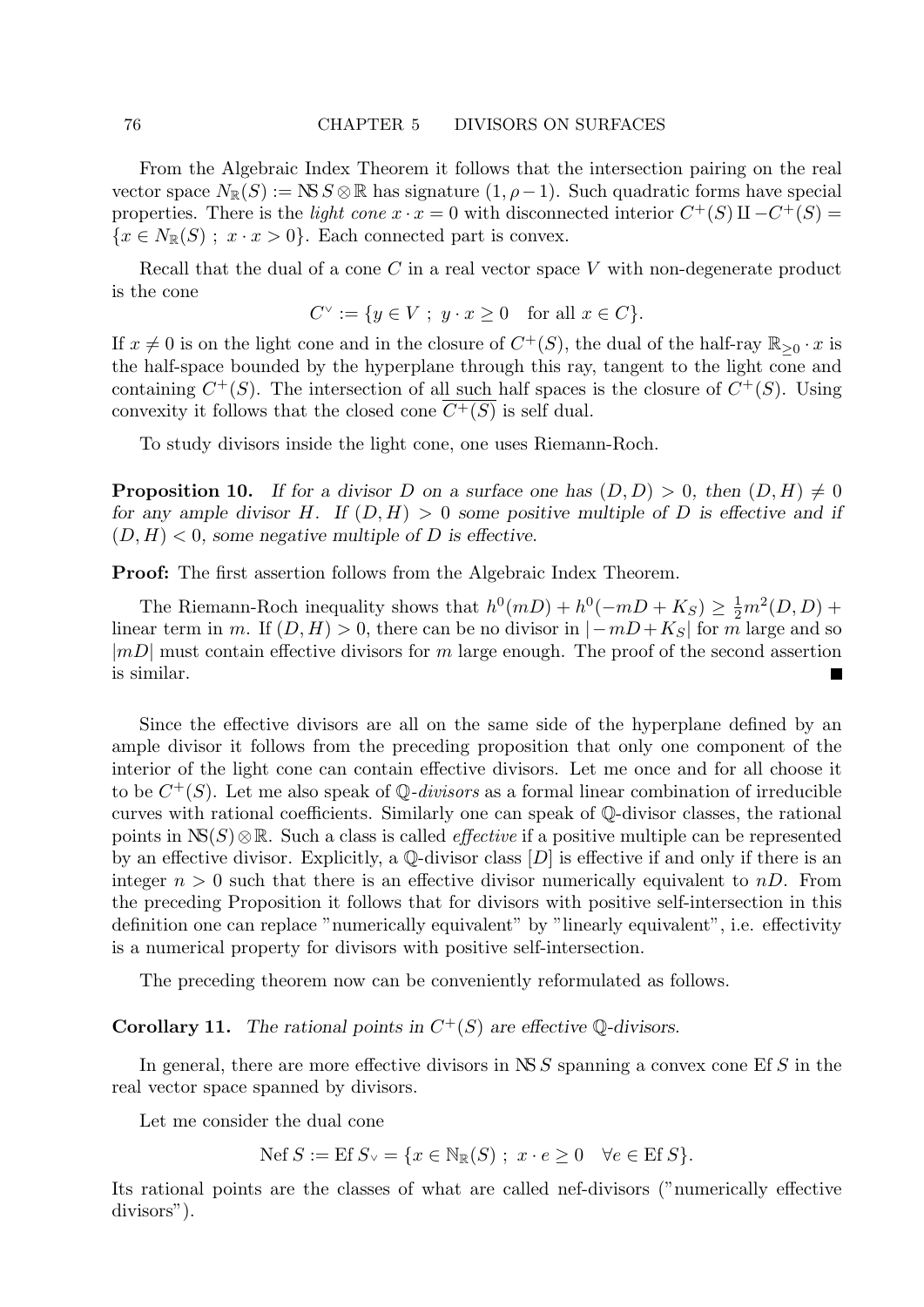**Definition** A divisor D is nef if  $(D, C) > 0$  for all irreducible curves C.

The cone Nef S therefore is called the *nef-cone*.

**Observation 12.** If for a divisor D one has  $(D, C) \geq 0$  for all irreducible curves C then  $(D, D) \geq 0.$ 

**Proof:** One has Nef  $S = \text{Ef } S \vee \subset C^+(S) \vee \subset \overline{C^+(S)}$ . So  $(D, D) \geq 0$  as desired.

Next, let me study the ample divisors. The following technical lemma plays an important role in the proof of the Nakai-moishezon Criterion, which will be treated shortly.

**Lemma 13.** Suppose that  $C = A + B$  is the sum of two effective divisors on a manifold M. There is an exact sequence of coherent sheaves on M:

$$
0 \to \mathcal{O}_A(-B) \to \mathcal{O}_C \longrightarrow^{\text{restriction}} \mathcal{O}_B \to 0.
$$

For a proof see Problem 1.

**Theorem 14.** (Nakai-Moishezon) A divisor D on a surface S is ample if and only if  $(D, D) > 0$  and  $(D, C) > 0$  for all irreducible curves C.

**Proof:** Let H be a very ample line bundle. Since  $(D, H) > 0$  and  $(D, D) > 0$  by Proposition 11.10 a multiple of  $D$  is effective. By replacing  $D$  by this multiple one may assume that D is effective. Let me now show that by induction  $H^1(D', \mathcal{O}(n)) = 0$  for all divisors D' supported on D and all n sufficiently large. If D' is irreducible and  $\nu : D'' \to D'$  its normalisation, one has  $H^1(D', \mathcal{O}(n)) = H^1(D'', \nu^*(\mathcal{O}(n))$ . Since deg  $\nu^*(\mathcal{O}(n)) = n(D, D')$ and  $(D', D) > 0$  by assumption, for all n large enough you have indeed  $H^1(D', \mathcal{O}(n)) = 0$ . If D is irreducible one is ready. Otherwise, you write  $D' = D'' + R$  for some effective divisor R and irreducible  $D''$ . Consider the cohomology sequence associated to the sequence of the previous lemma:

$$
\ldots \to H^1(\mathcal{O}_{D''}(nD - R)) \to H^1(\mathcal{O}_{D'}(nD)) \to H^1(\mathcal{O}_R(nD)) \to \ldots
$$

The first term is zero for  $n \geq n_0$  by a similar argument as the argument for irreducible D' while the third term is zero for  $n > n_1$  by induction on the number of components (counted with multiplicity) in D'. So the middle term is zero for  $n > \max\{n_0, n_1\}$ . Now one considers the exact cohomology sequence associated to

$$
0 \to \mathcal{O}_S((n-1)D) \to \mathcal{O}_S(nD) \to \mathcal{O}_D(nD) \to 0.
$$

Let me look at the portion

$$
H^{0}(S, \mathcal{O}(nD)) \to H^{0}(D, \mathcal{O}(nD)) \to H^{1}(S, \mathcal{O}((n-1)D)) \to
$$
  

$$
\to H^{1}(S, \mathcal{O}(nD)) \to H^{1}(D, \mathcal{O}_{D}(nD)) \to \dots
$$

By the previous vanishing result, one finds for all large enough  $n$ :

$$
\dim H^1(S, \mathcal{O}(nD)) \le \dim H^1(S, \mathcal{O}((n-1)D)).
$$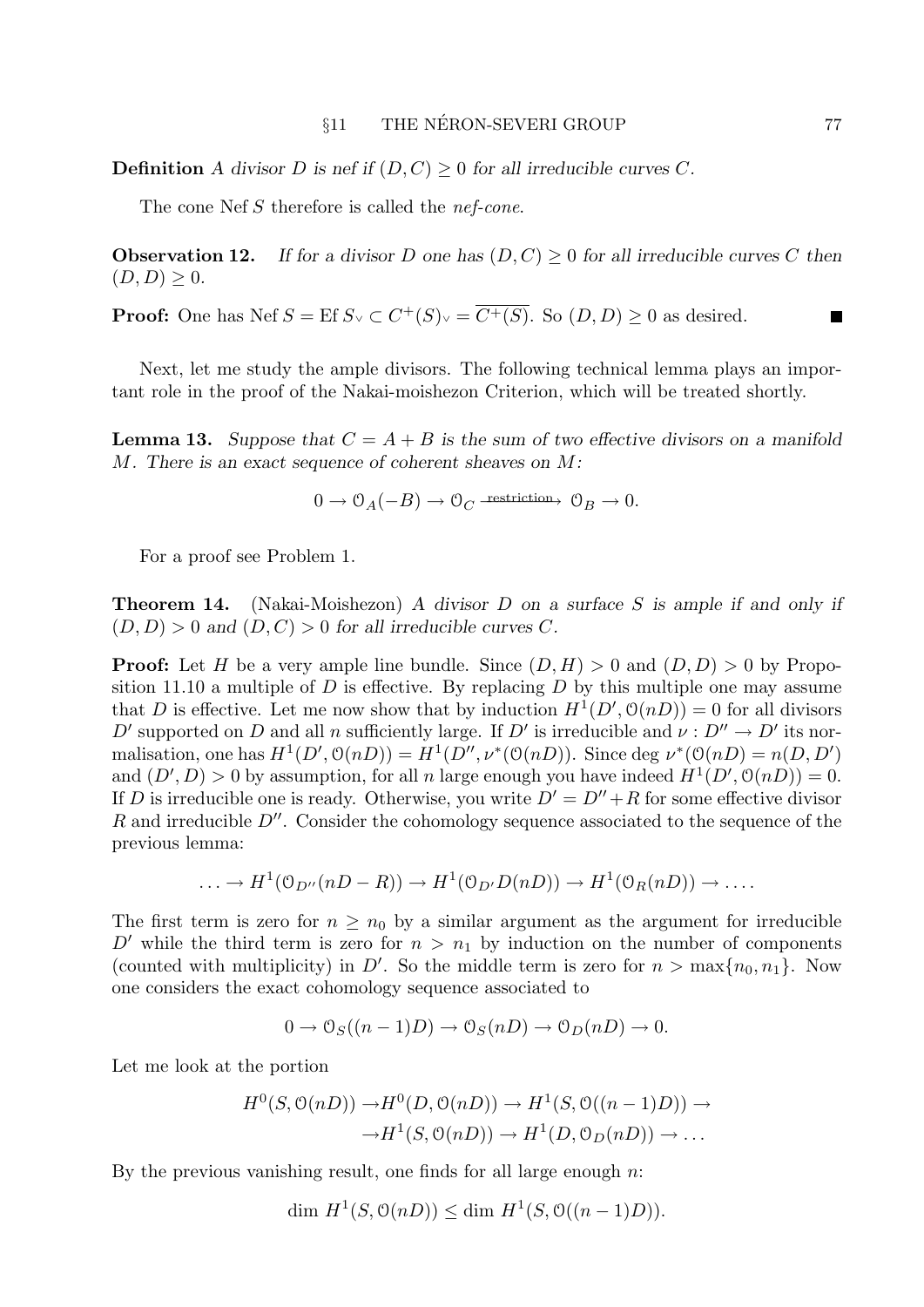But since all these spaces are finite dimensional, their dimensions must eventually stabilise and then the map

$$
H^0(S, \mathcal{O}(nD)) \to H^0(D, \mathcal{O}(nD))
$$

becomes surjective. Now one can show, again by induction on the number of components of D', that  $\mathcal{O}_{D'}(n)$  is globally generated by its sections if n is large enough. Surjectivity of the preceding map then implies that  $\mathcal{O}(n)$  is generated by its sections along points of D. Now, since D is effective,  $\mathcal{O}_S(D)$  has a section vanishing exactly along D and so  $\mathcal{O}_S(n)$  is also generated by sections away from D.

It follows that  $O(nD)$  defines a morphism

$$
f: S \to \mathbb{P}^n
$$

and I claim that  $f$  is a finite morphism. Indeed, if  $C$  is a curve which is mapped to a point, you take a hyperplane L in  $\mathbb{P}^n$  missing this point and so  $(C, L) = (C, nD) = 0$  contradicting our assumptions. Now let me recall Lemma 4.24 which implies that  $f^*O_{\mathbb{P}^n}(1) = O_S(nD)$ is ample.

**Proposition 15.** L is ample if and only if  $(c_1(L), c) > 0$  for all  $c \in \overline{Efs} \setminus \{0\}$ 

**Proof:** If L is ample,  $(L, D) > 0$  for all effective divisors D and so  $(c_1(L), c) \geq 0$  for all c in the closure of the effective cone. If  $(c_1(L), c) = 0$  for some c in this closure and  $c \neq 0$ one can find an effective  $C' \in Pic(S)$  with  $(c, c_1(C')) < 0$  and then  $(c_1(L^{\otimes n} \otimes C'), c) < 0$ . On the other hand  $L^{\otimes n} \otimes C'$  will be ample for n large enough by Nakai-Moishezon (for at worst finitely many of components D of C' you will have  $(D, C') < 0$  and these can be taken care of by making n large enough). This is a contradiction and so  $(c_1L), c$  > 0.

Conversely, by the Nakai-Moishezon criterion, one only has to show that  $(L, L) > 0$ . Fix some ample line bundle H and consider the function  $f(c) = (c_1(L), c)/(H, c)$  which is constant under homotheties and so to study its values one can restrict to the (compact) closure of Ef S in the unit ball with respect to some metric on the real vector space  $N_{\mathbb{R}}(S)$ . It has a positive (rational) maximum  $\epsilon$  and so  $(L-\frac{1}{2})$  $\frac{1}{2} \epsilon H, c$  > 0 for all  $c \in \text{Ef } S$  and in particular  $L-\frac{1}{2}$  $\frac{1}{2} \epsilon H$  is nef and so has non-negative selfintersection. But then  $(L, L)$  =  $(L - \frac{1}{2})$  $\frac{1}{2}\epsilon H, L-\frac{1}{2}$  $\frac{1}{2}\epsilon H$ ) +  $\epsilon(H,L-\frac{1}{2})$  $\frac{1}{2} \epsilon H$ ) +  $\frac{1}{4} \epsilon^2(H, H) > 0.$ ш

**Corollary 16.** The cone consisting of ample Q-divisors forms an open subset in NS  $S \otimes \mathbb{Q}$ and its closure is the nef-cone.

**Proof:** If H is ample and D any divisor  $(H + tD, c) > 0$  for c in the closure C of Ef S in the unit ball in some metric on  $N_{\mathbb{R}}(S)$  and for  $|t| < t_0$  with  $t_0$  the smaller of the minima of the two functions  $f(c) = (-D, c)/(H, c)$  on  $\mathcal{C} \cap \{(D, c) \leq 0\}$  and  $g(c) = (H, c)/(D, c)$  on  $\mathcal{C} \cap \{(D, c) > 0\}$ . By the proposition  $H + tD$  is ample for these values of t.

Conversely, by the Proposition, one has  $(a, c') \geq 0$  for all  $c' \in \overline{\text{Ef } S}$ . But this is the case precisely when  $(a, c) \geq 0$  for all  $c \in \text{Ef } S$ , i.e. when a is nef.

 $\blacksquare$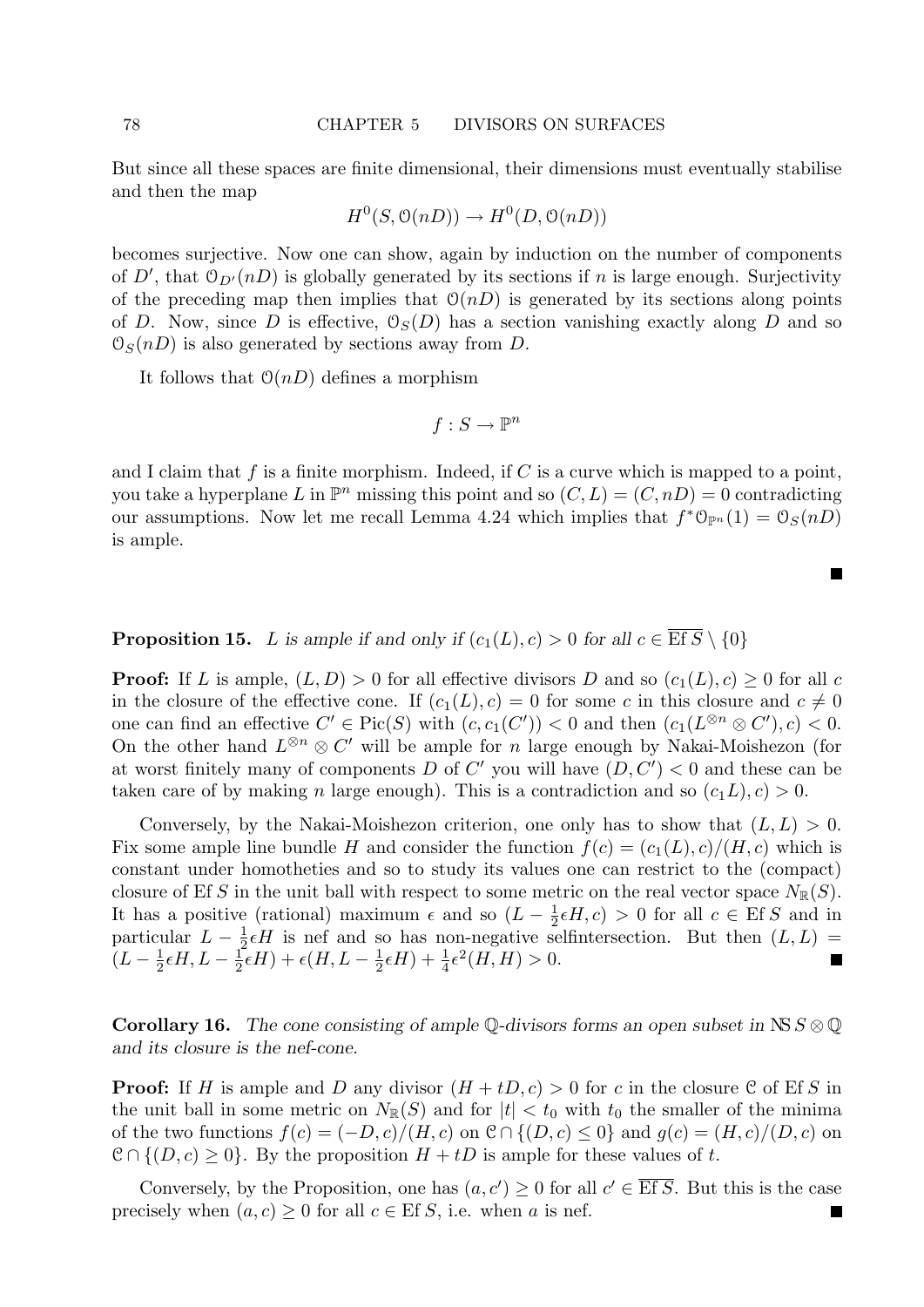### Problems.

11.1. Let M be a projective manifold and  $C = A + B$  the sum of two effective divisors. Show that the inclusion  $C \subset B$  induces an exact sequence

$$
0 \to \mathcal{I}_B / \mathcal{I}_C \to \mathcal{O}_C \to \mathcal{O}_B \to 0.
$$

Show that there is a canonical isomorphism

$$
\mathfrak{I}_B/\mathfrak{I}_C \cong \mathfrak{O}_A(-B).
$$

# 12. Rationality theorem and applications

I state and prove Mori's rationality theorem following the sketch in [Wi] and give applications which are to be considered as the first steps in classification theory, e.g. Castelnuovo's Rationality Criterion.

Let me recall that the Néron-Severi group  $NS S$  is the group of divisor classes modulo homological equivalence on S. The cup product on the real vector space  $NS S \otimes \mathbb{R}$  makes it into a self dual vector space. So you may view a divisor either as giving a class in NS S or as giving a hyperplane in  $NS S \otimes \mathbb{R}$ . One has the real cone Ef S of effective divisors (with real coefficients) whose dual is called the cone of nef-divisors and denoted by Nef S. So a divisor D is nef if and only if the cone Ef S is on the non-negative side of the hyperplane which D defines. The cone Nef is a closed cone whose integral points in the interior are the classes of the ample divisors. So H is ample if and only if  $(H, H) > 0$  and Ef  $S \setminus 0$  is on the positive side of the hyperplane defined by  $H$ . If some  $D$  is not nef the hyperplane it defines will have some part of Ef S on its negative side and in the pencil  $H + sD$  there will be a smallest value for wich the resulting hyperplane no longer has Ef on the positive side. The rationality theorem says that for  $D = K<sub>S</sub>$  this happens for a rational value. This theorem has surprizingly many consequences for the classification of surfaces as you will see.

**Theorem 1.** (Rationality theorem) Let S be a surface and let H be very ample on S. Assume that  $K<sub>S</sub>$  is not nef. Then there is a rational number b such that the hyperplane corresponding to  $H + bK_S$  touches the cone Ef S.

Proof: Introduce

$$
b := \sup\{t \in \mathbb{R} \; ; \; H_t = H + tK_S \text{ is nef } \}.
$$

Set

$$
P(v, u) := \chi(vH + uK_S).
$$

By Riemann-Roch this is a quadratic polynomial in  $v, u$ . If u and v are positive integers with  $(u - 1)/v < b$  the divisor  $vH + (u - 1)K<sub>S</sub>$  is ample and so by Kodaira Vanishing (Appendix A3)  $H^{i}(vH + uK_S) = 0$  for  $i = 1, 2$ . It follows that  $P(v, u) \ge 0$ .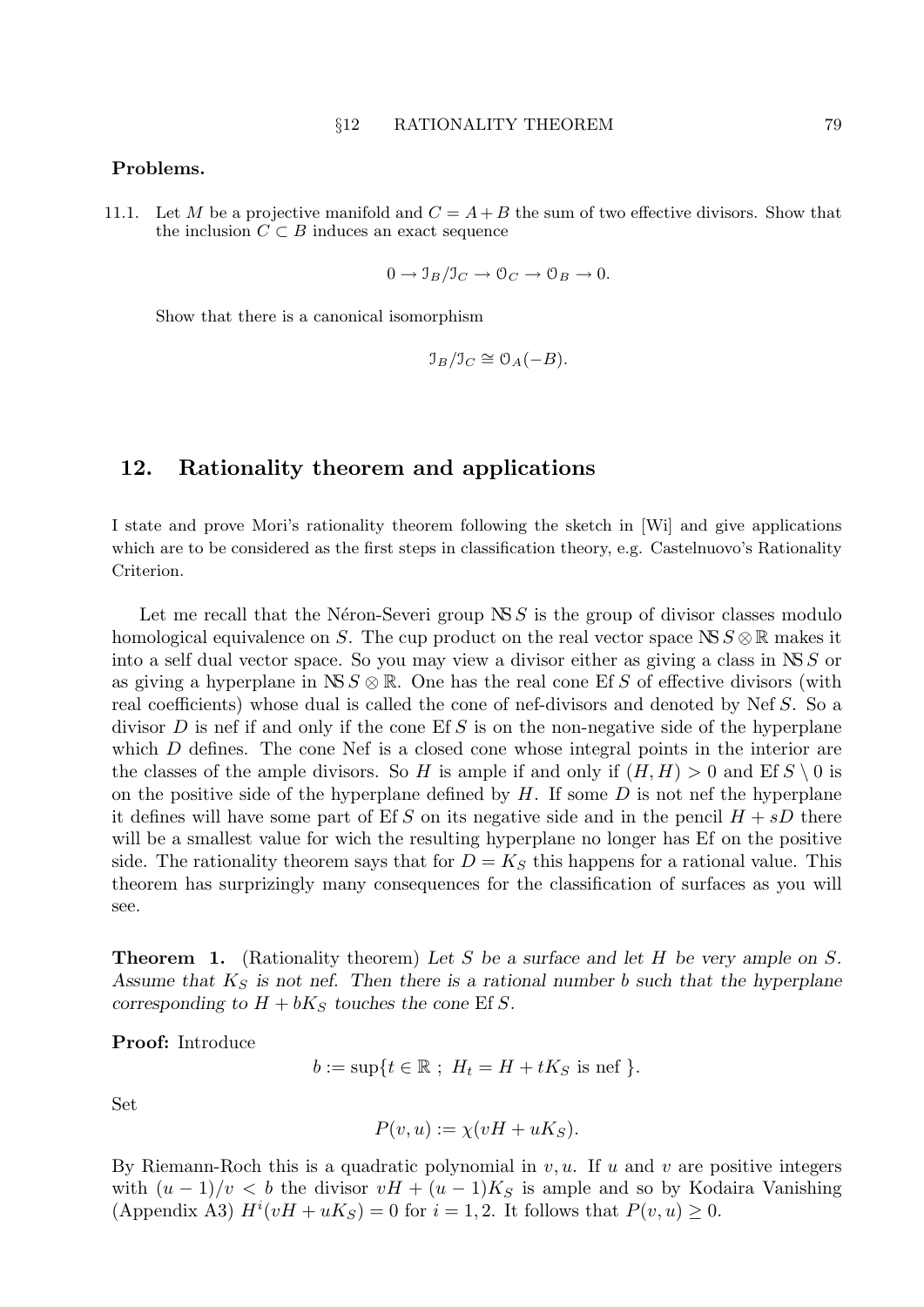Assume now that b is irrational. Number theory ( $[HW,$  Theorem 167) implies that b can be approximated by rational numbers of the form  $p/q$ , p and q arbitrarily large integers in such a way that

$$
p/q - 1/(3q) < b < p/q.
$$

The polynomial  $P(kq, kp)$  is quadratic in k. If it is identically zero,  $P(v, u)$  must be divisible by  $(vp - uq)$ . Taking p and q sufficiently large one may assume that this is not the case. For  $k = 1, 2, 3$  the numbers  $v = kq$  and  $u = kp$  satisfy  $(u - 1)/v < b$  and hence  $P(kq, kp) \geq 0$  for these three values of k. Since a quadratic polynomial has at most two zeroes, it follows that for at least one pair of positive integers  $(v, u)$  with  $t_0 := u/v > b$ one has dim  $H^0(vH + uK_S) > 0$ . So there is an effective divisor (with coefficients in  $\mathbb{Q}$ )  $L := H_{t_0} = \sum a_j \Gamma_j, a_j > 0$ . Now  $H_{t_0}$  is not nef. Since L is effective, it can only be negative on the  $\Gamma_j$ . But then one can subtract off a rational multiple of  $K_S$  from  $H_{t_0}$  to get  $H_b$  and so b would be rational contradicting our assumption.

Let me give a first application.

**Proposition 2.** A minimal algebraic surface with K not nef is either a geometrically ruled surface or  $\mathbb{P}^2$ .

**Proof:** Let me first look at the positive half ray in NS  $S \otimes \mathbb{Q}$  spanned by  $-K_S$ . There are two possibilities. The first possibility is that all ample classes of S are on this line and hence  $-K_S$  is ample and Pic S has rank 1. Kodaira-Vanishing implies that  $h^0(K_S) = h^1(K_S) = 0$ and so  $p_g = q = 0$ . It follows that Pic  $S \cong H^2(S, \mathbb{Z})$  has rank one. Moreover  $b_2 = 1$  and  $b_1 = 0$  imply that  $e(S) = 3$  and by Noether's Formula one has  $(K, K) + 3 = 12(1-q+p_g) =$ 12 and so  $(K, K) = 9$ . Next, take an ample generator H of Pic S mod torsion and apply Riemann-Roch to H. Note that since  $H - K_S$  is ample, Kodaira-Vanishing gives that  $h^{1}(H) = 0 = h^{2}(H)$  and one finds  $h^{0}(H) = \frac{1}{2}(H, H - K_{S}) + 1 = 3$ . Indeed, since  $(K, K) = 9$ , K must be numerically equivalent to  $-3H$ . One gets a dominant (i.e. the closure of the image is the entire target space) rational map  $f: S \rightarrow \mathbb{P}^2$  which maps H to the class of a line. Now  $(H, H) = \frac{1}{9}(K_S, K_S) = 1$  implies that |H| can have no fixed points and that f is birational (why?). Now f cannot contract any curves to points, since Pic S has rank 1. From the discussion about birational geometry it follows that f must be biregular and so S is isomorphic to  $\mathbb{P}^2$ .

So one may assume that there exists an ample H such that its class in  $NS S \otimes \mathbb{Q}$  does not belong to the positive half-ray spanned by  $-K<sub>S</sub>$ . Now apply the rationality theorem to  $H$  and  $K_S$ .

Clearing denominators one finds a divisor

$$
L = vH + uK_S
$$
,  $b = u/v = \sup\{t \in \mathbb{R}$ ;  $H_t = H + tK_S$  is nef $\}.$ 

Now L belongs to the closure of the nef-cone, which- as shown before- is itself closed. So L is a nef divisor and so in particular,  $(L, L) \geq 0$  (see Observation 11.12). If you subtract any positive rational multiple of  $K<sub>S</sub>$  from L you come into the interior of the nef-cone, which is the ample cone. So  $mL - K_S$  is ample for all  $m \geq 1$ . Serre duality implies that dim  $H^2(mL) = \dim H^0(-mL - K_S) = 0$  and so by Riemann-Roch

$$
\dim H^{0}(mL) \ge \chi(mL) = \chi(S) + \frac{1}{2}(mL, mL - K_{S}).
$$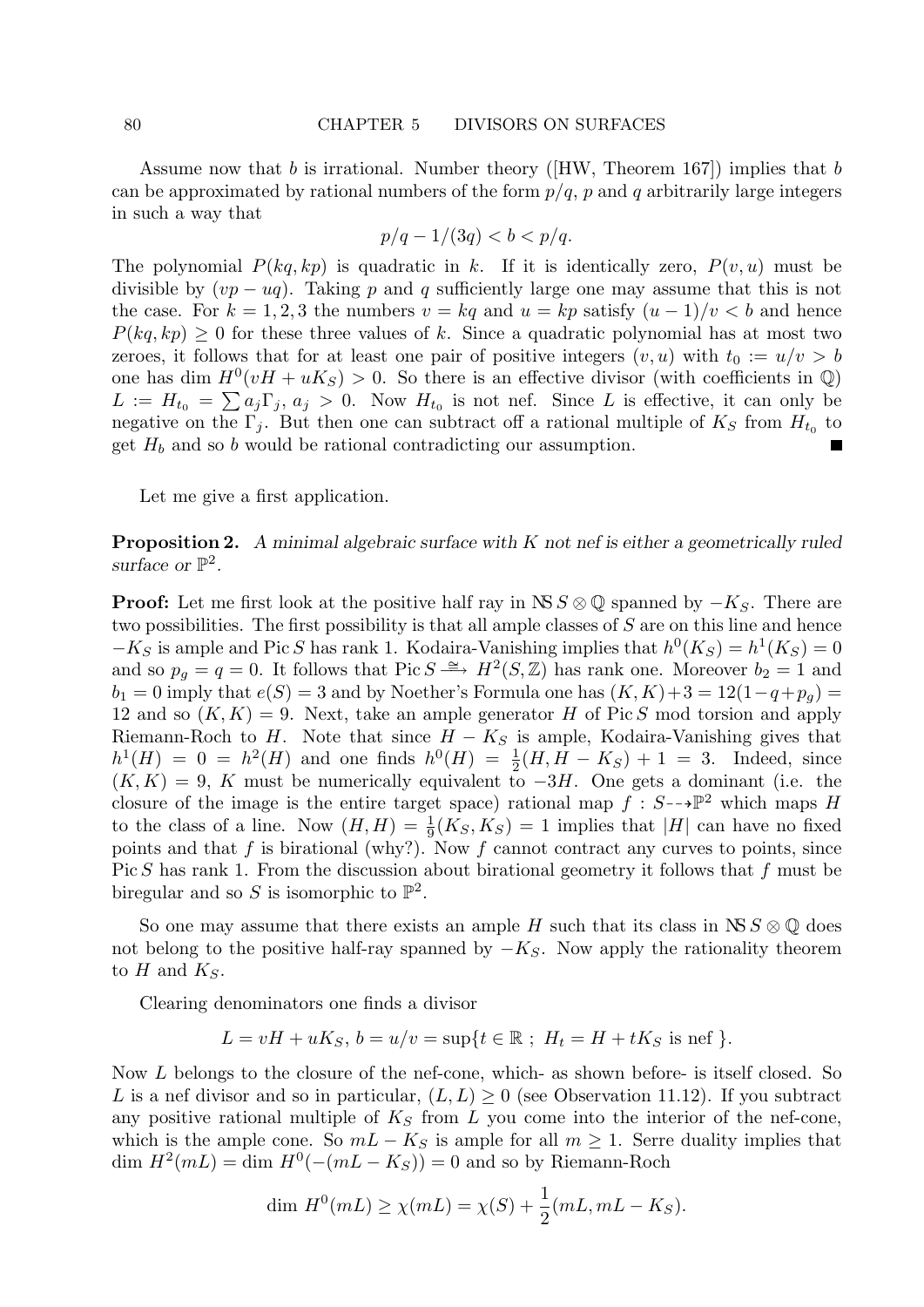One can distinguish two cases, namely  $(L, L) > 0$  or  $(L, L) = 0$ .

- i)  $(L, L) > 0$ . Since L is nef, for any effective divisor, one has  $(L, D) > 0$ . The equality sign can be excluded as follows. Any irreducible curve D for which  $(L, D) = 0$  must be an exceptional curve of the first kind. Indeed, from the definition of  $L$  one sees that  $(K_S, D) < 0$ , while the Algebraic Index Theorem applied to L and D shows that  $(D, D)$  < 0. In combination with the adjunction formula this shows that D has to be an exceptional curve of the first kind. By assumption these don't exist and so  $(L, D) > 0$  for all curves  $D$  and so, by the Nakai-Moishezon criterion,  $L$  is ample, which is impossible by construction  $(L \text{ is on the boundary of the nef-cone}).$
- ii)  $(L, L) = 0$ . Since L is nef one has  $(L, H) \geq 0$ , and if  $(L, H) = 0$  an application of the Algebraic Index Theorem shows that  $L$  is numerically trivial. In this last case, the class of H in NS  $S \otimes \mathbb{Q}$  would be on the positive half-ray spanned by the class of  $-K_S$ , which has been excluded. So  $(L, H) > 0$ . From  $0 = 1/v(L, L) = (L, H + bK_S)$  one infers that  $(L, K_S) < 0$  and so dim  $H^0(mL)$  grows like a linear function of m. You may replace L by  $mL$  and assume that dim  $|L| \geq 1$ . Now write  $L = L' + L_{\text{fixed}}$ , where  $L_{\text{fixed}}$  is the fixed part of |L|. I claim that L' is still nef and that still  $(L', L') = 0$ . The first is clear since L' moves in a linear system. So  $(L', L) \geq 0$  and  $(L', L_{\text{fixed}}) \geq 0$ . From

$$
0 = (L, L) = (L', L) + (Lfixed, L) \ge 0
$$

one infers  $(L', L) = (L_{\text{fixed}}, L) = 0$ , while

$$
0 = (L', L) = (L', L') + (L', L_{\text{fixed}}) \ge 0
$$

implies that  $(L', L') = 0$ . Moreover, for every irreducible component D of |L'| the equality  $(L, L') = 0$  implies that  $(L, D) = 0$  and since  $(L', L_{\text{fixed}}) = 0$  one also has  $(D, L_{\text{fixed}}) = 0$ . So  $(L', D) = 0$  and from this you easily see that  $(D, D) \leq 0$ . By definition of L from the equality  $(L, D) = 0$  one concludes that  $(D, K_S) < 0$ . The Adjunction Formula then implies that D is a smooth rational curve with  $(D, D) = 0$ .

The same reasoning applies to *any* linear subsystem of  $|L|$  which has no fixed part. You can for instance take a one-dimensional subsystem of  $|L|$ , take off the fixed part and end up with a pencil P without fixed components and with  $(F, F) = 0$  for every  $F \in \mathbb{P}$ . By the preceding discussion every irreducible component of a member of  $|F|$  is a smooth rational curve.

Since  $(F, F) = 0$  there can be no fixed points and so one gets a morphism  $f: S \to \mathbb{P}^1$ . Now by taking the Stein factorization of f (see §9) one obtains a fibration  $f': S \to C$ of S onto a curve whose fibres are smooth rational curves. So S is a geometrically ruled surface.

**Corollary 3.** (Uniqueness of Minimal Model) If  $S$ ,  $S'$  are two minimal surfaces which are not ruled then any birational map  $f: S' \to S$  is an isomorphism. In particular, any surface which is not ruled or rational has a unique minimal model.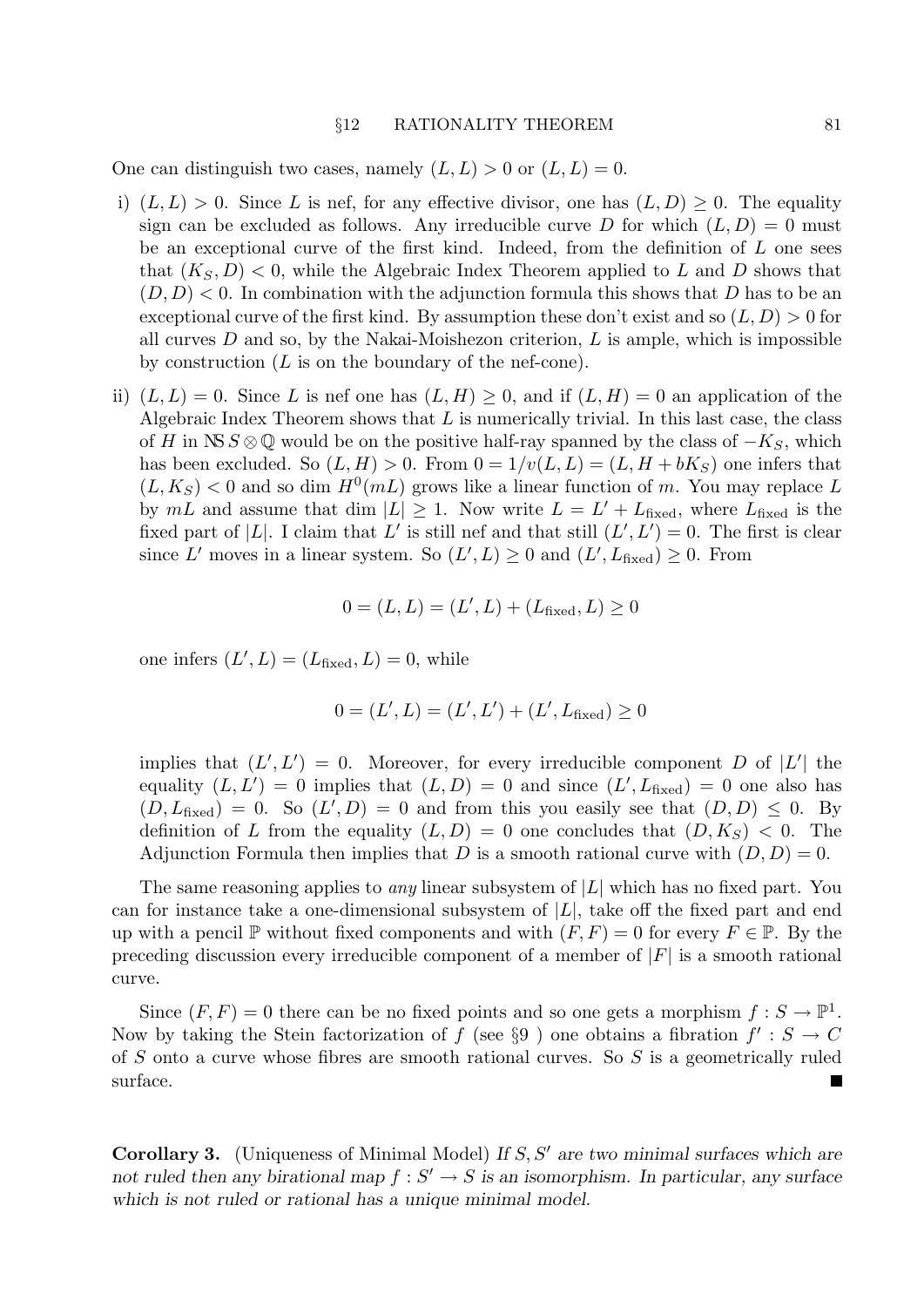Proof: This follows from the previous theorem and Proposition 6.15

Let me give an application of which the full strength will be shown in the next sections.

**Proposition 4.** Let  $K_S$  be nef. There are the following possibilities for S.

- 1.  $(K_S, K_S) > 0$ . Then  $P_m \ge \frac{1}{2}m(m-1)(K_S, K_S) + 1 q + p_g$  for  $m \ge 2$  and always  $P_2 > 0.$
- 2.  $(K_S, K_S) = 0, q = 0$ . Then  $P_2 > 0$ .
- 3.  $(K_S, K_S) = 0, p_q > 0$  and  $q > 0$ .
- 4.  $(K_S, K_S) = 0, p_q = 0, q = 1$  and  $b_2 = 2$ .

**Proof:** Observe that nefness of  $K_S$  implies that  $(K_S, K_S) \geq 0$ . Now you only have to prove the following three assertions:

- i. If  $(K, K) > 0$  the stated bound for  $P_m$  is valid and  $P_m > 0$ .
- ii. If  $(K, K) = 0$ ,  $p_q = q = 0$  implies  $P_2 > 0$ .

iii. If  $(K, K) = 0$ ,  $p_q = 0$  and  $q > 0$  one has  $b_2 = 2$ .

If  $p_q > 0$ , clearly  $P_m > 0$  for all  $m \ge 1$  so to, prove that  $P_2 > 0$  it suffices to look at the case  $p_g = 0$ .

So let me first consider the case  $p_q = 0$ . Noether's formula in this case reads

$$
12(1 - q) = (2 - 4q + b_2) + (K_S, K_S).
$$

So  $b_2 = 10 - 8q - (K_S, K_S) \ge 1$  implies that  $q \le 1$ .

If  $q = 1$  and  $(K_S, K_S) = 0$  one must have  $b_2 = 2$  and this is case 4. This already proves iii.

In the remaining cases one either has  $q = 1$ ,  $(K, K) > 1$  or  $q = 0$  which makes the right hand side of the Riemann-Roch inequality for  $mK_S$  positive in all cases:

$$
h^0(mK_S) + h^0(-(m-1)K_S) \ge \frac{1}{2}m(m-1)(K_S, K_S) + 1 - q + p_g.
$$

In particular,  $P_m \ge \frac{1}{2}m(m-1)(K_S, K_S) + 1 - q + p_g$  as soon as  $H^0(-(m-1)K_S)) = 0$ . Therefore, to prove i. and ii. I only need to see that  $H^0(-(m-1)K_S)) = 0$  if  $m \geq 2$ . This is an immediate consequence of the following Lemma.

**Lemma 5.** Let L be a nef line bundle on a surface S such that  $L^{-1}$  has a section. Then L is trivial.

**Proof:** Suppose L (and hence  $L^{-1}$ ) is not trivial. Then there would exist a section of  $L^{-1}$  vanishing along a divisor and any curve C transversal to this divisor would satisfy  $-(L, C) > 0$  which contradicts the nefness of L.

П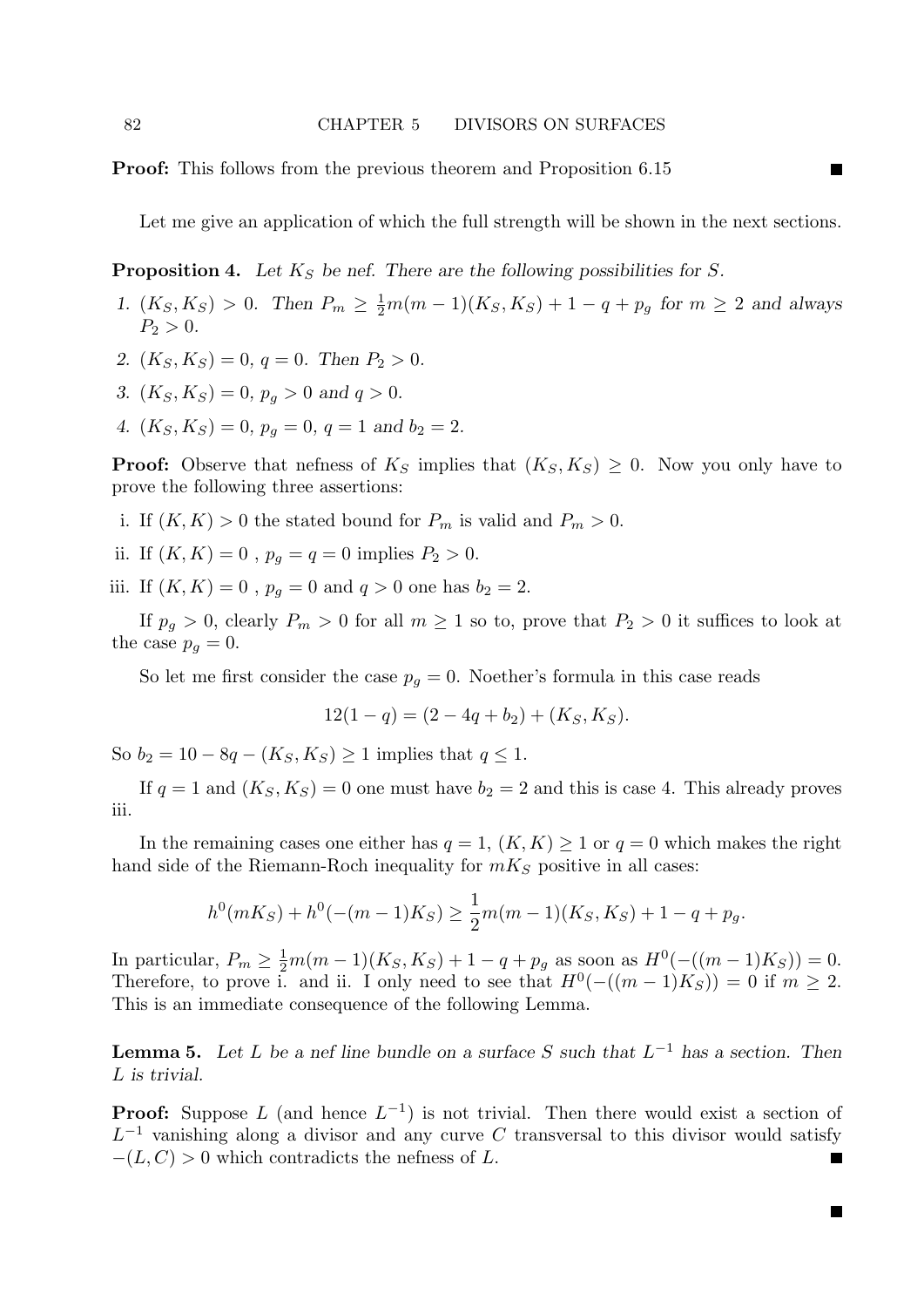Corollary 6. (Castelnuovo's Rationality Criterion) A surface is rational if and only if  $P_2 = q = 0.$ 

# Problems.

- 12.1. Prove that any surface with S minimal and  $-K_S$  ample is either  $\mathbb{P}^2$  or  $\mathbb{P}^1 \times \mathbb{P}^1$ .
- 12.2. Let  $S_r$  be the projective plane blown up in r points in general position. Suppose that  $r \leq 6$ .
	- 1. Show that the linear system of cubics passing through these points corresponds to the linear system  $|-K_{S_r}|$  which gives an embedding of  $S_r$  in  $\mathbb{P}^{9-r}$  as a degree  $9-r$  surface. Such a surface is called a Del Pezzo surface.
	- 2. Prove that a surface  $S \subset \mathbb{P}^N$  for which  $|-K_S|$  is very ample is a Del Pezzo surface or the quadric embedded in  $\mathbb{P}^8$ .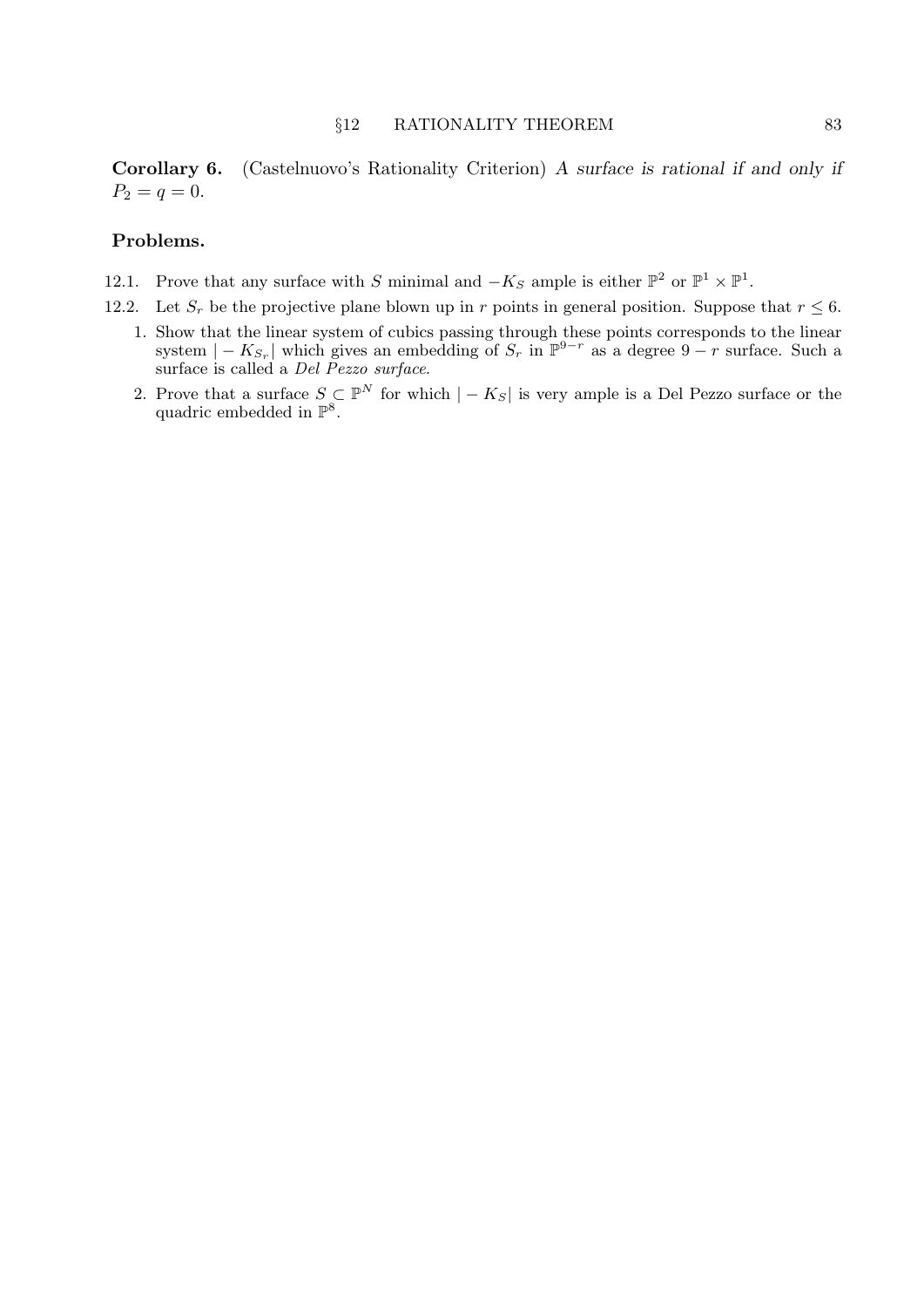# Chapter 6. The Enriques Classification

# 13. Statement of the Enriques Classification Theorem

I introduce the classes of surfaces comprising the Enriques classification and give examples of each of these classes before I stae the classification theorem.

So I first introduce a number of useful concepts related to the classification theorem and illustrate these by examples.

**Definition 1.** Let S be a surface and C a smooth (projective) curve. A morphism  $f : S \to C$  is called a fibration if f is surjective and has connected fibres. If the generic fibre (which is a smooth projective curve) has genus q, the fibration f is called a genus-q fibration. A genus-1 fibration is also called an elliptic fibration. Any surface admitting an elliptic fibration is called an elliptic surface.

Before giving some examples let me summarise the basic properties of the Kodairadimension as treated in §10.

**Definition-Proposition 2.** The Kodaira-dimension  $\kappa(X)$  of a projective manifold X is the maximal dimension of a pluricanonical image. Equivalently  $\kappa(X) = k$  if and only if there are two positive numbers  $A, B$  with  $A < \frac{P_m}{h}$  $\frac{m}{m^k}$  < B for all  $m \gg 0$  for which  $P_m(X) \neq 0$ . If all plurigenera of X vanish, one sets  $\kappa(X) = -\infty$ .

## Examples 3.

1. The easiest example is of course a product  $C \times F$  of two smooth curves, which is a fibration in two ways. Let me calculate the invariants. It was shown before that  $q(C\times F)$  =  $g(C) + g(F)$ , the sum of the genera of the factors and that  $p_q(C \times F) = g(C) \cdot g(F)$ . In a similar way one finds  $P_n(C \times F) = P_n(C) \cdot P_n(F)$ . So this gives examples of Kodairadimensions  $-\infty$  (one of the factors  $\mathbb{P}^1$ ), 0 (both factors elliptic), 1 (one factor elliptic and one of genus  $> 2$ ) or 2 (both factors of genus  $> 2$ ).

2. Another type are the fibre bundles over a smooth curve  $C$  with fibre  $F$  and structure group Aut  $F$ , the group of biholomorphic automorphisms of  $F$ . You construct them by covering C by Zariski-open sets  $U_j$  and glueing the union  $U_j \times F$  by means of transition functions  $U_i \cap U_j \to \text{Aut } F$ .

Concrete examples are the quotients of a product of two curves,  $C' \times F'$  by a finite group  $G$ , where  $G$  is a group of automorphisms of  $C'$  and  $F'$ . Even more concretely, one may take  $G = \mathbb{Z}/a\mathbb{Z} \oplus \mathbb{Z}/b\mathbb{Z}$  as a subgroup of translations of some elliptic curve F' and construct a ramified Galois-cover  $C' \to \mathbb{P}^1$  ramified in three points with covering group G. See Problem 1 for the construction of such coverings. This yields  $C' \times F'/G$ , at the same time a fibration over  $\mathbb{P}^1$  with fibre F' and a fibration over  $F'/G$  with fibres C'.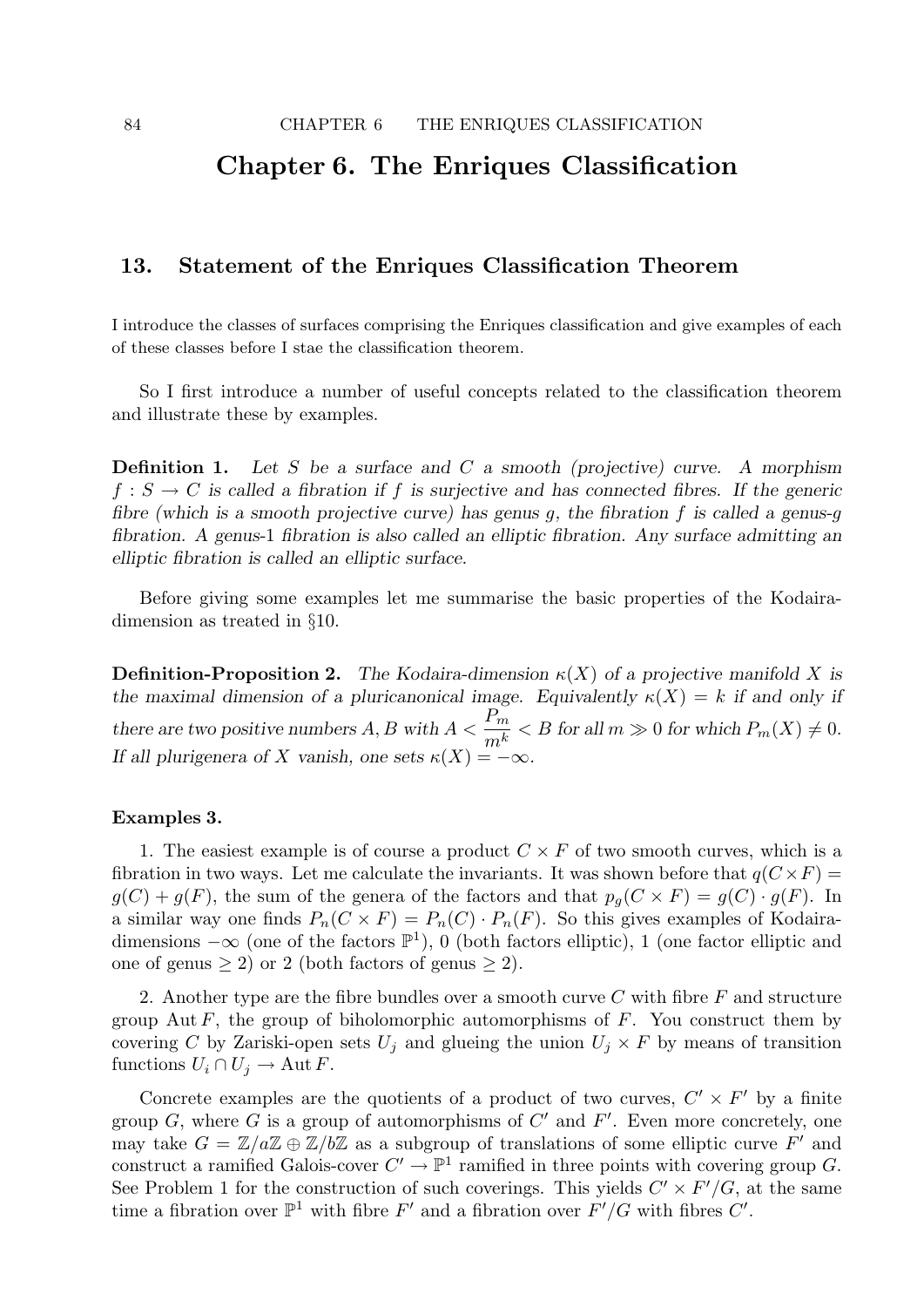#### §13 STATEMENT 85

To compute the invariants of  $S = C' \times F'/G$  note that

$$
H^{0}(S, \Omega^{1}) = H^{0}(C' \times F', \Omega^{1})^{G} = H^{0}(C', \Omega^{1})^{G} \oplus H^{0}(F', \Omega^{1})^{G}
$$
  

$$
H^{0}(S, K_{S}^{\otimes m}) = H^{0}(C' \times F', K_{C \times F'}^{\otimes m})^{G} = H^{0}(C', K_{C'}^{\otimes m})^{G} \otimes H^{0}(F', K_{F'}^{\otimes m})^{G}.
$$

Now one uses a special case of Hurwitz formula for mappings  $f: C' \to C$  between curves. Recall that locally f is given by  $z \mapsto w = z^e$  and e is the ramification index and it equal to 1 except for finitely many points, the ramification points  $R_i$  with corresponding  $e_i$ . The divisor  $R = \sum_j (e_j - 1)R_j$  is called the ramification-divisor and Hurwitz formula states

$$
K_{C'} = f^* K_C \otimes \mathcal{O}(R).
$$

This is most easily seen by observing that  $dw = e z^{e-1} dz$  so that the divisor of any meromorphic 1-form on C' is  $R + f^*$  (the divisor of a meromorphic 1-form on C).

If C is the quotient of C' by a group G acting on C', the group-action forces the ramification to be the same on all points of a fibre of  $C' \rightarrow C = C'/G$ . So  $R = \sum_{k=0}^{n} (e_k - e_k)$  $1$  $f^{-1}(Q_k)$ , where  $f^{-1}Q_k$  is a complete fibre above  $Q_j$ . Now  $f^*Q_k = e_k f^{-1}Q_k$ , and hence  $R = \sum_{k} (1 - \frac{1}{e})$  $e_k$  $\big)Q_k$ . It follows that

$$
K_{C'}^{\otimes m} = f^* \Big( K_C^{\otimes m} \otimes \sum_k (1 - \frac{1}{e_k}) \cdot m Q_k \Big).
$$

To compute  $H^0(C', K_C^{\otimes m})^G$  note that any G-invariant m-canonical holomorphic form comes from an *m*-canonical meromorphic form on  $C$  and the preceding formula then shows that

$$
H^{0}(C', K_{C'}^{\otimes m})^{G} = H^{0}(K_{C}^{\otimes m} \otimes \sum_{k} [(1 - \frac{1}{e_{k}}) \cdot m] Q_{k}),
$$

where  $[s]$  means the integral part of the number s. For simplicity, let us write

$$
R_m(C', G) = \sum_{k} [(1 - \frac{1}{e_k}) \cdot m] Q_k).
$$

Combining the formulas yields

$$
q(S) = g(C'/G) + g(F'/G)
$$
  
\n
$$
p_g(S) = g(C'/G) \cdot g(F'/G)
$$
  
\n
$$
P_m(S) = h^0(C'/G, K_{C'/G}^{\otimes m} \otimes \mathcal{O}(R_m(C', G))) \cdot h^0(F'/G, K_{F'/G}^{\otimes m} \otimes \mathcal{O}(R_m(F', G))).
$$

3. A special case of the previous case form the so-called bi-elliptic surfaces.

**Definition 4.** A surface  $S = E \times F/G$ , where E and F are elliptic curves, G a group of translations of E acting on F in such a way that  $p_g(S) = 0$  is called bi-elliptic.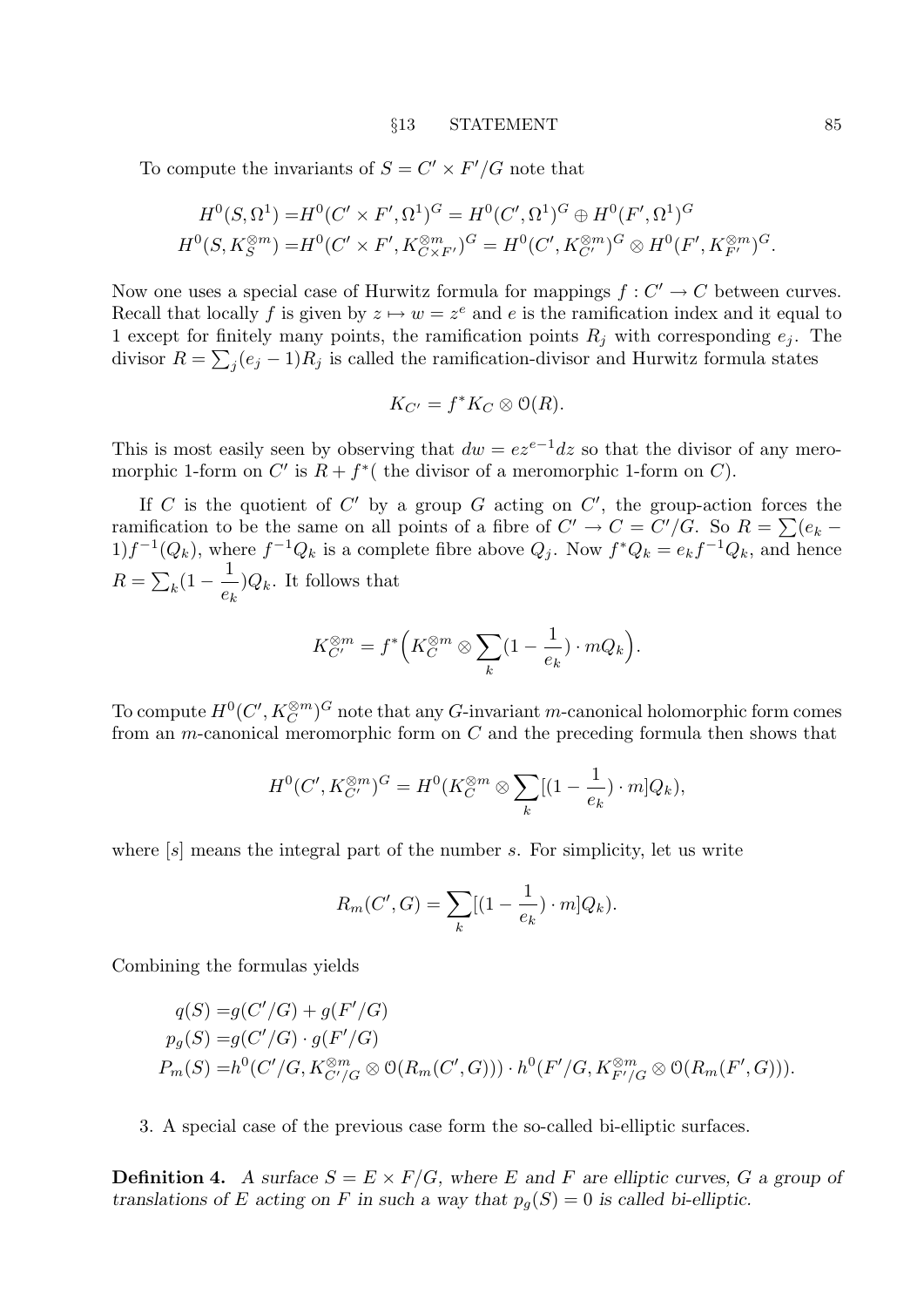By the previous calculation  $p_q(S) = 0$  if and only if  $F/G$  is a rational curve. It is relatively simple to classify the possibilities for G and F (any E will work). Since G is a translation subgroup of E it must be abelian and as a transformation group of  $F$  it then is the direct product  $T \times A$  of its subgroup T of translations and the subgroup A consisting of automorphisms of  $F$  preserving the origin. Since the product is direct, the points of T must be invariant under A, which strongly restricts the possible  $T$ . Furthermore, since  $F/G$  is rational, G cannot consist of translations of F only, and so A must be cyclic of order 2, 3, 4 or 6. Since G is a group of translations of E it is either cyclic or a direct sum of two cyclic groups. From these remarks the following list of possibilities is almost immediate:

- 1a.  $G = \mathbb{Z}/2\mathbb{Z}$  with generator acting as the canonical involution  $x \mapsto -x$  on F.
- 1b.  $G = \mathbb{Z}/2\mathbb{Z} \oplus \mathbb{Z}/2\mathbb{Z}$  with one generator acting as in 1 a., while the other generator acts as translation over a point of order 2.
- 2a.  $F = \mathbb{C}/(\mathbb{Z} \oplus \mathbb{Z}i)$  and  $G = \mathbb{Z}/4\mathbb{Z}$ , the generator acting as multiplication by i.
- 2b.  $F = \mathbb{C}/(\mathbb{Z} \oplus \mathbb{Z}i)$  and  $G = \mathbb{Z}/4\mathbb{Z} \oplus \mathbb{Z}/2\mathbb{Z}$ , one generator acting as before, the other by translation over a point of order 2.
- 3a.  $F = \mathbb{C}/(\mathbb{Z} \oplus \mathbb{Z} \rho)$ ,  $\rho = e^{2\pi i/3}$  and  $G = \mathbb{Z}/3\mathbb{Z}$ , the generator acting as multiplication by  $\rho$ .
- 3b.  $F = \mathbb{C}/(\mathbb{Z} \oplus \mathbb{Z} \rho)$ ,  $\rho = e^{2\pi i/3}$  and  $G = \mathbb{Z}/3\mathbb{Z} \oplus \mathbb{Z}/3\mathbb{Z}$ , one generator acting as multiplication by  $\rho$ , the other by translation over  $(1 - \rho)/3$ .

4.  $F = \mathbb{C}/(\mathbb{Z} \oplus \mathbb{Z} \rho)$ ,  $\rho = e^{2\pi i/3}$  and  $G = \mathbb{Z}/6\mathbb{Z}$ , with generator acting as multiplication by  $-\rho$ .

The formulas established in Example 2 can be used to show that first of all  $p_g = 0$  and  $q = 1$ . Then one sees that  $P_m \leq 1$  and that  $K^{\otimes m} = 0$  where  $m = 2$  (in case 1a,b),  $m = 4$ (in case 2a,b),  $m = 3$  (in case 3a,b),  $m = 6$  (in case 4). So the Kodaira-dimension is 0 in all cases.

4. Take a fixed point free linear system  $|D|$  on a curve C. Let p and q be the two projections of  $C \times \mathbb{P}^2$  onto C and  $\mathbb{P}^2$  and consider a generic member S of the the linear system  $|p^*D \otimes q^*(3H)|$ . By Bertini, S will be smooth. The projection p induces a fibration  $S \to C$  with fibres plane cubic curves, i.e. this is an elliptic fibration. The canonical bundle formula shows that  $K_S = p^*(K_C \otimes D)$  and hence the Kodaira dimension is 1 whenever deg  $D > -$  deg  $K_C = 2 - 2g(C)$ .

## Definition 5.

- 1. A surface with  $q = 0$  and trivial canonical bundle is called a K3-surface.
- 2. A surface with  $q = 0, p_g = 0$  and  $K^{\otimes 2}$  trivial is called an Enriques surface,
- 3. A complex 2-torus which admits an embedding into a projective space is called an Abelian surface,
- 4. A surface is a surface of general type if its Kodaira-dimension is 2.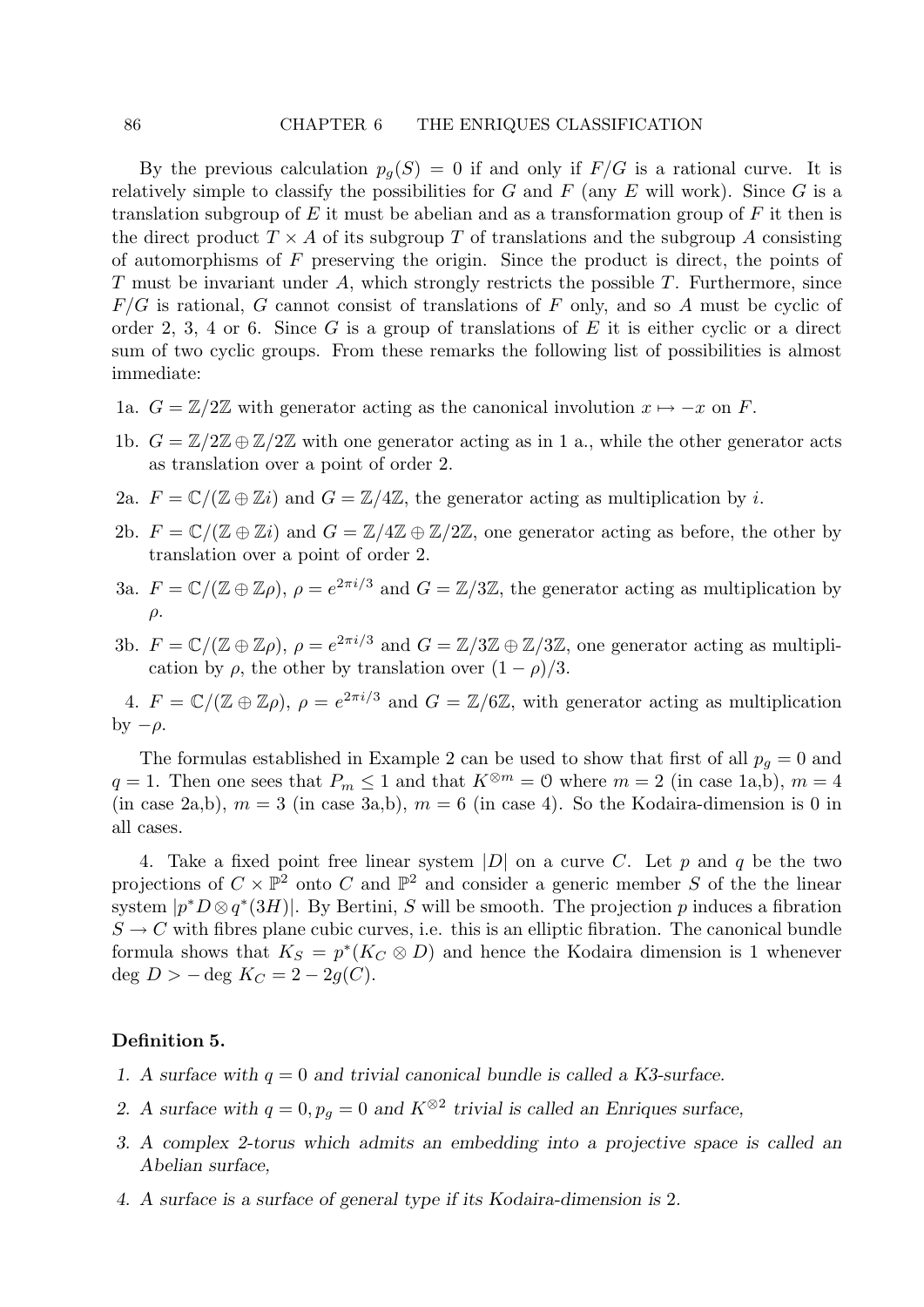#### §13 STATEMENT 87

### Examples 6.

1. Let us consider complete intersections S of multidegrees  $d_1, d_2, \ldots, d_n$  in  $\mathbb{P}^{n+2}$ . The canonical bundle formula shows that  $K_S = \mathcal{O}_S(d_1+d_2+\ldots+d_n-n-3)$ . It is easy to see that the only combinations giving trivial  $K_S$  are  $d_1 = 4$ ,  $(d_1, d_2) = (2, 3)$ ,  $(d_1, d_2, d_3) = (2, 2, 2)$ . An application of Lefschetz theorem  $(A2.21)$  shows that S is simply connected so that  $q(S) = 0$ . So there are three types of K3-surfaces which are complete intersections.

2. To find an Enriques surface  $S$  one first observes that  $K_S$  gives an element of order exactly 2 in the Picard group (since  $p<sub>g</sub> = 0$ , the canonical bundle cannot be trivial) and so there exists an unramified Galois cover S of degree 2 with  $K_{\tilde{S}}$  trivial. Indeed, one may take

$$
\tilde{S} = \{ s \in \mathcal{K}_S \; ; \; s^{\otimes 2} = 1 \},
$$

where one considers the total space of  $K_S$  and 1 is the global section corresponding with the constant section 1 of the trivial bundle. Noether's Formula expresses  $\chi(\mathcal{O}(S))$  as a linear combination of  $e(S)$  and  $(K_S, K_S)$ . By Corollary A2.8 the Euler number gets multiplied by the degree of the cover, while the selfintersection number of  $K<sub>S</sub>$  of course also gets multiplied by the degree. So  $\chi(\mathcal{O}_{\tilde{S}}) = 2\chi(\mathcal{O}_S) = 2$  and hence  $q(\tilde{S}) = 0$ . Conversely, any K3-surface  $\tilde{S}$  with a fixed point-free involution i yields an Enriques surface. This one sees as follows. Let  $q : \tilde{S} \to \tilde{S}/i = S$  be the natural degree 2 cover. Then for any divisor D on S one has  $q_*q^*D = 2D$ . This is clear for irreducible curves and it then follows by linearity. In particular  $q_*q^*K_S = 2K_S$ , but  $q^*K_S = K_{\tilde{S}}$  as locally any holomorphic 2-form on  $\tilde{S}$  is a lift of a holomorphic 2-form on S and so  $2K_S$  is trivial.

Now you construct a fixed point free-involution on a suitable K3 which is an intersection of three quadrics in  $\mathbb{P}^5$ . Let  $X_0, \ldots, X_5$  be homogeneous coordinates on  $\mathbb{P}^5$  and consider the intersection  $\tilde{S}$  of three quadrics  $Q'_{j}(X_0, X_1, X_2) + Q''_{j}(X_3, X_4, X_5), j = 1, 2, 3$ . For generic choices of  $Q'_j$  and  $Q''_j$  this intersection  $\tilde{S}$  will be a smooth surface. The involution  $\iota$  given by  $(X_0, X_1, X_2, X_3, X_4, X_5) \mapsto (X_0, X_1, X_2, -X_3, -X_4, -X_5)$  has two planes of fixed points: the planes  $P_1 = \{X_0 = X_1 = X_2 = 0\}$  and  $P_2 = \{X_3 = X_4 = X_5 = 0\}$ . They miss  $\tilde{S}$ precisely if the three quadrics  $Q'_1, Q'_2, Q'_3$ , resp.  $Q''_1, Q''_2, Q''_3$  (considered as quadrics in  $P_2$ , resp.  $P_1$ ) have no point in common. For generic choices of  $Q'_j$  and  $Q''_j$  this will be the case. So then  $\tilde{S}/\iota$  will be an Enriques surface.

3. A classical construction of a K3-surface is the Kummer surface. One starts out with an Abelian surface  $A$  (for example the product of two elliptic curves), blows up the surface A in the sixteen points of order 2, obtaining  $\sigma : \tilde{A} \to A$ . The canonical involution  $\iota$  (sending x to  $-x$ ) extends to an involution  $\tilde{\iota}$  on A and the quotient  $S = A/\tilde{\iota}$  is a K3-surface. To show this let me calculate the invariants.

Since  $\tilde{\iota}$  has only fixed points along the exceptional curves of  $\tilde{A}$ , the possible singular points of the quotient are among these. Choose local coordinates  $(x, y)$  in a neighbourhood U of a point of order two such that  $\iota$  is given by  $(x, y) \mapsto (-x, -y)$ . Locally in one of the two standard coordinate patches of  $\sigma^{-1}U$  there are coordinates  $(u, v)$  such that  $\sigma(u, v) = (uv, v)$ and  $\tilde{\iota}(u, v) = (u, -v)$ . In particular, the quotient by the involution is smooth, and  $(u, v^2)$ can be taken as local coordinates on the quotient. If  $\omega$  is a non-zero holomorphic 2-form on A, in these local coordinates, after multiplying with a non-zero constant, you find

$$
\sigma^* \omega = d(uv) \wedge dv = \frac{1}{2} du \wedge d(v^2).
$$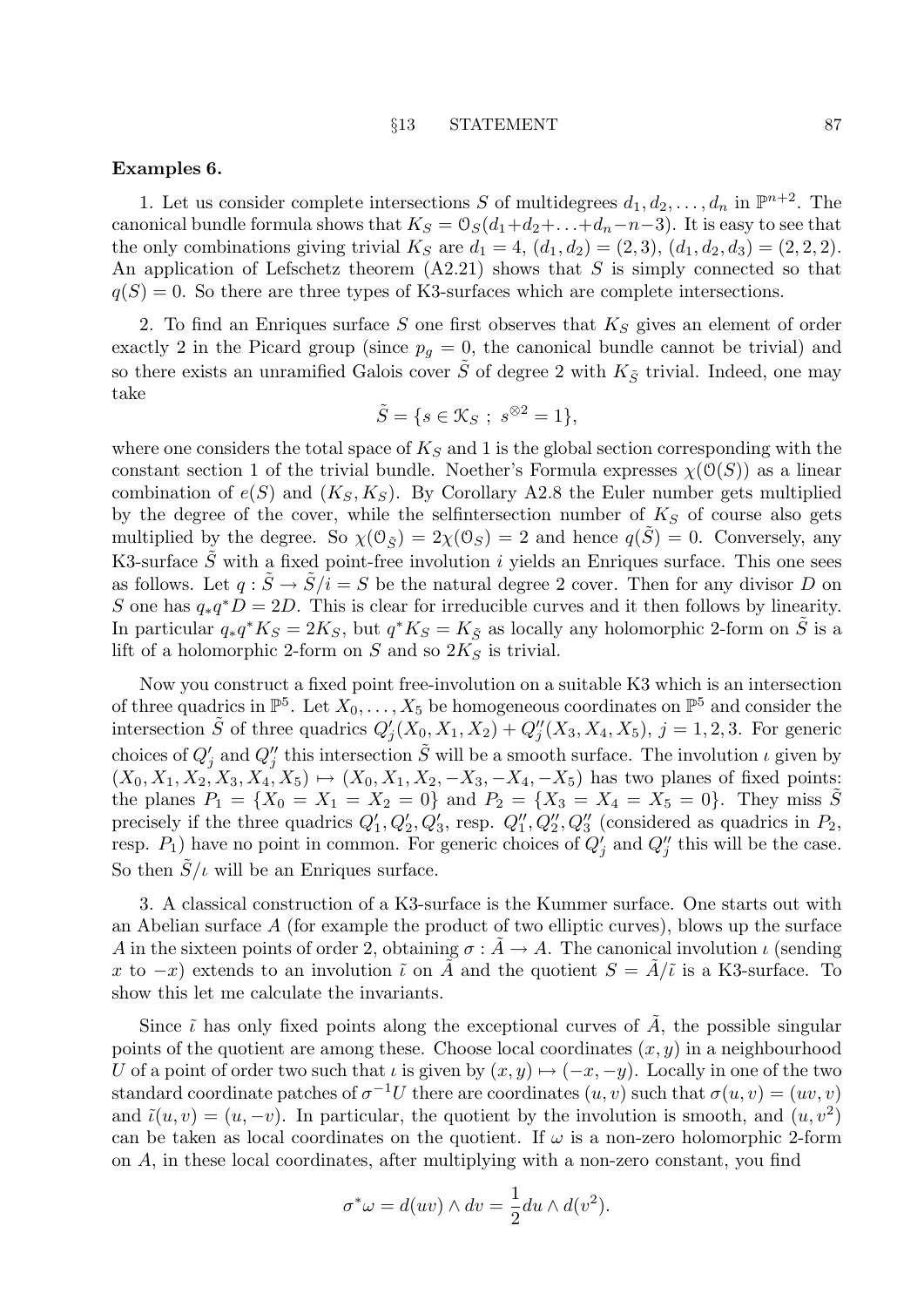Now let  $q : \tilde{A} \to S := \tilde{A}/\tilde{\iota}$  be the natural projection. The preceding formula then shows that  $\sigma^* \omega = q^* \alpha$  for some nowhere zero 2-form  $\alpha$  on S. In particular  $K_S$  is trivial. Furthermore, any non-trivial holomorphic 1-form on S would lift to a non-trivial  $\tilde{\iota}$ -invariant holomorphic 1-form on  $A$  and such a form corresponds to a non-trivial holomorphic one-form on  $A$  which is invariant under the natural involution. These don't exist and hence  $q(S) = 0$ .

After these preparations let me state the Enriques Classification theorem.

**Theorem 7.** (Enriques Classification) Let S be a minimal algebraic surface. Then S belongs to one of the following non-overlapping classes:

- 1.  $(\kappa = -\infty, q = 0)$   $S = \mathbb{P}^2$ ,  $S = \mathbb{F}_n$ ,  $(n = 0, 2, 3, \ldots)$ .
- 2.  $(\kappa = -\infty, q > 0)$  S a geometrically ruled, surface over a curve of genus > 0.
- 3.  $(\kappa = 0, q = 2, p_q = 1)$  S is an Abelian surface,
- 4.  $(\kappa = 0, q = 1, p_q = 0) S$  is bi-elliptic,
- 5.  $(\kappa = 0, q = 0, p_q = 1) S$  is K3,
- 6. ( $\kappa = 0, q = 0, p_q = 0$ ) S is Enriques,
- 7. ( $\kappa = 1$ ) S is minimal elliptic but NOT  $\kappa = 0$  or  $\kappa = -\infty$ ,
- 8.  $(\kappa = 2)$  S is of general type.

# Problems.

- 13.1. Let C be a compact Riemann surface and let  $T \subset C$  be a finite set of points. Let G be a finite quotient of the fundamental group of  $C \setminus T$  and let  $f' : D' \to C \setminus T$  be the finite unramified covering with covering group G. Show that there exists a compact Riemann surface  $D \supset D'$ and a holomorphic map  $f: D \to C$  extending f'. Apply this to the case  $C = \mathbb{P}^1$ , and T consisting of three points to construct a covering of  $\mathbb{P}^1$  with group the direct product of two finite cyclic groups.
- 13.2. Let X and Y be compact complex manifolds of the same dimension and let  $f: X \to Y$  be a finite surjective map of degree d. The ramification locus is defined as the locus  $R_f \subset Y$ of points where df does not have maximal rank. Show that  $R_f$  is a divisor and that  $K_Y =$  $f^*K_X \otimes \mathcal{O}(R_f)$ . Derive the Hurwitz formulas from it in case X and Y are curves.

# 14. The Enriques Classification: First reduction

An important part of the classification theorem rests on the following proposition which deals with Case 4. of Proposition 12.4. The proof of this proposition is very technical and will be dealt with in the following sections. In this section, the proof of the Kodaira classification will be reduced it.

**Proposition 1.** Suppose S is a surface with  $K_S$  nef and  $(K_S, K_S) = 0$ ,  $q = 1$  and  $p_q = 0$ . Then  $\kappa(S) = 0$  or 1 and  $\kappa(S) = 0$  if and only if S is bi-elliptic.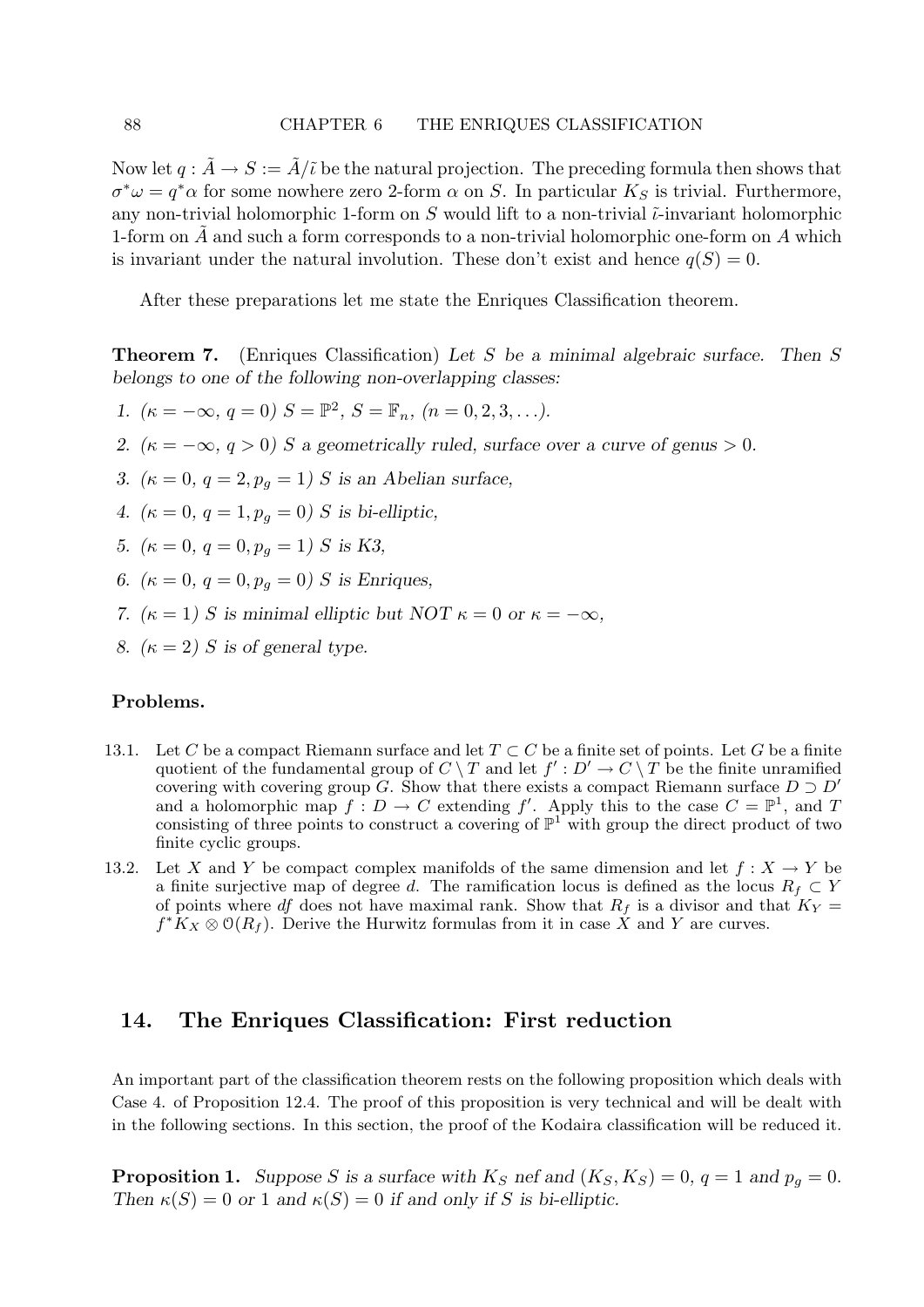Let me give two immediate consequences of this proposition: the characterisation of  $\kappa = -\infty$ -surfaces and the characterisation of the minimal rational surfaces.

**Corollary 2.** For a minimal surface  $K_S$  is nef if and only if  $\kappa \geq 0$ . In particular a surface is ruled (or rational) if and only if  $\kappa = -\infty$ .

**Proof:** If  $K<sub>S</sub>$  is nef Proposition 12.4 combined with the previous proposition shows that either  $P_2 > 0$  so that  $\kappa \geq 0$  or the surface is bielliptic and then also  $\kappa \geq 0$ . Conversely, if  $K<sub>S</sub>$  is nef, the surface must be minimal by Reformulation 6.14.

This proves the first part of the corollary.

For the second part, one may assume that  $S$  is minimal and from the first part one may assume that  $K_S$  is not nef. But then S is geometrically ruled or  $S = \mathbb{P}_2$ .

**Corollary 3.** Let S be a minimal rational surface. Then  $S \cong \mathbb{P}^2$  or  $S \cong \mathbb{F}_n$ ,  $n \neq 1$ .

**Proof:** Since S is rational,  $\kappa(S) = -\infty$ . So, by Proposition 12.2 S is the projective plane or S is geometrically ruled. In the latter case, since  $q(S) = 0$ , by Corollary 7.13 the surface S must be a Hirzebruch surface.

Next, let me continue the proof of the classification theorem by considering the case of an elliptic fibration.

**Theorem 4.** Suppose that S is a surface with  $K_S$  nef and  $(K_S, K_S) = 0$ . Then  $\kappa(S) = 0$ or 1. In the last case S admits the structure of an elliptic fibration.

**Proof:** By Proposition 14.2 one has  $\kappa(S) \geq 0$ . Assume that  $\kappa(S) \geq 1$ . Then for n large enough  $|nK_S|$  is at least 1-dimensional. Let  $D_f$ , resp  $|D|$  be the fixed part, resp. the variable part of this linear system.

Claim  $(D, D) = (K_S, D) = 0$ ,

**Proof:** (of Claim) One has  $0 = n(K_S, K_S) = (D_f, K_S) + (D, K_S)$  and since each term is  $\geq 0$  by nefness of  $K_S$  these must vanish. Now  $0 = n(D, K_S) = (D, D) + (D, D_f)$  and again, each term is non-negative, since D moves and so  $(D, D) = 0 = (D, D_f)$ .

The claim implies that the rational map  $f = \varphi_{nK_S}$  is a morphism and that  $f : S \to C$ maps every divisor  $D \in |D|$  to a point and so C is a curve. This is true for all n large enough so that  $|nK_S|$  is at most 1-dimensional and hence  $\kappa(S) = 1$  in this case. If D is a smooth fibre of  $f$ , the adjunction formula says that the connected components are elliptic curves and so, taking the Stein factorisation of  $f$ , one obtains an elliptic fibration.  $\mathcal{L}_{\mathcal{A}}$ 

Finally, consider the case of Kodaira dimension 0.

**Proposition 5.** Suppose that  $K_S$  is nef, that  $(K_S, K_S) = 0$  and that  $\kappa(S) = 0$ . Then S is bi-elliptic, an abelian surface, a K3-surface or an Enriques surface.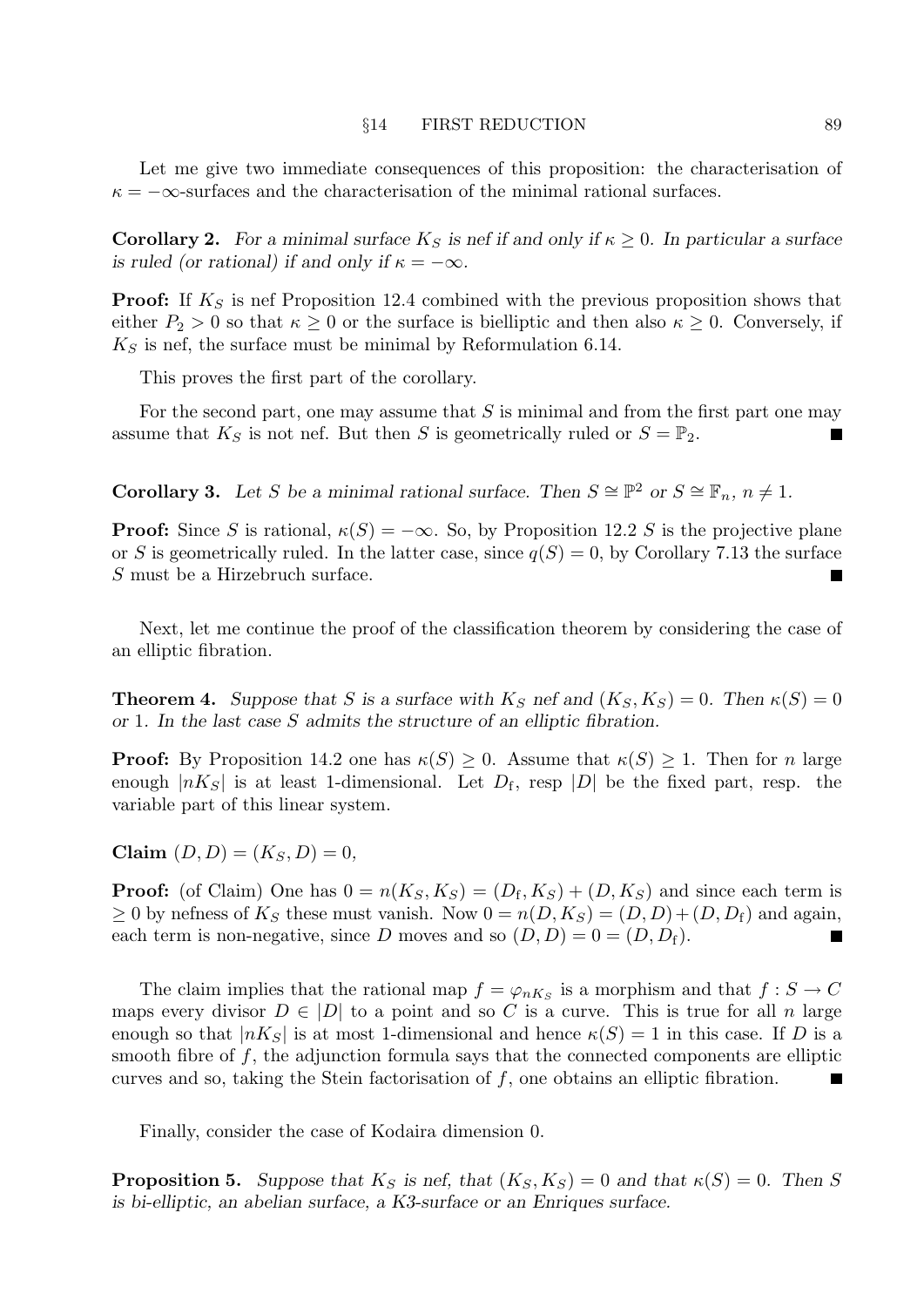Proof: By Proposition 12.4 and Proposition 14.1 you only have to consider the cases  $p_g(S) = 0 = q(S)$  and the case  $p_g(S) > 0$  (and hence  $p_g = 1$ ). Moreover, if  $p_g = 0$  one must have  $P_2 = 1$ , again by 12.4. Let me first deal with this case. I claim that  $P_3 = 0$ . If not, then  $P_3 = 1$ . Let  $D_2 \in |2K_S|$  and  $D_3 \in |3K_S|$ . So  $3D_2$  and  $2D_3$  are both divisors in  $|6K_S|$ . Since  $P_6 \leq 1$  you must have  $3D_2 = 2D_3$  and there must be an effective divisor D with  $D_2 = 2D$  and  $D_3 = 3D$ . Necessarily  $D = D_3 - D_2 \in |K_S|$ , but  $p_q = 0$ . So indeed  $P_3 = 0.$ 

Now apply the Riemann-Roch inequality to  $3K_S$ . One has

$$
h^0(3K_S) + h^0(-2K_S) \ge 1
$$

and hence  $h^0(-2K_S) \geq 1$ . Since  $P_2 = h^0(2K_S) = 1$  this is only possible if  $2K_S$  is trivial. It follows that  $S$  is an Enriques surface.

I next suppose that  $p_q = 1$ . Consider the Noether formula in this case. It reads as follows.

$$
12(2 - q(S)) = e(S) = 2 - 4q(S) + b_2
$$

and hence  $b_2 = 22 - 8q(S)$ . So  $q(S) = 0, 1, 2$ .

In the first case you have a K3-surface. Indeed the Riemann-Roch inequality applied to  $2K_S$  yields  $h^0(2K_S) + h^0(-K_S) \geq 2$ . In a similar way as in the previous case, I infer from this that  $K_S$  is trivial.

I shall exclude the possibility  $q(S) = 1$  and show that S is a torus in the remaining case.

Since  $q(S) > 0$ , you can find a non-trivial line bundle  $\mathcal{O}_S(\tau)$  with  $\mathcal{O}_S(2\tau) = \mathcal{O}_S$  (any non-trivial 2-torsion point of the torus  $Pic^0(S)$  gives such a line bundle). If  $q = 1$ , the Riemann-Roch inequality reads

$$
h^0(\mathcal{O}_S(\tau)) + h^0(\mathcal{O}_S(K_S - \tau)) \ge 1
$$

and hence  $h^0(\mathcal{O}_S(K_S - \tau) \geq 1$ . Take  $D \in |K_S - \tau|$  and let K be any canonical divisor. One has  $2D = 2K$  since  $P_2 = 1$  and hence  $D = K$ , contradicting the fact that  $\mathcal{O}_S(\tau) \not\cong \mathcal{O}_S$ .

In the second case, you first look at the possible components of the canonical divisor  $K = \sum_j m_j C_j$ . Since  $K_S$  is nef and  $(K_S, K_S) = 0$  you find  $(K_S, C_i) = 0$ . Writing down

$$
0 = (K, C_j) = m_j(C_j, C_j) + \sum_{i \neq j} m_i(C_i, C_j)
$$

you see that either  $(C_i, C_j) = -2$  and  $C_j$  is a smooth rational curve, or you have  $(C_i, C_j)$ 0 but also  $(C_i, C_i) = 0$  for all  $i \neq j$ . So you can partition the connected components of  $\cup C_i$  into two types: unions of smooth rational curves on the one hand and smooth elliptic curves or rational curves with one node on the other hand.

I consider the Albanese map  $S \to \text{Alb} S$ . It either maps to a curve  $C \subset \text{Alb} S$  or it maps onto the (two-dimensional) Albanese. In the first case, since  $q(S) = 2$  the curve C is a genus 2 curve by Proposition 10.6. Let  $f : S \to C$  be the resulting fibration. By the preceding analysis, every connected component  $D$  of the canonical divisor  $K$  is either rational or elliptic. Since such curves cannot map onto a curve of genus 2 these must be contained in some fibre F of f, say over  $c \in C$ .

Now I need Zariski's lemma: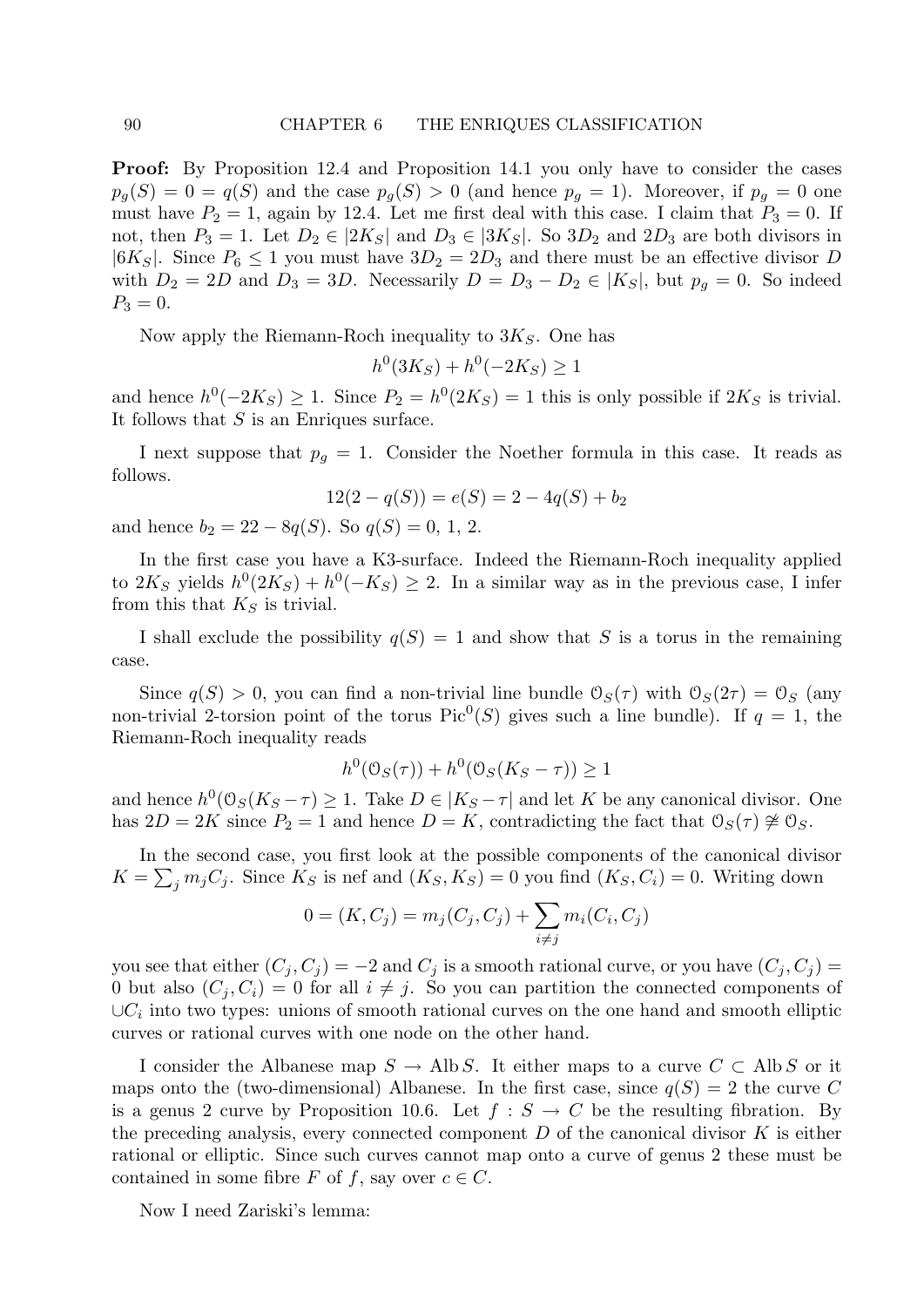**Lemma 6.** (Zariski's Lemma) Let  $f : S \to C$  be a fibration of a surface S to a curve C and let  $F = \sum_i m_i C_i$  be a fibre, where  $C_i$  is irreducible. Let  $D = \sum_i r_i C_i$  be a Q-divisor. Then  $(D, D) \leq 0$  and equality holds if and only if  $D = rF$  for some  $r \in \mathbb{Q}$ .

**Proof:** Let  $F_i = m_i C_i$  so that  $F = \sum_i F_i$ . Also, set  $s_i = r_i/m_i$  so that  $D = \sum_i s_i F_i$ . One has

$$
(D, D) = \sum_{i} s_i^2(F_i, F_i) + 2 \sum_{i < j} s_i s_j(F_i, F_j)
$$
\n
$$
= \sum_{i} s_i^2(F_i, F) - \sum_{i < j} (s_i^2 + s_j^2 - 2s_i s_j)(F_i, F_j)
$$
\n
$$
= 0 - \sum_{i < j} (s_i - s_j)^2(F_i, F_j) \le 0
$$

with equality if and only if  $s_i = s_j = r$  for all i and j, which means  $D = r \sum_i F_i = rF$ .

By Zariski's Lemma  $D = a/b \cdot F$  with a, b positive integers. Then  $bD = f^*(a[c])$  and hence  $h^0(ndD)$  and  $h^0(ndK_S)$  grow indefinitely when n tends to infinity. This contradicts  $\kappa(S) = 0$ . The possibility that  $K_S$  is trivial is left. In this case, simply take an unramified cover  $C' \rightarrow C$  of degree  $\geq 2$  and pull back your fibration. You get an unramified cover  $S' \to S$  of degree  $\geq 2$  and  $K_{S'}$  is still trivial,  $\chi(\mathcal{O}_{S'}) = 0$  and hence  $q(S') = 2$  by what we have seen. But  $q(S') \geq q(C') \geq 3$ , a contradiction.

There remains the case that Alb  $S$  is a 2-torus and that the Albanese maps surjectively onto it. It is an elementary fact that in this case  $\alpha^* : H^2(\text{Alb} S) \to H^2(S)$  is injective (dually: every 2-cycle on Alb X is homologous to a cycle which lifts to a 2-cycle on X). Since  $b_2(S) = 6$  this then is an isomorphism and so no fundamental cohomology-class of a curve maps to zero. In particular, the Albanese map must be a finite morphism. So, if D is a connected component of the canonical divisor it cannot map to a point and hence it must be an elliptic curve E which maps to an elliptic curve  $E' \subset \text{Alb } S$ . Now form the quotient elliptic curve  $E'' = \text{Alb} S/E'$  and consider the surjective morphism  $S \to E''$ . The Stein-factorisation then yields an elliptic fibration and  $D$  is contained in a fibre. By the Zariski lemma 14.6 it follows that  $D$  is a rational multiple of a fibre and as before one concludes that  $\kappa(S) = 1$ . It follows that the only possibility is that  $K_S$  is trivial, but then, by the formula for the canonical divisor of coverings (Problem 14.2) I conclude that the Albanese map is a finite unramified covering and therefore S itself is a torus.  $\overline{\phantom{0}}$ 

# 15. The canonical bundle formula for elliptic fibrations

The formula refered to in the section heading will be used in the final step of the classification theorem but is also of independent interest. The proof given here does not use relative duality in contrast with the proof of [B-P-V].

Multiple fibres of a fibration  $f : S \to C$  of a surface S onto a curve C are defined in the following way. If  $F = \sum_j m_j F_j$  is a singular fibre with  $F_j$  irreducible, the multiplicity of F is the greatest common divisor m of the numbers  $m_i$  and F is called multiple if this multiplicity is > 1. If  $F = f^{-1}c = mF'$  is such a multiple fibre and  $\{U, z\} \subset C$  a coordinate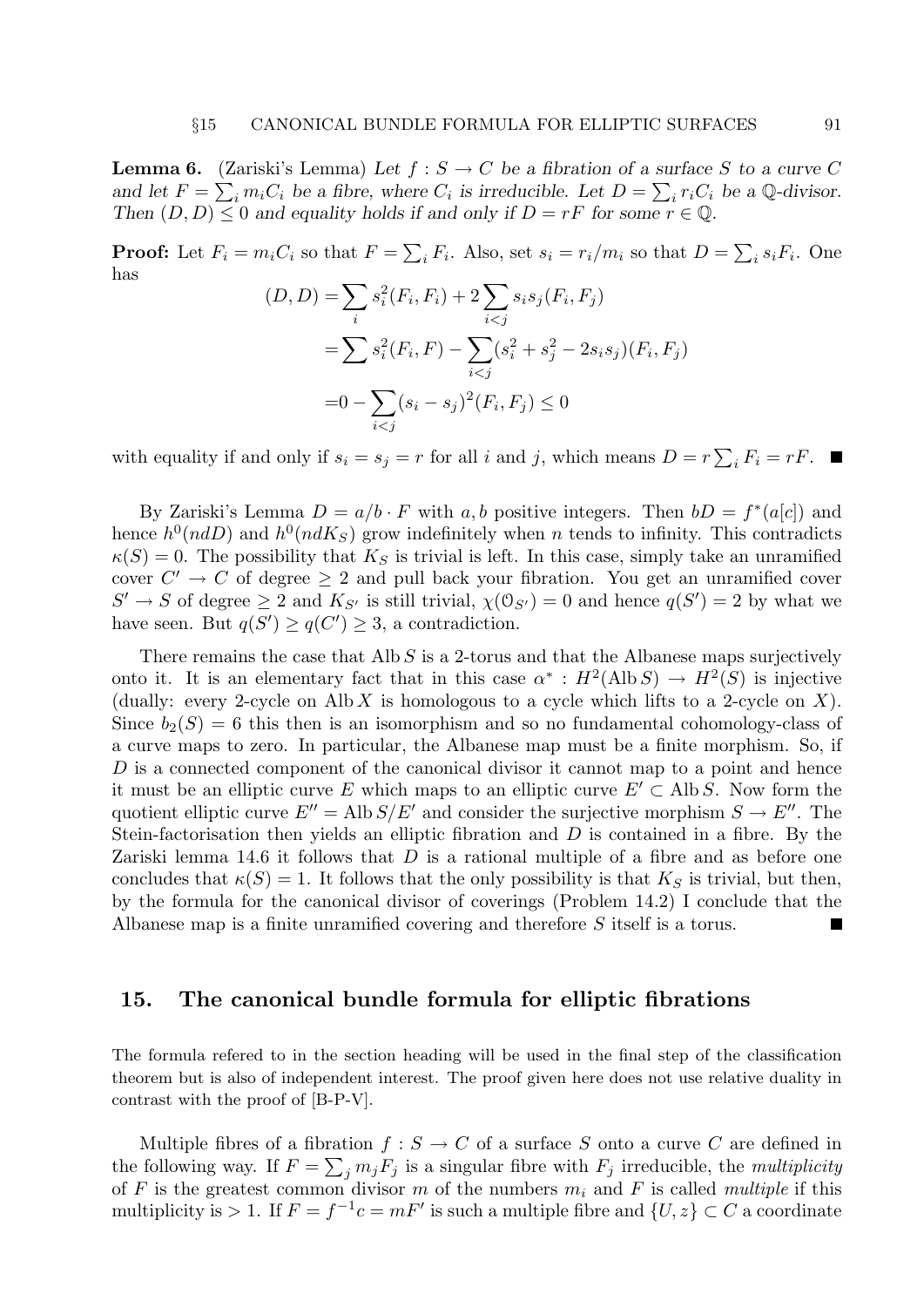disk about c, the function  $z \circ f$  vanishes of multiplicity m along F'. Since all fibres are connected, all  $g \in O(f^{-1}U)$  are of the form  $g = h \circ f$  with  $h \in O(U)$  and so, if g vanishes along  $F'$  it must vanish with order  $\geq m$ .

Now  $0_{f^{-1}U}(mF') = 0_{f^{-1}U}(F)$  is trivial and so  $0_{f^{-1}U}(F')$  has order  $\leq m$ . Smaller order is impossible, since it would give a function vanishing to order  $\lt m$  along  $F'$ . It follows that  $O(F')$  has order precisely m in Pic( $f^{-1}U$ ). I claim that this also holds for the restriction of the bundle to  $F'$ .

**Lemma 1.** The bundle  $\mathcal{O}_{F'}(F')$  has order m in Pic F'.

**Proof:** The proof depends on the existence of an exponential sequence on  $F'$ .

**Sublemma 2.** Let  $C = \sum_i n_i C_i$  be any effective divisor on a surface S. Let  $\mathbb{O}_C^*$  be the sheaf of functions on C which are restrictions to C of functions which are nonzero in a neighbourhood in S of a point of C. There is a commutative diagram

> $\mathcal{O}_S$  – restriction,  $\mathcal{O}_C \rightarrow 0$  $\downarrow$  $\exp$   $\downarrow$ exp  $\label{eq:2.1} \mathbb{O}_S^* \quad \xrightarrow{\text{restriction}} \quad \mathbb{O}_C^* \quad \to 1$

and the map exp fits into an exact sequence

$$
0\to{\mathbb Z}_C\to{\mathcal O}_C\xrightarrow{\text{exp}}\ {\mathcal O}_C^*\to 1.
$$

**Proof of sublemma:** For simplicity assume that C has connected support. If  $g \in \mathcal{I}_C$ , from  $\exp(g) - 1 = \sum_{m \geq 1} (2\pi i g)^m/m!$  it follows that  $e^{2\pi i g} - 1 \in \mathcal{I}_C$ . Here you use 'closedness of submodules' [Gr- $\bar{Re}$ , Chapt. 2 §2.3]. This remark implies that the diagram is commutative. the only non-trivial part in the exactness statement for the exponential sequence is the fact that  $\exp(f) = 1$  for  $f \in \mathcal{O}_C$  implies that  $f|C = n \in \mathbb{Z}$ . To see this, let  $g \in \mathcal{O}_S$  restrict to f and consider  $e^{2\pi i g} - 1 \in \mathcal{I}_C$ . Look at  $g|_{C_i}$ . This function must be equal to some fixed integer n by the usual exponential sequence and connectedness of the support of C. So  $g-n$ vanishes along every  $C_i$ , say precisely to order  $m_i$ . Then also  $\exp(g) - 1 = \sum_i (2\pi i g)^m/m!$ vanishes precisely to order  $m_i$  along  $C_i$  and hence  $m_i = n_i$ , i.e.  $g - n \in \mathcal{I}_C$  and so  $f = n$ on C.

## Proof of the lemma:

Let me triangulate  $S$  such that  $F'$  supports a subcomplex. See Appendix A2, Example A2.1 (this treats the case when  $F'$  is smooth; in the case at hand, there are finitely many singular points and the same methods apply to yield the desired triangulation; anyway, I advise you to accept these topological fineries upon first reading). In particular it follows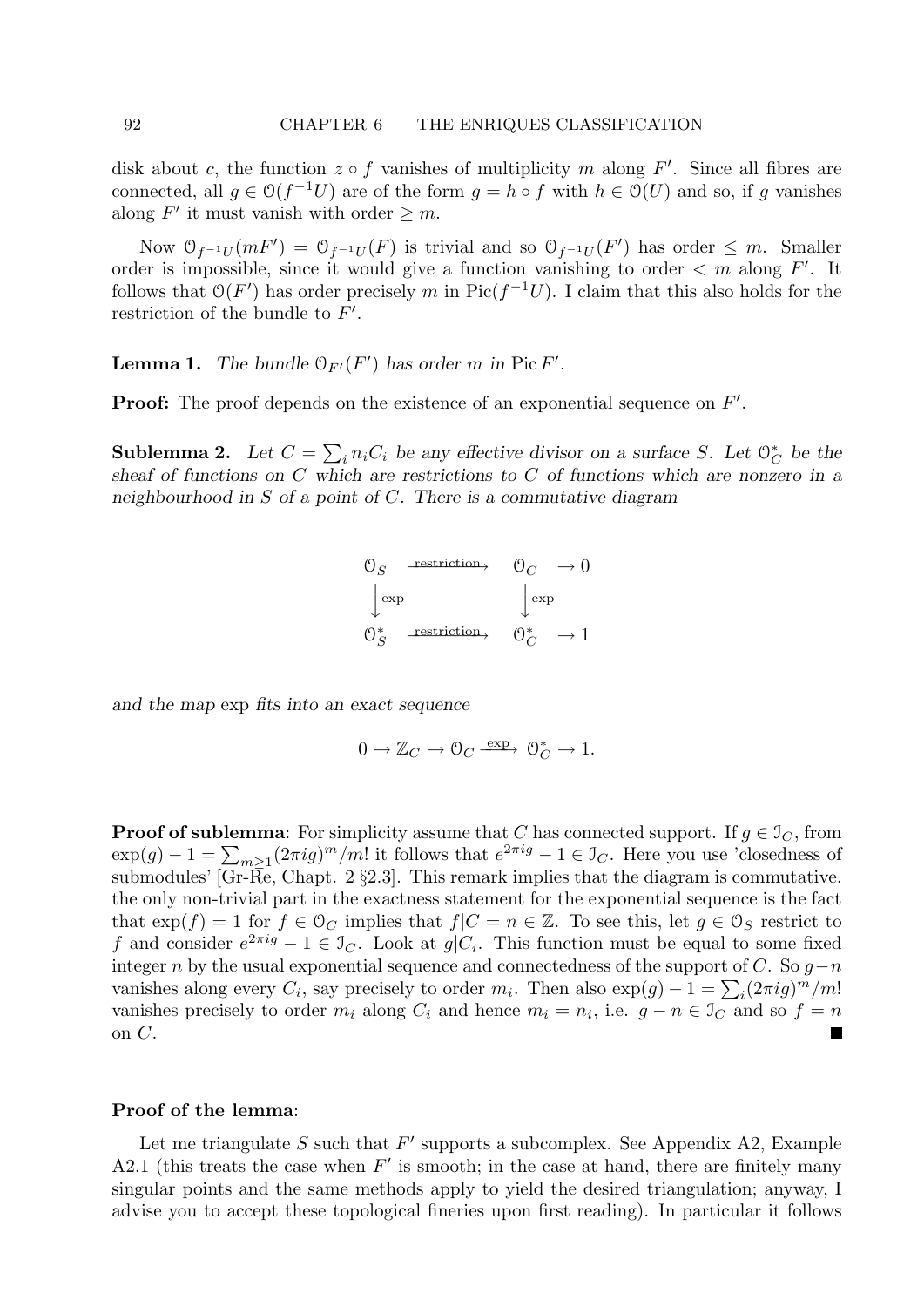that  $F'$  is a deformation retract of a neighbourhood, which one may assume to be of the form  $f^{-1}U$  with U an open neighbourhood of  $c \in C$ . Then the restriction maps  $H^p(f^{-1}U,\mathbb{Z}) \to H^p(F',\mathbb{Z})$  are isomorphisms. Now consider the exponential sequence on  $f^{-1}U$  and its restriction to F'. I find a commutative diagram

$$
H^1(f^{-1}U, \mathbb{Z}) \rightarrow H^1(\mathbb{O}_{f^{-1}U}) \rightarrow H^1(\mathbb{O}_{f^{-1}U}^*) \rightarrow H^2(f^{-1}U, \mathbb{Z})
$$
  
\n
$$
\downarrow \qquad \qquad \downarrow \qquad \qquad \downarrow \qquad \qquad \downarrow
$$
  
\n
$$
H^1(F', \mathbb{Z}) \rightarrow H^1(\mathbb{O}_{F'}) \rightarrow H^1(\mathbb{O}_{F'}^*) \rightarrow H^2(F', \mathbb{Z}).
$$

Chasing through this diagram now gives the result.

Next, an explicit description of the possible multiple singular fibres in an elliptic fibration is needed.

**Lemma 3.** If  $F = mF'$  is a multiple fibre of an elliptic fibration, F' is either a smooth elliptic curve, a rational curve with one ordinary double point or a cycle of non-singular rational curves.

**Proof:** For a smooth fibre  $(K, F) = 0$  by the adjunction formula and hence  $(K, F') = 0$ which implies that  $\chi(O_{F'}) = 0$  by Lemma 5.7. So, if F' is connected, it is either an elliptic curve or a rational curve with an ordinary node by remark 5.8. If  $F'$  is reducible and  $E_i$  is a component of the fibre F', Zariski's lemma 14.6 implies that  $(E_i, E_i) < 0$  and hence, by minimality and the adjunction formula,  $E_i$  must be a smooth rational curve with  $(E_i, E_i) = -2$ . Again by Zariski's lemma, we see that the intersection number of two distinct components components  $E_i$  and  $E_j$  is 1 or 2. Now I claim that the topological space  $F'$  cannot be simply connected. Indeed, by the previous lemma, there is a non-trivial torsion bundle on F' and so  $H^1(F', \mathbb{Z}) \neq 0$ . If some intersection number  $(E_i, E_j)$  is equal to 2 there must be exactly two components forming a cycle as can be seen as follows. If  $F' = \sum_i n_i E_i$  one has

$$
0 = (E_i, F') = -2n_i + \sum_{j \neq i} n_j (E_i, E_j).
$$

If  $n_i \leq n_j$  it follows from  $2n_i = 2n_j + \sum_{k \neq i,j} n_k(E_k, E_i)$  that all coefficients  $n_i$  must be one and that there are exactly two  $E_i$ . If  $(E_i, E_j) \leq 1$  and three components meet in a single point one similarly finds that there are no more components, contradicting non-simply connectedness of  $F'$  in this case. So there must be a cycle contained in  $F'$  and it is easily seen that then there can be no more components. Ξ

**Corollary 4.** The dualising sheaf  $\omega_{F'} = \mathcal{O}_{F'}(K_S \otimes \mathcal{O}(F'))$  is trivial.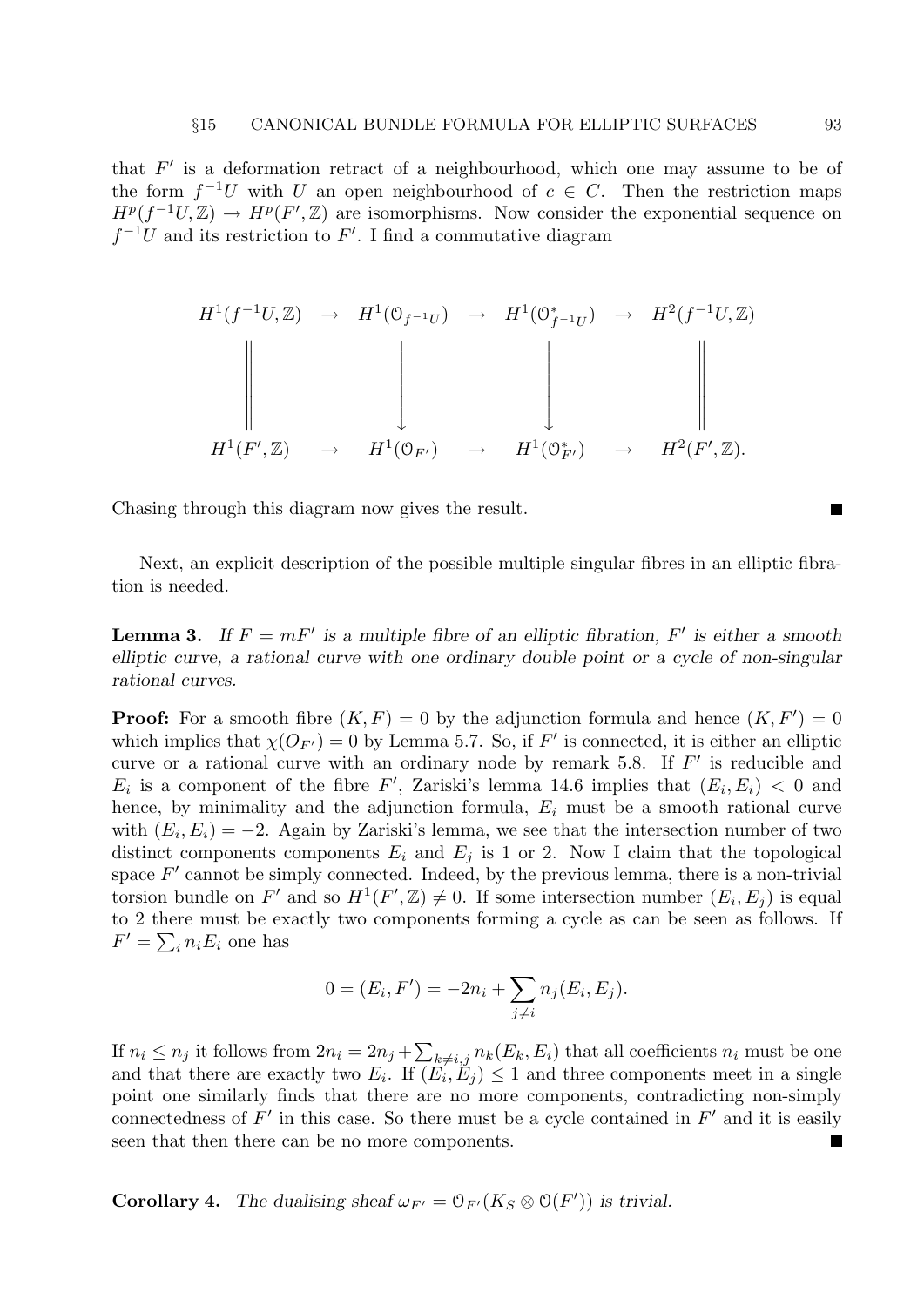**Proof:** To compute the dualising sheaf recall Proposition 5.9. If  $F'$  is elliptic, of course  $\omega_{F'} = K_{F'} = \mathcal{O}_{K'}$ . Otherwise, there is a global meromorphic one-form  $\alpha$  on each component  $E_i \cong \mathbb{P}^1$  with poles in two points with opposite residues (the form  $dz/z$  has this property with respect to 0 and  $\infty$ ). If one scales such a form on each of the components suitably, the residues in points belonging to two components cancel. This defines a trivialising section of the sheaf  $\omega_{F'}$ .

Let me come now to the main result.

**Theorem 5.** Let S be surface with  $K_S$  nef and let  $f : S \to C$  be an elliptic fibration. Let  $F_i$ ,  $i = 1, \ldots, m$  be the multiple fibres and let  $m_i$  be the multiplicity of  $F_i = m_i F'_i$ . One has

$$
K_S = f^*L + \sum_{i=1}^{m} (m_i - 1)F'_i
$$

with L a divisor on C of degree  $\chi(\mathcal{O}_S) - \chi(\mathcal{O}_C)$ .

# Proof:

Step 1.:  $K_S = f^*L + \sum_i (n_i - 1)F'_i$  for some divisor L on C. Take N smooth fibres  $G_1, \ldots, G_N$  and tensor the exact sequence

$$
0 \to \mathcal{O}_S \to \mathcal{O}(\sum_j G_j) \to \oplus_j \mathcal{O}_{G_j}(G_j) \to 0
$$

with  $K_S$ . Since  $\mathfrak{O}_{G_j}(K_S+G_j) \cong \mathfrak{O}_{G_j}$  by the Adjunction Formula and the fact that  $G_j$  is a smooth elliptic curve, one finds

$$
0 \to \mathcal{O}(K_S) \to \mathcal{O}(K_S + \sum_j G_j) \to \oplus_j \mathcal{O}_{F_j} \to 0.
$$

The long exact sequence in cohomology gives  $h^0(K_S + \sum_j G_j) \geq p_g - q + (N - 1)$  and so for N large enough, there exists a divisor  $D \in |K_S + \sum_j \tilde{G}_j|$ . Now  $(F, G_j) = 0 = (K_S, F)$ and so  $(D, F) = 0$  implies that D consists of linear combinations of fibral components  $D_i$ ,  $i = 1, \ldots, M$ . Since D is effective, and  $K_S$  nef, one has  $(D, D_i) = (K_S, D_i) \geq 0$ . On the other hand, from Proposition 12.4 one sees that  $(K_S, K_S) = 0$  and hence

$$
0 = (K_S, K_S) = (D, K_S) = (\sum d_i D_i, K_S).
$$

It follows that  $(D, D_i) = (K_S, D_i) = 0$  and so  $(D, D) = 0$ . If  $D = \sum_i D'_i$  with  $D'_i$  the part supported in exactly one fibre, it follows that  $(D'_i, D'_i) = 0$  and from Zariski's lemma one concludes that  $D_i'$  is a rational multiple of a fibre. Any part supported on a multiple fibre  $F_i$  can be written as  $n_i F'_i + r_i F_i$  with  $0 < n_i < m_i$  and  $r_i \in \mathbb{Z}$ . The parts supported on a non-multiple fibre  $G_j$  must be of the form  $r_j G_j$  with  $r_j \in \mathbb{Z}$  and so  $K_S = f^*(L) + \sum_i n_i F'_i$ and since  $\mathcal{O}_{F'_i}(K_S + F'_i) = \mathcal{O}_{F'_i} = \mathcal{O}_{F'_i}((n_i + 1)F'_i)$ , by the previous Corollary, one finds that  $n_i + 1 = m_i.$ 

Step 2. deg  $L = \chi(\mathcal{O}_S) - \chi(\mathcal{O}_C)$ .

Compute  $h^0(K_S + \sum_j G_j)$  in two ways. First, note that  $\sum_i (m_i - 1)F'_i$  is a fixed component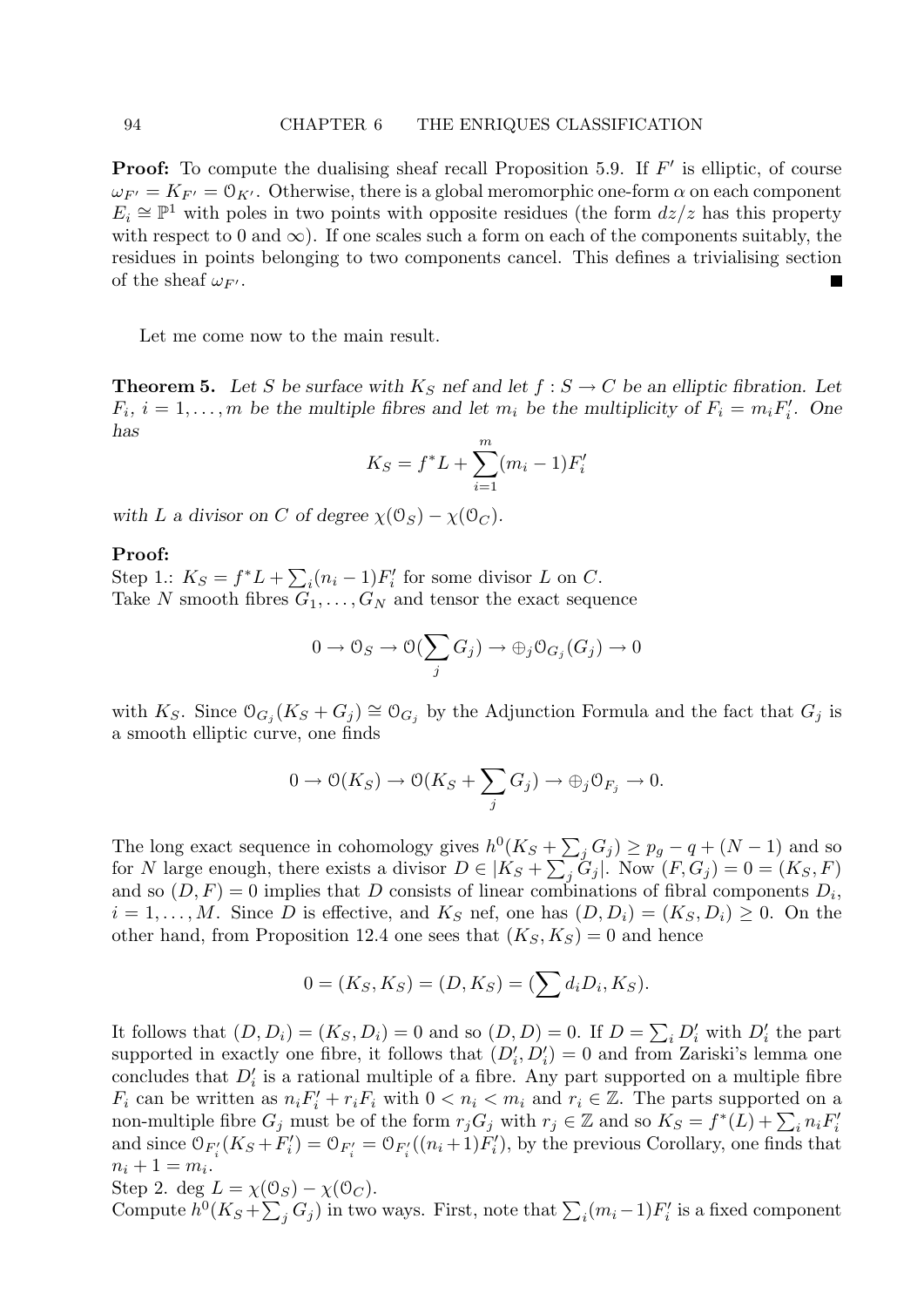of  $|K_S + \sum_j G_j|$  and so  $h^0(K_S + \sum_j G_j)) = h^0(\mathcal{O}_S(f^*L + \sum G_j) = h^0(\mathcal{O}_C(L + \sum_j c_j)),$ where  $c_j = f(G_j) \in C$ . Riemann-Roch then shows that

$$
h^{0}(K_{S} + \sum_{j} G_{j}) = \deg L + N + 1 - g(C)
$$

provided  $N$  is large enough. On the other hand, the computation from Step 1 shows that

$$
h^0(K_S + \sum_j G_j) = \chi(\mathcal{O}_S) + N - 1 + \dim \left( \text{im } H^1(\mathcal{O}_S(K_S)) \to H^1(\mathcal{O}_S(K_S + \sum_j G_j)) \right).
$$

The dimension of the image in the preceding formula, by Serre-duality translates into the dimension of the image of  $H^1(\mathcal{O}_S(-\sum_j G_j)) \to H^1(\mathcal{O}_S)$ , which, by exactness of the usual cohomology sequence, is the dimension of the kernel of  $H^1(\mathcal{O}_S) \to \oplus_j H^1(\mathcal{O}_{G_j})$ . Now the Hodge decomposition for  $H^1$  tells us that  $H^1(0) = \overline{H^0(\Omega^1)}$  and so, the dimension I am after is equal to the dimension of the kernel of  $H^0(\Omega_S^1) \to \bigoplus_j H^0(\Omega_{G_j}^1)$ . But this kernel consists precisely of the holomorphic one forms which are pull backs of 1-forms on  $C$  and these form a space of dimension  $q(C)$ . See Problem 17.3.

Combining everything, you get

$$
h^{0}(K_{S} + \sum_{j} G_{j}) = \deg L + N + 1 - g(C) = \chi(\mathcal{O}_{S}) + N - 1 + g(C)
$$

and so deg  $L = \chi(\mathcal{O}_S) - 2 + 2g(C) = \chi(\mathcal{O}_S) - \chi(\mathcal{O}_C)$ .

# 16. Two technical results and the final step

For the final step of the proof of the classification theorem, an easy topological result about fibrations of surfaces over curves is needed but also an involved result about isotrivial fibrations. Then the proof of the classification theorem can be completed by proving Proposition 14.1.

First I state and prove the fact about the topology of fibrations.

**Proposition 1.** Let S be a surface with  $K_S$  nef and let  $f : S \to C$  be a fibration onto a curve. Let  $\delta(f) \subset C$  be the (finite) set of critical values of f, i.e.  $c \in \delta(f)$  if and only if at some  $s \in f^{-1}(c)$  the map  $df(s)$  vanishes. Let F be a smooth fibre and let  $F_c = f^{-1}(c)$ . One has

$$
e(S) = e(C)e(F) + \sum_{b \in \delta(f)} (e(F_b) - e(F)).
$$

Furthermore,  $e(F_b) - e(F) \ge 0$  with equality if and only if  $F_b$  supports a smooth elliptic curve.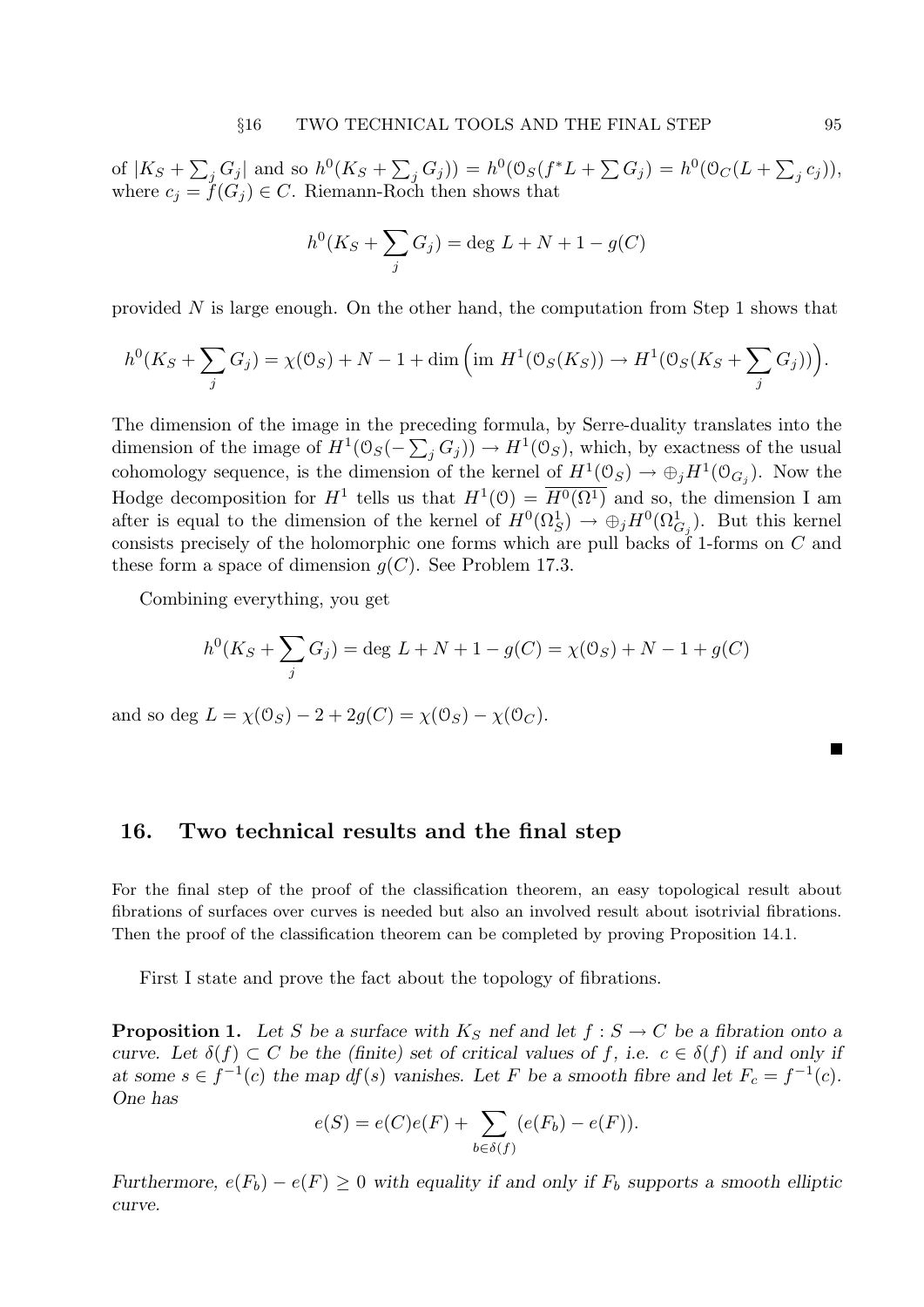**Proof:** You triangulate C in such a way that  $\delta(f)$  becomes a subcomplex L' of the resulting complex K'. Likewise you triangulate  $f^{-1}L$  and extend the triangulation to S Let  $(K, L)$  be the resulting pair of complexes. Then  $e(K) = e(K \setminus L) + e(L)$  $e(K' \setminus L')e(F) + \sum_{b \in \delta(f)} e(F_b)$ . The last equality follows, since f is topologically a locally trivial fibration over the set of non-critical values of  $f$ . See Problem 17.1. So  $e(S) = e(C)e(F) - \sum_{b \in \delta(f)} e(F) + \sum_{b \in \delta(f)} e(F_b)$ , which proves the first statement. For the second statement I need

**Lemma 2.** Let  $C = \sum_i C_i$  be any curve on a surface, where  $C_i$  are the irreducible components. Then  $e(C) \geq 2\chi(\mathcal{O}_C)$  with equality if and only if C is smooth.

**Proof:** (of the Lemma) Let  $\nu : \tilde{C} \to C$  be the normalisation of the curve C. There is a commutative diagram

|  | $0 \rightarrow \mathbb{C}_C \rightarrow \nu_* \mathbb{C}_{\tilde{C}} \rightarrow \delta \rightarrow 0$ |  |  |
|--|--------------------------------------------------------------------------------------------------------|--|--|
|  | $\downarrow$ $\downarrow$ $\downarrow$                                                                 |  |  |
|  | $0 \rightarrow 0_C \rightarrow \nu_* 0_{\tilde{C}} \rightarrow \Delta \rightarrow 0.$                  |  |  |

From the diagram one finds that

$$
e(\tilde{C}) = e(C) + h^{0}(\delta)
$$

$$
\chi(\mathcal{O}_{\tilde{C}}) = \chi(\mathcal{O}_{C}) + h^{0}(\Delta)
$$

and since  $e(\tilde{C}) = 2\chi(\mathcal{O}_{\tilde{C}})$ , one finds

$$
e(C) = 2\chi(\mathcal{O}_C) + 2h^0(\Delta) - h^0(\delta).
$$

One checks that j is injective and hence  $h^0(\delta) \leq h^0(\Delta)$  and so  $e(C) \geq 2\chi(\mathcal{O}_C)$  with equality if and only if  $h^0(\Delta) = 0$ .

Now I can finish the proof of the Proposition. For a singular fibre  $F_b = \sum_i m_i C_i$ , put  $F' = \sum C_i$ . The lemma says that  $e(F') \geq 2\chi(\mathbb{O}_{F'})$ . On the other hand  $2\chi(\mathbb{O}_{F'})$  $-(F', F') - (F', K_S)$  by the Adjunction Formula. The first term is  $\geq 0$  by Zariski's Lemma. For the second term write  $-\sum_{i}(C_i, K_S) \ge \sum_{i} -m_i(C_i, K_S)$  (since  $K_S$  is nef)=  $-(F_b, K_S) = -(F, K_S) = e(F)$ . It follows that  $e(F_b) \ge e(F)$  and equality implies that  $F'$  is smooth, and hence  $F_b = nF'$ . Closer inspection of the preceding computation then reveals that  $e(F') = 1/n \cdot e(F)$ . Now f cannot be a fibration with rational fibres, since  $K_S$ is nef. So  $e(F) \leq 0$  and hence  $e(F') = e(F) = 0$ , i.e. F' is a smooth elliptic fibre. a a

Secondly, I need a result about families of curves over a base curve of low genus. To this end I introduce the notion of isotrivial fibration.

**Definition 3.** A fibration  $f: X \to Y$  between projective manifolds is called isotrivial if there exists a finite unramified covering  $g: Y' \to Y$  such that the pull back  $f' : X' =$  $X \times_Y Y' \to Y'$  of f is isomorphic to a product-fibration  $X' \cong Y' \times F$ , for some projective manifold F.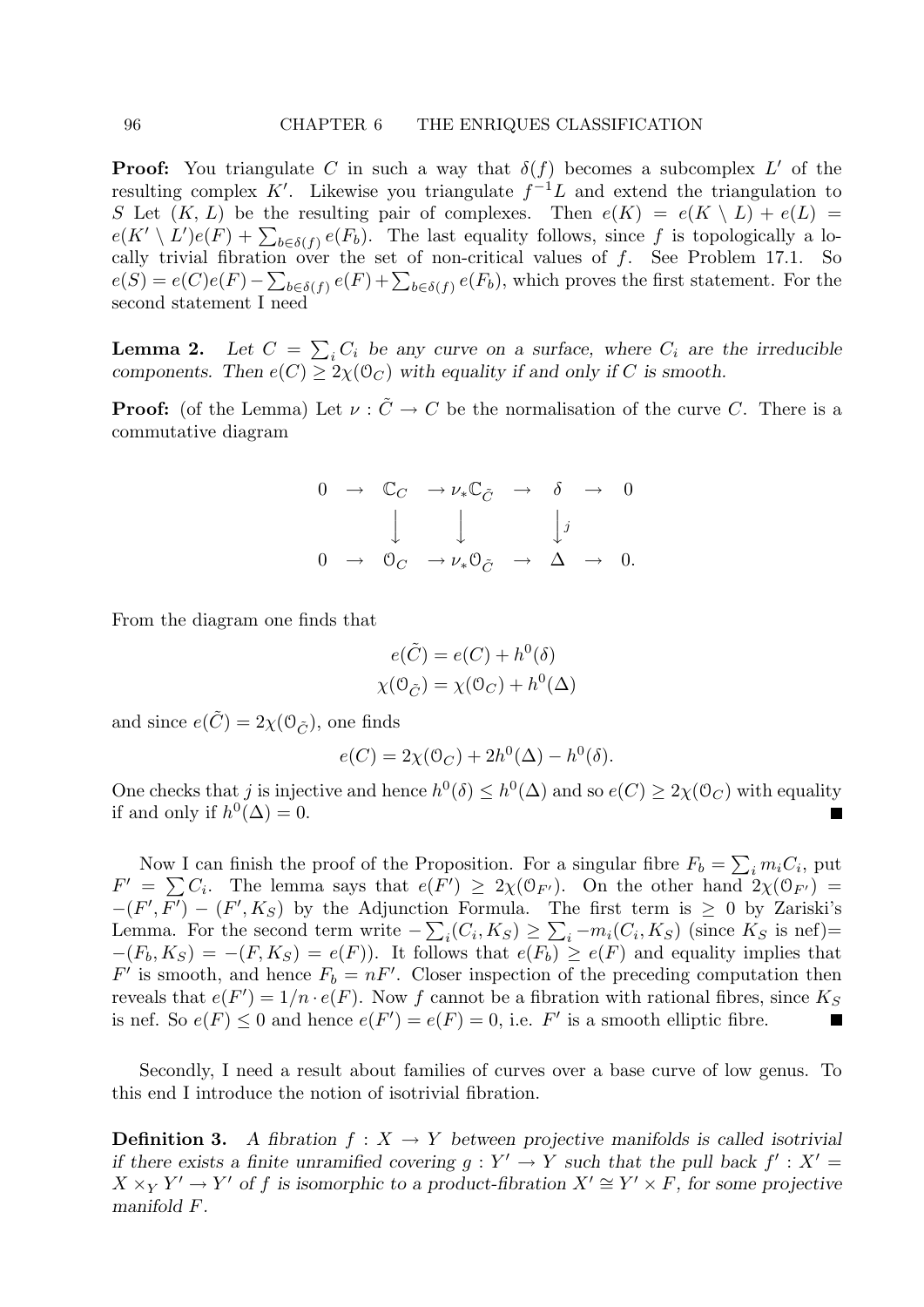**Example 4.** Let G be a finite group which is the quotient of  $\pi_1(Y)$  and which acts on a manifold F. Let  $g: Y' \to Y$  be the covering defined by G and consider the product action of G on  $Y' \times F$ . The quotient manifold  $(Y' \times F)/G$  admits an isotrivial fibration onto Y. Conversely, any fibre bundle  $X \to Y$  such that the fibre F has a finite group of automorphisms arises in this way. See Problem 4.

The main result in this section is:

**Proposition 5.** Suppose that  $f : S \to C$  is a fibration of a surface onto a curve of genus 0 or 1 and suppose that f has everywhere maximal rank. Then f is isotrivial.

Before I give a proof of this proposition I make a few comments on the situation arising in this proposition. Any proper surjective morphism  $f: X \to Y$  between complex manifolds (not necessarily compact) which is everywhere of maximal rank is called a family of complex manifolds. Note that all fibres in a family are compact manifolds. By Ehresmann's theorem (Problem 1), the family is differentiably locally trivial. I can therefore assume that the sheaf  $\cup_{y\in Y} H_1(X_y, \mathbb{Z})$  is locally constant. In case the fibres are curves, this is a locally constant sheaf of Z-modules of rank 2g, where g is the genus of the fibre. Now consider  $f_*K_Y$ . This is a sheaf whose fibres are  $H^0(K_{X_y})$  and hence have constant dimension. It is a non-trivial fact that  $f_*K_Y$  is locally trivial on Y and has rank q. This follows for example from deep results of Grauert. See [Gr-Re, Chapter 10, §5] or [Ha, p. 288] for a proof in the slightly easier algebraic setting. In the case at hand this implies that you can choose a basis  $\omega_1(y), \ldots, \omega_g(y)$  for  $H^0(K_{X_y})$  depending holomorphically on y. Now you take any small open subset  $U \subset Y$  over which the family is differentiably trivial and so there is a constant basis  $\gamma_1, \ldots, \gamma_{2g}$  for  $H_1(X_y, \mathbb{Z})$  over U such that the periods matrices

$$
\begin{pmatrix}\n\int_{\gamma_1} \omega_1(y) & \cdots & \int_{\gamma_{2g}} \omega_1(y) \\
\vdots & \ddots & \vdots \\
\int_{\gamma_1} \omega_g(y) & \cdots & \int_{\gamma_{2g}} \omega_g(y)\n\end{pmatrix}
$$

are all normalised (as defined in Example 10.5).

For the rest of the proof I assume that the reader is acqainted with some more advanced topics from the theory of curves, for instance with the material presented in [G-H, Chapter 2, §6-7].

Any normalised period matrix  $\Omega$  is a symmetric matrix whose imaginary part is positive definite and hence defines a point in the Siegel upper half space

$$
\mathfrak{h}_g = \{ \Omega \in \mathbb{C}^{g,g} \; ; \; \Omega = \Omega^T, \, \text{Im}(\Omega) > 0 \}.
$$

Note that different choices of symplectic bases for  $H_1$  give a different normalised period matrix  $\Omega$  and one can compute that these are in the same  $\Gamma_q$ -orbit, where  $\Gamma_q$  is the symplectic group modulo its center  $\pm \mathbb{1}_q$  acting by means of fractional linear transformations: if

$$
\gamma = \begin{pmatrix} A & B \\ C & D \end{pmatrix}
$$

the action is given by  $\gamma(\Omega) = (A\Omega + B)(C\Omega + D)^{-1}$ .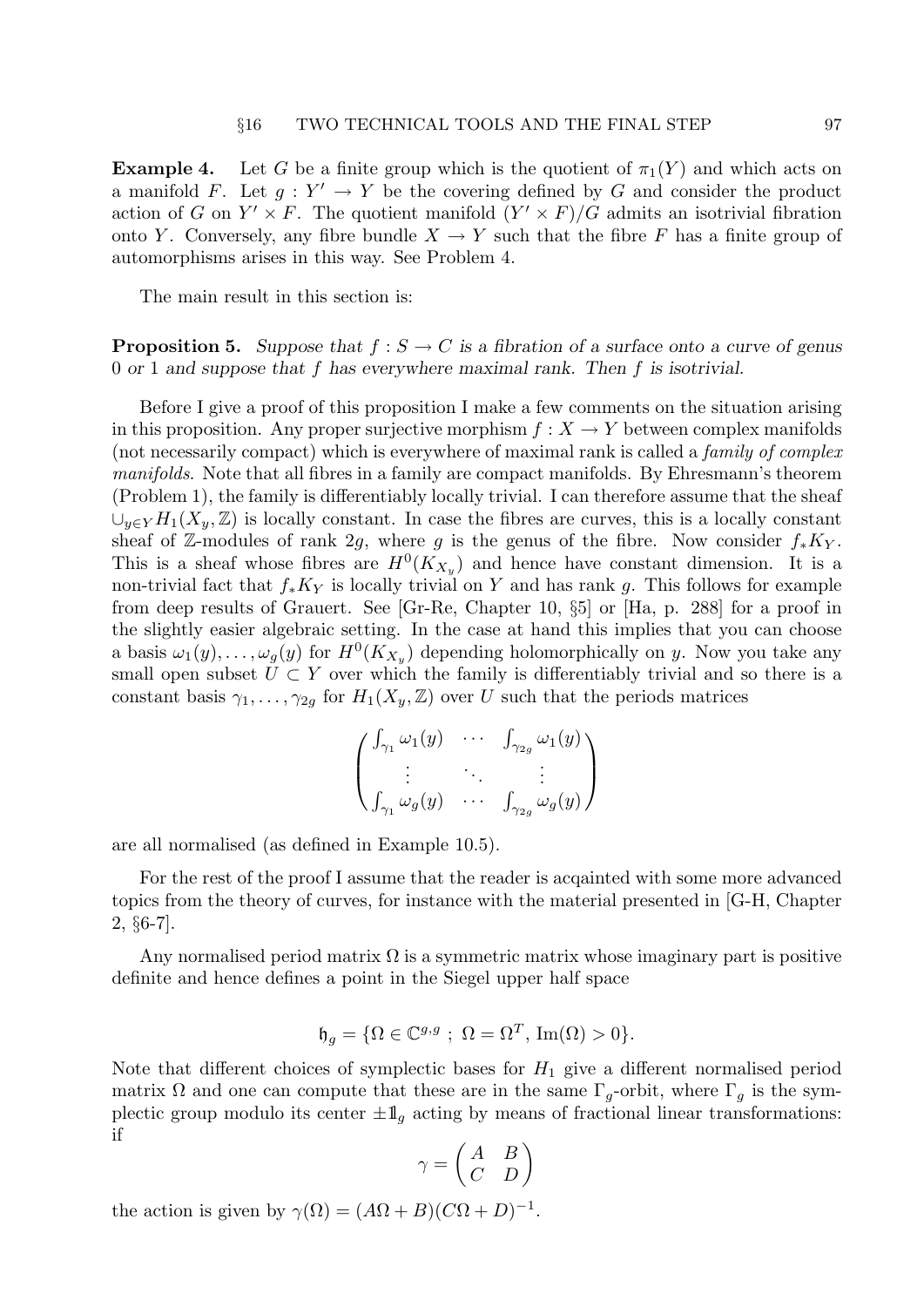#### 98 CHAPTER 6 THE ENRIQUES CLASSIFICATION

Fixing one symplectic basis for the first homology of curves over  $U$ , you get a holomorphic map

$$
U \to \mathfrak{h}_g,
$$

the *local period map* associated to the family over  $U$ . In general, one cannot extend this map to a uni-valent map  $Y \to \mathfrak{h}_q$ , due to the monodromy action on  $H_1(X_y, \mathbb{Z})$ . This action can be trivialised by passing to the universal cover  $Y$  of  $Y$ . The holomorphic map  $p: Y \to \mathfrak{h}_q$  thus obtained is the *period map*.

Let me now sketch the proof of the Proposition.

**Proof:** (Sketch) The universal cover of C is  $\mathbb{P}^1$  or C. In both cases the period map then has to be constant since  $\mathfrak{h}_q$  is isomorphic to a bounded domain (see Problem 5). Now apply Torelli's theorem:

**Theorem** (Torelli's theorem [G-H,p. 359]) Let C and C' be two smooth curves of genus g such that their Jacobians together with their natural polarisations are isomorphic, or, equivalently such that their normalised period matrices are in the same  $\Gamma_q$ -orbit. Then C and  $C'$  are isomorphic.

It follows that all fibres of f are isomorphic. Then you can for instance apply the localtriviality theorem of Grauert-Fischer  $[F-G]$  which says that f must be a locally trivial fibre bundle in this case. If the genus of the fibre is  $\geq 2$ , the automorphism group of the fibre is always finite and hence  $f$  is isotrivial by Example 16.4. If the fibre is elliptic, this is also the case, but slightly more involved. Consider the action of the fundamental group of C on the group of *n*-torsion points of a fibre  $F$ . It can be trivialised by passing to a finite unramified covering. In particular you have the zero-section globally. Since the group of automorphisms of an elliptic curve preserving the origin is finite, it follows that after taking some unramified covering, the family becomes trivial.  $\blacksquare$ 

Now, finally, the proof of Proposition 14.1 can be given. Let me recall it before giving the proof.

**Proposition 6.** Suppose S is a surface with  $K_S$  nef and  $(K_S, K_S) = 0$ ,  $q = 1$  and  $p_q = 0$ . Then  $\kappa(S) = 0$  or 1 and  $\kappa(S) = 0$  if and only if S is bielliptic.

**Proof:** Since  $q(S) = 1$ , the Albanese of S is an elliptic curve C and by Lemma 10.6 the Albanese mapping  $\alpha : S \to C = \text{Alb } S$  has connected fibres. Recall (Proposition 12.4) that  $b_2(S) = 2$  and hence  $e(S) = 2 - 2b_1(S) + b_2(S) = 0$ . Now apply the topological lemma 16.1 to conclude that  $\alpha : S \to C = \text{Alb } S$  is either a genus q fibration with  $q \geq 2$ and  $\alpha$  everywhere of maximal rank, or an elliptic fibration with only smooth fibres, some of which are possibly multiple. In the first case, apply Proposition 16.5 to conclude that  $\alpha : S \to C = \text{Alb } S$  is isotrivial, so that there exists a finite unramified covering  $\ddot{S} \to S$ which is a product. By Proposition 9.9 the Kodaira-dimension does not change under finite unramified covers and so  $\kappa(S) = 1$  in this case. So S is not bielliptic. If  $\alpha : S \to C = \text{Alb } S$ is elliptic and has multiple fibres, an application of the elliptic bundle formula 15.5 shows that  $\kappa(S) = 1$  in this case too. There remains the possibility that  $\alpha : S \to C = \text{Alb } S$  is an elliptic fibration which is everywhere of maximal rank and then, again by Proposition 16.5 one has an isotrivial fibration. There exists therefore an elliptic curve  $F$ , an elliptic curve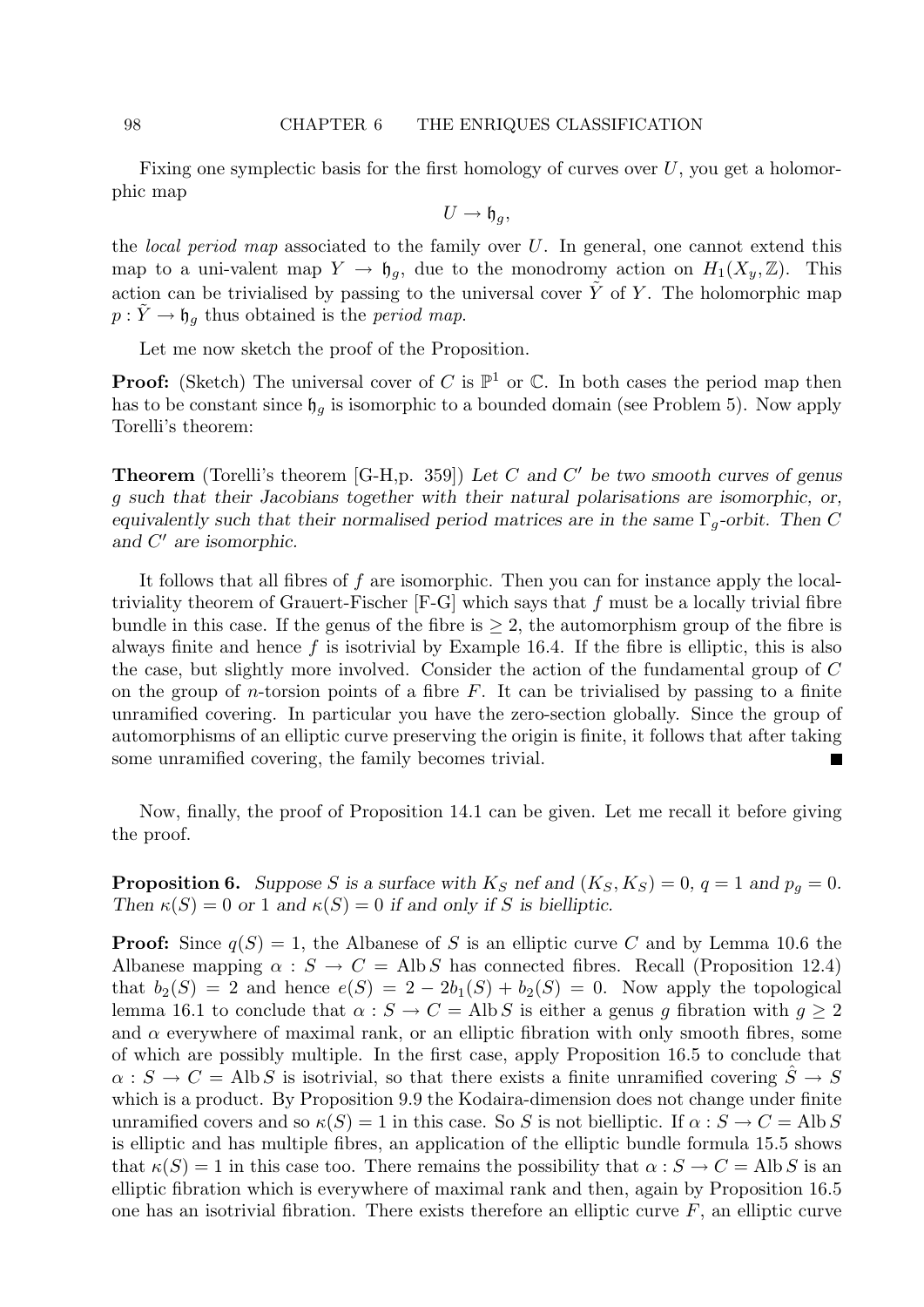E, a group of automorphisms G of F acting as translations on E such that  $S = E \times F/G$ . Since  $p_q(S) = 0$ , by definition S is bi-elliptic. So only in the case  $\kappa(S) = 0$  you get a bi-elliptic surface, in all other cases  $\kappa(S) = 1$ .

# Problems.

- 16.1. Let  $f: X \to Y$  be a surjective differentiable map between differentiable manifolds which is everywhere of maximal rank and which is proper. Show that  $f$  is locally a differentiably trivial fibre bundle. This is sometimes called Ehresmann's Theorem. Hint: see e.g. [We, Chapter V, Proposition 6.4].
- 16.2. Let  $f: X \to Y$  be a locally trivial fibre bundle with compact fibres  $X_y = f^{-1}y$ . The fundamental group  $\pi_1(Y, y_0)$  acts on  $H^k(X_y, \mathbb{Q})$  as follows (monodromy representation). Choose a loop  $\gamma : I \to Y$  based at y and choose a differentiable trivialisation of the pull back of f to  $\gamma$ . So there are diffeomorphisms  $g_t: X_{\gamma(0)} \to X_{\gamma(t)}$  and hence an induced isomorphism  $g_1^*$ on  $H^k(X_y, \mathbb{Q})$ .

Show that it is independent of the choosen trivialisation and that  $g_1^*$  only depends on the class of  $\gamma$  in the fundamental group.

The groups  $H^k(X_y, \mathbb{Q}), y \in Y$  form a locally constant sheaf on Y which is nothing but  $R^k f_* \mathbb{Q}$ and any class  $a_y$  invariant under monodromy yields a global section of this sheaf.

Let  $a \in H^k(X, \mathbb{Q})$  be given and consider the restrictions  $a_y \in H^k(X_y, \mathbb{Q})$  of a to the fibres. Show that this yields a global section of  $R^k f_* \mathbb{Q}$ .

- 16.3. Let  $f: S \to C$  be an ellipic fibration and let  $\omega$  be a holomorphic 1-form on S which restricts to zero on a smooth fibre F. Show that  $\omega = f^* \omega'$  where  $\omega'$  is a holomorphic 1-form on C. Hint: Use the previous exercise to see that  $\omega$  restricts to zero on all smooth fibres. Now fix a regular value  $x_0 \in S$  for f and define  $g(x) = \int_{x_0}^x \omega$ . This yields a well-defined function on  $f^{-1}U$  where U is a suitable neighbourhood of  $x_0$ . It is constant on any fibre and so is of the form  $g = f^*h$  with  $h \in \mathcal{O}_C(U)$  and  $\omega = f^*(dh)$  on  $f^*(U)$ . The local forms dh define a global meromorphic form  $\omega'$  with  $\omega = f^*\omega'$ . Show that  $\omega'$  must be holomorphic.
- 16.4. Show that any fibre bundle is an isotrivial fibration if the fibre has a finite group of automorphisms. Hint: any fibre bundle determines a homomorphism of the fundamental group of the base manifold to the group of automorphisms of the fibre ('monodromy') and the bundle is trivial if and only if this homomorphism is trivial.
- 16.5. Prove that  $\mathfrak{h}_g$  is isomorphic to the bounded domain

$$
\{U \in \mathbb{C}^{g,g} \; ; \; 1\! \! \! 1_g - U\bar{U}^T \geq 0\}.
$$

Hint: consider the map  $\mathfrak{h}_g \ni Z \mapsto (i1\mathbb{I}_g + Z)(i1\mathbb{I}_g - Z)^{-1}$ .

 $\blacksquare$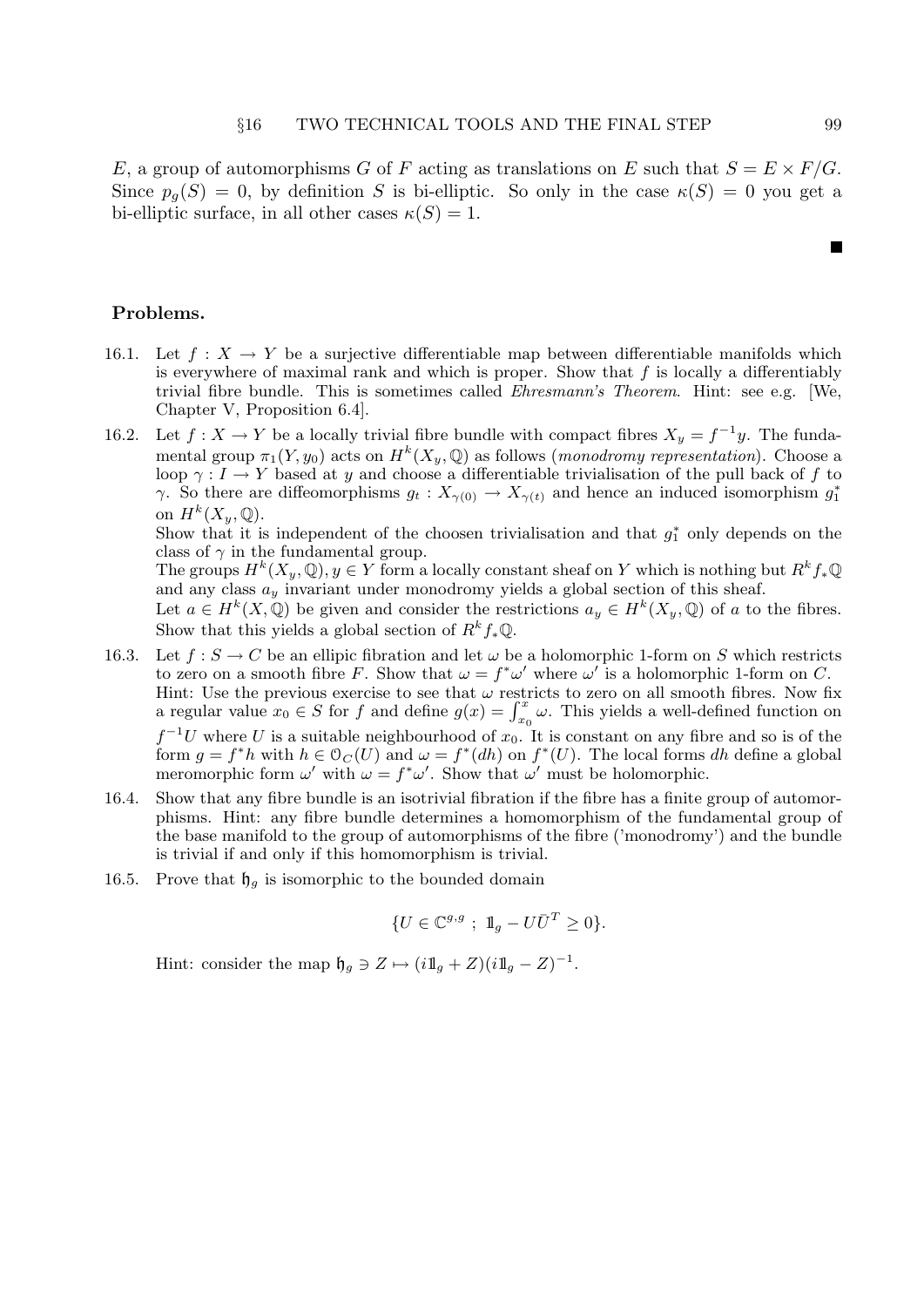# A 1. Appendix: Some algebra

# A1.1 Direct limits of modules

In this section  $R$  is any commutative ring with unit.

One starts with a partially ordered set I with partial ordering  $\lt$ . Assume that the partial ordering is directed. This means that every two elements  $i, j \in I$  have a common upperbound k, i.e.  $i < k$  and  $j < k$ . Assume furthermore that for every  $i \in I$  there is some R-module  $M_i$  and for any pair  $i, j \in I$  with  $i < j$  there are homomorphisms  $h_j^i : M_i \to M_j$ which satisfy a cocycle relation  $h_k^j$  $h_k^j \circ h_j^i = h_k^i$ .

A direct limit of this system of modules is a module  $M$  together with homomorphisms  $h^i: M_i \to M$  with  $h^j \circ h^i_j = h^i$  whenever  $i < j$  and such that the usual universality property holds: Given any module N with homomorphisms  $k^i : M_i \to N$  which also satisfy  $k^j \circ h^i_j = k^i$  whenever  $i < j$  there is a unique homomorphism  $k : M \to N$  such that  $k^i = k \circ h^i$  for all  $i \in I$ .

It follows that any two direct limits are isomorphic by a unique isomorphism and it makes sense to speak of the direct limit denoted by

# $\lim_{I} M_i.$

There is the following standard construction of the direct limit. One takes the direct product  $\prod_{i\in I} M_i$  and identifies  $m\in M_i$  (viewed as submodule of the product) with  $m'\in M_j$ whenever there is some k with  $i < k$  and  $j < k$  such that  $h_k^i(m) = h_k^j$  $k \nvert k(m')$ . The quotient module M and the natural maps  $h^i: M_i \to M$  then satisfy the properties needed for direct limit as one may readily verify.

A useful remark is that in forming the direct limit one need not take the entire set I. Any subset  $J \subset I$  which itself directed under  $\lt$  and which is co-final in it will do. This means that for any  $i \in I$  there is some  $j \in J$  with  $i < j$ . So, the remark is that the homomorphism resulting from the universal property of direct limits

$$
\mathop{\rm dirlim}_{J} M_j \to \mathop{\rm dirlim}_{I} M_i
$$

is indeed an isomorphism. It is straightforward to see that this map is surjective because of the fact that J is cofinal. That it is injective is slightly more involved, and is left to the reader.

# A1.2 Some basic commutative algebra

The following concepts and theorems are used freely. For background and proofs see [Reid, p.48-49].

A commutative ring R with unit is Noetherian if every ideal in it is finitely generated. Equivalently, every ascending chain of ideals in  $R$  becomes stationary. A basic fact is: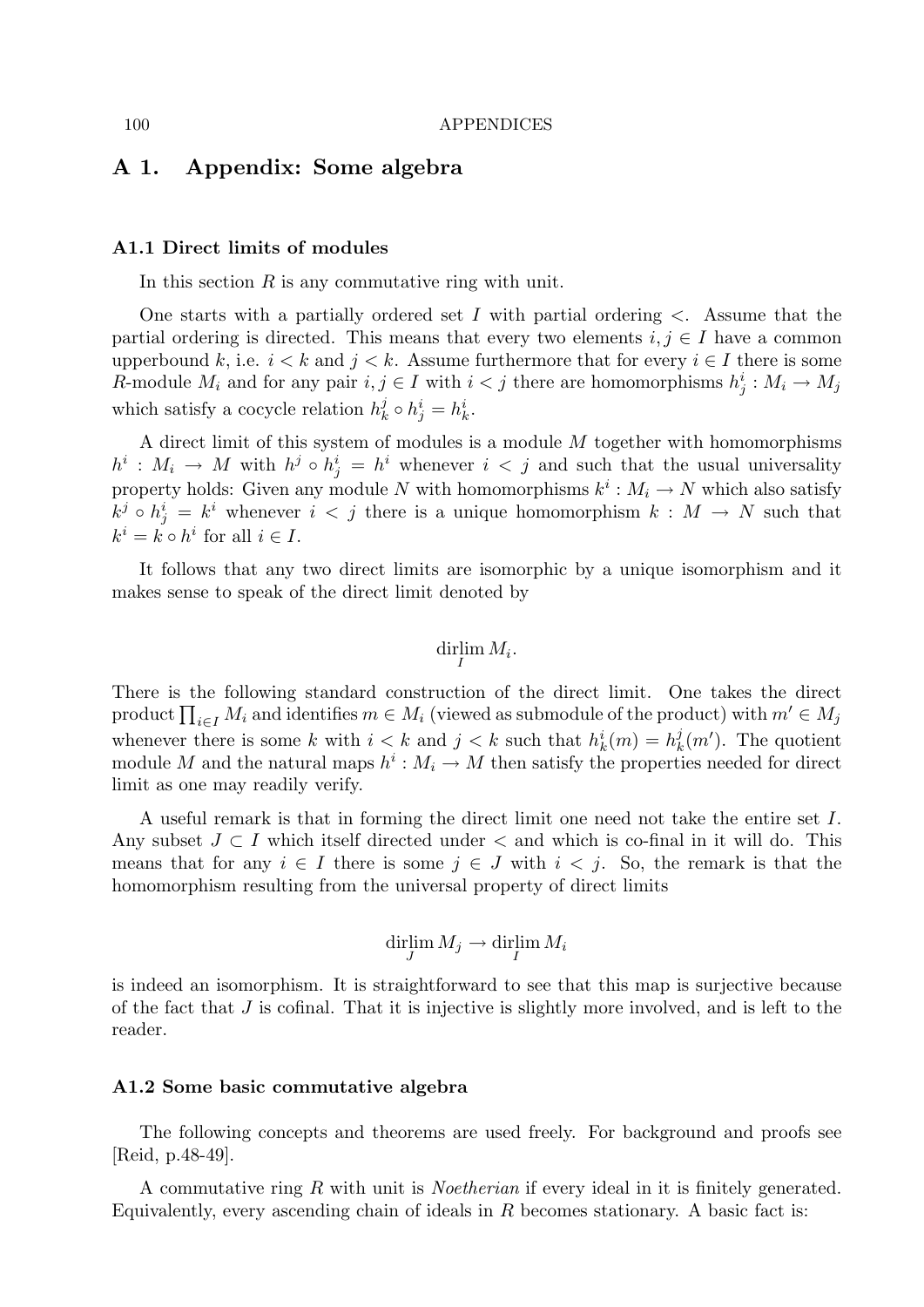#### A1 SOME ALGEBRA 101

**Theorem** (Hilbert's basis theorem) If R is Noetherian, then so is  $R[X]$ .

The concept of *localisation* of a ring  $R$  is used throughout. One starts with a multiplicative set  $S \subset R$ , i.e.  $1 \in S$  and if  $f, g \in S$  then  $fg \in S$ . Then one considers the equivalence relation on  $R \times S$  given by  $(r, s) \equiv (r', s')$  if and only  $s''(rs' - r's) = 0$  for some  $s'' \in S$ . The equivalence class of  $(r, s)$  is denoted  $r/s$ . The equivalence classes form a ring R<sub>S</sub>, the localisation of R in S. The map which sends  $r \in R$  to  $r/1$  is a homomorphism  $R \to R_S$ . Important special cases are when  $S = \{$ non-zero divisors in R $\}$  or when  $S = \{f^n; n \in \mathbb{Z}_{\geq 0}\}\$  with f a non-zero divisor. In the first case you get the ring of fractions  $Q(R)$  of R and in the second case you get a ring denoted by  $R_f$ . If R is an integral domain (i.e. there are no zero-divisors except 0), the ring  $Q(R)$  is a field, the field of fractions and R embeds in it and if S does not contain 0 the localisation  $R<sub>S</sub>$  also embeds naturally in the field of fractions.

If R is Noetherian, any localisation is.

The concepts of Noetherian goes over to  $R$ -modules M by replacing 'ideal' with 'submodule' of M if appropriate in the above. Also, by replacing R with M one can define the localisation  $M_S$  of M in S. It is in a natural way an  $R_S$ -module and homomorphisms between R-modules induce homomorphism between their localisations.

### A1.3 Normalisation of rings

Let there be given a commutative ring R with unit 1 and let S be a subring. An element  $r \in R$  is called integral over S if it satisfies an equation of the form

$$
x^{n} + a_{n-1}x^{n-1} + \dots a_{1}x + a_{0} = 0, \quad a_{j} \in S.
$$

The integral elements form a subring of R containing  $S$ , the integral closure of  $S$  in  $R$ . This is not entirely trivial. See [Ma  $\S$ 9]. If it coincides with S, the ring S is said to be integrally closed in R. A ring which is integrally closed in its quotient field is called normal.

It is easy to see that if an integral domain is normal, all of its localisations are normal. The converse is also quite easy and in fact already follows as soon as the localisations in all maximal ideals are normal. Indeed, any element in the field of fractions of a given integral domain R which is integral over the locatisation in a maximal ideal then must belong to this localisation and the intersection of these localisations is precisely R (this is a nice exercise).

The following fact is less elementary. The proof uses Galois theory. See for instance [Ii, §2.2].

**Theorem** Let R be a normal Noetherian ring with K its field of fractions. Let L be a finite separable field extension. Then the integral closure of R in L is a finite R-module.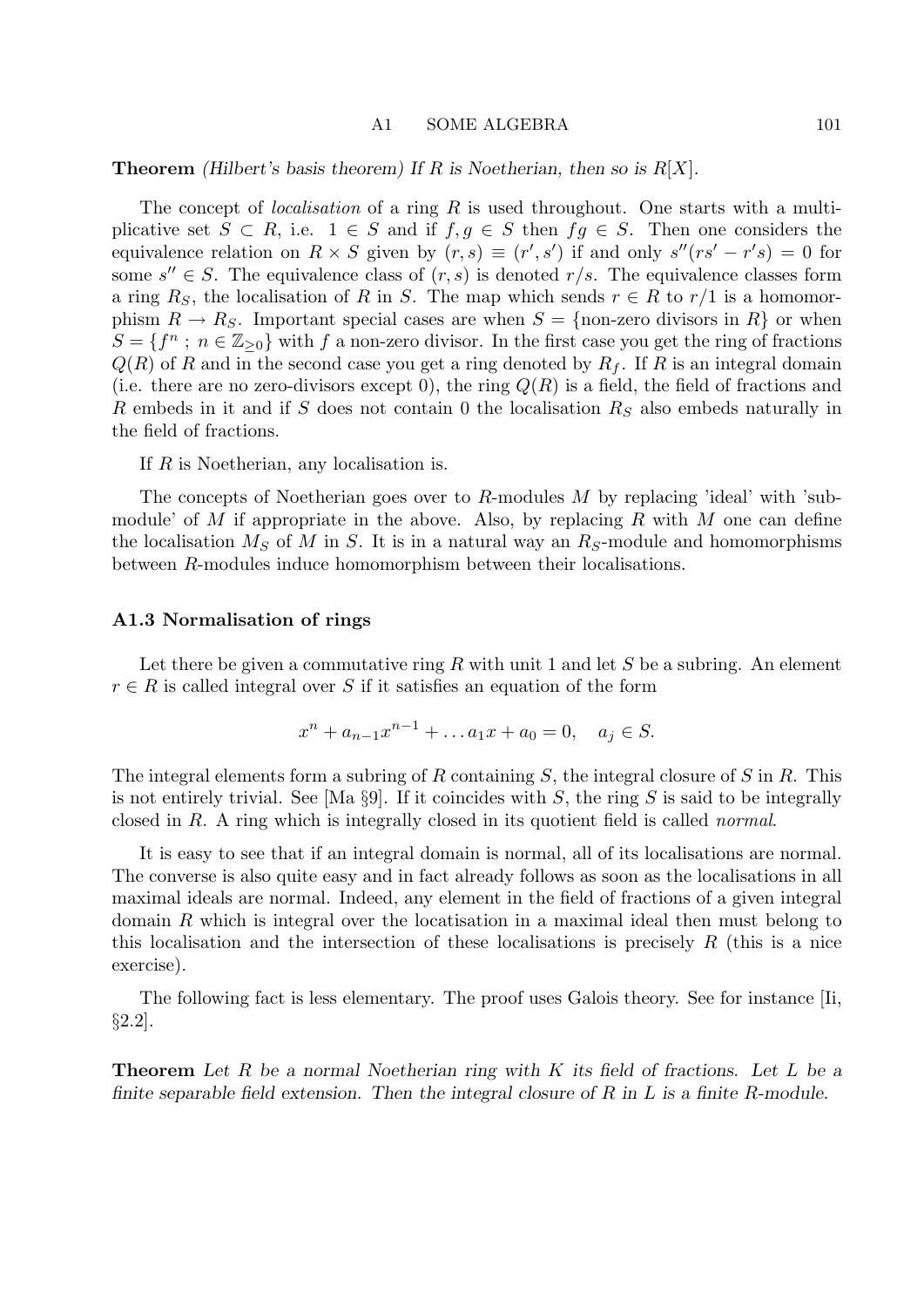# A 2. Appendix: Algebraic Topology

#### A2.1 Chain complexes

Let me start out with some commutative ring R with a unit and a collection of  $R$ modules  $K_i$ . A *chain complex* is a sequence of R-module homomorphisms

$$
K_{\bullet} = \{ \cdots \to K_{i-1} \xrightarrow{d_{i-1}} K_i \xrightarrow{d_i} K_{i+1} \to \cdots \}
$$

with the property that  $d_i \circ d_{i-1} = 0$ . The homology groups are defined by

$$
H_p(K_{\bullet}) = \frac{\ker\left(K_i \xrightarrow{d_i} K_{i+1}\right)}{\operatorname{im}\left(K_{i-1} \xrightarrow{d_{i-1}} K_i\right)}.
$$

If preceding maps increase the index-degree you have a cochain complex. Usualy one uses upper-indices in this case. It should be clear what is meant by a homomorphism  $f: K^{\bullet} \to$  $L^{\bullet}$  of cochain complexes. These induce maps  $H^p(f) : H^p(K^{\bullet}) \to H^p(L^{\bullet})$  in cohomology. For a short exact sequence

$$
0 \to {K'}^\bullet \xrightarrow{f} {K}^\bullet \xrightarrow{g} {K''}^\bullet \to 0
$$

of cochain complexes one can define coboundary maps  $\delta : H^p(K''^{\bullet}) \to H^{p+1}(K'^{\bullet})$  such that the resulting cohomology sequence

$$
\ldots \to H^p(K'^{\bullet}) \xrightarrow{H^p(f)} H^p(K^{\bullet}) \xrightarrow{H^p(g)} H^p(K''^{\bullet}) \xrightarrow{\delta} H^{p+1}(K'^{\bullet}) \to \ldots
$$

is exact.

### A2.2 Polyhedra, cell-complexes

Classically, (co)-homology groups were first defined for polyhedra. These are spaces built up from linear simplices which make computation of (co)-homology an almost mechanical task.

The basic building blocks are the (linear) p-simplices, i.e. the convex hulls of  $p + 1$ independent points in some  $\mathbb{R}^n$ . Each p-simplex has a boundary consisting of p-1-simplices and there are  $p + 1$  of them. These form the  $(p - 1$ -faces. By induction one defines the qfaces of a p-simplex for  $q < p$ . The 0-dimensional faces are also called vertices. A (compact) polyhedron is a topological space  $X$  which admits a triangulation, i.e. a homeomorphism  $t: K \to X$ , where K is a *simplicial complex*, i.e. a closed subset of  $\mathbb{R}^n$  which is the finite union of simplices such that two simplices have at most an entire face in common. A simplicial map between simplicial complexes K and K' is a homeomorphism  $K \to K'$ which maps every simplex of K in an affine-linear way to a simplex of  $K'$ . It should be clear what is meant by a subcomplex of a given simplicial complex and a compact polyhedral pair  $(X, A)$  of topological spaces.

**Example A2 1.** Any compact differentiable manifold  $X$  with a compact submanifold A is a polyhedral pair. In fact one may choose a differentiable triangulation for the pair  $(X, A)$ . See [Mun, Problem 10.8].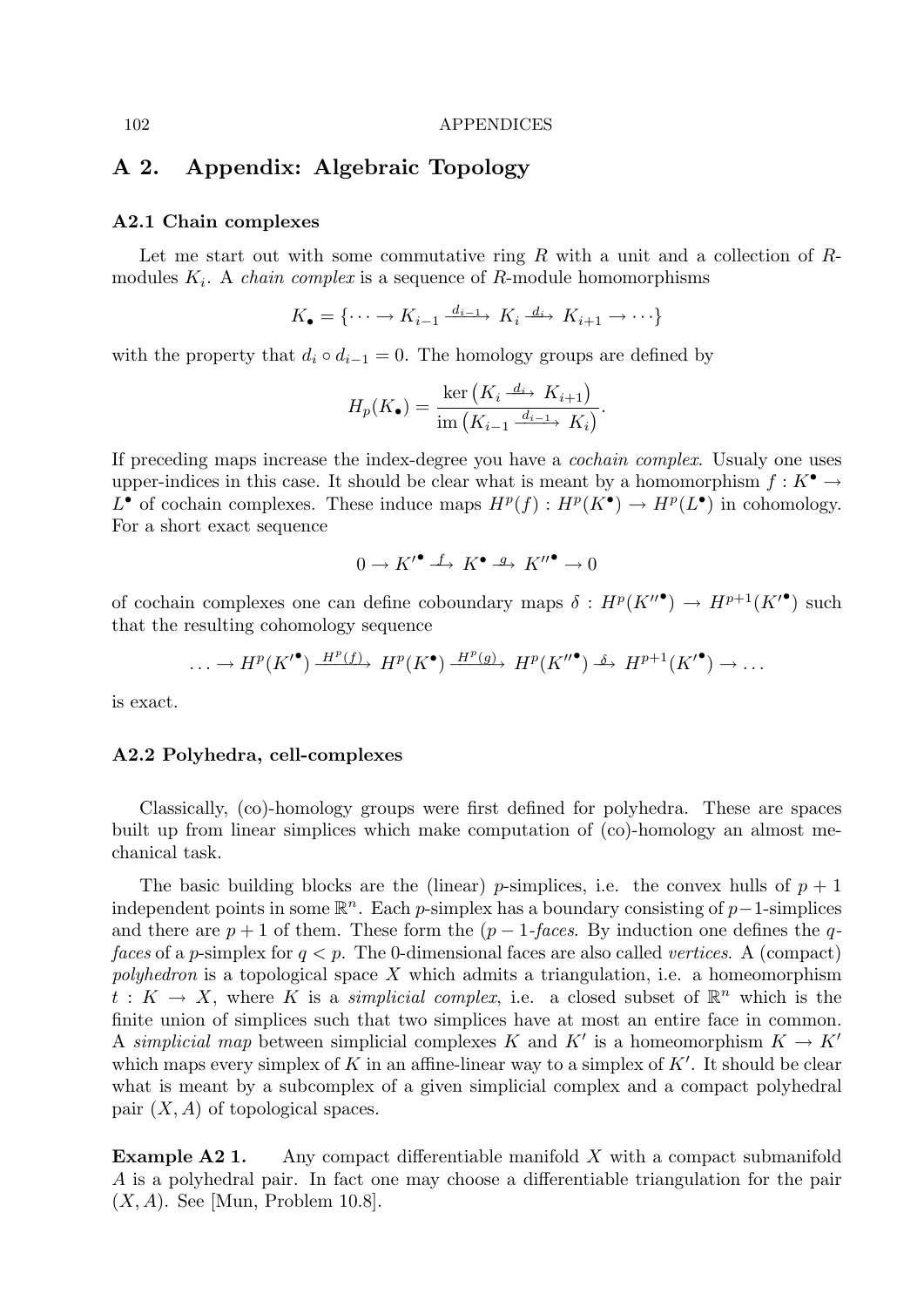#### A2 ALGEBRAIC TOPOLOGY 103

Order the vertices occurring in a given simplicial complex  $K$  once and for all. Now given any simplex any ordering of its set of vertices  $\{P_0, \ldots, P_q\}$  can be compared with the fixed order and hence determines a sign. In this way one can unambiguously speak of ordered simplices in a given complex and one can define a q-chain as a finite formal linear combination of ordered q-simplices. These form an abelian group  $C_q(K)$ . The 'dual' group  $\text{Hom}_{\mathbb{Z}}(C_q(K),\mathbb{Z})$  is called the group of q-cochains and denoted  $C^q(K)$ . There is the boundary homomorphism  $\delta_p : C_p(K) \to C_{p-1}(K)$  defined for an ordered p-simplex  $[P_0, \ldots, P_p]$ by  $\delta([P_0,\ldots,P_p]) = \sum_{q=0}^p (-1)^q [P_0,\ldots,\widehat{P_q},\ldots,P_p]$  and then extended by linearity. The coboundary  $\partial^{p-1}: C^{p-1}(K) \to C^p(K)$  is its transpose. One verifies that  $\delta_{p-1} \circ \delta_p = 0$  and so this gives a complex with homology group

$$
H_p(K) = H_p(C_{\bullet}(K)) = \frac{\ker(C_p(K) \to C_{p-1}K)}{\text{im}(C_{p+1}(K) \to C_p(K))}.
$$

Similarly one has the cohomology groups

$$
H^{p}(K) = H^{p}(C^{\bullet}) = \frac{\ker(C^{p}(K) \to C^{p+1}(K))}{\text{im}(C^{p-1}(K) \to C^{p}(K))}.
$$

Clearly, simplicial maps  $f: K \to K'$  induce homomomorphisms  $C_q(f)$  between the groups of  $p$ -chains compatible with the boundaries and likewise for the  $p$ -cochains. So there are induced maps  $H_q(f) : H_q(K) \to H_q(K')$  in homology and  $H^q(f) : H^q(K') \to H^q(K)$ in cohomology with the obvious functoriality properties  $(H<sup>q</sup>(Id)) = Id$  and  $H<sup>q</sup>(f \circ g) =$  $H^q(g) \circ H^q(f)$ ).

If L is a subcomplex of K with inclusion  $i: L \to K$ , define

$$
C^p(K, L) = \frac{C^p(K)}{C^p(i)(C^p(L))}
$$

and let

$$
j: C^p(K) \to C^p(K, L)
$$

be the natural projection. From Appendix A2.1 one concludes that there are coboundary homomorphisms  $H^q(L) \stackrel{\delta^q}{\longrightarrow} H^{q+1}(K, L)$  fitting into a long exact sequence

$$
\cdots \xrightarrow{\delta^{q-1}} H^q(K, L) \xrightarrow{H^q(j)} H^q(K) \xrightarrow{H^q(i)} H^q(L) \xrightarrow{\delta^q} H^{q+1}(K, L) \to \cdots
$$

Similar assertions hold for homology.

If one considers a polyhedron X with triangulation  $t : K \to X$ , it is by no means clear that the groups  $H_q(K)$  are intrinsically attached to X. This however is true, and I'll come back to this in section A2.3 where singular (co)-homology is introduced. For the moment, assuming this fact, note that the homology groups of many topological spaces now can be computed 'by hand' by choosing an appropriate triangulation.

**Examples A2 2.** 1. The sphere  $S^n$ . One easily finds that  $H_q(S^n) = H^q(S^n) = 0$  unless  $q = 0$  or  $q = n$  in which case these groups are infinite cyclic.

2. A compact Riemann surface of genus g. One finds that  $H_0 \cong H^0 \cong H_2 \cong H^2 \cong \mathbb{Z}$ and  $H_1 \cong H^1 \cong \mathbb{Z}^{2g}$ , where g is the genus of the Riemann-surface.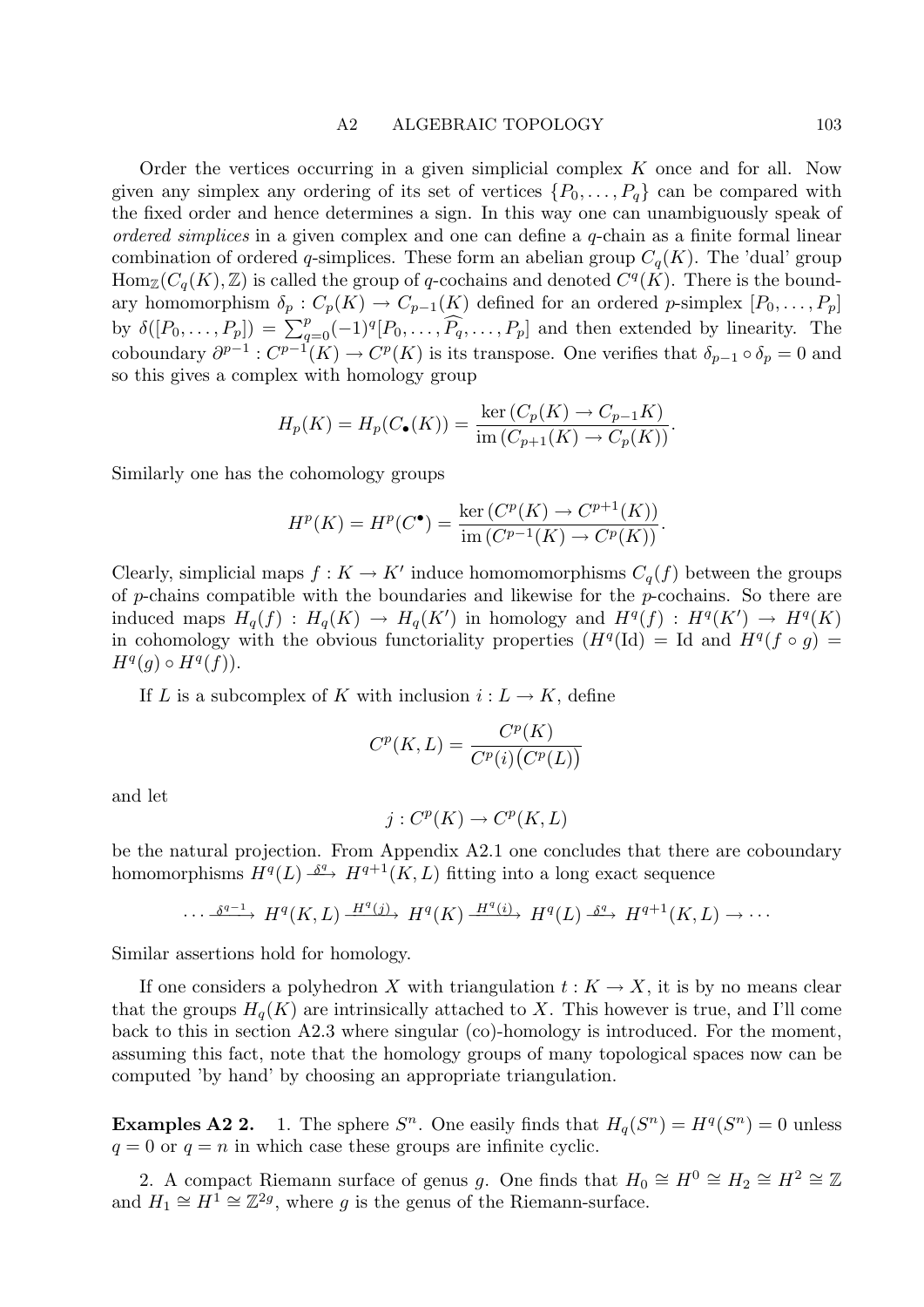#### 104 APPENDICES

Disappointingly, even for relatively simple spaces such as a torus, one needs a lot of simplices to triangulate. For this reason one needs larger building blocks, so called *cells*. A singular q-cell inside X is the continuous image in X of the closed q-ball by means of a continuous map, the characteristic map which restricts to a homeomorphism from the open q-ball onto its image. A (finite) cell complex, or CW-complex is a compact Hausdorff space which is the union of a finite number of (singular) cells such that the boundary of a cell is a union of cells of strictly lower dimension and two cells have no interior points in common. The union of the q-cells is called the q-skeleton and for a  $q + 1$ -cell, the characteristic map restricted to the boundary sphere is a continuous map of the q-sphere onto the  $q$ -skeleton and is called the attaching map of the q-cell.

As in the case of a triangulation one could define homology-groups for cellular complexes, but the definition is a bit more involved. See [M-S, p. 260–263] for details. Instead of carrying this out, in Appendix A2.3 it is indicated how one can use these building blocks to compute homology using the Mayer-Vietoris sequence.

## Examples A2 3.

1. The *n*-sphere is the standard example consisting of one *n*-ball and one 0-ball.

2. The complex projective space  $\mathbb{P}^n$  is the union of  $\mathbb{C}^n$  and  $\mathbb{P}^{n-1}$ . One can take the standard closed  $2n$ -ball  $B_{2n} \subset \mathbb{C}^{2n}$  and define a surjective continuous map  $f_n : B_{2n} \to \mathbb{P}^n$ by setting  $f_n(z_1,\ldots,z_n) = (\sqrt{1-|z_1|^2-\ldots-|z_n|^2},z_1,\ldots,z_n)$ . This map restricts to the boundary sphere as the restriction to  $S^{2n-1}$  of the defining projection  $\mathbb{C}^n \setminus \{0\} \to \mathbb{P}^{n-1}$ . This is the *Hopf fibration*  $S^{2n-1} \to \mathbb{P}^{n-1}$ . Then  $\mathbb{P}^n$  is also the union of the open cell  $f_n(\overset{\circ}{B}_{2n})$ and  $\mathbb{P}^{n-1}$ .

Inductively one can define a cell-complex by letting  $\mathbb{P}^0$  be the complex consisting of one point and use  $f_i$ ,  $i = 1, 2, ..., n$  to attach successively cells of dimensions 2*i*. The resulting complex has only even-dimensional cells, one in each even dimension.

3. The direct product of two cell-complexes is again a cell-complex.

## A2.3 The axiomatic approach.

Let R be a commutative ring with 1 (mostly  $\mathbb Z$  or  $\mathbb R$  or  $\mathbb C$ ). Consider a collection of pairs of topological spaces  $(X, A)$  (this means  $A \subset X$ ) and certain continuous maps  $f : (X, A) \to$  $(Y, B)$  between them (this means a continuous  $f : X \to Y$  with  $f(A) \subset B$ . A cohomology theory with coefficients R assigns to each such pair  $(X, A)$  R-modules  $H<sup>q</sup>(X, A)$ ,  $q \in \mathbb{Z}$  (the cohomology-groups) and to each of the allowed continuous  $f : (X, A) \to (Y, B)$  R-module homomorphisms  $H^q(f) : H^q(Y, B) \to H^q(X, A)$  (the induced maps in cohomology) such that the usual functorial properties hold:

- 1.  $H^q(f \circ g) = H^q(g) \circ H^q(f),$
- 2.  $H^q(\mathrm{Id}) = \mathrm{Id}_{H^q}.$

Furthermore the following axioms are to hold:

3. (Homotopy Axiom) Homotopic continuous maps induce the same map in cohomology.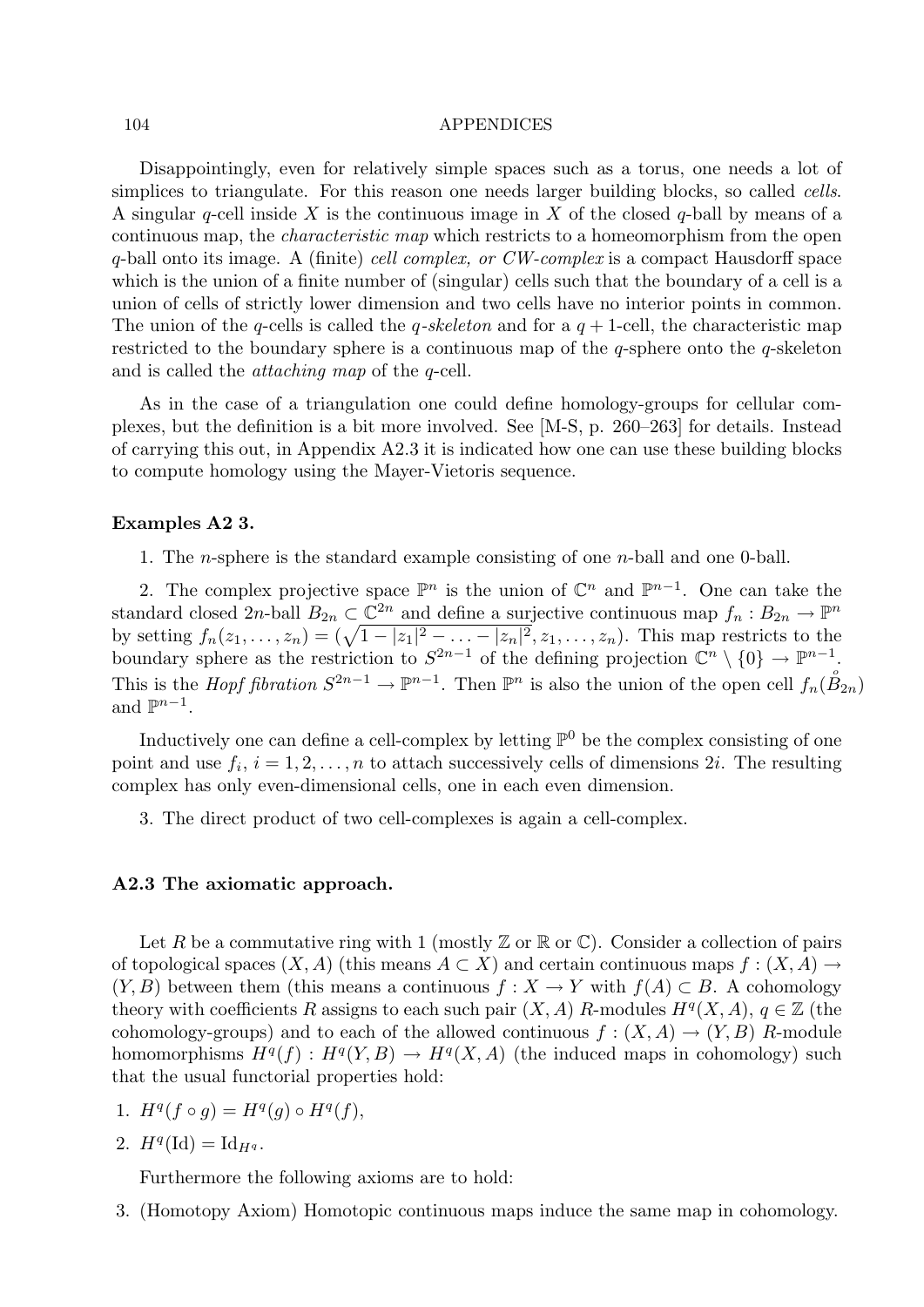4. (Exactness Axiom) For every pair  $(X, A)$  and every  $q \in \mathbb{Z}$  there are R-module homomorphisms  $\delta^q : H^q(A) \to H^{q+1}(X, A)$  (the coboundary-operators) such that the following sequence is exact  $(i : A \to X$  and  $j : X \to (X, A)$  are the obvious inclusions)

$$
\xrightarrow{\delta^{q-1}} H^q(X, A) \xrightarrow{H^q(j)} H^q(X) \xrightarrow{H^q(i)} H^q(A) \xrightarrow{\delta^q} H^{q+1}(X, A) \to \dots
$$

5. (Naturality of the Coboundary) If  $f : (X, A) \to (Y, B)$  a continuous map there are commutative diagrams

$$
H^{q}(A) \longrightarrow H^{q+1}(X, A)
$$
  
\n
$$
H^{q}(B) \longrightarrow H^{q+1}(Y, B),
$$

where the vertical arrows are induced by  $f$ .

- 6. (Excision Axiom) Let  $(X, A)$  be a pair and  $U \subset X$  open with closure contained in the interior of A, then the excision map  $(X - U, A - U) \subset (X, U)$  induces isomorphisms in cohomology.
- 7. (Dimension Axiom) Let p be a point. Then  $H^0(p) = R$  and  $H^q(p) = 0$  for  $q \neq 0$ .

# Examples A2 4.

1. Simplicial Cohomology. Restrict to complexes  $K, K', \ldots$  and and simplicial maps  $K \to K', \ldots$  between them. The cohomology groups  $H^q(K)$  and induced maps give an example of a cohomology theory, which is called simplicial cohomology. The verification of the axioms is done for instance in [Sp,Chapter 4] by relating these groups to the singular cohomology groups, which are introduced next.

2. Singular Cohomology. The singular cohomology groups are defined for all pairs  $(X, A)$  of topological spaces. To define them a couple of concepts are needed.

The standard p-simplex. This is the convex hull in  $\mathbb{R}^{p+1}$  of the  $p+1$  standard unit-vectors:

$$
\Delta_p = \{(x_1, \ldots, x_{p+1}) \; ; \; x_i \geq 0, \; \sum_i x_i = 1\}.
$$

The boundary of  $\Delta_p$  consists of the  $p-1$ -simplices  $\Delta_p^q = \Delta_p \cap \{x_q = 0\}$ ,  $q = 1, \ldots, p+1$ . There are natural embeddings  $i^q : \Delta_p \to \Delta_p^q$ .

A singular p-simplex in a topological space X is a continuous map of the standard p-simplex to  $X$ .

A singular p-chain in X is a formal finite linear combination of singular p-simplices with coefficients in R. These form a R-module  $S_p(X;R)$ . A *singular p-cochain* is a R-module homomorphism  $S_p(X; \mathbb{Z}) \to R$ . The singular p-cochains form the R-module  $S^p(X; R)$ .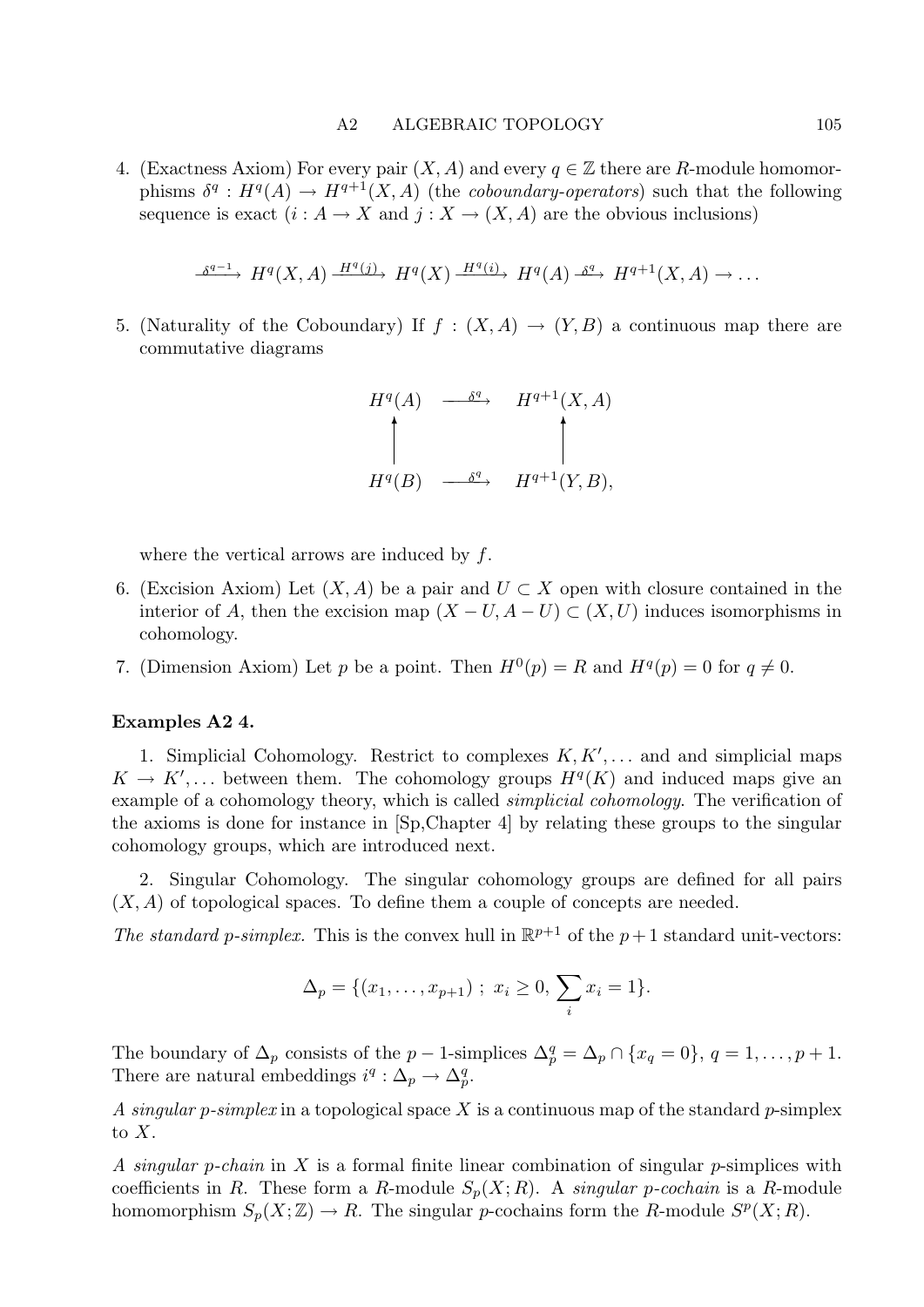The boundary homomorphism  $\delta_p : S_p(X; R) \to S_{p-1}(X; R)$  is defined first for a singular simplex  $\sigma: \Delta_p \to X$  by  $\delta(\sigma) = \sum_{q=1}^{p+1} (-1)^{q+1} \sigma \circ i^q$  and then extending it as an R-modulehomomorphism. The singular chains and their boundary maps form a chain complex with homology groups  $H_p(X; R)$ . Explicitly

$$
H_p(X;R) = \frac{\ker(S_p(X;R) \to S_{p-1}(X;R)}{\text{im}(S_{p+1}(S;R) \to S_p(X;R))}.
$$

The coboundary  $\partial^{p-1}: S^{p-1}(X;R) \to S^p(X;R)$  is the R-dual or transpose of the boundary map, yielding a cochain complex  $\{S^{\bullet}, \partial^{\bullet}\}\$ . Its p-th cohomology by definition is the p-th singular cohomology with coefficients in R, notation  $H^p(X;R)$ .

If  $f: X \to Y$  is continuous, there are obvious R-module homomorphisms  $S_q(f)$ :  $S_q(X) \to S_q(Y)$  resp.  $S^q(f) : S^q(Y) \to S^q(X)$  compatible with the boundary, resp. coboundary maps and which induce R-module homomorphisms  $H_q(f) : H_q(X; R) \to$  $H_q(Y;R)$  and  $H^q(f) : H^q(Y;R) \to H^q(X;R)$ . For the latter the axioms 1. and 2. are obvious. They imply cohomological invariance.

The singular cohomology is a topological invariant.

**Special Case** I want to mention that  $H_1(X)$  is the fundamental group modulo its commutator subgroup. See [Gr, section 12]. In particular, simply connected spaces have no first homology groups. Also, if T is a g-torus,  $H_1(T) \cong \mathbb{Z}^{2g}$ .

For a pair  $(X, A)$  the inclusion  $i : A \to X$  induces  $S(i_q)$  and the cokernel is denoted  $S_q(X, A; R)$  and its R-dual by  $S^q(X, A; R)$ . One verifies that the boundaries, resp. the coboundaries give  $S_{\bullet}(X, A; R)$  resp.  $S^{\bullet}(X, A; R)$  the structure of a chain, resp. cochain complexe and by definition  $H_q(X, A; R) = H_q(S_{\bullet}(X, A; R))$  resp.  $H^q(X, A; R) = H^q$  $(S^{\bullet}(X, A; R))$ . The usual theory of complexes then shows that the axioms 4. and 5. are valid. Also the dimension axiom is almost trivial. The remaining two axioms however require some work. See [Gr, sections 11,15].

Later I shall compare homology and cohomology with coefficients in a ring  $R$ . First note that the tautological pairing  $S^q(X, A; R) \times S_q(X, A; R) \to R$  is compatible with boundary and coboundary and hence one gets a pairing (Kronecker pairing)

$$
H^q(X, A; R) \times H_q(X, A; R) \to R.
$$

This pairing will be denoted by  $\langle , \rangle$ , so that

$$
\langle [f], [c] \rangle = f(c) \quad f \text{ a } q\text{-cocycle, } c \text{ a } q\text{-cycle,}
$$

and the square brackets denote the corresponding classes in (co)-homology. This pairing induces the Kronecker homomorphism

$$
H^q(X, A) \to \text{Hom}_R(H_q(X, A), R).
$$

For a principal ideal ring R this map is surjective. In fact  $[Gr, section 23]$ :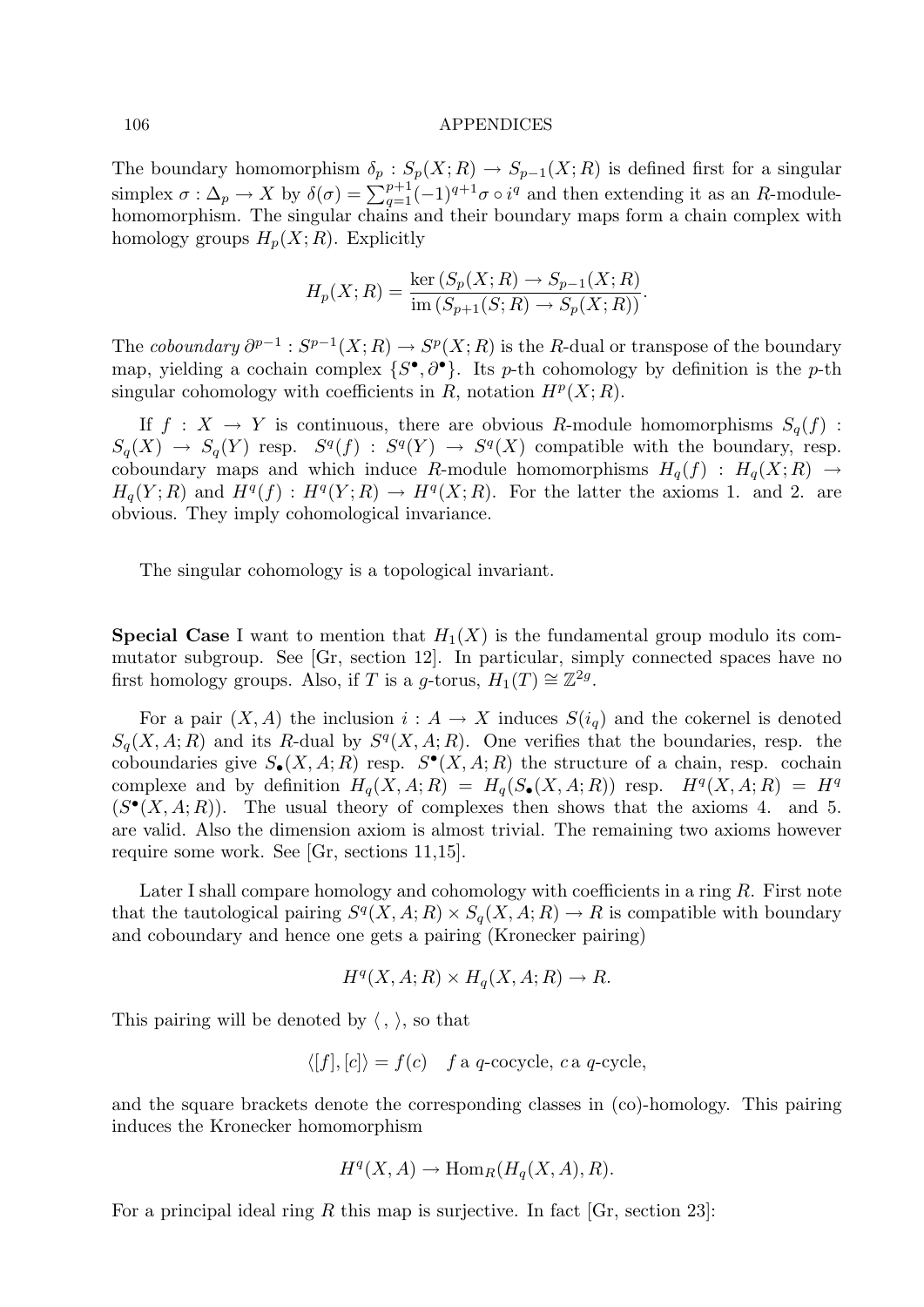#### Proposition A2 5.

1. If R is a field, the Kronecker homomorphism is an isomorphism.

2. For  $R = \mathbb{Z}$  the Kronecker homomorphism is surjective. If  $H^q(X, A)$  and  $H_{q-1}(X, A)$  are finitely generated, the kernel of the Kronecker map (which is precisely the torsion subgroup of  $H^q(X, A)$ ) is isomorphic to the torsion subgroup of  $H_{q-1}(X, A)$ .

In the sequel I shall omit R in case  $R = \mathbb{Z}$ , hence  $H^q(X, A)$  denotes the singular relative cohomology group with integral coefficients. The Universal coefficient theorem gives a recipe to determine the (co)-homology groups with coefficients in any principal ideal domain R from the groups with values in  $\mathbb{Z}$ . See [Gr, Section 29]. I only need the result for fields:

**Proposition A2 6.** Let R be a field. For any topological space, the natural homomorphism

$$
H_n(M) \otimes R \to H_n(M;R)
$$

is an isomorphism.

For a polydron  $t: K \to X$  there is an obvious map of complexes  $C_{\bullet}(K) \to C_{\bullet}(X)$ . This assignment extends to polyhedral pairs and maps between them in an obvious way and induces isomorphisms between simplicial (co)-homology and singular (co)-homology [Sp, 4.6, Theorem 8]. There are some useful consequences.

Proposition-Definition A27. The cohomology groups of compact polyhedral pairs are finitely generated abelian groups. The rank of  $H_q(X)$  (here X is a polyhedron) is called the Betti-number  $b_q(X)$ . The alternating sum  $e(X) = \sum_j (-1)^q b_q(X)$  is called the Euler number. It is equal to the alternating sum  $\sum_{q}(-1)^{q}n_{q}$  of the number of q-simplices  $n_{q}$ .

**Corollary A2 8.** If  $f : X \to Y$  is an unramified covering between polyhedra of degree d one has  $e(Y) = d \cdot e(X)$ .

There is a way to compute the cohomology of a product of polyhedra, or more generally, cell complexes, from the cohomology groups of the factors. This is expressed by the  $K\ddot{u}nne$ formula. I only give the result for the ranks of the cohomology groups and refer to [Gr, 29.11] for the full statement.

**Proposition A2 9.** Let X and Y be finite cell complexes. Then  $X \times Y$  is a finite cell compex and one has

$$
b_n(X \times Y) = \sum_{i=0}^n b_i(X) \cdot b_{n-i}(Y).
$$

From the axioms one can derive the Mayer-Vietoris sequence (see [Sp, 4.6 and 5.4] which tells one how to compute the (ho)mology of a union of (suitable sets) from its parts. Since many spaces are cell-complexes, this is very useful. Suppose that a topological space  $X$  is a union  $X = X_1 \cup X_2$  of two parts for which the inclusion maps  $(X_1, X_1 \cap X_2) \to (X, X_2)$  and  $(X_2, X_1 \cap X_2) \to (X, X_1)$  induce isomorphisms in the cohomology. The most important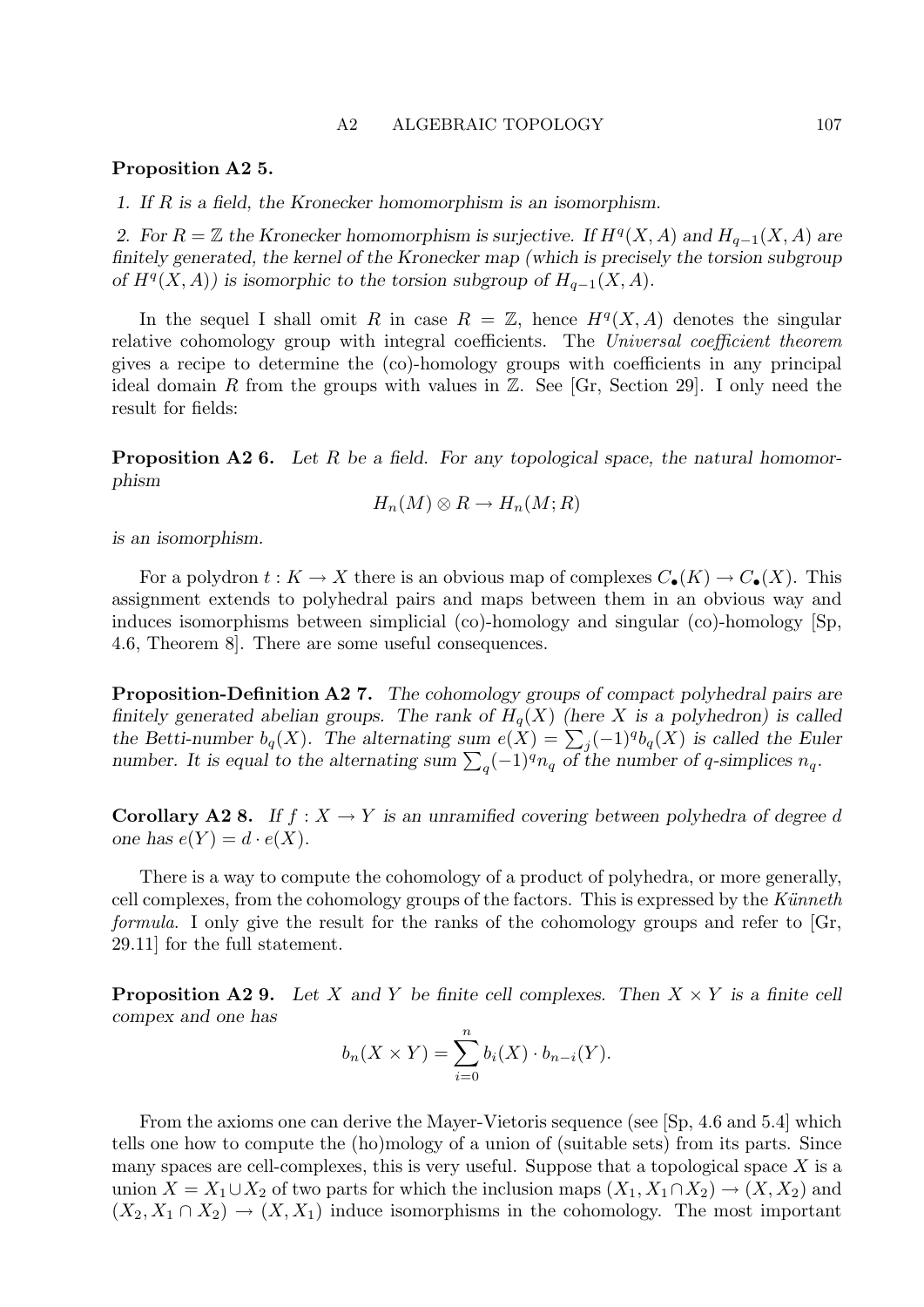cases are when  $X_1$  and  $X_2$  are open in X or when X is a simplicial complex and  $X_1$  and  $X_2$  are subcomplexes or when  $X_1 = X_{q-1}$  is the  $q-1$ -skeleton of a cell-complex and  $X_2$ a given q-cell. With  $i_k : X_k \to X$  and  $j_k : X_1 \cap X_2 \to X_k$  the inclusion maps, the exact Mayer-Vietoris sequence reads as follows

 $\cdots \longrightarrow H^q(X) \xrightarrow{(H^q(i_1), H^q(i_2))} H^q(X_1) \oplus H^q(X_2) \xrightarrow{j_1-j_2} H^q(X_1 \cap X_2) \longrightarrow H^{q+1}(X) \longrightarrow \cdots$ 

**Example A2 10.** One easily computes the cohomology of  $\mathbb{P}^n$  using the previous description of it as a cell-complex. You find that  $H^q(\mathbb{P}^n) = 0$  when q is odd or  $q < 0$  or  $q > 2n$  and the remaining cohomology groups are all infinite cyclic. See [Gr, section 19] for details.

#### A2.4 Manifolds

If M is any n-dimensional topological manifold one defines an orientation sheaf  $O_M$ , as the locally constant sheaf of Z-modules defined by the presheaf  $U \to H_n(M, M \setminus U)$ . By the Excision theorem these groups are isomorphic to  $H_n(U, U \setminus \{x\}) \cong \mathbb{Z}$ , where x is any point of a coordinate ball U. So  $O_M$  is locally free of rank 1. M is *orientable* if  $O_M$  is constant. An orientation is a choice of one of the two generators of  $\Gamma(O_M) \cong \mathbb{Z}_M$ . One can easily see that M is orientable if and only if one can orient the tangents spaces  $T_x(M)$  in a coherent way, i.e. if the line bundle  $\det T_M$  is trivial. In the differentiable context this is equivalent to the existence of a nowhere zero differential form of maximal degree  $n$ . One can show [Gr, section 22]:

**Lemma-Definition A2 11.** A connected compact manifold M of dimension n is orientable if and only if  $H_n(M) \cong \mathbb{Z}$ . The choice of a generator is equivalent to choosing an orientation. The generator corresponding to a chosen orientation is called the fundamental class of M, denoted  $o_M \in H_n(M, \mathbb{Z}),$ 

**Corollary A2 12.** For any compact complex manifold of dimension n one has  $H_{2n} \cong \mathbb{Z}$ .

Next I state the topological version of the Poincaré-duality theorem for compact manifolds, which is more refined than the version for differentiable manifolds in terms of the de Rham cohomology.

I first say a few words about the cup products in singular cohomology. Introduce a product on  $\bigoplus_p S^p(X)$  (now X is an arbitrary topological space) as follows. Define  $f \cup g$  for  $f \in S^p(X)$  and  $g \in S^q(X)$  by evaluating it on a singular  $p + q$ -simplex  $\sigma : \Delta \to X$ . Define  $\sigma_p$  to be the singular p-simplex obtained by restricting  $\sigma$  on the standard-simplex spanned by the first  $p + 1$  unit vectors and  $\sigma_q$  by restricting to the 'complementary face' spanned by the last  $q$  unit vectors. Then define

$$
f \cup g(\sigma) = f(\sigma_p) \cdot g(\sigma_q).
$$

One shows that this cup-product induces a (non)-commutative ring structure on the direct sum  $H^*(X) = \bigoplus_q H^q(X)$ . This ring has a unit  $1 \in H^0(X)$  given by the constant cochain  $x \mapsto 1$  for any point  $x \in X$ . The ring is skew-commutative in that

$$
a \cup b = (-1)^{pq} b \cup a, \quad a \in H^p(X), \, b \in H^q(X).
$$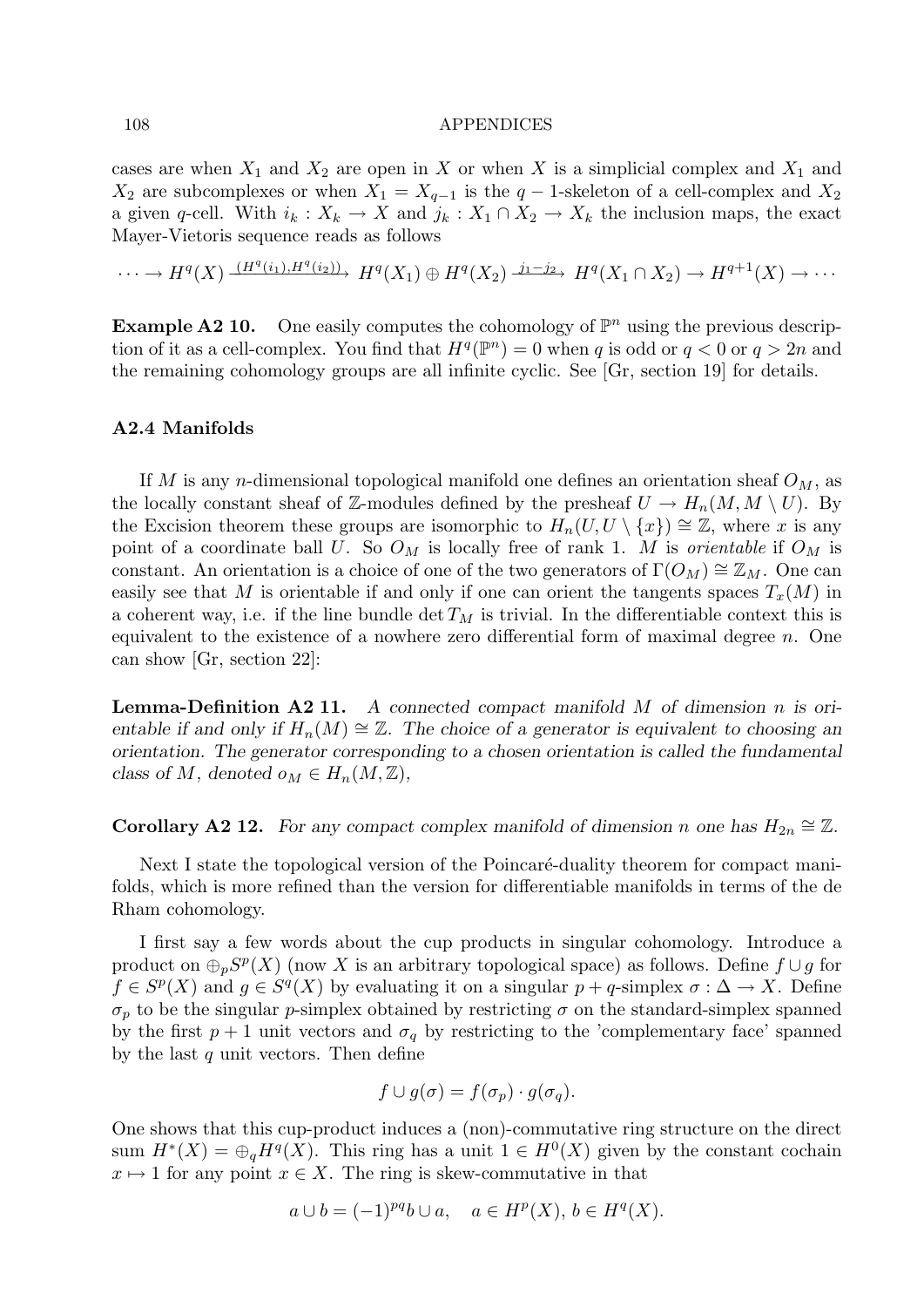If M is a compact connected oriented n-dimensional manifold, one can use the cup product also to define the duality homomorphism. Let me follow [Gr, section 22]. Define the duality homomorphism

$$
D_M: H^q(M) \to H_{n-q}(M)
$$

by demanding that

$$
\langle b, D_M a \rangle = \langle a \cup b, o_M \rangle,
$$

where the Kronecker-pairing and the fundamental class  $o_M$  are used.

**Theorem A2 13.** (Poincaré-duality) The duality homomorphism

 $D_M: H^q(M) \to H_{n-q}(M)$  is an isomorphism for all  $q \in \mathbb{Z}$ .

Combining this with A2.5 one immediately gets:

**Corollary A2 14.** There is only cohomology for  $q = 0, \ldots, n = \dim M$ . For the Bettinumbers one has  $b_q = b_{n-q}$  and the torsion subgroup of  $H_q$  is isomorphic to the torsion subgroup of  $H_{n-q-1}$ .

Poincaré-duality also shows that the cup-product pairing between cohomology groups of complentary degrees is perfect.

Corollary A2 15. The cup-product pairing

$$
I^{q}: H^{q}(M, \mathbb{Z}) \times H^{n-q}(M, \mathbb{Z}) \longrightarrow \mathbb{Z}
$$
  
(a, b)  $\longmapsto$   $\langle a \cup b, o_{M} \rangle = \langle D_{M}a, b \rangle$ 

is perfect in the sense that if  $I^q(a, b) = 0$  for all  $a \in H^q(M, \mathbb{Z})$  then b is torsion and similarly if  $I^q(a, b) = 0$  for all  $b \in H^{n-q}(M, \mathbb{Z})$  then a is torsion.

If  $n = 2m$  is even, there is the cup product pairing on  $H^m(M, \mathbb{Z})$  and Poincaré-duality says that it is unimodular. Recall that this means the following. Choose a basis for  $H^m(M,\mathbb{Z})$  mod torsion. Then the Gram matrix of the cup product pairing is integral with determinant  $\pm 1$ . If m is odd, this pairing is skew-symmetric and it is an easy exercise in linear algebra to show that the rank of  $H^m(M,\mathbb{Z})$  must be even, say 2g and that one can find a basis so that the Gram matrix becomes the standard symplectic form

$$
J_g := \begin{pmatrix} 0_g & -\mathbb{1}_g \\ \mathbb{1}_g & 0_g \end{pmatrix}.
$$

One says that the form is *isometric* to  $J_q$ .

#### Example A2 16.

1. Compact Riemann-surface. The preceding considerations show that  $H^1 \cong H_1 \cong \mathbb{Z}^{2g}$ the cup-product form is isometric to  $J_q$ .

2. Compact complex surfaces. Let T be the torsion subgroup of  $H_1$ . Then T is isomorphic to the torsion subgroup in  $H_2$ , in  $H^2$  and  $H^3$ , whereas  $H^1$  and  $H_3$  are free modules. Moreover  $b_1 = b_3$  so that  $e = 2 - 2b_1 + b_2$ .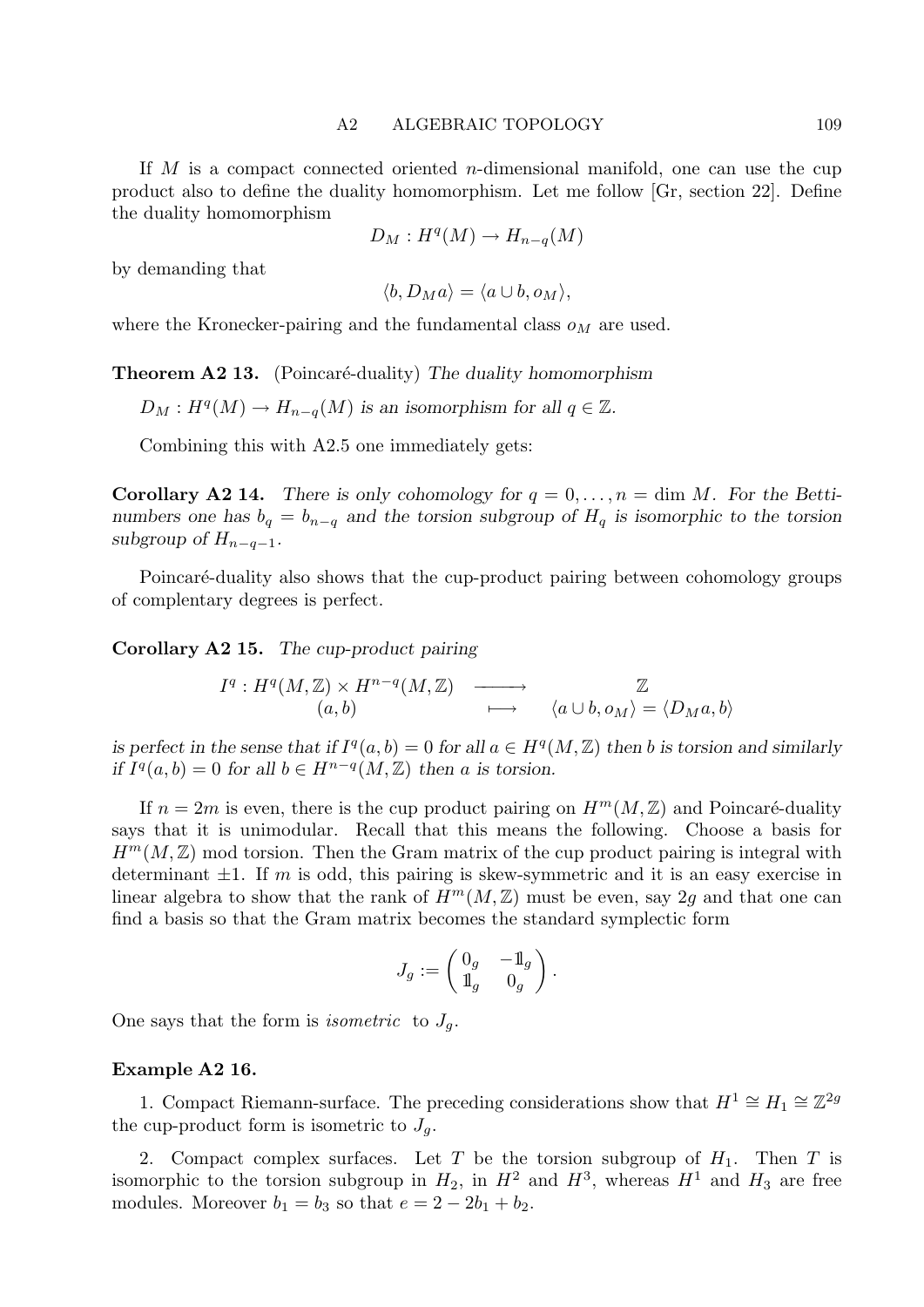One can introduce a dual pairing on  $H_m(M,\mathbb{Z})$ , the intersection pairing, by setting  $I(a, b) = I^m(D_M^{-1}b, D_M^{-1}a)$ . I shall give a more geometric description of this pairing for special classes, coming from submanifolds. Recall that for any compact oriented p-dimensional manifold P there is a fundamental class  $o_P \in H_p(P, \mathbb{Z})$ . If now  $i : P \hookrightarrow M$  realises P as a submanifold of M, I define  $h(P) = i_*(op) \in H_p(M, \mathbb{Z})$ . This class is called the *fundamen*tal homology class of P. Its Poincaré-dual class in  $H^{n-p}(M,\mathbb{Z})$  is called the fundamental *co-homology class* and denoted by  $c(M)$ .

Suppose that M is a compact differentiable oriented manifold of dimension  $n = 2m$  as before and that  $P$  and  $P'$  are two submanifolds of dimension  $m$  intersecting transversally in a finite number of points. Any choice of an orientation for  $P$  and  $P'$  makes it possible to define the homology classes  $h(P)$  and  $h(P')$ . Now at an intersection point m of P and P' taking first the induced orientation of  $T_xP$  and then of  $T_xP'$  yields an orientation of  $T_xM$ which may or may not be compatible with the given orientation of  $M$ . In the first case set  $(P, P')_x = +1$  and in the second case set  $(P, P')_x = -1$ . Then set  $(P, P') = \sum_x (P, P')_x$ . This pairing is the geometric intersection pairing.

# Claim A2 17. In the preceding set-up  $(P, P') = I(h(P), h(P')) = \langle c(P) \cup c(P'), o_M \rangle$ .

There are various ways to prove this. See [G-H, Chapter 0.4] for a proof. In rough outline this goes as follows. Consider a compact differentiable manifold M and fix a smooth triangulation. First observe that one can assign a fundamental class to topological manifolds, in particular to to piecewise smooth submanifolds. Hence also the geometric intersection pairing for submanifolds can be extended to piecewise smooth submanifolds meeting transversally. Now any p-cycle a can be represented by a linear combination of smooth p-simplices and one can then see that there is a piecewise smooth submanifold A such that a is a multiple of  $h(A)$ . Next, one shows that a given  $n - p$ -piecewise linear submanifold  $B'$  is homologous to a piecewise linear submanifold  $B$  meeting  $A$  transversally and one extends the geometric intersection pairing by setting  $(A, B') = (A, B)$ . Now one shows that Poincaré duality can be given by

$$
\langle a, b \rangle = (D_M a, b), \quad a \in H^{n-p}(M, \mathbb{Z}), \, b \in H_{n-p}(M, \mathbb{Z}).
$$

From this formula one easily sees that  $I(h(A), h(B)) = (A, B)$  for any two piecewise linear submanifolds of complementary dimension. Indeed  $I(h(A), h(B)) = \langle D_M^{-1}h(B) \cup$  $D_M^{-1}h(A), o_M$  by definition, while  $(A, B) = (D_M \circ D_M^{-1}h(A), h(B)) = \langle D_M^{-1}h(A), h(B) \rangle =$  $\langle D_M^{-1}h(B) \cup D_M^{-1}h(A), o_M \rangle$  by the previous formula and the meaning of the Poincaré duality isomorphism  $D_M$ .

It should be remarked that in  $[G-H]$  the preceding formula for the Poincaré duality isomorphism is derived using differential forms and that De Rham's theorem is used implicitly. To treat this properly, introduce the groups  $S^p_{\infty}(M)$  of singular smooth p-cochains which are simply functionals on the free group  $S_p^{\infty}$  on the smooth singular p-simplices on M. These form a subcomplex  $S_{\infty}^{\bullet}(M)$  of  $S^{\bullet}(M)$  and one shows ([Wa, 5.31, 5.32]) that there are canonical isomorphisms

$$
H^p(\mathbb{R}_M) \cong H^p(S_\infty^\bullet(M, \mathbb{R})) \cong H^p(M; \mathbb{R}).
$$

By the De Rham theorem  $H^p_{DR}(M)$  is isomorphic to  $H^p(\mathbb{R}_M)$  and so there is an isomorphism from the p-th De Rham group to the p-th (smooth) singular cohomology group with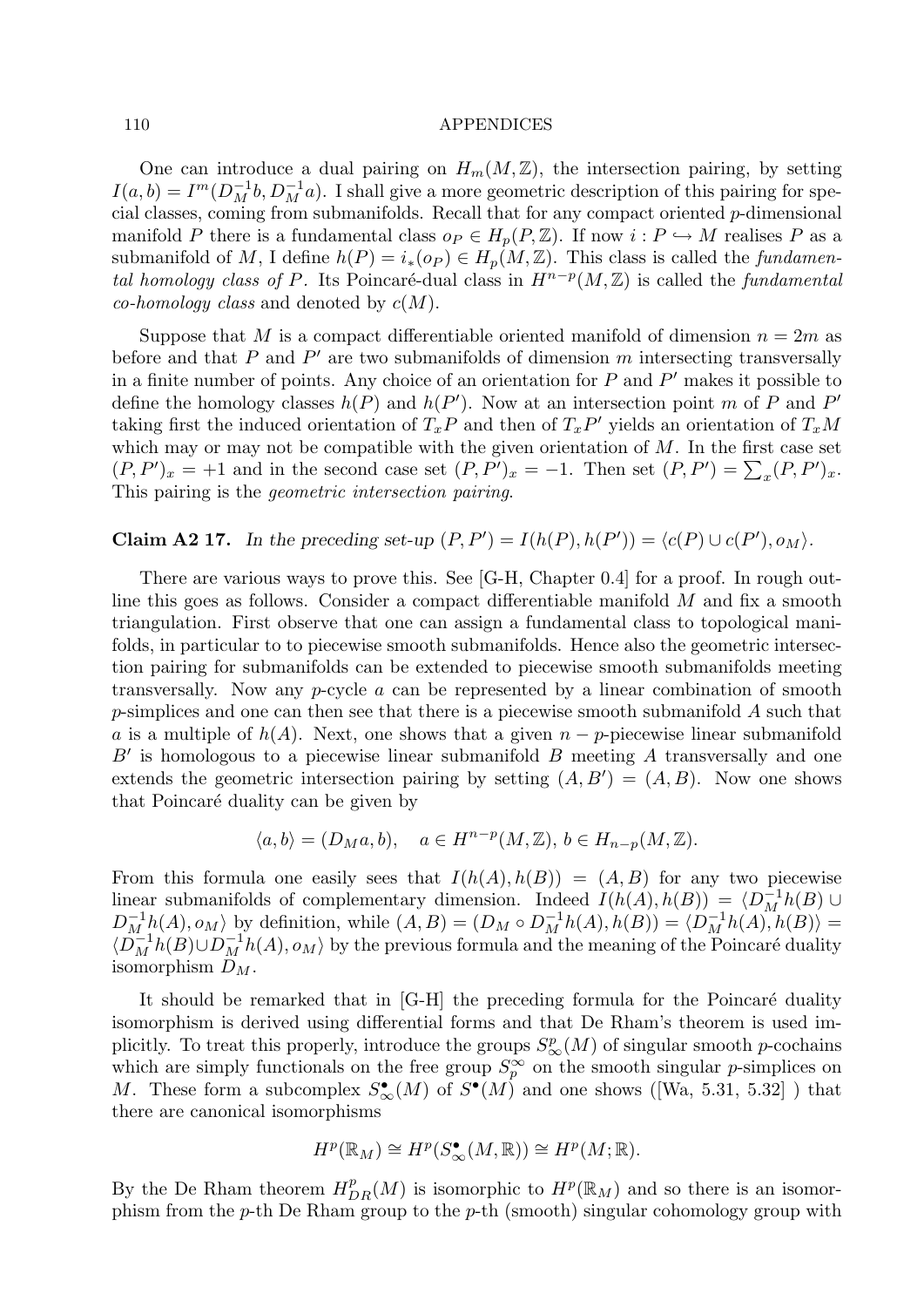real coefficients. There is a homomorphism

$$
\mathcal{E}^p(M) \longrightarrow S_\infty^p(M,\mathbb{R})
$$

given by integrating  $p$ -forms over smooth  $p$ -simplices. Stokes' theorem implies that it induces a homomorphism in cohomology

$$
\int^{[p]} : H^p_{DR}(M) \to H^p(M; \mathbb{R}).
$$

There is the following refined version of the theorem of De Rham, a proof of which can be found in [Wa, p. 205-214].

Theorem A2 18. (Explicit Form of De Rham) The integration map

$$
\int^{[p]} : H^p_{DR}(M) \to H^p(M; \mathbb{R}).
$$

is an isomorphism. If you endow  $\oplus_p H^p_{DR}(M)$  with the ring structure coming from the wedge product of differential forms and put a ring structure on  $\bigoplus_p H^p(M; \mathbb{R})$  by means of the cup product, the isomorphism  $\bigoplus_{p} \int_{p}^{[p]}$  becomes an isomorphism of (graded) rings.

Finally, I can reformulate Poincaré duality in terms of this isomorphism.

**Corollary A2 19.** Let  $M$  be a compact oriented manifold of dimension n with orientation class  $o_M$ . There is a commutative diagram

$$
H^{p}(M, \mathbb{R}) \times H^{n-p}(M, \mathbb{R}) \longrightarrow \mathbb{R}
$$
  
\n
$$
\downarrow \qquad \qquad \downarrow \qquad \qquad \downarrow \qquad \qquad \parallel
$$
  
\n
$$
H^{p}_{\text{DR}}(M) \times H^{n-p}_{\text{DR}}(M) \longrightarrow H^{n-p}_{\text{DR}}(M)
$$

Here  $t(a, b) = \langle a \cup b, o_M \rangle$  and  $t_{DR}(\alpha, \beta) = \int_M \alpha \wedge \beta$ 

#### A.2.5 Lefschetz theory

Here I review the theory of hyperplane sections and its consequences for hypersurfaces in  $\mathbb{P}^n$ . An excellent treatment, using Morse theory, can be found in [Mi].

**Theorem A2 20.** (Lefschetz theorem on hyperplane sections) Let  $X \subset \mathbb{P}^N$  be an  $(n+1)$ dimensional projective variety and let  $H$  be a hyperplane which contains the singular points of X. The inclusion  $X \cap H \to X$  induces isomorphisms for the integral homology groups of degree  $\leq n-1$  and a surjection in degree n. A similar result holds for the homotopy groups. In particular, if X is connected and  $n \geq 1$ ,  $X \cap H$  is connected. If X is simply connected and  $n \geq 2$ , also  $X \cap H$  is simply connected.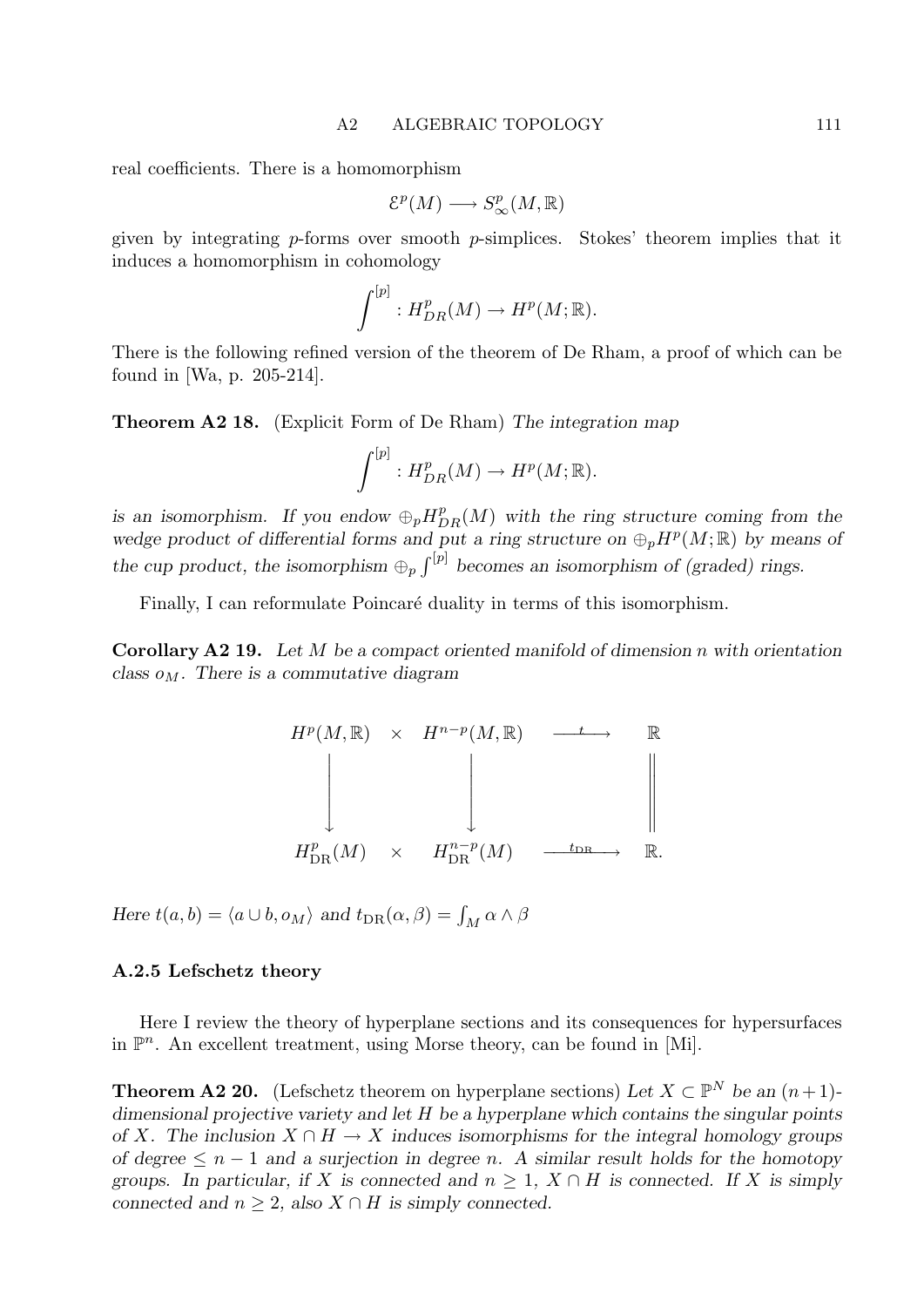This can be applied in the following way. Let  $X \subset \mathbb{P}^{n+1}$  be a smooth hypersurface of degree d and consider the d-uple Veronese embedding  $\mathbb{P}^{n+1} \hookrightarrow \mathbb{P}^N$  using the polynomials of degree d. The hyperplanes in  $\mathbb{P}^N$  correspond to the hypersurfaces of degree d in  $\mathbb{P}^n$  and the preceding theorem can be applied. More generally one has

**Corollary A2 21.** Let  $X \subset \mathbb{P}^{n+k}$  be a complete intersection manifold of dimension n. If  $n \geq 2$  the manifold X is connected and simply connected. One has  $H_m(X, \mathbb{Z}) = 0$  for m odd and  $m \leq n-1$ ,  $H_m(X,\mathbb{Z}) \cong \mathbb{Z}$  for m even and  $m \leq n-1$ .

# A 3. Appendix: Hodge Theory and Kähler manifolds

#### A3.1 Hodge theory and consequences

Let M be a compact complex *n*-dimensional manifold with a Hermitian metric  $h$ . By definition, this is a smooth section in the bundle  $T(M) \otimes \overline{T}(M)$ . Taking the anti-symmetric part gives a real (1, 1)-form  $\omega_h$ , the metric form associated to h. To fix the normalisation, if in local coordinates  $h$  is given by

$$
h=\sum_{i,j}h_{i\bar{j}}dz_i\otimes d\bar{z}_j,
$$

the form is given by

$$
\omega_h = \frac{1}{2}\sqrt{-1}\sum_{i,j} h_{i\overline{j}}dz_i \wedge d\overline{z}_j.
$$

Let me outline how Hodge theory works. The metric  $h$ , which is a metric on the tangent bundle, induces metrics on all the associated tensor bundles. For instance, one obtains pointwise metrics  $($ ,  $)_m$ ,  $m \in M$  on the bundle  $\mathcal{E}^{p,q}(M)$ , the bundle of complex-valued  $(p, q)$ -forms. Now using the volume-form

$$
vol_h := \underbrace{\omega_h \wedge \ldots \wedge \omega_h}_{n}
$$

global inner products, the Hodge inner products can be defined

$$
(, ): = \int_M (, )_m vol_h.
$$

With this inner-product,  $\mathcal{E}_{\mathbb{C}}^m(M) = \bigoplus_{p+q=m} \mathcal{E}^{p,q}(M)$  is an an orthogonal splitting ([We, Chapt V, Prop. 2.2]).

The Hodge \*-operators

$$
*:\wedge^m T_m^\vee M\to \wedge^{2n-m} T_m^\vee M
$$

are defined by the formula  $\alpha \wedge * \beta = (\alpha, \beta) vol_h(m)$ . They induce linear operators on  $\mathcal{E}^m(M)$ and  $\mathcal{E}_{\mathbb{C}}^m(M)$ . The corresponding conjugate linear operator

$$
\overline{*}: \mathcal{E}^{p,q}(M) \to \mathcal{E}^{n-q,n-p}(M)
$$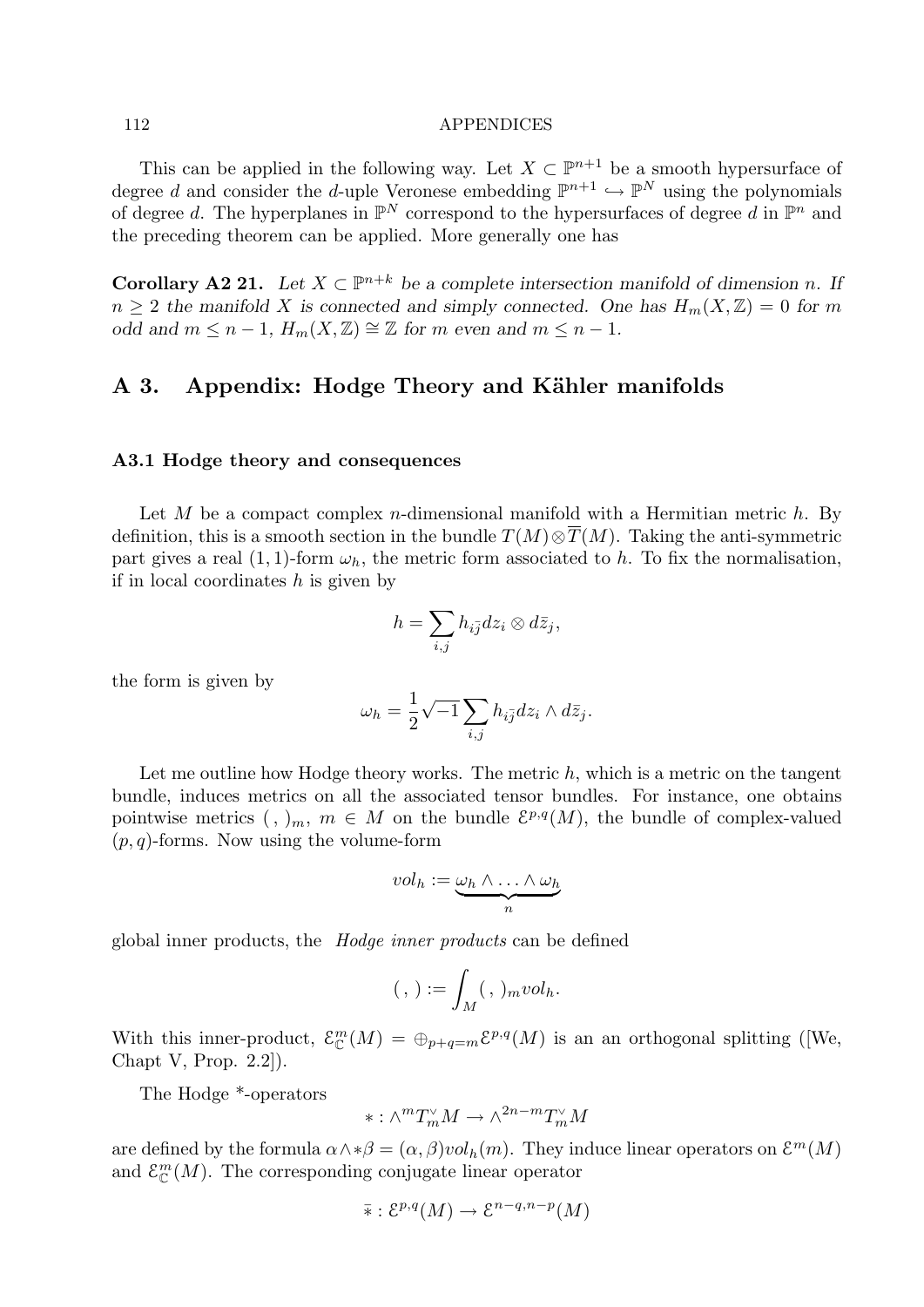is defined by  $\bar{*}(\alpha) = * \bar{\alpha}$ .

The d,  $\partial$  and  $\overline{\partial}$ -operators have formal adjoints  $d^*, \partial^*$  and  $\overline{\partial}^*$  with respect to these inner products and one can form the associated Laplacians:

$$
\Delta_d = dd^* + d^*d,
$$
  
\n
$$
\Delta_{\partial} = \partial \partial^* + \partial^* \partial,
$$
  
\n
$$
\Delta_{\overline{\partial}} = \overline{\partial} \overline{\partial}^* + \overline{\partial}^* \overline{\partial}.
$$

The m-forms that satisfy the Laplace equation  $\Delta_d = 0$  are called d-harmonic and denoted Harm<sup>m</sup>(M). Likewise for the  $\overline{\partial}$ -harmonic (p, q)-forms. These constitute Harm<sup>p,q</sup>(M).

To motivate the Hodge theorems, let me assume that the spaces  $\mathcal{E}^p(M)$  are finite dimensional. Look at the short complex

$$
\mathcal{E}^{p-1}(M) \xrightarrow{d} \mathcal{E}^p(M) \xrightarrow{d} \mathcal{E}^{p+1}(M).
$$

Standard linear algebra yields orthogonal sum decompositions  $\mathcal{E}^p(M) = \text{ker } d \oplus \text{im } d^* =$ im  $d \oplus$  ker  $d^*$  and since im  $d \subset$  ker d and im  $d^* \subset$  ker  $d^*$ , the direct sum decomposition

 $\mathcal{E}^p(M) = \text{ker } d \cap \text{ker } d^* \oplus \text{im } d \oplus \text{im } d^*$ 

follows. Now the first summand consists precisely of the d-harmonic forms and the d-Laplacian is an isomorphism on the other two summands. In particular one sees that the p-th De Rham group can be canonically identified with the space of harmonic forms. Now in general the spaces  $\mathcal{E}^p(M)$  are infinite dimensional, but the results still hold. This is the content of the Hodge theorem.

**Theorem A3 1.** (Hodge Theorem) Let M be a compact differentiable manifold equipped with a hermitian metric. Then

- 1. dim Harm<sup>m</sup> $(M) < \infty$ .
- 2. Let

$$
H: \mathcal{E}^m(M) \to \mathrm{Harm}^m(M)
$$

be orthogonal projection onto the harmonic forms. There is a unique operator

$$
G: \mathcal{E}^m(M) \to \mathcal{E}^m(M)
$$

with kernel containing the harmonic forms and which satisfies

$$
\mathrm{Id} = H + \triangle_{\overline{\partial}} \cdot G.
$$

In particular, one has a direct sum decomposition

$$
\mathcal{E}^m(M) = \mathrm{Harm}^m(M) \oplus dd^*G\mathcal{E}^m(M) \oplus d^*dG\mathcal{E}^m(M)
$$

and H induces an isomorphism

$$
H_{\mathrm{DR}}^m(M) \xrightarrow{\cong} \mathrm{Harm}^m(M).
$$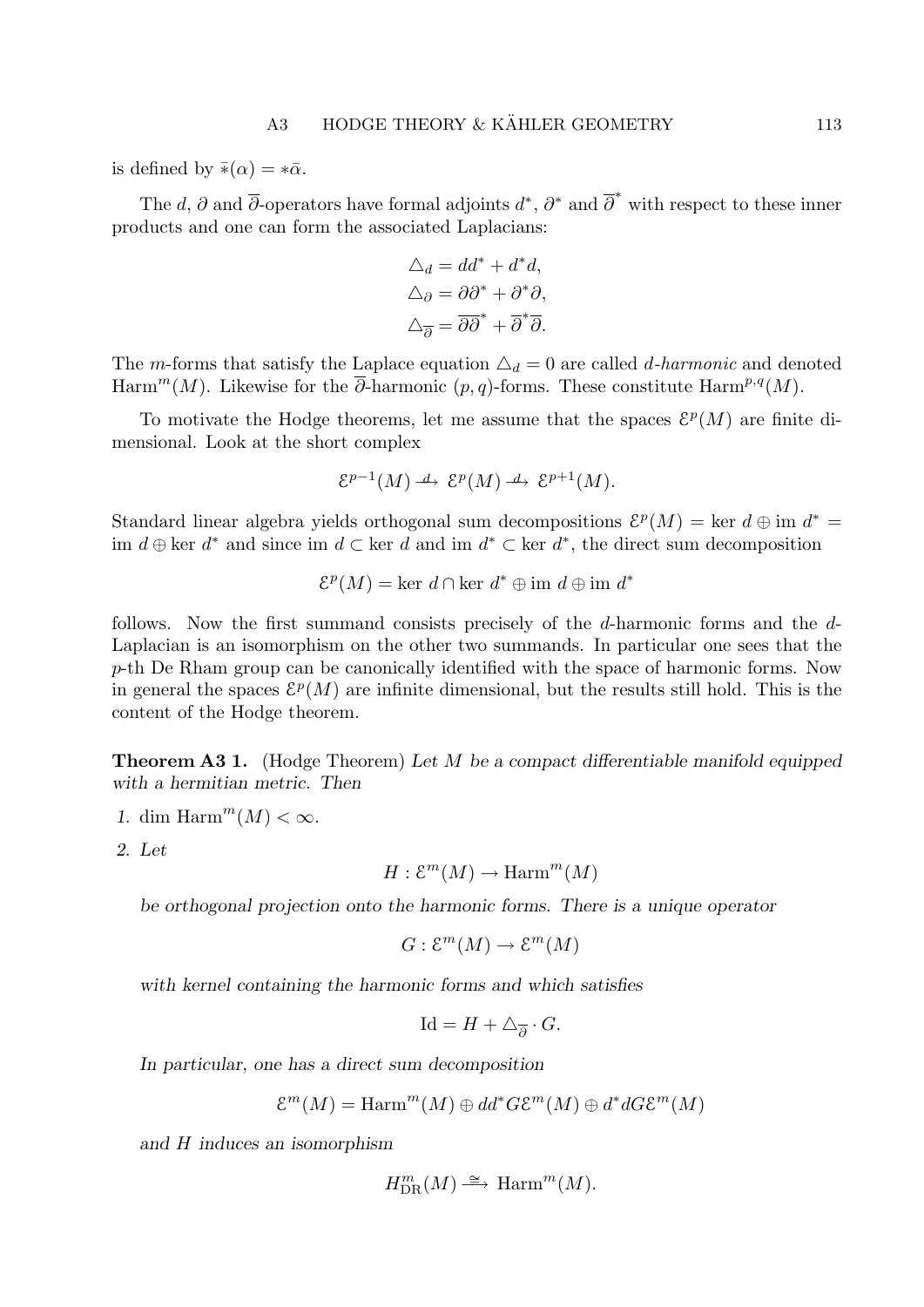There is a similar version for complex manifolds. In fact the theorem is valid in a more general context, that of elliptic complexes. See [We Chapt. IV, Theorem 5.2]. In particular, one can apply it to  $(p, q)$ -forms with values in a vector bundle E with a hermitian metric  $h_E$ , replacing  $\mathcal{E}^{p,q}$  by  $\mathcal{E}^{p,q}(E) := \mathcal{E}^{p,q} \otimes E$ . To introduce a Hodge metric on  $\mathcal{E}^m_{\mathbb{C}} \otimes E$ , first choose a conjugate linear isomorphism  $\tau : E \to E^{\vee}$  and define

$$
\overline{\ast}_E : \mathcal{E}^{p,q}(E) \to \mathcal{E}^{n-q,n-p}(E^\vee)
$$

by  $\bar *_E(\alpha \otimes e) = \bar *_\alpha \otimes \tau(e)$ . Then one defines the Hodge metric on  $\mathcal{E}^{p,q}(E)$  by

$$
(-,-') = \int_M - \wedge \overline{\ast}_E -'.
$$

Let us now state the version needed in the text.

**Theorem A3 2.** (Hodge Theorem - Second Version) Let M be a compact complex manifold with hermitian metric and let  $E$  be a vector bundle equipped with an hermitian metric.

- 1. dim Harm<sup>p,q</sup>(E) <  $\infty$ .
- 2. Let

$$
H: \mathcal{E}^{p,q}(E) \to \mathrm{Harm}^{p,q}(E)
$$

be orthogonal projection onto the harmonic forms. There is a unique operator

$$
G: \mathcal{E}^{p,q}(E) \to \mathcal{E}^{p,q}(E)
$$

with kernel containing the harmonic forms and which satisfies

$$
\mathrm{Id} = H + \triangle_{\overline{\partial}} \cdot G.
$$

In particular, one has a direct sum decomposition

$$
\mathcal{E}^{p,q}(E) = \text{Harm}^{p,q}(E) \oplus dd^*G\mathcal{E}^{p,q}(E) \oplus d^*dG\mathcal{E}^{p,q}(E)
$$

and H induces an isomorphism

$$
H^{p,q}_{\overline{\partial}}(E) \stackrel{\cong}{\longrightarrow} \text{Harm}^{p,q}(E)
$$

where

$$
H^{p,q}_{\overline{\partial}}(E) := \frac{\overline{\partial}\text{-closed } (p,q)\text{-forms with values in } E}{\overline{\partial} \mathcal{E}^{p,q-1}(E)} \xrightarrow{\cong} \text{Harm}^{p,q}(E).
$$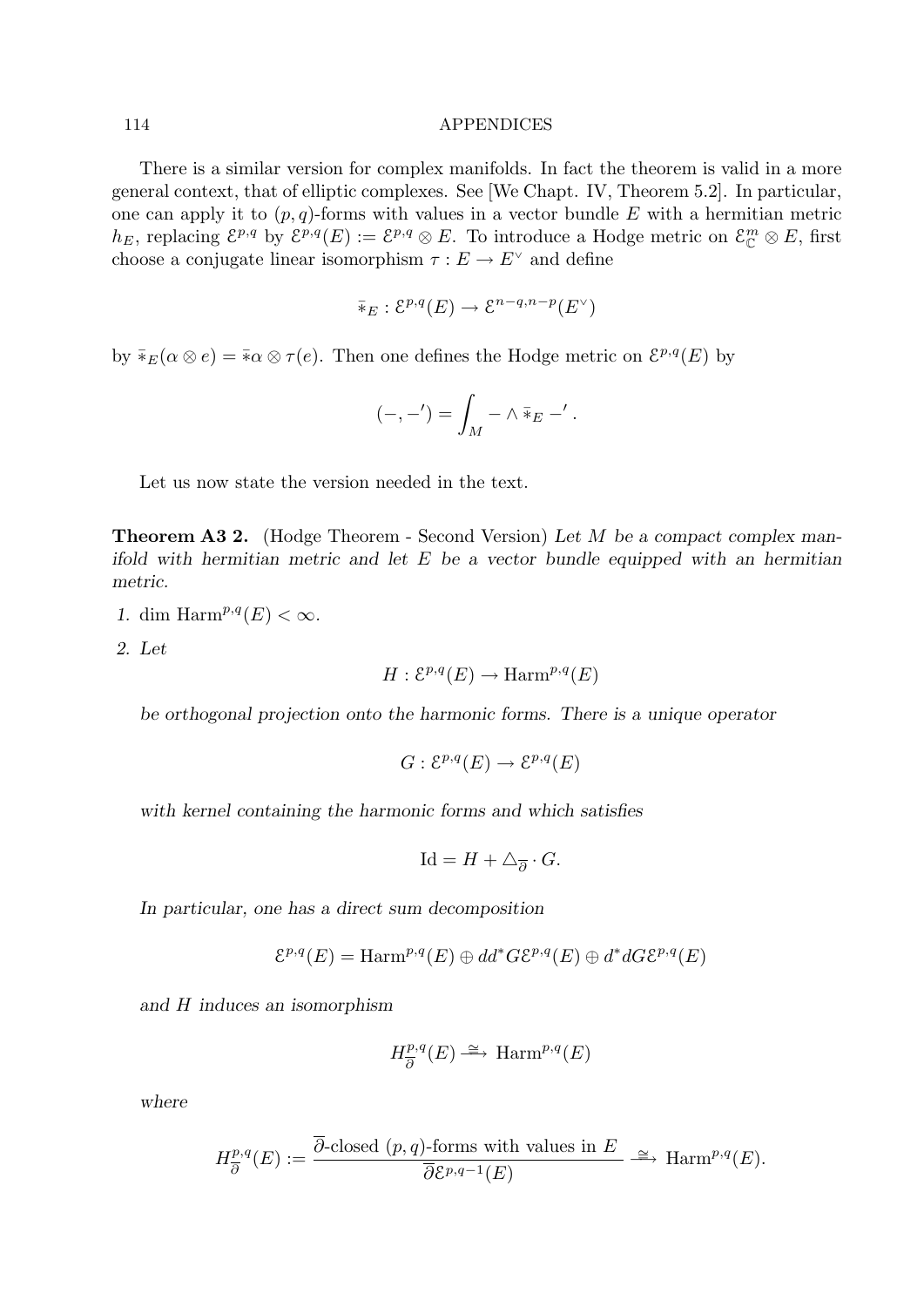Combining the last part of this theorem with the Dolbeault-isomorphism 3.3 one finds that the groups  $H^q(\Omega^q(E))$  are finite dimensional.

Next, note that the operator  $\bar{*}_E$  commutes with the Laplacian  $\triangle_{\overline{\partial}}$  as acting on  $\mathcal{E}^{p,q}(E)$ and hence harmonic  $(p, q)$ -forms with values in E go to harmonic  $(n - p, n - q)$ -forms with values in E<sup> $\vee$ </sup>. In particular Harm<sup>p,q</sup>(E) and Harm<sup>n-q,n-p</sup>(E $\vee$ ) are conjugate-linearly isomorphic. The following classical consequence then follows.

**Corollary A3 3.** (Serre Duality) The operator  $*_{E}$  defines an isomorphism  $H^q(M, \Omega^p(E)) \stackrel{\cong}{\longrightarrow} H^{n-p}(M, \Omega^{n-p}(E^{\vee}))^{\vee}.$ 

## A3.2 Kähler metrics and the Hodge decomposition theorem

A metric h is called Kähler if the associated form is closed. Such a form is called a Kähler form. Any manifold admitting a Kähler metric is called Kähler manifold.

#### Examples A3 4.

- 1. Any hermitian metric on a Riemann surface is Kähler.
- 2. The Fubini-Study metric on  $\mathbb{P}^n$  is Kähler. It is defined by the  $\mathbb{C}^*$ -invariant form 1  $2\pi$  $\partial\overline{\partial}\log||Z||^2$  on  $\mathbb{C}^{n+1}\setminus\{0\}.$
- 3. Any submanifold of a Kähler manifold is Kähler. Indeed, the restriction of the Kähler form restricted to the submanifold is a Kähler form on this submanifold. An important special case are the projective manifolds.

Let now h be a Kähler metric, and  $\omega_h$  its associated (1, 1)-form. Let L denote the operator defined by multiplication against the Kähler form:  $L(\alpha) = \omega_h \wedge \alpha$ . Let  $\Lambda$  denote its formal adjoint. These operators are of types  $(1, 1)$  and  $(-1, -1)$ , respectively. I use the square brackets to denote commutators of operators:  $[A, B] = AB - BA$ . This said, there are the fundamental Kähler identities [We, Chapt V, Coroll.  $4.10$ ]

$$
\partial^* = \sqrt{-1} [\Lambda, \overline{\partial}]
$$
  

$$
\overline{\partial}^* = -\sqrt{-1} [\Lambda, \partial].
$$

If you introduce the real operator

$$
d_c := -\sqrt{-1}(\partial - \bar{\partial})
$$

with formal adjoint  $d_c^*$  these can be rewritten as

$$
[\Lambda,d]=-d^*_c.
$$

The adjoint relation is also useful and reads as follows.

$$
[L, d^*] = d_c.
$$

In [We] these relations are derived more or less together with the following Claim, using representation theory of  $SL(2,\mathbb{C})$ . I have separated the latter from the Kähler identities for clarity. Also, the proof given here is somewhat shorter than the proof in [We].

From these identities one derives: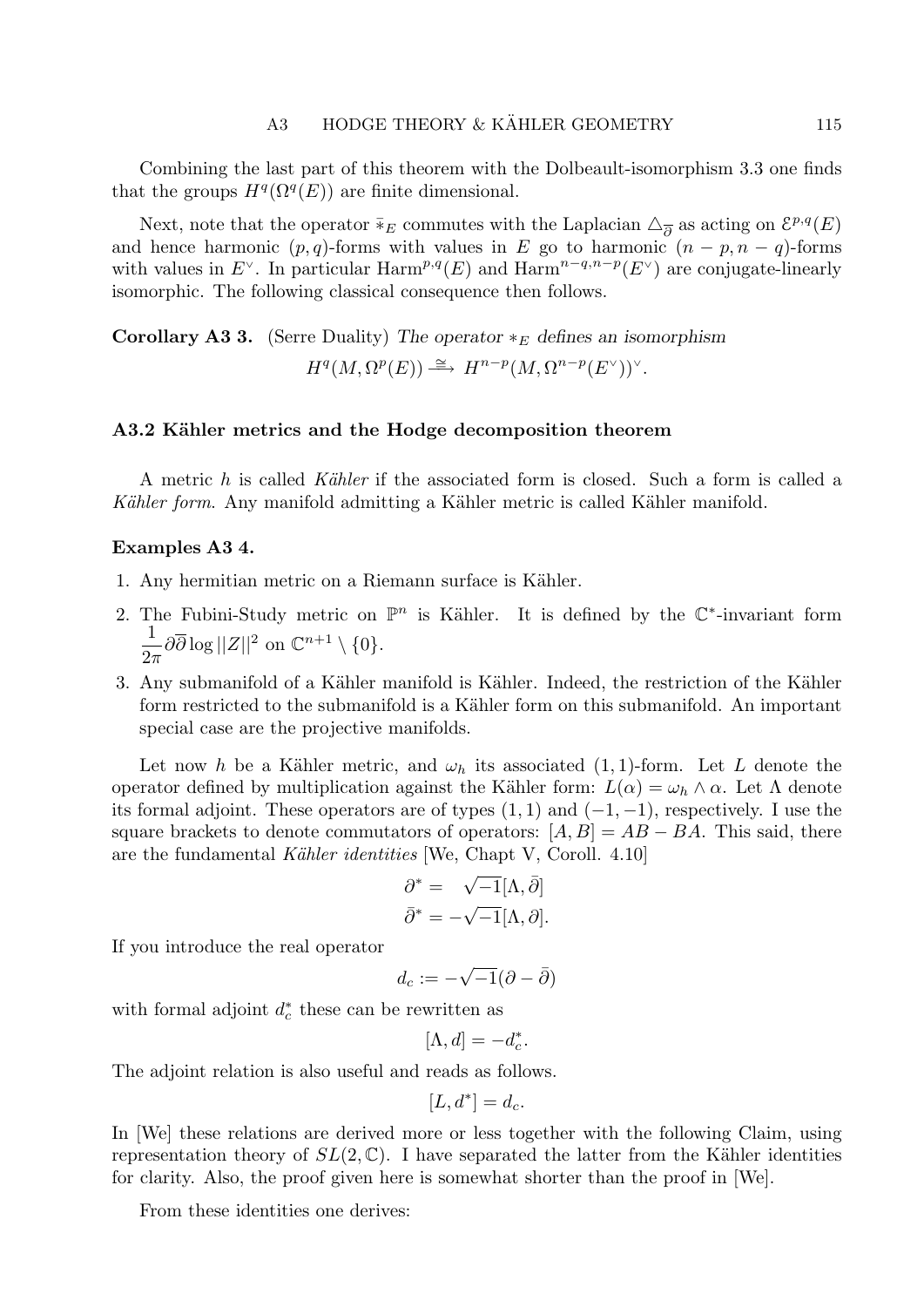Claim One has  $\Delta_d = 2\Delta_{\overline{\partial}}$  and hence in particular

- 1. The Laplacian is real,
- 2. The Laplacian preserves types
- 3. The L-operator preserves harmonic forms.

**Proof:** One has  $\partial \overline{\partial}^* + \overline{\partial}^* \partial = 0$  since

$$
\sqrt{-1}(\partial \overline{\partial}^* + \overline{\partial}^* \partial) = \partial[\Lambda, \partial] + [\Lambda, \partial] \partial
$$
  
=  $\partial \Lambda \partial - \partial \Lambda \partial = 0.$ 

Then

$$
\Delta_d = (\partial + \overline{\partial})(\partial^* + \overline{\partial}^*) + (\partial^* + \overline{\partial}^*)(\partial + \overline{\partial})
$$
  
=  $\Delta_{\partial} + \Delta_{\overline{\partial}}$ .

Next observe that

$$
-\sqrt{-1}\triangle_{\partial} = -\partial[\Lambda,\overline{\partial}] - [\Lambda,\overline{\partial}]\partial
$$
  

$$
= -\partial\Lambda\overline{\partial} + \partial\overline{\partial}\Lambda - \Lambda\overline{\partial}\partial + \overline{\partial}\Lambda\partial
$$
  

$$
= \overline{\partial}\Lambda\partial + \partial\overline{\partial}\Lambda - \Lambda\overline{\partial}\partial - \partial\Lambda\overline{\partial}
$$
  

$$
= \overline{\partial}[\Lambda,\partial] + [\Lambda,\partial]\overline{\partial}
$$
  

$$
= -\sqrt{-1}\triangle_{\overline{\partial}}.
$$

Finally, if  $\alpha$  is harmonic, one has  $d\alpha = d^*\alpha = 0$ . So  $dL\alpha = d(\omega \wedge \alpha) = \omega \wedge d\alpha = 0$  and if one assumes that  $\alpha$  has pure type (this is allowed because of part (2) of the Consequences) one also has  $d^*L\alpha = -[L, d^*]\alpha = d_c^*\alpha = 0.$ П

From the preceding consequences one derives immediately:

**Theorem A3 5.** (Hodge Decomposition) Let M be a compact Kähler manifold. There is a direct sum decomposition

$$
H_{\operatorname{DR}}^m(M)\otimes \mathbb{C}=\oplus_{p+q=m}H^{p,q}_{\overline{\partial}}.
$$

Moreover  $H_{\overline{2}}^{p,q}$  $\frac{p,q}{\partial}=\overline{H^{q,p}_{\overline{\partial}}}$  $\frac{q,p}{\partial}$ .

Proof: Since the Laplacian preserves types, there is a homomorphism

$$
\mathrm{Harm}^m(M) \to \oplus^{p,q} \mathrm{Harm}^{p,q}(M).
$$

which is clearly injective and surjective. Since the Laplacian is real, the last statement follows also.

This theorem allows us to see that the Hopf manifolds are not Kähler and hence a fortiori not projective.

Example A3 6. The Hopf manifolds are not Kähler. To see this, recall that a Hopf manifold is homeomorphic to  $S^1 \times S^{2n-1}$  and so  $b_1(S^1 \times S^{2n-1}) = b_1(S^1) + b_1(S^{2n-1}) = 1$ since  $n > 1$ . Here the Künneth formulas are used, see Proposition A2.9. On the other hand,  $b_1$  must be even for any Kähler manifold.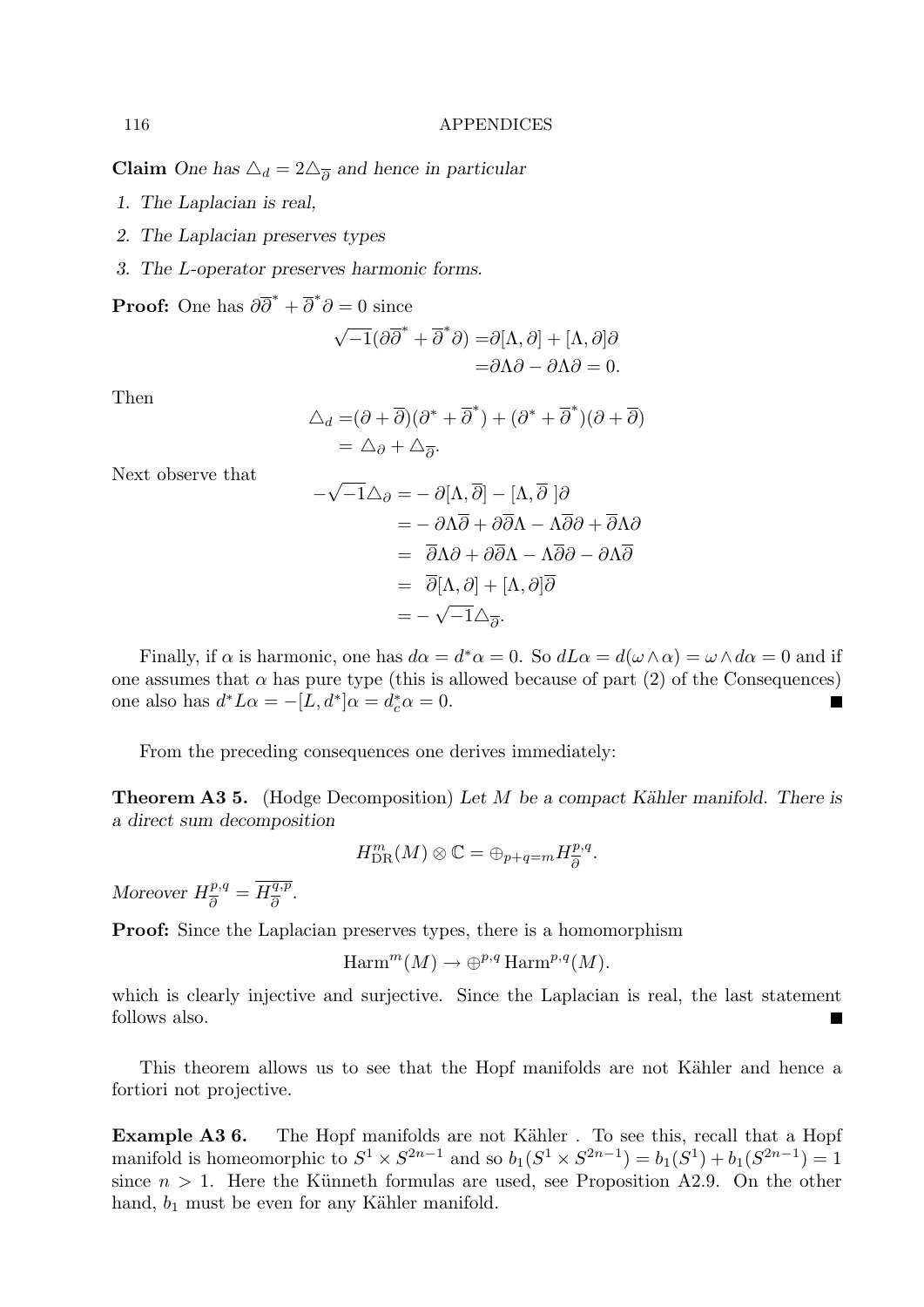## A3.3 Implications for Riemann surfaces

In this section I prove that any compact Riemann surface can be embedded in some projective space and hence, by Chow's Theorem, is projective.

From Hodge theory you know that for any line bundle  $L$  on a compact Riemann surface M the space of sections  $H^0(\mathcal{O}_M(L))$  as well as the space  $H^1(\mathcal{O}_M(L))$  is finite dimensional. It is an elementary observation that L can have no holomorphic sections if deg  $L < 0$ . Indeed, any holomorphic section of  $L$  would vanish in a divisor  $D$  which either is zero or effective and hence deg  $L = \text{deg } D \geq 0$ . Now Serre-duality implies that dually  $H^1(\mathcal{O}_M(L)) = 0$  if deg  $L > 2q(M) - 2$ .

Let me start with a divisor D of degree  $> 2g(M)$  and let  $L = \mathcal{O}_M(D)$  be the corresponding line bundle. I claim that the corresponding meromorphic map  $\varphi_L : C \rightarrow \mathbb{P}^N$  gives an embedding. By 4.20 it is sufficient to show that  $H^1(M, \mathfrak{m}_x \cdot L) = 0$  for all  $x \in M$  and that  $H^1(M, \mathfrak{m}_x \cdot \mathfrak{m}_y \cdot L) = 0$  for all pairs of points  $x, y \in M$ . Now  $\mathfrak{m}_x = \mathfrak{O}_M(-x)$  since you are on a Riemann surface and the bundles involved all have degree  $> 2g(M) - 2$  and so, by the previous remark, the desired groups vanish and map  $\varphi_L$  is an embedding.

# A3.4 First Chern class

Let M be a compact manifold and let L be a holomorphic line bundle on M with a hermitian metric  $h$ . The form

$$
c(L, h) := -\frac{i}{2\pi} \partial \overline{\partial} \log h
$$

is is a closed  $(1, 1)$ -form and is called the *Chern*-form of the metric h. Any other metric h' on the line bundle is related to h by a relation  $h' = e^{\varphi} h$  with  $\varphi$  some  $C^{\infty}$  function on the manifold. It follows that  $c(L, h') = c(L, h) + d(\overline{\partial}\varphi)$  and hence the class of  $c_1(L)$  in  $H_{\text{DR}}^2(M)$  is independent of the chosen metric. It is called the *first Chern class* of the line bundle L and denoted  $c_1(L)$ . For the proof of the following proposition see [We, Chapt. III, Theorem 4.5].

Proposition A37. Consider the exponential sequence

$$
0 \to \mathbb{Z}_M \to \mathcal{O}_M \xrightarrow{exp} \mathcal{O}_M^* \to 0,
$$

where "exp" means the map  $f \mapsto \exp(2\pi i f)$ . Let  $\delta : H^1(\mathbb{O}_M^*) \to H^2(\mathbb{Z}_M)$  be the coboundary map and let  $i : H^2(M, \mathbb{Z}) \to H^2_{DR}(X)$  be the natural map. Then  $i \circ \delta(\mathcal{O}(L)) = c_1(L)$ .

For a divisor D the class  $\delta(\mathcal{O}(D))$  is the fundamental cohomology class as defined in Appendix 2:

**Proposition A3 8.** Let M be a compact complex manifold and let D be a smooth hypersurface in M. The fundamental cohomology class of D in  $H^2(M, \mathbb{Z})$  coincides with  $\delta(\mathcal{O}(D))$ , where  $\delta$  is the coboundary map  $H^1(\mathcal{O}_M^*) \to H^2(M,\mathbb{Z})$  from the exponential sequence.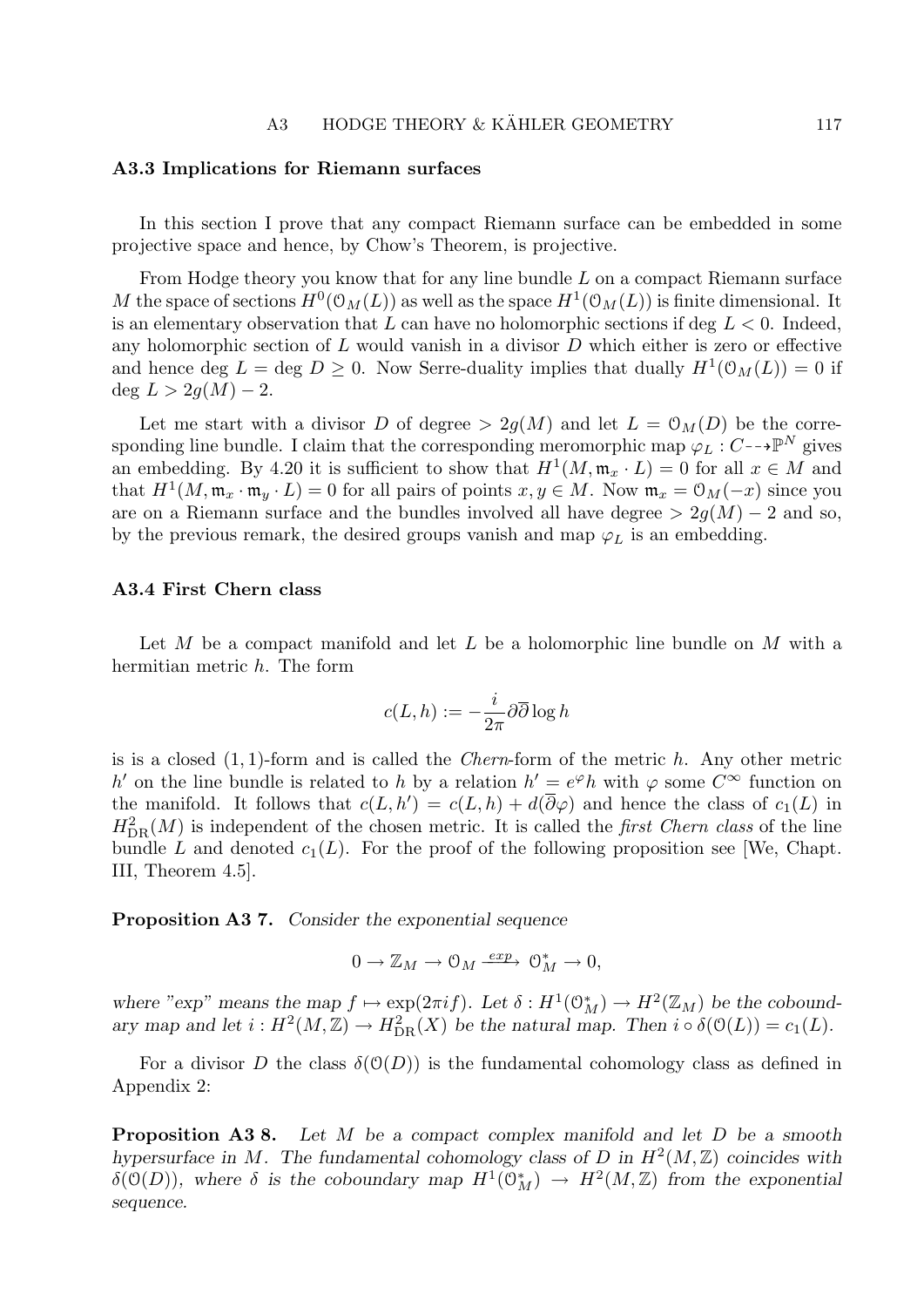**Proof:** (Sketch). With help of the explicit version of the Poincaré-duality isomorphism for De Rham cohomology, the fundamental cohomology class of D can be interpretated as the class  $[c(D)]$  for which

$$
\int_D i^*\alpha = \int_M c(D) \cup \alpha,
$$

where  $i: D \hookrightarrow M$  is the embedding. To prove the preceding proposition, it suffices to prove the formula

$$
\int_D i^*\alpha = -\frac{i}{2\pi} \int_M \partial \overline{\partial} \log h(s, s) \wedge \alpha,
$$

where h is a hermitian metric on the line bundle  $\mathcal{O}(D)$  and s is the section of  $\mathcal{O}(D)$  defining D. If one takes the example of a point in  $\mathbb{P}^1$  this reduces to the residue theorem and the general case is similar. a a

See [G-H, Chapter 1, p. 141] for the details.

# A3.5 Kodaira-Vanishing

For details of the following discussion see [We, Chapt. VI, §2].

A line bundle is called positive if for some metric h the Chern-form is positive.

#### Examples A3 9.

1. A line bundle L on a Riemann surface  $M$  is positive if and only if its degree is positive. Indeed, the generator of  $H^2(M,\mathbb{Z})$  is represented by a positive form, which is a positive multiple of the volume form of any hermitian metric.

2. The bundle  $\mathcal{O}(1)$  on  $\mathbb{P}^n$  with the metric coming from the Fubini-Study metric. It follows that any ample line bundle is positive.

**Theorem A3 10.** (Kodaira-Nakano Vanishing) Let L be a positive line bundle on a compact complex manifold M of dimension n. Then

$$
H^q(M, \Omega_M^p \otimes \mathcal{O}_M(L)) = 0, \quad \text{ if } p + q > n.
$$

The version for  $p = n$  yields:

Corollary A3 11. (Kodaira Vanishing) Let L be an ample line bundle on a projective manifold M then

$$
H^q(M, \mathcal{O}(K_M + L)) = 0 \quad \text{if } q > 0.
$$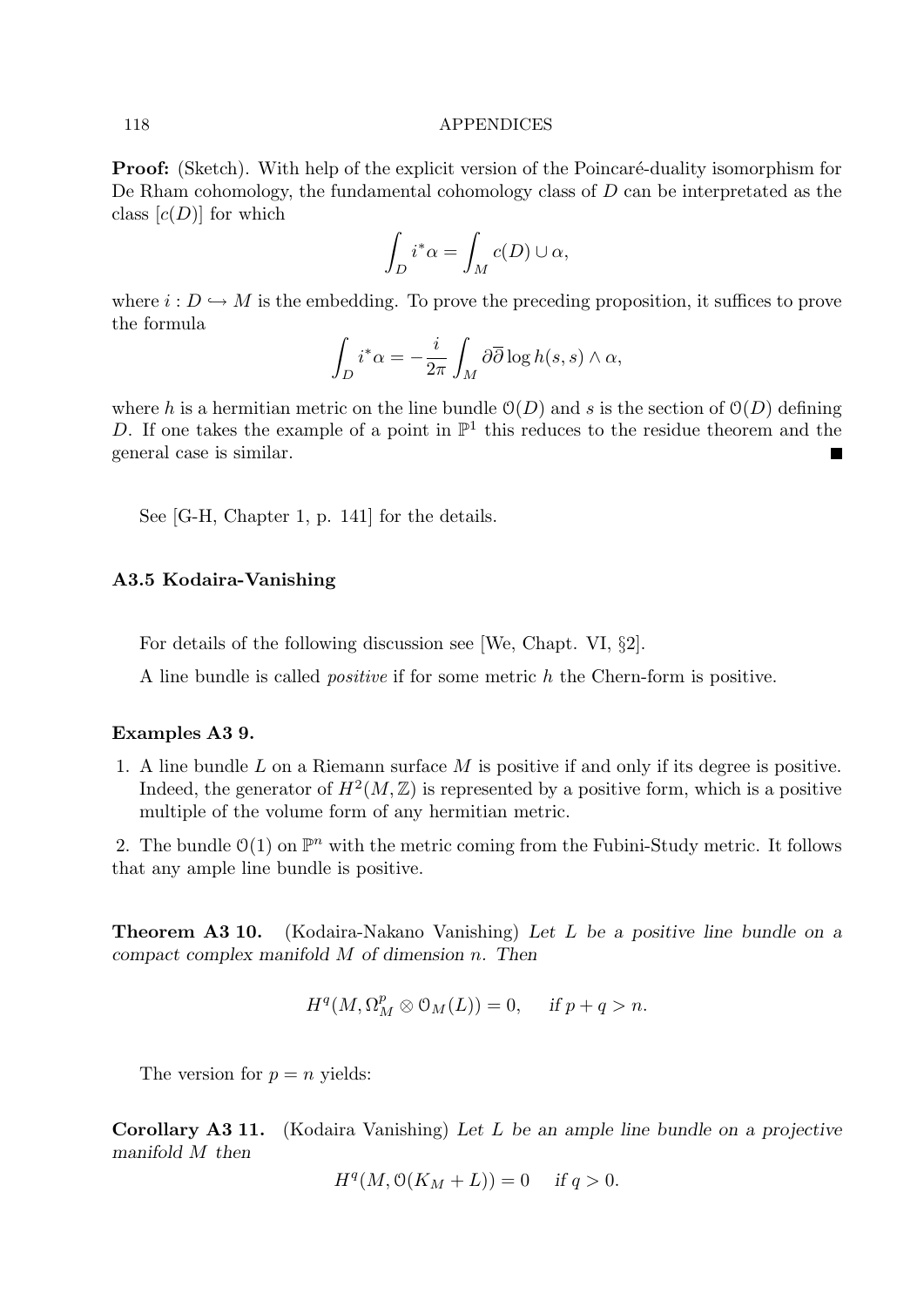# A 4. The GAGA Theorems

In this appendix I gather the various GAGA-type theorems from [Se].

Let me start with a projective variety  $X \subset \mathbb{P}^n$ . It can naturally be regarded as a complex subvariety  $X_h$  of  $\mathbb{P}^n$ . Any morphism  $f: X \to Y$  between projective varieties X and Y can be regarded as a holomorphic map  $f_h: X_h \to Y_h$  between the associated complex varieties.

If  $\mathcal F$  is a coherent sheaf on X, one defines a coherent analytic sheaf  $\mathcal F_h$  in the following manner. Locally (for the Zariski topology) the sheaf  $\mathcal F$  is a cokernel

$$
\mathbb{O}^n_U \xrightarrow{\varphi} \mathbb{O}^m_U \to \mathcal{F}|U \to 0.
$$

Now  $\varphi$  is given by a matrix of regular functions on U and these are holomorphic functions on U, which is open in the ordinary topology. So one can define  $\mathcal{F}_h$  on U by the cokernel

$$
\mathcal{O}_{U_h}^n \stackrel{\varphi}{\longrightarrow} \mathcal{O}_{U_h}^m \to \mathcal{F}_h|U \to 0,
$$

where  $\mathcal{O}_{U_h}$  is the sheaf of germs of holomorphic functions on U.

One can furthermore compare the cohomology groups  $H^p(X, \mathcal{F})$  and  $H^p(X_h, \mathcal{F}_h)$ . The identity map  $f: X_h \to X$  is continuous and it induces a natural map  $f^{-1} \mathcal{O}_X \to \mathcal{O}_{X_h}$  (you simply regard a regular function on a Zariski-open set as a holomorphic function). Clearly  $\mathcal{F}_h \cong f^* \mathcal{F}$  and so there are natural maps of cohomology groups

$$
\alpha_p: H^p(X, \mathcal{F}) \to H^p(X_h, \mathcal{F}_h).
$$

One now has

**Theorem** (Serre) Let X be a projective variety. Then for any coherent analytic sheaf  $\mathcal F$ on  $X_h$  there exists a coherent sheaf  $\mathcal{F}^a$  on X such that  $\mathcal{F}^a{}_h \cong \mathcal{F}$ .

Furthermore, any homomomorphism  $\varphi': \mathfrak{F}' \to \mathfrak{G}'$  between coherent analytic sheaves on  $X_h$ is induced by a unique homomorphism  $\varphi^a : \mathcal{F}^a \to \mathcal{G}^a$  between the corresponding associated sheaves.

The assigment  $\varphi \mapsto \varphi^a$  is functorial, i.e. Id<sup>a</sup> = Id and  $(\varphi \circ \psi)^a = \varphi^a \circ \psi^a$ . Finally, the natural maps

$$
\alpha_p: H^p(X, \mathcal{F}) \to H^p(X_h, \mathcal{F}_h).
$$

are isomorphisms.

The following corollaries should be obvious:

**Corollary** If  $\mathcal F$  and  $\mathcal G$  are coherent on X and the sheaves  $\mathcal F_h$  and  $\mathcal G_h$  are isomorphic on  $X_h$ , then  $\mathfrak{F} \cong \mathfrak{G}$ .

**Corollary** Let X be projective. The group of holomorphic line bundles up to isomorphism is isomorphic to the group of algebraic line bundles up to isomorphism.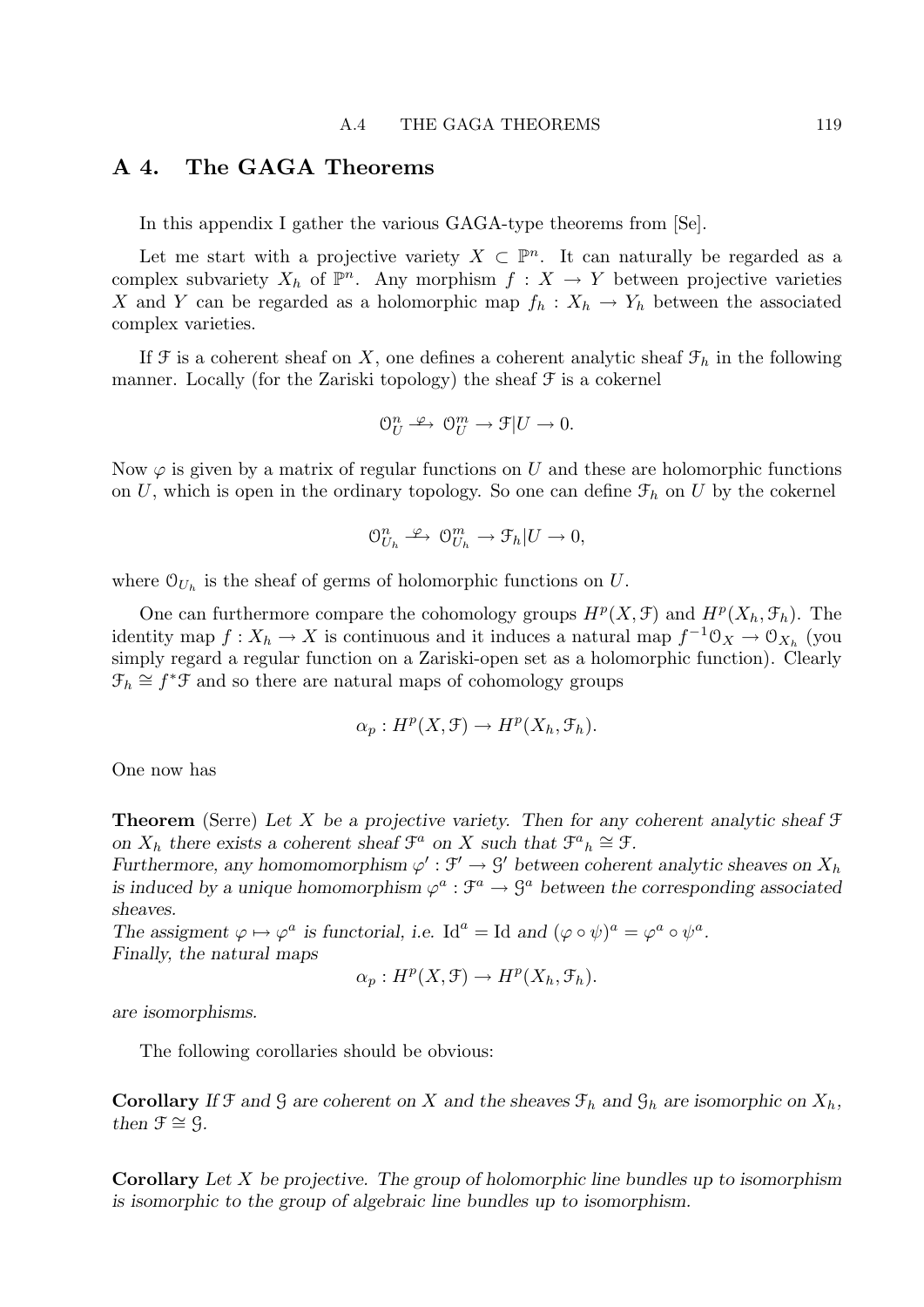With little work, one can derive

Corollary (Chow's Theorem) Any compact subvariety X of  $\mathbb{P}^n$  has the structure of a projective variety, i.e. there exists a projective subvariety  $X^a \subset \mathbb{P}^n$  such that  $X_h^a = X$ .

as well as

**Corollary** For any holomorphic map  $f : X \to Y$  between projective manifolds, there is a unique morphism  $X^a \to Y^a$  inducing f.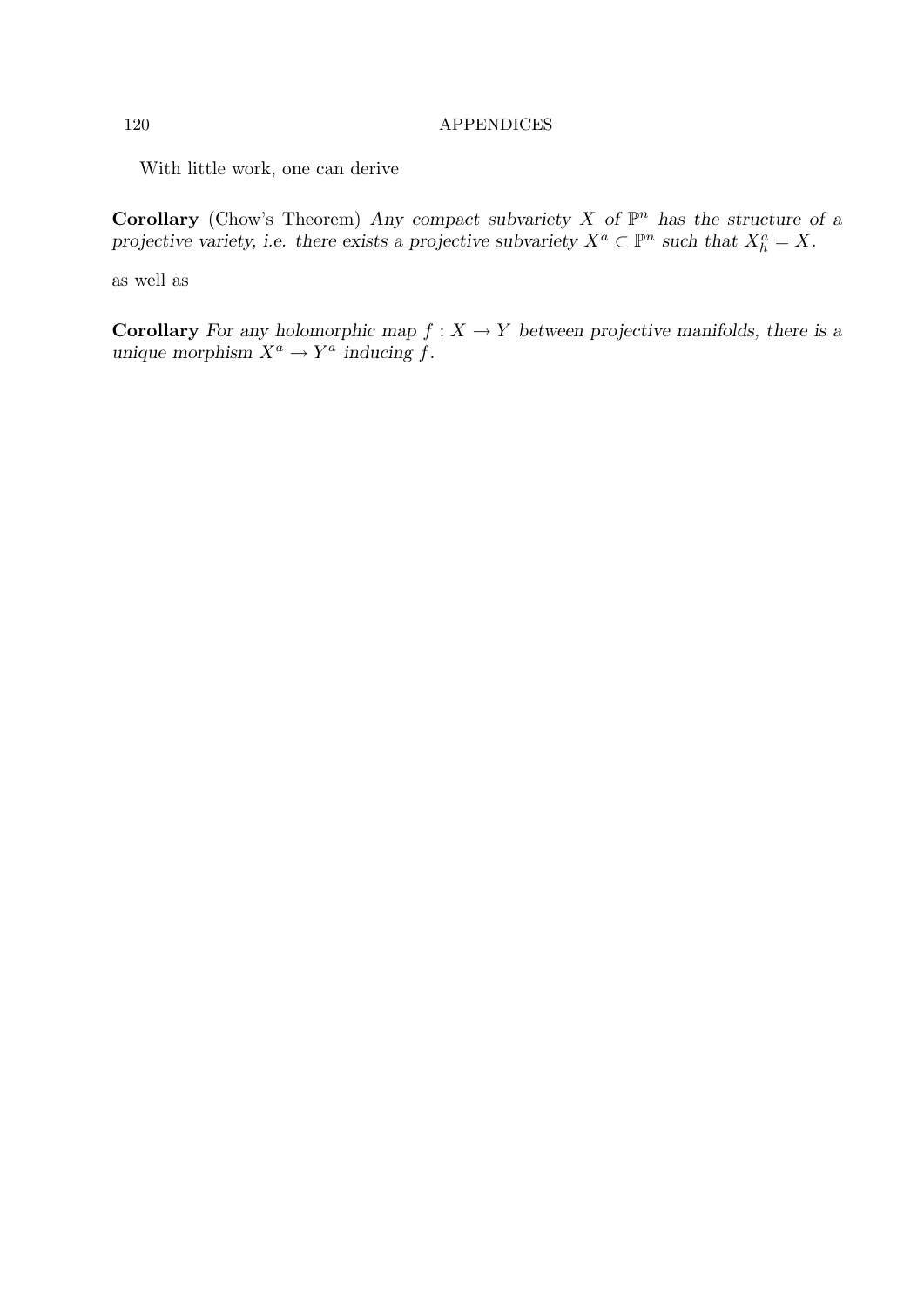#### REFERENCES 121

#### References

- [B-P-V] Barth, W., C. Peters, A. Van de Ven: Compact Complex Surfaces, Erg. Math., Ser. 3 4, Springer Verlag, Berlin etc., (1984).
- [Beau] Beauville, A.: Surfaces Algébriques Complexes, Astérisque 54, Soc. Math. Fr., Paris (1978), translated as Complex algebraic surfaces, LMS Lect.Note Ser. 68. Cambr. Univ. Press (1983).
- [En] Enriques, F.: Le superficie algebriche, Zanichelli, Bologna (1949).
- [G] Griffiths, P.: Introduction to algebraic curves, Transl. Math. Monographs 76, Amer. Math. Soc. Providence, RI. (1989).
- [F-G] W. Fischer and Grauert, H. : Lokal triviale Familien kompakter komplexer Mannigfaltigkeiten. Nachr. Akad. Wiss. Göttingen, II, Math. Phys. Kl., 89–94 1965).
- [Go] R. Godement: *Théorie des faisceaux*, Hermann, Paris (1964).
- [G-H] Griffiths, P. and J. Harris: Principles of algebraic geometry, John Wiley & Sons, New York (1978).
- [Gr] Greenberg, M.J.: Lectures on Algebraic Topology, Benjamin, Reading (1977).
- [Gr-Re] Grauert, H., R. Remmert: Coherent analytic sheaves, Grundlehren der math. Wiss. 265, Springer-Verlag, New York etc. (1984)
- [Gu-Ro] Gunning, R., H. Rossi: Analytic functions of several complex variables, Prentice-Hall (1970).
- [H] Hartshorne, R.: Algebraic Geometry, Graduate Texts in Mathematics 52, Springer-Verlag, New York etc. 1977.
- [Hir] Hirzebruch, F.:Topological Methods in Algebraic Geometry, Grundlehren der math. Wiss. 131, third edition, Springer-Verlag, New York etc. (1966).
- [HW] Hardy, G. and E. Wright: *Introduction to the theory of numbers*, 4<sup>th</sup> edition, Clarendon Press (1965).
- [Ii] Iitaka, S.:Algebraic Geometry, Graduate texts in Math. 76, Springer Verlag, Berlin etc., (1982).
- [Ma] Matsumura, H.:Commutative ring theory, Cambridge studies in advanced mathematics 8, Cambidge University Press, Cambridge (1986).
- [Mi] Milnor, J.: Morse Theory, Ann. Math. Studies 51, Princeton University Press, Princeton (1963).
- [Mu] Mumford, D.: Algebraic Geometry I, Complex Projective Varieties, Grundl. Math. Wissensch. 221, Springer Verlag, Berlin etc., (1976).
- [Mun] Munkres, J.: Elementary differential topology, Ann. Math. Studies 54, Princeton University Press, Princeton (1963).
- [M-S] Milnor, J. and J. Stasheff: Characteristic classes, Ann. Math. Studies 76, Princeton University Press, Princeton (1974).
- [P] Peters, C.: Introduction to the theory of compact complex surfaces, in Canadian Math. Soc. Conference Proc. 12, 129–156 (1992).
- [Reid] Reid, M.: Undergraduate Algebraic Geometry, London Math. Soc. Student Texts 12, Cambridge Univ. Press, Cambridge (1990) (Second Printing with corrections).
- [Se] Serre, J.-P.: Géometrie Algébrique et Géometrie Analytique, Ann. Inst. Fourier 6 1-42 (1956).
- [Sh1] Shafarevich, I.R. et al.: Algebraic Surfaces, Proc. of the Steklov Institute 75 (1965).
- [Sh2] Shafarevich, I.R.: Basic Algebraic Geometry, Grundlehren der math. Wiss., 213, Springer Verlag, Berlin etc., (1974)
- [Sp] Spanier, E.: Algebraic Topology, McGrawHill, New-York (1966), reprinted by Springer-Verlag.
- [Spivak] Spivak, M.: Comprehensive introduction to differential geometry (I), 2nd. edition, Publish or Perish Inc., Berkeley 1979.
- [U] Ueno, K.: Classification theory of algebraic varieties and compact complex spaces, Lecture Notes in Math., 439 (1975) Springer-Verlag, New York etc.
- [Wa] Warner, F.: Foundations of Differentiable manifolds and Lie groups, Graduate Texts in Math., 94 (1983), Springer-Verlag, New York etc.
- [We] Wells, R.O.: *Differential analysis on complex manifolds*, Graduate texts in Math., 65,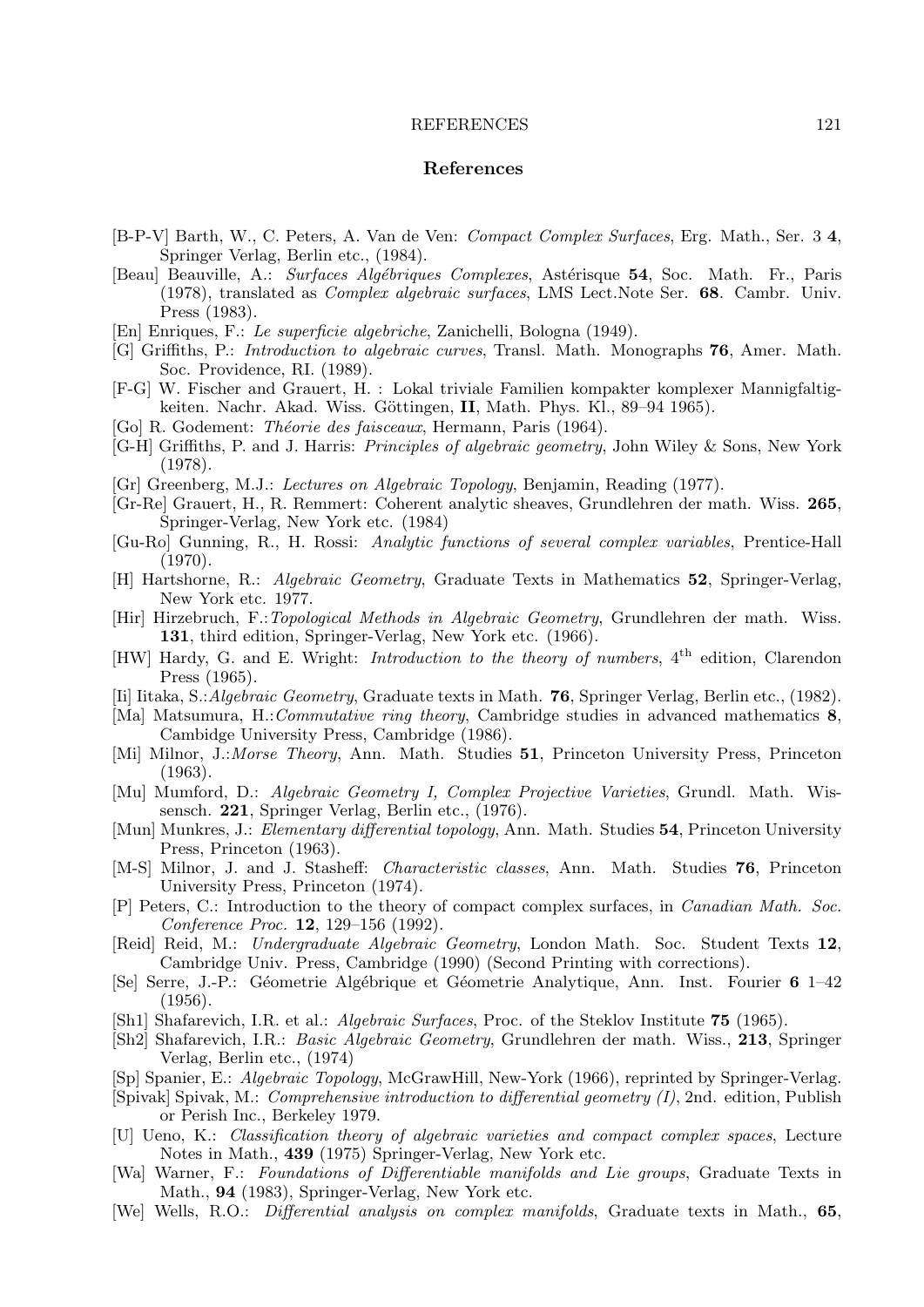#### 122 REFERENCES

Springer Verlag, Berlin etc., (1980)

- [Wi] Wilson, P.: Towards birational classification of algebraic varieties, Bull. Lond. Math. Soc., 19 1–48 (1987)
- [Za] Zariski, O.: Algebraic Surfaces, 2nd edition, Ergebn. Math. 61, (1971) Springer-Verlag, New York etc.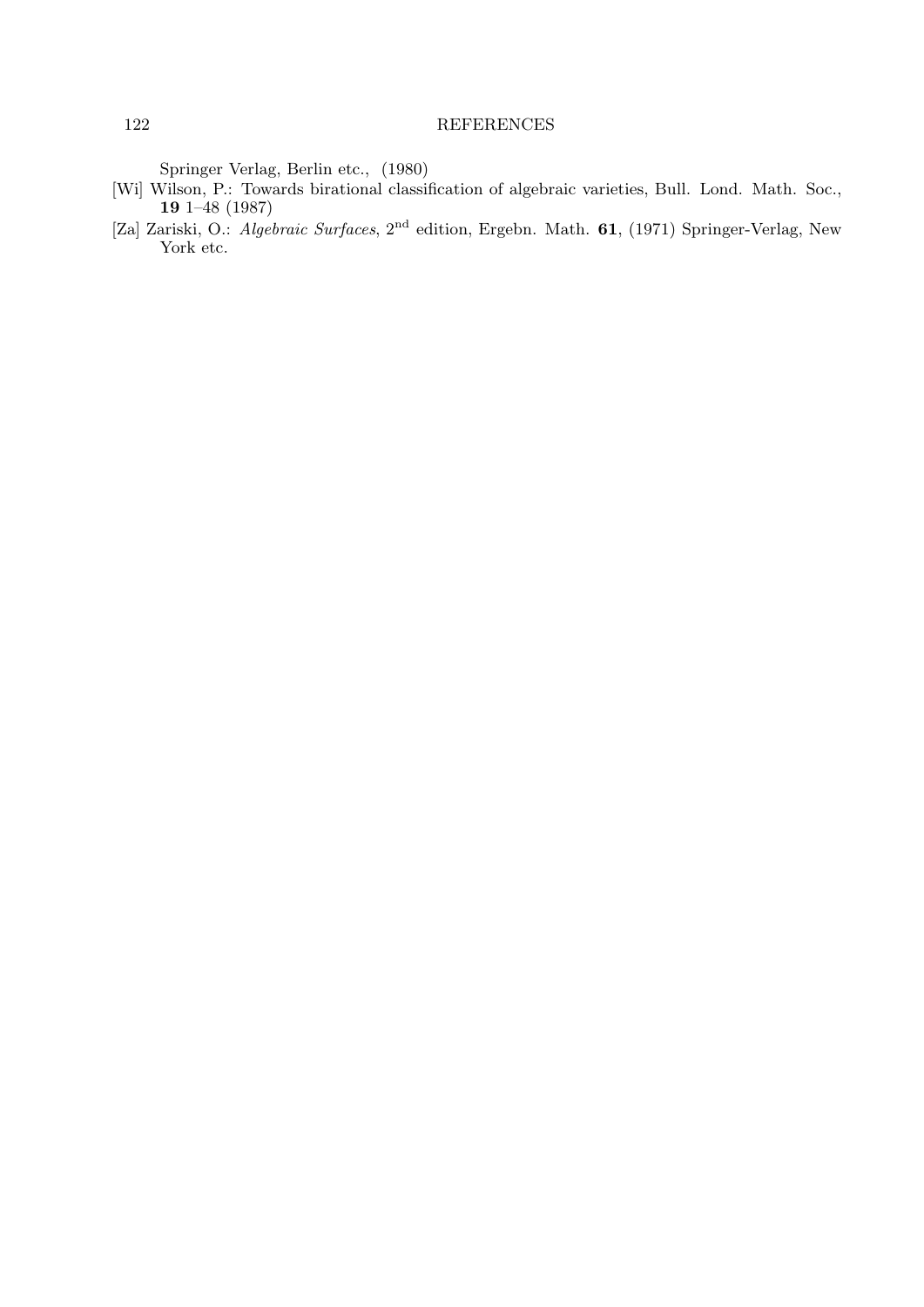# Subject Index

Abel-Jacobi map 71 Abelian surface 86 Acyclic covering 22 Affine coordinates 4 Affine variety 6 Albanese torus 68 Algebraic Index Theorem 75 Ample line bundle 13, 118 Analytic subset 5 — subvariety 5 Base locus, point 13 Bertini's theorem 14 Betti-number 107 Bezout's theorem 43 Bi-elliptic surface 85, 88 Blow up 46 Canonical bundle formula 11 — for elliptic fibrations 91 Canonical line bundle 11 Cartier divisor 18 Castelnuovo's contraction criterion 50 Castelnuovo's Rationality Criterion 83 Cell complex or CW-complex 104  $Cech$  cochain complex 21 Čech cohomoly groups  $20, 31$ Chain complex 100 Characterisation of the D- dimension 66 Chern class, form 117 Chow's Theorem 8, 120 Cochain 21 Coherent sheaves 25 Cohomological resolution 22 Complete linear system 14 Complex (sub)manifold 4, 5 Complex projective space 4 Complex torus 4 Constant sheaf 17 Criterion for Ampleness 37 Cup product 108 Del Pezzo surface 83 De Rham's Theorem 22, 111 Determinant line bundle 10 Direct image sheaf 19 Direct limits 100 Divisor 11

— Q-divisors 76 — effective divisor 12 — linearly equivalent 13  $-$  nef- 52, 57 — torsion equivalent 73 Dolbeault's theorem 22 Dualising sheaf 45 Ehresmann's Theorem 99 Elliptic fibration 84 Elliptic surface 84 Enriques Classification 88 Enriques surface 86 Euler number 107 Euler-Poincaré characteristic 40 Exact sequence — of sheaves 17 — of vector bundles 9 Exceptional curve 46 Exponential sequence 19 Family of complex manifolds 97 Fibration 84, 89 — elliptic fibration 84 — isotrivial 96 Field of fractions 101 Fine — resolutions 22  $-$  sheaf 18 First Chern Class 24 Fixed component 14 Fixed points 14 Flasque  $-$  sheaf 18 — resolutions 22 Function field 6 Fundamental (co-)homology class 110, 117 Fundamental group 106 GAGA 18, 119 Genus formula 44 Geometric genus 13 Geometric intersection pairing 110 Geometrically ruled 53 Harmonic forms 113 Hilbert polynomial 66 Hilbert's basis theorem 101 Hirzebruch surfaces 57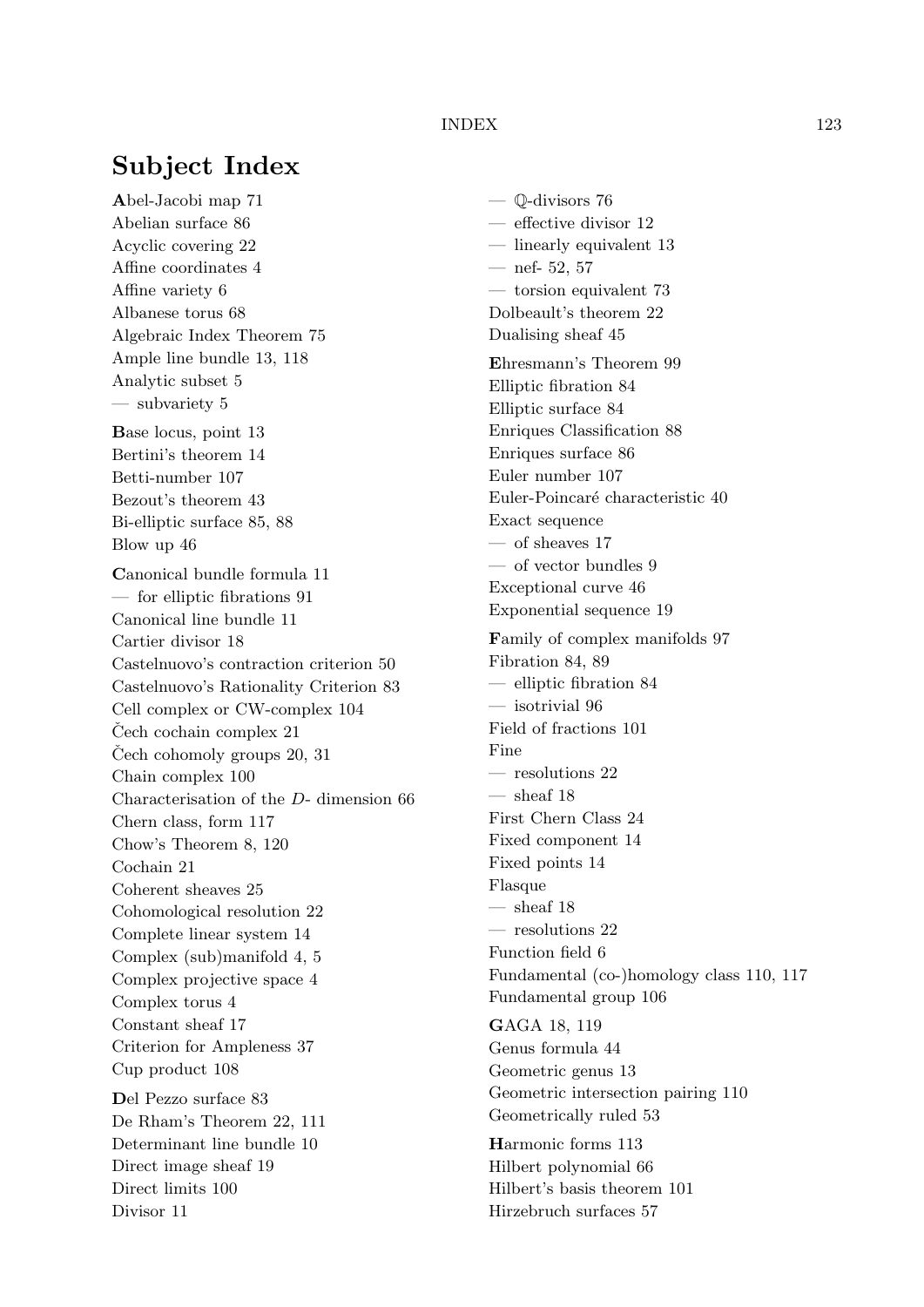# 124 INDEX

Hodge \*-operators 112 Hodge Conjecture 74 Hodge Decomposition 116 Hodge inner products 112 Hodge Theorem 113, 114 Hopf manifold 4, 116 Hopf surface 4 Hurwitz formula 85, 88 Hyperplane bundle 13 Implicit Function Theorem) 5 Intersection multiplicity 40 Inverse Function Theorem 5 Irregularity 13 Isotrivial 96 Jacobian torus 24,71 K3-surface 86 Kähler form, metric, manifold 115 Kodaira Vanishing 118 Kodaira-dimension 12, 84 Kodaira-Nakano Vanishing 118 Koszul sequence 42, 45 Kronecker pairing 106 Kummer surface 87 Künneth formula 107 Lefschetz' Theorem — on hyperplane sections 111  $-$  on  $(1,1)$ -classes 74 Leray's Theorem 22 Leray's Spectral Sequence 39 Line bundle 9 — ample 13, 118  $-$  very ample 13, 36 — positive 120 Linear system of divisors 14 — moving part 14 Linearly equivalent divisors 14 Localisation of a ring, module 101 Locally free sheaves 19 Meromorphic functions 17 Minimal surface 49 Monodromy representation 99 Morphism 7 Nakai-Moishezon 77 Nef-cone 77 Nef-divisors 52, 76 Noether formula 44

Noetherian 22, 100 Non-singular subvariety 5 Normal bundle 10 Normal variety 60, 101 Normalisation 40, 60 Numerically equivalent 75 Néron-Severi group 24, 79 Oka's lemma 26 Orientation 108 Period matrix 69 Picard group 11, 24 Picard variety 24, 73 Poincaré duality 109, 111 Polyhedron 102 Positive line bundle 118 Presheaf 16 Principal divisors 14 Projection formula 39 Projective algebraic  $-$  sets  $6$ — algebraic variety 6 — manifold 7 Pull back of vector bundles 11 Quasi-coherent 27 Quotient bundle 10 Ramification-divisor 85,88 Rational map 6 Rationality theorem 79 Regular  $-$  map 6 — section 12 Riemann surfaces are algebraic 117 Riemann-Roch 43 Ring of fractions 101 Ruled surface 52 Section — of a vector bundle 10  $-$  of sheaf 16 Serre Duality 115 Serre's Finiteness and Vanishing Theorem 34 p-simplices 102 Sheaf — associated to the presheaf 16 — associated to vector bundle 18 — of discontinuous sections 18 — homomorphism 17